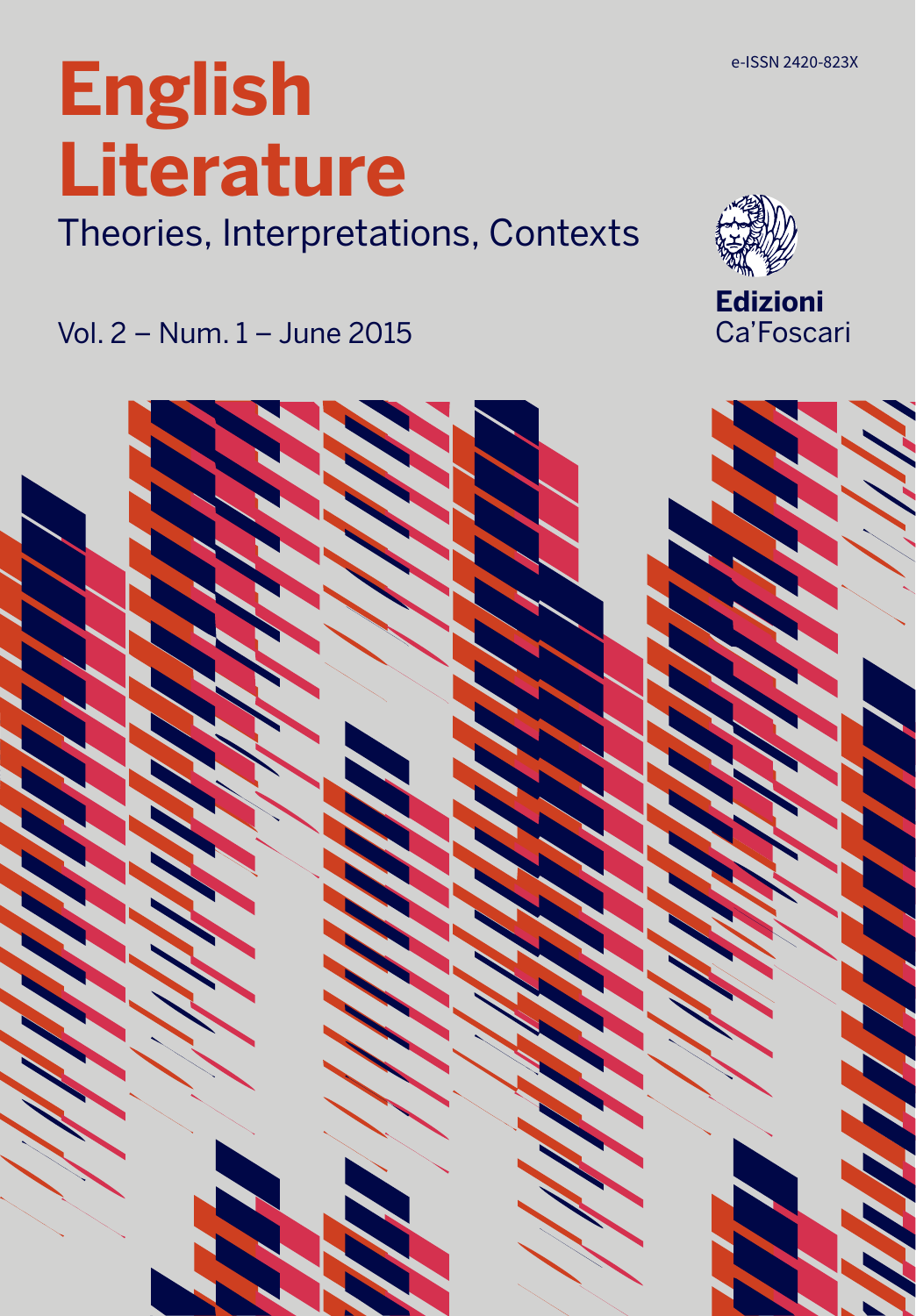## **English Literature ISSN 2420-823X**

Rivista semestrale diretta da | Semiannual Journal, General Editor Flavio Gregori

Edizioni Ca' Foscari - Digital Publishing Università Ca' Foscari Venezia Dorsoduro 3246 30123 Venezia http://edizionicafoscari.unive.it/riv/dbr/10/EnglishLiterature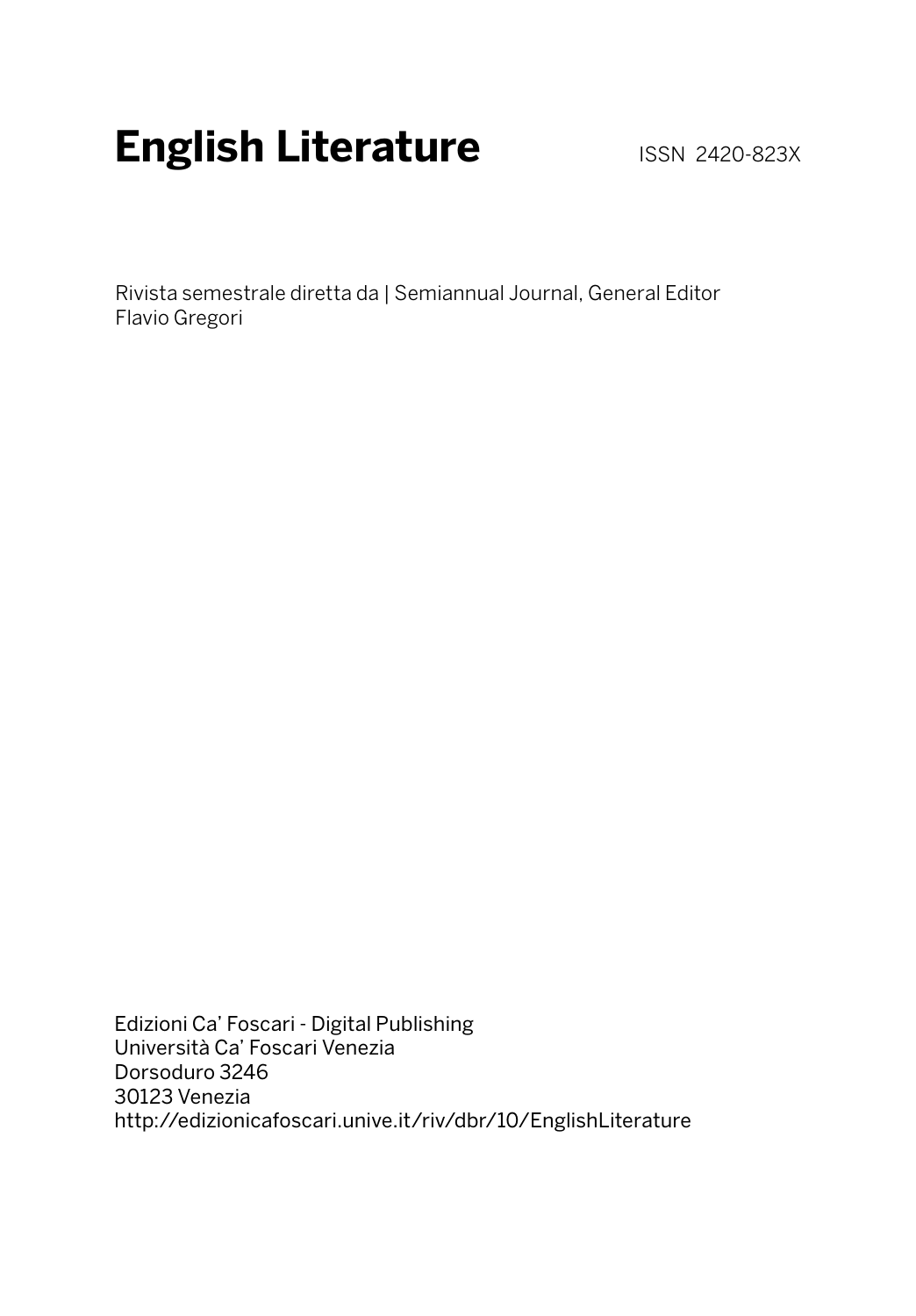## **English Literature**

Rivista semestrale | Semiannual Journal

### **Direzione scientifica | General editor**

Flavio Gregori (Università Ca' Foscari Venezia, Italia)

### **Comitato scientifico | Editorial board**

Paolo Bertinetti (Università degli Studi di Torino, Italia) Silvia Bigliazzi (Università degli Studi di Verona, Italia) Mariaconcetta Costantini (Università di Pescara-Chieti «D'Annunzio», Italia) Mariarenata Dolce (Università del Salento, Italia) Lidia De Michelis (Università degli Studi di Milano, Italia) Antonella Riem (Università degli Studi di Udine, Italia) Biancamaria Rizzardi (Università di Pisa, Italia) Maristella Trulli (Università degli Studi di Bari «Aldo Moro», Italia)

### **Comitato di lettura | Advisory board**

Isabelle Bour (Université Paris 3, Sorbonne Nouvelle, France) Paul Crosthwaite (The University of Edinburgh, UK) Coral Ann Howells (University of Reading, UK) Peter Hunt (Cardiff University-Prifysgol Caerdydd, UK) Allan Ingram (University of Northumbria at Newcastle, UK) Jason Lawrence (University of Hull, UK) John Mullan (University College London, UK) Jude V. Nixon (Salem State University, USA) John Sutherland (University College London, UK) Laurence Talairach-Vielmas (Université Toulouse 2 Le Mirail, France)

#### **Direttore responsabile**

Lorenzo Tomasin

### **Direzione e redazione | Head office**

Dipartimento di Studi Linguistici e Culturali Comparati Università Ca' Foscari Venezia Palazzo Cosulich - Dorsoduro 1405 30123 Venezia | Italy english.lit@unive.it

English Literature is a journal founded by the Associazione Nazionale dei Docenti di Anglistica (ANDA).

Qualunque parte di questa pubblicazione può essere riprodotta, memorizzata in un sistema di recupero dati o trasmessa in qualsiasi forma o con qualsiasi mezzo, elettronico o meccanico, senza autorizzazione, a condizione che se ne citi la fonte. Any part of this publication may be reproduced, stored in a retrieval system, or transmitted in any form or by any means without permission provided that the source is fully credited.

Certificazione scientifica delle Opere pubblicate da Edizioni Ca' Foscari - Digital Publishing: tutti i saggi pubblicati hanno ottenuto il parere favorevole da parte di valutatori esperti della materia, attraverso un processo di revisione anonima sotto la responsabilità del Comitato scientifico della collana. La valutazione è stata condotta in aderenza ai criteri scientifici ed editoriali di Edizioni Ca' Foscari.

Scientific certification of the works published by Edizioni Ca' Foscari - Digital Publishing: all essays published in this volume have received a favourable opinion by subject-matter experts, through an anonymous peer review process under the responsibility of the Scientific Committee of the series. The evaluations were conducted in adherence to the scientific and editorial criteria established by Edizioni Ca' Foscari.

Progetto grafico di copertina: Studio Girardi, Venezia | Edizioni Ca' Foscari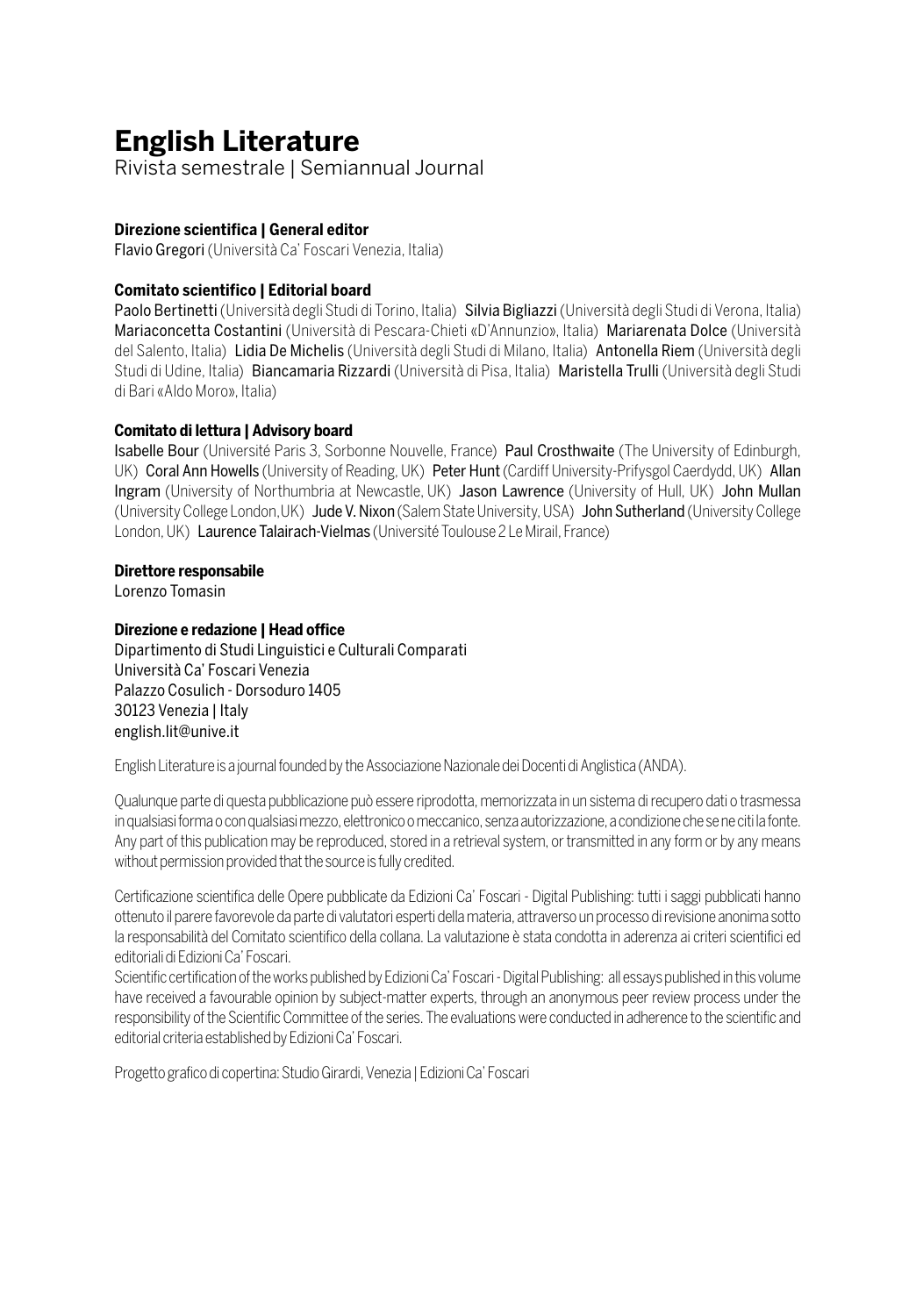ISSN 2420-823X

# **English Literature**

Vol. 2 – N. 1 – June 2015

## **Table of Contents**

| Flavio Gregori<br><b>Introduction</b>                                                                                                      | 5   |
|--------------------------------------------------------------------------------------------------------------------------------------------|-----|
| Howard D. Weinbrot<br>Jonathan Swift: Defeat, Isolation, and the Price of Failed Norms                                                     | 19  |
| Rudolf Freiburg<br>«The Multiplicity of Agreeable Consciousness»<br>Samuel Johnson's Sceptical Philosophy of Terrestrial Happiness         | 43  |
| Regina Dal Santo<br>John Tillotson, Self-love and the Teleology of Happiness                                                               | 69  |
| Brian Michael Norton<br>The Spectator, Aesthetic Experience and the Modern Idea<br>of Happiness                                            | 87  |
| Kevin L. Cope<br><b>Happy Face or Happy Space?</b><br>Expansions of Happiness in Eighteenth-century Expository Verse                       | 105 |
| Abigail Williams<br>«Nothing Better than Mirth and Hilarity»<br>Happiness, Unhappiness, Jest and Sociability<br>in the Eighteenth Century  | 123 |
| Isabelle Bour<br>Happiness and Ideological Reconfiguration in the Revolutionary<br>Novels of Mary Wollstonecraft and Mary Hays (1788-1799) | 145 |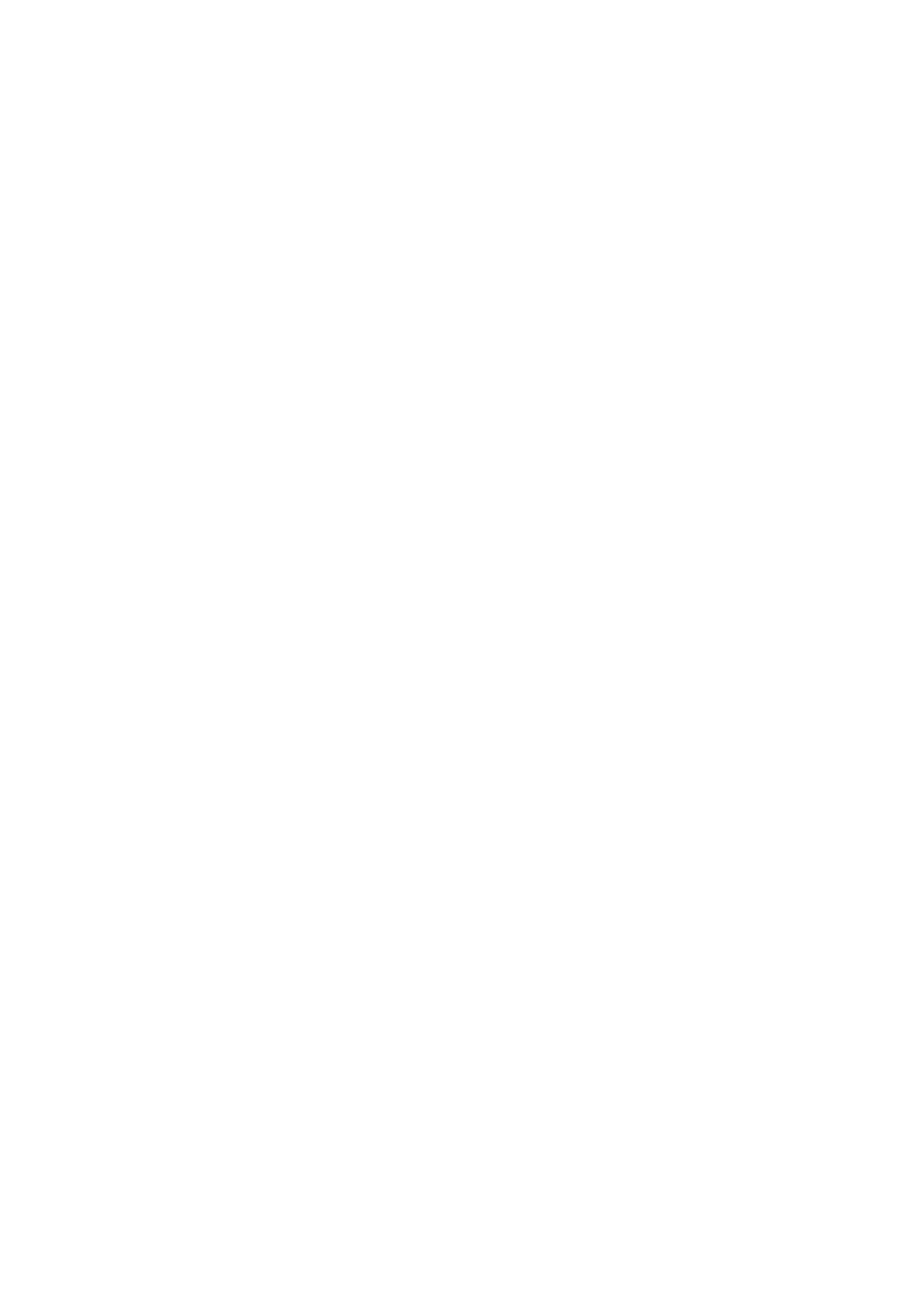## **English Literature ISSN 2385-1635**

Vol. 2 – Num. 1 – June 2015

### **Introduction**

Flavio Gregori (Università Ca' Foscari Venezia, Italia)

In Woody Allen's film, *Crimes and Misdemeanors* (1989), the fictional philosopher Louis Levy holds the pessimistic view that events in one's life «unfold so unpredictably, so unfairly, human happiness does not seem to have been included in the design of creation»; it is only «we, with our capacity to love, that give meaning to the indifferent universe». The apparently hopeful note that «most human beings seem to have the ability to keep trying, and even to find joy from simple things like their family, their work, and from the hope that future generations might understand more» (qtd in Lee 2001, pp. 57-58) is contradicted by the fact that, at the end of the film, we know that professor Levy committed suicide, going «out the window» (see Fahy 2001, p. 87). Professor Levy's «Sartrean existentialism» (Lee 2001, p. 58) would not be endorsed by most eighteenth-century thinkers, writers and divines, at least in England (for France, see e.g. Mauzi 1969). The age of the Enlightenment believed that man's morality could be attuned to the harmony of the universe and individual happiness, when obtained through a virtuous and ethical life, was synonymous with universal happiness.

Roy Porter, who devotes a chapter to «Happiness» and puts it at the very center of his influential book on the British Enlightenment, thinks that the Enlightenment's «great historical watershed lay in the validation of pleasure» (Porter 2000, p. 258). One's personal, psychological and even bodily pleasures became, to use Alexander Pope's words, «our being's end and aim» (*Essay on Man*, Epistle IV, ll. 1-2; Mack 1950, p. 128). Pope actually did not want to define happiness: he rejected both the principal classical versions of happiness, the Stoic and the Epicurean, «Pleasure and Contentment» (l. 22; p. 129); he did not fully subscribe to the egotistical explanation of happiness, as it does not «subsit […] in the good of one, but all» (l. 38; p. 131); he thought that happiness increased in «mutual wants», without depending on condition and circumstance, because «Heav'n breaths thro' ev'ry member of the whole / one common blessing, as one common soul» (ll. 61-62; p. 134). Pope's *caveat*, «Oh sons of earth! Attempt ye still to rise, / By mountains pil'd on mountains, to the skies? / Heav'n still with laughter the vain toil surveys, / And buries madmen in the heaps they raise» (ll. 73- 76), reminded his readers that happiness is not easy to obtain and cannot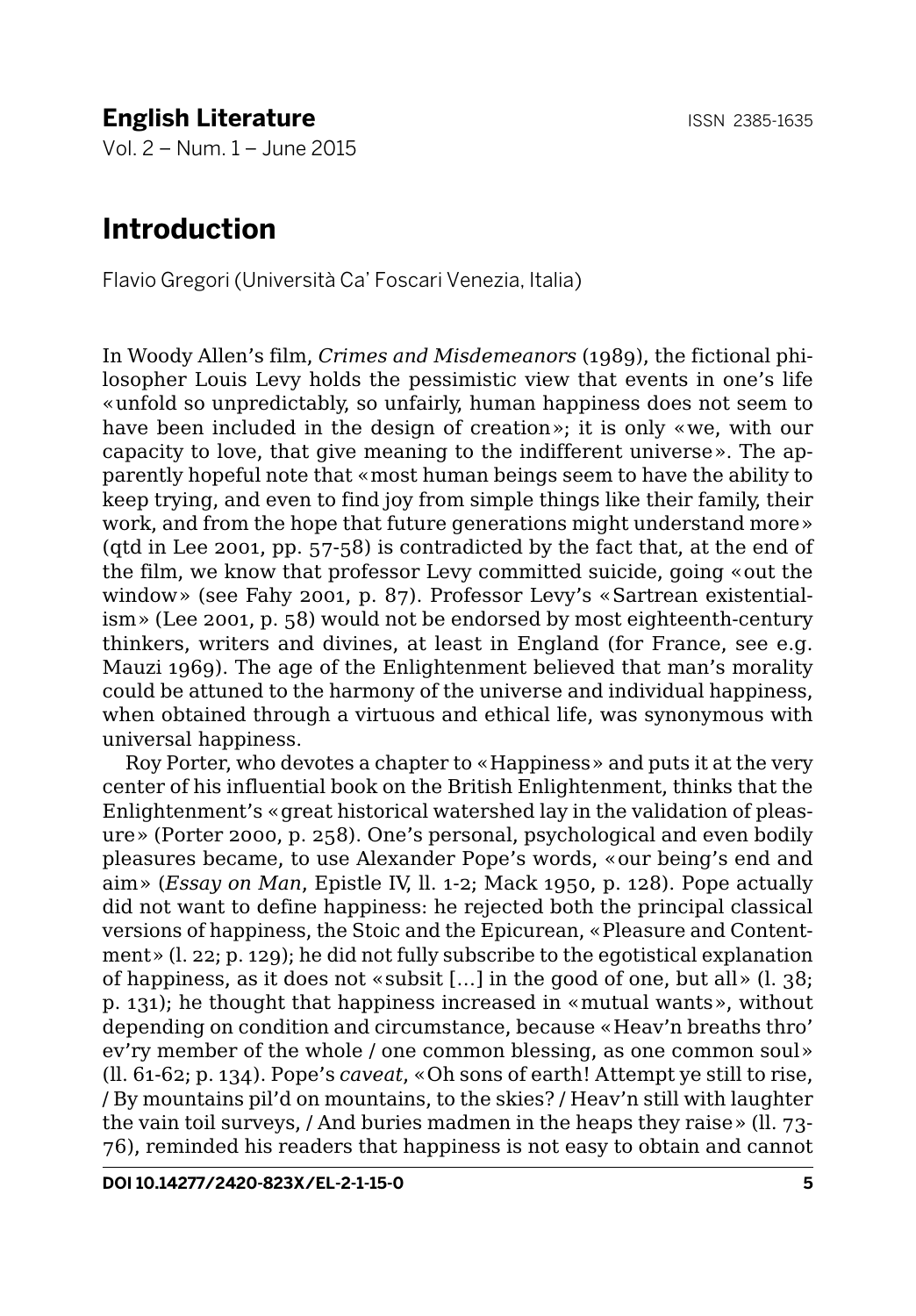be the outcome of one's will-to-power, because «Fortune her gifts may variously dispose, / And these be happy call'd, unhappy those» (ll. 67-68; pp. 134-135). That said, though, Pope agreed with his contemporaries on some philosophical and moral grounds of happiness. In the famous discussion of self-love at the end of *An Essay on Man*, Pope equated individual passions with social reason, and, although their relationship is «hopelessly murky» (Damrosch 1987, p. 149), that association shows how Pope voiced the eighteenth-century *locus classicus* of spontaneous, natural happiness: the natural rights to pursue one's interest could increase sociability, if contained within the bounds of virtue and benevolence.

As noted above, happiness remained somewhat mysterious to Pope (Meyer Spacks 1997, p. 183), because «Fix'd to no spot is Happiness sincere, / 'Tis nowhere to be found, or ev'ry where» (ll. 15-16; Mack 1950, p. 129). William Warburton, the first posthumous editor of Pope's collected works, believed that Pope's idea of happiness coincided with that of virtue:

*Conscious* Innocence (says the poet) is the only source of *internal* Peace; and *known* Innocence, of *external*, therefore, Peace is the sole Issue of Virtue; or, in his emphatic words, *Peace is* all *thy own*; a conclusive observation in his argument, which stands thus: Is Happiness rightly placed in Externals? No; for it consists in Health, Peace, and Competence. Health and Competence are the product of Temperance, and Peace of perfect Innocence» (Warburton 1750, p. 92).

Self-love and sociability, in fact, «are only two different motions of the appetite to Good, by which the Author of Nature hath ennabled Man to find his own happiness in the happiness of the Whole» (p. 84). The coincidence of happiness and virtue (the desire of moral good) in a 'conscious and known innocence' is providential: it is guaranteed by the «Author of Nature». Warburton proposed a teleological understanding of happiness, in which theology, naturalism, empirical psychology, and ethics coincide. Warburton's reference to providential interpretation, however, should not obscure the fact that for him, as for most eighteenth-century writers and thinkers, the ultimate ground of happiness lies in one's 'inside being', what Locke defined as the satisfaction of our desire of pleasure, fear of pain and avoidance of uneasiness. Locke united a hedonistic interpretation to theological voluntarism (and Pufendorf's *jus naturale*): real happiness is «not only what we ought to do morally, but it is also what conduces to our greatest happiness, as is evident when we think of the 'unspeakable' joys and equally terrible pains that God holds out as rewards and punishments» (Taylor 1989, p. 171).

Charles Taylor observes that Shaftesbury, Hutcheson, the philosophers of moral sentiments, and even most Deists subordinated the reference to God «to a conception of happiness which is defined in purely creaturely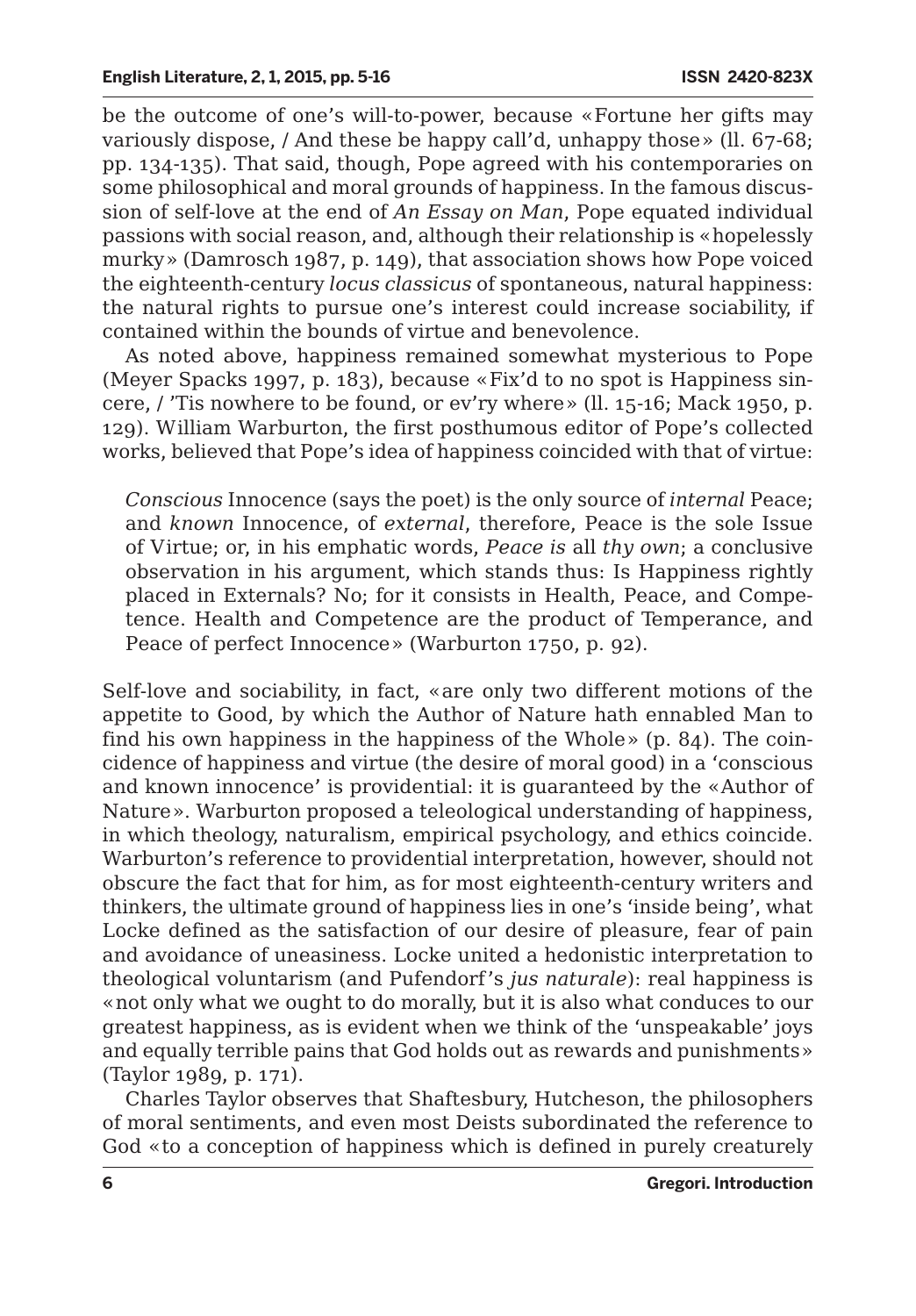terms. Happiness is the attaining of things we by nature desire, or pleasure or absence of pain» (p. 267). Afterlife's rewards and punishments are only the reflections of this life's pleasures and pains.

Thus, also happiness as pure expression of virtue became a secularized version of theological thought. Darrin McMahon underlines how the Enlightenment changed the traditional conception of the happy man «as one who approached the gods, who had gone beyond the merely human, who had achieved a form of transcendence» (McMahon 2006, pp. 12-13). The eighteenth century made happiness into something that can be obtained in this life, or in the course of history, through progress: «We may therefore acquiesce in the pleasing conclusion that every age of the world has increased, and still increases, the real wealth, the happiness, the knowledge, and perhaps the virtue of the human race», Edward Gibbon declared (see Nisbet 1994, p. 187). Happiness became «less an idea of godlike perfection than a self-evident truth, to be pursued and obtained in the here and now» (McMahon 2006, p. 13). Others held an even more extreme view according to which the «principle of self-interest» was not only the spring of human actions but the main and best incentive to promote and administer a society. «This atomization of the public good into disparate interests amounted to a privatization of virtue» (Porter 2000, p. 263).

Various historical changes and events contributed to the transformation of happiness from a luxury item for the very few into a larger social and political agenda: the growth of urban centres, the birth of a consumer society, the emergence of secularized individualism, the financial revolution, Locke's science of the mind, utilitarian ethics, the new political arithmetics (forerunner of modern economic science), and the rise of sentimentality and sensibility (McMahon 2006, pp. 197-252). Individualism and empiricism shaped the new configuration of happiness: in traditional societies, from the Greeks through Christianity, the norms by which man's actions are judged were inscribed within society itself and even when actual social life diverged from the norms nonetheless it was ultimately perceived as the production of those norms; instead,

the breakup of the traditional forms of social life which was produced by the rise of individualism, begotten partly by Protestantism and capitalism, made the reality of social life so divergent from the norms implied in the traditional vocabulary that all the links between duty and happiness were gradually broken. The consequence was a redefinition of the moral terms. Happiness [was] no longer defined in terms of satisfactions which are understood in the light of the criteria governing a form of social life; it [was] defined in terms of individual psychology. Since such a psychology [did] not yet exist, it ha[d] to be invented. Hence the whole apparatus of appetites, passions, inclinations, principles, which is found in every eighteenth-century moral philosopher (MacIntyre 1998, p. 107).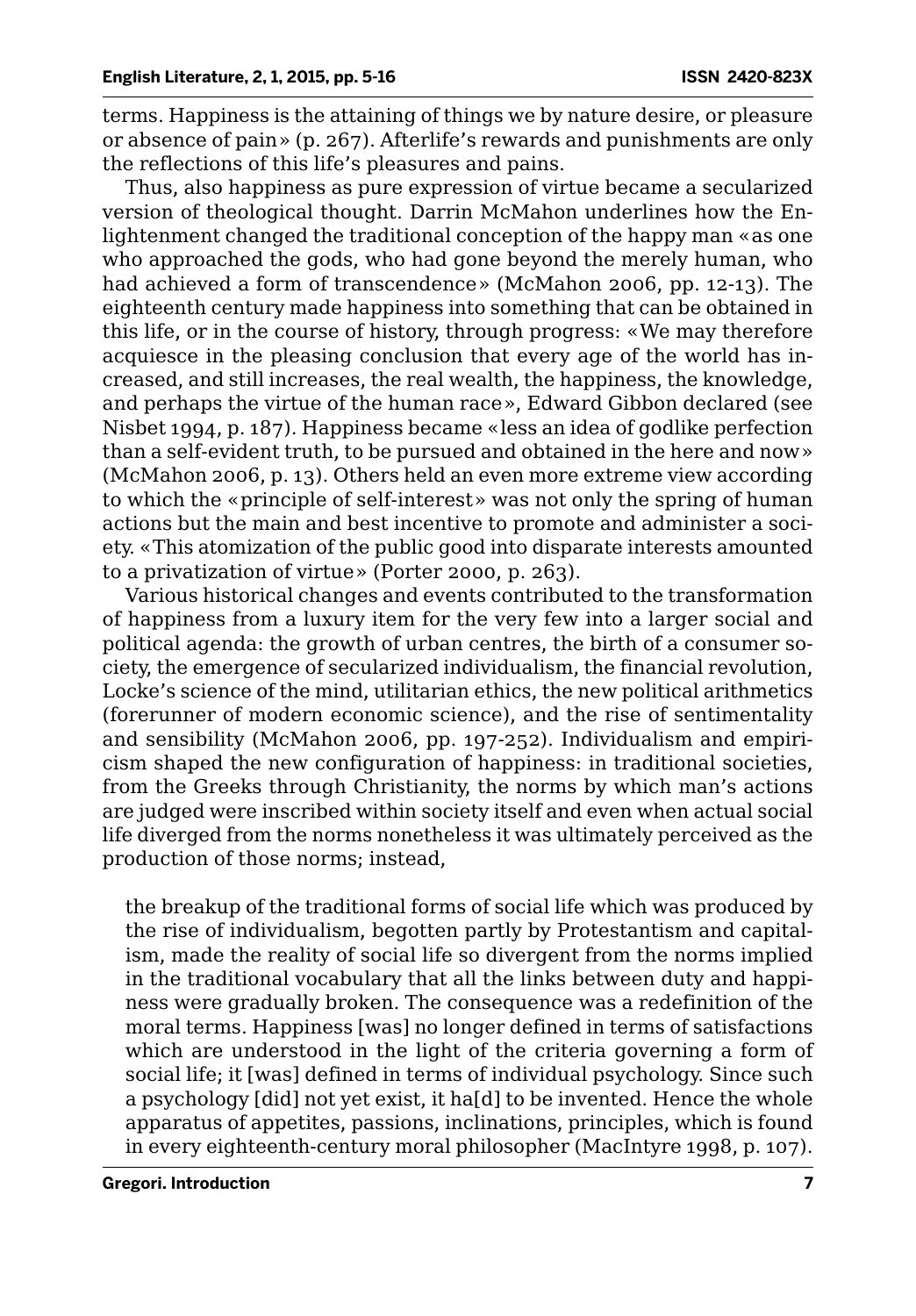The utilitarian rule of the greatest happiness for the greatest number, introduced by Richard Cumberland (White 2006, p. 129) and Francis Hutcheson (Taylor 1989, p. 264) and developed, later in the century, by Jeremy Bentham, derived from the psychologization of the ethical, theological, and socio-political spheres. Happiness became 'my' happiness, or, in Dr Johnson's terms, the «multiplicity of agreeable consciousness» (see Norton 2012, p. 6). «Happiness consists in the highest and most durable Gratifications of, either of all our *Desires*, or, if all cannot be gratified at once, of those which tend to the greatest and most durable *Pleasures*, with exemption either from all *Pains* and Objects of *Aversion*, or at least from those which are most grievous», wrote Francis Hutcheson (1742, p. 114). Those divines and thinkers, such as Joseph Butler, who took issue with Hutcheson's 'complete sentimentalism' (see Potkay 2000, p. 97) and with the moral-sentimental school for transforming ethics into aesthetics, and promoted, instead, a rational view of passions and self-love, adopted a providential explanation of the coincidence between morality and happiness. Such a coincidence is granted in the after-life, however, not in this sublunary world.

Yet even Butler's providential justification of the conjunction of duty and self-interest is based on, and clashes with, his individualism. According to Alasdair MacIntyre, «[Butler's] theology is pernicious because it enables him to bring in the eternal world to redress the balance of duty and interest in the temporal world. The individualism is apparent in his account of human nature, which is expressed in terms of the self-awareness of the single individual» (MacIntyre 1998, p. 106). In less refined thinkers such as Abraham Tucker, adds MacIntyre, God had become almost a *deus ex machina* who bridged the gap between the wordly, corporeal explanation of happiness, and other-wordly providentialism: the link between the hereand-now and future life remained more a *petitio principii* than a convincing explanation. For instance, in *The Light of Nature Pursued*, Tucker said that men naturally follow their instincts and satisfy their desire for pleasure; at the same time he maintained that «the basic moral rule is that we should all work for the good of all men, to increase the amount of satisfaction in the universe, whether it is our own or that of others» (p. 107). Therefore, if men work to increase the happiness of all men, God becomes the metaphysical guarantee that all the benevolence and happiness produced by them will be equally divided. It was almost a financial version of theology, on which MacIntyre comments: «This happiness God has divided into equal shares – equal because our original corruption makes us all equally undeserving – to be allotted one per person. I become entitled to my share by working to increase the common stock. By so working I increase that stock and thus my own share. I am, in fact, a partner in a cosmic joint stock enterprise of which God is the unremunerated managing director» (p. 107).

Separated though they were by their different conceptions of morality, in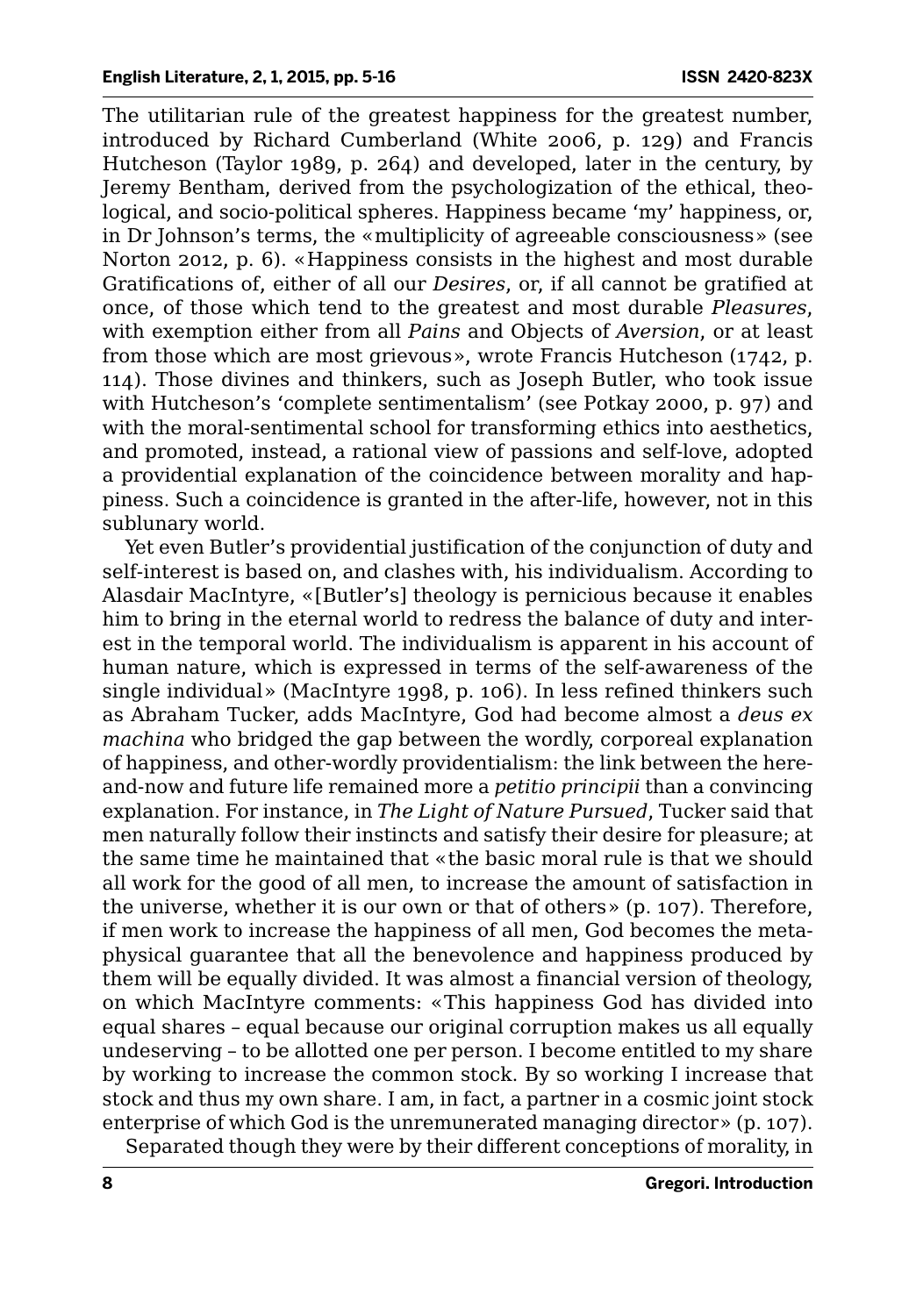the end both the moral-sentimentalists and the providentialists shared the same quantitative-arithmetic vocabulary (Benjamin Stillingfleet's satire of the 'mathematical methods' being the exception to the rule; see McMahon 2006, pp. 213-214). Both Tucker and Hutcheson believed in a «perfectly interlocking universe, which God had designed for the mutual good and happiness of its inhabitants» (Taylor 1989, p. 261). On the other hand, not only the followers of Descartes, Locke and Hume, but also orthodox Latitudinarians such as John Norris, or John Tillotson, admitted the desire for pleasure, including sensory pleasure, which then would lead to the desire for God, as an irresistible bias in us that must be seconded and made more explicit and clear through will and reason (Mander 2008, pp. 149-159; see also Regina Dal Santo's article in this collection). «Things work together for the best», in this optimistic conception of individual *and* cosmic happiness (Taylor 1989, p. 261).

However, the picture is not always so bright and uniformly positive. According to Vivasvan Soni, the modern devaluation of happiness as a «bourgeois complacency» (Fredric Jameson's phrase, see Soni 2010, p. 3), as private self-interest with no regard for community and without a political scope, was already contained «in the logic of the eighteenth-century's own discourses». The eighteenth-century rhetoric of a universal, providential happiness, in Soni's view, obscured the fact that it had lost the deeper understanding of happiness as was present in the classical Greek conception, in particular in Solon's cryptical proverb: «Call no man happy until he is dead». The Greek conception, in fact, stressed the fact that happiness is not «a passive emotion, but the practice of living well» (pp. 14-15): in other words, not the immediate fulfilment of desires or the acquisition of goods, but a life that is led virtuously and happily until its completion, and whose true happiness can be judged only from the vantage point of its final stages (on the classical 'making sense of one's life as a whole', see also Annas 1993, pp. 27-43). The eighteenth century forgot the classical conjunction of contingency and wholeness exactly when the discourses on happiness were at their height. Soni thinks that the decline of the Solonian idea of happiness had happened already in Aristotle's and Plato's ethical systems (which he calls «the first forgetting»; pp. 17 and 123 ff.); however, it was in the eighteenth-century paradigm of the 'trial narrative' that the modern discourse on happiness supplanted the Solonian idea of happiness, by suspending its hermeneutics of contingency and replacing it with the test of one's individual ability to overcome life's troubles. The 'trial narratives' undermined the full acknowledgement of contingency in favour of the individual test's results. Happiness was no longer a fact of one's complete life, bringing about the Delphic injunction 'know thyself', but «a specifically epistemological knowledge, abstracted from everyday existence, and only found by *subjecting oneself* to conditions of suffering and hardship» (p. 197). In this transformation of life into problem-solving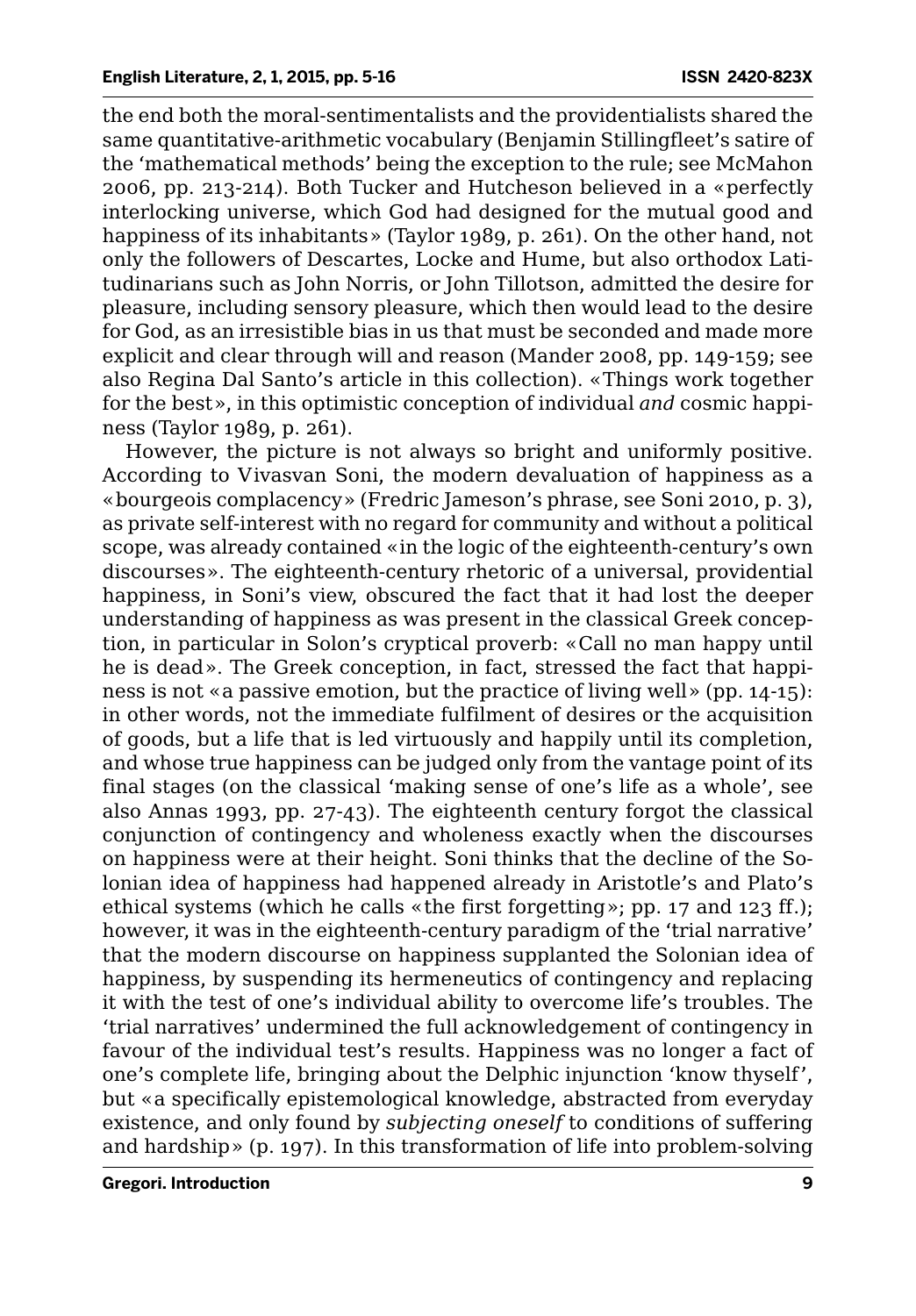utilitarianism, happiness became a prize, a reward, even a profit that can be calculated. In Soni's interpretation, the process whereby the hermeneutics of happiness became a 'trial narrative' which suspends and negates the very hermeneutics from which it was generated, is visible in Richardson's *Pamela* and *Clarissa*, in Goldsmith's *The Vicar of Wakefield*, and in many eighteenth-century narratives, especially in the sentimental ones. Once the trial narrative intruded into the novel, it generated «the modern reified conception of happiness in time *after* the trial» and impeded the return to the classical notion, imposing «its rules on any subsequent narrative of happiness. Thus even when the trial narrative itself has ended, no return to a tragic [i.e. Solonian] narrative structure is possible» (p. 18). What was finally lost in this sentimentalized replacement of the classical idea of happiness with the 'trial narrative' is the very utopian ideal that the Enlightenment wanted to celebrate and enact in modern society: «driven out of narrative, severed from community, emptied of political content, happiness [became] an awaited reward in a never-ending time of trial» (Norton 2014, p. 359).

Soni's interpretation is complex and philosophically profound, and cannot be adequately summarized and discussed here; it brings to surface the dire implications of what McMahon calls the transition from «the happiness of virtue to the virtue of happiness» (McMahon 2004): the reification of happiness, the shrinking of the political within the spheres of the economical and the individual, the loss of totality and of any ambition to utopia. The problem of the reification and mystification of happiness was however well-known to some eighteenth-century writers: we have seen how for Pope happiness was indeed a slippery concept; Samuel Johnson made the search for happiness a theme of his work, yet he imbued it with the difficulty of not only grasping the concept but grasping felicity itself, *qua* the vanity of human wishes (on Johnson and Hume's sceptical approach to happiness see Potkay 2000, and Freibrug in this collection); Jonathan Swift's scourging satire of all forms of enthusiasm exposed the condition of complacent happiness as a form of madness: «*the Possession of being well deceived*. The Serene Peaceful State of being a Fool among Knaves» (Walsh 2010, p. 112).

In his *Jonathan Swift: Defeat, Isolation, and the Price of Failed Norms* in this collection, Howard D. Weinbrot examines Swift's increasing disenchantment with the flimsiness of the norms that rule the individual and society. In his life, Swift became ever more hostile «to British culture's growingly benevolent view of mankind», observes Weinbrot; this created in him a personal unhappiness towards the violence and dogmatism of his cultural and political mileu, a «darkness of vision» that cast a gloomy shadow over his affection for his friends and his delight in domestic harmony, and made him «almost instinctively [hate and detest] 'that animal called man'». Professor Weinbrot detects the several reasons for «Swift's fear, concern with change, and fury toward those not properly responding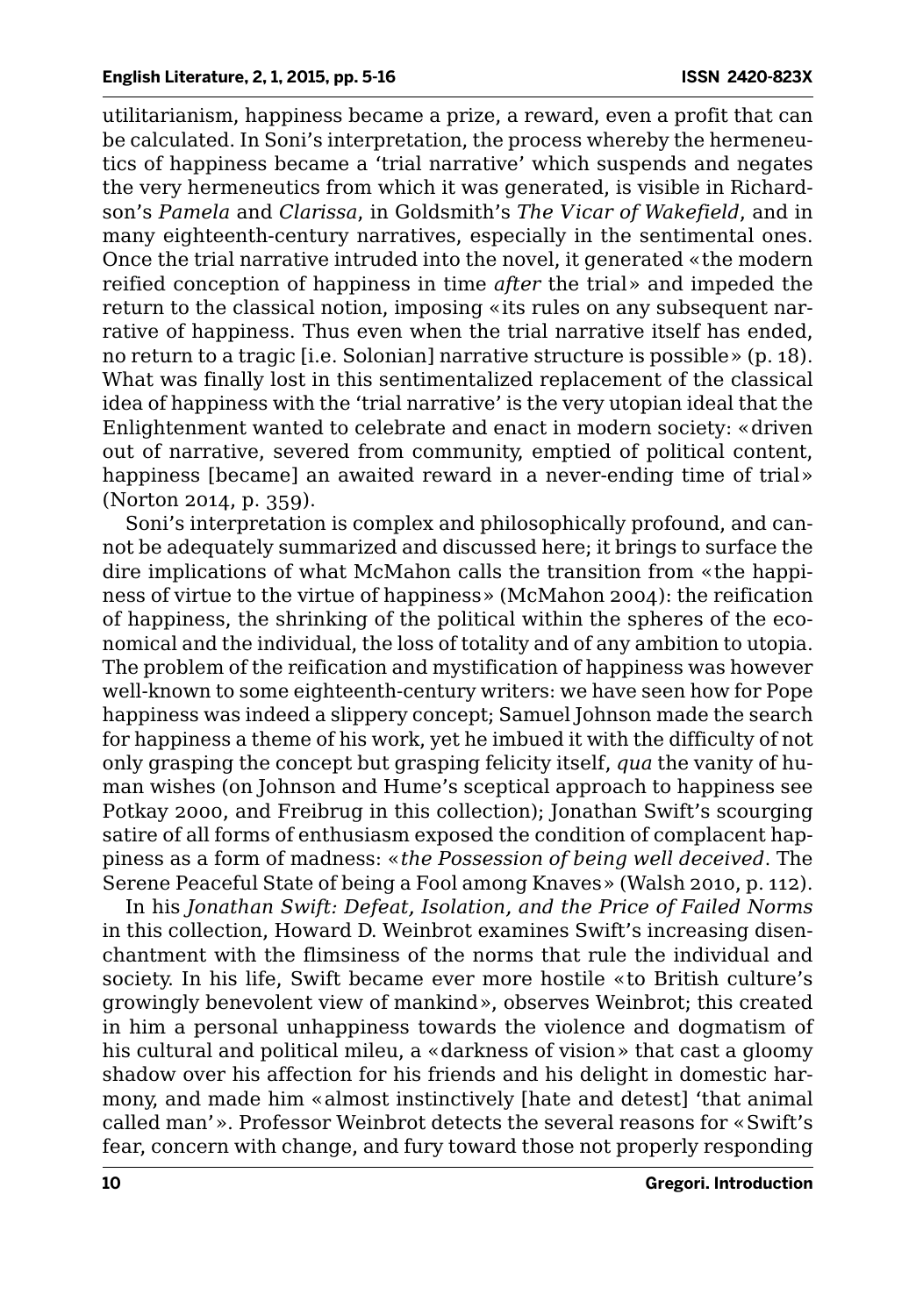to his concern», in the political situation of his time, with a new royal dynasty that threatened to reduce the power of the established Church, and upstart politicians who had become powerful and rich to the detriment of a virtuous administration; in the recollection of a past made of revolutions, upheavals, regicide, dissenting sects; in «the special case of Irish Catholic subjection»; in his failed career and removal from England; in his idea of original sin and predestination; and in his own poor health. A dominant theme in Swift's works is the «sense of collapse, loss of order, of one man who stands in the gap to resist presumed moral barbarism and pays the price»: whether he denounced the disappearance of the norms or insisted on norms that are under threat, he ultimately regarded humanity as selfdestructive or unable to improve. For Swift, «neither church nor state, neither humanity nor a beloved woman, neither epic precedent nor equine reason, are enduring and practical models»; and yet, Prof. Weinbrot insists, we should not confuse the dark side of Swift's message with his larger desire to draw attention not only to the problems he satirized but also to how overcome and solve them: «Excess evokes awareness, which evokes attention, which, he again hopes, might check decay. Swift thus does not often provide comfort, but does evoke a norm that requires reorientation or significant stretching of our own norms». If Swift's lost battles made him an unhappy man, his continual reference to a stability under threat, which can exist only in «shared rather than competing human interests in human relations», bequeaths us with a glimpse of political optimism and allows to think in sober utopian terms, without any concession to a sloppy complacency with the present, and with a clearer vision of the future.

Samuel Johnson perfectly understood Swift's uneasiness: Rudolf Freiburg, in his *«The Multiplicity of Agreeable Consciousness»: Samuel Johnson's Sceptical Philosophy of Terrestrial Happiness*, expands on James Boswell's portrait of Dr Johnson as a complex and unhappy character, troubled by various diseases and unbearable bouts of «morbid melancholy» that made him wish to «escape from himself». However, Johnson was also a good-humoured man, who liked to entertain his friends, spend the nights in pub-crawls, and drive through London, a city he associated with life and felicity because it provided a «multiplicity of agreeable consciousness». Freiburg discusses the special nature of Johnson's eudaemonism, finding its characteristics in the intersection of various doctrines, from Callicles to Plato, from Aristotle to the Stoics, the Scholastic tradition, and contemporary empiricism. In particular, Johnson believed, as Richard Hooker had done, that «Happiness is that estate whereby we attain, so far as possibly may be attained, the full possession of that which simply for itself is to be desired, and containeth in it after an eminent sort the contentation of our desires, the highest degree of all our perfection» (Lynch 2002, p. 232). Johnson's happiness is an end of human life and is meaningful in itself: it must be «imagined as a welcome byproduct of human activities»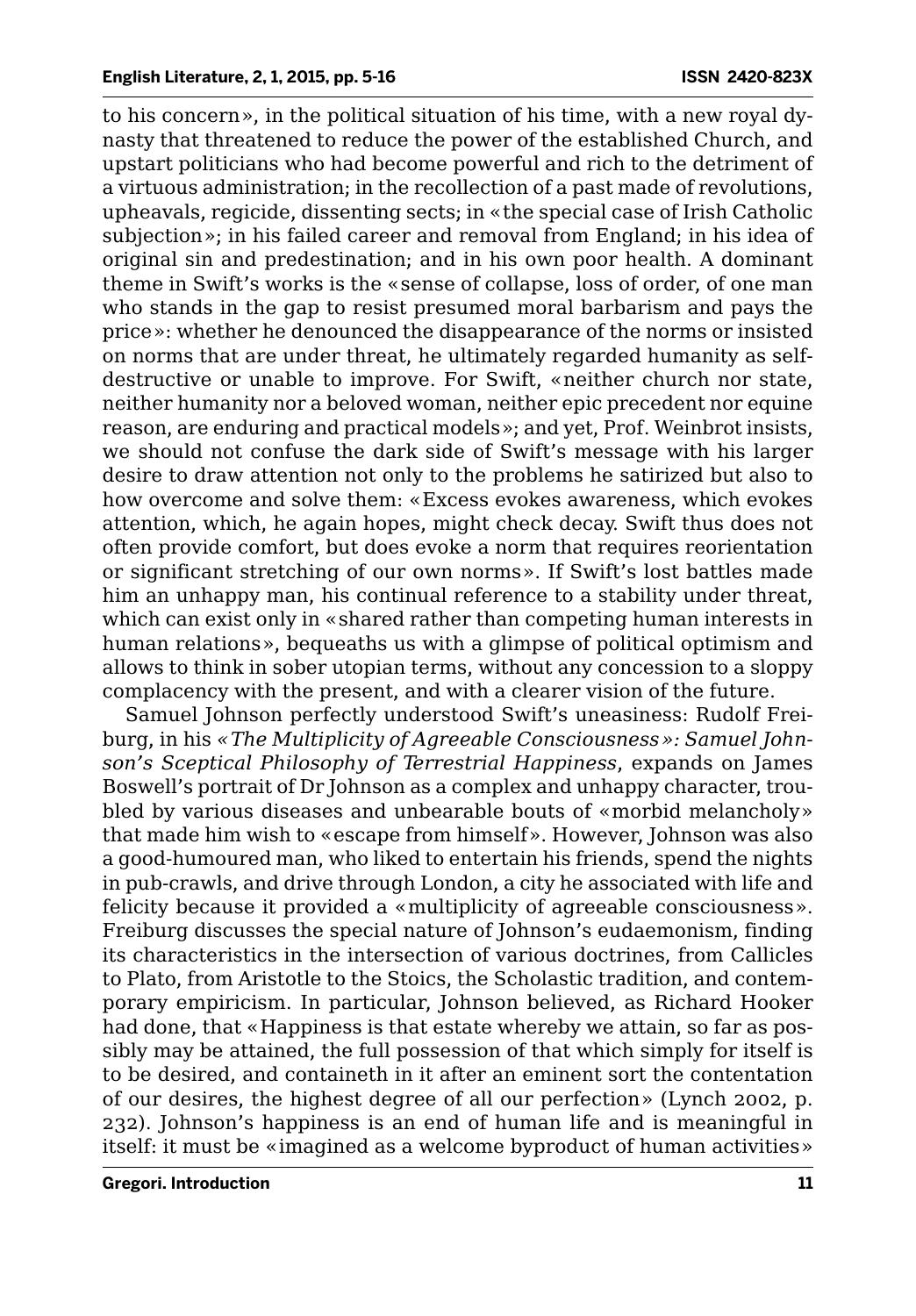that can be obtained through a virtuous life. In the end, Johnson's sceptical approach made him reject a simplistic interpretation of the nature of happiness: he adhered to the 'know thyself' dictum, and put the several expressions of human, worldly happiness to the test of reason, by destroying the 'cobwebs of the mind' that submerge consciousness in the illusion of an ephemeral and vain felicity. Johnson deconstructed several clichés of worldly happiness, eventually to endorse only the felicity «beyond the grave», the eternal happiness of after-life.

Regina Dal Santo, in her *John Tillotson, Self-love and the Teleology of Happiness*, explores the ways in which not only sensualists, moral-sentiment philosophers, or enlightened eudaemonists, but also divines and sermonists adhered to the 'happiness revolution' that took place in the long eighteenth century. The Latitudinarians promoted a moral reformation that validated human feelings, desires and ambitions on earth, when controlled by reason and leading to a virtuous and charitable behaviour. In particular John Tillotson's ample reference to the egocentric passions of self-love and self-interest «show[s] a turning point in the evolution of the modern concept of happiness: while asserting the individual right to happiness, Tillotson reminds his audience of the possibility of a moderate but delightful enjoyment of the world that ultimately correspond to the natural fulfilment of self-interest. Tillotson changes the question 'How can I be saved?' into 'How can I be saved and happy?'». Righteous improvement in this life thus becomes tantamount to redemption in the after-life, in Tillotson's view, and the consideration of future happiness could leave room to a restrained enjoyment of earthly pleasures. Dal Santo underlines the pedagogic side of Tillotson's homiletics, his addressing «the malleable nature of Man, the part that can be educated to religion and to the promotion of sincerity and charitable activities». The search for happiness, joined with obedience to God's laws and sincerity of heart, favours the improvement of society's mores and helps man to obtain his eternal happiness in the after-life. However, Tillotson never recommended an unmindful bliss in the pleasures of earthly matters or political grandeur; on the contrary, Dal Santo remarks, «Tillotson [drew] an interesting parallel between loving oneself and denying one's material desires and [concluded] that they coincide». The traditional principle of 'knowing oneself' then was central in Tillotson's prudential and providential teleology.

Brian Michael Norton's *«The Spectator», Aesthetic Experience and the Modern Idea of Happiness* finds the sources of modern aesthetics in eighteenth-century discussions on *eudaimonia* as «a first-person, typically present-tense feeling or affect», and in perceptual metaphors borrowed from the language of taste: «We have grown so accustomed to thinking about happiness in this way that we may no longer recognize it as metaphorical, and indeed it may no longer be metaphorical. In moments of happiness, we really do feel happy; there are times when we really do seem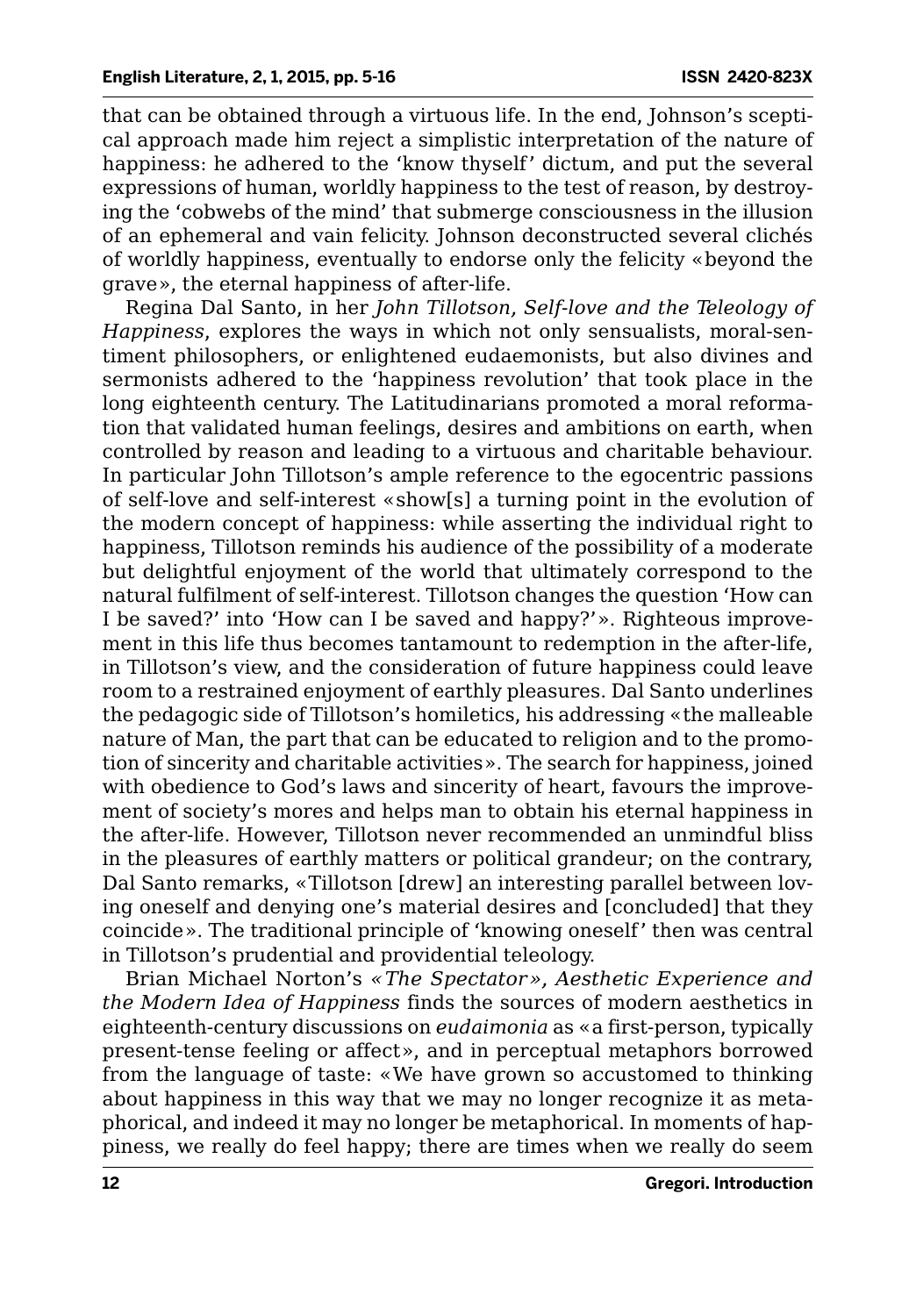to savor life. Aesthetic-perceptual tropes lurk even in historical accounts of how this idea came into being». By focusing on Addison and Steele's *Spectator* papers, Norton provides an archeological reconstruction of the cultural background of modern aesthetics as (also) the principles of human happiness. Addison and Steele promoted not only an artistic theory but also an art of living «that pursues affective well-being through intensifying and enlivening our experiences of the world». By becoming more perceptive to the beauties of the world and of life, «we can intensify the feeling of living, enhancing the 'Satisfactions of [our] Being'», and creating the condition for us to fully appreciate our position in a cosmic order, because aesthetic pleasure is the same pleasure animating the larger world of nature. Through «an affective affirmation of being», Addisonian aesthetic pleasure and happiness confirmed a universal, holistic experience of the world.

Kevin L. Cope's *Happy Face or Happy Space? Expansions of Happiness in Eighteenth-century Expository Verse* explores the similarly widening scope of the aesthetic (in this case poetic) experience of happiness not only as something that happens within the individual, as something 'inside', but also as something happening 'in space'. In a discussion of eighteenth-century poets ranging from Mark Akenside to James Thomson, Thomas Warton, and Christopher Smart, Cope explores the association between happiness and space, finding out several contradictions in the idea of happiness contained in eighteenth-century poetry, between mimesis and praxis: for instance, in Thomson, «happiness is procedurally paradoxical. On one hand, it is experienced primarily in the long view, from a position so detached that very little is happening; on the other hand, that long view must not only be of something but must also show that particular occasion of happiness interacting with Thomson's panoramic presentation of the seasons». The paradox consists in the fact that happiness mixes activity and inactivity, observation and engagement, and is a property in itself and a consequence of experience, as happens with the preposition 'of' that is so typical of much poetry of the time (e.g. Akenside's *Pleasures 'of ' the Imagination*): «a slightly bewildering preposition, for it suggests connecting both a bond and a diverging proceeding». Happiness's space, in the eighteenth-century verse, is a space both lost and regained, and is vast.

In her article, *«Nothing Better than Mirth and Hilarity»: Happiness, Unhappiness, Jest and Sociability in the Eighteenth Century*, Abigail Williams perceptively shifts the focus of scholarly attention from philosophy and the poetic evocations of the *beatus vir* to the «culture of mirth, of jestbooks and pamphlets designed to create well-being in alternative ways, and in particular, to drive away melancholy through communal joviality». Hers is an entirely new chapter in the study of the formation of public opinion, understood not only and not so much as the political *agora* of the newspapers, parties and clubs, but as the shared practice of sociable mirth,

**Gregori. Introduction 13**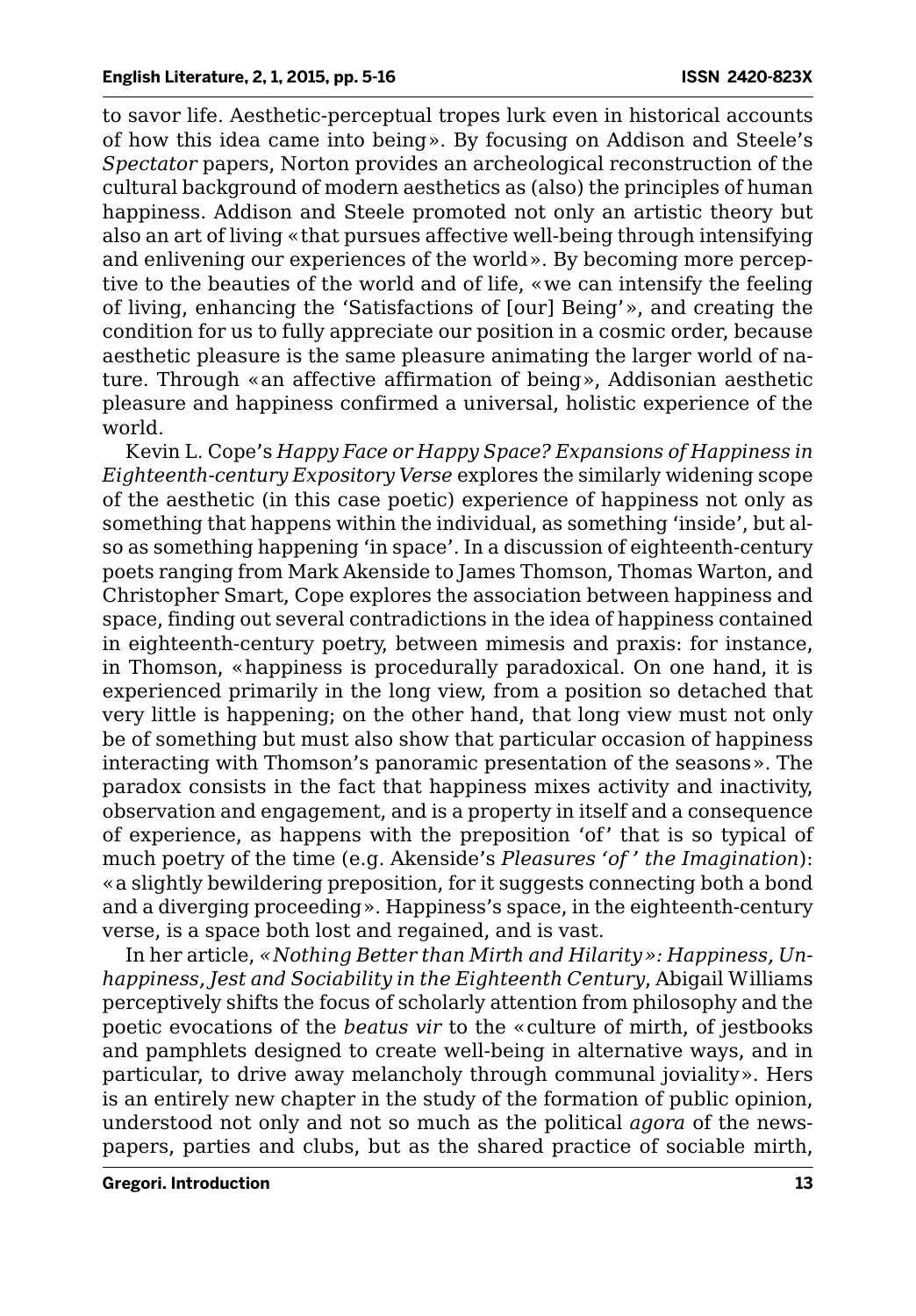a literature of laughter that moved across class and gender boundaries, «situated between oral and printed culture, constantly evoking the social exchanges that it mimics, and in turn, as jokes and jests and comic poems are copied into commonplace books and letters, [moving] back into oral circulation». The many publications designed to 'purge melancholy' were evidence of the eighteenth-century effort to increase sociability, good humour and an amiable form of communality. However, Williams observes how the idea of becoming happy through laughter was far from being a simple one: creating a shared ground for mirth was a complicated task, as jestbooks and comic poems created a tension between the well-being induced by laughter and a sense of alienation in those who were laughed at; therefore the search for sociability in merry laughter had to negotiate between 'laughing with' and 'laughing at' the social subjects. Moreover, the traditional topos of the idealized contentment of the 'happy man' was complicated and upset by jovial sociability: looking «at how people read and used the literature of jest reveals the faultlines between theories of happiness, and the lived reality. We can see the way in which jokes and games were sometimes seen as an embodiment of friendship groups, and were thus especially valuable for those living in relative isolation – often the same kind of rural seclusion that was elsewhere praised as a model of contented moderation. It also shows us the way sociable humour promoted inclusive ideas of general human well being, but that it was also frequently predicated on the exclusion of certain groups». Even in jestbooks the questions of happiness created more paradoxes than clear-cut social answers.

Isabelle Bour, in her *Happiness and Ideological Reconfiguration in the Revolutionary Novels of Mary Wollstonecraft and Mary Hays (1788-1799)*, studies the issue of happiness in the end-of-century, revolutionary interpretation given in Mary Wollstonecraft's and Mary Hays's novels, where happiness is «defined dialectically in relation to such key concepts and values as nature, reason, virtue, the passions and sensibility». Both writers derived their ideas of happiness from their reading of fiction, «where the dominant aesthetics and ethics had been for several decades those of sensibility, the corresponding generic model being the romance». Wollstonecraft and Hays set out to challenge the sentimental model rather than endorse it, because it was based on the assumption that women are intellectually inferior to men and dominated by the passions, therefore they did not give much room to happiness in their novels, where the word 'unhappy' occurs more often than 'happy' in connection with their protagonists. On the other hand, their redefinition of both sensibility and reason, with regard to women, problematized the idea of virtue and made the very structure of the sentimental novel explode into a dystopian and formally dysfunctional kind of romance that exposed «the many ways in which women are exploited by men» and voiced «the misery of the protagonists in the hyperbolic style that may be associated with revenge tragedy or Gothic fiction». In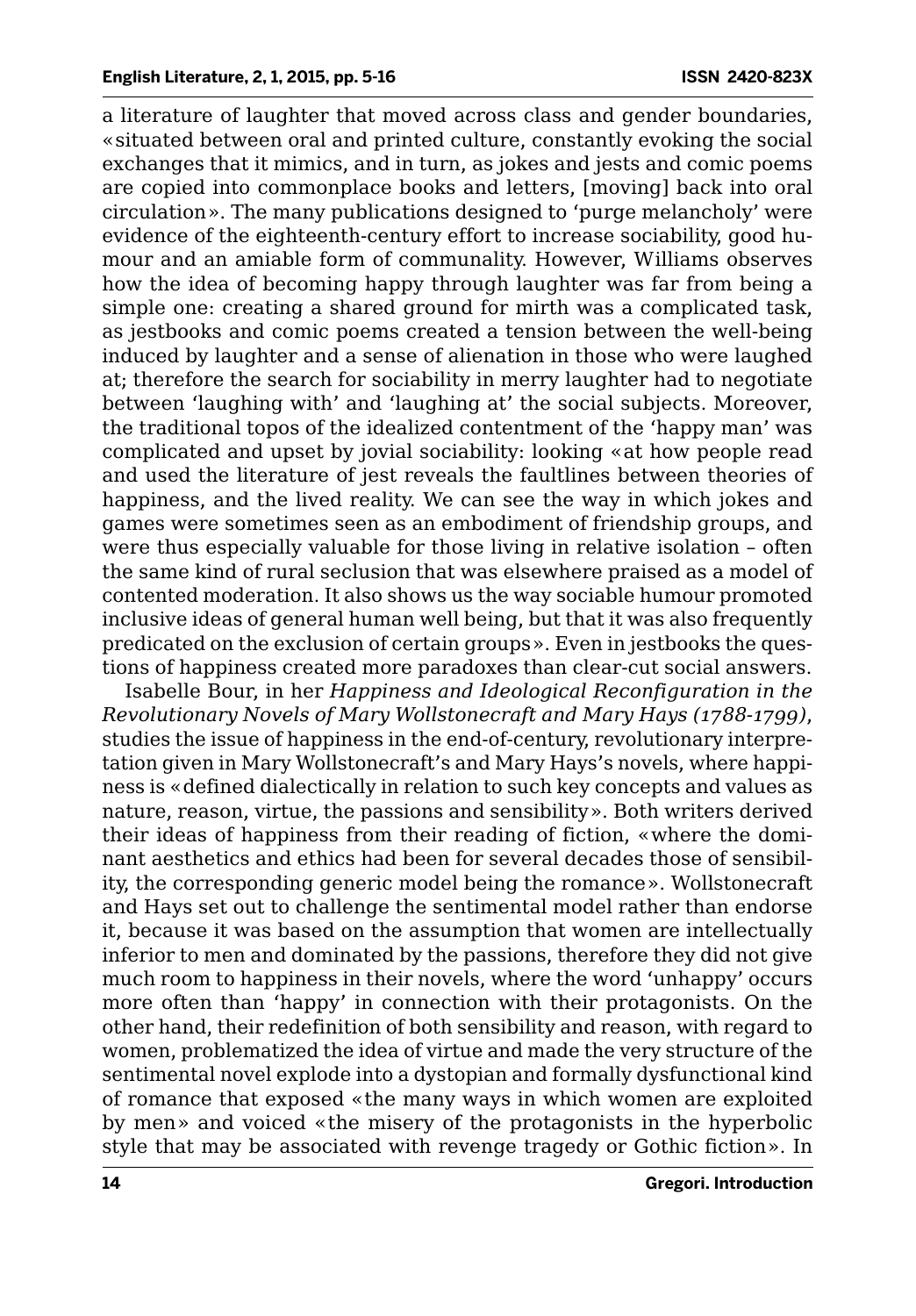Wollstonecraft and Hays, happiness became «gendered, psychologized and historicized […] and found to be graspable only through redefinition of other values and through a depiction of unhappiness». These two writers may be the first example of the nineteenth century's dislike of happiness; however their criticism and dissection of sentimental romance and sentimentality positions them among those enlightened thinkers who wanted to reconsider men's and women's social and cultural status without recourse to sentimental rhetorics (on sentimentalism and happiness see Soni 2010, p. 290 ff.).

All together the articles contained in this issue complicate and – we hope – make more interesting the questions concerning eighteenth-century happiness, its role in modern literature, and its meaning for us; in the hope, to quote again Woody Allen's fictional philosopher, «that future generations might understand more».

### **Works cited**

- Annas, Julia (1993). *The Morality of Happiness*. Oxford: Oxford University Press.
- Damrosch, Leopold, Jr (1987). *The Imaginative World of Alexander Pope*. Berkeley; Los Angeles: University of California Press.
- Fahy, Thomas (2001). «Dissonant Harmonies: Classical Music and the Problems of Class in *Crimes and Misdemeanors*». In: King, K. (ed.), *Woody Allen: A Casebook*. New York: Routledge, pp. 81-92.
- Hutcheson, Francis (1742). *An Essay on the Nature and Conduct of the Passions and Affections, with Illustrations on the Moral Sense*. London: W. Innys et al.
- Lee, Sander H. (2001). «Existential Themes in Woody Allen's *Crimes and Misdemeanors* with Reference to *Annie Hall* and *Hannah and her Sisters*». In: King, K. (ed.), *Woody Allen: A Casebook*. New York: Routledge, pp. 55-80.
- Lynch, Jack (2002). *Samuel Johnson's Dictionary: Selections from the 1755 Work that Defined the English Language*. New York: Walker & Company.
- MacIntyre, Alasdair (1998). *A Short History of Ethics*: *A History of Moral Philosophy from the Homeric Age to the Twentieth Century*. 2nd edn. London: Routledge.
- Mack, Maynard (ed.) (1950). *The Twickenham Edition of the Poems of Alexander Pope*, vol. 4, *An Essay on Man*. New Haven: Yale University Press; London: Methuen.
- Mander, W.J. (2008). *The Philosophy of John Norris*. Oxford: Oxford University Press.
- Mauzi, Robert (1969). *L'Idée du bonheur dans la littérature et la pensée françaises au xviiie siècle*. 5th edn. Paris: Librairie Armand Colin.

**Gregori. Introduction 15**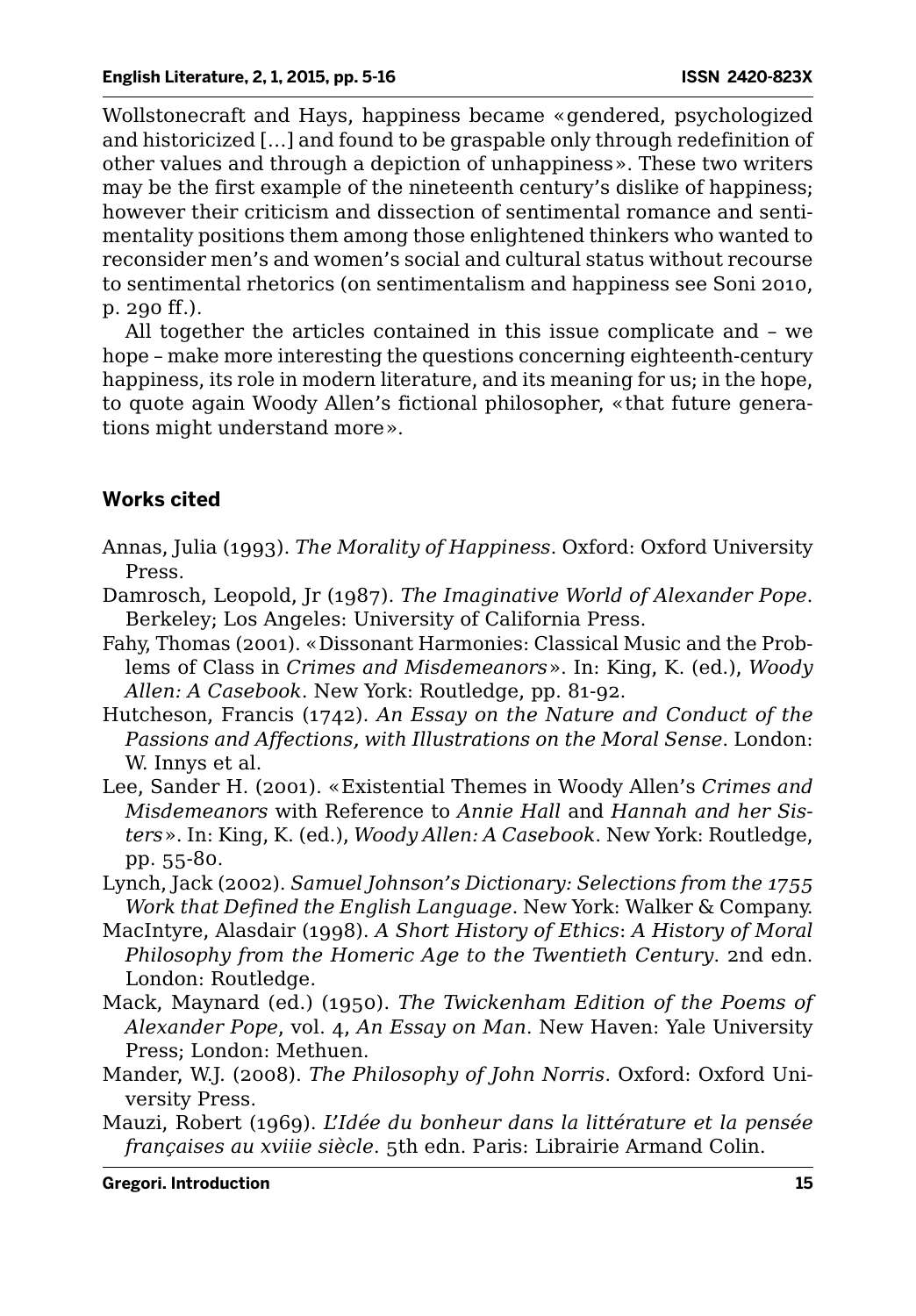- McMahon, Derrin (2004). «From the Happiness of Virtue to the Virtue of Happiness: 400 B.C.-A.D. 1780». *Daedalus*, 133 (2), pp. 5-17.
- McMahon, Derrin (2006). *The Pursuit of Happiness: A History from the Greeks to the Present*. London: Allen Lane.
- Meyer Spacks, Patricia (1997). «Acts of Love and Knowledge: Pope's Narratives of Self». In Rivero, A.J. (ed.), *Augustan Subjects: Essays in Honor of Martin C.* Battestin. Cranbury (NJ); London; Mississauga: Associated University Presses, pp. 176-191.
- Nisbet, Robert (1994). *History of the Idea of Progress*. New Brunswick, London: Transaction Publishers.
- Norton, Brian Michael (2012). *Fiction and the Philosophy of Happiness: Ethical Inquiries in the Age of Enlightenment*. Lewisburg: Bucknell University Press.
- Norton, Brian Michael (2014). «Vivasvan Soni, *Mourning Happiness: Narrative and the Politics of Modernity*» [review]. *Eighteenth-Century Studies*, 47 (3), pp. 357-359.
- Porter, Roy (2000). *Enlightenment: Britain and the Creation of the Modern World*. London: Allen Lane.
- Potkay, Adam (2000). *The Passion for Happiness: Samuel Johnson and David Hume*. Ithaca (NY): Cornell University Press.
- Soni, Vivasvan (2010). *Mourning Happiness: Narrative and the Politics of Modernity*. Ithaca (NY): Cornell University Press.
- Taylor, Charles (1989). *Sources of the Self: The Making of Modern Identity*. Cambridge: Cambridge University Press.
- Walsh, Marcus (ed.) (2010). *Jonathan Swift: A Tale of a Tub and Other Works*. The Cambridge Edition of the Works of Jonathan Swift. Cambridge: Cambridge University Press.
- Warburton, William (ed.) (1750). *An Essay on Man by Alexander Pope, Esq. … With Notes of Mr. Warburton*. London: J. and P. Knapton.
- White, Nicholas (2006). *A Brief History of Happiness*. Malden (MA), Oxford: Blackwell.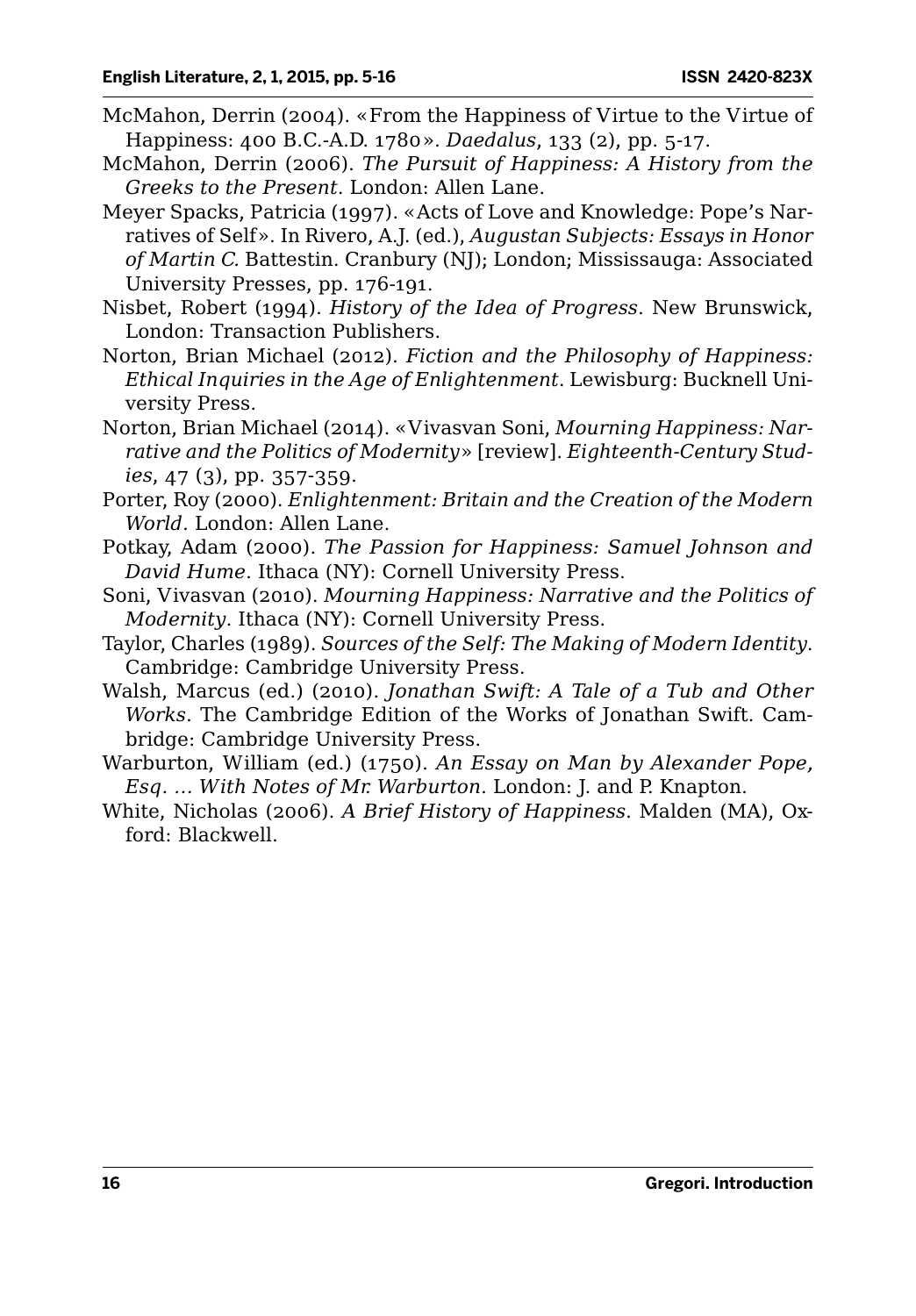## **Happiness (and Unhappiness) in Eighteenth-century English Literature**

Edited by Flavio Gregori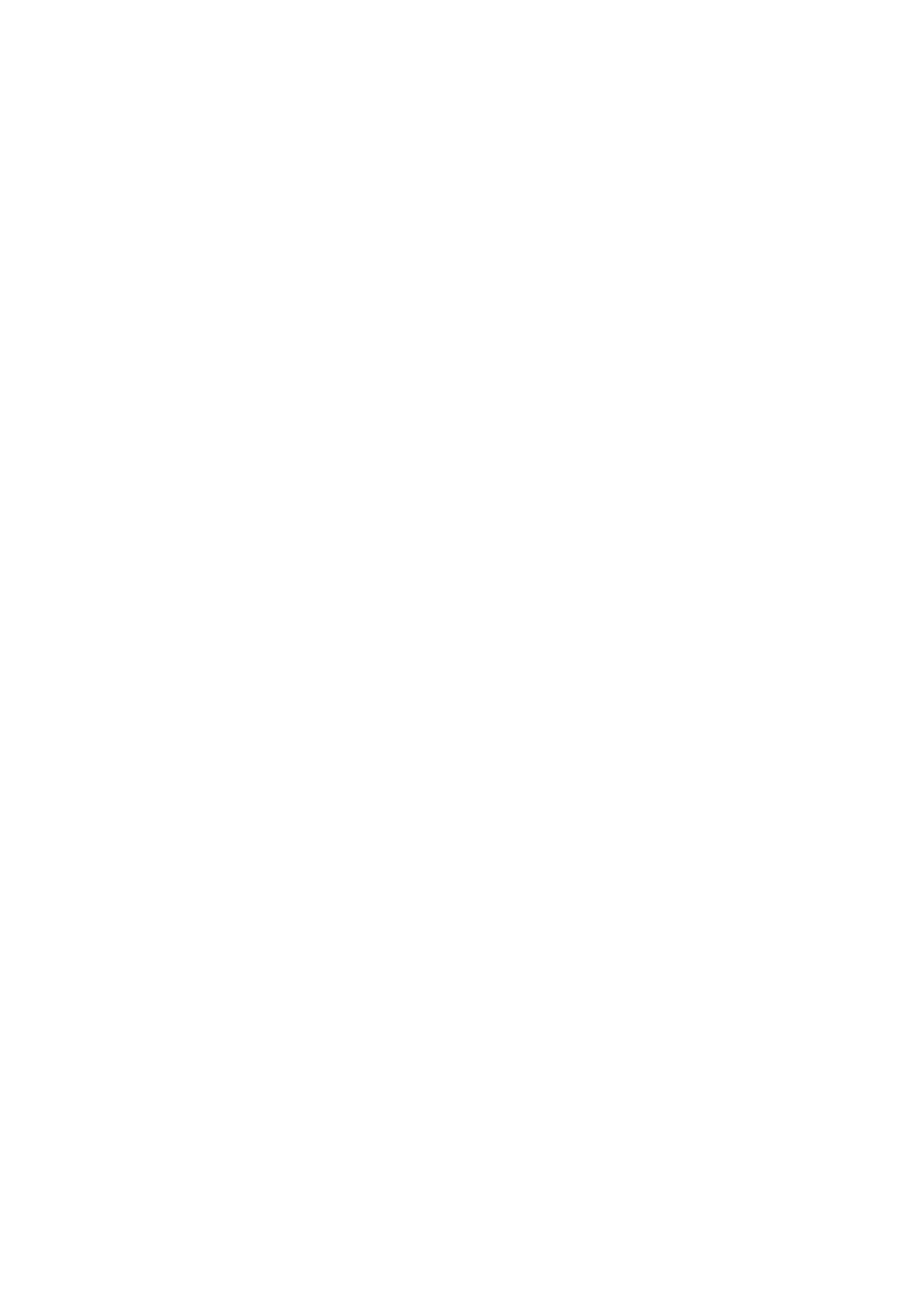## **Jonathan Swift: Defeat, Isolation, and the Price of Failed Norms**

Howard D. Weinbrot (University of Wisconsin at Madison, USA)

**Abstract** Starting with Jonathan Swift's famous letter on the 'falsity' of the notion of man as 'animal rationale', this article investigates the role of norms and the normative in his works. The essay especially considers *A Tale of a Tub, Gulliver's Travels*, the mock Marlborough-eulogy, the final 'Stella' poem, and the *Verses on the Death of Dr. Swift*. The several matters considered include Swift's major concerns and sources of his own infelicity, such as his recollection of regicide and usurping Dissent; the threat on the established Church by a later new dynasty; his removal from England and modest political career; his fear of Irish Presbyterians and the love-hate relationship with Ireland; his poor health and long periods of physical and psychological discomfort; and the role of the concept of original sin had in his works. It then deals with Swift's sense of collapse and loss of order before the presumed moral barbarism of his age, and his desire to resist the gloomy negative forces of history, for all of which Swift pays a high price. Finally, the article sees Swift's greatness in his desire to continue to fight despite his unhappiness with the world; in his portrayal of the consequences of ignoring the very norms which he unpheld; and in his refusal to stop labeling corruption, wherever it might be.

**Summary** 1. Turning out the Light. – 2. Swift, Different, and Bereft. – 3. Ears of Corn and Blades of Grass. – 4. Works cited.

On 29 September 1725 Jonathan Swift wrote to Alexander Pope: «the chief end […] in all my labors is to vex the world rather than divert it». He would do so yet further if he could avoid harming himself. Now that Pope has given up translation, «when you think of the World give it one lash the more at my Request». He insists that he has «ever hated all Nations professions and Communityes and all my love is towards individualls». He hates lawyers as a group, but he loves "Councellor such a one, [and] Judge such a one […] but principally I hate and detest that animal called man, although I hartily love John, Peter, Thomas and so forth». That is Swift's long practiced intellectual system which he shall continue «till I have done with them». Now,

I have got Materials Towards a Treatis proving the falsity of that Definition animal rationale, and to show it would be only *rationis capax*. Upon this great foundation of Misanthropy (though not in Timons manner) the whole building of my Travells is erected: And I never will have peace of mind till all honest men are of my Opinion: by Consequence you are to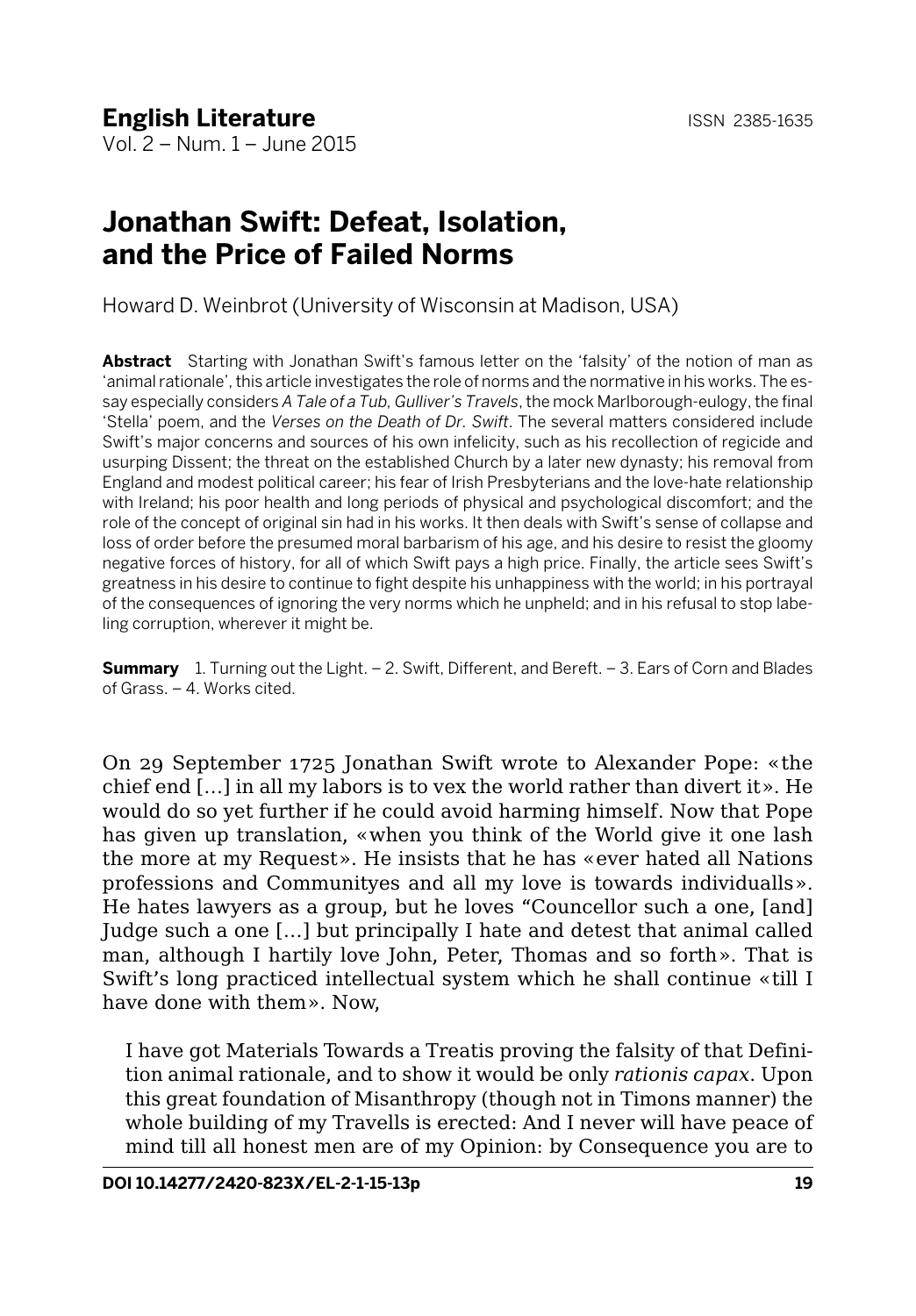embrace it immediately and procure that all who deserve my Esteem may do so too. The matter is so clear that it will admit little dispute (Woolley 1999-2014, vol. 2, pp. 606-607).<sup>1</sup>

This famous letter tells us much about Jonathan Swift and his satire. The several disturbing words include *vex, hurting, lash, hated, hate, hate, detest, done with them, misanthropy,* and *never have peace of mind*. The terms are embedded within a larger framework that includes *divert, pleased, better,* and *love.* He sends the letter to his friend Alexander Pope with whom he bonds and thus supports Patrick Delany's remark that Swift was «a steady, persevering, inflexible friend» (Delany 1754, p. 291).<sup>2</sup> His misanthropy includes hatred of mankind, but love to individuals. Swift is hostile to British culture's growingly benevolent view of mankind. We are not the rational animals that scholasticism taught; instead, we are only capable of reason and often are irrational. The section includes two impossible and only half-joking elements: «all honest men» should agree with him, and Pope should «procure that all who deserve my esteem» share that opinion as well. Pope surely enjoyed Swift's playful tone, but many «honest men» and many who deserved his esteem might, and did, disagree that we are as contemptible as he paints us. Moreover, given the «great foundation» on which few others build, Swift «never will have peace of mind». In short, he expects to fail and contents himself with vexing rather than reforming. Violence, dogmatism, darkness of vision, and personal unhappiness outnumber individual friendship in the letter and characterize Swift here and elsewhere. I can only suggest how such a mode of proceeding affected a central concern in satire: assuming that those attacked deserve such attack, how do we know what is the right thing to do and how do we do it?

The connections that Delany stresses in Swift's life are paramount in one such group. He wrote several friendly, chatty, *Market Hill* poems during his amiable, long, three visits to Sir Arthur and Lady Acheson's country estate in Armagh between 1728 and 1730. These show Swift the man and poet as part of a supportive community that admires him and associates him with that old titled family. Sir Arthur was the fifth Baronet, High Sheriff of Armagh, and represented Mullingar in the Irish House of Commons from 1727 until his death in 1748. Frequent Market Hill poetic exchanges include shared and friendly criticism; the hosts are flattered by having their voices

<sup>1</sup> The letter also refers to the «rascaly World» and alludes in a friendly way to Robert Harley, Earl of Oxford and former Prime Minister under Queen Anne. For further discussion of the Swift-Pope exchanges and relationships, see Harth 1998, and Griffin 2010.

<sup>2</sup> Samuel Johnson reprints these remarks and other favorable ones in his *Life of Swift*. See Mittendorf 2010, pp. 1022, henceforth referred to parenthetically in the text as YE 22. For fuller discussion of Swift and Johnson, see Weinbrot 2014.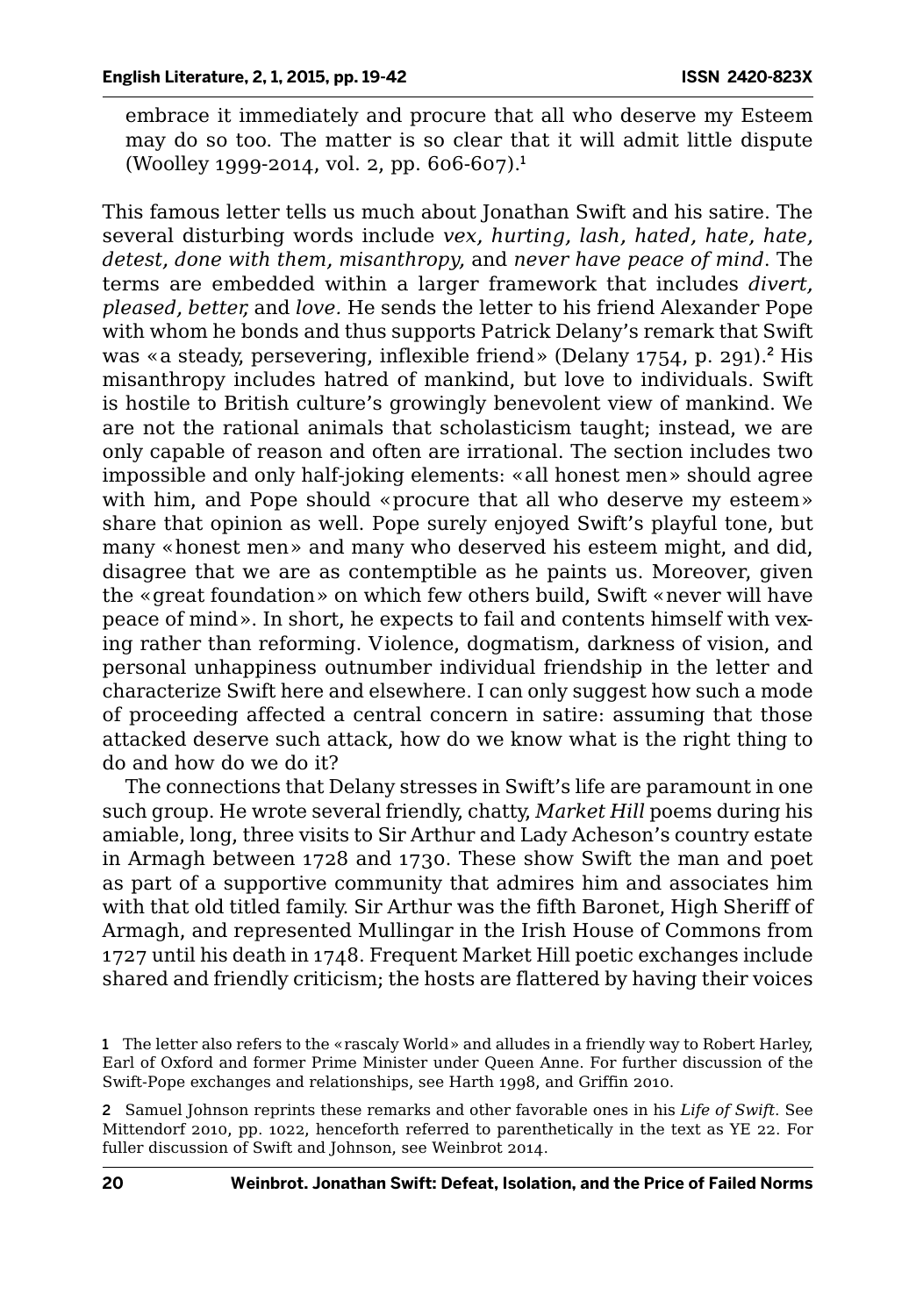ventriloquized; and specific events are memorialized in conversational poetry that circulated in manuscript. The pleasant light verse generally avoids provocative subjects in its enclosed, domestic world of congenial author and reader: «My Lady […] shews every Creature the Libels I have writ against her», Swift tells the Reverend Thomas Sheridan (18 September 1728; Woolley 1999-2014, vol. 3, p. 194). Swift is pleased regarding the affectionate teasing of a host who has requested affectionate teasing. His later part-Market-Hill *Epistle to a Lady* (1732) characterizes Lady Acheson in varied, successful, and warmly positive ways. She leads «a blameless Life», is «an humble, prudent Wife» who masters «all domestic Ends». She manages her children «by a Nod /[…] without a Rod» (ll. 98-110; see Williams 1958, vol. 2, p. 633).<sup>3</sup> She is so obliging that her sevants love and obey her, and she is exquisitely gracious to her guests. In terms of Swift's major achievement and predisposition, however, the Market Hill poems are exceptions that prove the rule. Swift cannot stop with his portrait of an ideal domestic woman. About half way through the poem he reverts to politics, attacks the Walpole administration he would like to hang, and nearly gets himself arrested. Swift enjoys domestic harmony, but he almost instinctively moves to hating and detesting «that animal called man».

### **1 Turning out the Light**

There are several reasons for Swift's fear, concern with change, and fury toward those not properly responding to such concern: recollection of regicide and usurping Dissent; a later new dynasty that threatened to diminish the established church; Swift's removal from England and modest political power; a mistrust of such power other than his own; the special case of Irish Catholic subjection; fear of Scotts-Irish Presbyterians and the lovehate relationship Swift had with Ireland; his poor health and long periods of physical and psychological discomfort; the concept of original sin; and of course genetic inheritance that could be a kind of predestination by DNA. Whether separate or together, these suggest a mind more amenable to opposition and objection than to compromise and persuasion. Some of this anger and loss is part of the larger Tory sense of high virtue and low success. Some of it is indigenous to Swift, and much of it is inherent in the concept of cultural fragility cognate with original sin. Nation, church, and state are protected by hardly more than an egg shell under constant attack. One error can be fatal.

3 Significantly, the first part of this poem was written at Market Hill not later than 1730; Swift's turn to hostile political satire probably is in 1732, after Market Hill. Peter J. Schakel discusses the *Market Hill* poems (Shackel 2001) in a volume including also Michael Conlon's essay, which suggests some of Swift's darker and undermining moments (Conlon 2001, pp. 133-146).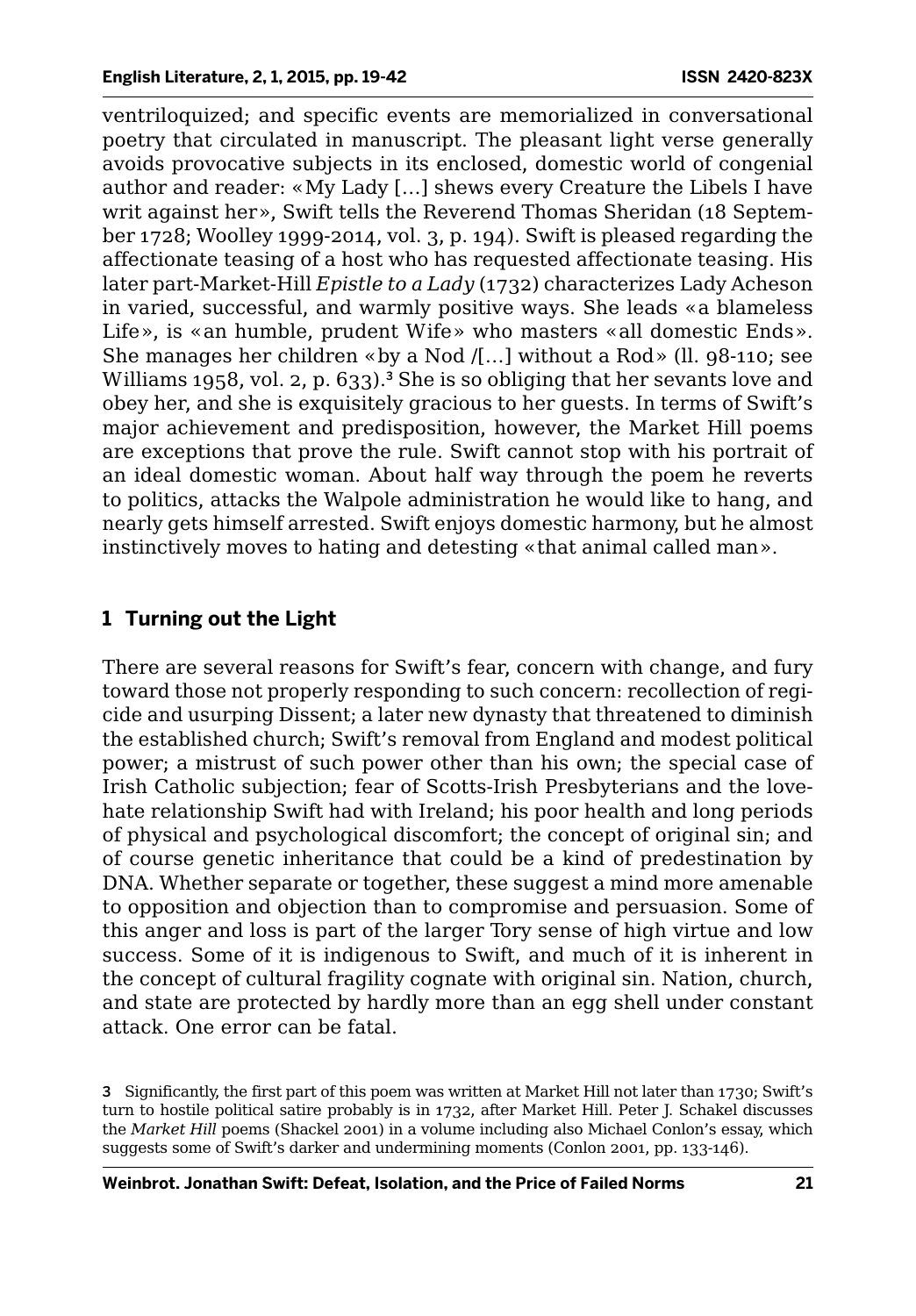Swift may have thought that God required resistance to perceived evil. Mankind's faults are played out in what Swift regarded as malign political machinations. He makes these clear in the *Examiner*, No. 14 (1710), in which he vastly overstates the deeds of a presumably murderous and genocidal opponent: «this Island of ours, for the greatest Part of twenty Years [has] lain under the Influence of such Counsels and Persons, whose Principle and Interest it was to corrupt our Manners, blind our Understandings, drain our Wealth, and in Time destroy our Constitution both in Church and State» (Davis 1966, vol. 3, p. 12). Unlike so many British Protestants who praised the 1688 «Godly Revolution», Swift regarded the Stuart expulsion and William's arrival as perhaps desirable but certainly dangerous political events. In the *Sentiments of a Church of England Man* (1708-1711) he referred to the Stuarts, but more specifically to James II, as «the abdicated Family». William III's Act of Toleration nonetheless weakened the established church and by extension the monarchy. It now was too late for «so mild a Government» and «so pure a Religion» to bring down the wrath of secular power, but he still hopes for «some strict and effectual Laws, to prevent the rising and spreading of new Sects […] else there must never be an End» – other than religious and national decline (Davis 1966, vol. 2, pp. 3 and 5).<sup>4</sup> As we shall see, Swift's *Verses* on his own death (1731; 1739) exemplify a world in which Stuart collapse leads to national collapse – or so Swift feared.

Swift was more moderate than altitudinarian Charles Leslie, but he shared Leslie's premise: to stop such collapse a good man must bravely stand in the gap to protect the endangered nation. Leslie knows that those in the gap «hinder the Builders of *Babel* from Performing *All that they have Imagin'd to do*, both as to *Church* and *State* » (Leslie 1704, p. 75).<sup>5</sup> Leslie conflates two grim Old Testament observations. In *Genesis* (11: 1-9), God

4 The first two pages of this tract urge Swift's version of moderation, but contrast sharply with consequent tone and with the later *Examiner* quoted above.

5 The commonplace term was cognate with the concept that one compromise leads to others and to destruction of order. Swift uses the image of 'Babel' in *Verses on the Death of Dr. Swift*, l. 384, in which the new government of George I becomes «a *Babel*». He is referring to what he believes «a dangerous Faction», but also, I suspect, to the monarch's German and often French language and German advisors at court. On George I's linguistic skills, see Hatton 1978 (pp. 128-131), who adds that after the first year or so of George's reign, his royal court «had few Germans; but the very fact that there were any at all offended English susceptibilities and created mutual distrust in moments of crisis» (p. 132). Francis Atterbury often cites the foreign nature of the new monarch, as in his fear that George I might not be «resolved to reign like an *English* King, and not like a *Foreigner*». He hopes that limits upon the king's patronage of «all Forreigners [sic] from any Employments, or Grants of Lands, *&c. in these Nations* […] may satisfy the People, that his Majesty's Affections are not settled upon Aliens and Strangers», but the Whigs oppose this for self-interested reasons (Atterbury 1714, p. 21; the pamphlet is unsigned). They wish «to bring over *Five or Six Thousand* Sluggish Famish'd *Palatines* to devour the Bread of the Natives» (p. 24).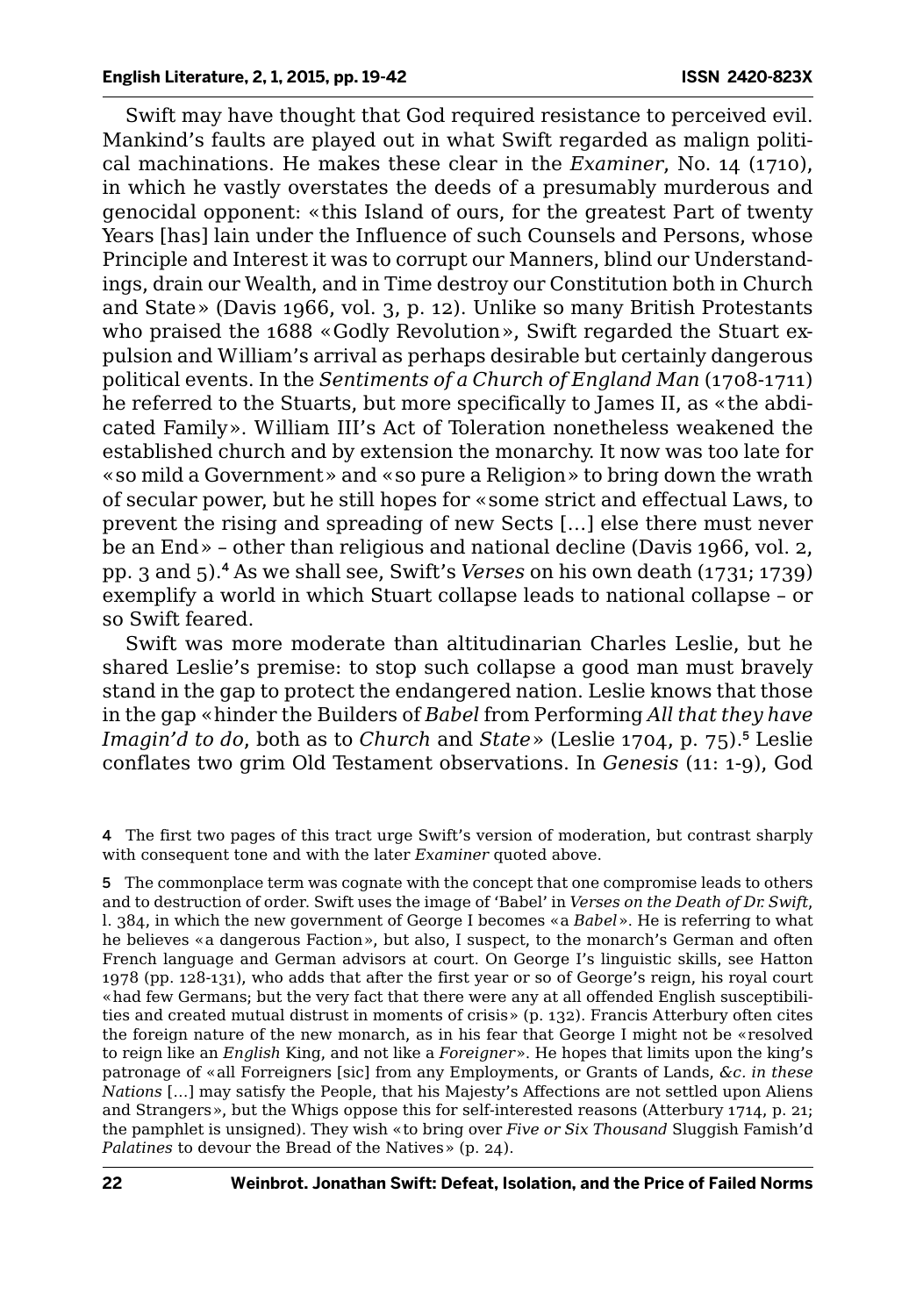punishes and disperses the once linguistically, politically, and morally pure people who build Babel. In prophetic *Ezekiel* (22: 3) « the angry God sees nothing but vice within Israel and «sought for a man among them, that should make up a hedge, and stand in the gap before the land, that I should not destroy it; but I found none». Swift uses the familiar image ironically in *An Argument against abolishing Christianity* (1708; 1711). There Christianity itself lends «its Name, to stand in the Gap, and to employ or divert» the aberrations of dissenting ministers or else they would use their energies against the law and «the publick Peace» (Davis 1966, vol. 2, p. 35). More gravely, there could not be such a good man if the land was drowned in sin. Roger L'Estrange's *A Short Answer To A Whole Litter of Libellers* (1680) insists that the government must not permit Presbyterianism. He stresses fragility, consequent danger, and death. Religious comprehension would be «like a *Sea-breach* to your *Grounds*: / Suffer but *One Flaw*, the *whole Country Drowns*» (L'Estrange 1680, p. 3). Swift agreed with that concept and put it this way in 1726: under Elizabeth the «wicked Puritans» began «to quarrel only with surplices and other habits, with the ring in matrimony, the cross in baptism, and the like; thence they went on to further matters of higher importance, and, at last, they must needs have the whole government of the church dissolved» (Davis and Landa 1963, pp. 225-226).<sup>6</sup> One granted illicit demand leads to dissolution of the established church.

Swift exemplifies a particular kind of disaster by amplifying the horrors of warfare. He is at his often punitive best when attacking an individual(s) or an institution(s) he thinks wrong, unfairly triumphant, deviating from its proper role, or in dangerous decline from a better state. For example, John Churchill, Duke of Marlborough was the great Whig icon who expanded British power to the Continent, smote the Great Satan Louis XIV, surpassed Caesar in military success and, in spite of himself, made possible the Treaty of Utrecht in 1713. Such praise was rendered the more potent since Marlborough was regarded as Queen Anne's virtuous martial arm against France and for British continental power. As George Smith put it, Anne and her general waged restorative campaigns in which «our QUEEN appears like the Rising Sun upon the Earth, not to burn up and to destroy, but refresh and cherish it». English «Arms were never so Successful, because our Cause was never Better» (Smith 1705, sig. A3v). Swift's Tory campaign against Marlborough helped to force him out of command in 1711 and out of the country in 1712. He returned to favor under George I, in 1722 was buried in Henry VII's chapel in Westminster Abbey, and was removed to Blenheim in 1744 at his widow Sarah's instructions. Giles Jacob's *Britain's Hero* (1722) typifies the patriotic poems on his death. Marlborough is im-

<sup>6</sup> Swift ironically gives the narrator the role of standing in the gap on behalf of nominal Christianity. He will fight to preserve it even if the Attorney General gives «an Order […] for my immediate prosecution» (Davis 1966, vol. 2, p. 27).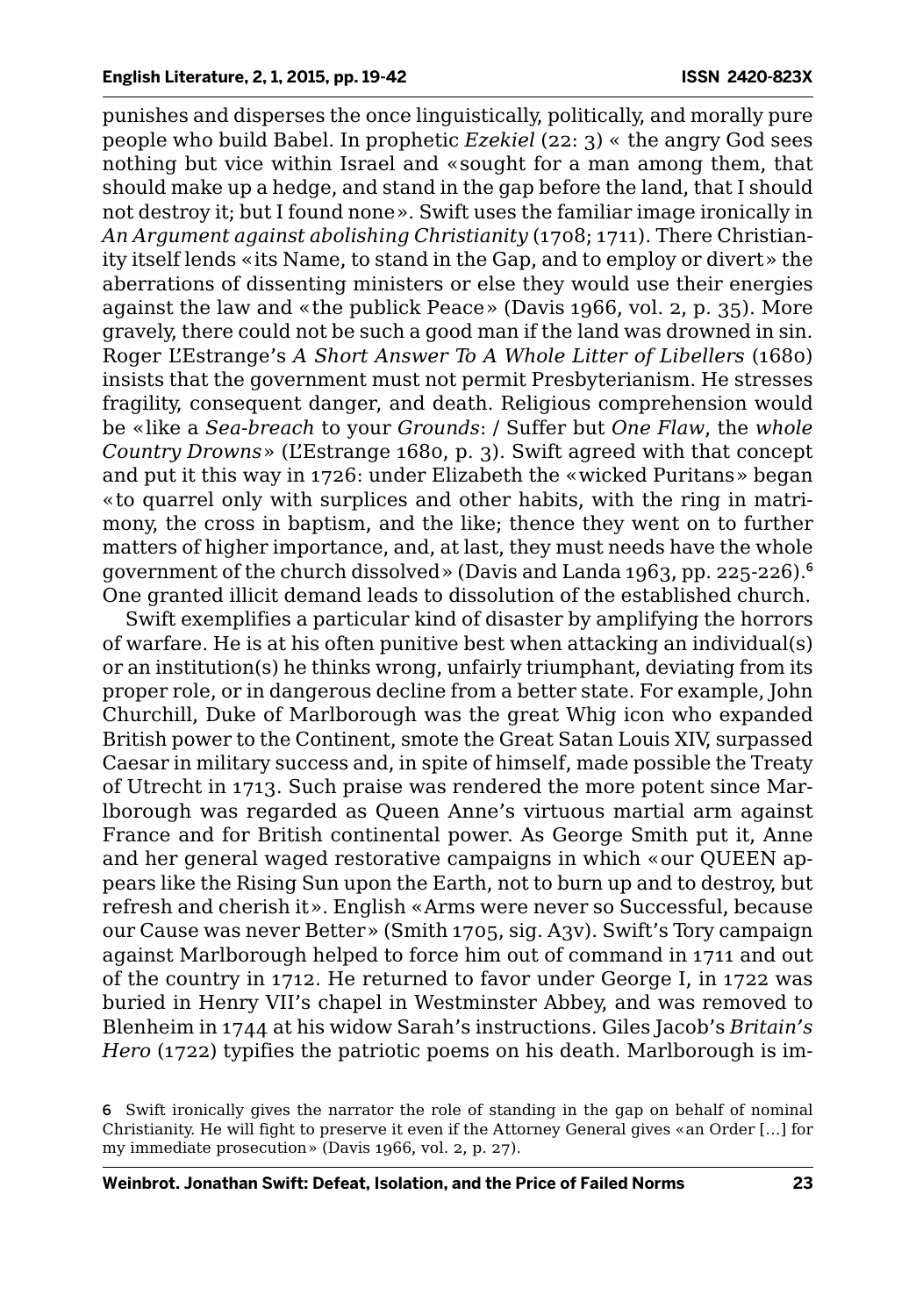mortal, glorious, god-like and «Whole Armies at his Feet expiringly». His troops dispense «Deaths by Thousands as they go». There are «Millions slaughter'd as their Victims ly»; the «Cries of Victors and of Vanquish'd blend» and Marlborough evokes peace and sanguine allied conquest (Jacob 1722, pp. 6-7).

Swift would have none of this for a war he thought unnecessarily prolonged at the cost of a huge butcher's bill. His *Satirical Elegy* on Marlborough's death was written in 1722, but appeared in 1764 and 1765. It savages Marlborough, monarchs, dukes, warriors, pride, and political exploiters. The poem's incandescent conclusion pictures the duke as a glossy superficial bubble forced to the ground. God created Adam from dirt to join with Eve and create the human race. In contrast, Swift's Marlborough stained European dirt with the deaths of thousands in the War of the Spanish Succession he extended for personal gain:

Come hither, all ye empty things, Ye bubbles rais'd by breath of Kings; Who float upon the tide of state, Come hither, and behold your fate. Let pride be taught by this rebuke, How very mean a thing's a Duke; From all his ill-got honours flung, Turn'd to that dirt from whence he sprung (ll. 25-32) (Williams 1958, vol. 1, pp. 296-297).

Swift berates Marlborough, military glory, expansionist victories, and celebration of what Jacob called «Death, in all Shapes» extending its «mighty Pow'r» (Jacob 1722, p. 7). The poem nonetheless hardly dented pride, warfare, or political ambition. Instead, Marlborough's victories made Britain a major player in continental Europe, at first enhanced Whig power, and contributed to the Hanoverian monarchs' consequent stability. Swift emphasizes the bloodletting of the warfare he detests, but he writes loser's history. The views he supported, like fewer disruptive allies, a shorter war, earlier peace, and a blue water policy, either were not practical or did not work.<sup>7</sup> The *Satirical Elegy* is a near paradigm of some Swiftian satire: it

<sup>7</sup> Swift discusses these and other aspects of the War of the Spanish Succession in his *Conduct of the Allies, and of the Late Ministry, in Beginning and Carrying on the Present War* (1711, with four editions in that year). As with much of Swift's political polemic, it evoked harsh replies. John Oldmixon thus begins his *Remarks on a False, Scandalous, and Seditious Libel*: «'Tis High Time for every good *Englishman* to look about him, when our *Constitution* is so openly attacked; when our *Alliances* are treated as Villainous and Destructive, and all that we have been doing ever since the *Revolution* is represented as the Works of *Faction* and Darkness» (Oldmixon 1711, sig. A1v, with the title page as A1r; italics and Roman type reversed). For a helpful introduction and annotation of Swift's text see Goldgar, Gadd 2008.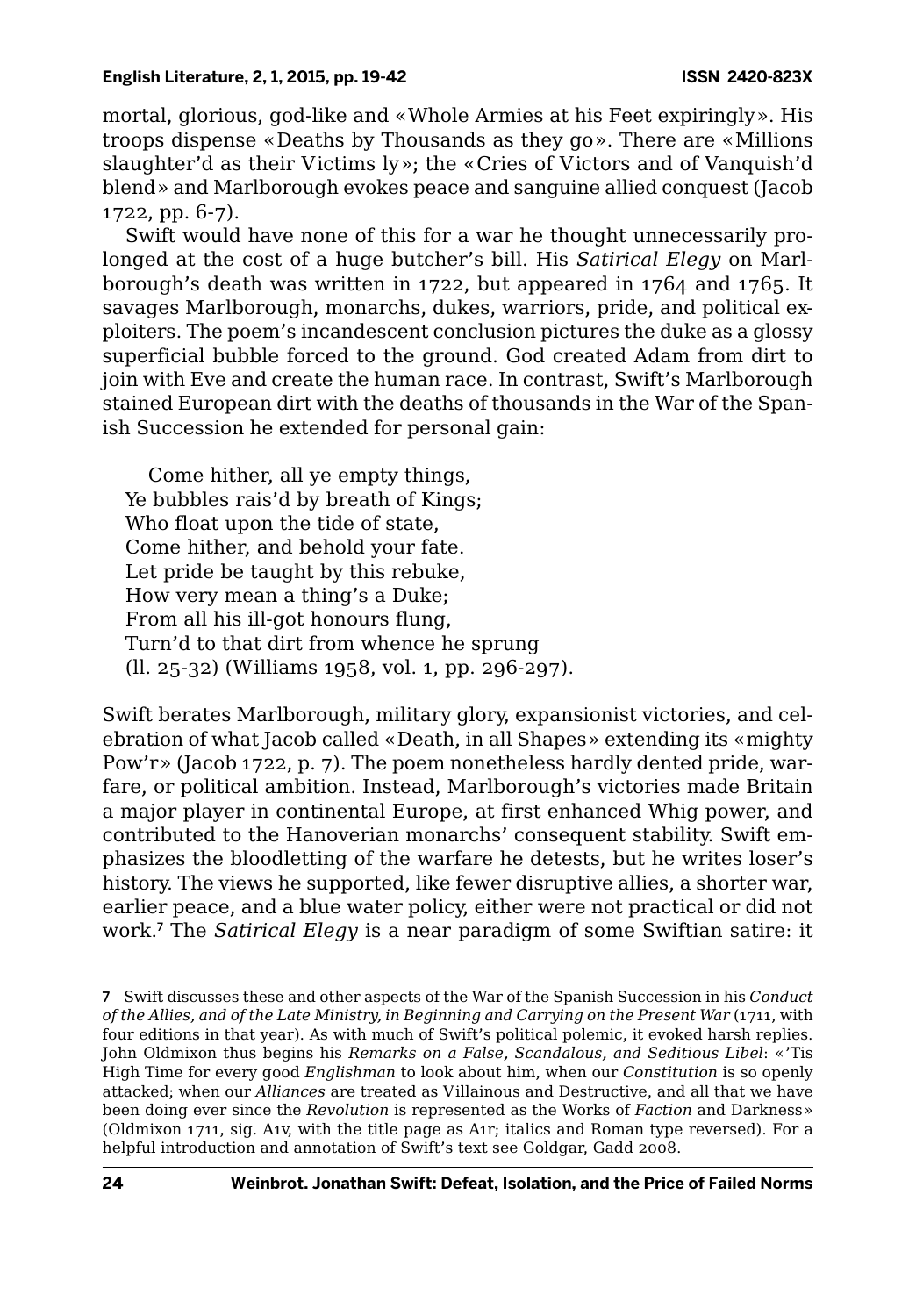is stunningly ordered rage against the malign success that Swift abhors, cannot correct, but can verbally punish.

*Gulliver's Travels* (1726, 1735) berates the nature of contemporary warfare as well as the goodness of man. The King of Brobdingnag begins to explain why Gulliver later is banished from Houyhnhnmland: his human vices make him unfit for rational equine company. The king characterizes most British natives, but his words apply to all nations. We are «the most pernicious Race of little odious Vermin that Nature ever suffered to crawl upon the Surface of the Earth» (Womersley 2012, p. 189). On this scenario, Nature rather than a loving benevolent God judges us. We no longer are privileged human creatures made in God's image but, in Samuel Johnson's definition, merely permitted to live as vermin, as «Any noxious animal. Used commonly for small creatures». Johnson's third illustration for our lowered state comes from Swift: «He that has so little wit / To nourish *vermine*, may be bit» (Johnson 1755).<sup>8</sup> The King of Brobdingnag has the proper wit and the proper refusal to be bit. We are suffered rather than chosen. That sufferance can be retracted if the vermin become too unpleasant – as the king threatens when Gulliver, proud of 'Modern' improvements, informs him of gunpowder's splendidly destructive virtues: «he commanded me, as I valued my Life, never to mention [gunpowder] any more» (Womersley 2012, p. 193). Celebration of violence invites violence toward Gulliver himself, who may be squashed like the nasty little bug that the King of Brobdingnag thinks him.

This discussion suggests one way to approach Swift as a satirist, cultural commentator, and autobiographer – namely, to ask what workable norms he offers. We cannot be little people or big people. We should not be almost all of the characters in *Gulliver's* third book or be rational horses in the fourth book. As we shall see, even when Swift's norms are clear, he sometimes undercuts while affirming them and is angry that his affirmation does not succeed.

### **2 Swift, Different, and Bereft**

One of Swift's set of norms is in the italicized passage in *A Modest Proposal* (1729). If followed, that sensible wisdom could avoid infant cannibalism; but the essay concludes with antagonism, defeat, and anger. No man may speak to him of prudent ways to increase Irish prosperity «till he hath, at least, a Glimpse of Hope, that there will ever be some hearty and sincere Attempt to put *them in Practice*» (Davis 1964, p. 117). The norm in *An Argument against Abolishing Christianity* also is clear, the opposite of the narrator's own preference for toothless nominal Christianity; but it

<sup>8</sup> All subsequent definitions and illustrative quotations are from this edition.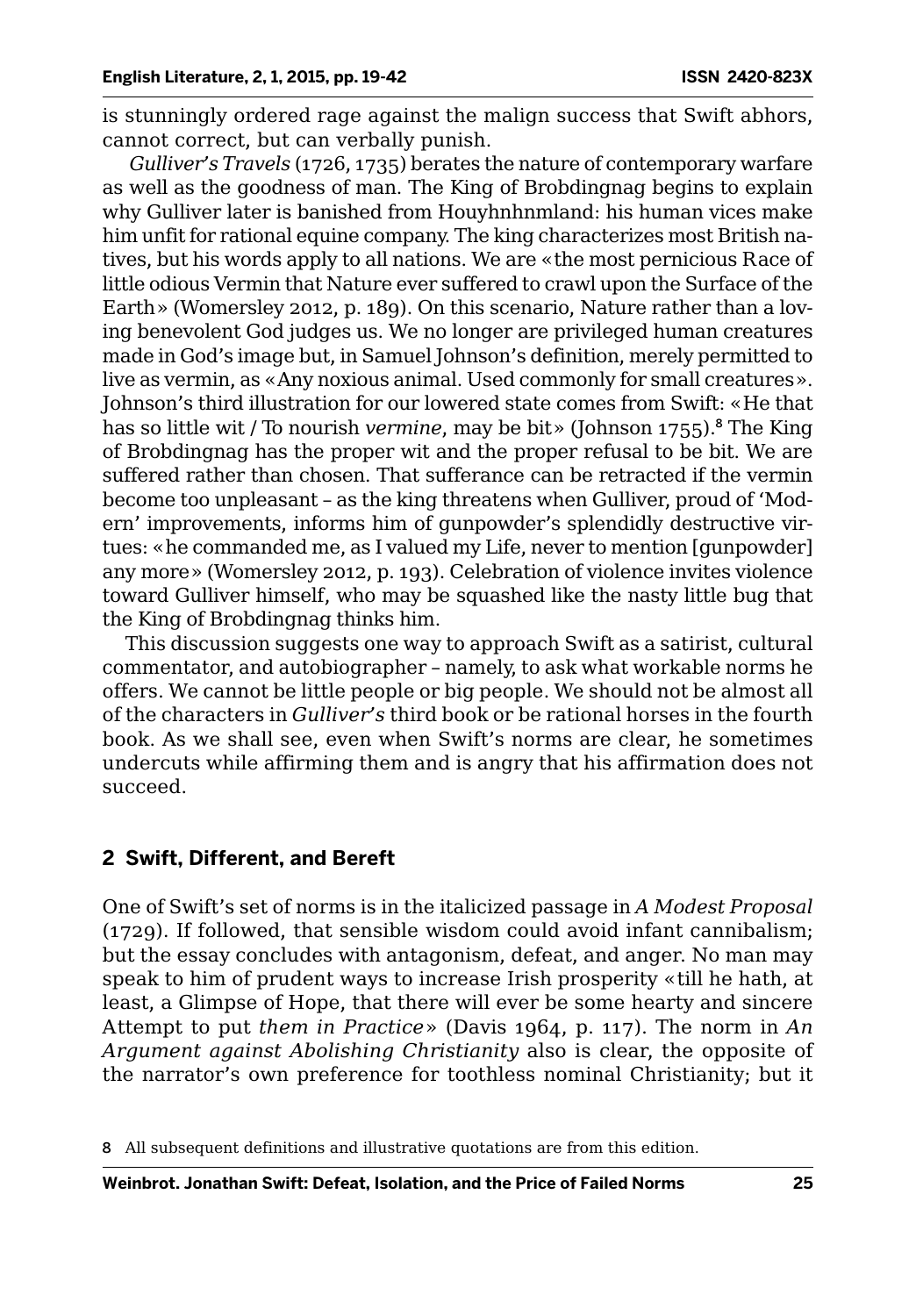is a threatened norm that appears only by ironic inversion. We again see Swift's concern with cultural fragility: freethinkers believe that Christianity «is a Sort of Edifice, wherein all the Parts have such a mutual Dependance on each other, that if you happen to pull out one single Nail, the whole Fabrick must fall to the Ground». Christianity must not be abolished and must be made coherent and strong in a firmly based building. The best that ironic Swift behind the speaker can offer is the hope that if Christianity is abolished, it should only be so after the present war ends; otherwise it must trouble «our Allies; who, as it falls out, are all Christians» and proud of it (Davis 1966, vol. 2, p. 38).<sup>9</sup>

We again see Swift's fear of a variously incoherent and destructive culture in *A Tale of a Tub* (1704). That is a brilliant but - we often forget - sad story of a small family that represents a large world. A loving father on his deathbed bequeaths a mystical suit to each of his three sons, whom he regards as of equal age and worth. The neat and simple suit will grow as they grow, provide them with all the wisdom they need, and should not be altered. After the father dies, the sons promptly ignore his legacy, become fashionable and corrupt, and disorder the coat – a surrogate for the Bible – with garish ornaments. They become individuals whose names denote their Christian sects: Peter (Rome), Jack (Dissent), and Martin (Church of England). Peter further violates his father's commands by subjecting his brothers to his self-proclaimed superiority reinforced by secular power («Section IV»). Swift's history of the church in the world is a history of children rejecting their father's legacy, of brutal sibling rivalry, and of the danger to moderates in a growingly insane religious milieu. Jack and Martin realize that Peter has forced unpaternal ornamentation upon them. Jack tears it out, rips the father's suit, and rips himself and his church from God's true meaning. Martin removes some of the junk, but wisely leaves those parts that cannot be purged without damaging the suit's fabric. The Church of Rome as usurper, the Dissenting church as destructive heretic, the Church of England as a sensible but threatened *via media*, become Swift's history of the Christian church through time.

*A Tale* thus is contemporaneous. As a madman himself, the *Tale*'s 'Modern' narrator is keen on the lunacy and affiliations of his two religious colleagues. Since he wants to conclude his story he merely summarizes «how *Peter* got a *Protection* out of the *King's-Bench*; And of a Reconcilement between *Jack* and Him, upon a Design they had in a certain *rainy Night*, to trepan Brother *Martin* into a *Spunging-house*, and there strip him to the Skin. How *Martin*, with much ado, shew'd them both a fair pair of Heels» (Walsh 2010, pp. 132-133). Martin is on the run as one alien, and one vio-

<sup>9</sup> Feingold 1983 characterizes some of Swift's affirmations: much of Swift's praise is for political men and women of whom he approved; some other is for aspects of art; others are by ironic inversion.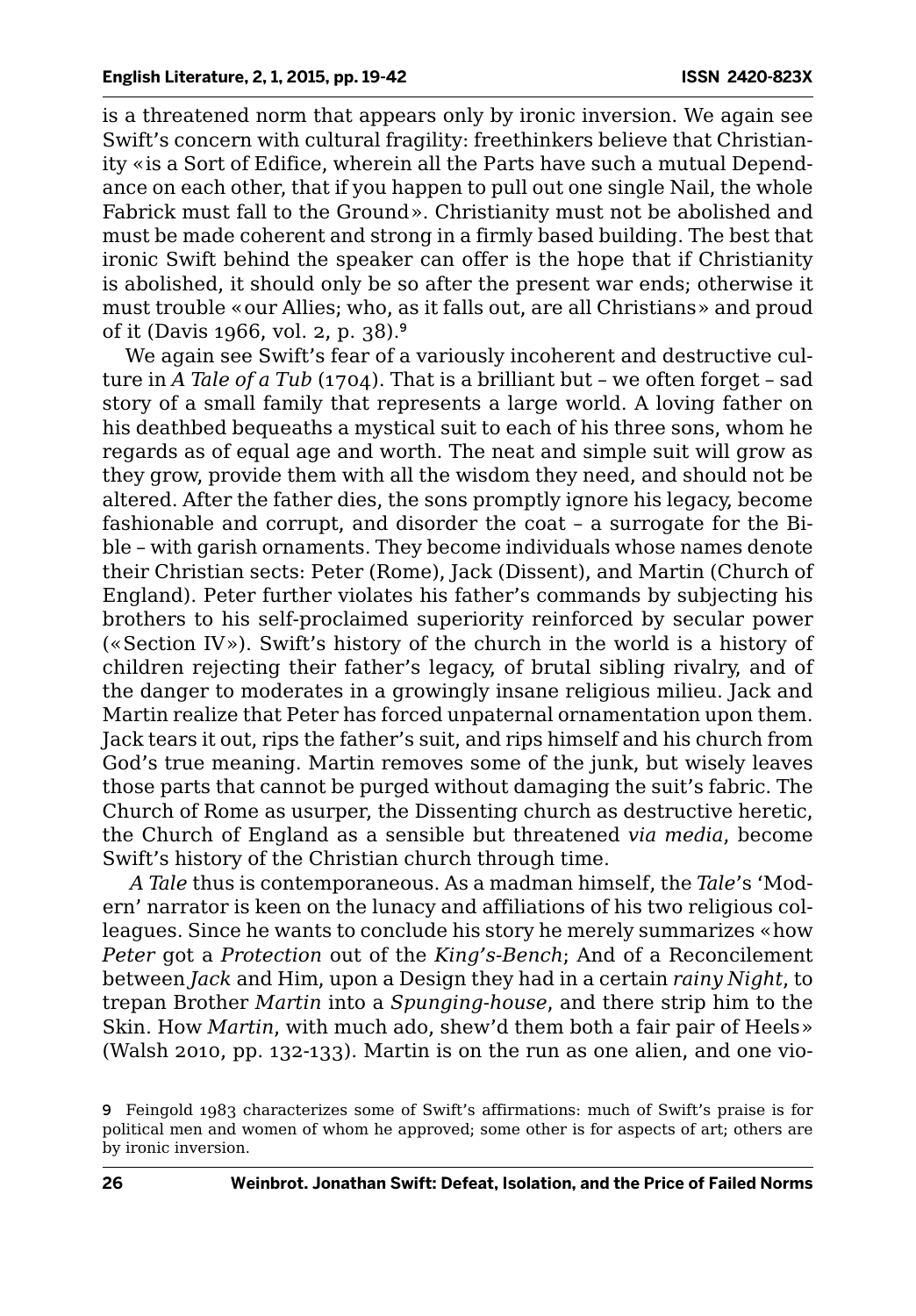lent Christian brother joins forces and seeks to trepan him. Swift did not mean but may have hinted at the surgical meaning of the phrase 'to perforate with the trepan', as Johnson defines the cork-screw-like implement designed to bore into the skull, relieve pressure and perhaps clean out a wound's debris. It was a painful and dangerous operation from which few survived. The word's dominant meaning is Johnson's second definition: «To catch; to ensnare», which he illustrates from the second canto of Samuel Butler's third part of *Hudibras* (1678).<sup>10</sup> There a republican verifies the royalists' nightmare scenario: Presbyterians and Independents are waiting in the wings, sharpening their axes and plotting a return to power. They will have an easier job than before in a new martial venture whose first effort began with nothing. They then «Rais'd Funds as strange, to carry't on; / Trepann'd the State, and fac'd it down» with their own «Plots and Projects» (Butler 1709, p. 95). The lines implicitly gloss *A Tale*'s epitome of religious combat in mid-to-late seventeenth-century England: the church and state are trepanned, faced-down, subject to plots and false republican utopian projects and apparent papist absolutism and superstition. Martin needs to escape by his heels because a compromised state does not protect its established church.

This sense of collapse, loss of order, of one man who stands in the gap to resist presumed moral barbarism and pays the price, is a dominant theme in Swift's work and a defining element of his life. Part of that courageous response also concerned belief – not only in Providence, but in the positive aspects of society that Providence supplied. What, then, did Jonathan Swift believe in as workable positive norms toward which his readers might aspire?

In the *Life of Swift* Johnson observed that, upon reflection, the part of *Gulliver's Travels* «which gave the most disgust must be the history of the Houyhnhms» (Mittendorf 2010, p. 979). Johnson there suggests a problem in our attempts to understand much of Swift's major works. He is reasonably clear about what and whom he is against and how he would clear up their mess. The *Epistle to a Lady* shows that Swift's nominal mirth against corrupt politicians, here Sir Robert Walpole and his minions, masks rage: «it must be understood, / I would hang them if I cou'd». He also would «apply Alecto's Whip, / Till they wriggle, howl, and skip» (ll. 169-70, Williams 1958, pp. 179-180). Swift feared that his desired victims might retaliate. On 26 November 1725, he inverts both the voice of the Old Testament God who has withdrawn the deluge (*Genesis* 8: 21), and the *Book of Common* 

10 Johnson's illustrative quotation of 'Trepan' is taken from Dr John Arbuthnot. Johnson also quotes Robert South: «Those are but *trepanned* who are called to govern, being invested with authority, but bereaved of power, which is nothing else but to mock and betray them into a splendid and magisterial way of being ridiculous». On this scenario, the Church of England appears to have authority, but lacks the power more fully to act upon that authority.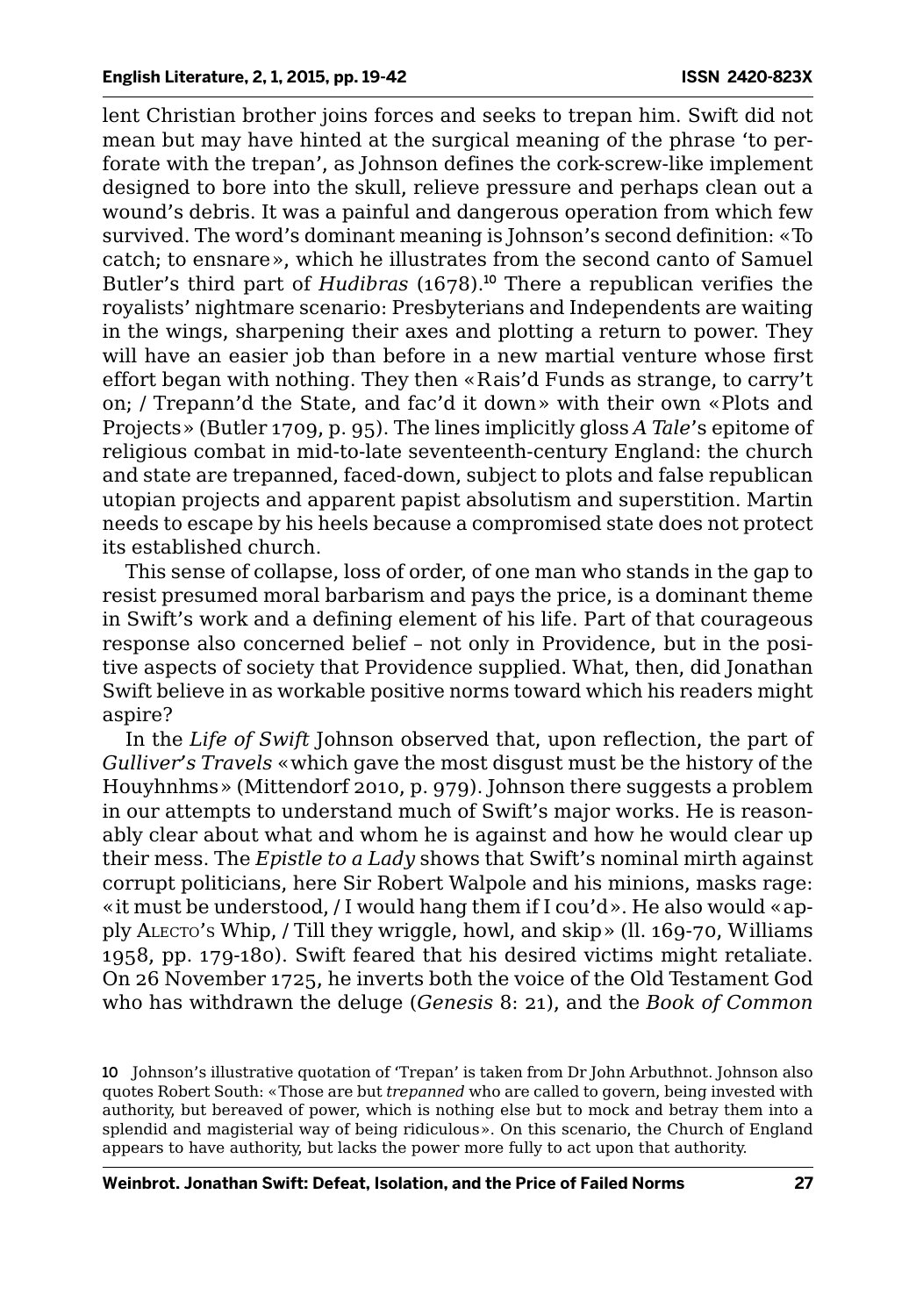*Prayer*, which asks for His mercy to a repentant people. Swift writes to Alexander Pope: «Drown the world! I am not content with despising it, but I would anger it if I could with safety». He wishes that there were some place «built for its despisers, where one might act with safety» (Walsh 2010, p. 6*;* italics and Roman type reversed).<sup>11</sup> Swift often is less overt about what he is for and how one can implement his ideas. Such perceived uncertainty troubled Swift, who could not understand why readers of *A Tale of a Tub* failed to see that he there «*Celebrates the Church of* England *as the most perfect of all others in Discipline and Doctrine*» (Walsh 2010, p. 6). Swift is brilliantly comic in *A Tale of a Tub*'s mockery of Transubstantiation as real presence (Section IV); but he does not make the case for the Anglican Eucharist as memorial service. Many readers think that the norms in *Gulliver's Travels* are the rational horses. Many others think they are neither norms nor even humanly possible.

At other times, Swift insists on a disappeared, disappearing, or tenuous norm. Perhaps there once was something good in the world, but it did not last, probably cannot be reclaimed, and at best is a distant gleam darkened by the night, as in the evocation of now unachievable classical virtue recalled in Glubdubdrib. Occasionally portrayal of that loss can be both beautiful and mournful, as in Swift's final poem to Stella on 13 March 1727. It is both a birth day and death day celebration and begins to answer a difficult question: what happens when a man loses his only norm or source of comfort when, in Johnson's words, he no longer has some one with whom to pass «his hours of relaxation» and with whom he can open «his bosom» (Mittendorf 2010, p. 979).

The moving final poem to Stella also asks us to consider the vexed problem of Swift's relationship with women. Lord Orrery commented that Swift thought of women «rather as Busts, than as whole figures». He thus «has seldom descended lower than the centre of their hearts» (Fróes 2000, p. 165). On 20 April 1704, Swift wrote to the Reverend William Tisdall who hoped to marry Stella: «I have no-where met with a humour, a wit, or conversation so agreeable, a better portion of good sense, or a truer judgment of men and things» (Woolley 1999-2014, vol. 1, p. 154). That potential match collapsed, and thereafter Swift wrote birthday poems to Stella every year from 1719 to 1727; she tended him when he was ill, spoke with him regularly but always with others present, and was a chief source of Swift's

11 For 'Drown', see relevant, and often repeated, annotation like this: after the ark rests on dry land «Noah builds an altar, and sacrifices, 20. God accepts it and promises not to drown the world again, 21. But to continue the seasons of the year, 22» (Poole 1700, sig. C3v, in italics, numbers excepted); or, this one for fair weather: «O Almighty Lord God, who for the sin of man didst once drown all the world» (*Book of Common Prayer And Administration of the Sacraments* 1713, sig. B4v, «Prayers and Thanksgiving upon Several Occasions»). See also Swift's phrase, «please provide productive weather to a reformed people» (Woolley 1999-2014, vol. 2, p. 623, 26 November, 1725). So far as I can tell, the allusion remains unacknowledged.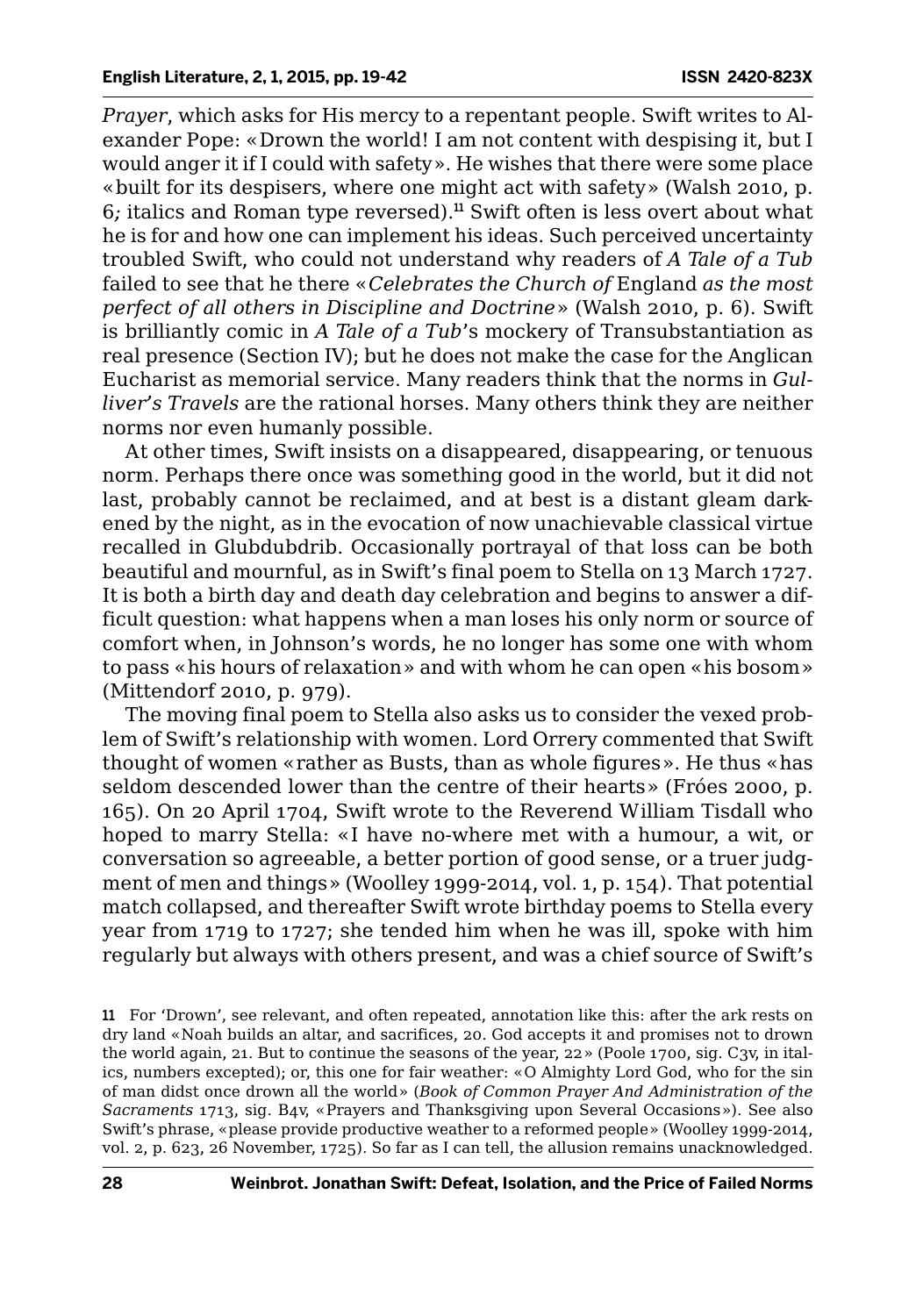emotional relief. His final poem to her seeks to keep her alive in him and to deny the reality of the ailments that would kill her on 28 January 1728. The poem's first paragraph describes what Swift hopes will be shared deception. «This Day [… ] This Day» must be joyful; the two forget the «mortifying Stuff» of Swift's age and Stella's illness that «not the gravest of Divines» refuses to hear (ll. 1-13). Those terminal-like words are merely two of the many that often harshly punctuate the poem: *decays, few remaining days, no more, time is running fast, die, remembrance, declines, spent, grave, pass, no marks behind, end, better state*, and *heaven intends*. *This day* and *now* compete with *mortifying stuff* and lose. So indeed does Swift and his attempt to use reason to retain the present in the face of the future, to urge «[a] better and more pleasing Thought» (l. 10). Virtue, proper thoughts and good actions cannot die; they «leave behind / Some lasting Pleasure in the Mind, / Which by Remembrance will assuage, / Grief, Sickness, Poverty, and Age» (ll. 29-32). Intrusive reality follows at once. The remembrance must «shoot a radiant Dart, / To shine through Life's declining Part» (ll. 33-34).

The next paragraph eulogizes the not-yet departed. Surely she must feel contentment with her good actions, her skill in saving the sick from death, her defense of friends, and her detestation of vice. All these may induce contentment and leave radiant darts, but they also denote «a Life well spent» (l. 36), depleted. Swift acknowledges the power of that word *spent* as he asks questions whose answers he knows and dislikes. Is all this mere empty shadows or reflections? Mere speculative fantasies? He moves from the flimsy to the solid, to analogy that he hopes might reject the transience of happy illusion that must, with a repeated rhyme word again suggesting distance, «fly and leave no Marks behind» (l. 54). Food of twenty years ago sustained us through today, just as continued food sustains us thereafter, or we would die. Virtue in humanity is the «Nutriment that feeds the Mind» in the past and must continue to do so: «Then, who with Reason can pretend, / That all Effects of Virtue end?» (ll. 62, 65-66). By the next paragraph Swift no longer can ignore the «mortifying Stuff» of Stella's sickness. Yes, her earlier virtuous acts «join to fortify your Heart» and help her courageously to look «back with Joy where she has gone» (ll. 72, 75). Yet Swift knows that Virtue as guardian must go to Stella's deathbed: «She at your sickly Couch will wait, / And guide you to a better State» (ll. 77-78).

Swift has written an elegy in which at first he attempts neither to speak about nor to acknowledge his beloved's pending death. The attempt fails. He then seeks to reassure her that her life has been virtuous, admirable and ultimately rewarded in that «better State». He also finds that the elegy concerns the living more than the dead and his own soon vacant life rather than Stella's death, which neither Reason nor Swift's reasoning can change. In the final paragraph he is alone, grieving, and angry that he is alone and grieving. The plural «Friends» becomes the singular. *Me,*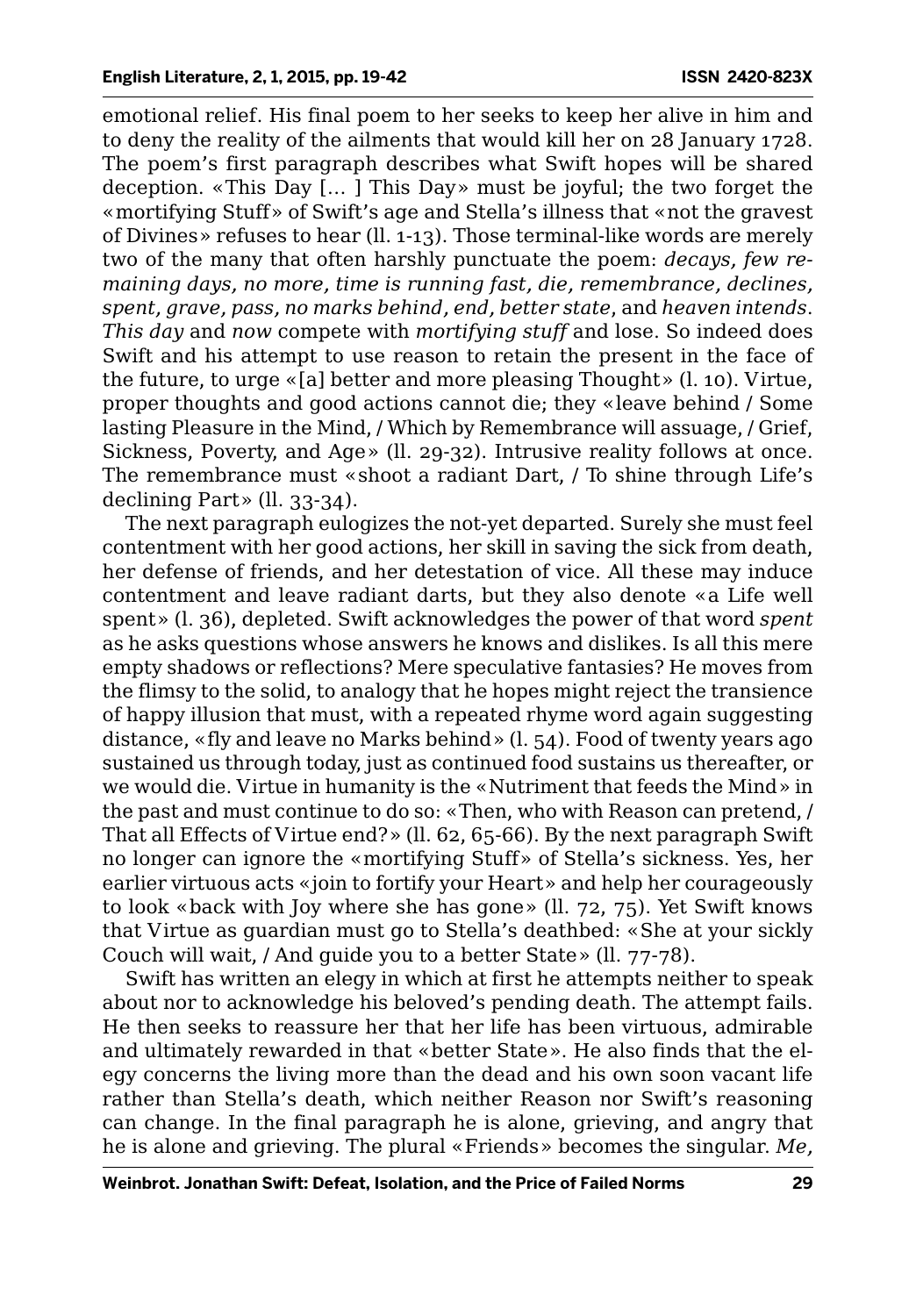*me, my, I*, and *I'm* conflict with *you* and *your.* The painful skirmish stresses Swift's new focus as the troubled survivor unable to change places with the soon untroubled invalid.

Oh then, whatever Heav'n intends, Take Pity on your pitying Friends; Nor let your Ills affect your Mind, To fancy they can be unkind. Me, surely me, you ought to spare, Who gladly would your Suff'rings share; Or give my Scrap of Life to you, And think it far beneath your Due; You, to whose Care so oft I owe, That I'm alive to tell you so (ll. 79-88) (Williams 1958, vol. 2, pp. 763-764).<sup>12</sup>

Samuel Johnson understood Swift's grief and dismay, as in «Take pity on your pitying friends», in which the plural denotes Swift. Johnson's Swift lamented «the death of her whom he loved most, aggravated by the consciousness that himself had hastened it» and hastened his own alienation from the social world. After Stella's death, Swift reduced his benevolent acts, increased his severity, «drove his acquaintance from his table, and wondered why he was deserted». His bitterness «condemned him to solitude; and his resentment of solitude sharpened his asperity». Bereft Swift refused to wear spectacles, and stopped reading books and enlarging his ideas. He «left his mind vacant to the vexations of the hour» and then to madness because of his loss (Mittendorf 2010, pp. 1003, 1005-1006, 1007, and 1009). Johnson is excessive, but he recognized that Swift's relationship with Stella ultimately was destructive to himself as well as to her.

Swift indeed regards much of humanity as self-destructive or incapable of improvement – as in *Gulliver's Travels* and its final, if for many readers at the least improbable, norm. In a much discussed passage in Part IV, Chapter 12, Gulliver quotes Sinon from Virgil's *Aeneid*: «*Nec, si miserum Fortuna Sinonem / Finxit, vanum etiam mendacemque improba finget*» (book 2, ll. 79-80; Conte 2009, p. 35). Though vile fortune has made Sinon wretched, she has not made him a liar, he mendaciously says as he persuades the war weary Trojans to take the horse into their city. Sinon later releases the Greeks within the horse and enables Troy's destruction. Swift brilliantly complicates the Sinon story. Pious Aeneas tells it to Dido as he,

<sup>12</sup> Feingold observes of Swift's remark: «It is the value of his own life that he pleads for here». He adds that «of the results of the plea we can know nothing» (Feingold 1983, p. 194). Johnson thought otherwise, and probably is correct. See Feingold's valuable discussion of this 'Stella' poem, pp. 192-198.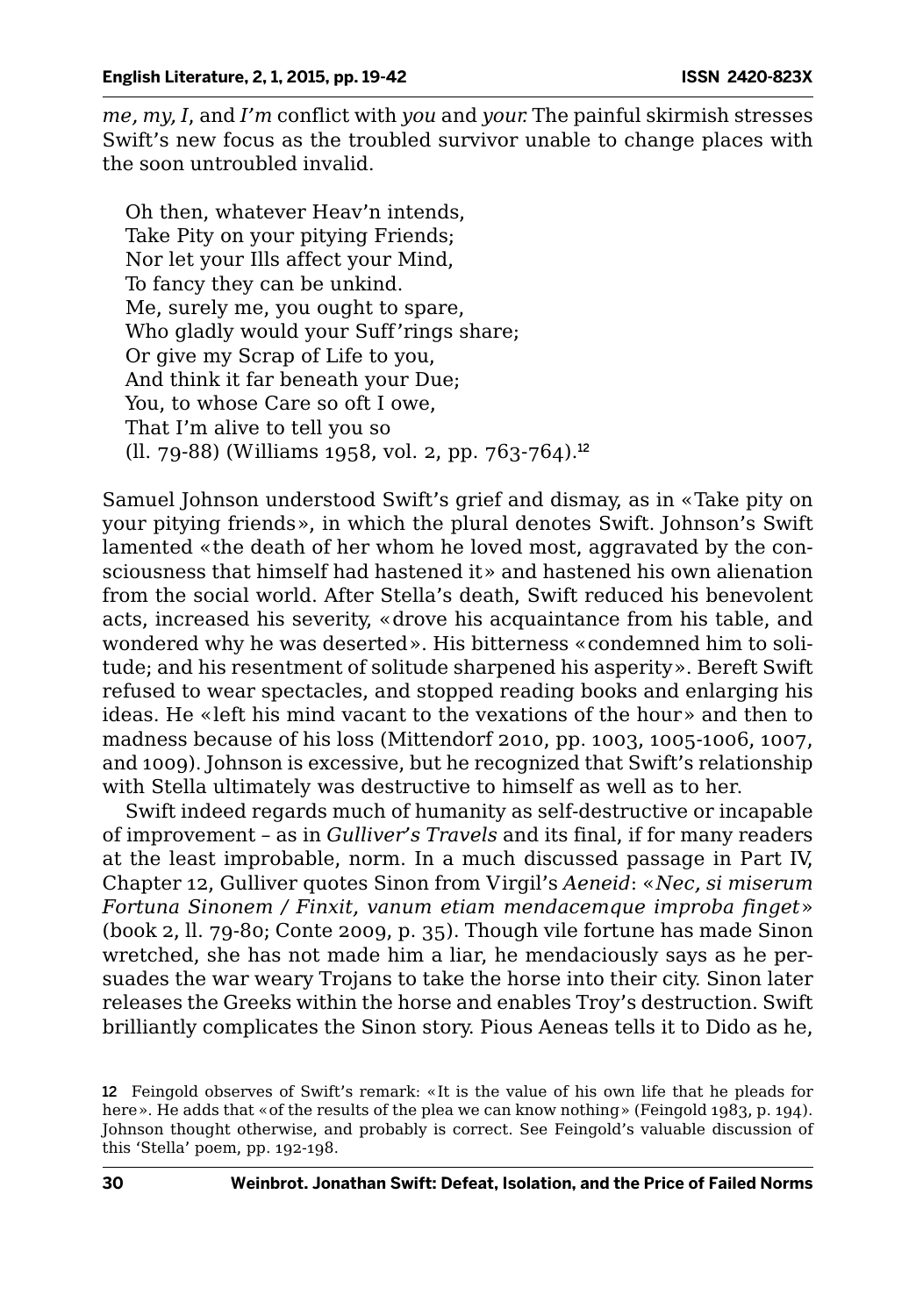his refugee Trojans, and their household gods journey toward a new home. The Medieval and Renaissance *Aeneid* often was read as an allegory of the soul growing to maturity. Rome rises as a secular empire and then as the spiritually civilizing church. So perceived, it was a story of success after failure. So viewed as well, Swift invites us to take his own rational horse into our proud internal city, allow it to destroy our pride and foster our rebuilding. He teases us toward that insight but soon rejects it. Gulliver cannot integrate with his family or nation; he laments his expulsion from Houyhnhnmland, increases his pride, and fails to see much else in humanity except «deformity and diseases both in body and mind» (Womersley 2012, pp.  $437$  and  $443$ ).<sup>13</sup> Aeneas's Rome was not built in a day. Swift's internal benign Rome seems not built at all, or perhaps only in so distant a time that not even mythic prediction can picture it.

Swift's 1735 letter from Gulliver to his cousin Richard Sympson supports two germane hypotheses regarding how Swift might communicate such norms as he offers. One is in overt statement. Gulliver angrily rejects the notion that his chief characters in Part IV «have no more Existence than the Inhabitants of *Utopia*» – Utopian, yes, but certainly real in their best values. Yet Gulliver does not care what British yahoos think of him: «I wrote for their Amendment, and not their Approbation». The «united Praise of the whole Race» means less to him than the wisdom imparted by «the two degenerate *Houyhnhnms* I keep in my Stable». The second hypothesis is that, by the mid 1720s and certainly by 1735, Swift, permanently bound to Ireland and permanently exiled from English seats of power, had largely abandoned attempts to reform the apparently unreformable Yahoos every where around him: «I should never have attempted so absurd a Project as that of reforming the *Yahoo* Race in this Kingdom; but I have now done with all such visionary Schemes for ever» (Womersley 2012, pp. 13-14).

Swift has shown that neither church nor state, neither ordinary humanity nor a beloved woman, neither epic precedent nor fantasized equine reason, are enduring and practical models. On whom or on what, then, can he ask himself and us to rely? He attempts to answer that question in *Verses on the Death of Dr. Swift*, where we will see a sadly defeated norm.

13 For allegorical readings of the *Aeneid*, see Baswell 1995, and Wilson-Okamura 2010. *Gulliver's Travels* and its fourth book in particular have generated much heat from 1726 forward. The editors of three relatively recent editions also include critical histories ( Fox 1995; Rivero 2004; Hawes 2004). James L. Clifford's important essay lays out the two dominant modes of reading *Gulliver* (Clifford 1974). I take R. S. Crane's essay on Book IV to be definitive (Crane 1967). There also have been recent concerns with Swift's severity and his largely negative response to the 'Moderns'. For some of these, see Rawson 2002, Boyle 2000, Rothstein 2007, and Alff 2014. For Samuel Johnson's troubled relationship with Swift, see Weinbrot 2014. These citations can only suggest the large body of secondary literature on Swift and on *Gulliver's Travels.*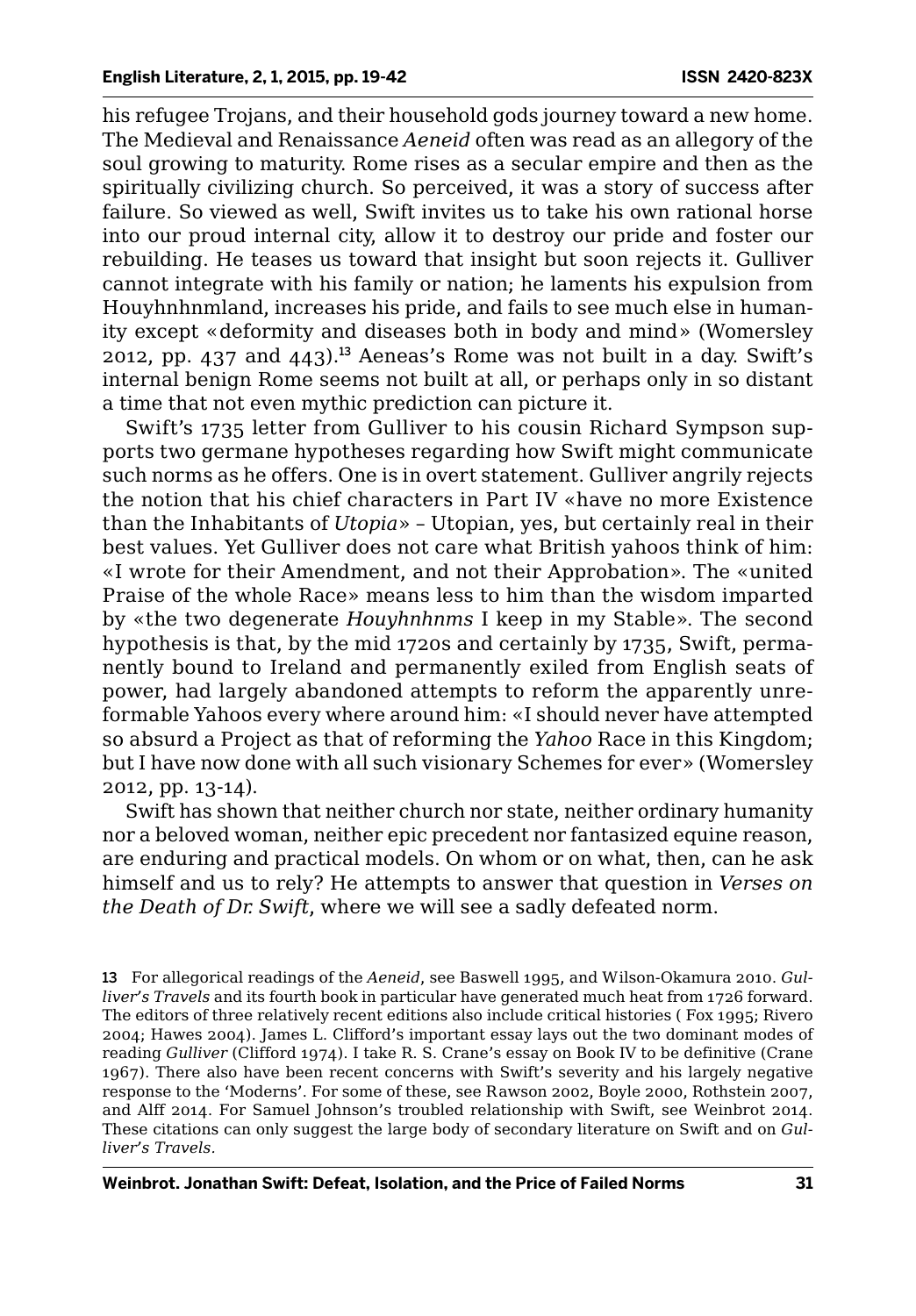*Verses on the Death* is a muted conversational version of the Swiftian satiric catalogue of vices. Here, Swift ventures through human benevolence, friendship, collegiality, the publishing world, memory, and simple decency which is on very short rations indeed. He finally evokes a putative impartial spokesman at a public inn rather than at a church or parliament in which Swift should be celebrated. The nameless speaker of course largely is Swift himself, and is nearly as dark, if in a different way, as the speaker in that eulogy for Stella. Now, however, Swift contemplates the results of his own death rather than Stella's death.<sup>14</sup>

I suspect that Swift invents an anonymous persona because he fears that no one else will speak affirmatively for him and about him. He tries to become his own norm, to appear reasonably placid amidst a variously and broadly corrupt world. He «kept the Tenor of his Mind, / To merit well of human Kind» (ll. 361-362). So handsome but unlikely a pose soon collapses upon the cluster of negatives, like *ruin* and *slaughter,* that we have seen earlier. For Swift, Britain depended upon an Anglican monarch from a long legally established Anglican dynasty, however much politically defective when briefly Roman Catholic. There is no *ad exemplum regina* in so frail a culture if there is no Stuart queen. There once were «golden Dreams» (l. 372) regarding national greatness and the benign power of Queen Anne – from whom there were no royal heirs. The dream «Was all destroy'd by one Event. / Too soon that precious Life was ended, / On which alone, our Weal depended» (ll. 376-378). The nation's fate hangs from (as in Latin *dependere*) Queen Anne's life and throne, and now is detached and falling. Key words immediately thereafter include *dangerous Faction, Wrath and Vengeance, ruin, slaughter, confound, turn Religion to a Fable, make the Government a Babel, Pervert, Disgrace, Corrupt, rob, sacrifice,* and *in-*

14 For a discussion of the complex publishing history of this poem, see Karian 2010, pp. 166- 204 (which includes and enlarges two of Karian's earlier essays on the subject and gives useful histories of scholarship on the matter); see also Erskine-Hill 2008. John Irwin Fischer provides a useful overview of critical discussion of the poem from about 1967 to 1978 (Fischer 1978, pp. 153-154, n. 2). One aspect of such criticism is the eulogist-narrator's representation of Swift, which from his own time forward has made Swift seem either vain, misunderstanding his own history, or so ironic as to be puzzling. James Woolley, however, argues that «the eulogy as a whole is far closer to a serious representation of Swift than is sometimes supposed». If the eulogy characterizes a myth regarding Swift, «it is a myth he himself took seriously» (Woolley 1981, p. 120). This seems to me correct. Other interpretations of this aspect of perhaps Swift's best poem vary. For Peter Schakel it «continue Swift's concern with being ignored, unrecognized, and forgotten, and supplies the theory which accounts for it» (Schakel, p. 127). For Pat Rogers, Swift confronts death «with a sense of courage and humanity, so that the final effect is more consolatory than depressing» (Rogers 2003, p. 177). Howard Erskine-Hill thinks the poem an *ars moriendi* in which Swift bravely acknowledges his defeat in life and in his culture hereafter: «This is no insignificant act of humility» (Erskine-Hill 2008, p. 157). Rogers rightly says that «we are still far from reaching a consensus on the drift of the *Verses*» (Rogers 2003, p.185). Schakel and Woolley seem to me the most persuasive. Swift sounds like an angry man who resents his varied losses and says so in varied ways.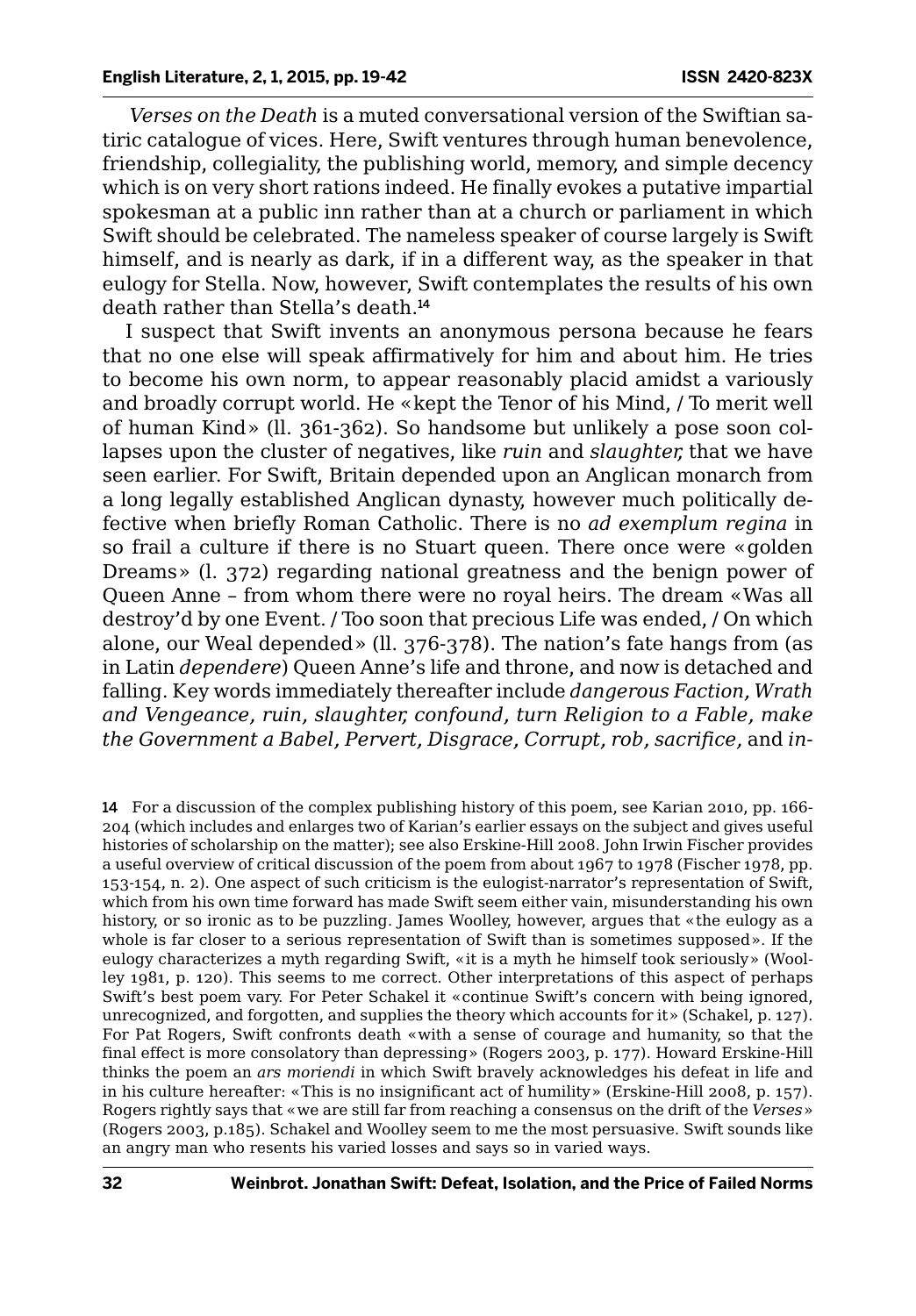*famous.* All this supports the paragraph's final couplet: «When such a Tempest shook the Land, / How could unguarded Virtue stand?» (ll. 389-391). She cannot. Swift, the Dean of St. Patrick's, flirts with politically induced sin when he responds «[w]ith Horror, Grief, Despair» as he beholds «the dire destructive Scene» (ll. 391-392; Williams 1958). On Swift's scenario, Queen Anne's 'precious' life preserves the threatened Anglican church and state; it also resists the trauma of political tempests that blow virtue away upon the accession of the Lutheran German Georges and their Whig allies. Swift finds himself forced to rely upon Anne alone because he cannot rely upon the institutions that are supposed to support her and the nation.

That grim defeat is sexual, national, and cosmic. Virtue as both image and actor traditionally was female and regularly was so used by Pope and by Swift.15 Governments should protect political virtue. Since parliamentary and ministerial government is entirely male, its job includes protecting the vulnerable woman, whether Queen Anne or personified Virtue. It does neither. Yet more, as Ephraim Chambers made plain in 1728, Virtue's 'various significations' extended beyond the secular to denote the «*Power*, or *Perfection* of any Thing, whether Natural or Super-natural." In its "more proper […] Sense, *Virtue* signifies a Habit, which improves and perfects the […] Possessor, and his Actions». Virtue thus is «a Principle of acting, or doing well and readily; and that, either infused from above, such as are the *Theological Virtues*; or acquired by our own Application, as the *Intellectual* and *Moral Virtues*»*.* The Virtues also are in the third rank of angels in heaven's hierarchy; they have the power both to work miracles and to reinforce «the inferior Angels in the Exercise of their Functions» (Chambers 1728, vol. 2, pp. 311-312, s.v. *Virtue*).<sup>16</sup>

 The complex meanings of *Virtue* suggest a covert inference: for Swift, the newly Georgian Whig government's wrath, vengeance, ruin, and slaughter indeed attack «old *England*'s Glory» (l. 387). As he also may suggest, in the process they attack God, angels, and the good inner morality

16 Readers surely noted that Virtue here is as unsuccessful in protecting a beloved woman as it was in the final poem to Stella.

<sup>15</sup> For an example of female Virtue other than in the *Verses*, see Swift's unsigned *The Birth of Manly Virtue From Callimacus* (Dublin, 1725); later publishers added the words «Inscribed to his Excellency the Lord Carteret». For Pope, see *Epilogue to the Satires* [*…*] *Dialogue I*, ll. 113, 137, 150; *Epilogue* [*…*] *Dialogue II*, ll. 95, 119, 199, 218 (Butt 1961, pp. 306-309, 318- 325). At line 95 Pope sings: «I follow *Virtue*, where she shines, I praise». At line 119 he is optimistic but may echo Swift: «No Pow'r, when Virtue claims it, can withstand». The poem nevertheless ends in defeat by the reigning political dispensation. In 1740 Pope writes the unfinished, fragment, *1740. A Poem*: «The plague is on thee, Britain, and who tries / To save thee in th' infectious office *dies*» (ll. 74-75). Like Swift before him, Pope turns to one person, here Frederick, Prince of Wales, George II's estranged son and an Opposition hero: «Alas! On one alone our all relies, / Let him be honest, and he must be wise / […] And one man's honesty redeem the land» (ll. 85-86, 98; Butt 1961, pp. 336-337). Like Swift, Pope too loses (politically ineffectual Frederick died in 1751; his eldest son became George III in 1760).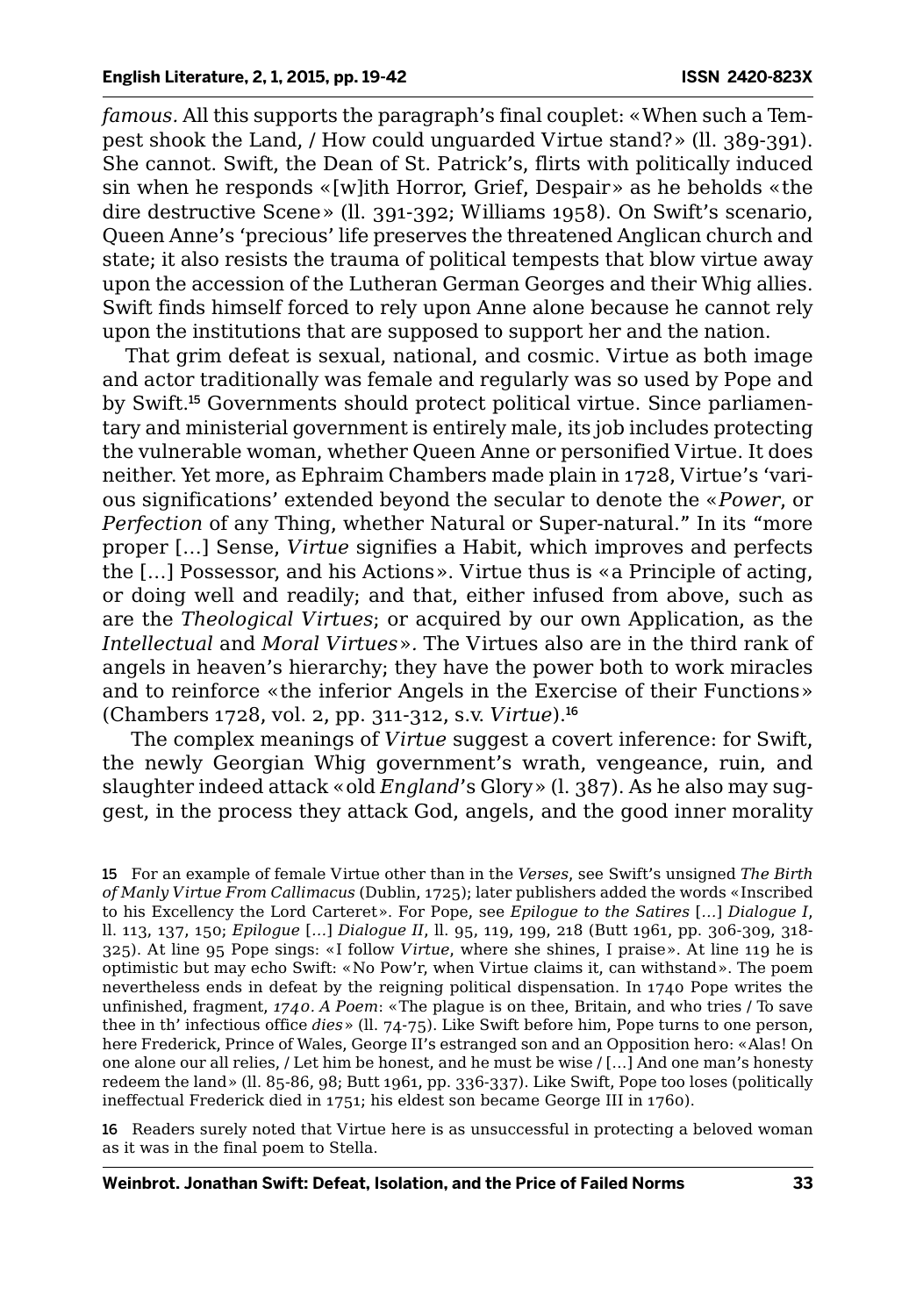that produces external morality. The wish to make «golden Dreams» real has become the nightmare Swift thinks he sees around him. No wonder he responds with horror.

No wonder as well that the poem's swerve to Ireland also reflects pain and grievance, both in the poem's text and in the prose notes so essential for the text's meaning. Upon Swift's return to Dublin in August of 1727, English enemies attacked him as a Jacobite; he was insulted in public; and he required armed guards to protect him at night. Others gained preferment; he gained friends who became enemies (ll. 399-406). His *Drapier's Letters* saved Ireland from financial ruin, but those «who reapt the Profit, sought his Blood» (l. 414). Judge Whitshed tried to punish him and his printer for pamphlets urging the Irish to use their own manufactures and to reject Wood's half-pence. Swift's alter-ego speaker images him as victimized by an Irish blood-thirsty «wicked Monster on the Bench» (l. 417). Swift does not see Dublin as his home, but as his place of exile distant from his true friends (ll. 431-434). Such friends as he has there are of the middle rank, but he nonetheless acquired local enemies whom he could not reform. «He vented oft his Wrath in vain» against the exploitive, criminal, rentracking rural squires (ll. 444-454). He may have been too satyrical now and again, but he never was malicious. By the time we reach the *Verses*' final six lines, we hear a defeated, angry, self-justifying man behind the fallen mask of a speaker once «quite indiff'rent» who «[m]y Character impartial draws» (ll. 305-306). He lost that putative impartiality, and he has learned the lesson that Swift taught him: the Irish are insane and foolish, certainly in part because they failed at the government level, if not at the Irish people's level, to honor, respect, and reward Jonathan Swift.

He gave the little Wealth he had, To build a House for Fools and Mad: And shew'd by one satyric Touch, No Nation wanted it so much: That Kingdom he hath left his Debtor, I wish it soon may have a Better (ll. 479-484) (Williams 1958; vol. 2, p. 572).

The poem's final couplet is both accusatory and ambiguous regarding the ungrateful Irish nation. William King carried Swift's manuscript from Dublin to England. Upon reading it and even after conferring with Pope and others, he found it confusing and ungrammatical. He asked: «a *better* what?» (Woolley 1999-2014, vol. 4, p. 563; 'William King to Mrs. Whiteway', 6 March 1738).<sup>17</sup> Whomever «*better*» refers to, or whether Swift

<sup>17</sup> King thus printed the final couplet in what became *The Life and Character of Dr. Swift*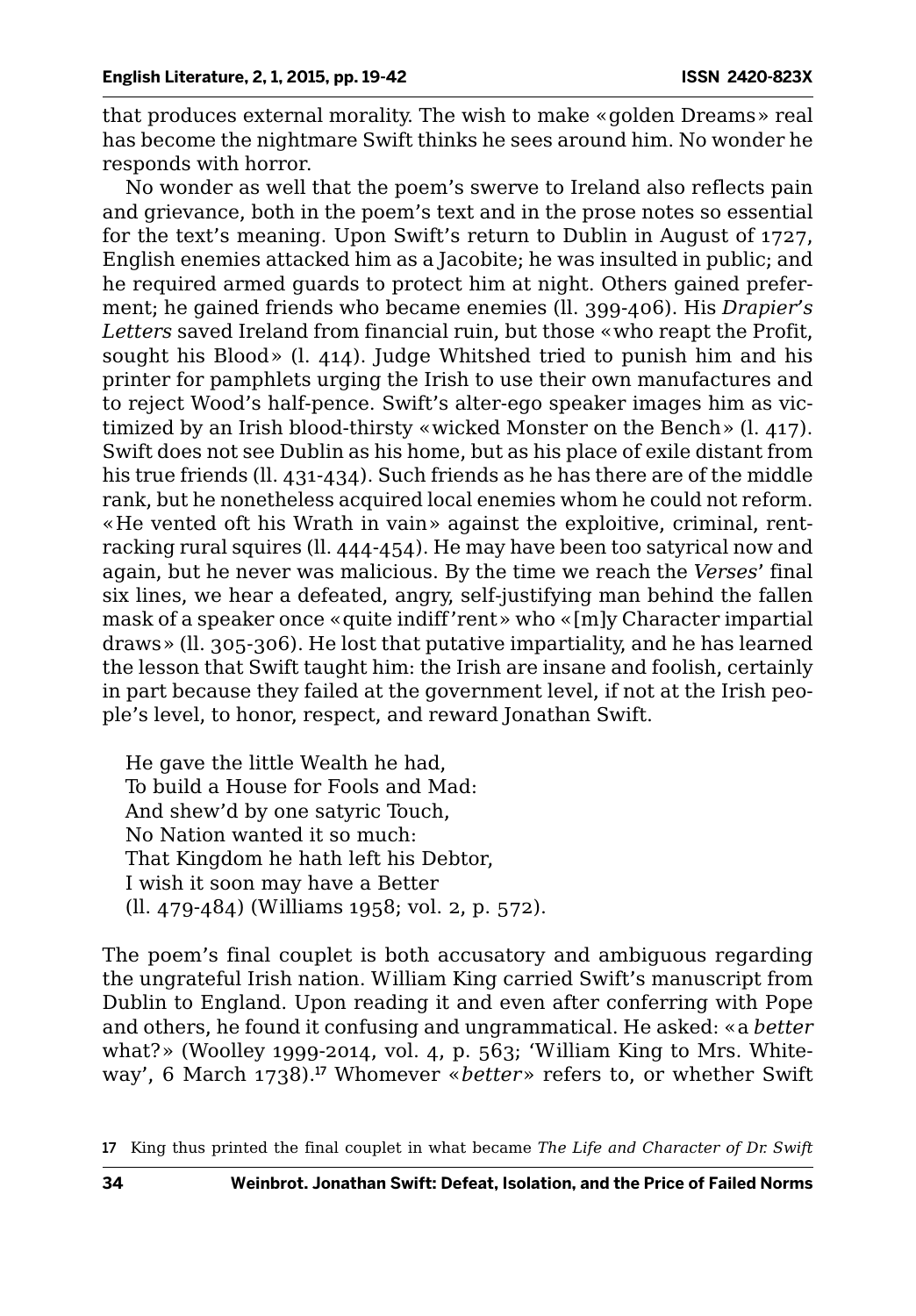ironically and sternly says that Ireland does not have a Better, it cannot improve unless causation magically changes. Human nature in general, English nature in particular as Ireland's rulers, and Irish nature even more particularly refuse to correct the vices Swift identifies. He defeated the «infamous destructive Cheat» (l. 408) of Wood's half pence, but he could not defeat the human evils attacked in *Gulliver's Travels*. *Verses on the Death* tries to present its norms through the final speaker's early values that, in theory, reflect the best of Swift's character and achievement. As the passage progresses, it changes from cool affirmation, social engagement, and upward mobility, to anger, detachment, and the isolation of the grave. Earlier in the poem we read that the Dean «Was never ill receiv'd at Court» (l. 308).<sup>18</sup> By the end of the poem we read about Swift's bequest to help Ireland's «Fools and Mad» (l. 480; Williams 1958; vol. 2, p. 572) amongst whom he was required to live – and die. He preferred to do so in England, from which he felt himself banished, to which he asked to have his greatest poem delivered, and in which it was badly mangled before being sorted out years later.

We can summarize aspects of the norms in Jonathan Swift's arts. The attractive, friendly, and unthreatening world of the Market Hill poems cannot last. In *A Tale of a Tub* the primary paternal norm soon disappears and is replaced by aberration, dislocation, tyranny, madness, and a frail ecclesiastical norm in political, religious, and existential danger. In *Gulliver's Travels* neither classical nor institutional norms work in today's world, and the horses' admirable government by reason seems better for invented equine than real human abilities. In *Stella's Birthday* the death of a beloved woman becomes betrayal: «Me, surely, me, you ought to spare» (Williams 1958, vol. 2, p. 766). In *Verses on the Death* Swift invents a presumably fair and accurate stranger, perhaps the only one who can praise Swift's best traits – to no avail in the face of Swift's own emotional eruptions, defeat, and death. After such experiences, we well can understand why he hates «all nations, professions, and communities» and cannot «have peace of mind till all honest men are of [his] opinion». Given that impossibility, Swift lacked that peace of mind, could not see Virtue stand, and found that if there is only one person «On which alone, our Weal depended» that horror, grief, and despair were probable. We nonetheless should not stop there.

<sup>(1733)</sup> that he and Alexander Pope edited from Swift's larger manuscript: «Then, since you *dread* no further *Lashes*, / You freely *may forgive his Ashes*» (Williams 1958, vol. 2, p. 550).

<sup>18</sup> For the most recent rejection of Swift's fantasy of power at court, see Winn 2014, pp. 578 and 622. Swift ignored the warning not to publish the offensive «Windsor Prophecy» that slandered the Duchess of Somerset, Queen Anne's Groom of the Stole. This offense supplements, or perhaps replaces, the usual view that Queen Anne refused a bishopric to Swift because of *A Tale of a Tub*.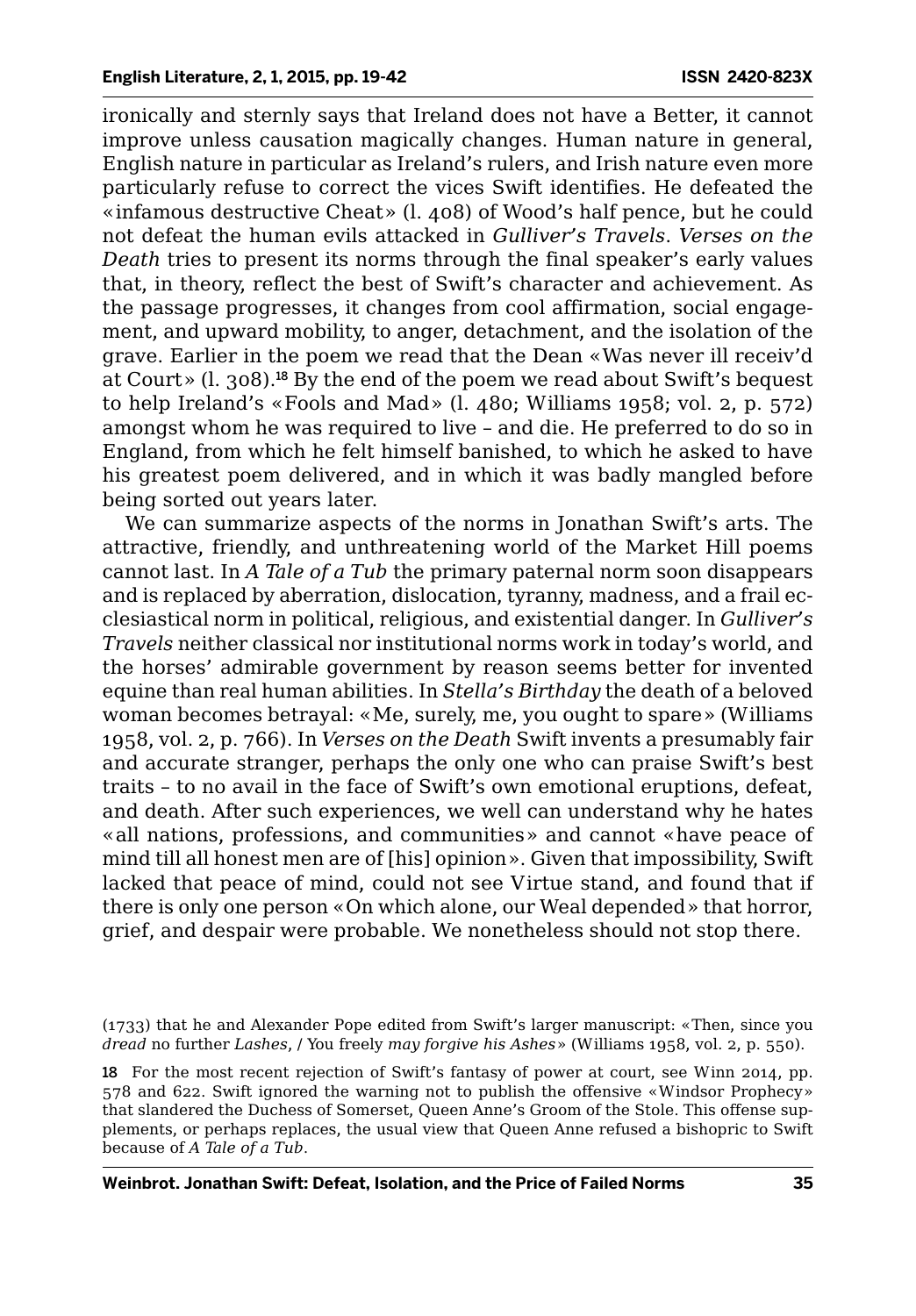#### **3 Ears of Corn and Blades of Grass**

It would be understandable if we concluded that Swift's search for workable norms ended in anarchy, despair, and chaos. He well-depicts these in his late *A Character, Panegyric, and Description of the Legion Club* (1736). The Irish parliament consists of «Many a Head that holds no Brains» (l. 10); these heads diabolically plan to ruin church and state, «plague and starve the City»  $(l, 54)$  and «Tear the Bible all to Pieces»  $(l, 66)$ . Such incorrigible creatures deserve whipping and, Swift concludes, «May their God, the Devil confound 'em» (l. 242; Williams 1958, vol. 3, pp. 829, 831). Yet we confuse the relatively large darker part with the sometimes bright much larger whole if we take anger and anguish as Swift's only message. We also would ignore harsh and punitive satire's essential trait of overstatement in order to force attention to a serious problem. Swift claims that Irish legislators worship the devil and thus, he hopes, awakens us to their presumed threat to orthodox religion and national interest. Excess evokes awareness, which evokes attention, which, he again hopes, might check decay. Swift thus does not often provide comfort, but does evoke a norm that requires reorientation or significant stretching of our own norms. For example, in the *Verses* on his death he rightly says that, «Fair LIBERTY was all his Cry» (l. 347; Williams 1958, vol. 2, p. 566), for which he would give his life. Hatred of English colonialism in Ireland aside, however, that concept of "liberty" is more constrained than are such concepts in twenty-first century values. In general, then, we can look for Swift's norms under three overlapping rubrics: political and religious stability, checks upon human ambition and pride, and simple good sense that joins men and women with shared concerns.

For example, Swift surely believed that both the British limited constitutional monarchy and the Church of England were bound by Christian principles, national law, and the ethical conduct inherent in each. Church and state, if reluctantly, protected their opponents unless they became enemies and forfeited protective law. The state carefully balances the individual's right to freedom against the nation's right to order. Swift's concern for institutions, his understanding of the English civil war, and his fear of new dynasties lead to searches for stability. In such a scenario, free speech and religious dissent may be limited if thought to encourage instability. As Swift says in the *Argument against Abolishing Christianity*, enemies of religion in general and of Christianity in particular are so because «by laying Restraints on human Nature» they desirably restrict «Freedom of Thought and Action» (Davis 1966, vol. 2, p. 38). The King of Brobdingnag extends such restraint to politics. He tells Gulliver that those «who entertain Opinions prejudicial to the Publick» should not be obliged to change them but, in a term alien to much modern thought, should be «obliged to conceal them». It would be tyranny to disallow those thoughts, and destructive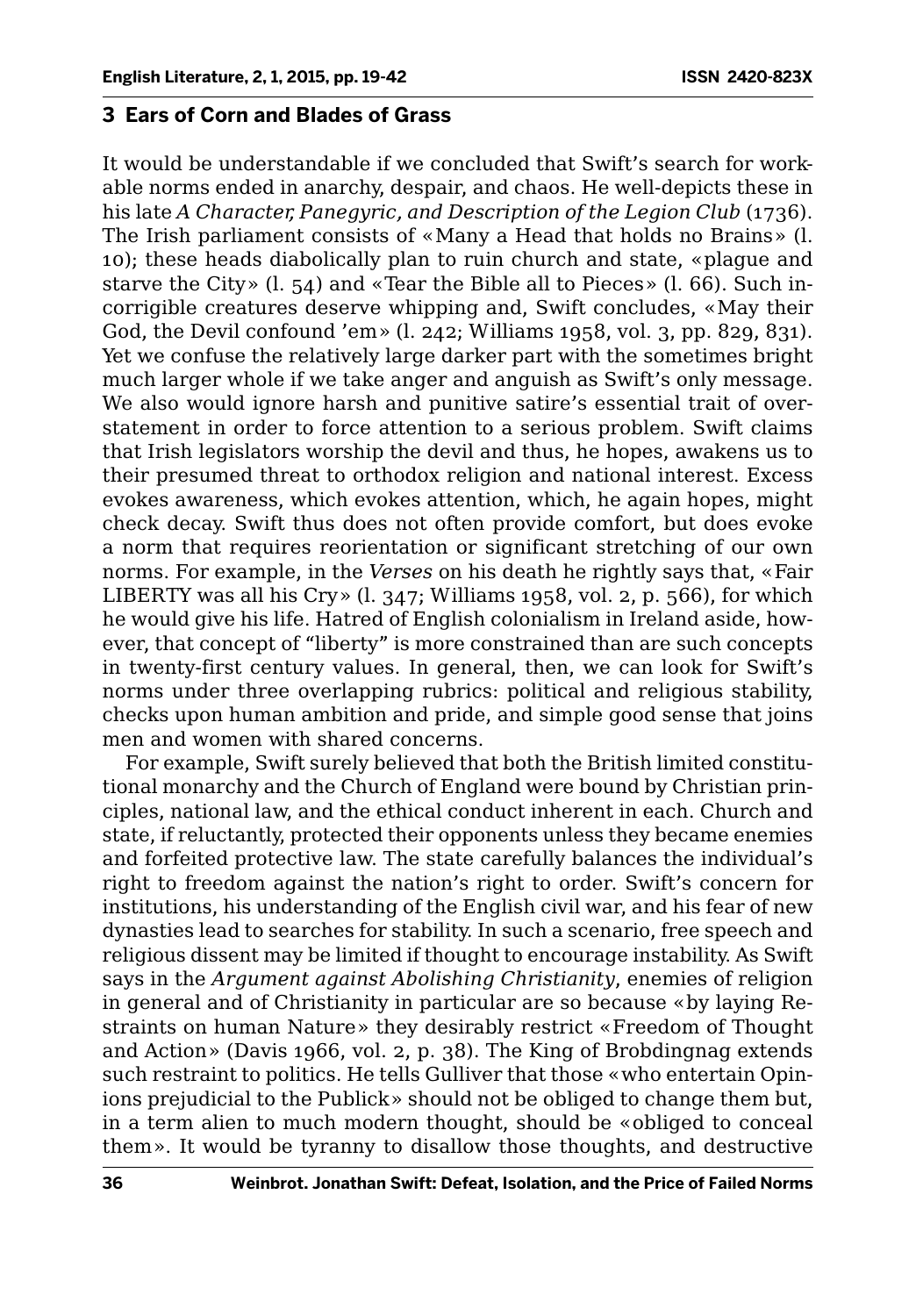weakness not to enforce the censorship: «For, a Man may be allowed to keep Poisons in his Closet, but not to vend them about as Cordials» (Womersley 2012, p. 187). Law and religion should restrain some corrupt human action. Law governs both the crown and the crown's subjects who need constant reminders of their proper, limited, place in the nation and the universe. If freedom is poison disguised as a cordial, it should indeed be restrained both in the church and the state to which it is intimately connected. Politics and religion cannot be separated. Tories were the Church party; Whigs were not and, for Swift, promoted disorder. Fair Liberty is a norm; but it should be constrained if it threatens stability, without which true liberty is impossible.

Alexander Pope inadvertently alluded to one of Swift's points of reference in human life and action–pride and its affront to God's plan. The first part of Pope's *Essay on Man* (1734) thus states: «In Pride, in reas'ning Pride, our error lies» (ll. 123-30; Mack 1950, pp. 30-31). Pope extends the image to the angels' revolt against God. Swift is more secular in this case, but both he and Pope ask us to learn the limits of the self, to accept our small role in the large world, and to accept modest triumphs as major achievements. In social as in religious and political life, restraint and acceptance of the quotidian should, but rarely do, dominate. Swift endorses the King of Brobdingnag's wisdom regarding government, justice, and agriculture as a form of human nourishment and morality–which, typically for Swift, are both desirable and largely absent from British life. His giant majesty deplored princely or ministerial intrigues, mysteries, and «*Secrets of State*»*.* Government should function within «very *Narrow Bounds*» and look to

common Sense and Reason, to Justice and Lenity, to the Speedy Determination of Civil and criminal Causes [...] And, he gave it for his Opinion, that whoever could make two Ears of Corn, or two Blades of Grass to grow upon a Spot of Ground where only one grew before; would deserve better of Mankind, and do more essential Service to his Country, than the whole Race of Politicians put together (Womersley 2012, p. 194).

Intelligent common sense extends to human relations. In the *Progress of Marriage* (1722, 1765) a marriage that begins as a conceptual failure becomes a marital failure. A wealthy 52-year old clerical Dean receives permission to court and marry an empty-headed young woman «[n]early related to an Earl» (l. 4). The adult, the coquettish post-adolescent, and her family share blame for a relationship that ends with the Dean's fatal illness in Bath where he fancied he could conceive an heir. She inherits his estate, marries a rake-ensign who throws her out of her own home, spends her fortune on his whores, and leaves her the present of a «rooted Pox to last for ever» (l. 66). The pox becomes the emblem of an infectious destruc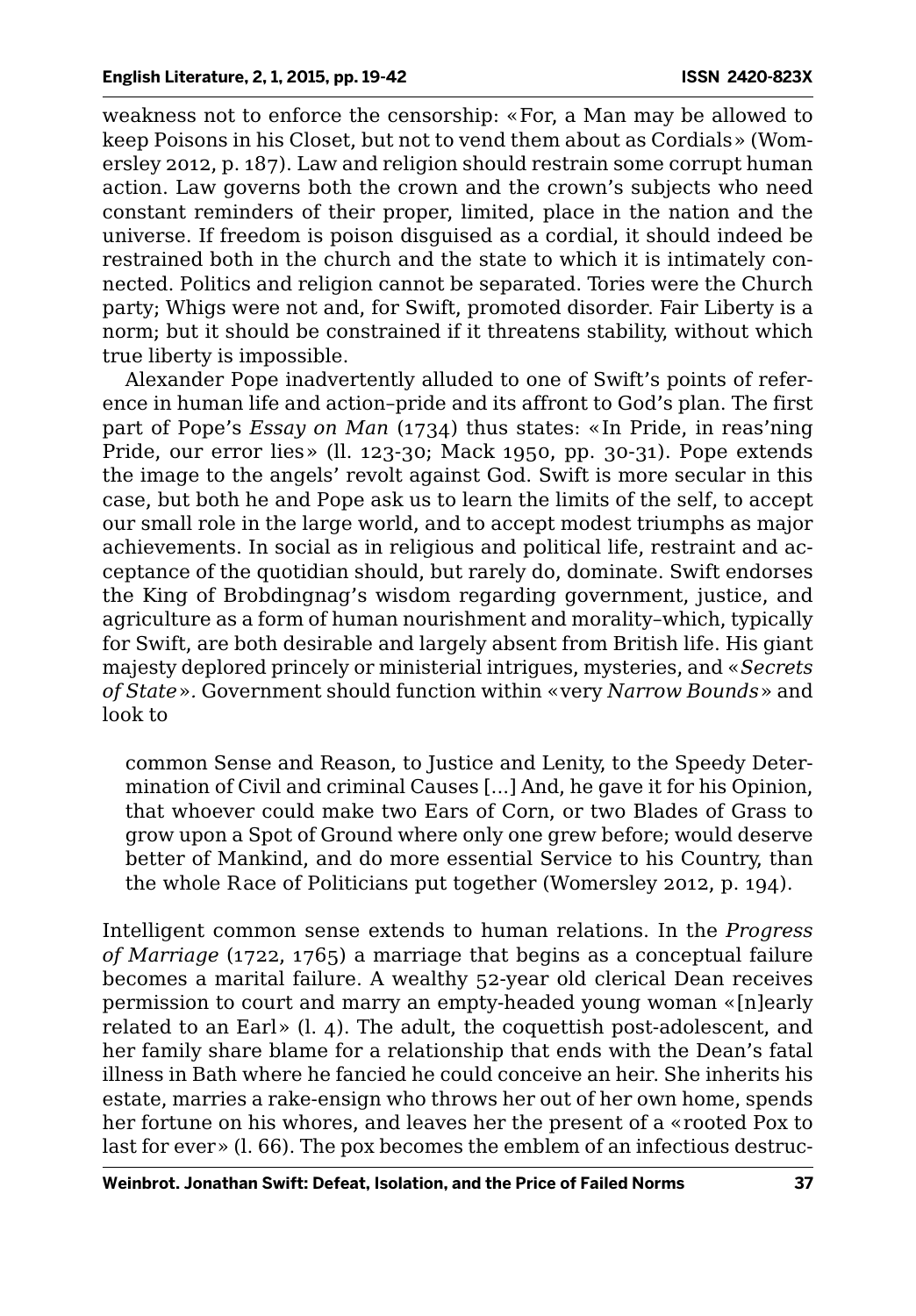tive marriage. As so often in Swift's work, and certainly so in many of his poems about women and men, he expresses his obvious norm in a negative statement. Older husband and younger wife must differ, for they lack a

common Ligament that binds The various Textures of their Minds, Their Thoughts, and Actions, Hopes, and Fears, Less corresponding than their Years  $(11. 33-36)$  (Williams 1958, vol. 1, pp. 289-295).<sup>19</sup>

The binding common ligament is emotional, psychological, and intellectual rather than physical, but it is a clear norm and guide. The statement is intelligently sensible: human beings who share values are more likely to get along than those who do not share values.

Stability, restraints upon ambition, and shared rather than competing human interests in human relations of course also are under regular threat in Swift's world, as they are in ours. Queen Anne's fallible but basically decent reign was Swift's emblem of stable Anglican monarchy. Robert Harley, Earl of Oxford, was Swift's emblem of the restrained political power. Harley oversaw the Treaty of Utrecht (1713) that ended the War of the Spanish Succession, in which victorious Marlborough was so bloody. The *Market Hill* poems are emblems of amiable domestic family relations, in which Swift briefly was included. His *Stella* poems are emblems of more than amiable binding ligaments – for a time. Swift's greatness consists in part of his regular portrayal of the consequences of ignoring those norms, including the implicit self-indictment of his final poem to Stella. It also consists in his refusal to stop labeling corruption, wherever it might be. We pay a high price for an uncertain, incoherent world in which costly ambition, lack of connection, and moral and political decay too often are paramount. The *Drapier's Letters* excepted, Swift lost his battles but continued the fight, as he perhaps hoped that we would, however much he wrote for our amendment and not our approbation.

<sup>19</sup> Swift's relationship to women has been much discussed. Other than studies of specific poems, see Pollak 1985, Doody 2003, Mell 1996, Barnett 2007 (especially pp. 124-153, and 154-170). The terms «Hopes, and Fears» recall a comparable line in Samuel Johnson's *Vanity of Human Wishes* (1749). After several failures of human desire to find happiness based on human ambition, Johnson's reader asks: «Where then shall Hope and Fear their objects find?» Johnson's answer is that «petitions yet remain, / Which heav'n may hear, nor deem religion vain» (ll. 343, 349.350; McAdam 1964, pp. 107-108). Johnson can urge such petitions because in the poem he separates religion from politics, as Swift could not.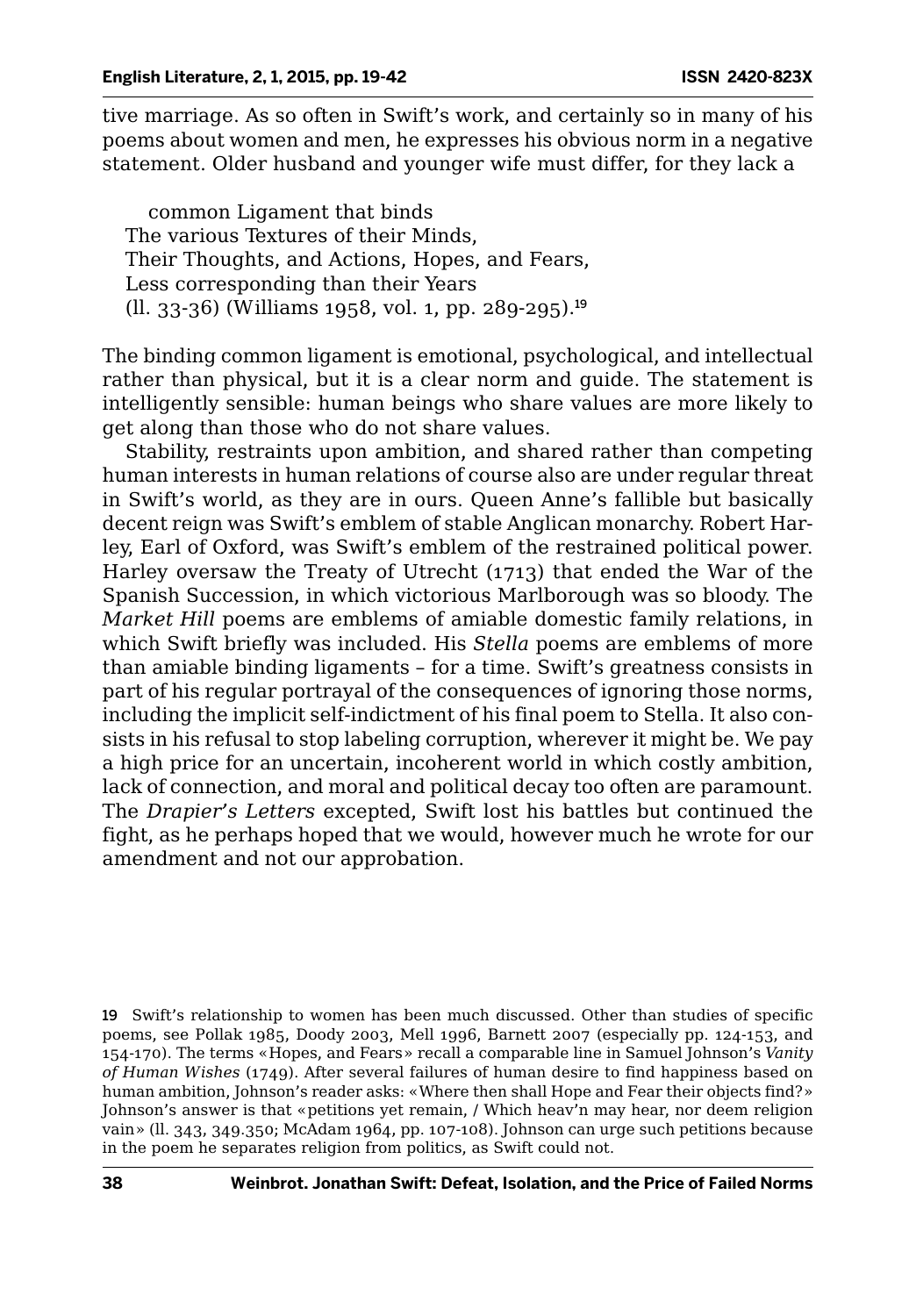#### **Bibliography**

- Alff, David (2014). «Swift's Solar Gourds and the Rhetoric of Projection». *Eighteenth-century Studies*, 47, pp. 245-260.
- Atterbury, Francis (1714). *English Advice to the Freeholders of England*. London: s.n.
- Barnett, Louise (2007). *Jonathan Swift in the Company of Women*. Oxford: Oxford University Press.
- Baswell, Christopher (1995). *Virgil in Medieval England: Figuring the Aeneid from the Twelfth Century to Chaucer*. Cambridge: Cambridge University Press.
- *Book of Common Prayer and Administration of the Sacrament* (1713). London: J. Baskett.
- Boyle, Frank (2000). *Swift as Nemesis: Modernity and its Satirist*. Stanford: Stanford University Press.
- Butler, Samuel (1709). *Hudibras: The Third and Last Part*. London: T. Horne.
- Butt, John (ed.) (1961). *The Twickenham Edition of the Poems of Alexander Pope*, vol. 4, *Imitations of Horace*. London; New Haven: Methuen and Yale University Press.
- Chambers, Ephraim (1728). *Cyclopaedia: Or, An Universal Dictionary of Arts and Sciences*. London: Knapton et al.
- Clifford, James Lowry (1974). «Gulliver's Fourth Voyage: 'Hard' and 'Soft' Schools of Interpretation». In: Champion, Larry S. (ed.), *Quick Springs of Sense: Studies in the Eighteenth Century*. Athens (GA): University of Georgia Press, pp. 33-49.
- Conlon, Michael (2001). «Anonymity and Authority in the Poetry of Jonathan Swift». In: Weinbrot, Howard D.; Schakel, Peter J.; Karian, Stephen E. (eds.), *Eighteenth-century Contexts: Historical Inquiries in Honor of Phillip Harth*. Madison: University of Wisconsin Press, pp. 133-146.
- Conte, Gian Biagio (ed.) (2009). *P. Vergilius Maro: Aeneis*. Berlin: de Gruyter.
- Crane, Ronald Salmon (1967). «The Houyhnhnms, the Yahoos, and the History of Ideas». In: Crane, Ronald Salmon, *The Idea of the Humanities and Other Essays Critical and Historical*, vol. 2. Chicago: University of Chicago Press, pp. 261-282.
- Davis, Herbert, Landa, Louis (eds.) (1963). *The Prose Works of Jonathan Swift*, vol. 9, *Irish Tracts 1720-1723* [*…*] *And Sermons*. Oxford: Basil Blackwell.
- Davis, Herbert (ed.) (1964). *The Prose Works of Jonathan Swift*, vol. 12, *A Modest Proposal*. Oxford: Basil Blackwell.
- Davis, Herbert (ed.) (1966). *The Prose Works of Jonathan Swift*, vol. 2, *Bickerstaff Papers and Pamphlets on the Church*, vol. 3, *The Examiner and Other Pieces Written in 1710-11.* Oxford: Basil Blackwell.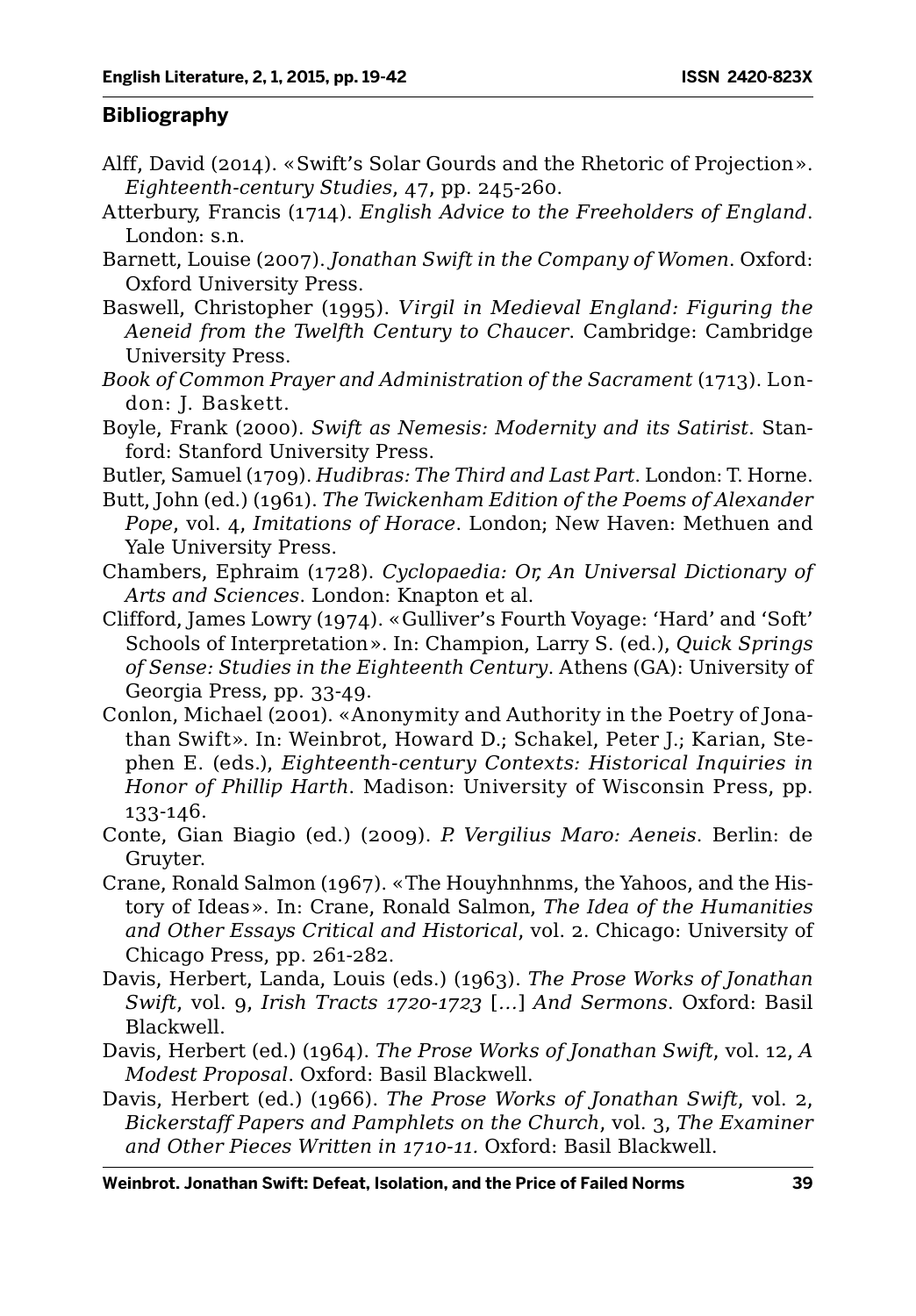- Delaney, Patrick (1754). *Observations upon Lord Orrery's Remarks on the Life and Writings of Dr. Jonathan Swift*. London: W. Reeve.
- Doody, Margaret Anne (2003). «Swift and Women». In: Fox, Christopher (ed.), *The Cambridge Companion to Jonathan Swift*. Cambridge: Cambridge University Press, pp. 87-111.
- Erskine-Hill, Howard (2008). «"Verses on the Death of Dr. Swift": The Interests of Cuts and Gaps». In: Hudson, Nicholas; Santesso, Aaron (eds.), *Swift's Travels. Eighteenth-century British Satire and Its Legacy*. Cambridge: Cambridge University Press, pp. 143-159.
- Feingold, Richard (1983). «Swift in His Poems: The Range of His Positive Rhetoric». In: Rawson, Claude (ed.), *The Character of Swift's Satire: A Revised Focus*. Newark: University of Delaware Press, pp. 166-202.
- Fischer, John Irwin (1978). *On Swift's Poetry*. Gainesville: The University Press of Florida.
- Fróes, João (ed.) (2000). *Lord Orrery, John: Remarks on the Life and Writings of Dr. Jonathan Swift.* Newark: University of Delaware Press.
- Fox, Christopher (ed.) (1995). *Gulliver's Travels: Complete, Authoritative Text with Biographical and Historical Contexts*. Boston: Bedford Books of St. Martin's Press.
- Goldgar, Bertrand Alvin; Gadd, Ian (eds.) (2008). *The Cambridge Edition of the Works of Jonathan Swift*, vol. 8, *English Political Writings 1711- 1714: The Conduct of the Allies and Other Works*. Cambridge: Cambridge University Press.
- Griffin, Dustin H. (2010). *Swift and Pope: Satirists in Dialogue*. New York: Cambridge University Press.
- Harth, Phillip (1998). «Friendship and Politics: Swift's Relations with Pope in the Early 1730s». In: Real, Hermann J., Stöver-Leidig, Helgar (eds.), *Reading Swift: Papers from the Third Münster Symposium on Jonathan Swift*. Munich: Wilhelm Fink, pp. 239-248.
- Hatton, Ragnhild Marie (1978). *George I: Elector and King*. Cambridge (MA): Harvard University Press.
- Hawes, Clement (ed.) (2004). *Jonathan Swift: Gulliver's Travels and Other Writings*. Boston: Houghton Mifflin.
- Jacob, Giles (1722). *Britain's Hero: A Poem on the Death Of His Grace John, Duke of Marlborough*. London: H. Cole.
- Johnson, Samuel (1755). *Dictionary of the English Language*. London: Knapton et al.
- Karian, Stephen (2010). *Jonathan Swift in Print and Manuscript*. Cambridge: Cambridge University Press.
- Leslie, Charles (1704). *The Wolf Stript of his Shepherd's Cloathing*. London: (publishers of London and Westminster).
- L'Estrange, Roger (1680). *A Short Answer to a Whole Litter of Libellers*. London: J.B. for Henry Brome.
- Mack, Maynard (ed.) (1950). *The Twickenham Edition of the Poems of Al-*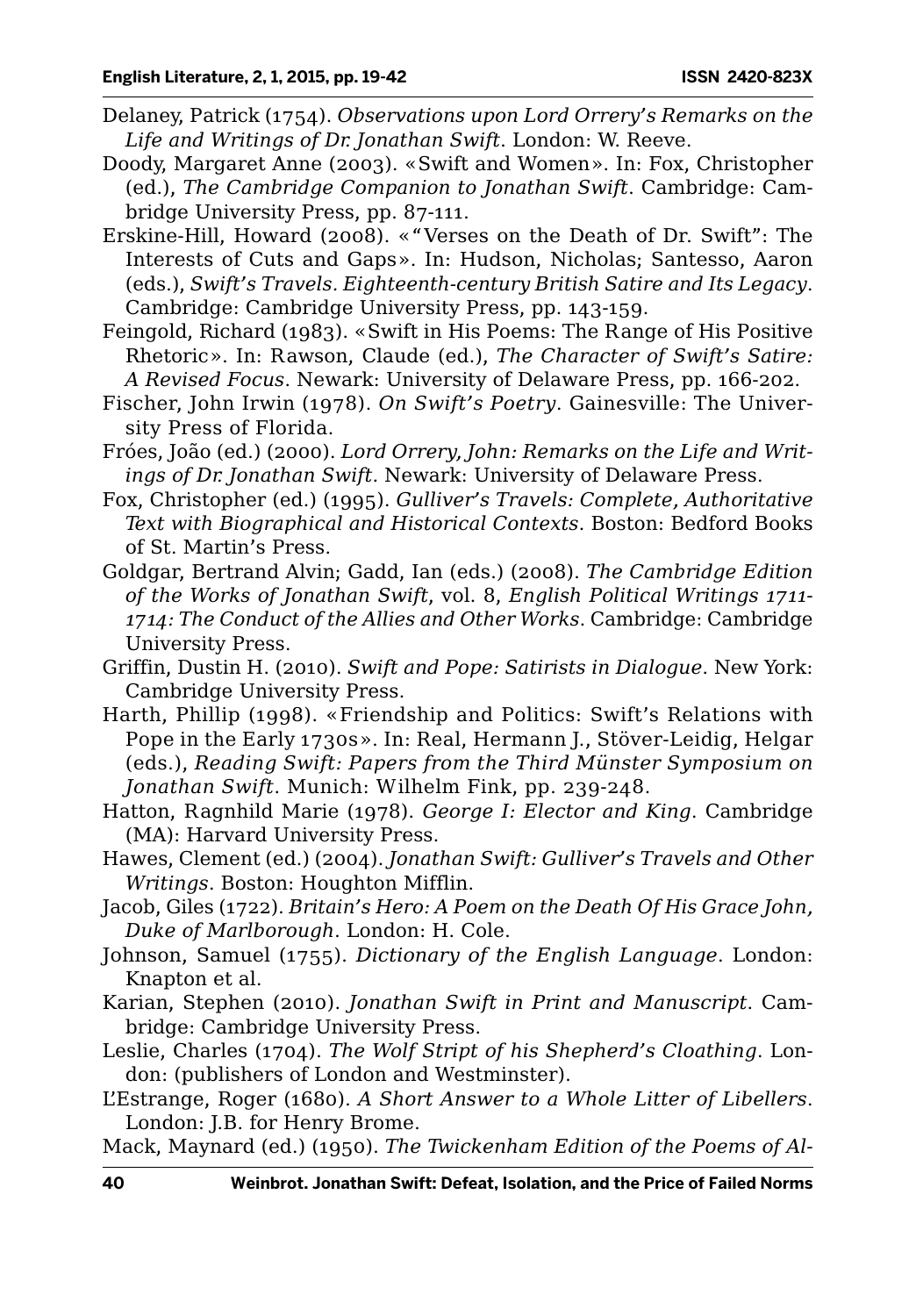*exander Pope*, vol. 3.1, *An Essay on Man*. London; New Haven: Methuen and Yale University Press.

- McAdam, E.L. Jr.; Milne, George (eds.) (1964). *The Yale Edition of the Works of Samuel Johnson*, vol. 6, *Poems*. New Haven: Yale University Press.
- Mell, Donald C. (ed.) (1996). *Pope, Swift, and Women Writers*. Newark: University of Delaware Press.
- Mittendorf, John H. (2010). *The Yale Edition of the Works of Samuel Johnson*, vol. 22, *Lives of the Poets (1779-1781)*. New Haven: Yale University Press.
- Oldmixon, John (1711). *Remarks on a False, Scandalous, and Seditious Libel*. London: A. Baldwin.
- Pollak, Ellen (1985). *The Poetics of Sexual Myth: Gender and Ideology in the Verse of Swift and Pope*. Chicago: University of Chicago Press.
- Poole, Matthew (1700). *Annotations upon the Holy Bible*. 4th ed. Edinburgh: Successors of Andrew Anderson.
- Rawson, Claude (2002). *God, Gulliver, and Genocide: Barbarism and the European Imagination, 1492-1945*. New York and Oxford: Oxford University Press.
- Rivero, Albert J. (ed.) (2004). *Gulliver's Travels: Based on the 1726 Text*. New York: Norton.
- Rogers, Pat (2003). «Swift the Poet». In: Fox, Christopher (ed.), *The Cambridge Companion to Jonathan Swift*. Cambridge: Cambridge University Press, pp. 177-201.
- Rothstein, Eric (2007). *Gleaning Modernity: Earlier Eighteenth-century Literature and the Modernizing Process*. Newark: University of Delaware Press.
- Schakel, Peter (1978). *The Poetry of Jonathan Swift: Allusion and the Development of a Poetic Style.* Madison: University of Wisconsin Press.
- Schakel, Peter (2001). «Swift's Voices: Innovation and Complication in the Poems Written at Market Hill». In: Weinbrot, Howard D.; Schakel, Peter John; Karian, Stephen E. (eds.), *Eighteenth-century Contexts: Historical Inquiries in Honor of Phillip Harth*. Madison: University of Wisconsin Press, pp. 114-132.
- Smith, George (1705). *The Vanity of Conquests, and Universal Monarchy: Being a Succinct Account of all the Great Conquerors and Heroes Both of Ancient and Modern Ages*. London: R. Smith.
- Walsh, Marcus, ed. (2010). *The Cambridge Edition of the Works of Jonathan Swift*, vol. 1, *A Tale of A Tub and Other Works*. Cambridge: Cambridge University Press.
- Weinbrot, Howard (2014). «"'Tis well an Old Age is out": Johnson, Swift, and his Generation». In: Weinbrot, Howard (ed.), *Samuel Johnson: New Contexts for a New Century.* San Marino (CA): Huntington Library, pp. 47-68.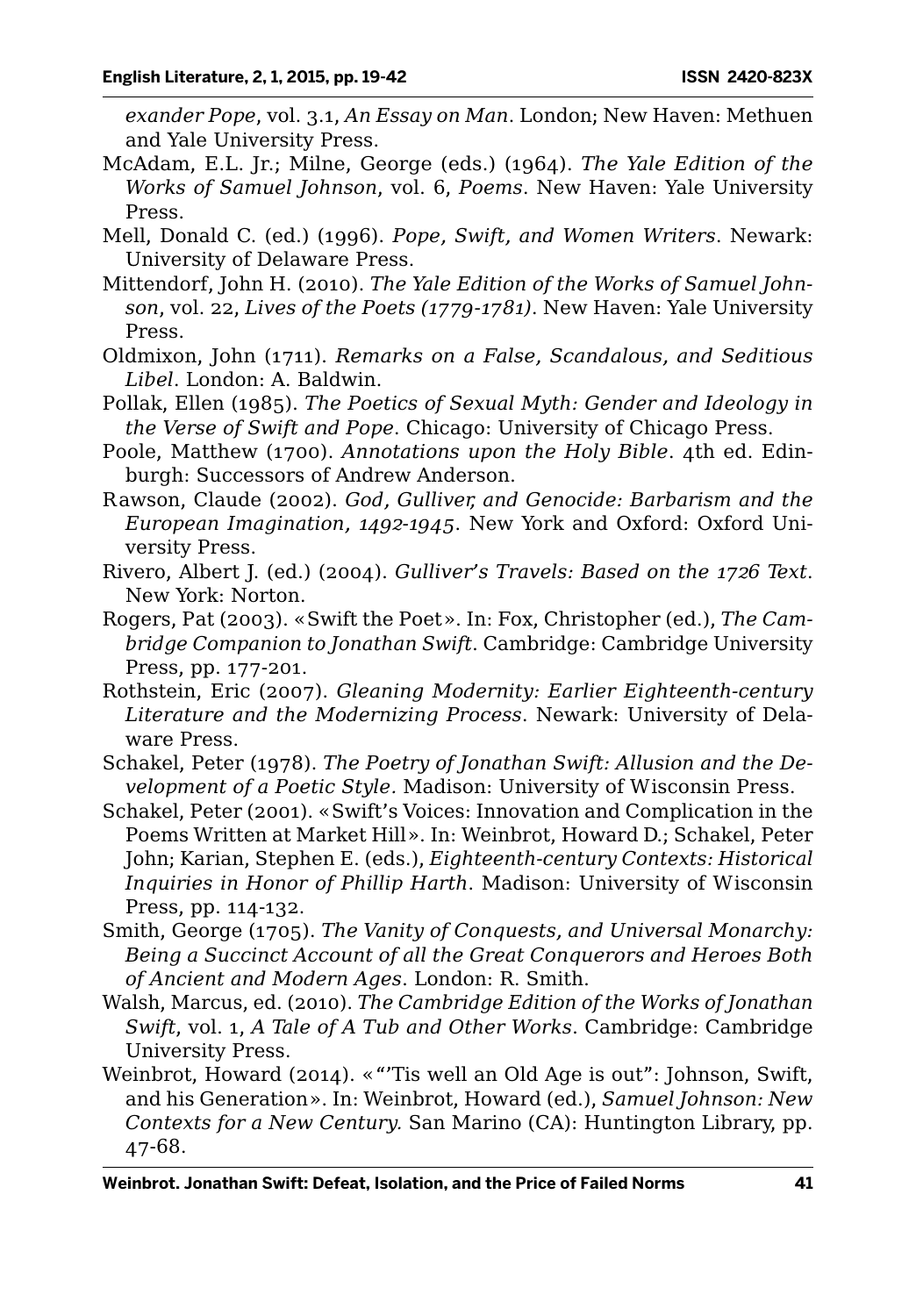- Williams, Harold (ed.) (1958). *The Poems of Jonathan Swift*. 3 vols. Oxford: Clarendon Press.
- Wilson-Okamura, David Scott (eds.) (2010). *Virgil in the Renaissance*. New York: Cambridge University Press.
- Winn, James Anderson (2014). *Queen Anne: Patroness of the Arts*. Oxford: Oxford University Press.
- Woolley, David (ed.) (1999-2014). *The Correspondence of Jonathan Swift, D. D.* 4 vols. Frankfurt am Main-Berlin: Peter Lang.
- Woolley, James (1981). «Autobiography in Swift's Verses on His Death». In: Mell, Donald Ch.; Fischer, John Irwin; Vieth, David M. (eds.), *Contemporary Studies of Swift's Poetry*. Newark: University of Delaware Press, pp. 112-122.
- Womersley, David (ed.) (2012). *The Cambridge Edition of the Works of Jonathan Swift*, vol. 16, *Gulliver's Travels*. Cambridge: Cambridge University Press.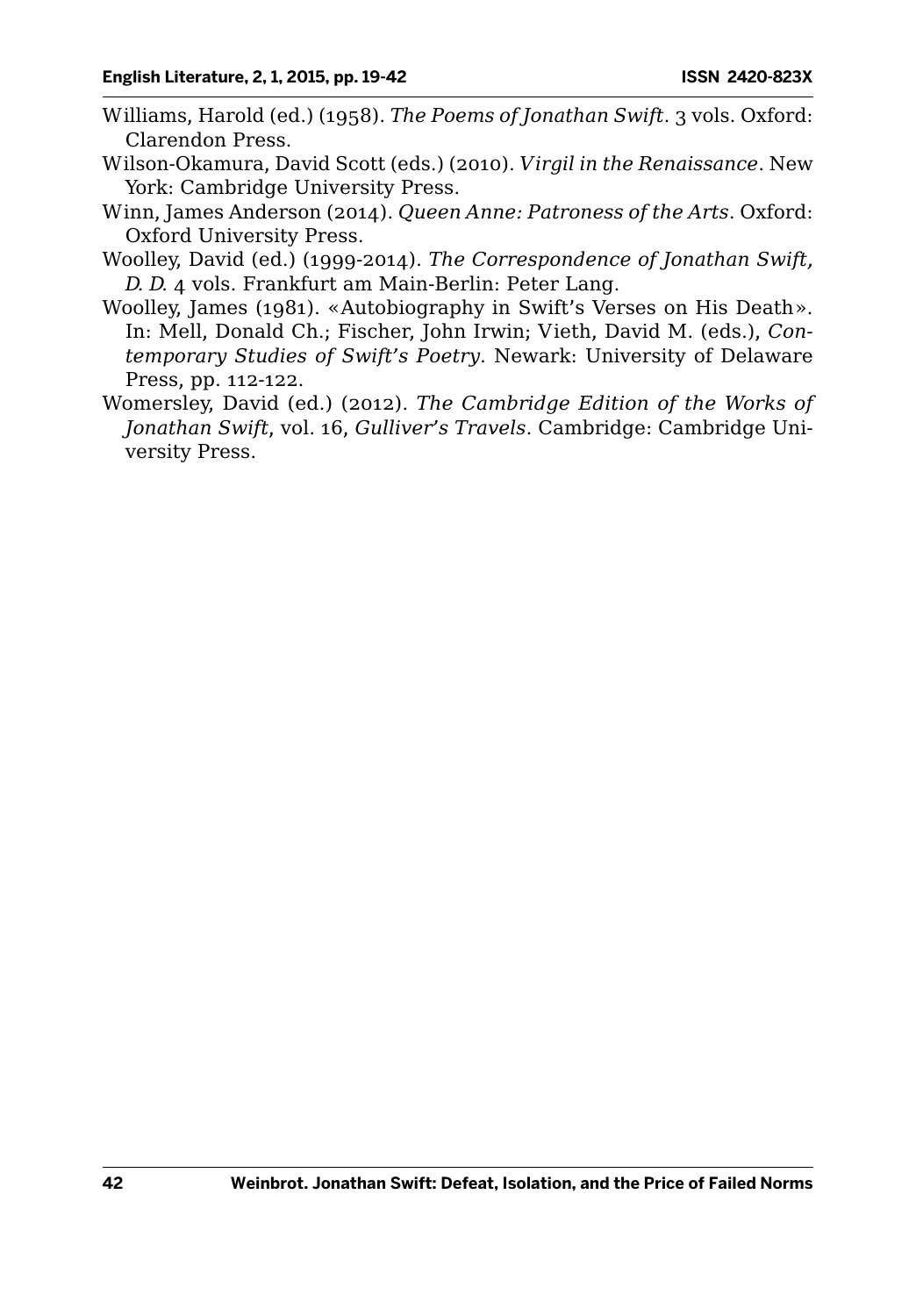Vol. 2 – Num. 1 – June 2015

# **«The Multiplicity of Agreeable Consciousness»** Samuel Johnson's Sceptical Philosophy of Terrestrial

**Happiness** 

Rudolf Freiburg

(Friedrich-Alexander-Universität Erlangen-Nürnberg, Deutschland)

**Abstract** Samuel Johnson's life was troubled by diverse physical diseases and – one year before his death – he experienced a stroke. Moreover, he suffered from recurring fits of depression. But Johnson was also merry, loved witty conversations, good food and his nightly tours through London pubs. Johnson maintained that pleasure and pain were closely connected with each other. In both his dialogues with James Boswell and in his comprehensive literary works, Johnson reveals a philosophy of happiness characterized by a radical skepticism reminiscent of Michel de Montaigne's Pyrrhonism. Influenced by Richard Burton, Thomas Browne and Francis Bacon, Johnson developed his specific doctrine of eudaemonic idols: as an idiosyncratic representative of Enlightenment philosophy he examined and questioned traditional *clichs* of happiness such as Stoicism, natural philosophy, learning, and marriage. Though not completely denying the possibility of earthly happiness, which he defined as the «multiplicity of agreeable consciousness», he was convinced that all earthly pleasures were doomed to fade away. As «a gloomy gazer on a world» to which he had «little relation», Johnson gave up any hope of attaining happiness on earth and exclusively trusted in felicity beyond the grave.

**Summary** 1. Introduction: Happiness as a Central Theme in Samuel Johnson's Literary Works. – 2. Johnson between Happiness, Despair and Melancholy. – 3. The Particular Nature of Johnson's Eudaemonism. – 4. The Ephemeral Character of Happiness: Johnson as Sceptic and Pessimist. – 5. Testing the Truth of Happiness: Johnson and the Essayistic Approach towards Felicity. – 6. The Final Test: *Rasselas* and the Delusions of Happiness. – 7. Conclusion: Happiness beyond the Grave.

# **1 Introduction: Happiness as a Central Theme in Samuel Johnson's Literary Works**

All of Johnson's major works such as *The Vanity of Human Wishes* (1749), *The Rambler* (1750-1752), *The Idler* (1758-1760), and of course *Rasselas* (1759), delve deep into the mysteries of human happiness; 'felicity' – together with 'hope', 'delusion', 'religion', and 'death' – may be identified as one of the pivotal centres of his philosophy. In the history of ideas, Johnson's eudaemonism is of great significance, since it both summarizes and transcends traditional views of happiness. As one of the most learned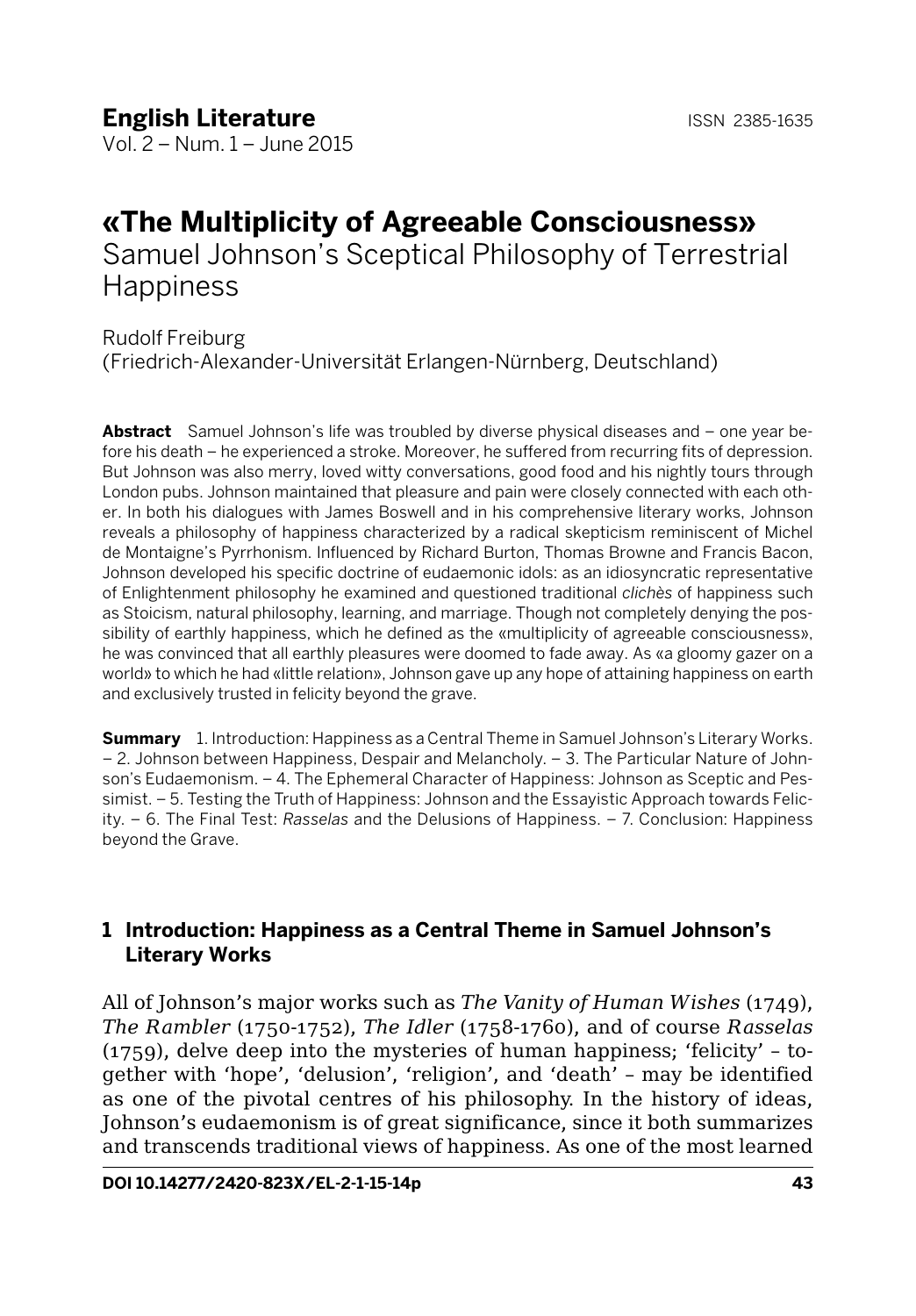men of his century, who had edited his famous *Dictionary* (1755) almost single-handed, as a scholar and polymath, who probably knew more books than any other man alive (Bate 1984, pp. 240-260, also p. 35), Johnson was intensely familiar with the roots of the philosophy of happiness in ancient times and the many ideas that were developed by later philosophers during the Middle Ages and the Renaissance. On the one hand, Johnson's moral weeklies may be interpreted as complex compendia of the time-honoured wisdom of learned Europe. On the other hand, they clearly represent the sceptical notions of Enlightenment philosophy that was no longer willing to take any natural or moral laws for granted.

### **2 Johnson between Happiness, Despair and Melancholy**

Even if James Boswell may be blamed for constructing the myth of that arch-conservative Dr Johnson, who «talked for victory» and who loved to bully his intellectual friends with the sheer amount of his learning (Chapman 1970, p. 1150), nobody can deny his achievements as Johnson's first serious biographer. Boswell describes Johnson as an extremely complex character, deeply immersed in both the happiness and misery of eighteenth-century reality. Many anecdotes presented in Boswell's *Life of Johnson* (1791) prove that Johnson was by no means averse to happiness (Weinbrot 2012, pp. 195-207). As Tom Davies observed, Johnson could laugh «like a rhinoceros»; he loved to drink wine and revealed an almost insatiable appetite for food, perhaps only topped by that of Henry Thrale, in whose family he spent so many happy hours of his life (Chapman 1970, pp. 637, 746, and 349-350). There can be no doubt that he experienced a brief spell of happiness in his marriage to Elizabeth Porter, at least until she started to drink and become more and more morose in the course of her own rather bleak life (Bate 1984, pp. 236-239). In his literary club, Johnson spent many happy hours in conversation with the coterie of his intellectual friends, among them David Garrick, Edmund Burke and Oliver Goldsmith (pp. 366-367).<sup>1</sup> He accompanied Bennet Langton and Topham Beauclerk on their pub-crawls through London (p. 346), which – to him and Boswell – appeared to be a kind of earthly paradise. He enjoyed the fast drive in a post-chaise, ideally in the company of a pretty woman, as he proclaimed (Chapman 1970, p. 845; Gross 2001, pp. 199-253). When Mrs Thrale prompted him to tell her about the happiest moment of his life, Johnson did not hesitate to confess that it was an unforgettable evening with the beautiful Molly Aston, whom he admired intensely: «That indeed

<sup>1</sup> For a similar view of the 'happy Johnson', see Foldare 1984, pp. 17-44, who observes that for Johnson happiness consists of accumulating 'new ideas' (p. 18).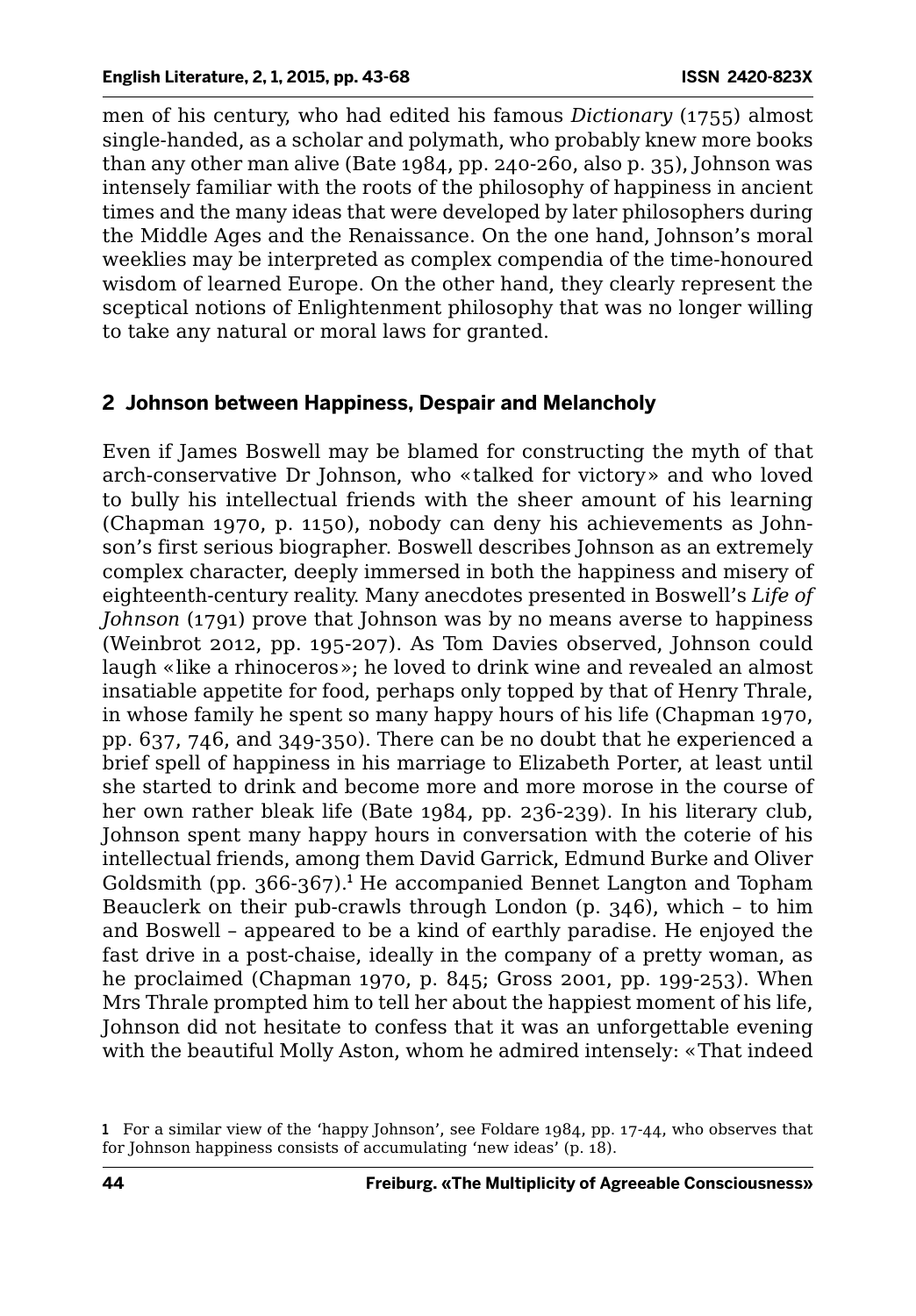(said he) was not happiness, it was rapture; but the thoughts of it sweetened the whole year» (Bate 1984, p. 184).

But apart from these happy events, Johnson's life was so overshadowed by calamities that Boswell feels entitled to describe his existence as a «narrative of misery» (Chapman 1970, p. 1347). Due to his mother's unfortunate decision, Johnson was sent to a wet nurse who probably infected him with scrofula. His childhood was marred by almost constant affliction (Bate 1984, pp. 6-7); later in life Johnson confessed sadly to Sir John Hawkins that «he knew not what it was to be totally free from pain» (p. 10). As a child, and then afterwards again as a student at Oxford (p. 126), Johnson had to face poverty, and forever he refused to see it in a romantic light and declared it «a great enemy to human happiness» (Chapman 1970, pp. 1189-1190). When he grew older, the scrofula caused asthma and emphysema; the gout also tormented him. His letters to Giuseppe Baretti, James Boswell, and the Thrale family prove how deeply Johnson suffered from the effects of the terrible stroke that probably led to his death in 1784 (Bate 1984, p. 575). Pain, paralysis, lack of speech, and an ever-increasing degree of social isolation made him feel miserable thorughout his life. Moreover, Johnson was attacked by bouts of what Boswell characterizes as a «morbid melancholy» (Chapman 1970, p. 47),<sup>2</sup> recurring fits of despair and gloom that made him wish to «escape from himself» with the help of wine, the entertainments of theatre, or even lexicography (pp. 106, 258, 974, 136). In Johnson's case, this dismal mental state was no minor indisposition but a grave psychological chronic illness,<sup>3</sup> which would probably be diagnosed as severe depression nowadays (p. 427). This radical melancholy prevented him not only from being happy but, one might even say, from being alive; he was paralysed and unable to move or act;<sup>4</sup> as his friends discreetly mention in their letters, Johnson was on the verge of committing suicide when this despair set in. In those moments the staunch believer Johnson was about to lose his religion, to «see God in clouds» (p. 791) – if at all – and to sympathize with Hume's atheism.<sup>5</sup> After meeting Johnson on one of these occasions, Boswell recalls that Johnson proclaimed: «I would consent to have a limb amputated to recover my spirits» (p. 342). Boswell frequently

2 «The "morbid melancholy", [...] gathered such strength in his twentieth year, as to afflict him in a dreadful manner. While he was at Lichfield, in the college vacation of the year 1729, he felt himself overwhelmed with an horrible hypochondria, with perpetual irritation, fretfulness, and impatience; and with a dejection, gloom, and despair, which made existence misery». For the long literary history of melancholia, see Horstmann 1985.

3 Johnson may have been afflicted with the Tourette syndrome (Weinbrot 2012, p. 196).

4 See Chapman 1970, p. 48: «He told Mr. Paradise that he was sometimes so languid and inefficient, that he could not distinguish the hour upon the town-clock».

5 See Chapman 1970, p. 314: «Every thing which Hume has advanced against Christianity had passed through my mind long before he wrote».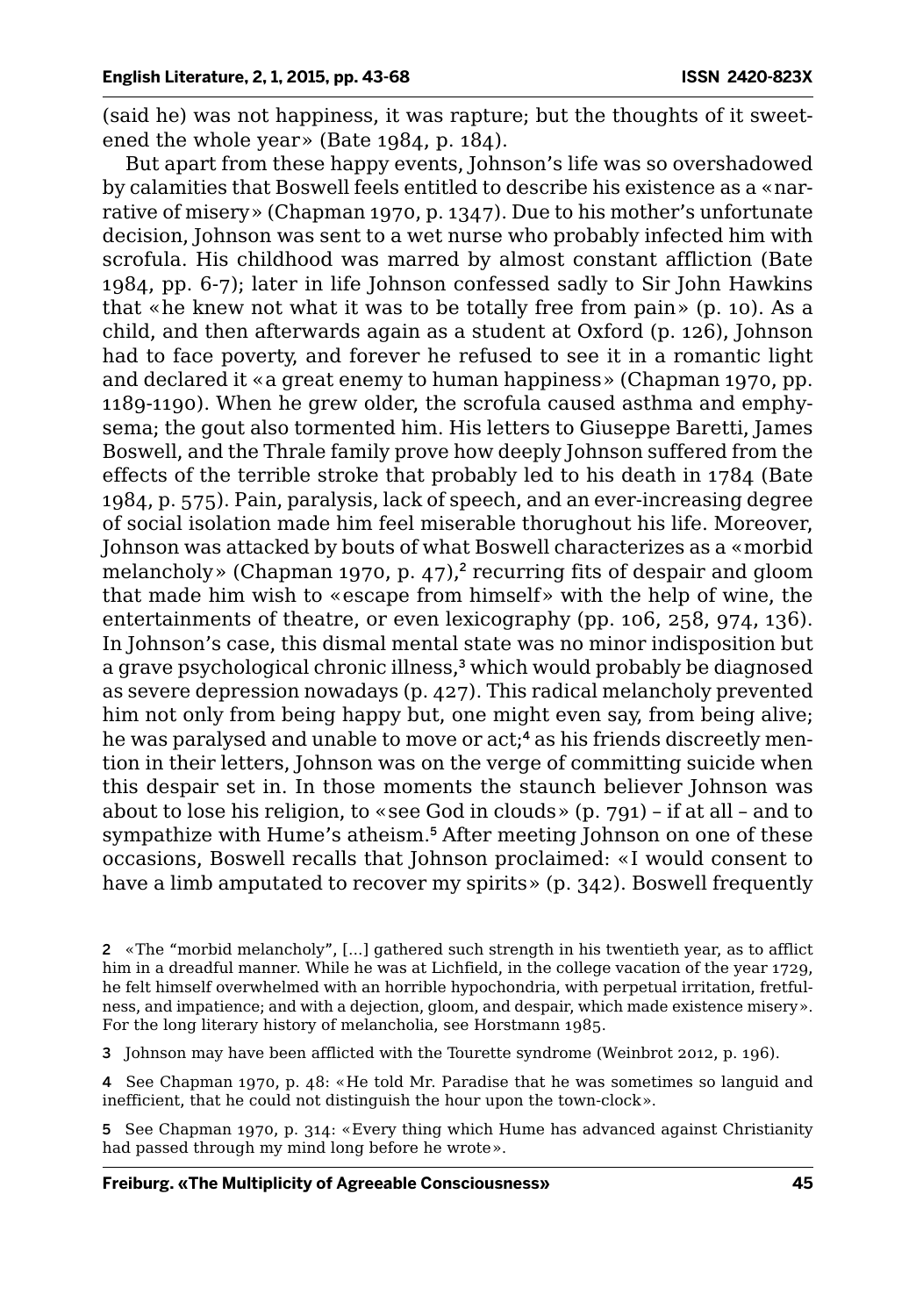refers to Johnson's melancholy and uses it as an explanation for his often rude conversational behavior towards friends:

Let the most censorious of my readers suppose himself to have a violent fit of the tooth-ach, or to have received a severe stroke on the shin-bone, and when in such a state to be asked a question; and if he has any candour, he will not be surprized at the answers which Johnson sometimes gave in moments of irritation, which, let me assure them, is exquisitely painful (p. 989).

These terrifying fits of melancholy may also explain the mystery about the 'padlock' and the 'fetters', which – together with the enigmatic French letter Johnson wrote to Mrs Thrale – sensational biographers like to treat as unambiguous symptoms of Johnson's masochistic sexual behavior (Wain 1980, pp. 286-292), The truth, however, is that Johnson may have used them as a last resort to avoid injuring or killing himself, until Mrs Thrale took them away (Bate 1984, p. 385). Johnson, the unfailing defender of rationality, feared nothing more than the loss of his intellectual capacity. For him, melancholia threatened to lead towards insanity.<sup>6</sup> There is at least one instance in Boswell's *Life of Johnson* which clearly reveals the symptoms of a severe disturbance of Johnson's sanity; virtually driven to madness by unbearable feelings of both guilt and despair, Johnson is described kneeling in front of Reverend Delap and uttering a torrent of confused sentences, until Mr Thrale shut Johnson's mouth with his hand (p. 407).

## **3 The Particular Nature of Johnson's Eudaemonism**

Johnson's eudaemonism can be described as a syncretic *mélange* composed of various ingredients culled from the doctrines of Callicles, Plato and Aristotle (Spaemann 1974, pp. 679-707), but he was also familiar with the history of the idea of happiness from Stoicism to the Scholastic tradition of the Middle Ages. Johnson shares Plato's idea that happiness has to be associated with the 'good' and the 'beautiful' (Griffin 1998, pp. 227-228), and the entry in his own *Dictionary* reminds the reader of Callicles, who thought that happiness consisted in satisfying one's desires: «Felicity; state in which the desires are satisfied» (Lynch 2002, p. 232). More important, however, is Richard Hooker's definition, also quoted by Johnson: «*Happiness* is that estate whereby we attain, so far as possibly may be attained, the full possession of that which simply for itself is to be

<sup>6</sup> See Chapman 1970, pp. 49, 790-791. It is no wonder that Johnson presents the portrait of the mad astronomer in *Rasselas* in his analysis of happiness (Enright 1984b, pp. 127-128).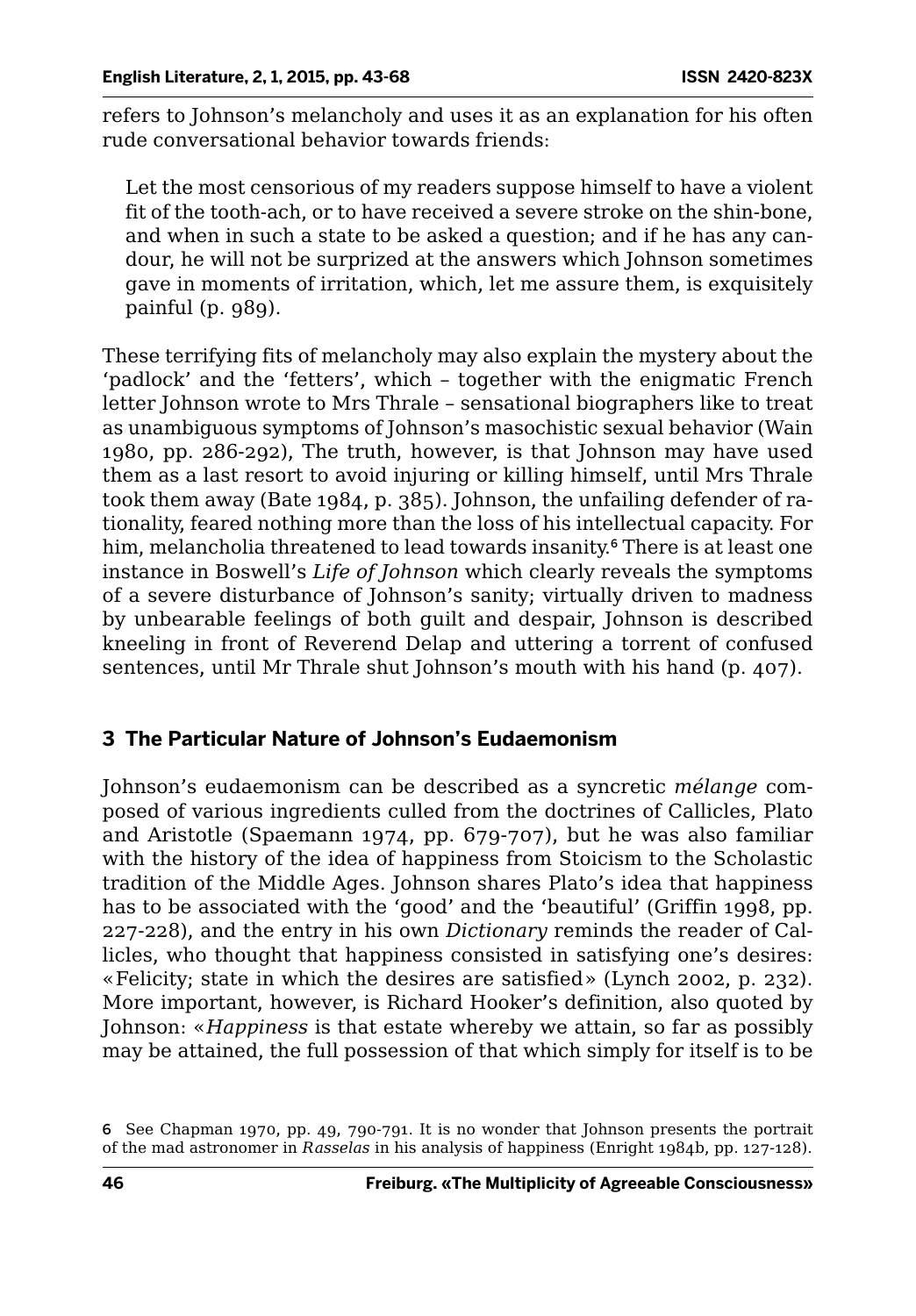desired, and containeth in it after an eminent sort the contentation of our desires, the highest degree of all our perfection» (Lynch 2002, p. 232). Hooker and Johnson believe that happiness can never simply be a means; it always has to be an 'end' to an action: happiness is meaningful in itself and cannot be actively pursued but must be imagined as a welcome byproduct of human activities, which – and this is self-evident – have to be invariably virtuous.<sup>7</sup> Furthermore, by citing John Locke's definition of happiness – «that every one does not place his happiness in the same thing» (Lynch 2002, p. 233) – Johnson emphasizes the strong individualistic and even idiosyncratic nature of felicity:

The commonest of commonplaces is that 'happiness' can never be found if consciously and deliberately looked for (and weighted in the balance against the expectant imagination), but occurs only as a by-product when we lose ourselves in something else. Yet, after all he [Johnson] had written, and though he had rediscovered the truth of this time and again, he was himself repeatedly using 'happiness' as a yardstick with which to measure and evaluate life. That he should be so passionate in maintaining the futility of 'happiness' as a goal or end in itself showed only how persistent an obsession it was (Bate 1984, p. 380).

Johnson's intellect allowed for repetition of ultraconservative tenets, but at the same time he astounded his audience by giving free rein to the most rebellious and heretical ideas; Boswell witnessed him defending the Inquisition and finding arguments for torturing; then, again, Johnson showed so much humanity, empathy and benevolence towards prostitutes that no one could suspect him of moralistic severity (Chapman 1970, pp. 329-331, 323). Boswell, proud of justifying the achievements brought about by slavery, was brusquely rebuffed by Johnson who evinced his solidarity with slaves even bringing out a toast: «Here's to the next insurrection of the negroes in the West Indies» (pp. 876, 878 ff.). Similar contradictory behavior may also be found in his treatment of the theme of happiness.

The first and most significant prerequisite for the state of happiness is the awareness of man as a social being, a *zoon politikon*. Johnson was pretty sure that social isolation inevitably led to grief and melancholy. As the dialogues with Boswell show, Johnson let no opportunity pass for casting abuse on Jean-Jacques Rousseau, whom he criticized severely for his philosophy of nature; no man, Johnson thought, could be happy if he tried to regain the former state of primitive natural living; for 'modern' man,

<sup>7</sup> For Johnson, obedience to God was an indispensable precondition for human happiness; see Chapman 1970, p. 373.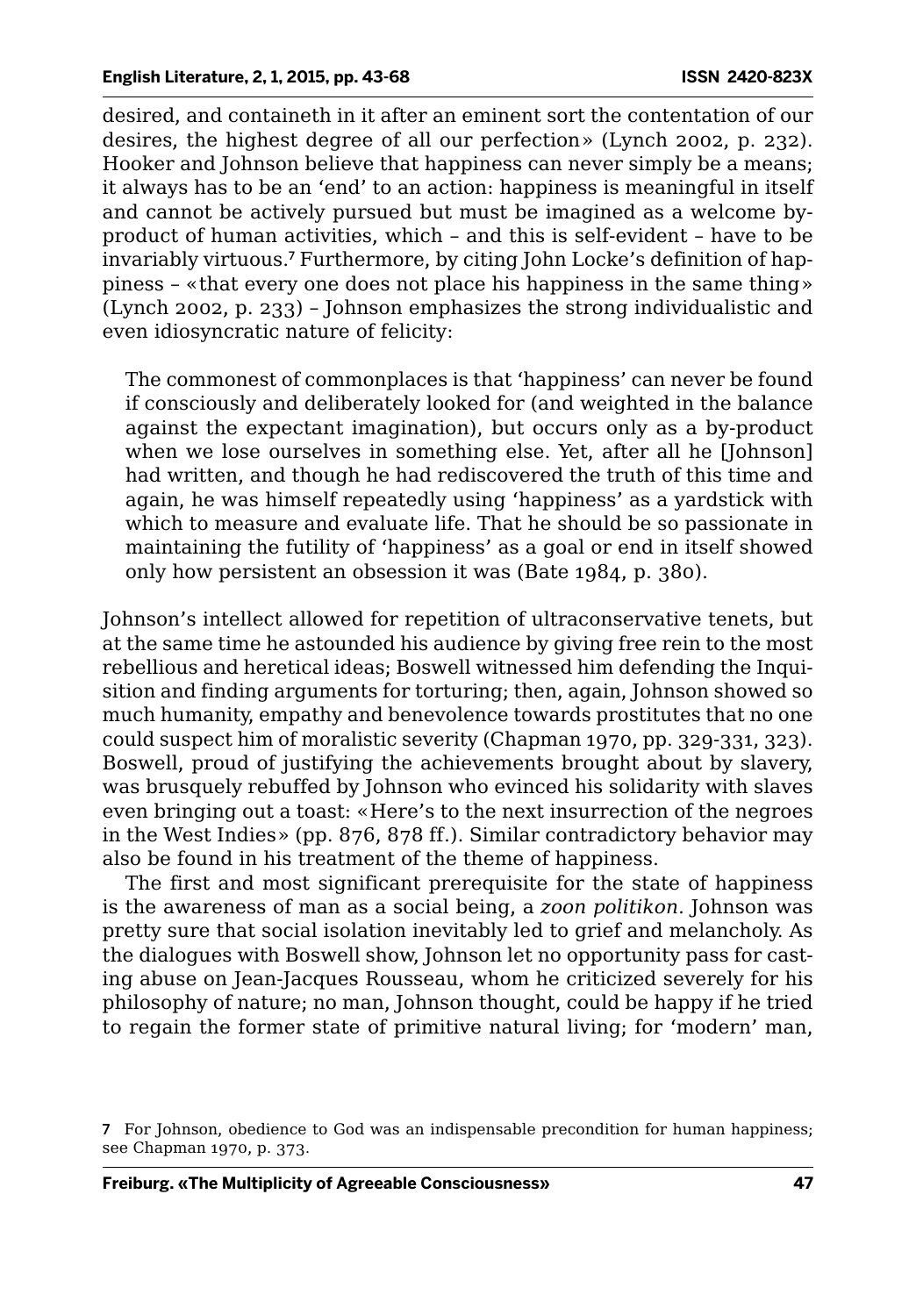the respect gained in a social context is of a vital importance;<sup>8</sup> when Mr Dempster recommended 'merit' as the single source of happiness, this is how Johnson refuted his notion:

If man were a savage, living in the woods by himself, this might be true; but in civilized society we all depend upon each other, and our happiness is very much owing to the good opinion of mankind. Now, Sir, in civilized society, external advantages make us more respected (pp. 310-311).

The conversations in Boswell's *Life of Johnson*, however, do not always represent Johnson's unadulterated ideas with regard to happiness; a reader familiar with Johnson's analysis of prosperity in *Rasselas* will probably be surprised to find Johnson argue in favour of riches in his dialogues with friends; the explanation may be that in society, Johnson quite often talked «for victory» (p. 528) and that a spirit of rebellion together with the sheer pleasure of contradicting made Johnson utter the most inconsistent ideas in different contexts. Whereas Imlac and Rasselas learn that riches do not guarantee happiness, Johnson reveals a rather 'commonsense' opinion when he talks to his friends; as a *zoon politikon*, man depends on money and cannot afford to despise it:

Perhaps he who has a large fortune may not be so happy as he who has a small one; but that must proceed from other causes than from his having the large fortune: for, *cæteris paribus* [*sic*], he who is rich in a civilized society, must be happier than he who is poor; as riches, if properly used, (and it is a man's own fault if they are not,) must be productive of the highest advantages (p. 311).

The accumulation of details emerging in a social context make life worth living and present the mind with the necessary impulses «to get rid» of oneself (pp. 106, 974); this is precisely the reason why Johnson was of the opinion that a man «who is tired of London, is tired of life» (p. 859). London, with its plethora of visual, acoustic, and olfactory excitements, its street signs, advertisements, its innumerable streets, churches, bridges, pubs,<sup>9</sup> clubs and coffee houses was the worldly embodiment of the abstract idea of happiness.<sup>10</sup> The orchestra of human voices, the assorted gallery

<sup>8</sup> See Bullitt, Bate, Powell 1963, p. 130: «Happiness is not found in self-contemplation; it is perceived only when it is reflected from another».

<sup>9</sup> See Chapman 1970, p. 697: «No, Sir; there is nothing which has yet been contrived by man, by which so much happiness is produced as by a good tavern or inn».

<sup>10</sup> See Chapman 1970, pp. 405-6: «The happiness of London is not to be conceived but by those who have been in it. I will venture to say, there is more learning and science within the circumference of ten miles from where we now sit, than in all the rest of the kingdom». See also p. 1014.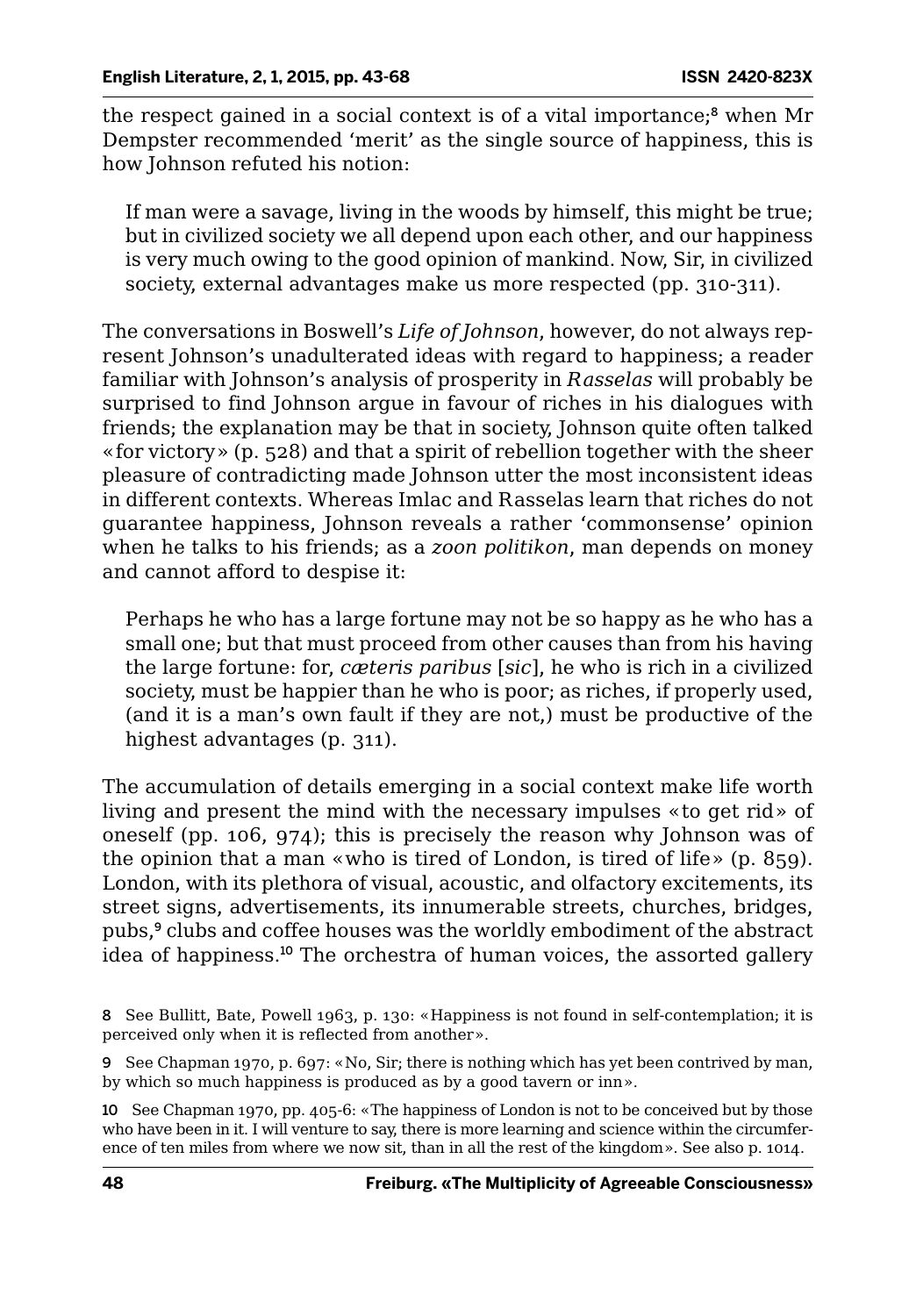of rogues and simpletons, the ever-changing scenes in the street or on the Thames, the plurality of opinions revealed in coffee houses and magazines guaranteed that «multiplicity of agreeable consciousness» (p. 357) which, for Johnson, was a definition of happiness. And it is this specific combination of details which ensures happiness:

Pound St. Paul's Church into atoms, and consider any single atom; it is, to be sure, good for nothing: but, put all these atoms together, and you have St. Paul's Church. So it is with human felicity, which is made up of many ingredients, each of which may be shewn to be very insignificant (p. 311).

Johnson definitively recommends the observation of tiny details that may enable a person to lead a happy life; talking about diaries and the relevance of entries, Johnson tells Boswell: «There is nothing, Sir, too little for so little a creature as man. It is by studying little things that we attain the great art of having as little misery and as much happiness as possible» (p. 307).

However, in Johnson's view, this awareness of one's surroundings should not be confounded with a dependence on the conditions of «external circumstances» (Bate, Strauss 1969, vol. 3, p. 30). Johnson keeps on reprimanding Boswell for being too susceptible to the changes of the weather and – though no friend of Zeno and his disciples (pp. 174-179) – he would even recommend a modicum of Stoicism as a therapy against the «vicissitudes of life».<sup>11</sup> Johnson believed in a clearly structured community, ruled by the principles of universal «subordination, as most conducive to the happiness of society. There is a reciprocal pleasure in governing and being governed» (Chapman 1970, pp. 289, 924). But even the form of government or the political nature of the state one lives in seems to be of no major importance if one wants to lead a happy life (p. 477). This independence from outward conditions of existence is indicative of Johnson's growing insight into the psychological aspects of happiness. He knew that the «fountain of content must spring up in the mind» and that those who «seek happiness» cannot change anything but their own «disposition» (Bate, Strauss 1969, vol. 3, p. 35). Johnson recognized that happiness must be defined as an ephemeral mental state,<sup>12</sup> dependent on various complex factors permanently subjected to modification, a process rather than a status that immediately ceases to exist once it has been reached.<sup>13</sup> Happiness can

11 See, for example, *Rambler* No. 203 (Bate, Strauss 1969, vol. 5, p. 292); see also Enright 1984b, p. 136.

12 In *Rambler* No. 151 Johnson develops his theory of the «climactericks of the mind» (Bate, Strauss 1969, vol. 5, pp. 38-39),.

13 See also Ducrocq 1984, p. 126: «Le bonheur est donc moins dans la fin que dans le movement qui conduit vers cette fin». For Johnson's indebtedness to David Hume, see Potkay 1998, pp. 170-174.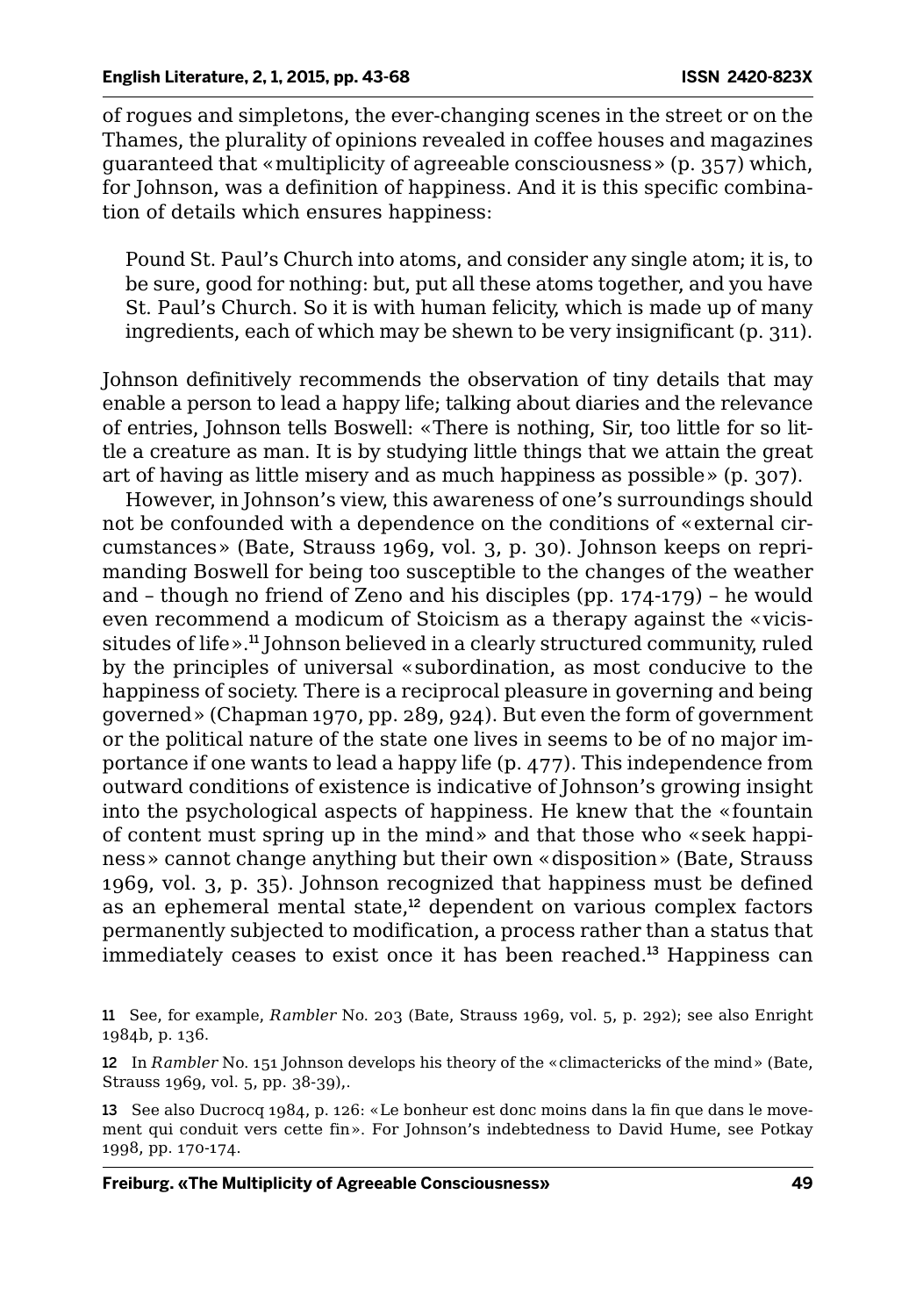never really be defined, let alone 'fixed'; its nature is precarious, prone to sudden alterations and abrupt modifications, and as Locke's quotation in the *Dictionary* indicates (Lynch 2002, p. 233), happiness is always a highly individual experience bordering on idiosyncrasy.

Johnson clearly distinguishes between 'happiness' and 'pleasure'. Considered from a psychological point of view, many instances of 'happiness' turn out to be merely 'pleasures' of a baser origin: to be happy with a woman does not «mean conversation, but something of a very different nature. Philosophers tell you, that pleasure is contrary to happiness» (Chapman 1970, p. 912). The proverbial happiness of sailors is refuted by the following remark: «They are happy as brutes are happy, with a piece of fresh meat, – with the grossest sensuality» (p. 927). Drinking wine, for instance, might lead the drunken person to think that he or she is happier but, according to Johnson, this idea is erroneous, since drink only enhances the multitude of pleasures. Not to drink wine is a «diminution of pleasure, to be sure; but I do not say a diminution of happiness. There is more happiness in being rational» (p. 911). As the analysis of *Rasselas* will show, happiness is not exclusively the object of sensualism and cannot be reduced to the satisfaction of physical desires alone. Happiness is also an intellectual and psychological phenomenon, difficult to obtain and even more difficult to preserve: it is the ephemeral product of a train of thought. Happiness is fickle and depends on mood, even on the physical condition of the body; Boswell quotes a Turkish lady who had been educated in France: «*Ma foi, Monsieur, notre bonheur dépend de la façon que notre sang circule*» (p. 243). The impossibility of the Faustian wish to make a happy moment last forever (Goethe 1970, p. 52) permeates Johnson's psychological theory of happiness:

Being pressed upon this subject, and asked if he really was of opinion, that though, in general, happiness was very rare in human life, a man was not sometimes happy in the moment that was present, he answered, «Never, but when he is drunk» (Chapman 1970, pp. 617-8).

### **4 The Ephemeral Character of Happiness: Johnson as Sceptic and Pessimist**

Johnson deflates any belief in the existence of solid enjoyment: «Life is a progress from want to want, not from enjoyment to enjoyment» (Chapman 1970, p. 754). The nature of desires changes throughout one's life, «since our tastes greatly alter. The lad does not care for the child's rattle, and the old man does not care for the young man's whore» (p. 361). Since the present is unable to afford reliable instances of happiness, man projects them into the future and hopes to obtain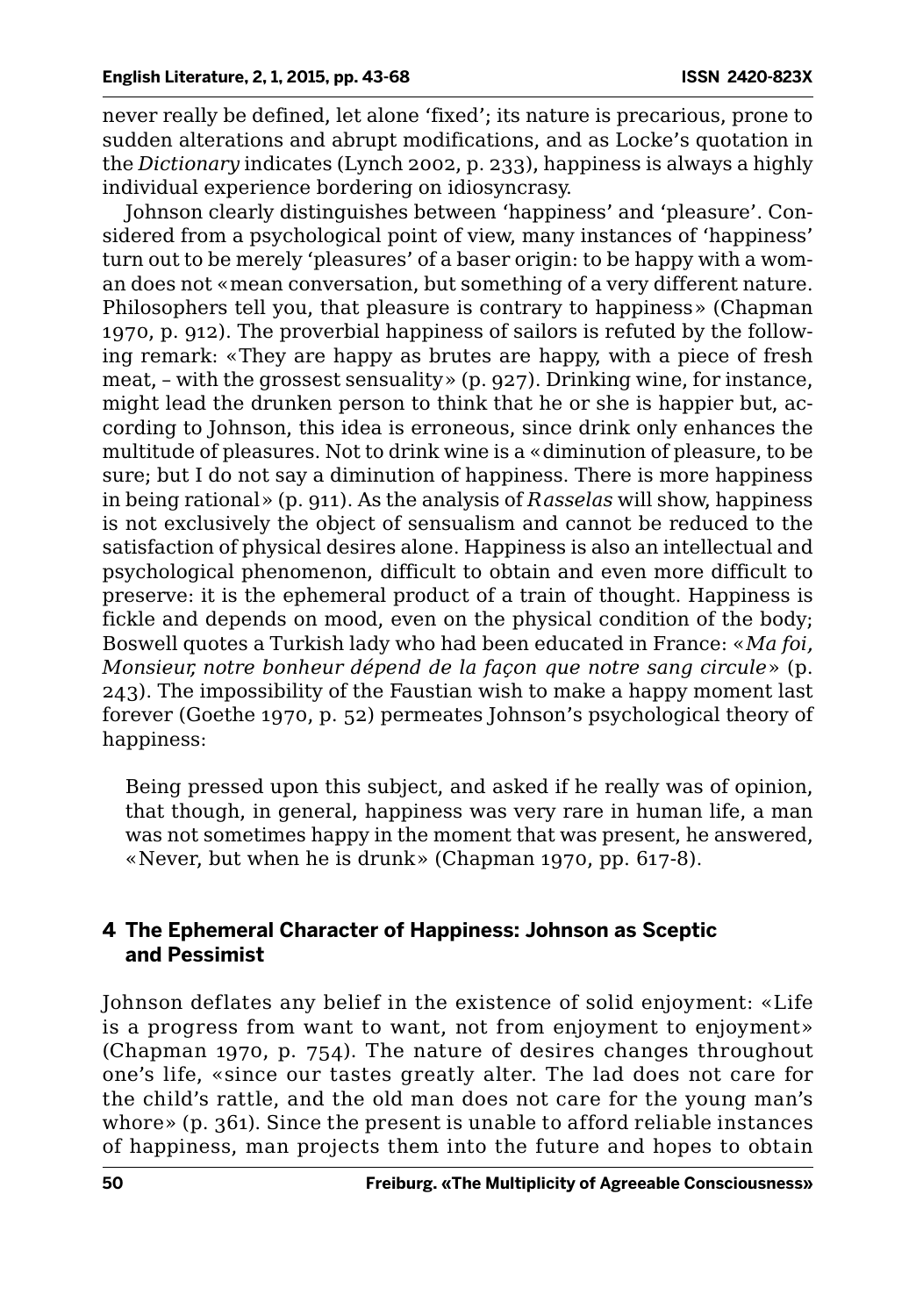them at some later time. Johnson adumbrates the essentially asymptotic character of any attempt to attain happiness.<sup>14</sup> But these kinds of hope are themselves modest manifestations of happiness: «Hope is itself a species of happiness, and, perhaps, the chief happiness which this world affords: but, like all other pleasures immoderately enjoyed, the excesses of hope must be expiated by pain; and expectations improperly indulged, must end in disappointment» (p. 261; also p. 442).<sup>15</sup>

Johnson's eudaemonism is radically individualistic, psychological and relative. He knows that happiness must be measured against the backdrop of a complex psychological system of emotionality, but also of intellectuality. Happiness is not the same for everyone:

I mentioned Hume's notion, that all who are happy are equally happy; a little miss with a new gown at a dancing school ball, a general at the head of a victorious army, and an orator, after having made an eloquent speech in a great assembly. JOHNSON. «Sir, that all who are happy, are equally happy, is not true. A peasant and a philosopher may be equally *satisfied*, but not equally *happy*. Happiness consists in the multiplicity of agreeable consciousness. A peasant has not capacity for having equal happiness with a philosopher». I remember this very question very happily illustrated in opposition to Hume, by the Reverend Mr. Robert Brown, at Utrecht. «A small drinking-glass and a large one, (said he,) may be equally full; but the large one holds more than the small» (p. 357; see also p. 945).

If London – or any other great metropolis – may be looked upon as one of the *outward* prerequisites of happiness, the rich intellect and the learned mind of a philosopher have to be regarded as the inward precondition of happiness.

The philosophy described so far, however, is only a part of Johnson's complex eudaemonism, which, probably, belongs to the most pessimistic views of earthly human happiness to be encountered in the European history of ideas. Boswell witnessed Johnson's pessimism in countless instances, and he came to doubt it:

It was observed to Dr. Johnson, that it seemed strange that he, who has so often delighted his company by his lively and brilliant conversation,

15 Compare this quotation with *The Idler* No. 59: «Yet it is necessary to hope, tho' hope should always be deluded, for hope itself is happiness, and its frustrations, however frequent, are yet less dreadful than its extinction» (Bullitt, Bate, Powell 1963, p. 182).

<sup>14</sup> In *Rambler* No. 67, Johnson illustrates the asymptotic nature of happiness by telling an allegorical story about a garden in which the fruits always disappear when one wants to pluck them (Bate, Strauss 1969, vol. 3, p. 355).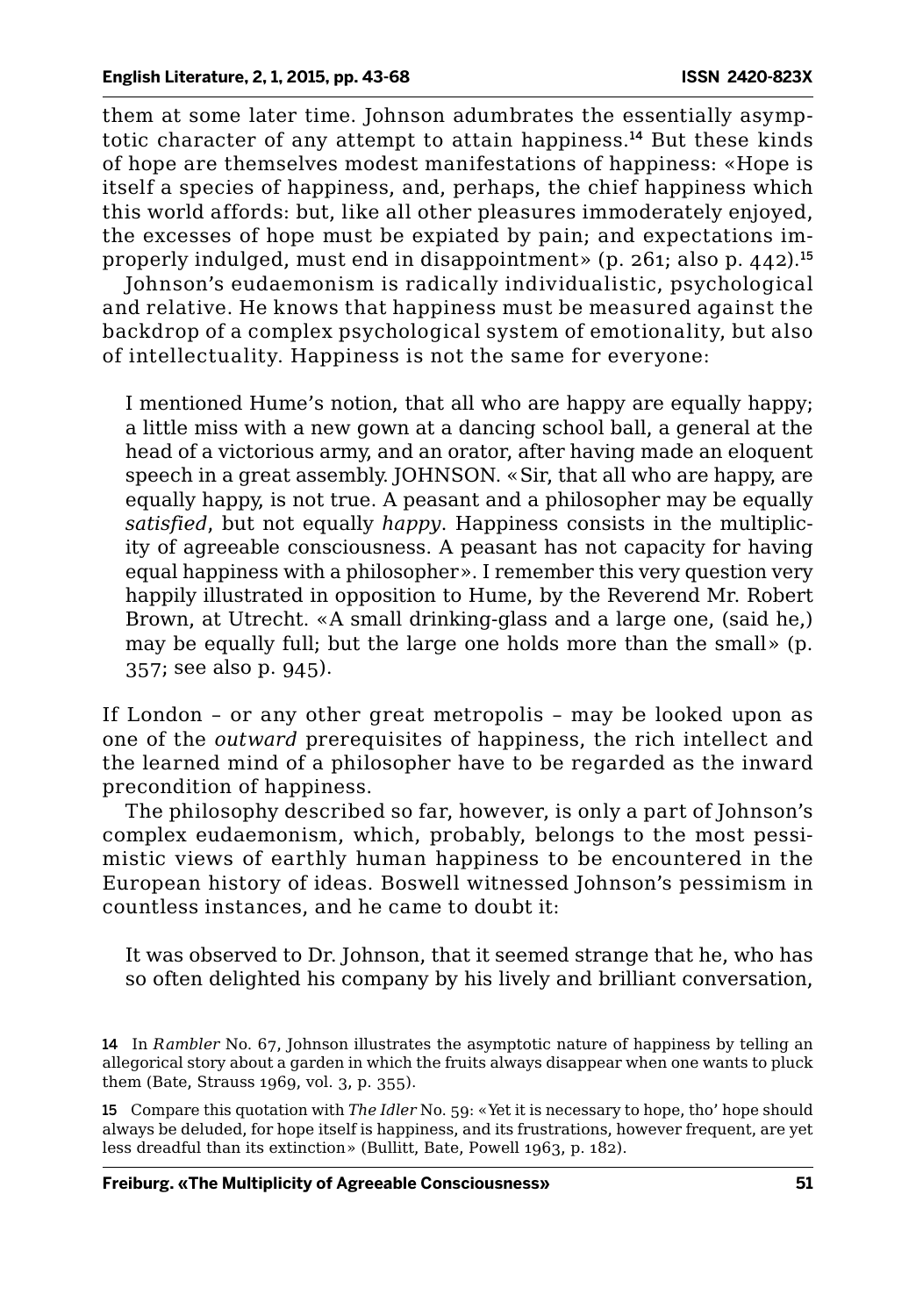should say he was miserable. JOHNSON. «Alas! it is all outside; I may be cracking my joke, and cursing the sun. *Sun, how I hate thy beams*!» I knew not well what to think of this declaration; whether to hold it as a genuine picture of his mind, or as the effect of his persuading himself contrary to fact, that the position which he had assumed as to human unhappiness, was true. We may apply to him a sentence in Mr. Greville's *Maxims, Characters, and Reflections*; a book which is entitled to much more praise than it has received: «ARISTARCHUS is charming: how full of knowledge, of sense, of sentiment. You get him with difficulty to your supper; and after having delighted every body and himself for a few hours, he is obliged to return home; – he is finishing his treatise, to prove that unhappiness is the portion of man» (pp. 1300-1301).

Boswell's impression of Johnson, however, is probably wrong; being so much younger than his mentor, and also – despite occasional fits of melancholy – being also so much happier than him, as his famous, or rather notorious, *London Journal* (1762-1763, published 1950) proves (Pottle 2004), Boswell was not able to understand the older man's sadness and despair. There is no reason to disbelieve Johnson when he confesses that after the death of his wife Tetty he felt «broken off from mankind; a kind of solitary wanderer in the wild of life, without any direction, or fixed point of view: a gloomy gazer on a world to which I have little relation» (Chapman 1970, p. 196). Johnson's childhood experiences, his despair, his lifelong anxieties, his feeling of guilt, his thanatophobia, and his fear of eternal damnation (p. 1296) had left indelible traces in his mind. As a «gloomy gazer» he did not feel at home in a world characterized by absurdity. Johnson had had his experiences, more than he had wished for, and he was not willing to ignore them; by way of induction he tried to develop universal rules from his own insights into the nature of the world and the state of happiness therein.<sup>16</sup> He was not prepared to let himself be deceived by the allegedly 'universal truths' handed down by tradition, and he was a staunch opponent of those philosophers who merely parroted Aristotle without understanding him.<sup>17</sup> In this respect, his attempt to study happiness without any prejudices resembles Sir Thomas Browne's *Pseudodoxia Epidemica* (1646) (Keynes 2007, pp. 269-510) and Sir Francis Bacon's doctrine of the

17 Johnson thinks that their «souls are mere pipes or organs, which transmit sound, but do not understand them» (Bate, Strauss 1969, vol. 4, p. 8). This is also the reason why Johnson deviated from the theory of happiness presented by James Harris (see Probyn 1978, pp. 256-266).

<sup>16</sup> The best study of the complex relationship between happiness and the 'public' spirit of the Enlightenment is Joeckel 2003: «A tension thus exists between Johnson as champion of Enlightenment universals and an alter-ego Johnson who shows, but perhaps does not fully realize, that happiness may lie beyond those universals» (p. 29).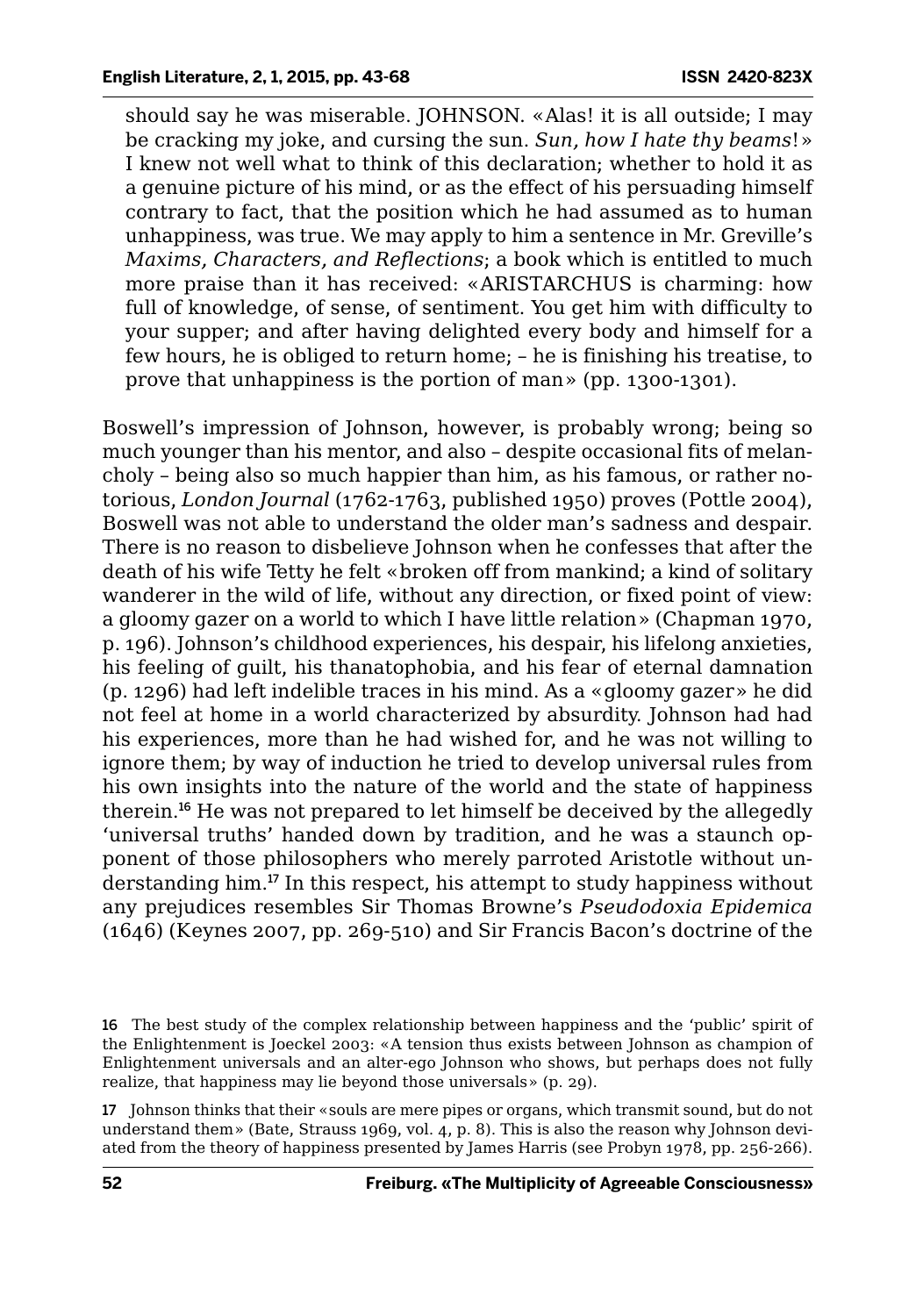idols, described in his *Novum Organon* (1620) (Rees, Wakely, 2004).<sup>18</sup> In order to free the human intellect from the traditional «cobwebs of learning» (Johnston 1974, p. 28), Bacon had made a list of certain kinds of prejudices, or *idola*, responsible for the poor state of human knowledge concerning nature and science (Krohn 1987, pp. 93-107). Johnson follows suit and develops his own doctrine of 'eudaemonic idols'. He does what Browne and Bacon taught him to do: he studies an allegedly well-known example of human happiness and describes it in detail, trying to discern all its properties, only to refute it as a tragic deception in the end. He proves that all these phenomena of happiness are chimera rather than solid entities, instances of existential self-deception rather than evidence of the happy condition of the world.

### **5 Testing the Truth of Happiness: Johnson and the Essayistic Approach towards Felicity**

Johnson is highly interested in «knowing himself»,<sup>19</sup> here following the advice of the Delphic oracle, but he understands how prone man is to selfdeception (Bate, Strauss, vol. 3, p. 152). As Michel de Montaigne did two centuries before, Johnson too proves to be a clear representative of that 'observing self' that was becoming the hallmark of the essayistic approach towards life (Good 1988, pp. 26-42, 55-70). Even if the grave essays in Johnson's moral weeklies clearly deviate from the Frenchman's example in terms of style and procedure, he has quite a lot in common with Montaigne's Pyrrhonism. Montaigne was fully aware of the etymology of the term «essay», derived from the Latin word *exagium*, which means 'trial' or 'sample', and he used the 'new' genre in order to test everything (Freiburg 2006, pp. 148-172; on Montaigne, see Friedrich 1967). «*J'examine*» was his maxim, and he delved deep into the mysteries of everyday life. Nothing was too banal or trivial for him to analyse; in his studies of human nature he knew no taboos, and he likewise wrote about religion, death and sexuality. Montaigne was also interested in the process-related character of essay writing, revealing his ideas *in statu nascendi*, developing and changing them all the time while he was still trying to write them down. Taking nothing for granted, Montaigne was eager to develop new ideas, to specu-

<sup>18</sup> Johnson's style is reminiscent of Browne's complex, Latinate prose; see Johnston, Mugglestone 2012, pp. 1-10.

<sup>19</sup> Johnson observed and analysed himself so strictly that Mrs Thrale thought it almost pathological: «"Will anybody's mind," she once asked in desperation, "bear the eternal microscope that you place upon your own so?" And the more closely he probed into his own state of mind, the more hopeless the gulf between what he found there and what he demanded from himself» (Bate 1984, p. 377).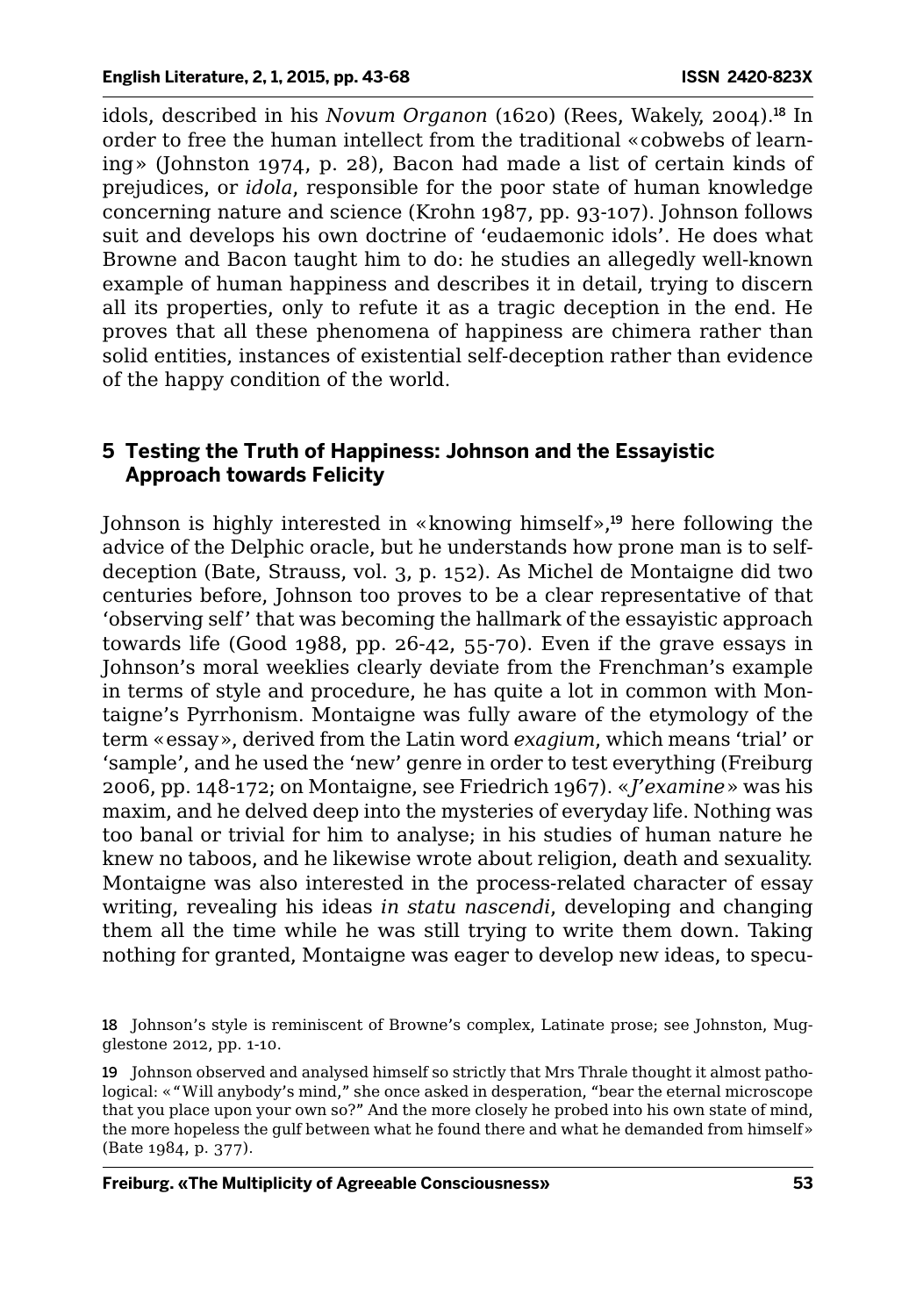late, and to turn the subjunctive mode of writing into a habit. The major achievement of his essays, however, is to see the world from a completely new perspective, which allowed him to avoid all stereotypes and prejudices. Again, Johnson follows suit. It is true, his style could never compete with the Frenchman's vigour and elegance, and one also looks in vain for Montaigne's *esprit* and his airiness, which is superseded by wisdom and gravity in Johnson's case, but the complex syntax of Johnson's sentences makes it seem as if he wanted to test verities by grinding them in his own verbal mill.

Miss Beresford's opinion that in Johnson's prose «every sentence is an essay» (Chapman 1970, p. 1285) may be an overstatement, yet the aphoristic nature of his writing renders him extremely quotable. This is the reason why many of Johnson's ideas concerning happiness have attained the status of maxims and proverbs. Even if Boswell characterizes Johnson as a spontaneous thinker, the reader of the moral essays soon notices that there is a coherent system of thought underlying his ideas on happiness. The basis of his eudaemonism is a gloomy attitude toward life. Johnson firmly believes that the «condition of humanity admits no pure and unmingled happiness», and he is of the opinion «that something is always wanting to happiness» (Bate, Strauss 1969, vol. 5, pp. 260-261). The beginning of *Idler* No. 89 seems to be the confession of a melancholy man, whose sad experience paves the way to theodicy:

How evil came into the world; for what reason it is that life is overspread with such boundless varieties of misery; why the only thinking being of this globe is doomed to think merely to be wretched, and to pass his time from youth to age in fearing or in suffering calamities, is a question which philosophers have long asked, and which philosophy could never answer (Bullitt, Bate, Powell 1963, p. 275).

Happiness is not 'luck', and if it can be attained at all, it must be acquired through hard work. Johnson was well familiar with the traditional illustrations of the famous 'choice of life', the metaphor of 'Hercules at the Crossroads' and the 'Tablet of Cebes' (see Probyn 1978, p. 261). As these illustrations show, any easy approach to happiness is doomed to fail from the outset. Since pleasure is not happiness, it is precisely the hedonistic attitude towards life that prevents people from becoming happy.<sup>20</sup> In his allegory of Obidah, who leaves the steep road in order to amuse himself with fruits and visual entertainments on some «more commodious path» (Bate, Strauss 1969, vol. 3, p. 345) but then recognizes that he is about to lose his way the moment darkness sets in, Johnson verifies that 'genuine' happiness must be related to labour, truth and rationality. All the gross,

<sup>20</sup> See also *Adventurer* No. 39 (Bullitt, Bate, Powell 1963, p. 346).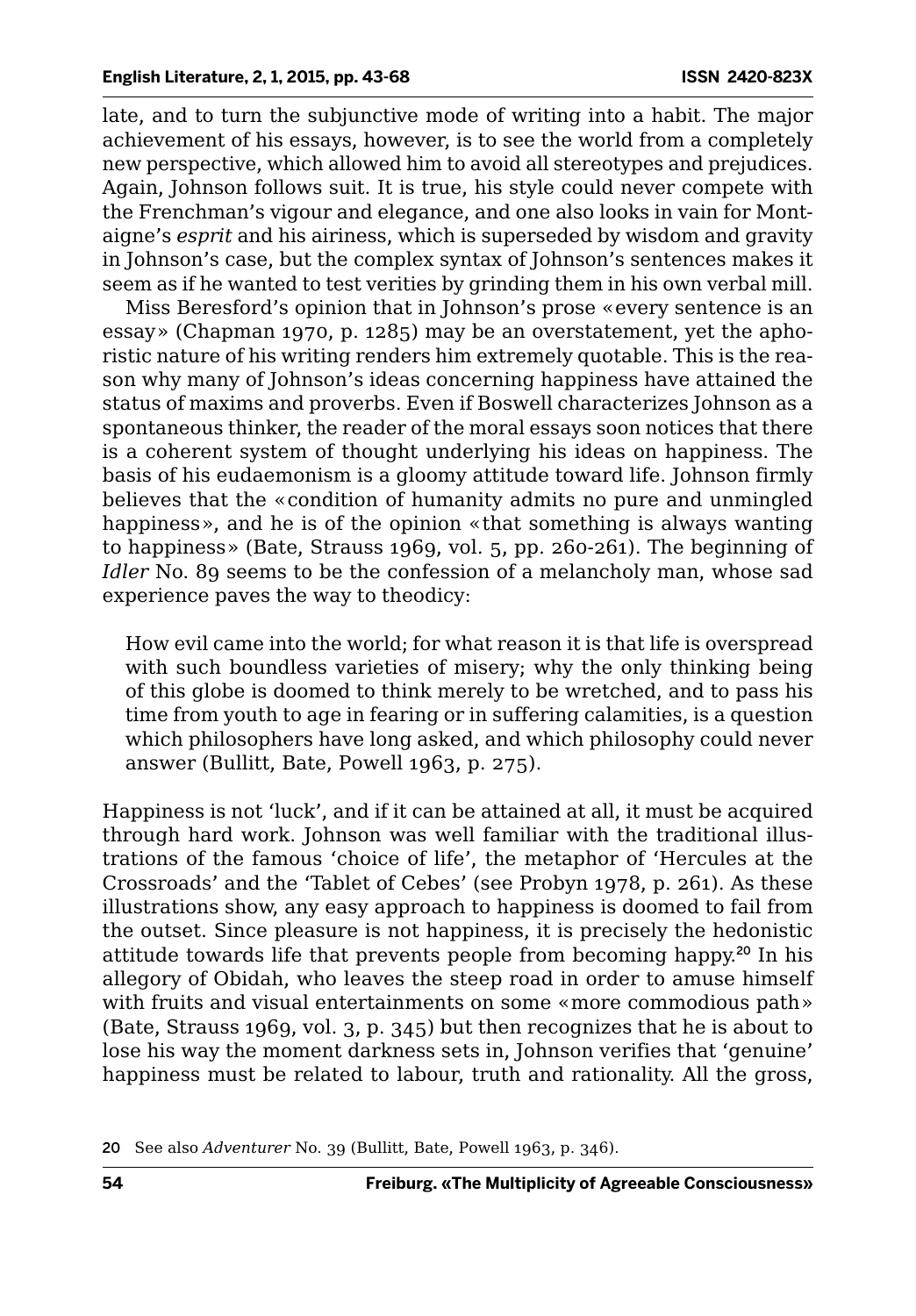and merely sensual pleasures in life are not appropriate ways to pursue happiness. They lead into the swamps of sloth and sin. Johnson would condemn nobody for loving food and wine, or for leading a 'natural' sexual life, but he would strictly censure all forms of orgiastic pleasure-seeking. In order to transcend the sphere of mere gross pleasure, one's entertainment must have both a sensual and an intellectual side. Johnson counts 'friendship' and 'conversation' among the most significant manifestations of happiness.<sup>21</sup> He knows that friends are a vital part of one's life, since without them all other pleasures start to lose their attraction because they cannot be shared; Johnson feels disappointed when he wants to talk with old friends in Lichfield only to find that they are dead or that they have felt neglected and no longer appreciate his presence. Johnson enjoyed it immensely to talk with friends. In conversations, ideas keep on flowing, witty repartees cause amusement, aphorisms and learned anecdotes promise the kind of intellectual joy Johnson was looking for. The dynamic metaphor of 'conversation' appropriately describes happiness, for which movement is indispensable. Being a mental phenomenon, happiness is part of the incessant 'chain of associations' that Johnson had learned from his study of Locke's philosophy (Martin 2008, pp. 1-9). A happy moment is exactly 'a moment', a brief interim between several calamities, and it becomes happy only because these calamities are known.<sup>22</sup> In Johnson's eudaemonism, change and contrast are affiliated and enable man to feel happy. The idea of terrestrial 'eternal happiness' is completely preposterous, since happiness would turn into torture if it were not predestined to cease at a certain time. The acceptance of the 'sense of an ending' is essential if one wants to understand Johnson's theory of happiness based on the principle *varietas delectat*. <sup>23</sup> Just as the seasons define themselves by being different from each other; just as night and day prove to be pleasurable because of the variation they bring; and just as leisure is so delicious after hours of hard work, happiness too can be perceived only if it is matched by misery and pain.<sup>24</sup> This idea, which harks back to ancient

21 See *Rambler* No. 99 and 108 (Bate, Strauss 1969, vol. 4, pp. 55-60).

22 See also *Adventurer* No. 120: «In some intervals of public prosperity, or, to use terms more proper, in some intermissions of calamity, a general diffusion of happiness may seem to overspread a people; all is triumph and exultation, jollity and plenty; there are no public fears and dangers, and 'no complainings in the streets.' But the condition of individuals is very little mended by this general calm; pain and malice and discontent still continue their havoc, the silent depredation goes incessantly forward, and the grave continues to be filled by the victims of sorrow» (Bullitt, Bate, Powell 1963, p. 467).

23 See Kermode 2000; see also *Rambler* No. 80 (Bate, Strauss 1969).

24 See also Johnson's definition of «idleness», which characterizes people «who have long since ceased to live, and at whose death the survivors can only say, that they have ceased to breathe» (Bullitt, Bate, Powell 1963, p. 96).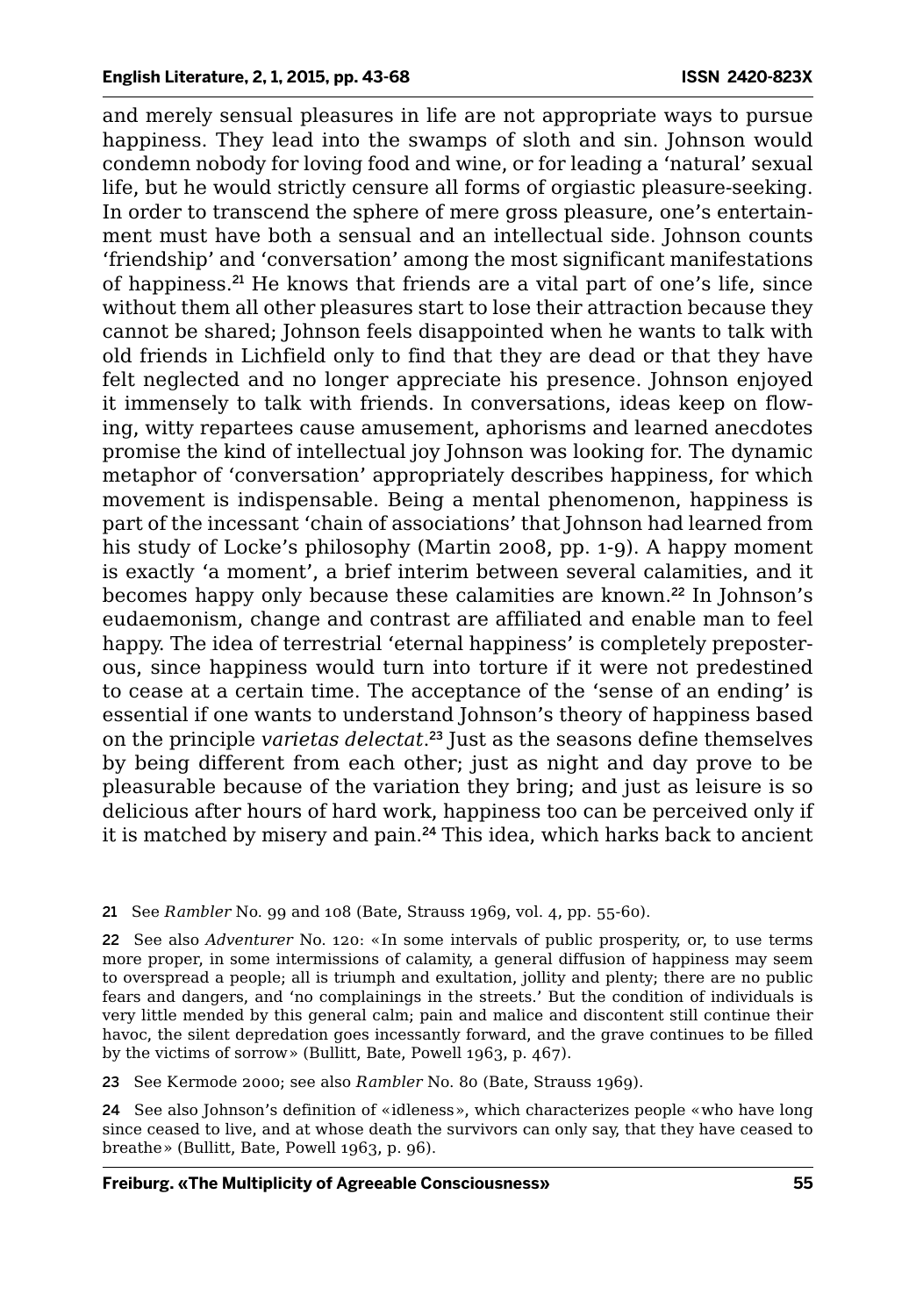epistemology and turns up again in eighteenth-century doctrines of theodicy, permeates Johnson's moral writings. If he wants to attain happiness, man must follow the natural movement of the seasons, the motion of the earth through the universe, and of the planets around the sun.<sup>25</sup> Johnson leaves no doubt that happiness cannot be associated with indolence, idleness and paralysis; it must be a product of the active life of a person, no matter whether this person be an artisan, a farmer, an artist, or a scholar (Bullitt, Bate, Powell 1963, p. 455).

Happiness is incompatible with the idea that people are dead in the midst of life, a notion that was severely criticized by the Christian tradition as the vice of *acedia* (Freiburg 1998, p. 104). Existential paralysis is inacceptable, and therefore recurrent images of fluctuation (e.g. the 'river', the 'sea', the 'ocean') are extremely important to an understanding of what Johnson thinks about happiness; a static river, like a motionless mind, tends to become stale. But this does not mean that movement is a value *per se*. Johnson warns his readers against all forms of empty entertainment such as playing games or spending hours at the gambling table, or bubbles of activity that prove to be nothing but signs of procrastination.<sup>26</sup> He is against the habit of following all the follies of contemporary fashion,<sup>27</sup> only to stay in motion. And he makes it completely clear that no man will find his happiness just by travelling to a distant shore.<sup>28</sup>

The list of the preconditions for gaining terrestrial happiness is almost complete: one must not only be conscious of the importance of the present moment, of virtue, honesty, *varietas*, inter-activity, and movement; man must also be authentic if he wants to become happy. It is absurd «to counterfeit happiness»:

The world, in its best state, is nothing more than a larger assembly of beings, combining to counterfeit happiness which they do not feel, employing ever art and contrivance to embellish life, and to hide their real condition from the eyes of one another (Bullitt, Bate, Powell 1963, p. 468).

In order to avoid this foolishness, hope and happiness must embrace a degree of rationality. In Johnson's eudaemonism, 'rational happiness' is

26 See the description of idleness in *The Idler* (Bullitt, Bate, Powell 1963, pp. 95-98), and the portrait of Sober in particular (pp. 97-98).

27 See *Rambler* No. 100, 208 (Bate, Strauss 1969, vol. 4, pp. 169-173; vol. 5, pp. 315-320).

28 Johnson criticizes Cowley for seeking happiness in retirement; happiness is not dependent on a place; see *Rambler* No. 6 (Bate, Strauss 1969, vol. 3, pp. 30-35).

<sup>25</sup> For the implications the position of the earth has for the theme of moralism, see Bullitt, Bate, Powell 1963, pp. 134-135.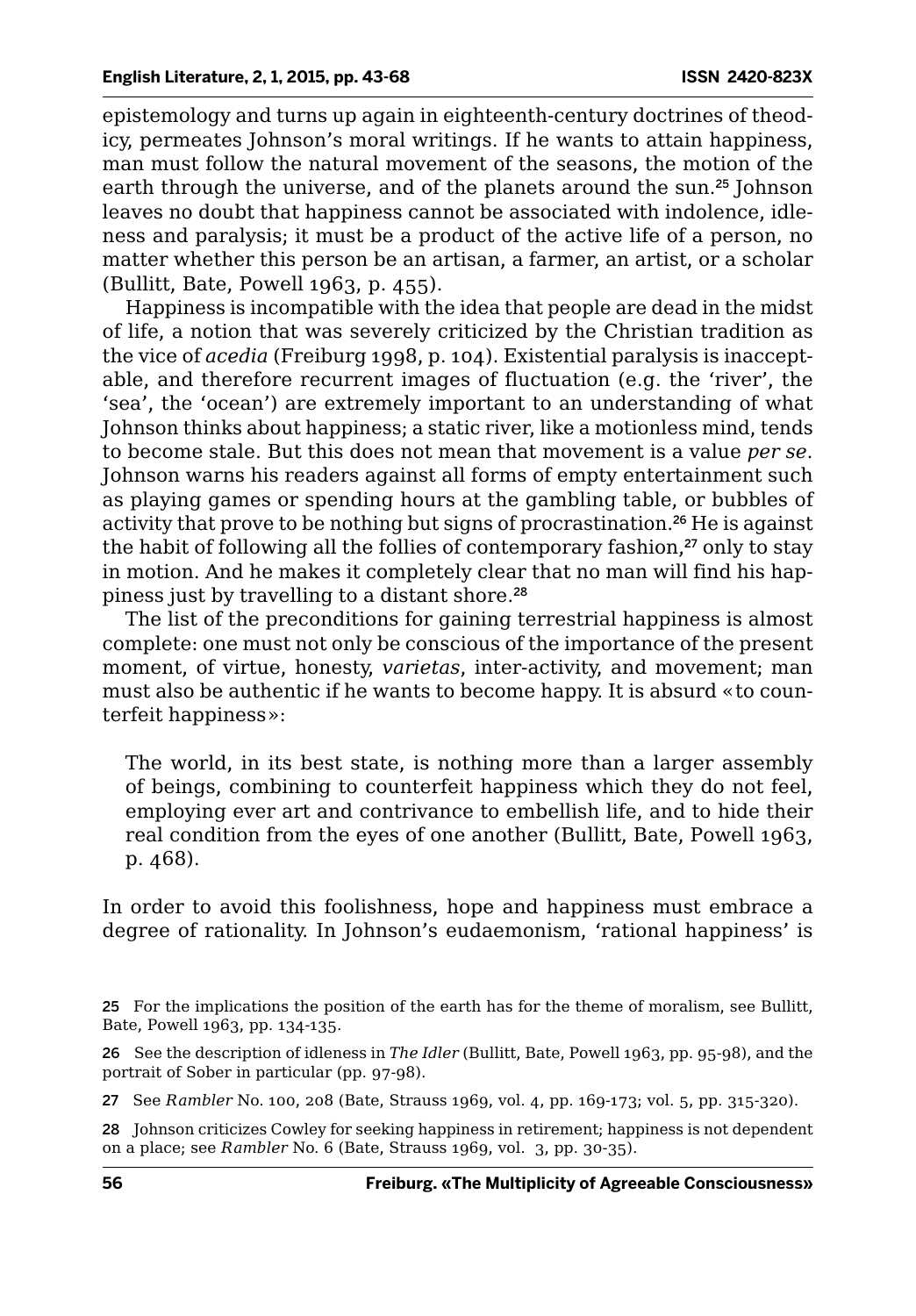strictly distinguished from merely 'imagined happiness'; like Bacon, Johnson despises all forms of imagination, one of the three significant elements of the ancient doctrine of the faculties (*memoria*, *ratio* and *imaginatio*). In Johnson's moral philosophy, imagination is tantamount to self-deception. It is the one psychic force that leads man astray and makes him follow the *ignes fatui*, the demonic false beacons that make one unhappy and miserable. Imaginative – i.e. irrational – hope and happiness are dangerous and must be avoided at all costs. Again and again, Johnson exposes the erroneous «airy gratifications» (Bate, Strauss 1969, vol. 4, p. 106) that convey only fictitious happiness to a dreamer, or a lunatic, «whose fancy dances after meteors of happiness kindled by itself» (Bullitt, Bate, Powell 1963, p. 129). In one's private philosophical system, imagined happiness is a manifestation of hope; hope is a synonym of delusion; and delusion is a symptom of madness.

As an Enlightenment philosopher, Johnson is interested in destroying these 'cobwebs of the mind'; he sees his task in constantly reminding his readers of the existential limits which restrict any attempt to seek happiness; his admonitions, in other words, serve the «benefit of mankind» (Johnston 1974, p. 36); they are not to be misunderstood as peevish endeavors to spoil other people's enjoyment. Nobody is entitled to prevent another person's right to savour his happiness, and Johnson condemns not only envy but also all forms of disproportionate intervention into somebody else's life. In his *Rambler*, Johnson presents the incarnations of existential carpers, whom he derides as «human screech-owls» (Bate, Strauss 1969, vol. 3, p. 314). Pertinax suffers from radical scepticism to such a degree that this intellectual malady makes him doubt everything, until he is about to lose his belief in God, which is the fastest way to misery, according to Johnson. Suspirus is one of the most negative characters in the *Rambler* because he cannot suffer any one to be happy and has made up his mind to spoil everybody's day by predicting future calamities, or by reminding someone of some long-forgotten pain.<sup>29</sup>

Actually, Johnson warns his readers not to surrender to the allures of another illusion: the idea that it would be possible to invent 'schemes of happiness'. Johnson insisted on the universal principle of the 'vicissitudes of life', the idea that the many changes and whims of fate can never be foreseen, so that it is impossible to plan one's life. He leaves no doubt that happiness is not subjected to the principles of reason alone and that although man may do something for his felicity he can never be sure of attaining it, because the rules of existence do not follow the paradigms of logic. For Johnson, the attempt to invent a scheme of happiness is tantamount to *superbia*, but also to *naïvité* and foolishness, as he shows in his oriental

<sup>29</sup> See *Rambler* No. 95 and 59 (Bate, Strauss 1969, vol. 4, pp. 143-148; and vol. 3, pp. 314-318).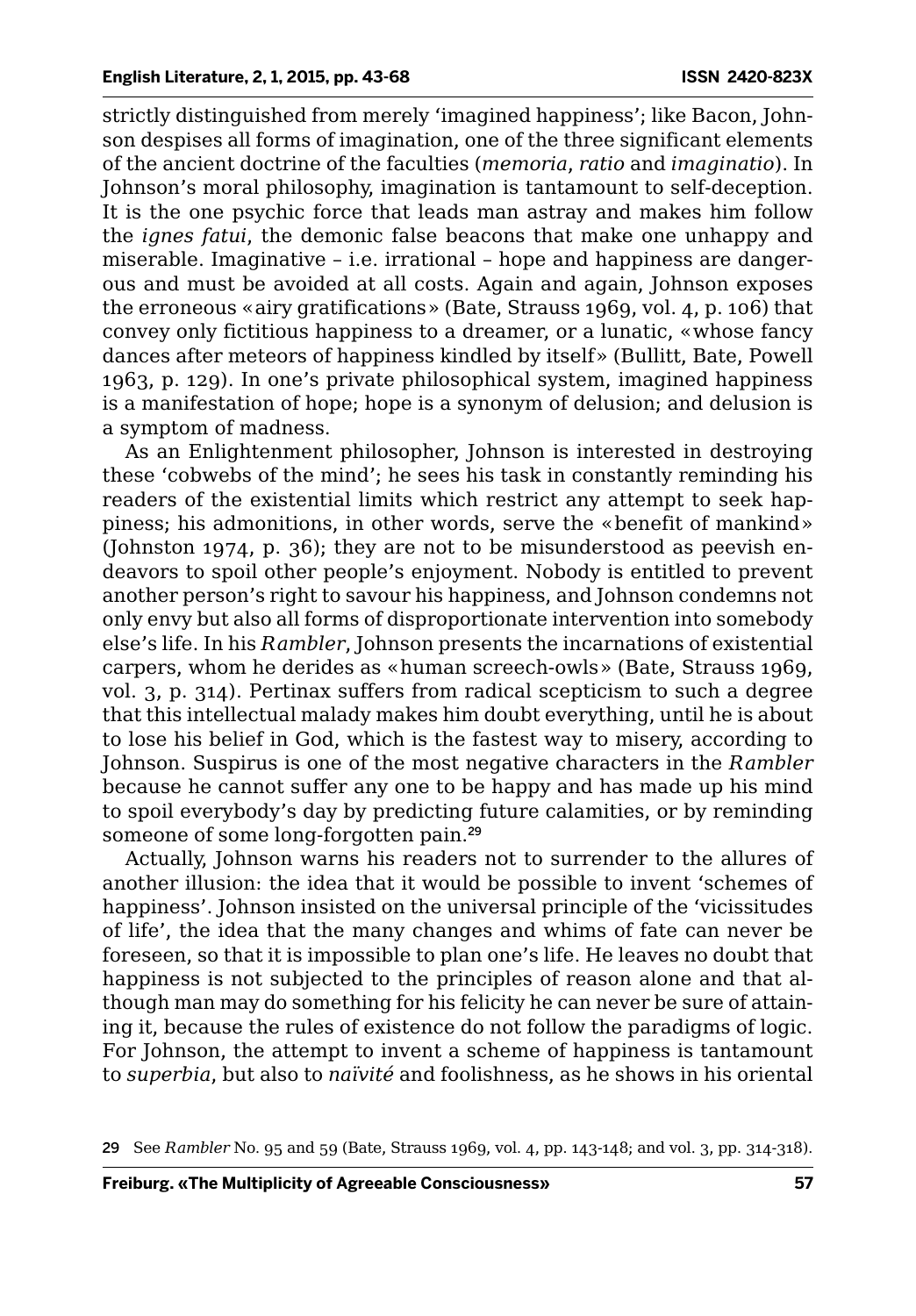tale of Seged, who plans to be happy for ten days only to recognize that all his endeavours to become happy merely bring about misery in himself or in others:

Such were the days which Seged of Ethiopia had appropriated to a short respiration from the fatigues of war and the cares of government. This narrative he has bequeathed to future generations, that no man hereafter may presume to say, «This day shall be a day of happiness» (Bate, Strauss 1969, vol. 5, p. 305).

To a certain degree, Johnson may be looked upon as a follower of Boethius, who, in his *Consolatio Philosophiae* (ca. 523) tried to emphasize the soothing aspects of literature; Johnson's moral essays and in particular his *Rasselas* are outstanding examples of texts in which the desperate reader may find some solace, even if it is only because he feels that he is not alone in his suffering. One means of feeling happiness and also of mitigating one's suffering is comparison with other people's pain.<sup>30</sup>

In order to face the *terribilis visu formae* of life, Johnson reanimates a time-honoured trope: the 'shipwreck with spectator', a paradigmatic metaphor for all kinds of calamities and catastrophes (Blumenberg 1979). Observing a ship going down, while standing on a solid rock, paradoxically contributes to one's happiness. This happiness is not malevolent, although it corresponds to the existential joy of the survivor who compares his own situation with the misery of the victims. In fact, the spectator does not have to be physically present at the wreck but can rely on a kind of vicarious experience presented by books: poems, dramas, novels, and especially moral essays help the reader to have this experience and to guarantee that later on he will freshly appreciate his 'ordinary' state of existence as extraordinary, even happy. It is the contrast with the world of pain and suffering which turns the ordinary life of an average person into a state of felicity. Johnson's eudaemonism consciously encompasses the philosophy of suffering, in this way linking it to the theme of theodicy. To Johnson, the world was a *mélange* consisting of good and bad simultaneously: the former can only be appreciated after experiences of evil. Johnson staunchly believed, for instance, that physical suffering eventually led to moral good (Bullitt, Bate, Powell 1963, p. 278). The «armies of pain» do not distinguish between virtuous and vicious men, but affect everyone without exception  $(p, 469)^{31}$ 

<sup>30</sup> It would be interesting to compare Johnson's attitudes with those described in Sontag 2003.

<sup>31</sup> See also *Rasselas*: «But the angels of affliction spread their toils alike for the virtuous and the wicked, for the mighty and the mean» (Enright 1984b, pp. 120-121).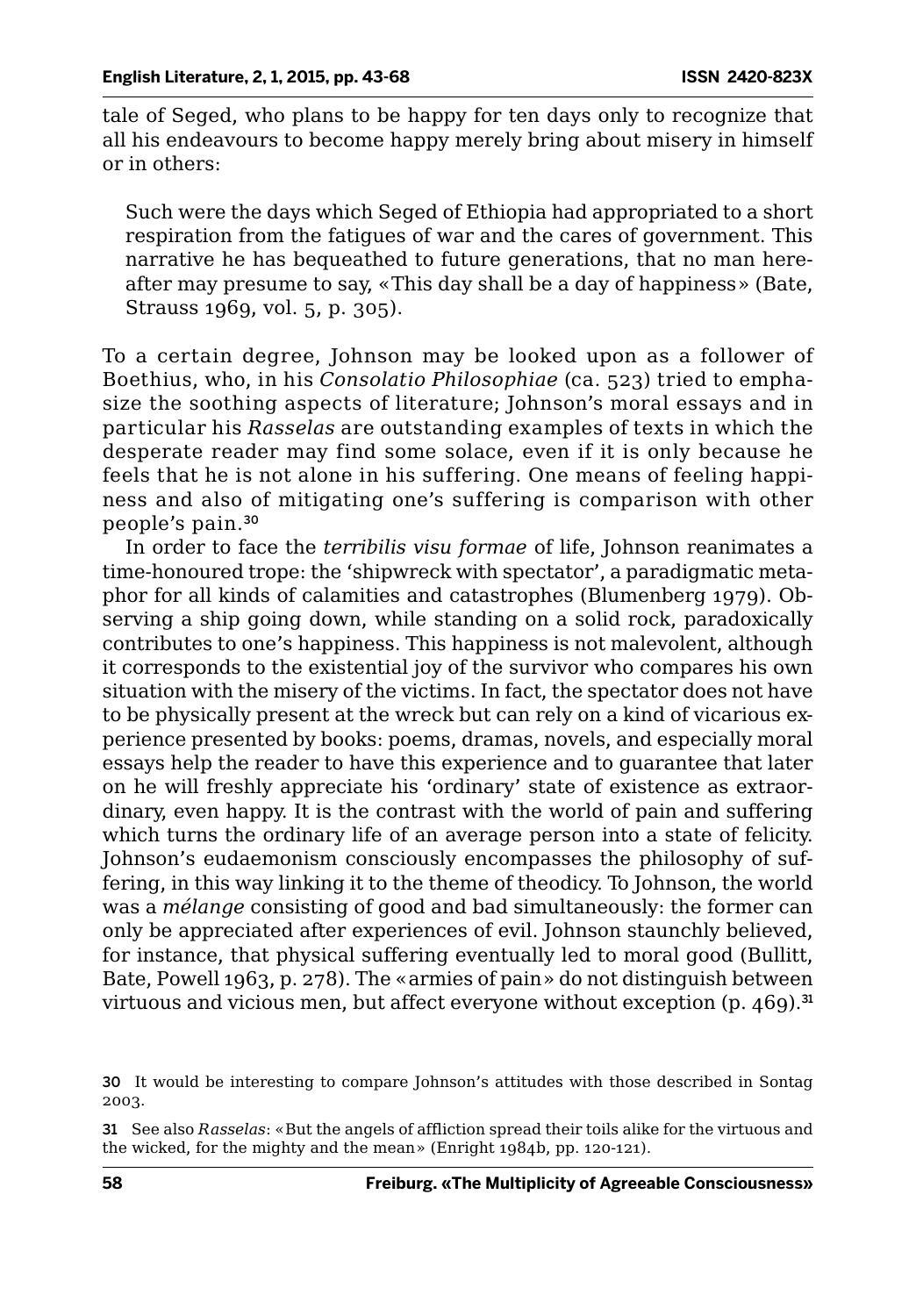Johnson's ideas bear some resemblance to the concept of *Yin and Yang*: the interferences between the good and the bad have to be accepted as the natural law of eudaemonism: «But so full is the world of calamity, that every source of pleasure is polluted, and every retirement of tranquility disturbed» (Bate, Strauss 1969, vol. 5, pp. 291-292). For many philosophers, especially the disciples of Lactantius and Epicure, this analysis suffices to question the existence of God (Freiburg 2004, pp. 225-227). Although Johnson's thinking about theodicy was very complex and clearly rejected any simple explanation of suffering, such as the clumsily optimistic arguments presented by Soame Jenyns, whom he despised (Freiburg 2004, pp. 225- 243), he did not believe that the evidence of misery and pain could be used as an argument against the existence of a divine being. He would probably not have subscribed to Leibniz's ideas of pre-established harmony and of the best of all possible worlds, which the were ridiculed by Voltaire's bitter satire, *Candide* (1759), a book frequently compared to Johnson's *Rasselas* (Chapman 1970, p. 997).<sup>32</sup> Yet Johnson would have agreed that there is some 'reason' in suffering and that every calamity reveals a hidden meaning, an enigmatic message sent to the victim in order to remind him of the genuine values in life. In the dialogues with Boswell, the idea that «intellectual beings must be made perfect through suffering» is pronounced fairly often (p. 243). Indeed Johnson believed that terrestrial misery was intended by God to lead man to a 'happy' transcendental life beyond the grave. Johnson's essays follow Montaigne's definition of philosophy, that to philosophize means 'to learn to die' (see Starobinski 1986, pp. 109-140). In Johnson's moral universe it is Athanatus who enters the stage in order to teach the lessons of dying to the *Rambler's* audience (Bate, Strauss 1969, vol. 3, pp. 289-294). The deathbed of a close friend becomes a school of life, teaching the essential lessons of a 'happy' life, which is not compatible with the superficial existence most people lead. The deathbed shows the transcendental, *sub specie aeternitatis* perspective that Johnson tries to assume in his moral essays (Link 1957, p. 123). This perspective belittles the common notion of terrestrial happiness. It exposes the «folly of terrestrial hopes» (Bate, Strauss 1969, vol. 3, p. 290) and describes all ordinary ideas of happiness as «bubbles» that prevent morbid man from clearly perceiving the imminent «gulph of eternity» (p. 292). One's deathbed is the test of the authenticity of all notions of happiness.

<sup>32</sup> See also the interesting comparison between *Rasselas* and *Candide* in Sir Walter Scott's *Lives of the Novelists* (1821), recently analysed by Watt 2013, pp. 33-34. See also Brinton 1972, pp. 92-96, and Joost 1957, pp. 166-173, who sees *Rasselas* as an «exercise in theodicy».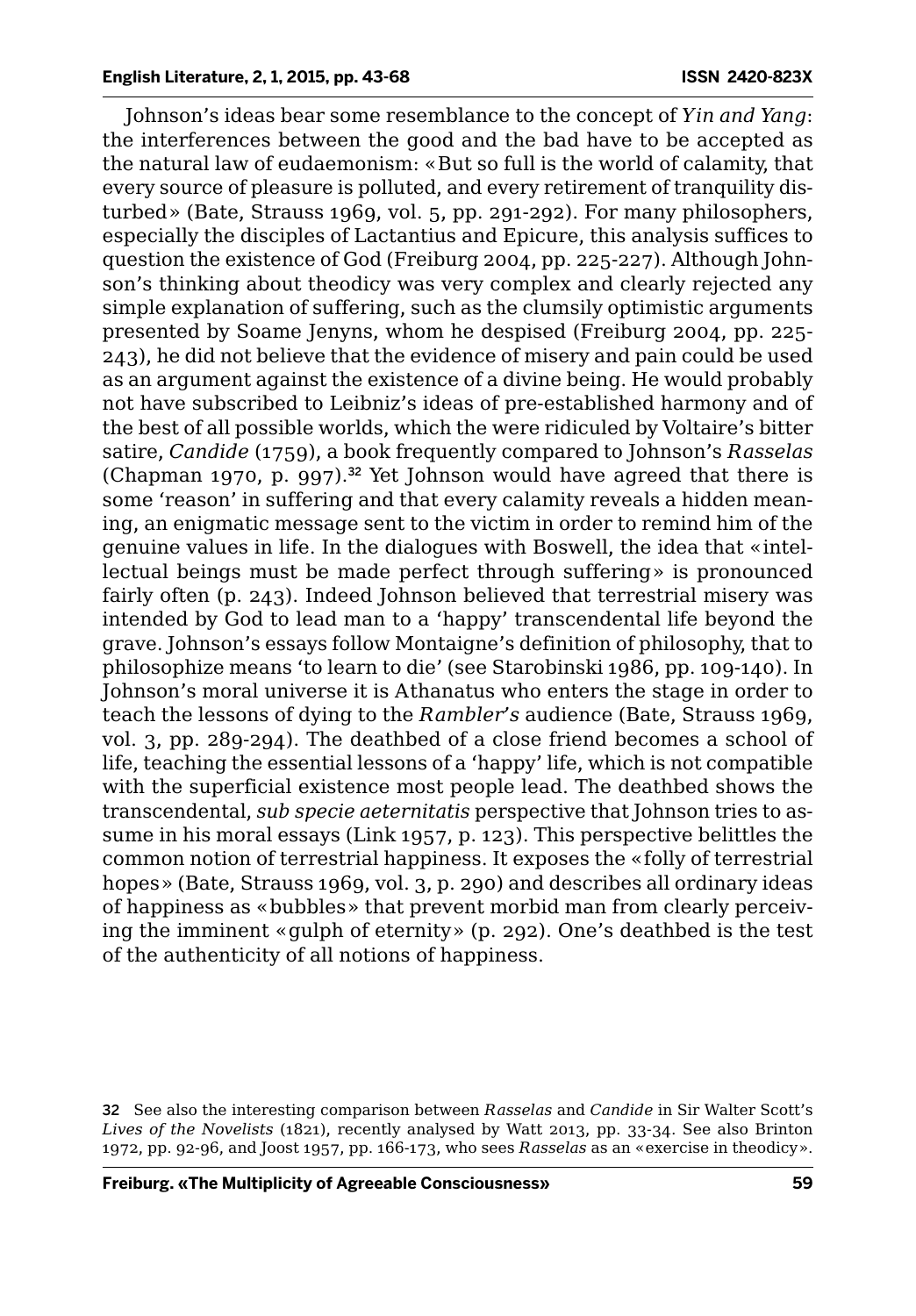#### **6 The Final Test:** *Rasselas* **and the Delusions of Happiness**

Terrestrial life is viewed and judged *sub specie aeternitatis*; <sup>33</sup> this is also the reason why Johnson's oriental tale *Rasselas* reveals the potential of a genuine essay as a narrative test of eudaemonic principles. The brief philosophical novel tells the story of Rasselas, a young prince of Abyssinia, and his wise mentor Imlac, who, together with Nekayah and her maid Pekuah,<sup>34</sup> leave their home, the Happy Valley, in order to satisfy their curiosity and learn something about the 'real world'.

Even the beginning of Johnson's allegory of happiness is surprising: the story starts where others quite often end, with the description of an allegedly perfect place, the Happy Valley. The place is a kind of utopia reminiscent of Thomas More: «All the diversities of the world were brought together, the blessings of nature were collected, and its evils extracted and excluded» (Enright 1984b, p. 40). Anyone familiar with Johnson's philosophy will not be surprised that the Happy Valley is nothing but a euphemism for misery; by excluding evilness, the place violates the universal law of nature that good and evil have to be combined;<sup>35</sup> the exclusion of either of these elements makes the alleged utopia become a dystopian world. Johnson's vision of the Happy Valley can be characterized as an eighteenthcentury anticipation of Aldous Huxley's *Brave New World* (1932): the absence of misery causes a certain stasis of life. The paralysis is universal, and Rasselas feels that «pleasure has ceased to please» (p. 44). Even the wise Imlac confesses that he «knows not one of all your attendants who does not lament the hour when he entered this retreat» (p. 68). The Valley's isolation, typical of utopian literature, has caused the idyllic place to stagnate and become stale; the principles of motion and change, substantial preconditions for genuine happiness, have been ruthlessly violated. Terrestrial 'eternal' happiness is doomed to fail. The Happy Valley quickly assumes the nightmarish qualities of existential boredom, which breeds a kind of *ennui*, eventually leading to the wish to end all earthly life. The absence of desire reveals the Happy Valley as the perverse *locus amoenus* of universal satisfaction: «Every desire was immediately granted» (p. 40). The reader is not surprised when he is told that Rasselas envies the animals around him (p. 43) and wants to leave the place: «I have already enjoyed too much; give me something to desire» (p. 45).

35 See also Enright 1984a, p. 14, who compares the Happy Valley with the Garden of Eden and who sees Rasselas as «an Adam in search of a serpent».

<sup>33</sup> In this respect, Rasselas is reminiscent of the book Ecclesiastes; see Preston 1969, pp. 274-281.

<sup>34</sup> Women are treated in the same way as men in *Rasselas*: «*Rasselas* presents serious, educated female characters who do not define themselves in relation to men» (Hansen 1985, p. 520).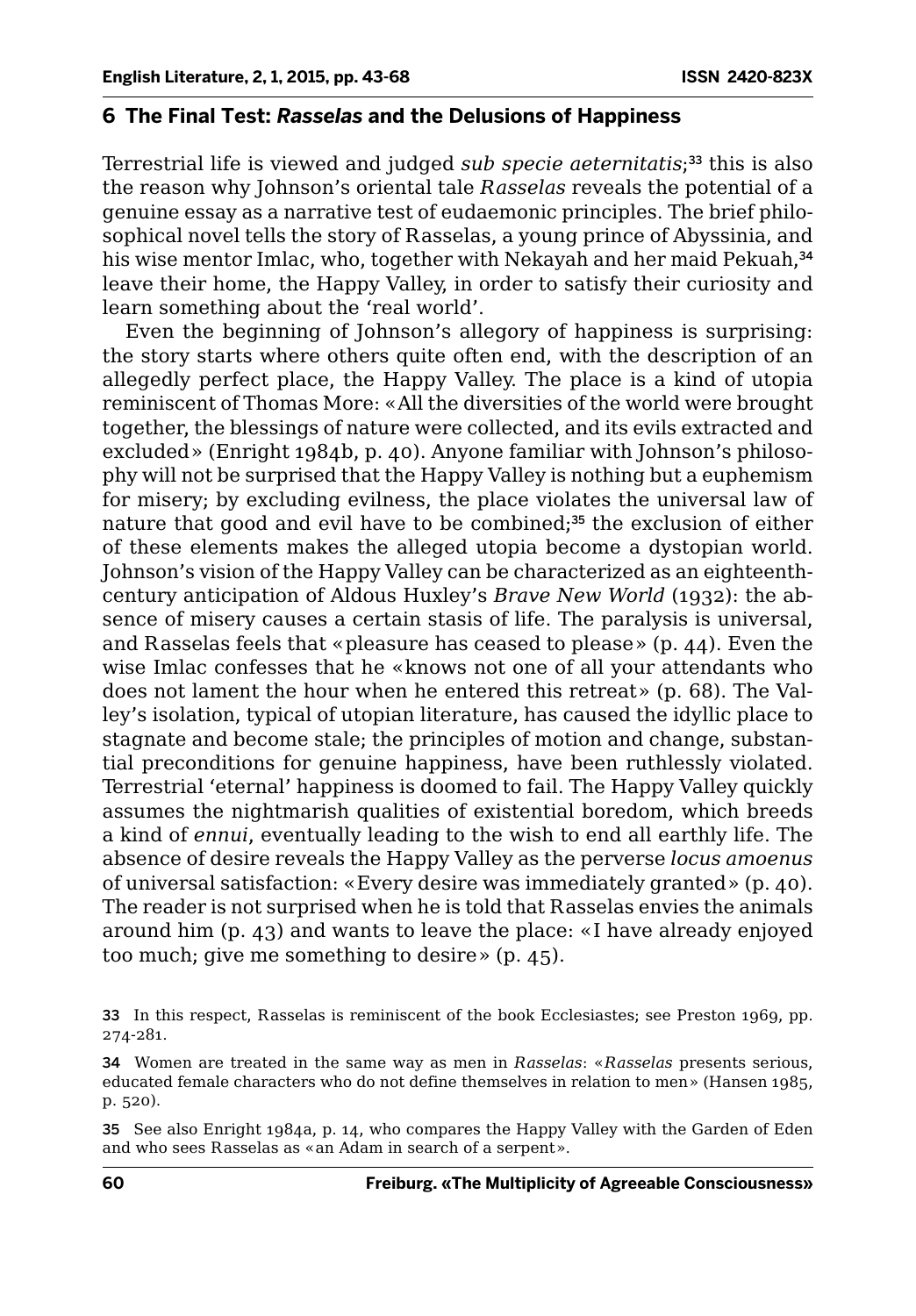The journey into the 'real' world is an experimental test of the ways to attain happiness.<sup>36</sup> Despite Imlac's warning that «[h]uman life is every where a state in which much is to be endured, and little to be enjoyed» (p. 65), Rasselas and Nekayah are eager to learn about the reality outside the boundaries of the valley. Having been isolated from the real world so far, the noble pair reveals a certain degree of innocence and even *naïveté*, which is however necessary in order to put the recommended recipes of happiness to the test of experience. At the beginning, the prince is still optimistic: «I have here the world before me; I will review it at leisure: surely happiness is somewhere to be found» (p. 78).

The journey into the real world is an allegorical voyage through life; as in a gallery, different scenes of happiness are observed, described, analysed and eventually rescinded. All the theories of happiness are subjected to the test of experience, which is also a test of truth and morality (Müller 2012, pp. 113-129). It shows that the ways of reaching happiness, such as they are recommended to Rasselas, turn out to be idols, chimeras and illusions. Johnson, who knew the Stoic system quite well, makes Imlac warn Rasselas not to believe what people tell him: «"Be not too hasty", said Imlac, "to trust, or to admire, the teachers of morality: they discourse like angels, but they live like men"» (Enright 1984b, p. 80). Johnson distrusted the ideal of *ataraxia* and of the detachment preached by Stoicism; at first Rasselas is fascinated by the happy prospects of leading an undisturbed life, but then he meets again the Stoic teacher, who has tragically lost his daughter and is on the verge of despair. The recipe for happiness, which in theory would be ideal, is useless in 'real life'. In his second example, happiness is personified by a mighty man, but, again, experience shows that he merely has «the appearance of happiness» and suffers under his enemy, the Bassa of Egypt (p. 84). The same procedure is applied to all the following 'schemes' for happiness: hedonism is obliterated; the philosophy of nature, reminiscent of Rousseau's doctrines, is vehemently refuted (pp. 87-88); the option of living happily in a hermitage convinces neither the prince nor his sister (pp. 84-85); the «happiness of high stations» is exposed as a fake  $(p, g_0)$ ; the long analysis of marriage ends in the aphoristic recognition: «Marriage has many pains, but celibacy has no pleasures» (p. 95). As the beginning of the tale had foreshadowed (p. 39), there is no chance of fulfilling plans to become happy in old age (pp. 93-94, 136-137). Imlac gives only one practical piece of advice: he confesses that he does not know how to lead a happy life but has at least some experience in coping with personal catastrophes:

The state of a mind oppressed with a sudden calamity, said Imlac, is like that of the fabulous inhabitants of the new created earth, who, when

<sup>36</sup> This does not mean that *Rasselas* lacks any historical reference; see Watt 2013, pp. 21-36.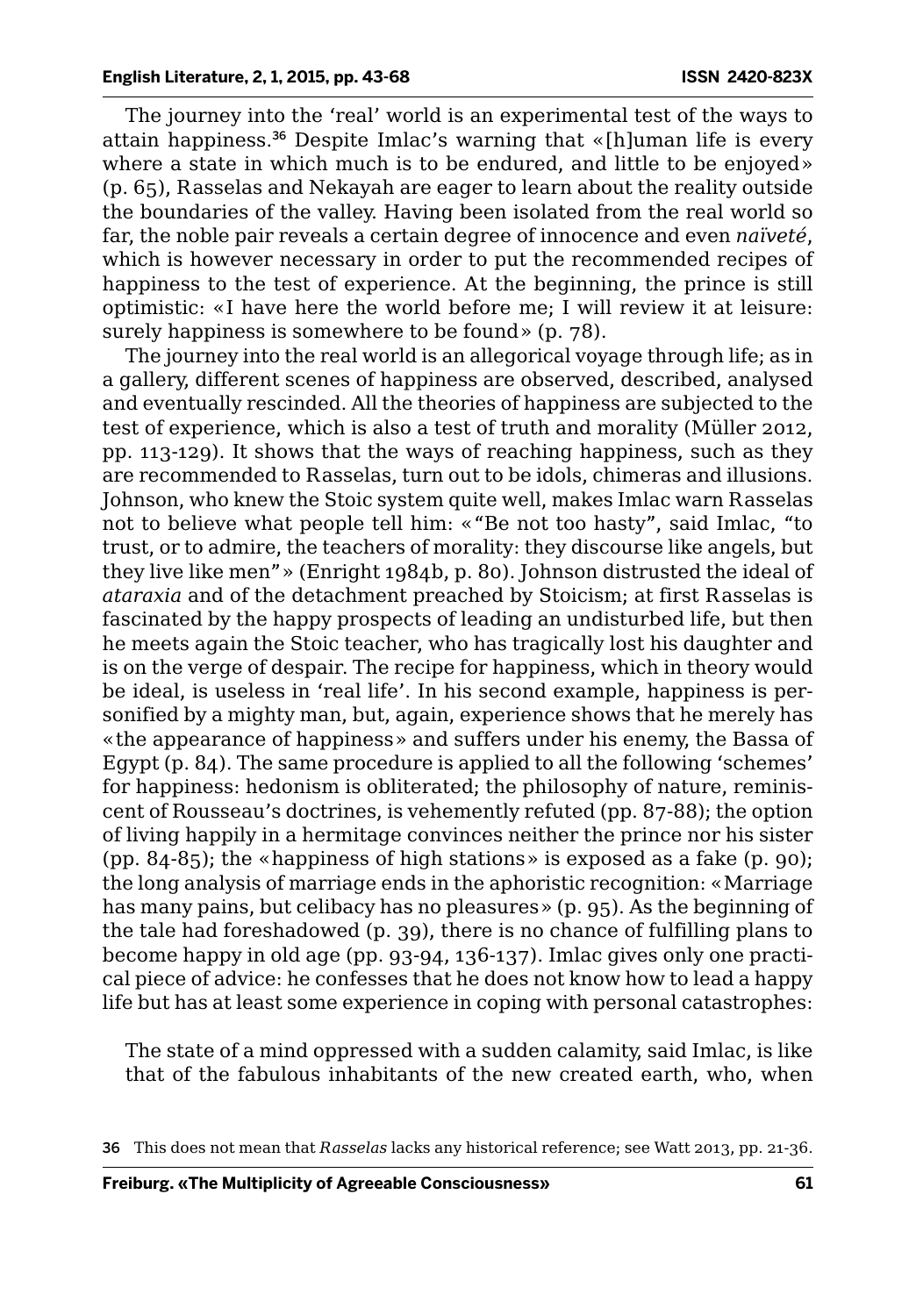the first night came upon them, supposed that day never would return. When the clouds of sorrow gather over us, we see nothing beyond them, nor can imagine how they will be dispelled: yet a new day succeeded to the night, and sorrow is never long without a dawn of ease. But they who restrain themselves from receiving comfort, do as the savages would have done, had they put out their eyes when it was dark. Our minds, like our bodies, are in continual flux; something is hourly lost, and something acquired. To lose much at once is inconvenient to either, but while the vital powers remain uninjured, nature will find the means of reparation. Distance has the same effect on the mind as on the eye, and while we glide along the stream of time, whatever we leave behind us is always lessening, and that which we approach increasing in magnitude. Do not suffer life to stagnate; it will grow muddy for want of motion: commit yourself again to the current of the world (p. 115).

The catalogue of recipes is now almost complete: after Hedonism, Stoicism, the philosophy of nature, marriage, hermitage, old age, prosperity and power have been eliminated as practical means of attaining happiness, only knowledge seems to offer a certain prospect of felicity. However, although Imlac concedes that «we grow more happy as our minds take a wider range» (p. 65), knowledge is no final guarantee of happiness. As *The Rambler* confirms, Johnson is no clear opponent of 'curiosity': he has a very complex opinion on the *pros* and *cons* of this intellectual property, but he knows that curiosity, especially if combined with 'pedantry' (Freiburg 1990), may lead to disastrous results. In *Rasselas*, this perversion of curiosity and knowledge is illustrated by the figure of the astronomer who, although he must be admired for his knowledge of the universe and the stars, has fallen victim to the allure of pedantry. By concentrating exclusively on his object of studies, he has lost contact with reality and has glided into an idiosyncratic world of fantastic schemes. It soon becomes clear to the prince and his sister that the astronomer is on the verge of losing his mind, since he claims to be able to regulate the weather, and to have wind and rain at his command (Enright 1984b, p. 132). It is a sure sign of Johnson's deep humanity that he does not ridicule the astronomer. Being prone to fits of melancholy which border on madness himself, Johnson had great empathy for any kind of mental disturbance and reminded his audience that there is more than a vestige of madness in everyone:

He who has nothing external that can divert him, must find pleasure in his own thoughts, and must conceive himself what he is not; for who is pleased with what he is? He then expatiates in boundless futurity, and culls from all imaginable conditions that which for the present moment he should most desire, amuses his desires with impossible enjoyments, and confers upon his pride unattainable dominion. The mind dances from scene to scene,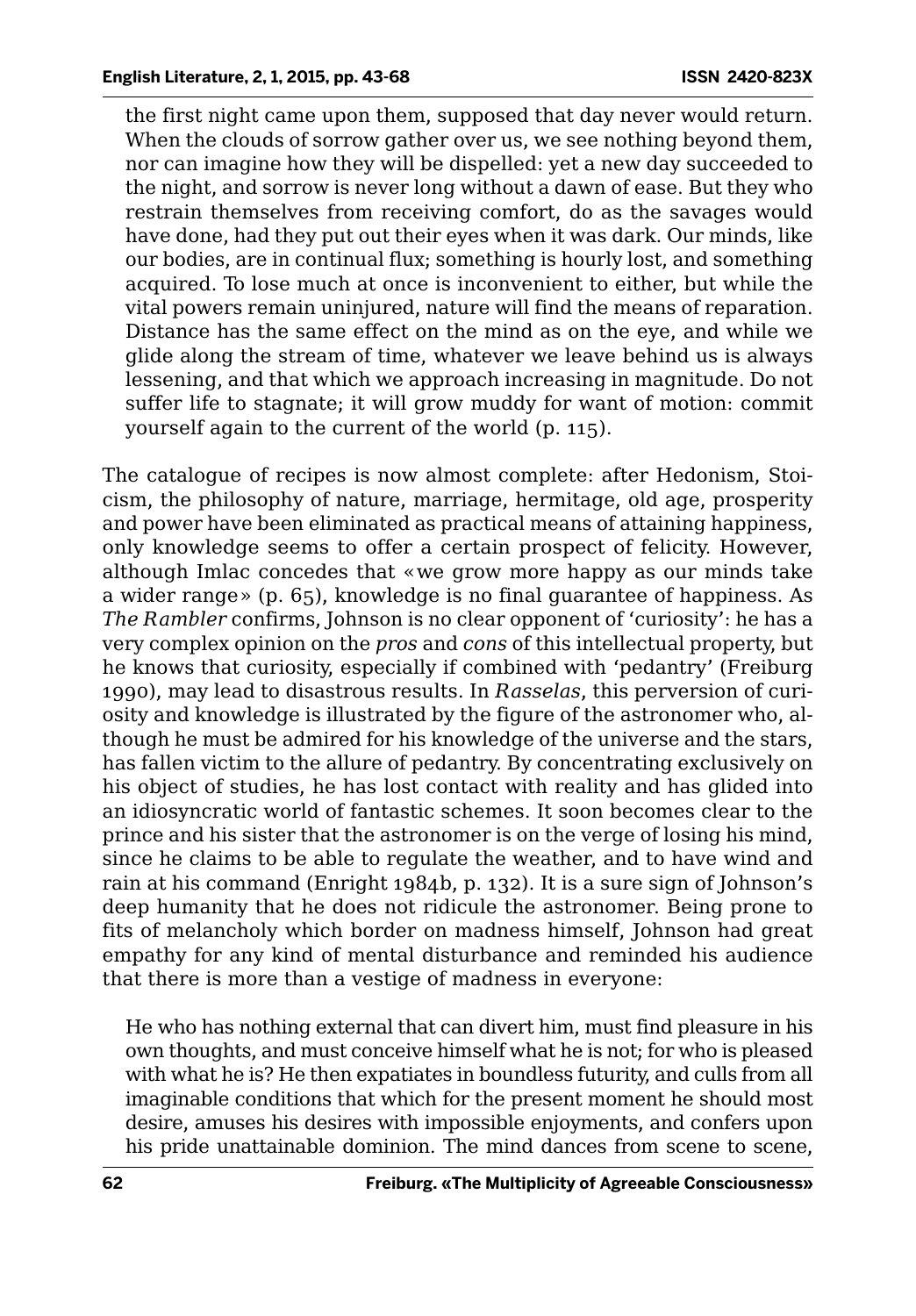unites all pleasures in all combinations, and riots in delights which nature and fortune, with all their bounty, cannot bestow (p. 133).

The astronomer is probably the only person in *Rasselas* who may have been happy for a certain while, $37$  but his happiness is tantamount to madness. Equating happiness with madness is typical of Johnson's eudaemonism. Indeed, one might even say, it is the core of his theory of happiness. Johnson's criticism of the eudaemonic idols is so comprehensive that all recipes for happiness appear to be mere bubbles, illusions, 'airy gratifications', or manifestations of a cloud-cuckoo-land. None of them stands the test of truth and experience; the moment they are needed most, they vanish into nothingness. The vanity of human wishes for happiness is so absurd that «the wisest of men terminated all his experiments in search of happiness, by the mournful confession, that "all is vanity"» (Bullitt, Bate, Powell 1963, p. 466). Prosperity, hedonism, Stoicism, power, solitude, marriage, fame, youth, philosophy of nature, even knowledge seem to be but manifestations of a kind of madness, an illusion helping man to avoid that kind of 'pit gazing' which writers such as Gustave Flaubert and Julian Barnes consider to be inevitable.<sup>38</sup>

Although Johnson frequently castigated Jonathan Swift's ideas, both writers see eye to eye as far as happiness is concerned. Like Swift, Johnson does not really believe in the possibility of terrestrial happiness; although he confesses to Boswell that he has no reason to lament the world,<sup>39</sup> his moral writings and his *Rasselas* reveal that he is deeply disappointed by his experiences. It would be easy to include Swift's famous definition of happiness in the collection of aphorisms presented in *Rasselas*; in his *Tale of a Tub* (1704), Swift's hack writes:

For, if we take an Examination of what is generally understood by *Happiness*, as it has Respect, either to the Understanding or the Senses, we shall find all its Properties and Adjuncts will herd under this short Definition: That, *it is a perpetual Possession of being well Deceived* (Guthkelch, Smith 1958, pp. 171-172).

Johnson's eudaemonism discloses a paradoxical nature; in *Rasselas*, Nekayah describes the «state of life to such, that happiness itself is the cause

38 But unlike Flaubert and Barnes, Johnson continues to believe despite his experience of absurdity; see also O'Flaherty 1970, p. 205: «The paradox of *Rasselas* is that in it an absurdist view of human life is not seen as irreconcilable with the idea of a supervising Divinity».

39 «No, no, (said he,) it has been a very agreeable world to me» (Chapman 1970, p. 848; see also p. 1153).

<sup>37</sup> The only other exception is the «old man» who tries to be happy by leading a life according to the principles of nature (Lawlor 1966, pp. 243-270).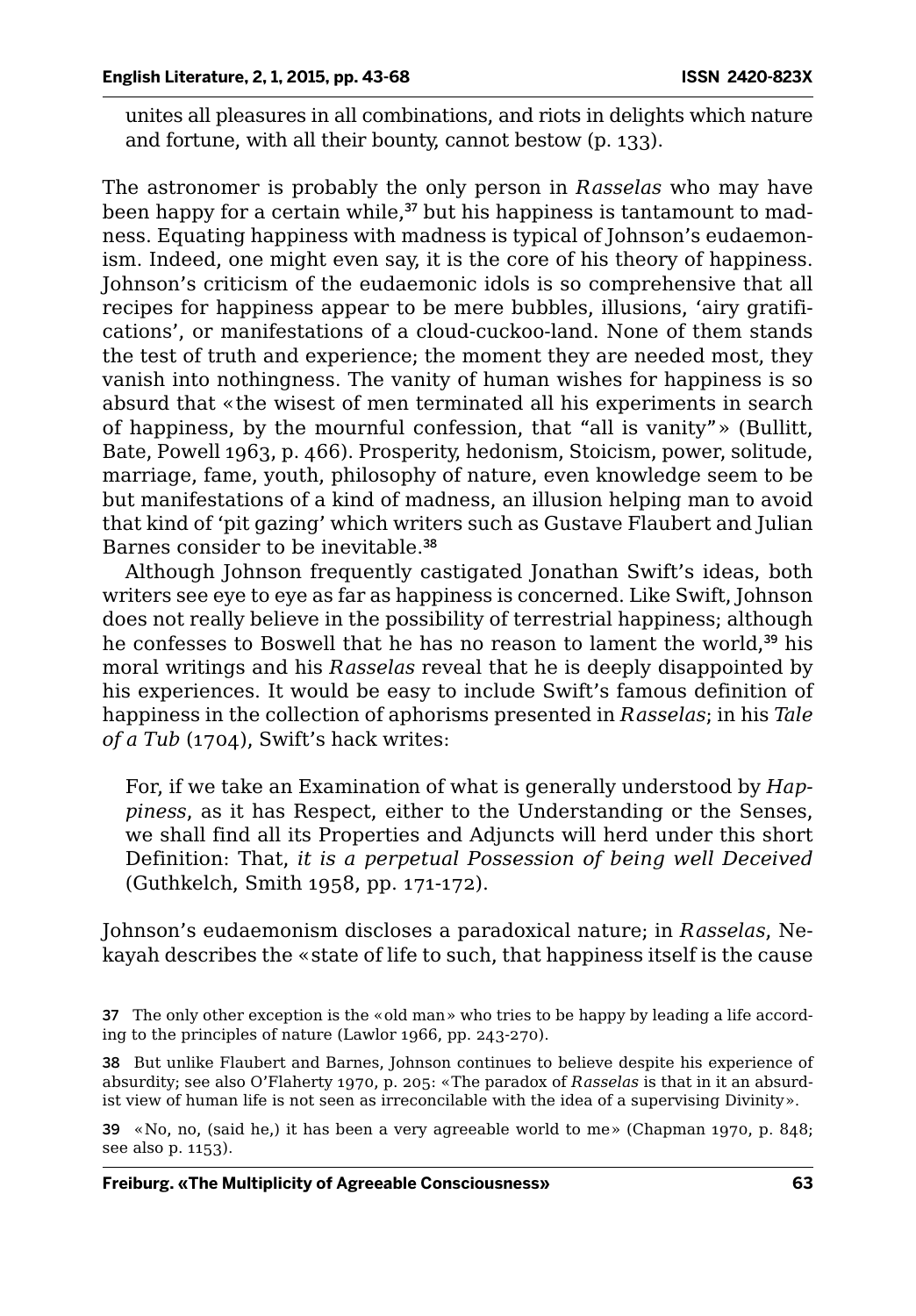of misery» (Enright 1984b, p. 117), and Johnson follows suit. By showing that happiness is impossible, by – more or less – defining happiness as a kind of madness, Johnson wants to convince his readers that it would be wise to live more consciously; it is precisely such a «sense of an ending» (Kermode 2000) – painful and immense though it may be – that presents a new attitude towards life. A fresh consciousness is necessary. It is the insight into the vanity of all earthly confidences and acquisitions, the recognition that all things will fade away and that terrestrial happiness is doomed to cease.40 Like Imlac and the astronomer, Johnson, too, is «contented to be driven along the stream of life without directing their course to any particular port» (Enrigh 1984b, p. 150). In terrestrial life, there is no need to look out for a particular destination, but this is not true of the life beyond the grave. Johnson's choice of life is rather a recommendation for eternal life, $41$  and his eudaemonism is of a transcendent kind, $42$  In his *Rasselas* and in his moral weeklies, he does not tire of recommending that people strive for happiness with God, to lead a life that enables the individual to find that perfect felicity, of which he was deprived on earth (Bate, Strauss 1969, vol. 5, p. 295). When Goldsmith lamented the difficulty of finding happiness through writing, Johnson supported Goldsmith's view:

Ah, Sir, that should make a man think of securing happiness in another world, which all who try sincerely for it may attain. In comparison of that, how little are all other things! The belief of immortality is impressed upon all men, and all men act under an impression of it, however they may talk, and though, perhaps, they may be scarcely sensible of it (Chapman 1970, p. 623).<sup>43</sup>

40 This shift of paradigms could be interpreted as a move from Aristotelian to Thomistic teleology (Pahl 2012, p. 221).

41 See also Cope 1986, p. 110: «Irregular virtue, sporadic philanthropy, and impulsive bursts of faith are thus converted into regular installment payments against moral obligations». Although one may be tempted to interpret Johnson's notion of happiness from an economic point of view, Johnson himself probably did not think that happiness beyond the grave could be 'bought' by acts of faith; he deeply believed in the grace of God.

42 This does not mean that Johnson may be described as a 'manager' who knows about the 'price' of eternal happiness; the claim that «Swift and Johnson coincide in the economic *mode* of their ethical thinking» (Cope 1987, p. 182) needs to be revised.

43 In his prayers Johnson often asked God for the grace of eternal happiness for himself and for others (for example, for Tetty); see Chapman 1970, p. 171. «Eternal happiness» played an important role for Johnson and Boswell: see Chapman 1970, pp. 243, 373, 471 (where the two speculate about the quality of transcendent happiness), 791, 966, 1191.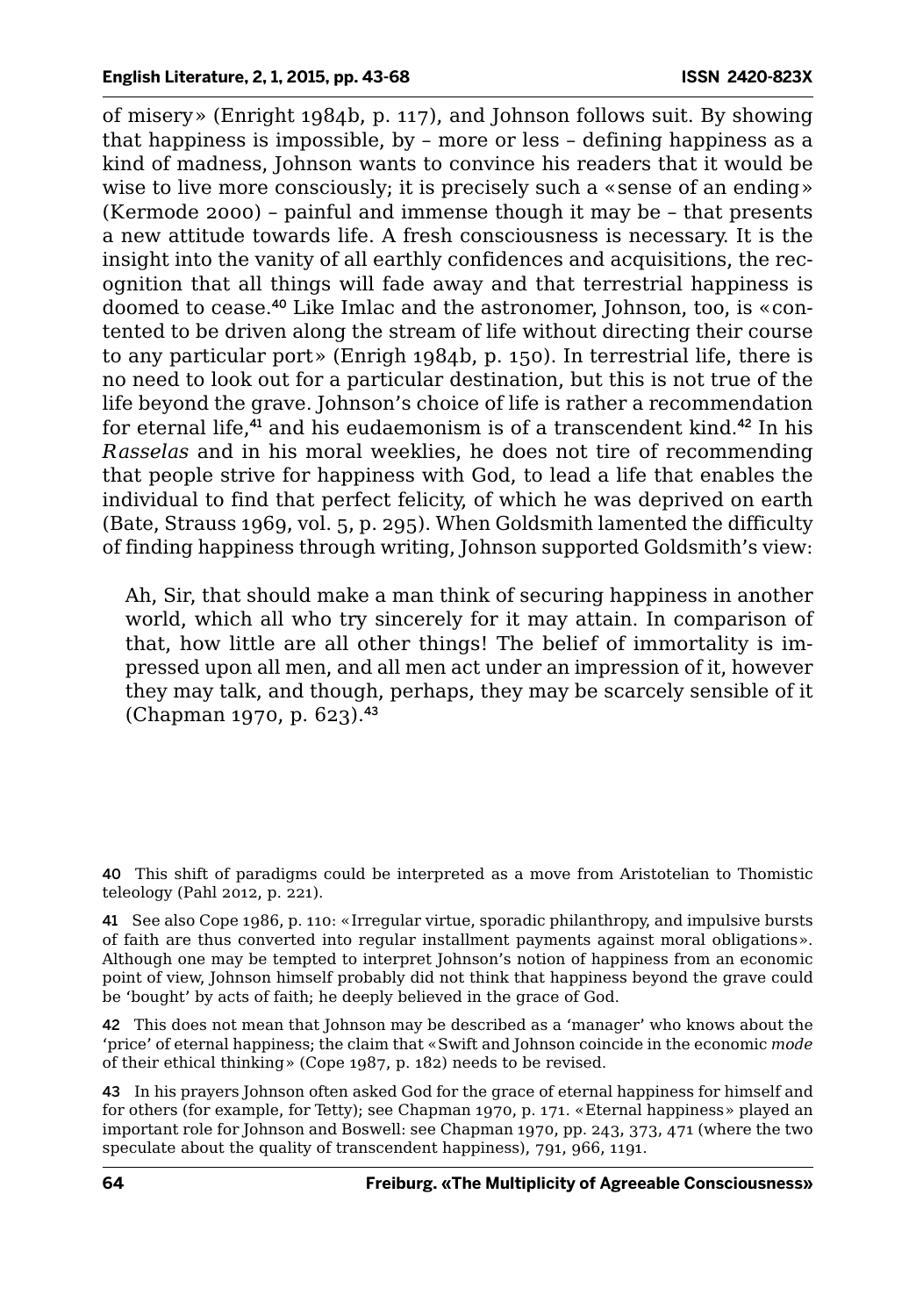#### **7 Conclusion: Happiness beyond the Grave**

Johnson cherished extremely complex views of happiness: he loved to be happy in everyday life among his friends, but in the loneliness of his attic he returned to his melancholy and pessimism that enabled him to judge all phenomena of felicity from a distance. The rare manifestations of happiness in terrestrial life were closely linked to sensuality and intellectuality, thus differing from the 'gross pleasures' he so intensely despised. Happiness is a product of the mind, prone to change and liable to cease abruptly; since it cannot be fully grasped in the present it is projected into the future but often destroyed by the vicissitudes of life. Thus happiness is often tantamount to delusion, a eudaemonic idol inducing man to believe in airy gratifications that are doomed to collapse after a brief period of time. This final insight into the ephemeral character of terrestrial happiness lies behind Johnson's profound belief in a 'happy' world beyond the grave that every man must try to attain, by leading a virtuous life and by following the rules of that Divine Being to whom Johnson dedicated his earthly life.

### **Bibliography**

- Bate, Walter Jackson; Strauss, A.B. (eds.) (1969). *Samuel Johnson*, *The Rambler*. In: Middendorf, John H. (gen. ed.). *The Yale Edition of the Works of Samuel Johnson,* vols. 3-5. New Haven; London: Yale University Press.
- Bate, Walter Jackson [1975] (1984). *Samuel Johnson*. London: Hogarth Press.
- Blumenberg, Hans (1979). *Schiffbruch mit Zuschauer: Paradigma einer Daseinsmetapher*. Frankfurt a.M.: Suhrkamp, 1979.
- Brinton, George (1972). «*Rasselas* and the Problem of Evil». *Papers on Language & Literature*, 8 (1), pp. 92-6.
- Bullitt, J.M.; Bate, Walter Jackson; Powell, Lawrence Fitzroy (eds.) (1963). *Samuel Johnson: The Idler and the Adventurer*. In: Middendorf, John H. (gen. ed.), *The Yale Edition of the Works of Samuel Johnson*. New Haven and London: Yale University Press, vol. 2.
- Chapman, Robert William (ed.) (1970), *James Boswell: Life of Johnson*. London; Oxford; New York: Oxford University Press.
- Cope, Kevin L. (1986). «Rational Hope, Rational Benevolence, and Johnson's Economy of Happiness». *Eighteenth Century Life*, 10, pp. 104-121.
- Cope, Kevin L. (1987). «Rational Hope, Rational Benevolence, and Ethical Accounting: Johnson and Swift on the Economy of Happiness». *The Age of Johnson: A Scholarly Annual*, 1, pp. 181-213.
- Ducrocq, Jean (1984). «Aspects de l'idée du bonheur chez Samuel Johnson». *Bulletin de la Société d'Études Anglo-Américaines des XVIIe et XVIIIe siècles*, 19, pp. 117-33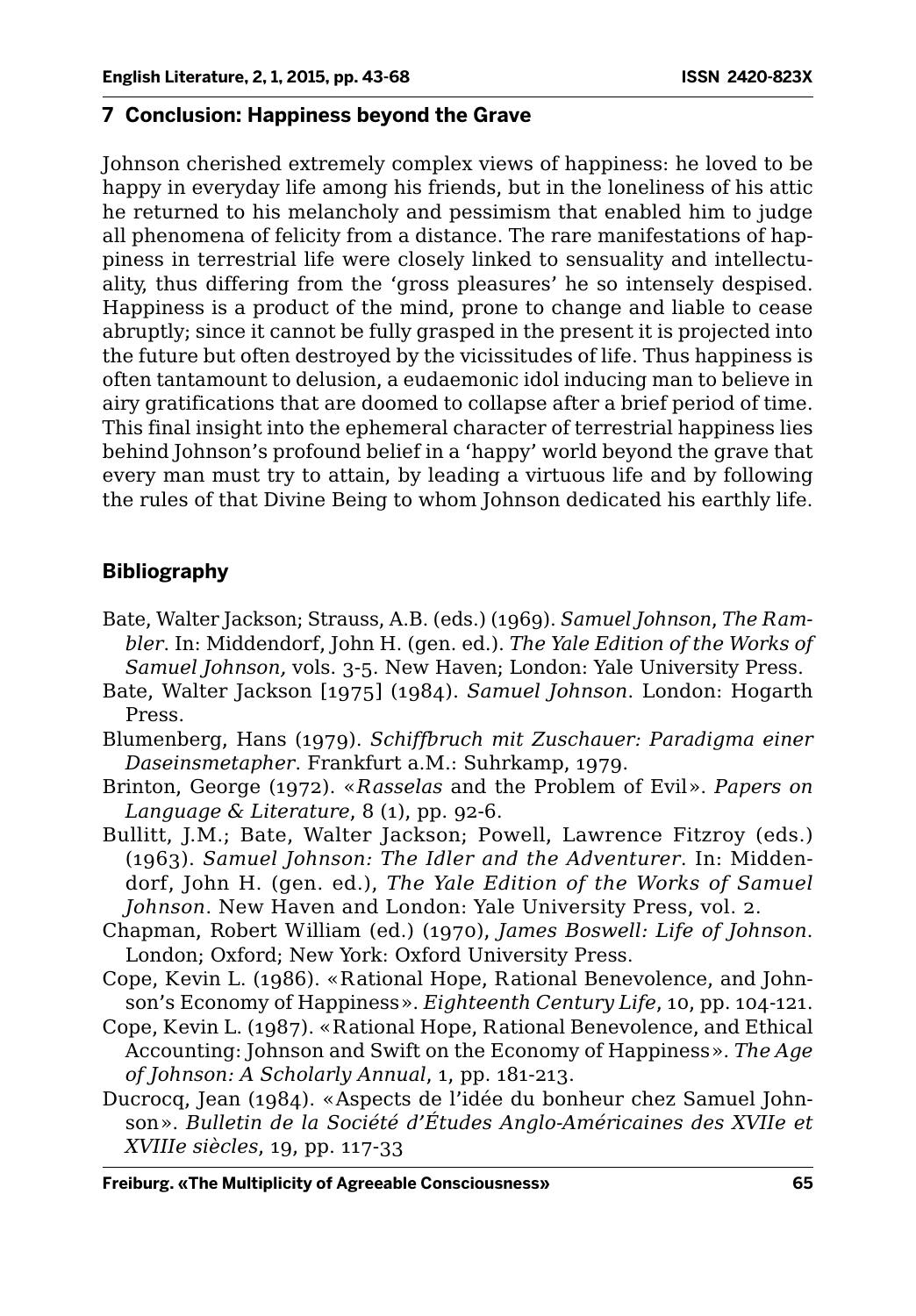- Enright, Dennis Joseph (1984a). «Introduction». In: Enright, D. J. (ed.) (1984b), pp. 9-34.
- Enright, Dennis Joseph (ed.) (1984b). *Samuel Johnson: The History of Rasselas, Prince of Abissinia*, Harmondsworth: Penguin.
- Foldare, J. (1984). «Samuel Johnson: Seer Among Deceivers». *Soundings*, 15, pp. 17-44.
- Freiburg, Rudolf (1990). «"Those Beaten Subjects": Zur Behandlung der Gelehrsamkeit durch die Essayistik unter besonderer Berücksichtigung des periodischen Essays im achtzehnten Jahrhundert». *Anglia*, 108, pp. 348-372.
- Freiburg, Rudolf (1998), «"Everything of a Carcass, but Putrefaction": "Idleness" und "Indolence" als Bilder des Todes in der englischen Essayistik des achtzehnten Jahrhunderts». In: Blaicher, G. (ed.), *Death-in-Life: Studien zu historischen Entfaltung der Paradoxie der Entfremdung in der englischen Literatur*. Trier: WVT, pp. 97-122.
- Freiburg, Rudolf (2004). «The Pleasures of Pain?: Soame Jenyns versus Samuel Johnson». In: Freiburg, Rudolf; Gruss, S. (eds.), *«But Vindicate the Ways of God to Man»: Literature and Theodicy*. Tübingen: Stauffenburg, pp. 225-243.
- Freiburg, Rudolf (2006). «Essayistik». In: Löffler, A., *et al*. (eds.), *Einführung in das Studium der englischen Literatur*. Tübingen und Basel: Francke, pp. 148-72.
- Friedrich, Hugo [1949] (1967). *Montaigne*. Bern: Francke.
- Goethe, Johann Wolfgang von (1970). *Faust I und II; Wahlverwandtschaften, Insel Goethe: Werkausgabe*, Frankfurt a.M.: Insel.
- Good, Graham (1988). *The Observing Self*: *Rediscovering the Essay*, London and New York, Routledge.
- Griffin, J.P. (1998), «Happiness». In: Craig, E. (ed.), *The Routledge Encyclopedia of Philosophy*. London and New York: Routledge, pp. 226- 229.
- Gross, Gloria S. (2001). «"In a Fast Coach with a Pretty Woman": Jane Austen and Samuel Johnson». *The Age of Johnson: A Scholarly Annual*, 12, pp. 199-253.
- Guthkelch, A.C.; Smith, Nichol D. (eds.) [1920] (1958). *Jonathan Swift: A Tale of a Tub To which is added The Battle of the Books and The Mechanical Operation of the Spirit*. Oxford : Clarendon.
- Hansen, Marlene R. (1985). «Sex and Love, Marriage and Friendship: A Feminist Reading of the Quest for Happiness in *Rasselas*». *English Studies*, 66 (6), pp. 513-525.
- Horstmann, Ulrich (1985). *Der Lange Schatten der Melancholie: Versuch über ein angeschwärztes Gefühl*. Essen: Die Blaue Eule.
- Joeckel, Samuel T. (2003). «Narratives of Hope, Fictions of Happiness: Samuel Johnson and Enlightenment Experience». *Christianity and Literature*, 53 (1), pp. 19-38.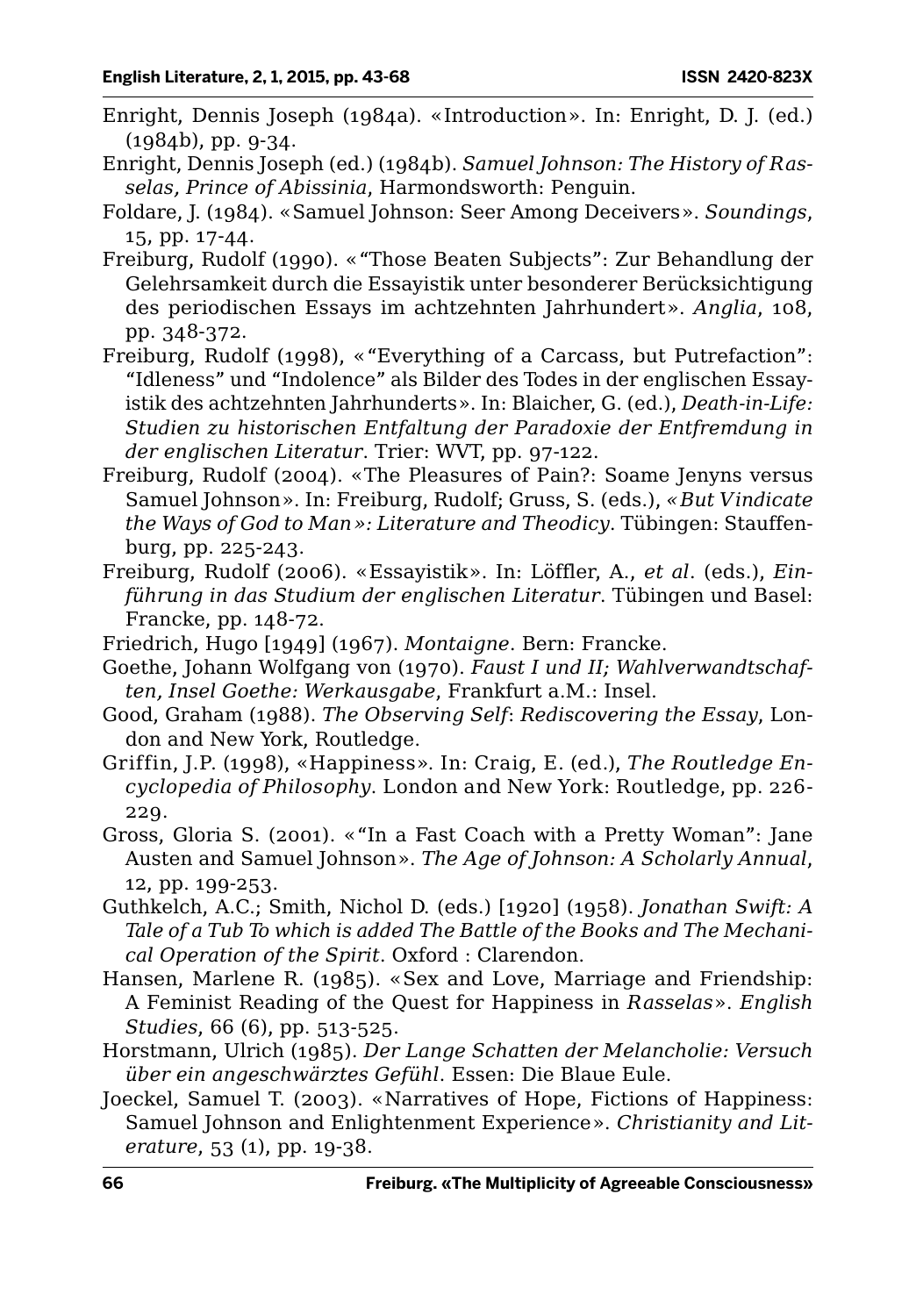- Johnston, Arthur (ed.) (1974). *Francis Bacon: «The Advancement of Learning» and «New Atlantis»*. Oxford, Clarendon Press.
- Johnston, Freya; Mugglestone, Linda (2012). «Johnson's Pendulum: Introduction». In: Johnston, F.; Mugglestone, L. (eds.), *Samuel Johnson: The Arc of the Pendulum*. Oxford: Oxford University Press, 2012, pp. 1-10.
- Joost, Nicholas (1957). «Whispers of Fancy, or: The Meaning of *Rasselas*». *Modern Age*, 1, pp. 166-173
- Kermode, Frank (2000). *The Sense of an Ending: Studies in the Theory of Fiction*. Oxford: Oxford University Press.
- Keynes, G. (ed.) (2007). *The Voyce of the Word: Selected Writings of Sir Thomas Browne*. London: The Folio Society, pp. 269-510.
- Krohn, Wolfgang (1987). *Francis Bacon*. München: Beck.
- Lawlor, John (1966). «Rasselas, Romanticism, and the Nature of Happiness». In: Gabrieli, V. (ed.), *Friendship's Garland: Essays Presented to Mario Praz on his Seventieth Birthday*, vol. 1. Roma: Edizioni di Storia e Letteratura, pp. 243-270.
- Link, F. M. (1957). «*Rasselas* and the Quest for Happiness». *Boston University Studies in English*, 3, pp. 121-123.
- Lynch, Jack (2002). *Samuel Johnson's Dictionary: Selections from the 1755 Work that Defined the English Language*. New York: Walker & Company.
- Martin, Claudia J. (2008). «Austen's Assimilation of Lockean Ideals: The Appeal of Pursuing Happiness». *Persuasions: The Jane Austen Journal Online*, 28 (2), pp. 1-9.
- Müller, Patrick (2012). «"But philosophy can tell no more": Johnson's Christian Moralism and the Genre of *Rasselas*». In: New, M.; Reedy, G. (eds), *Resisting Secularism: Theology and Literature in the Age of Johnson*. Newark: University of Delaware Press, pp. 113-129.
- O'Flaherty, P. (1970). «Dr. Johnson as Equivocator: The Meaning of *Rasselas*». *Modern Language Quarterly*, 31 (2), pp. 195-208.
- Pahl, Chance D. (2012). «Teleology in Samuel Johnson's *Rasselas*». *Renascence*, 64 (3), pp. 221-232.
- Potkay, Adam (1998). «Happiness in Johnson and Hume», *The Age of Johnson: A Scholarly Annual*, 9, pp. 165-186.
- Pottle, Frederick Albert (ed.) [1950] (2004). *Boswell's London Journal 1762- 1763*. New Haven and London: Yale University Press.
- Preston, Thomas R. (1969). «The Biblical Context of Johnson's *Rasselas*». *PMLA*, 84 (2), pp. 274-281.
- Probyn, Clive T. (1978), «Johnson, James Harris, and the Logic of Happiness». *Modern Language Review*, 73, pp. 256-66

Rees, Graham; Wakely, Maria (eds.) (2004), *Francis Bacon: The Instauratio magna Part II: Novum organum and Associated Texts*, Oxford, Clarendon.

Sontag, Susan (2003). *Regarding the Pain of Others*, New York: Farrar, Straus and Giroux.

Spaemann, Robert (1974). «Glück, Glückseligkeit». In: Ritter, J. (ed.). *His-*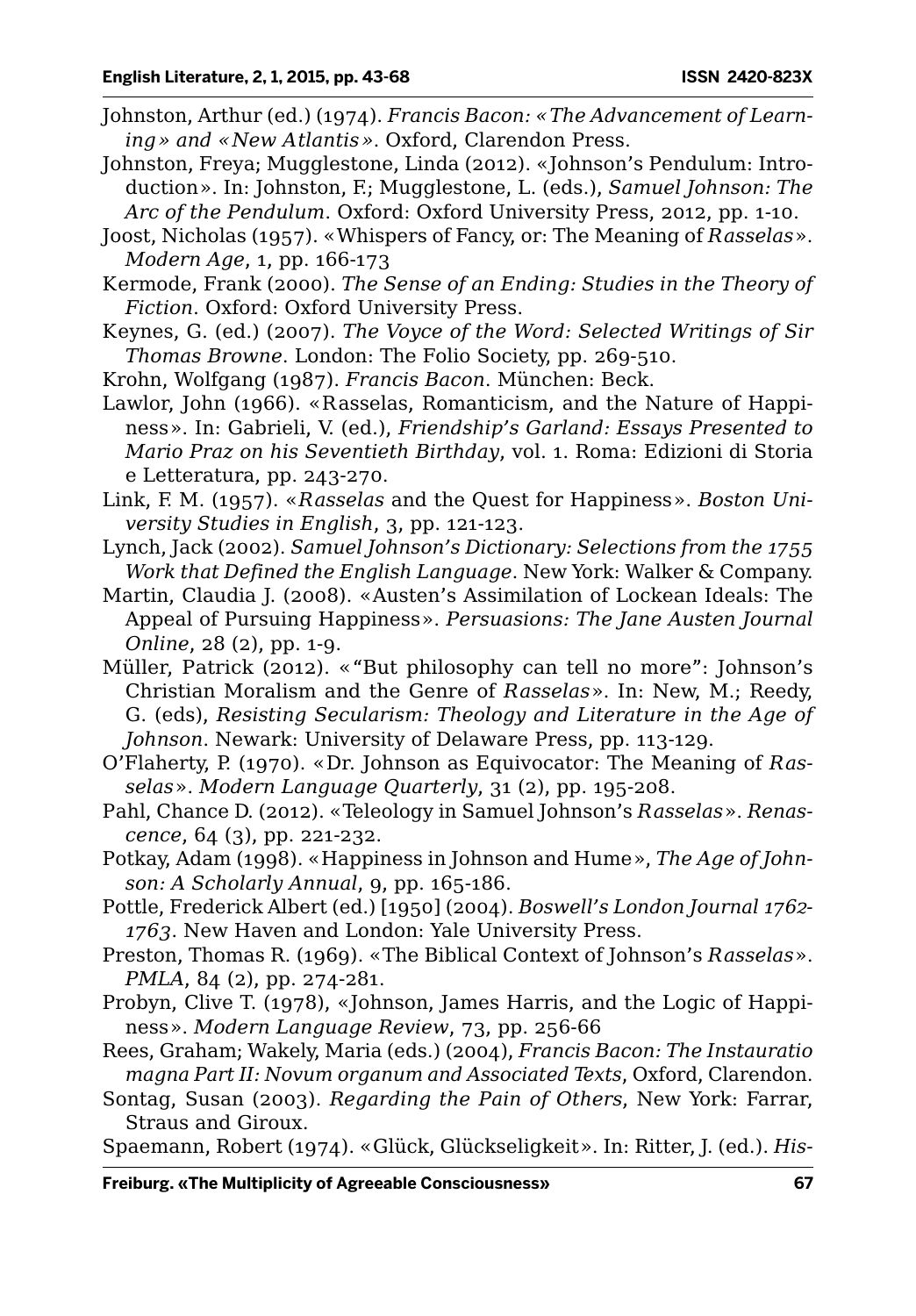*torisches Wörterbuch der Philosophie. Darmstadt: Wissenschaftliche Buchgesellschaft*, vol. 3, pp. 679-707.

- Starobinski, Jean (1986), *Montaigne: Denken und Existenz*. Darmstadt: Wissenschaftliche Buchgesellschaft.
- Weinbrot, Howard D. (2012). «Johnson Rebalanced: The Happy Man, The Supportive Family, and his Social Religion». In: Johnston, F.; Mugglestone, L. (eds.), *Samuel Johnson: The Arc of the Pendulum*. Oxford: Oxford University Press, pp. 195-207.

Wain, John [1974] (1980). *Samuel Johnson*. London: Papermac.

Watt, James (2013). «"What Mankind has Lost and Gained": Johnson, Rasselas, and Colonialism». In: Regan, S. (ed.), *Reading 1759: Literary Culture in Mid-eighteenth-century Britain and France*. Lewisburg: Bucknell University Press, pp. 21-36.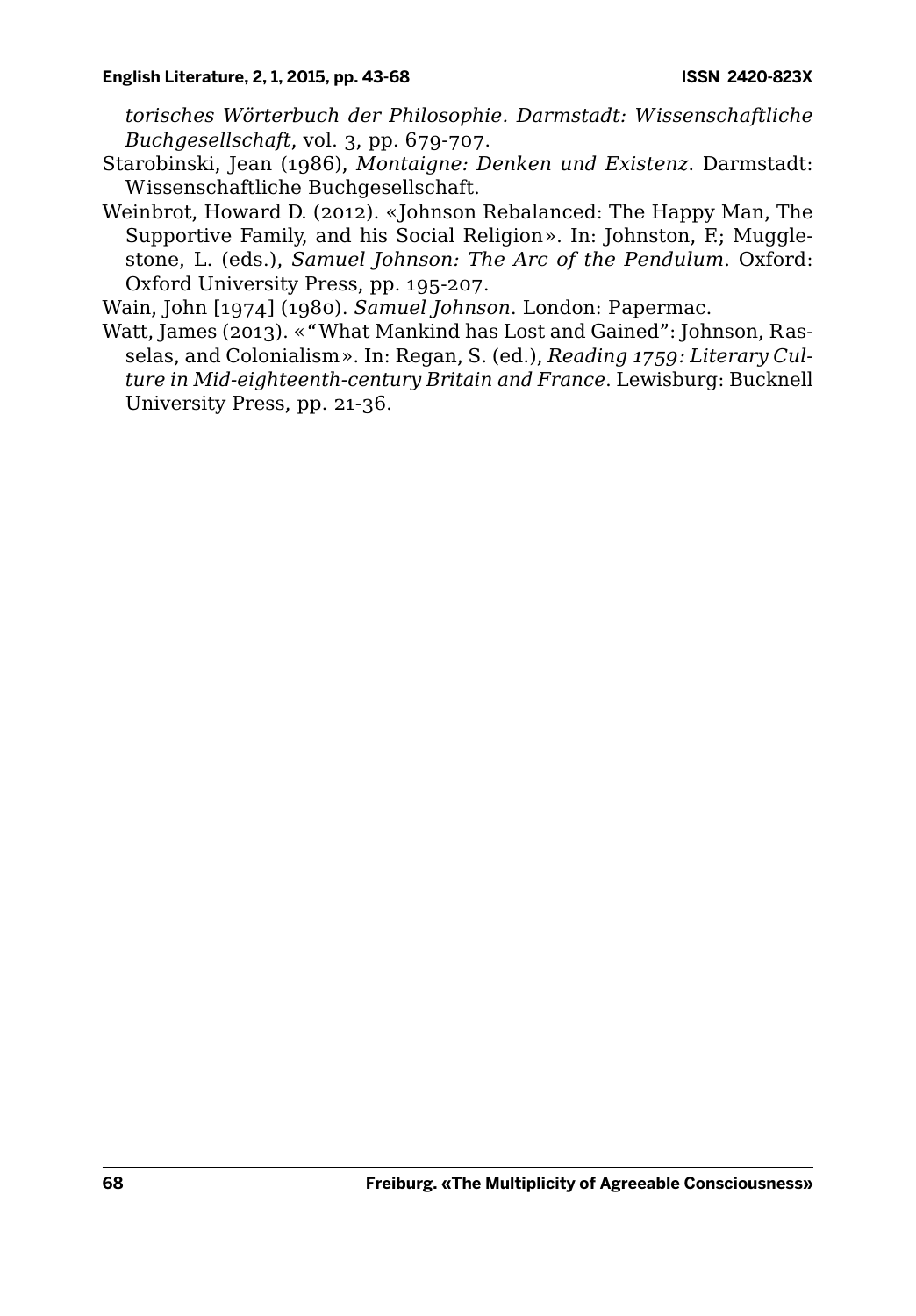# **John Tillotson, Self-love and the Teleology of Happiness**

Regina Dal Santo (Università Ca' Foscari Venezia, Italia)

**Abstract** The idea of happiness in sermons in the long eighteenth century is examined, in particular the idea of moral reformation promoted by the Latitudinarian movement, which obtained relevant importance in the Church of England after the Restoration. The analysis focuses on Archbishop John Tillotson's Sermons as they exemplify the Church's position on Man's relationship with God and happiness. His sermons describe Man as a traveller whose destination is happiness. They underline the role of reason and conscience in promoting human obedience to divine law, while insisting on self-love and its force to move the individual to moral reformation. Tillotson clearly addresses the malleable nature of Man, the part that can be educated to religion and to the promotion of sincerity and charitable activities. Seeking for happiness therefore endorses the improvement in the mores of society and potentially helps Man to gain God's favour, which was considered lost after the Great Plague and the Great Fire of 1666.

We shall reap the pleasure and satisfaction of it in our own minds, and all the other mighty advantages of it in the world, and the vast and unspeakable reward of it in the other (Tillotson, vol. 9, p. 3792; Sermon 158).

The question of happiness, where it can be found and how it can be obtained, became central in the literary output during the long eighteenth century. The year 1660 marked a watershed in the perception of pleasures and pastimes: the Caroline court brought French taste to England and, with it, the removal of Cromwellian austerity. Individual happiness became a central issue. In the late seventeenth- and eighteenth-century novel, the description of the search for happiness often highlights vulnerable human nature and its limits (Norton 2012, p. 15), but the portrayal of Man that can be drawn from it stems directly from a diversified background tension which included a wide publication of essays and sermons on the topic (Norton 2012, pp. 1-4). Sermons are fundamental to the analysis of the epistemology of happiness as they were the most widely read genre of the time, and attendance of church services served as a social cohesive force, especially among London's polite society, university communities, and also in fashionable resorts such as Bath (Sykes 1934, p. 256; Rivers 2005, p. 7). The delineation of two major currents within the Church of England in the second half of the seventeenth century, Calvinism and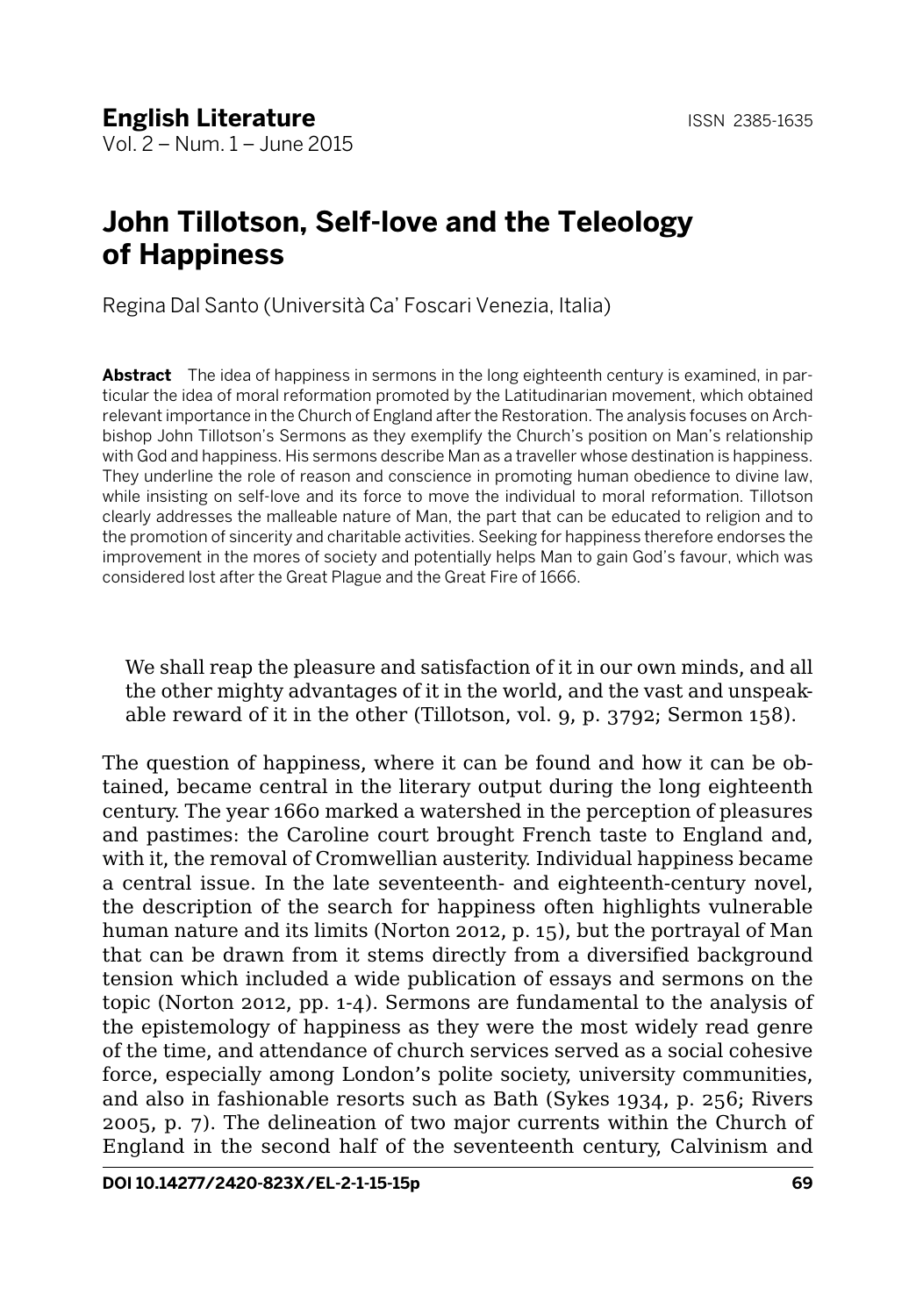Arminianism, brought a scission in the idea of Man. Calvinists focused on human passivity and on the ultimate submission to grace and divine will for salvation. On the contrary, Arminianism fostered mankind's active role, considering works as essential proof of one's faith mediated by the support of divine grace (Rivers 2005, pp. 10-24). Thanks to its focus on religious morality as practice, Arminianism proved particularly influential from the 1660s onwards, whose development was encouraged by famous publications such as *Practice of Christian Duties*, better known as *The Whole Duty of Man*, published anonymously in 1658 and attributed to the Regius Professor of Divinity, Richard Allestree (1619-1681). Arminianism focused its attention on obedience and peace of mind, giving a central role to Paul's instruction to live «soberly, righteously, and godly, in this present world» (*Titus* 2:11-12). Being a good Christian is at the heart of *The Whole Duty of Man*, whose author also stresses the pleasure and joy inherent in obedience to divine law, as «there is in the practice of Christian duties a great deal of present pleasure» (qtd in Rivers, 2005, p. 23). In obeying divine dictates, Man therefore accomplishes his self-fulfilment and experiences what being a Man truly is. Conversing in the seemingly opposed languages of reason and grace, faith and works, clergymen grappled with questions of morality and ethics, and their union with religion. The focus of discussion thus shifted to the subject perceiving happiness (Norton 2012, p. 3): clergymen claimed that the thirst after happiness is connatural to human nature and portrayed Man as a pilgrim who sets out on a journey in order to find happiness, though often losing his way (Tillotson 1743, vol. 8, pp. 3314, 3331; Sermon 132). In their journey, Men share «the common fate of travellers» and should «take things as we [they] find them» (vol. 1, p. 213; Sermon 8), forbearing adversities with patience and hope while doing all their best. The portrait of the happy Man that emerges from the eighteenth-century sermons is that of a person who knows himself and endeavours to obtain his greatest improvement in this life, and his salvation in the next. Prominence is given to the gratification that the individual can derive from a virtuous life: there is great pleasure in being innocent and virtuous because «that is to excel many others», and it is pleasant «to command our appetites and passions, and keep them in due order, within the bounds of reason and religion; because this is a kind of empire, this is to govern» (vol. 1, p. 299; Sermon 12).

This article examines late seventeenth-century issues concerning happiness as they emerge in the sermons of the Latitudinarian Archbishop John Tillotson (1630-1694), who is considered today as one of the most influential clergymen of the period. Tillotson synthezised and rewrote the ideas promoted by other seventeenth-century clergymen, such as William Chillingworth (1602-1644), Benjamin Whichcote (1609-1683), John Wilkins (1614- 1672) and Isaac Barrow (1630-1677), presenting them in more polished language, in a logical, rational structure suitable for polite audiences. Be-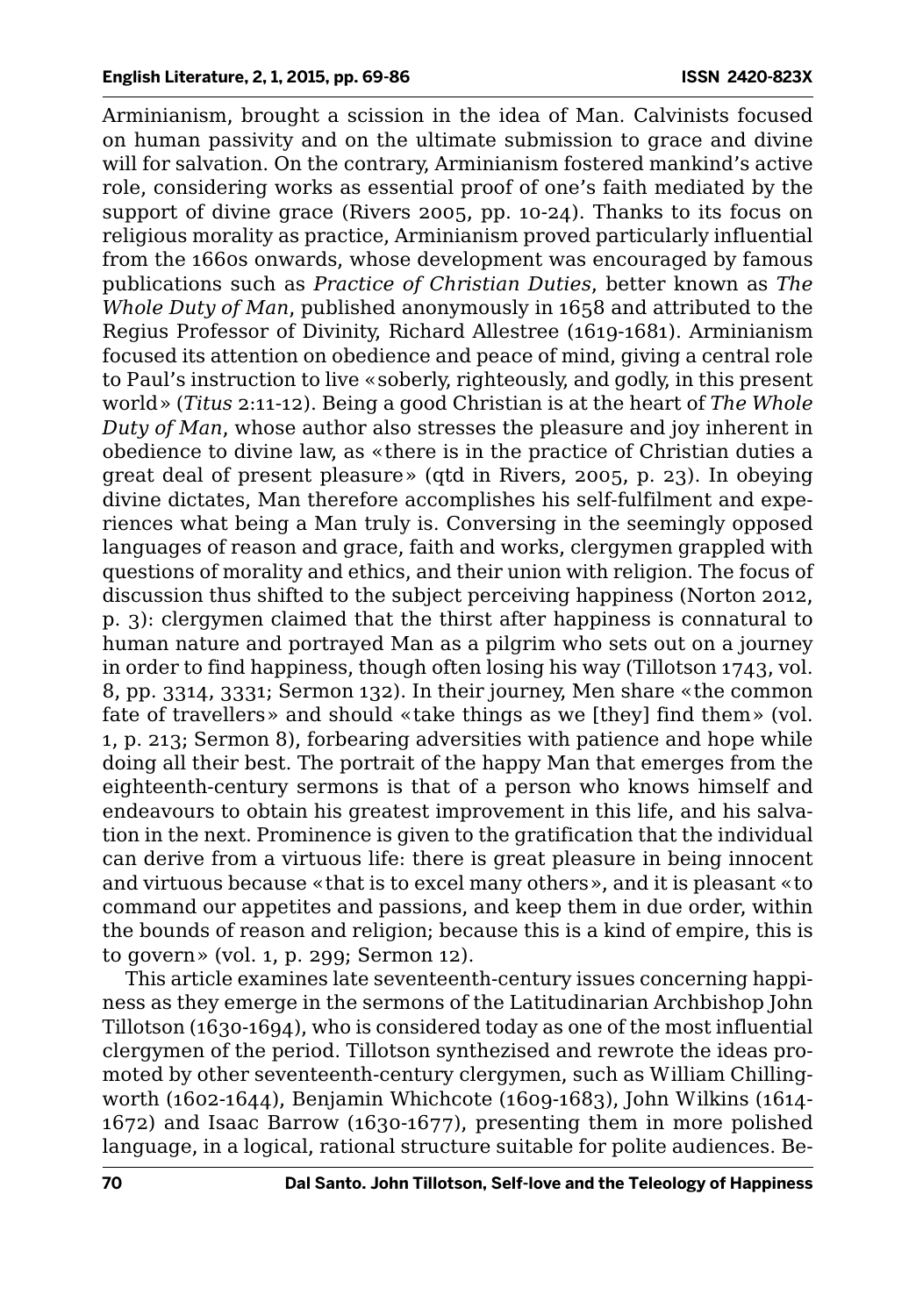ginning with a general introduction to Latitudinarian thought, my analysis proceeds to consider Tillotson's sermons on happiness and discuss divine goodness and human frailty, ending with an analysis of the role played by self-love and education, with their ultimate correspondence to happiness. Tillotson is representative of the position that the Church of England took in response to the process of transforming happiness into a psychological notion that had started with the circulation of René Descartes' works in the first half of the century (Norton 2012, p. 6). Tillotson shifts the cornerstone of the discussion on happiness to the individual's desire for happiness. In so doing, he equates it to obedience: he captivates the audience's attention while rationally engaging their self-interest, and fosters a mild self-denial while stressing God's goodness. His sermons exemplify how the Latitudinarians «reduced Christianity to a prudential, self-regarding moral code» (Sykes 2004, p. 149).

Considering the deep connection which late seventeenth-century clergymen perceived between moral reformation and happiness, Tillotson encouraged his audience to be educated towards virtue and happiness, with an appeal to their malleability through the means of reason and the spur of self-love. Though both Wilkins and Barrow examine, respectively, the power of self-interest and the nature of self-love, Tillotson's copious reference to those egocentric passions, coupled with his educational tone, show a turning point in the evolution of the modern concept of happiness: while asserting the individual right to happiness, Tillotson reminds his audience of the possibility of a moderate but delightful enjoyment of the world that ultimately correspond to the natural fulfilment of self-interest. Tillotson changes the question 'How can I be saved?' into 'How can I be saved and happy?'. The promise of a positive future prospect, together with the possibility of improvement in this life, led to the formulation of «a teleological conception of human nature» (Müller 2009, pp. 114, 137) which was grounded on the opportunities of redemption furnished by divine goodness, the freedom of Man's will, his love for himself and his interest in the afterlife (Rivers 2005, p. 77). Tillotson wrote:

the consideration of a future happiness, and of those unspeakable and everlasting rewards which shall then be given to holiness and virtue, is certainly the most powerful motive and the most likely to prevail upon them [all temporal considerations] (Tillotson 1743, vol. 1, p. 122; Sermon 4).

Encouragement was coupled with insistent reference both to the easiness of obedience, «as all the acts of religion are reasonable and suitable to our nature» (vol. 1, p. 288; Sermon 12), and to the advantages derived from self-denial and daily examination. Though Man's final destination is after-life and eternal happiness, Tillotson pragmatically grounds the base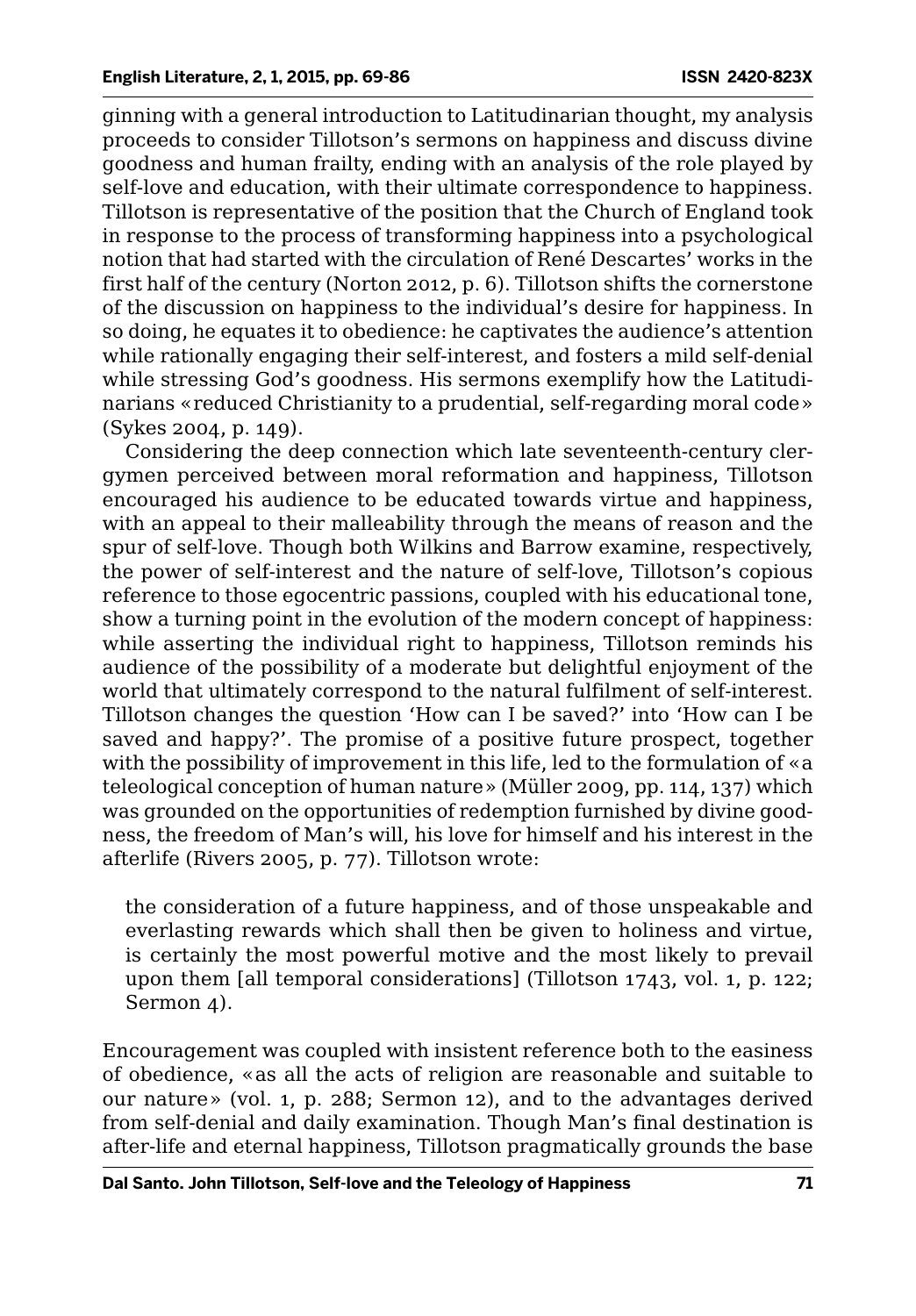of the process in the present, earthly life. The collection of sermons he published in his lifetime opens with the assertion of religion's approbation of Man's desire for happiness and welfare, and ends with the praise of elevation, with the sermons on education that he had already published in 1694. All in all, the route to happiness appears as a well-defined path up a few simple steps.

The Latitudinarian movement, which after the Restoration constituted a small but active group within the Church of England, associated happiness with the reformation of manners and the consequent increase of morality (Rivers 2005, p. 73). Pulpits presented the 1688 Revolution as the product of God's infinite providence, a new – and perhaps last – chance to build up a moral reformation. «Thus hath the providence of GOD very visibly appeared in our late deliverance», Tillotson claims in a fast-sermon preached before the House of Commons in April 1690, and «there is no such way to engage the providence of GOD for us, as by real repentance and reformation; and by doing all we can» (Tillotson 1743, vol. 3, pp. 48-49; Sermon 36). The happiness of the individual depended upon the morality of the whole reign, and vice versa. As all human beings are endowed with the same rational faculties and the same desire for self-preservation, they act to improve their happiness, making cooperation among them therefore vital, fulfilling their natural desire for sociability and exercising their sympathy (Rivers 2005, p. 77):

We have the same notions of right and wrong; we are all obnoxious to one another, and may be beneficial to one another; we all love ourselves and study the advancement of our interest and happiness (Tillotson 1709, p. 445).

The reasons for the promotion of a moral reformation resided not only in the deterioration of society's ethics but also in a reaction to both strict Puritan justification by faith and the danger of lax Antinomian morality. The election of Tillotson to the See of Canterbury in 1691 signalled the temporary triumph of Latitudinarianism and brought about a significant increase in the discussion of happiness. Politically speaking, the Latitudinarians supported tolerance and comprehension between Conformists and Non-conformists and the same breadth of vision could be retraced in their doctrine. In their search for a *via media*, they defended the combination of natural and revealed religion, asserting the fundamental role played by divine grace in assisting Man's sinful nature, though a certain preparation carried out by each single layman was needed (Spellman 1992, p. 97). Struggling to avoid Catholic excesses, they insisted on salvation coming only from God who alone can «make [mankind] perfect in every good word and work» (Tillotson 1743, vol. 5, p. 978; Sermon 63). Nevertheless, they also recognised and encouraged Man's active role in building society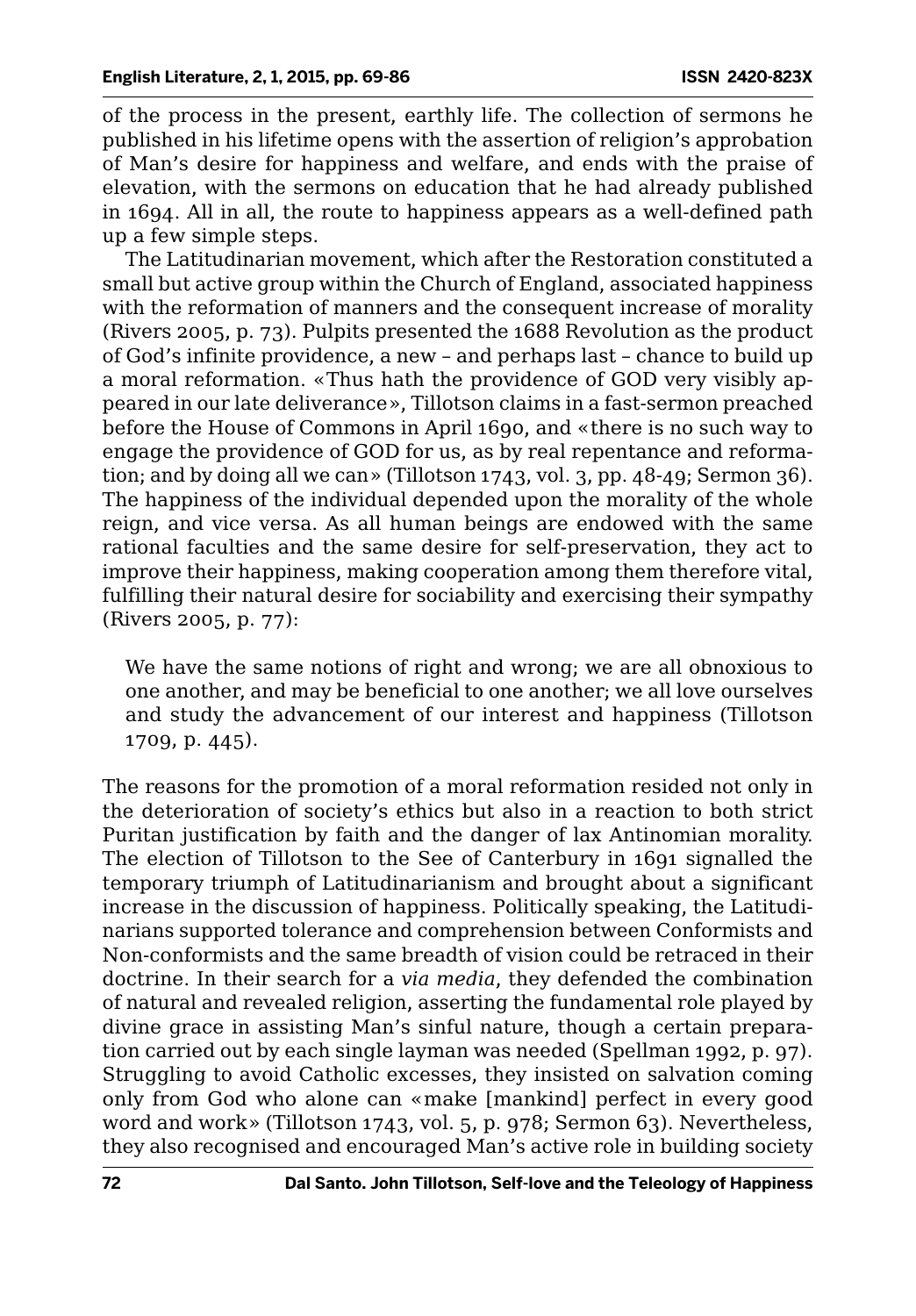and the pleasure derived from doing good, though without any merit or recompense from God.

The picture of Man that can be sketched from the sermons is that of an individual divided into two opposite natures: a stable, sinful, innate one, and a malleable one that is acquired through education and reinforced by habits and that can therefore be changed by proper Christian dictates (Müller 2009, p. 97). Indeed this latter side of Man, which is guided by reason, was addressed by the Latitudinarians in their homiletics. They expected Man to rationally choose to follow religion and its obligations (Müller 2009, p. 82), a clear reminder of Article X, *Of Free Will*. Bishop Gilbert Burnet, for instance, considered choosing upon reflection as 'liberty' (Burnet 1700, p. 117). Bishop Gilbert Burnet, for instance, maintained that choosing upon reflection is 'liberty' (Burnet 1700, p. 117). God Himself judges Men in afterlife according to the degree of consciousness with which they committed a crime: God «measures the faults of men by their wills [...]; for no man is guilty, but he that is conscious to himself that he would not do what he knew he ought to do, or would do what he knew he ought not to do» (Tillotson 1743, vol. 7, pp. 1882-1883; Sermon 114). Man is the only subject responsible for his own removal from his source of happiness. His virtue is under constant trial as part of divine providential education, and it is his personal duty to prove he is responsible for the maintenance and security of his moral standard: «The Christian religion is a great happiness to the world in general, though some are so unhappy as to be the worse for it; not because religion is bad, but because they are so» (p. 2011; Sermon 119). This aspect characterised the sermons of most of the Latitudinarians who acquainted Men with the possibility of moral improvement «through reasonable persuasiveness» (Tennant 2009, p. 104), which might be identified with Tillotson's rational appeal to self-love. Their sermons presented a uniformed conception of happiness: coupled with the practice of religion and with virtue as a goal, happiness was considered as the «Art of living Well and Happily» (see Müller 2009, p. 53), a principle that was applied to all Men alike, without any specific reference to individual desires. What John Locke said of human tastes, that «[a]ll pursues good, [but] the same thing is not good to every Man alike» (Nidditch 1975, p. 268) could not be applied to sermons, where subjective tastes give place to the 'recipe' given by God in the Scriptures to quench one's 'appetite' for happiness, i.e. «to Fear the Lord and Keep his Commandments, for this is the Whole Duty of Man» (*Ecclesiastes* 12, p. 13). Morality is thus grounded in active and internal obedience to divine law (Müller 2009, p. 61), and lies at the heart of the aesthetics of virtue (Porter 2000, p. 262). The Latitudinarians stressed the idea of the benefits deriving from a morally upright life (Scholtz 1988-89, pp. 182-207), as «the foundation of all divine knowledge is in the practice of religion» (Tillotson 1743, vol. 6, p. 1390; Sermon 87). Moreover, religion satisfies one's self-interest because it includes practical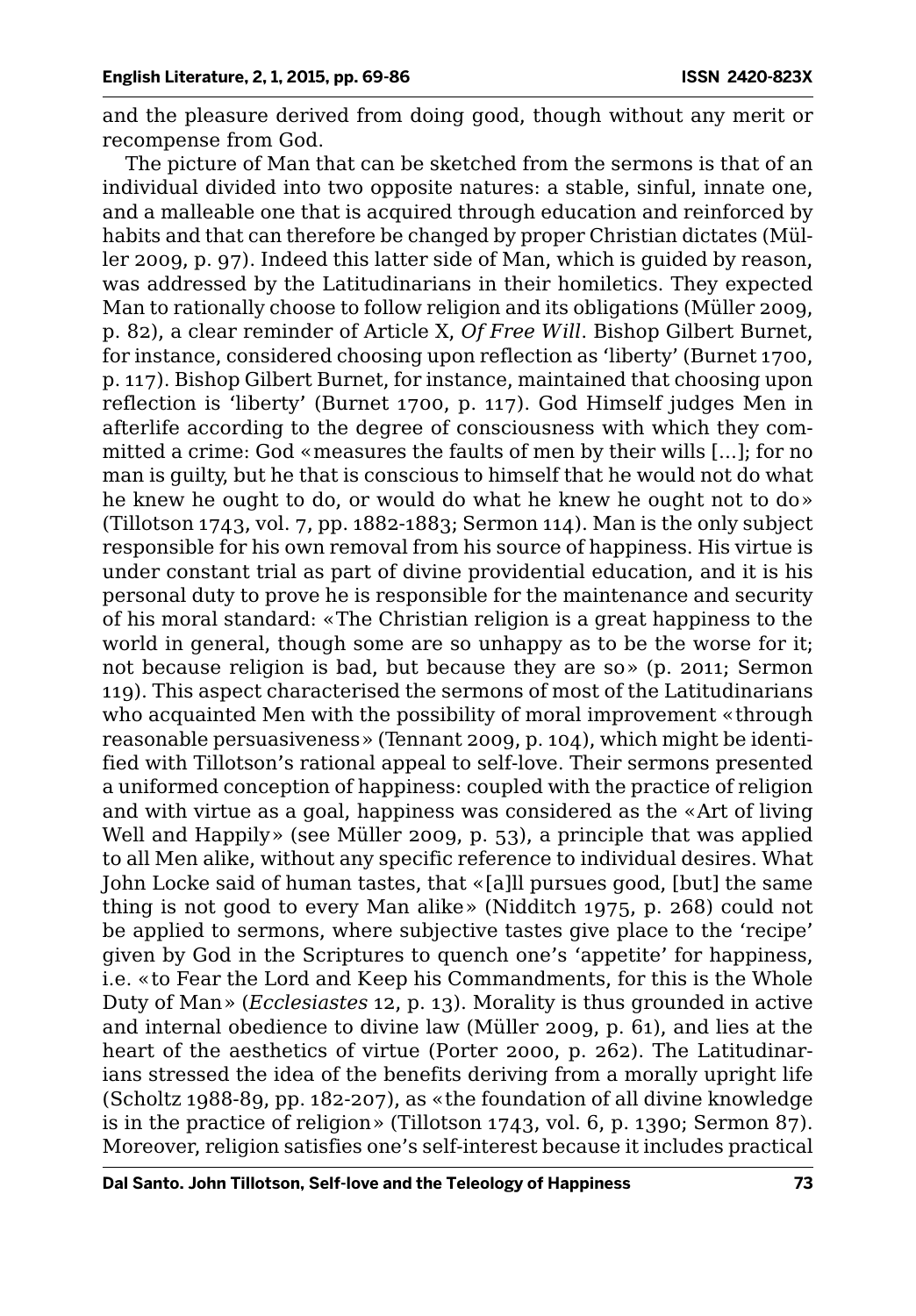advantages from which Man can profit if he applies its dictates seriously: «some virtues plainly tend to the preservation of our health, others to the improvement and security of our estates, all to the peace and quiet of our minds» (vol. 1, p. 156; Sermon 6). The Anglican's way of living – metaphorically moving upwards towards God, and trying to reach his utmost level of perfection – led to the formulation of a 'teleology of happiness'. As Tillotson claims, Man acts as «carried forth by an innate desire of happiness, to seek his felicity in God», because he is moved by a «spring of restless motion» which «forceth him out of himself, and tosses him to and fro, till he comes to rest in something that is self-sufficient» (vol. 8, p. 3522; Sermon 162).

Educated a Puritan, Tillotson soon embraced the Anglican confession, later becoming one of the leading preachers in London. The period from 1663 to 1688 provides evidence of his popularity with records of conspicuous attendance of the city's population to his Tuesday lectures at St. Lawrence Jewry and to his Sunday services at the Society of Lincoln's Inn, where his preaching attracted «crowds of the learned and polite» (Locke 1954, p. 22). After being appointed as one of King Charles II's chaplains, he also occupied other central pulpits in the city, including St. Paul and Whitehall. His prolific output of sermons was used in guides for students and young clergymen (Rivers 2004, p. 13) and the themes he developed in them influenced the clergy during the whole eighteenth century. Tillotson was particularly attentive to the composition and language of his sermons, whose «easy and natural style was so much admired by his contemporaries»: he preferred using non-refined language, with the purpose of making religion «an integral part of everyday life» (Simon 1967, pp. 282-283). He aimed at catching the public's attention not only with his appeal to reason and a polished language, but also with the development of topics which could attract them, such as the profitability of living a pious life. This was an issue that engaged their self-love and their individual and societal interest, while challenging their idea of happiness. He knew that the promotion of a valid moral reformation could only be carried out by moving people's hearts and feelings, and he was ready to reach a compromise (Locke 1954, p. 67). Together with John Wilkins, Tillotson was one of the first clergymen to promote the idea that, leading a virtuous life in this world, Man can obtain a blissful one in the next, assuming the theory of rewards and punishments as a moral demonstration which all rational creatures could use to judge their own fate (Shapiro 1983, pp. 88- 89). It is in Man's interest to prefer a virtuous course as «religion hath so great an influence upon the felicity of men that it ought to be upheld, and the veneration of it maintained, not only out of a just dread of the divine vengeance in another world, but out of regard to the temporal peace and prosperity of men» (Tillotson 1743, vol. 1, p. 105; Sermon 3). The profit derived from a good life is undeniable as it consists in the sought-after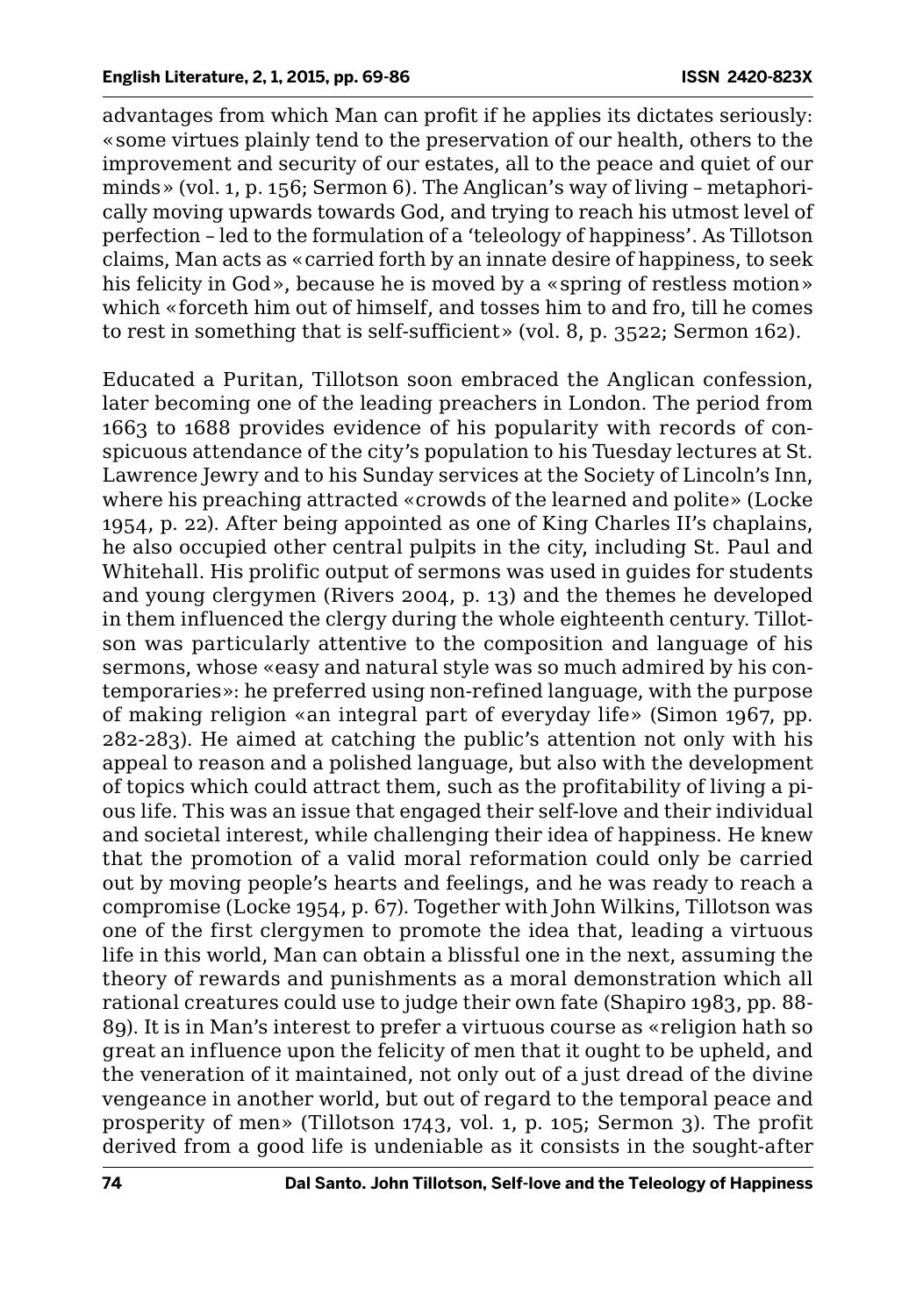peace of mind that is so dear to both ancient and modern philosophers alike: «Religion tends to the ease and pleasure, the peace and tranquillity of our minds; wherein happiness chiefly consists, and which all the wisdom and philosophy of the world did always aim at, as the utmost felicity of this life» (vol. 1, p. 112; Sermon 5). Though Tillotson does not mention specific enjoyments, he validates Man's right to happiness by claiming the possibility of indulging in those virtuous pleasures, as giving to the poor or having a peaceful conscience, which are natural in Man and therefore must be encouraged. To him, self-denial corresponds to self-fulfilment: in conforming to divine law, Man improves his situation and works to build his benefit in the after-life. With minimum effort he can gain happiness now and live happily ever after: «religion conduceth to the happiness of this life; and that both in respect to the inward and outward man. [...] It tends to the improvement of our understanding. It brings peace and pleasure to our minds» (vol. 1, p. 110; Sermon 4).

As in Isaac Barrow (Napier 1859, vol. 2, p. 56; Sermon 2),<sup>1</sup> Tillotson exploits discussions on happiness to sustain the theory of «dispositional innatism» (Spellman 1992, p. 82), which is defined as Men's shared capacity to be convinced of what is best for them. According to Barrow, innate ideas also include a «capacity for happiness», consisting in the «powers and faculties whereby we are capable of knowing, and loving, and obeying, and enjoying him the chief good» (Napier 1859, vol. 3, p. 147; Sermon 40). It is God who impressed the ability of distinguishing between right and wrong on the human mind, «so that no man can be ignorant of them, nor need to be mistaken about them» (vol. 6, p. 1432; Sermon 89). The evidence of this can be retraced in «the nature of a man's mind and understanding, which hath this notion of a deity born with it and stamped upon it» (vol. 1, p. 333; Sermon 1). Being conscious of his condition and dependency on God for happiness (vol. 8, p. 3574; Sermon 146), each individual can therefore form an idea of a perfect being by pondering what perfection implies (Spurr, 1988, p. 572-5 73). A detailed description of the attributes of God rationally demonstrates that «the nature of man, considered by itself, is plainly insufficient for it's [sic] own happiness» (Napier 1859, vol. 3, p. 142; Sermon 40). Tillotson claimed that no other creature or entity subject to illness and decay can meet divine prerequisites and make mankind happy, as «he made us that he might make us happy, and nothing can hinder us

<sup>1</sup> «God our parent hath stamped on our nature some lineaments of himself, whereby we resemble him; he hath implanted in our souls some roots of piety towards him; into our frame he hath inserted some propensions to acknowledge him, and affect him; the which are exited and improved by observing the manifest footsteps of divine power, wisdom, and goodness, which occur in the works of nature and providence; to preserve and cherish these is very commendable; a man thereby keeping the precious relics of the divine image from utter defacement, retaining somewhat of his primitive worth and integrity; declaring that by ill usage he hath not quite shattered and spoiled his best faculties and inclinations».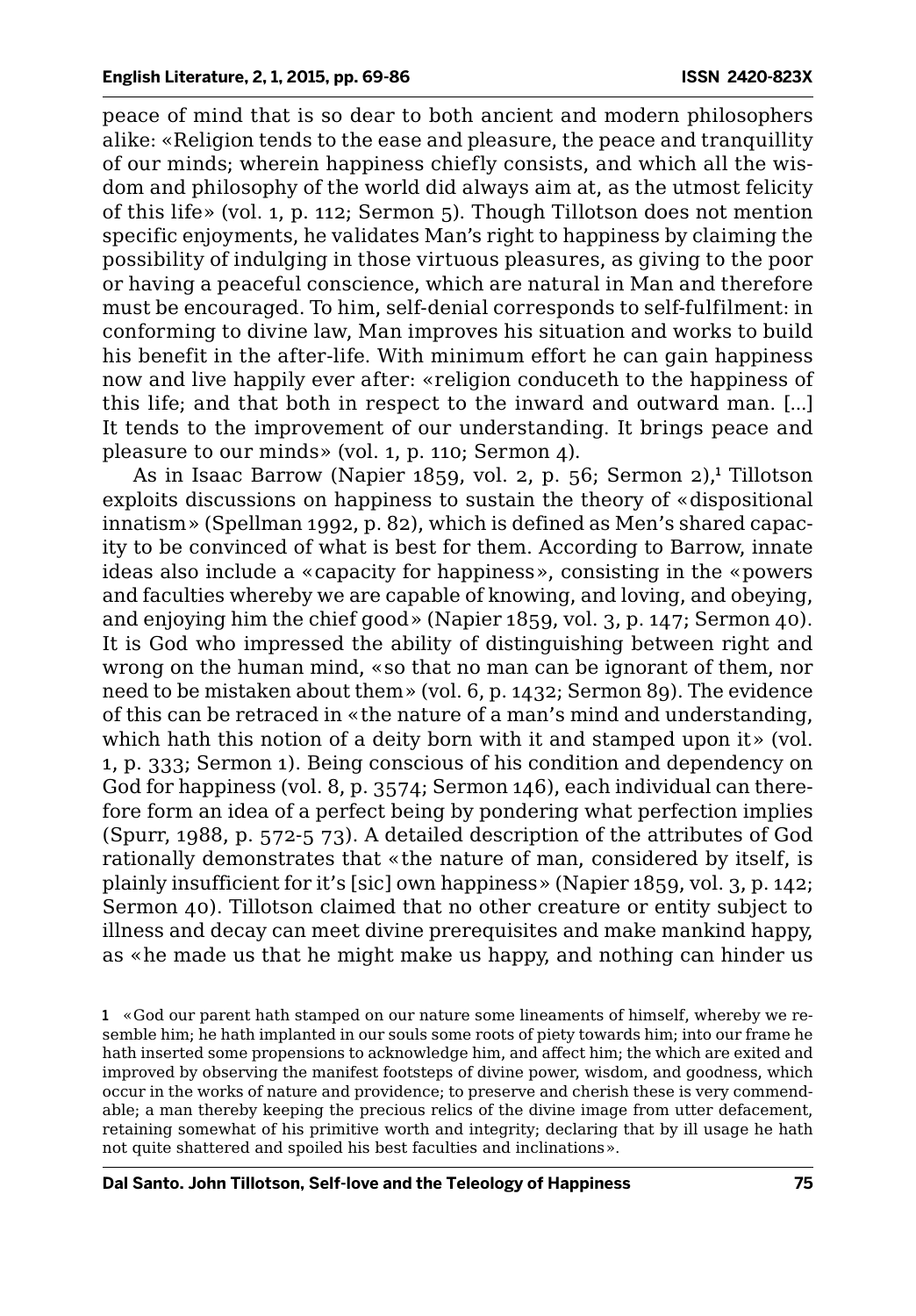from being so but our selves» (Tillotson 1742, vol. 3, p. 146; Sermon 40). God owns «wisdom to contrive our happiness, and power to effect it», as he knows «what is safest and best for them [men]' (vol. 3, pp. 143-144).

Tillotson thus insisted on the idea that Man's happiness lies in observing the law and in performing those actions which are required of him, showing obedience, sincerity and deliberation. He was extremely orthodox in his position, as he emphasized mankind's dependence on divine grace and focused on the idea that God's love and man's acknowledgement of one's best interest – i.e. self-love – should be the primary sources of action in life. The union of faith and a good life are central to «scripture and Christian morality» as «true faith is necessary in order to a good life, and a good life is the genuine product of a right belief» (vol. 3, p. 217; Sermon 42). To Tillotson, the word 'moral' contains the idea of being «eternal and indispensable» (vol. 8, p. 3505; Sermon 141), especially when applied to obligations descending directly from God: «GOD hath planted in our nature the desire of our own preservation and 'happiness', and into this is the force of all laws, and the reason of all our duty is at last resolved» (vol. 5, p. 1022; Sermon 66). If the commandments prescribed by God were tailored to the human capacity for understanding and following them, they should not be a grievous weight imposed on mankind's shoulders: the Scriptures – and providential events – prove that the commandments are the manifest expression of either divine goodness or displeasure, and evidence of human perfectibility through moral education. Tillotson encouraged his audience to follow divine dictates because their wisdom coincide with Man's interest: religion encompasses the knowledge of God's law and the practice of it with «a suitable life», and leads to the conclusion that the «care of our selves and our own interest is the first part of wisdom» (vol. 1, pp. 7, 12; Sermon 1). While celebrating the providential rescue of the estates of Parliament from the conspiracy of the 5th November, Tillotson underlined how religion «consults not only the eternal salvation of mens [sic] souls, but their temporal peace and security, their comfort and happiness in this world» (vol. 1, pp. 437-438; Sermon 19). In line with the Latitudinarian teleology, Tillotson presents happiness as the obtainment of the inward peace of the soul; however, he does not forget to mention the satisfaction of lower, bodily desires which correspond to outward care:

To be happy is not only to be freed from the pains and diseases of the body, but from anxiety and vexation of the spirit: not only to enjoy the pleasures of the sense, but peace of conscience, and tranquillity of mind. To be happy, is not only to be so for a little while, but as long as may be; and if it be possible, for ever (vol. 1, p. 12; Sermon 1).

In Tillotson's sermons therefore happiness and holiness coincide, as the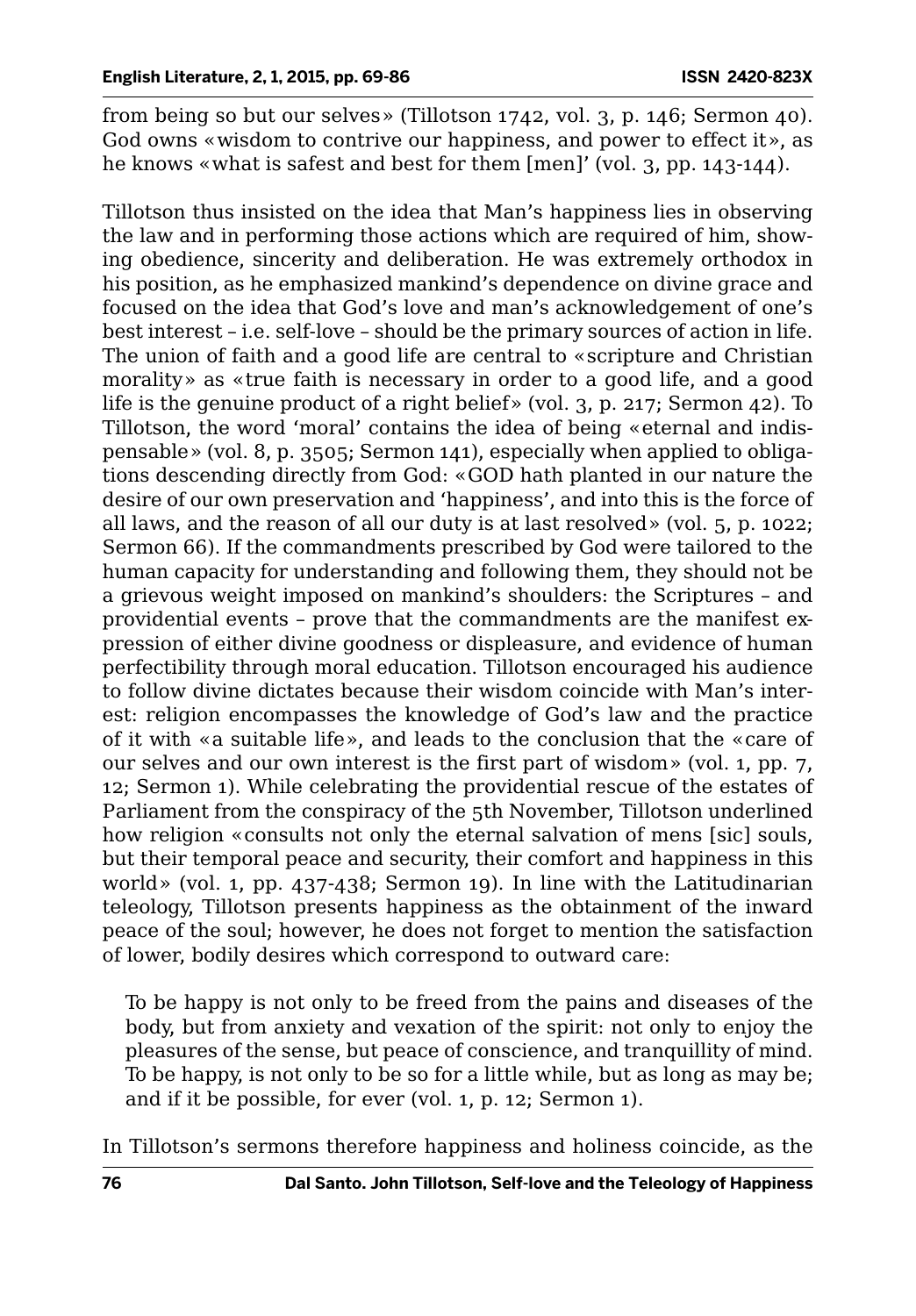latter is «a state of peace and tranquillity, and the very frame and temper of happiness» (vol. 8, p. 3519; Sermon 142). Indeed, Tillotson affirms that «felicity doth naturally result from perfection» (vol. 8, p. 3320; Sermon 132), which can be retraced in the improvement of those qualities of «charity, and kindness, and compassion, which we peculiarly call humanity» that are founded on love, i.e. the very essence of the divine creator (vol. 8, p. 3312; Sermon 131). The practice of good actions was thus described as a way to move towards perfection, to emulate the infinite bounty of the Creator and to follow the example of Jesus Christ: to do good meant to «serve the temporal or spiritual good of our neighbour, and promote his present and his future happiness» (vol. 1, p. 412; Sermon 18). Time and again, Tillotson stated that education is one of the most efficient ways in which one man can be charitable to others: he can teach them the advantages of obeying divine law, and the danger from breaking it. In rescuing a strained and confused soul, the benefactor might build up a new Christian and thus enjoy the pleasure to see the result of his accomplishment.

The sermons that probably best exemplify the interrelation of obedience, knowledge of oneself, and happiness and pleasure from benevolence are the 'Six Sermons' on *Steadfastness and Resolution in Religion*, published in 1694. In addressing the young parents who are responsible for the moral and religious education of the future generations, Tillotson avers the importance of being a living example for children. Parents should daily show them how to recognize their actions with conscience and consideration, therefore perfecting their sincerity to God. Education works like a scientific experiment, in which observation and analysis of data are the first two steps to be considered. Parents should monitor the behaviour of their children in order to understand the level of proneness to evil that they have. Practically speaking, they should look after their children's well-being and happiness, providing examples of restraint and using fear to control treacherous inclinations. Reproof must be commensurate with the gravity of the sin, and cold reproofs should be used to encourage future virtue and to distance children from temptation. Parents should also provide models of conversation and politeness, and teach silence and self-control. They should acquire a right balance between knowledge and practice as well as between reason and passions, as these features are inseparable and complementary. The idea of education promoted by Tillotson is that of «training in Christian culture» (Spellman 1992, p. 61) in which Man's dependence on God and obedience to his law are paramount. In discussing temporal benefits promoted by a good Christian education, Tillotson affirms that even those temperaments that are next to desperate are «not utterly intractable to the grace of GOD and to the religious care of Parents» (Tillotson 1742, vol. 4, p. 502; Sermon 53). Morally speaking, children should be taught their duties towards God and Men. Tillotson often refers to 'government', namely self-control of various passions, in particular anger and desire, and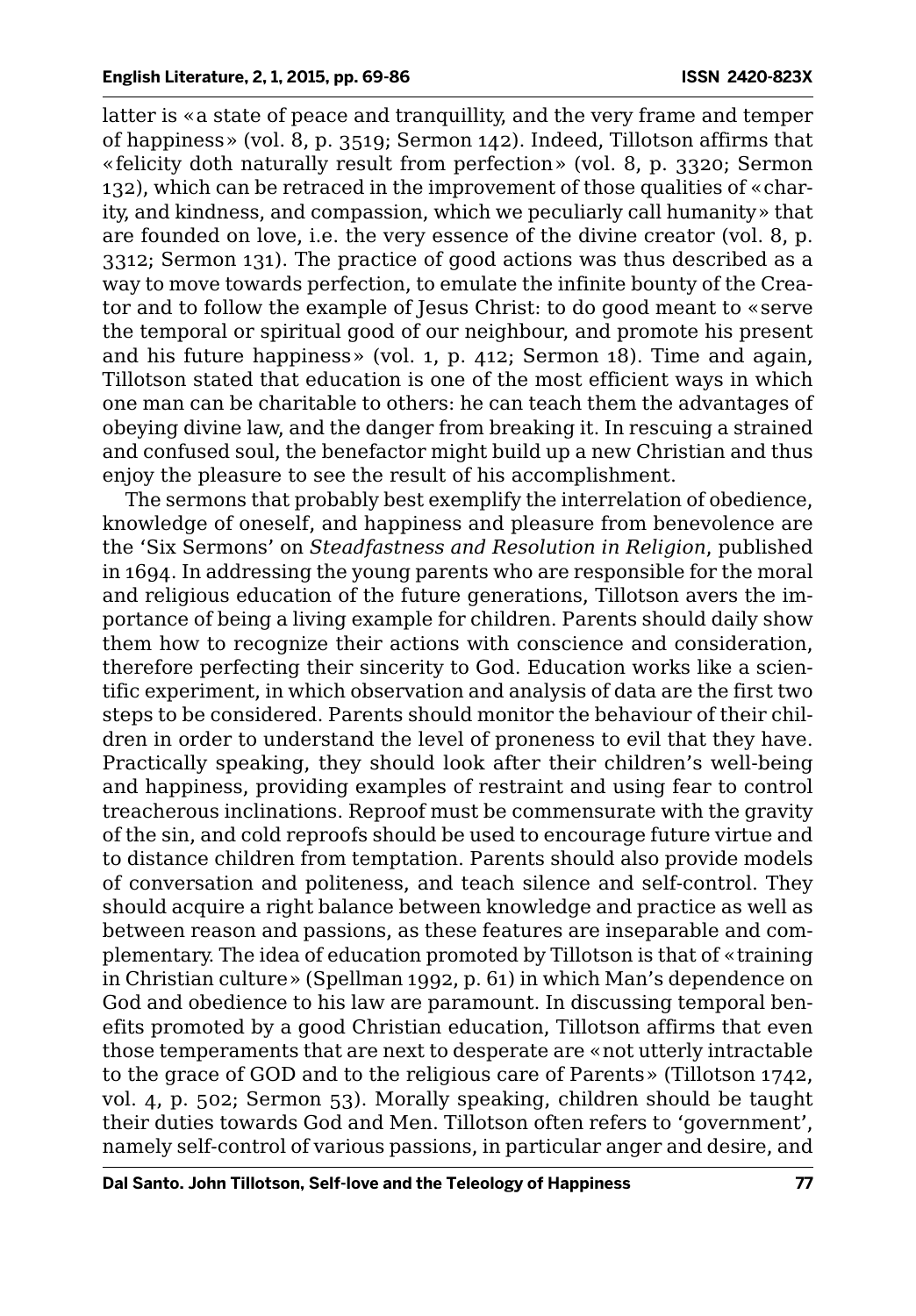of one's tongue and sensual appetites. Governing one's appetites means learning sobriety, temperance, chastity and purity – these can be achieved also with the help of a moderate diet. Justice and honesty are also manly virtues that sons should learn from their fathers in order to be accepted and esteemed in society.

The most profitable way in which Man can be educated is through examples, which imply a profound knowledge of God's attributes, an attentive analysis of one's inclinations, and of the circumstances in which one lives. The highest example mankind might follow is that provided by Jesus Christ. By emulating him, Man satisfies his own nature, as Tillotson claims that «to do good is the most pleasant employment in the world. It is natural; and whatever is so is delightful» (vol. 1, p. 427). In the Scriptures, Man can find what he requires to raise himself to «the perfection of all virtue and goodness» (vol. 6, p. 1578; Sermon 98). Even though Man cannot fully understand what future happiness comprises, he perceives his role as active, because happiness «consists in our likeness to GOD, in a conformity to the moral perfections of the divine nature, which are exprest by the name of purity and holiness» (vol. 8, p. 332; Sermon 1320). Such a 'teleology of happiness' can therefore be considered as the means through which Tillotson encourages a moral reformation on a vast scale, which included regaining God's favour, quite evidently lost by the British population if one considered the punitive events that had happened in the mid-1660s. If true happiness corresponds to virtue which perfectly suites human nature and perfection (Müller 2009, p. 118), it can be obtained only through the awareness of one's frailty and the consequent desire for moral progress that the perception of defectiveness generates. Moreover, virtue can only be obtained through obedience to law and dominance of one's passions through self-education. Human lusts are eventually wilful acts, but they can be mortified by reflection and repentance, by keeping in mind that «every spark is dangerous, when it falls upon combustible matter» (vol. 7, p. 1945; Sermon 116). This virtuous process is based on the assumption that Man's moral responsibility is in choosing good over evil (Müller 2009, p. 161), as God created Man «a free creature, and capable of abusing his liberty, and intends this present life for a state of trial in order to another» (Tillotson 1742, vol. 8, p. 3432; Sermon 138). Nevertheless, the prescription of divine law mirrors God's goodness as He is a just, compassionate governor who does not charge the individual with anything but what his reason already tells him and to the improvement of his welfare, both temporal and eternal:

So that taking all things into consideration, the interest of our bodies and souls, **of the present and the future, of this world and the other**, religion is the most reasonable and wise, the most comfortable and com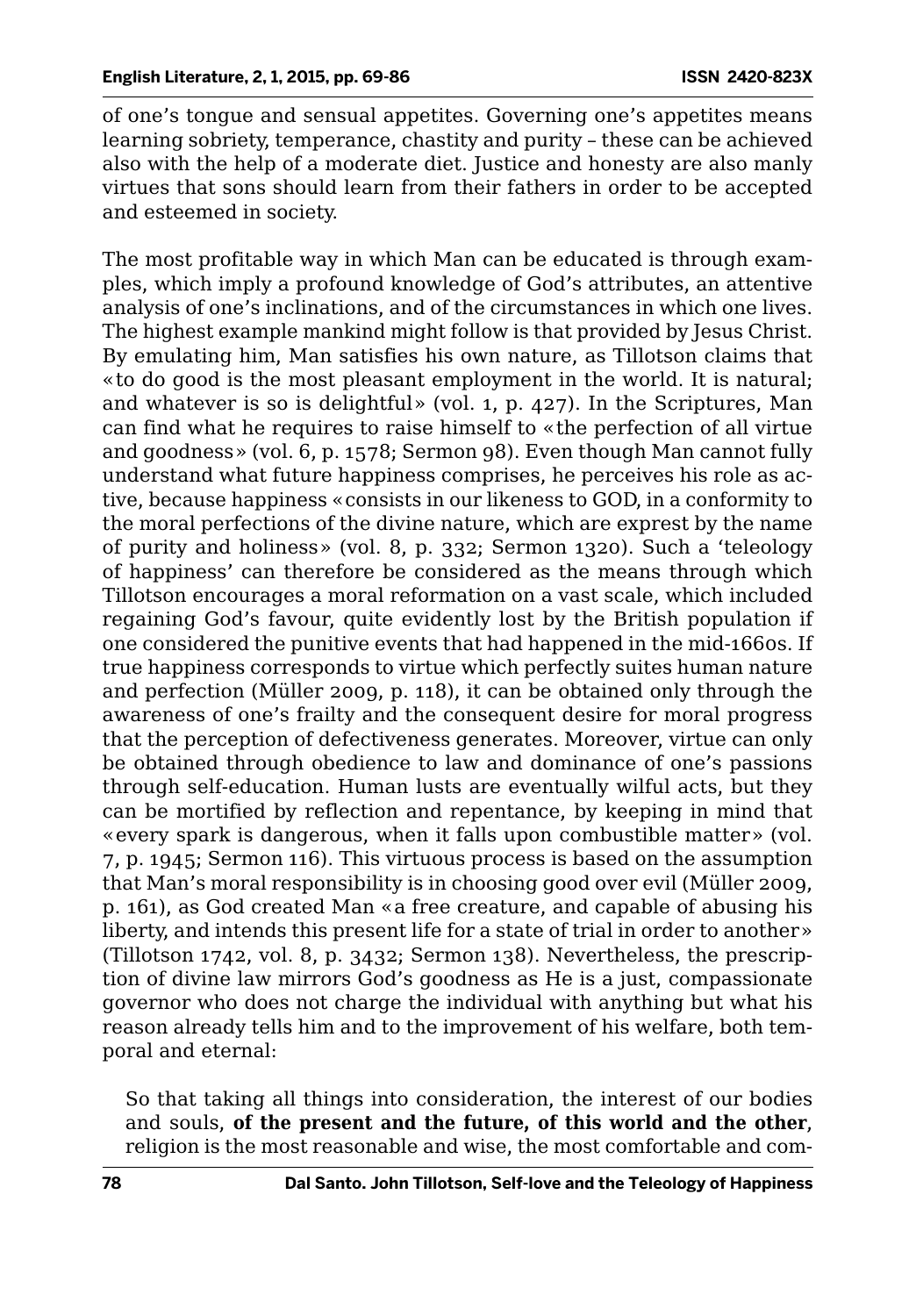pendious course that any man can take in order to his own happiness (vol. 2, p. 286; Sermon 28; emphasis added by the Author).

Tillotson's teleology also implied that, while insisting on obedience, his sermons encouraged his audience to study the motives and circumstances of their actions in order to understand where their inclinations lay, to better check and control them. Thus he promoted the imperative *nosce te ipsum* in order to increase their happiness (Porter 2000, p. 261). Man would then realize that, at the core of his disposition to happiness, there is a strong belief in both God's providence and in self-love as the way in which the mind works, by cultivating one's interest with the aim of gaining eternal rewards. The individual therefore needs self-love to fulfil the ultimate wish and obtain salvation. Love is «an expression of the teleological dynamism that underlies human actions» (Pope 1991, p. 387), and Man uses it to judge his relationship with the material world. Thomas Aquinas affirmed that «to seek for one's own good and perfection is to love self» (*Summa Theologiae* I. 60. 3; see Pope 1991, p. 387). Precisely because self-love is a passion, there is nevertheless an ambiguous attitude toward self-love in sermons, a mixture of praise and refusal. Aquinas did not consider self-love either as a virtue or a vice, but advanced a distinction between 'ordinate' and 'inordinate' self-love. While inordinate self-love is often associated with sin and damnation, virtuous self-love is coupled with interest and with the happiness and pleasure deriving from upright behaviour. This compound is reflected in the discussion of charity and of the advantages that it brings both on Man and society.

The link between self-love, duty and happiness appears clear: by loving himself, Man fulfills his duty and promotes his obedience towards God, while the pleasant sensations derived from following the divine law generate pleasure and promote virtue. Self-love equates self-denial, as both consist in controlling one's passions and accepting sufferance and hardships for the sake of religion and a higher form of happiness:

It [religion] directs men to their duty by the shortest and plainest precepts of a good life; it persuades men to the obedience of these precepts, by the promise of eternal happiness, and the threatenings of eternal misery in case of obstinate disobedience; it offers us the assistance of GOD's HOLY SPIRIT, to help our weakness (vol. 7, p. 2012; Sermon 119).

Even if it was considered a concession to sinful human nature (Spellman 1987, p. 410), the appeal to the audience's desire for happiness and to their interest, providing tangible proof of the benefits they might have derived from a virtuous life, became the driving force to move Man to the hoped for moral reformation. Even the Scriptures, Tillotson admitted, describe the pleasures of heavenly happiness using «the metaphors of a feast, and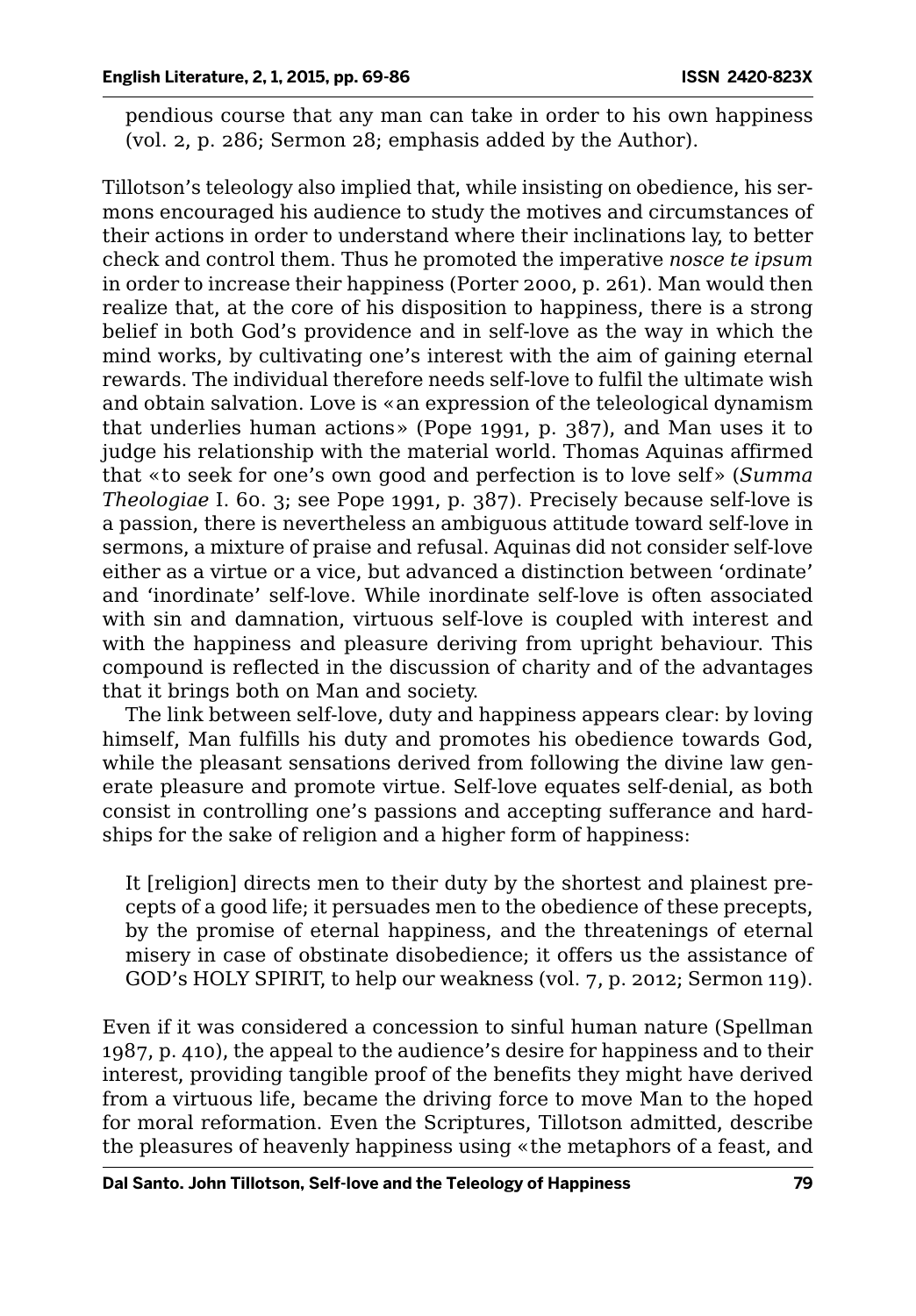a banquet, and a marriage' to suit 'our weakness and condescension to our capacities» (Tillotson 1742, vol. 1, p. 200; Sermon 8). Moreover, insistence on innocent pleasures, as for example the pleasure of giving, increase the effect of the rational claim to Man's self-interest. Mediating between extremes, Tillotson's sermons emphasize human sinfulness while highlighting the residue of the divine, *recta ratio*, as the yardstick that illuminates the darkness, 'the candle of the Lord.' It is through a conscious use of reason and understanding that human beings can «have any comfortable possession and enjoyment of [themselves] and of that which makes [them] men» (vol. 3, p. 141; Sermon 40).

The adjective 'moderate' took on a particular significance in sermons, as Tillotson was worried by the sinful and overwhelming power of objects, while at the same time celebrating the beauties of the world and advocating the possibility of enjoying it, as the wonders of nature could only be considered «to be of little other use but for the pleasure of man» (vol. 8, p. 3419; Sermon 137). The argument from design partly justified the appeal to an innocent savouring of the world, framed by the benefit of religiously living one's earthly life and obtaining God's favour and rewards in the next. Tillotson claims that God's goodness can be perceived not only by reason, but even by the senses, as «[God] hath subjected so great part of the creation to our dominion and use» (vol. 8, p. 3547; Sermon 164). The following exclamation, which was meant to captivate the audience, could but arouse feelings of comfort and confidence in the possibility of enjoying, albeit moderately, the beauties of the world:

What an innumerable variety of creatures are there in this inferior world, which were either solely or principally made for the use and service, pleasure and delight of man! How many things are there, which serve for the necessity and support, the contentment and comfort of our lives! How many things for the refreshment and delight of our senses, and the exercise and employment of our understandings! (vol. 8, p. 3547)

Man asks himself not only how he can be saved, but how he can make the process of salvation the most pleasurable. If the world is rich and beautiful and Man was placed in it at the top of the Chain of Being, why could he not enjoy what God Himself in His infinite goodness had provided for him? Indeed, «the chief and principal end of many things is the use and service of man» (vol. 8, p. 3418; Sermon 137); only beings endowed with reason can enjoy the search into the secrets of the natural world:

The goodness of GOD is the cause, and the continuance of our beings, the foundation of our hopes, and the fountain of our happiness; our greatest comfort, and our fairest example, the chief object of our love,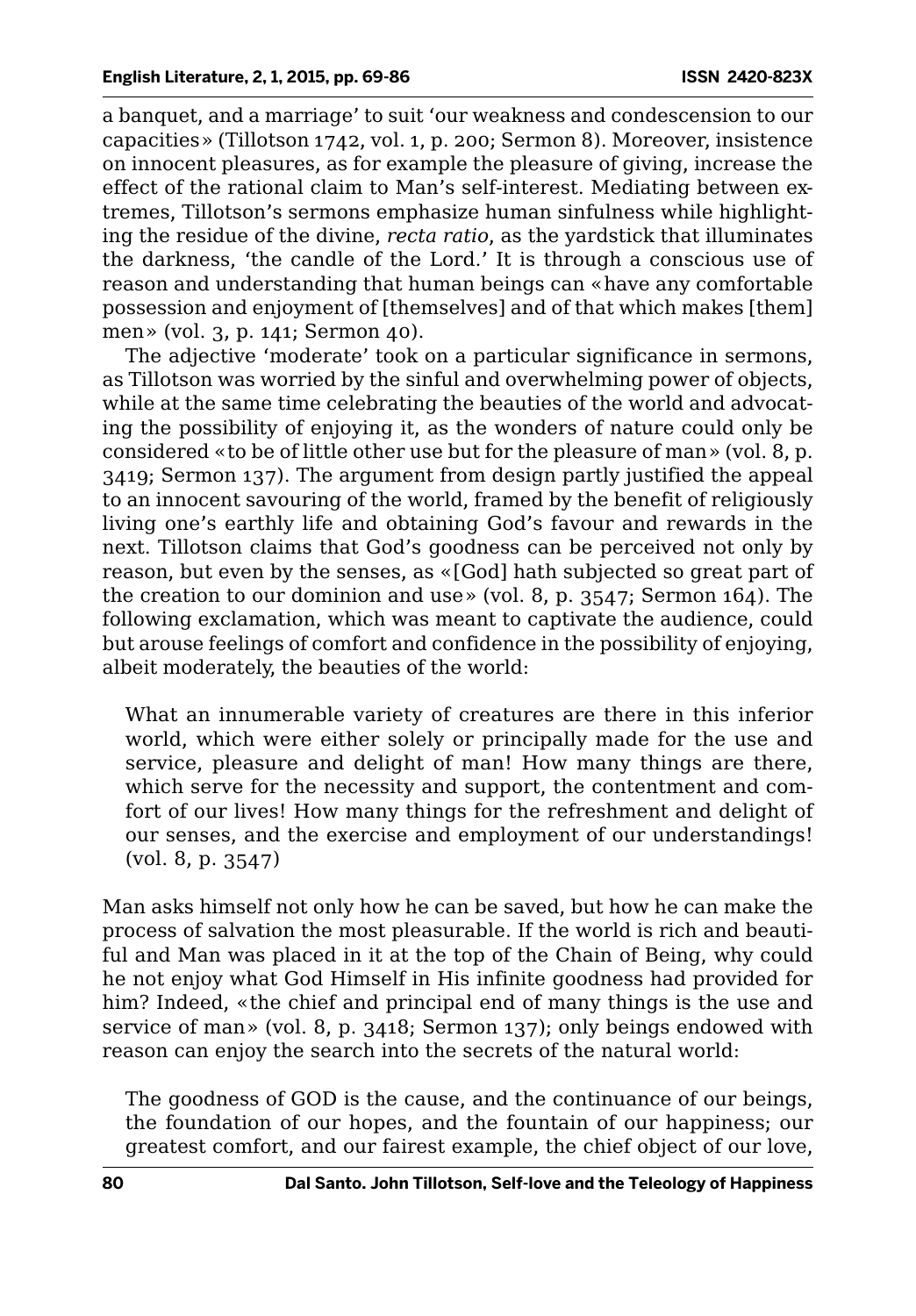and praise, and admiration, the joy and rejoicing of our hearts (vol. 8, pp. 3523-3524; Sermon 143).

In the Christian-Stoic philosophy, happiness and virtue are connected to pleasure through the practice of self-reflection. According to Patrick Müller, Latitudinarians believed in conscience as an intellectual faculty whose judgements are based on the dictates of Natural Law. In functioning as a self-reflexive faculty to understand one's duty, conscience becomes «reason translated in moral terminology» (Müller 2009, pp. 173-175). This concept appears clear in the definition that Tillotson gave of conscience: it is «the great principle of moral actions, and our guide in matter of sin and duty  $[\ldots]$ , telling us what is the law of GOD and our duty» (vol. 3, p. 85; Sermon 38). Conscience gives Man the power to distinguish between good and evil: «the judgement of a man's own mind concerning the morality of his actions» (vol. 3, p. 86). Temporal delusion is still possible, but it has to be imputed to the weakness of Man's rational faculty, which at best is «very short and imperfect» (vol. 4, p. 834; Sermon 56). «The wisdom of men» (vol. 3, p. 144; Sermon 40) colours reality in such a negative way as to make Men distrust God's providence and the fair distribution of things in this world. Tillotson acknowledges the great difficulties there exits in convincing Men of where to place their expectations for happiness, as they mistakenly believe «the great joy of the men of this world is in a plentiful harvest, and the abundance of the good things of this life», and are unmindful of what can give them «more joy or gladness to [their] heart, the favour of GOD and the 'light of his countenance' » (vol. 3, p. 154; Sermon 40). Men live in constant fear of being deprived of what they can enjoy in this world (vol. 5, p. 1060; Sermon 68) and do not understand that pure bliss consists in being at ease, free from misery, especially from the trouble that their present condition generates. They are unable to judge things properly, as they place wrong expectations on almost everything that «promiseth happiness to [them] at a distance» (vol. 3, p. 139; Sermon 40), only then to realize that their hopes were vain. Men usually move away from their happiness because «an inordinate love of the world is very pernicious to [their] souls» (vol. 2, p. 431; Sermon 34). The consequent disadvantages are the increase of material, daily cares, the temptation of forgetting one's religious duty and dependence on God, and falling prey to falsehood.

According to Tillotson, Christians have all the instruments to know themselves: the mind is able to remember past events and think of its future prospects, even eternity. Although human knowledge is often limited, because men «are satisfied of many things, the manner whereof [they] do not know» (vol. 8, p. 3370; Sermon 135), they can use their mind to know themselves: men are familiar to themselves and cannot be «strange and wonderful to [them]selves» (vol. 8, p. 3418; Sermon 137). Both «the glori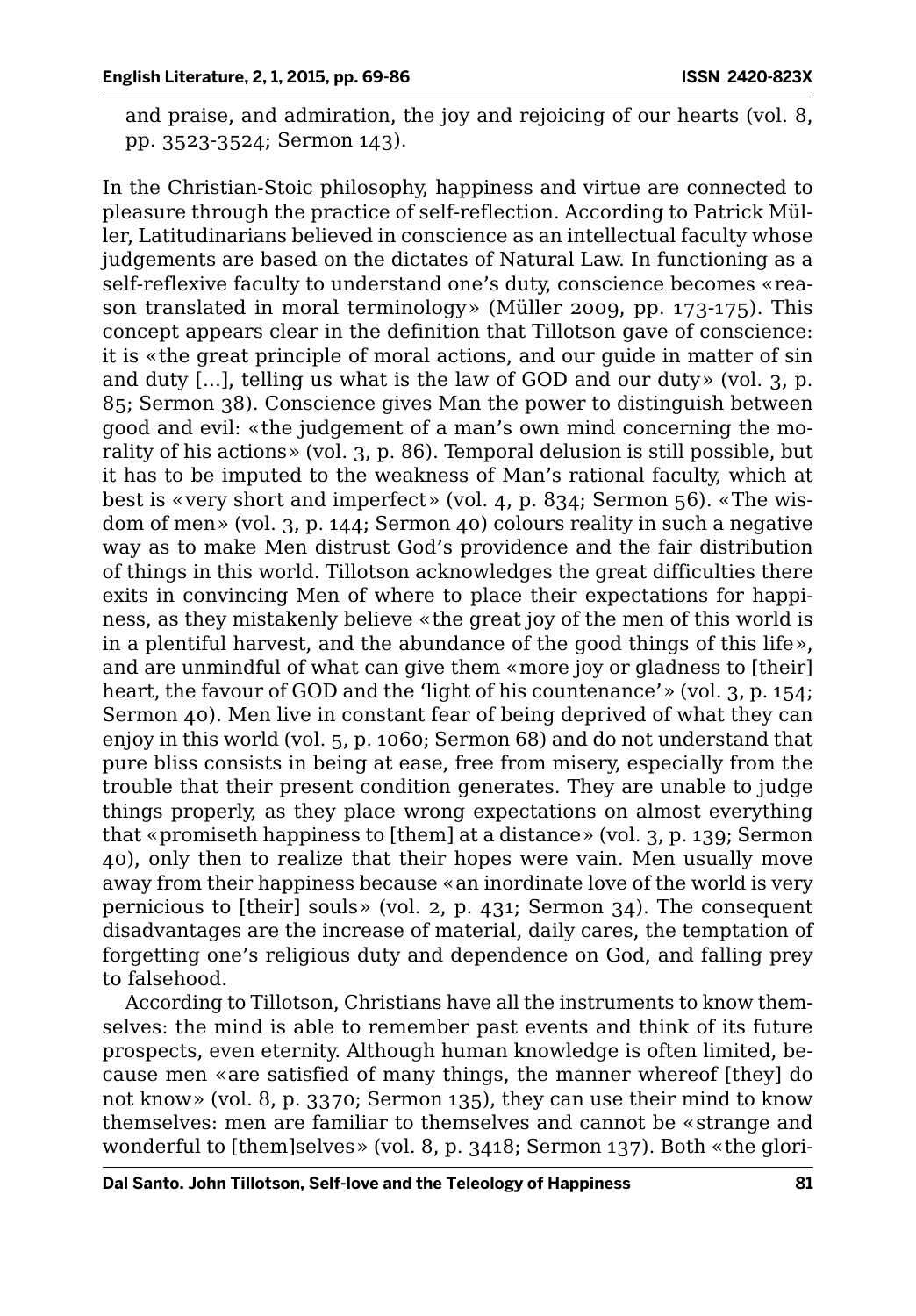ous faculty of reason and understanding» and conscience might contribute to the process of «reassuming humanity» (Spellman 1992, p. 68):

If we consider the mind of man yet nearer, how many arguments of divinity are there in it! That there should be at once in our understandings distinct comprehensions of such variety of objects; that it should pass in it's [sic] thoughts from heaven to earth in a moment, and retain the memory of things past, and take a prospect of the future, and look forward as far as eternity! [...] The great miracle of the world is the mind of man, and the contrivance of it an eminent instance of GOD's wisdom (Tillotson 1742, vol. 8, p. 3417; Sermon 137).

Human minds should be raised above two passions: «the fondness of life, and the slavish fears of death» (vol. 5, p. 1074; Sermon 69). Apart from God, there is «no other reasonable, no nor tolerable hypothesis and scheme of things for a wise man to rely upon, and to live and die by» (vol. 3, p. 155; Sermon 40). It is providence that directs Men's lives, and «does bid more fairly for the comfort and happiness of mankind» (vol. 3, p. 156). These are indeed the points on which Tillotson insists in his sermons: the idea that emerges is that, in order to become a faithful and joyful Christian, one should combine what is required of him in natural religion with faith in God's providence and distribution of rewards and punishments:

For instance, the belief of an invisible GOD, of a secret power and providence, that orders and governs all things, that can bless or blast us, and all our designs and undertakings, **according as we demean our selves**  towards him, and **endeavour to improve** our selves to him (vol. 5, p. 982; Sermon 54; emphasis added by the Author).

Moreover, sermons warned against other limits imposed on knowledge, which are caused by «inference from the will (whether faculty or function) through interests, passions and appetites» (Griffin 1992, p. 67). Man's will varies according to the circumstances of an action; the motives that lead one to commit a crime can therefore be investigated only by Man's conscience. If the will limits the process of learning one's duties, it cannot reach the heart of Man and influence human behaviour: «Now, if there were a real contradiction in the rule, it were impossible it should be put in practice; but it is only a contradiction in our *wills*, which must thus be reconciled to the *rule*» (Tillotson 1709, p. 441).

While asserting the degeneracy of human nature, Tillotson also claimed that mortification is «not so difficult work to most persons, if they begin it betimes» (Tillotson 1742, vol. 7, pp. 1939-1940; Sermon 116). The consciousness of either one's corruption or of the possibility of improvement was eventually thought to lead members of English society to change their lives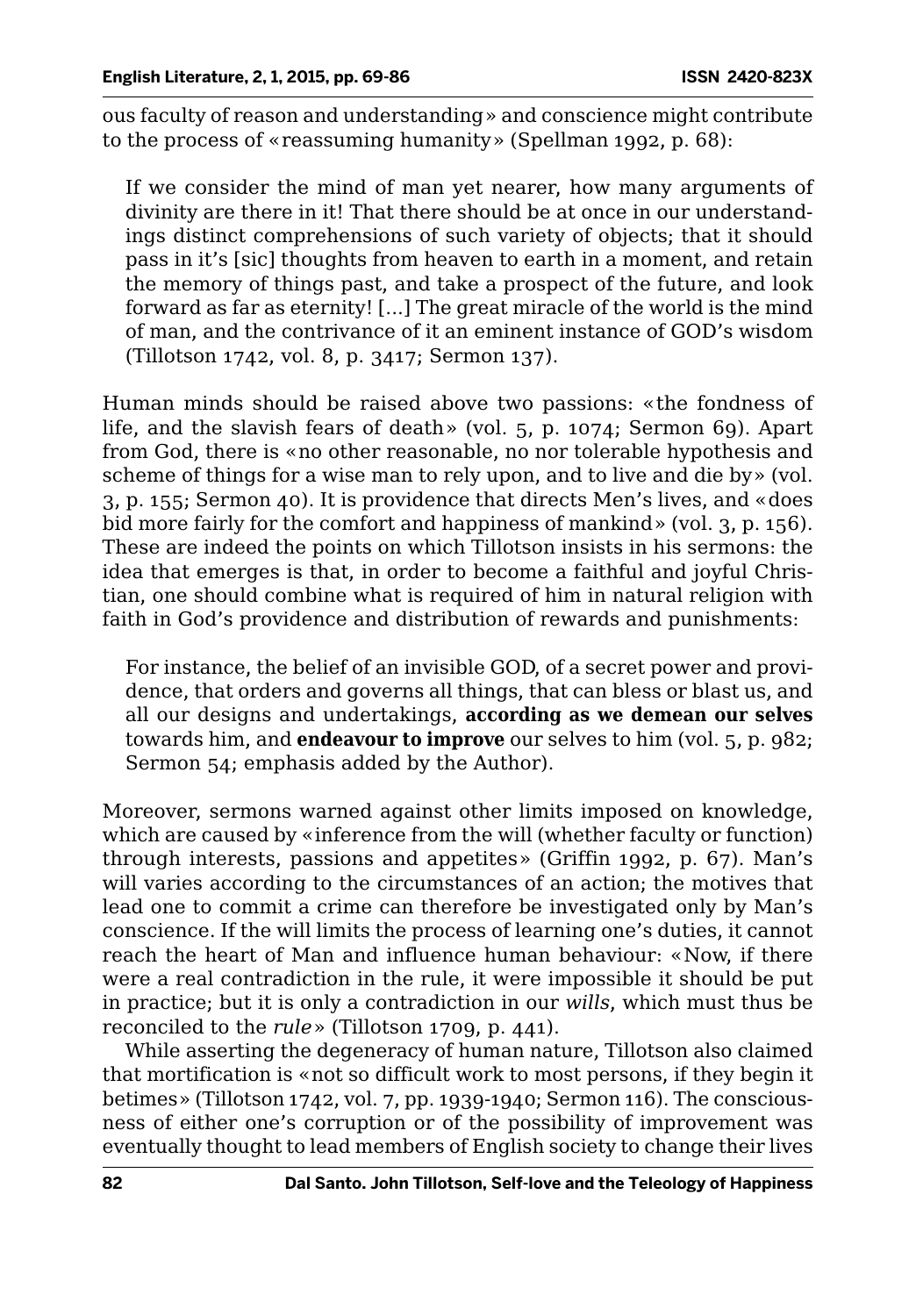and sincerely repent for past sins. Tillotson admitted that he perceived «a just sense of the frailty of human nature»; at the same time he also appreciated «the human resolution; but withal, a most firm persuasion of the goodness of GOD» (vol. 4, p. 838; Sermon 56). Education is a commendable way to contrast the pretences of the will because Man can become the virtuous product of the Christian environment in which he grows up.

By the happiness of a good education, and the merciful providence of GOD, a great part of many mens [sic] virtue consists in their ignorance of vice, and their being kept out of the way of great and dangerous temptations; rather in the good customs they have been bred up to, than in the deliberate choice of their wills; and rather in the happy preventions of evil, than in their resolute constancy in that which is good (vol. 1, p. 380; Sermon 16).

The benefit from acting virtuously is represented by both earthly happiness and eternal rewards. The precepts in divine law all tend to Man's advantage; what is required of Man is obedience and sincerity of heart. Tillotson encourages the audience to reason on this 'mild obligation'' informing them of the importance of their inner disposition: «we must always be prepared in the resolution of our minds to deny ourselves, and to take up the cross, though we are not actually put upon this trial» (vol. 5, pp. 1045-1046; Sermon 67). At the end of his Sermon 67, Tillotson draws an interesting parallel between loving oneself and denying one's material desires and concludes that they coincide: «this which we call self-denial, is, in truth and reality, but a more commendable sort of self-love, because we do herein most effectually consult, and secure, and advance our own happiness» (vol. 5, p. 1047). Only through this union of self-love and denial can Man obtain true happiness, which is «something that is nearer and more intimate to us, than any of the things in this world; it is within thee, in thine heart, and in the very inward frame and disposition of thy mind» (vol. 8, p. 3331; Sermon 132). Based on the highest possible knowledge of oneself under the guidance of conscience, on a constant observation of one's actions, and on rational self-reflection, the 'teleology' mediates the possibility of improvement through the formulation of good habits with the blissful help of divine grace, as «[...] this life is the time of our preparation for our future state. Our souls will continue for ever what we make them in this world» (vol. 1, p. 208; Sermon 8). Man cannot believe that he can obtain happiness without sincerely trying to live a holy life, as the span of time allotted to him in this world is the only one he has to prepare himself and dispose his soul for the next. Thus, «to be happy, is to enjoy what we desire, and to live with those whom we love» (vol. 1, p. 209; Sermon 8). Distancing himself from his subjective and imperfect judgment of the world, man reaches utmost perfection of his knowledge and 'the height of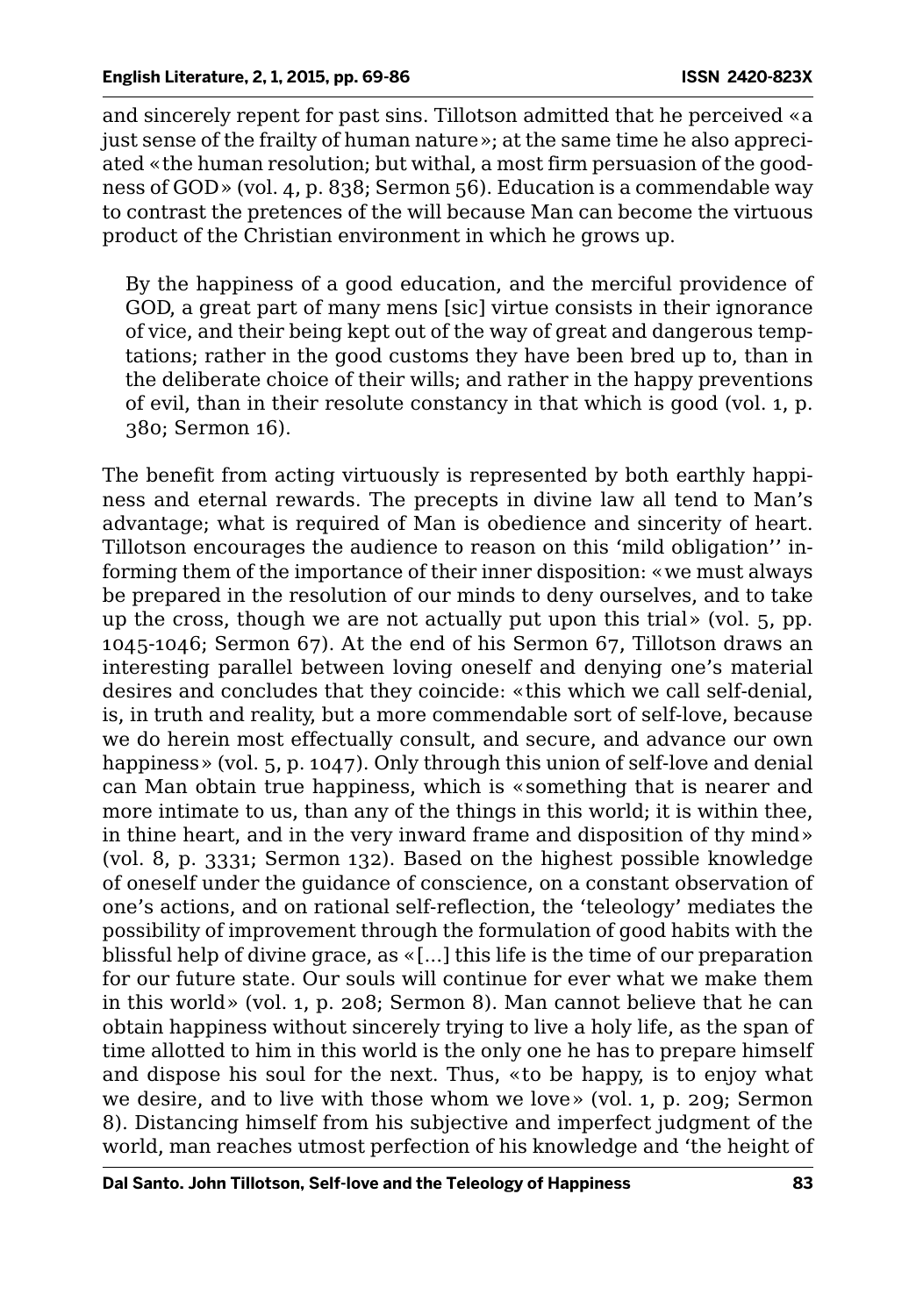love' once he trespasses the threshold of heaven (vol. 1, p. 201).

Tillotson's sermons demonstrate how morality is therefore unavoidably linked to self-interest, «spurred on by the powerful incentives of eternal reward and punishment« (Scholtz 1988, p. 204). This implies Man's active participation, while perfection, as defined by divine law, is mitigated by a sincere obedience to it according to one's capacity, as the covenant of grace or leniency claims. Both the doctrine of work – the moral active role of individuals in reforming society – and the incitement to self-love are moved by 'the self-seeking motives of human action' and exemplify a consistent pace towards the investigation of human nature in the Restoration Church of England. Addressing the issue of happiness and self-love encouraged the growth of a powerful Protestant merchant middle-class whose major value in business dealings was prudence, «the calm faculty by which one evaluates his actions in terms of their consequences for himself« (Sams 1943, p. 322). Prudence corresponds to Tillotson's self-love that makes Man believe in future judgement, urging on him its justifiable necessity, because there is nothing «so desirable to one that must live for ever, as to be happy for ever« (Tillotson 1742, vol. 5, p. 1235; Sermon 78). The need to avoid eternal punishment is coupled with the physical and mental pleasure that the good Christian feels once he has entered a truly religious course. Religion gives constancy to Man's life; it improves human resolution and frees from guilt and worries. Pleasure therefore can be had «within the limits of virtue« (vol. 2, p. 293; Sermon 28), by avoiding extreme excess as can be found for example in covetous and voluptuous people.

Tillotson ultimately arrives at the conclusion that «the temporal felicity of man, and the ends of government can very hardly, if at all, be attained without religion» (vol. 2, pp. 250-251; Sermon 27). What Man achieves is a certain degree of «true pleasure and perfect freedom» when controls his passions and uses reason. The whole process contributes to human satisfaction and to «the pleasure of wisdom and discretion» (vol. 2, p. 282), whilst the fickleness of sensual pleasures generates disappointment. Furthermore, religion improves human health, «the life of life»:

It is not indeed so violent and transporting a pleasure, but it is pure, and even, and lasting, and hath no guilt or regret, no sorrow and trouble in it, or after it: which is a worm that infallibly breeds in all vicious and unlawful pleasures, and makes them to be bitterness in the end (vol. 2, p. 284).

In Tillotson's predication, moderate self-love therefore acquired a new ethical light, becoming the 'ennobled self-interest' that could guide London's polite and mercantile classes to moral reformation, and encouraged them to strive for perfection by 'word', i.e. by their sincerity of heart, and by 'hand', i.e. by performing good actions with honesty, energy and obedience.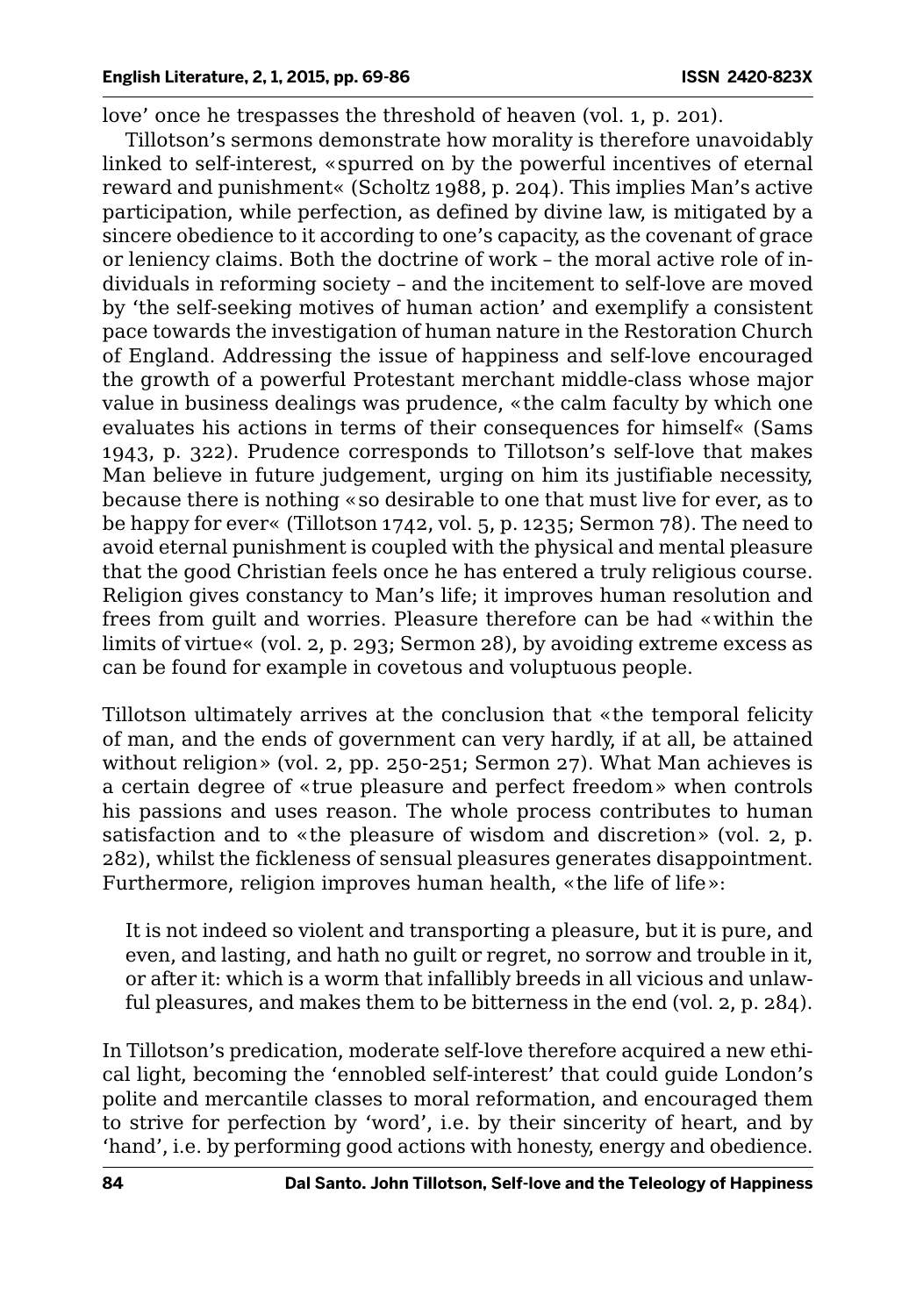#### **Bibliography**

- Birch, Thomas (1753). *The Life of the Most Reverend Dr. John Tillotson, Lord Archbishop of Canterbury*. 2nd ed. London: Tonson et al.
- Burnet, Gilbert (1700). *An Exposition of the Thirty-Nine Articles of the Church of England*. 2nd ed. London: Roberts.
- Dal Santo, Regina Maria (2014). *Assessing Human Happiness in John Tillotson's Sermons* [PhD thesis]. Venezia: Università Ca' Foscari Venezia.
- Griffin, Martin I.J. (1992). *Latitudinarianism in the Seventeenth Century Church of England*. Leiden; New York; Köln: Brill.
- Locke, Louis G. (1954). *Tillotson: A Study in Seventeenth Century Literature*. Copenhagen: Rosenkilde and Bagger.
- Müller, Patrick (2009). *Latitudinarianism and Didacticism in Eighteenth Century Literature: Moral Theology in Fielding, Sterne, and Goldsmith*. Frankfurt: Peter Lang.
- Napier, Alexander (ed.) (1859). *Isaac Barrow: The Theological Works*. 9 vols. Cambridge: Cambridge University Press.
- Nidditch, Peter H. (ed.) (1975). *John Locke: An Essay concerning Human Understanding*. Oxford: Clarendon Press.
- Norton, Brian Michael (2012). *Fiction and the Philosophy of Happiness*. Lewisburg: Bucknell University Press.
- Pope, Stephen (1991). «Expressive Individualism and True Self-Love: A Thomistic Perspective». *The Journal of Religion*, 71, 3 (July), pp. 384-399.
- Porter, Roy (2001). *Enlightenment*. London: Penguin.
- Rivers, Isabel (2005). *Reason, Grace, and Sentiment: A Study of the Language of Religion and Ethics in England, 1660-1780*, vol. 1. Cambridge: Cambridge University Press.
- Rivers, Isabel (2004). «Tillotson, John (1630-1694), Archbishop of Canterbury» (s.v.). In: *Oxford Dictionary of National Biography*. Oxford University Press.
- Sams, Henry W. (1943). «Self-Love and the Doctrine of Work». *Journal of the History of Ideas*, 4 (3), pp. 320-332.
- Scholtz, Gregory F. (1988). «Anglicanism in the Age of Johnson: The Doctrine of Conditional Salvation». *Eighteenth Century Studies*, 22, 2, pp. 182-207.
- Shapiro, Barbara Jane (1983). *Probability and Certainty in Seventeenth Century England*. Princeton: Princeton University Press.
- Simon, Irène (1967). *Three Restoration Divines: Barrow, South, Tillotson: Selected Sermons*, vol. 1. Paris: Société d'Édition 'Les Belles Lettres'.
- Spellman, William M. (1987). «Archbishop John Tillotson and the Meaning of Moralism». *Anglican and Episcopal History*, 56, pp. 404-422.
- Spellman, William M. (1993). *The Latitudinarians and the Church of England*. Athens (GA); London: The University of Georgia Press.
- Spurr, John (1988). «'Latitudinarianism' and the Restoration Church». *The Historical Journal*, 31, 1, pp. 61-82.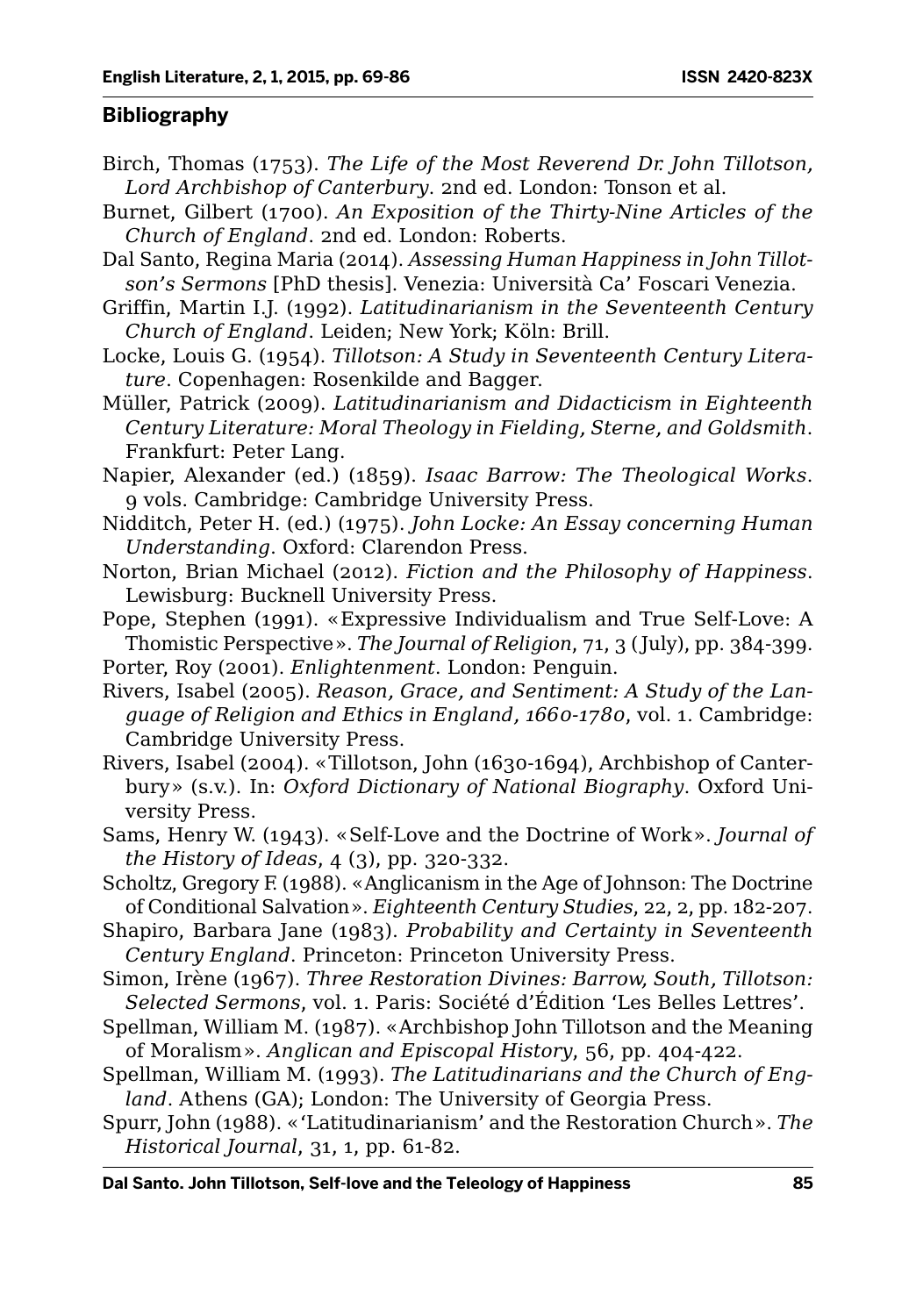- Sykes, Norman (1961). *The English Religious Tradition: Sketches of its Influence on Church, State, and Society*. London: SCM Press.
- Tennant, Bob (2009). «John Tillotson and the Voice of Anglicanism». *Religion in the Age of Reason: AMS Studies in the Long Eighteenth Century*, 53, pp. 97-115.
- Tillotson, John (1709). *A Sermon Preach'd at the Morning-exercise at Cripplegate*. London: Hills.
- Tillotson, John (1743). *The Works Of the Most Reverend Dr. John Tillotson, Lord Archbishop Of Canterbury*. 12 vols. London: R. Ware et al.
- Wynter, Philip (ed.) [1863] (1969). *Joseph Hall: Characters of Virtues and Vices*, vol. 6. In: Wynter, Philip, *Works*. New York: AMS Press.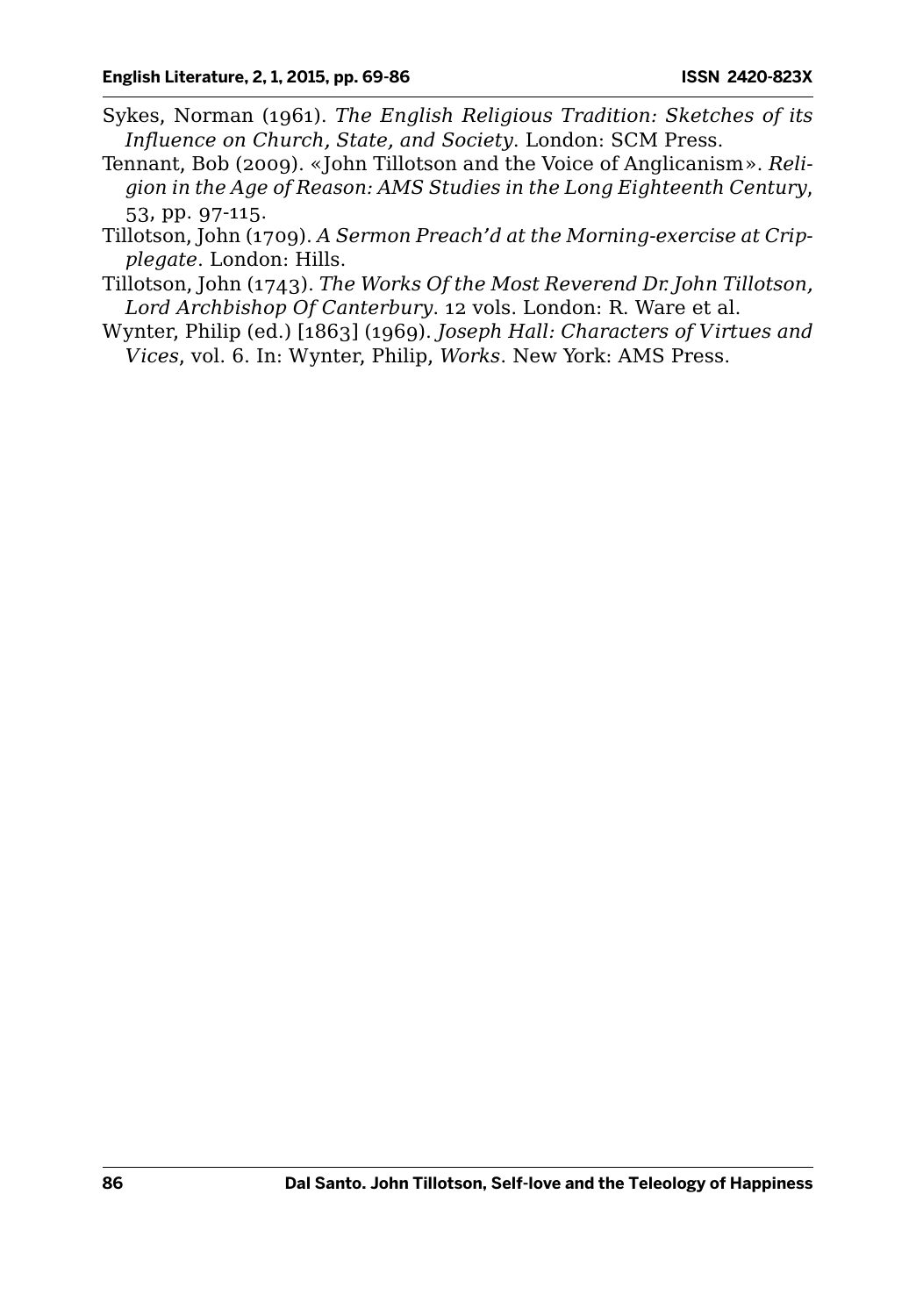# *The Spectator***, Aesthetic Experience and the Modern Idea of Happiness**

Brian Michael Norton (California State University, Fullerton, USA)

**Abstract** Focusing on Joseph Addison and Richard Steele's *Spectator* papers, this essay links modern ideas of happiness to the emergence of aesthetic theory in early eighteenth-century Britain. It argues that Addison and his contemporaries understood aesthetics foremost as a means of enriching life through sharpening our sensory experience of the world, especially the world of nature. The «happiness» that attends this experience, as they describe it, is a heightened sense of feeling alive, of connecting to the providential order, and being part of a common universe of existing things.

**Summary** 1. Introduction. – 2. Aesthetics beyond Art. – 3. Aesthetic Experience and the Ontology of Happiness. – 4. Conclusion.

## **1 Introduction**

Central to modern conceptions of happiness is the belief that life is richest and most worth living in moments of intense perceptual awareness. Perhaps no one has espoused this idea more eloquently than the Victorian essayist and art critic Walter Pater. The task of «speculative culture», he insists, is «to startle» the «human spirit» «into sharp and eager observation» (Pater 1974, p. 70). Indeed, Pater characterizes this as the key struggle of life itself. «A counted number of pulses only is given to us of a variegated, dramatic life», he proposes, going on to ask:

How may we see in them all that is to be seen in them by the finest senses? How shall we pass most swiftly from point to point, and be present always at the focus where the greatest number of vital forces unite in their purest energy?

It is as if in the very act of attention there is a concentration of life, a distillation. The world itself grows more vibrant. Pater writes lyrically of «gathering all we are into one desperate effort to see and touch», famously positing that «to maintain this ecstasy, is success in life» (Pater 1974, pp. 60-61). Life radiates in such moments; it burns. A good life, according to this distinctly modern view, is one in which we are most perceptually alive.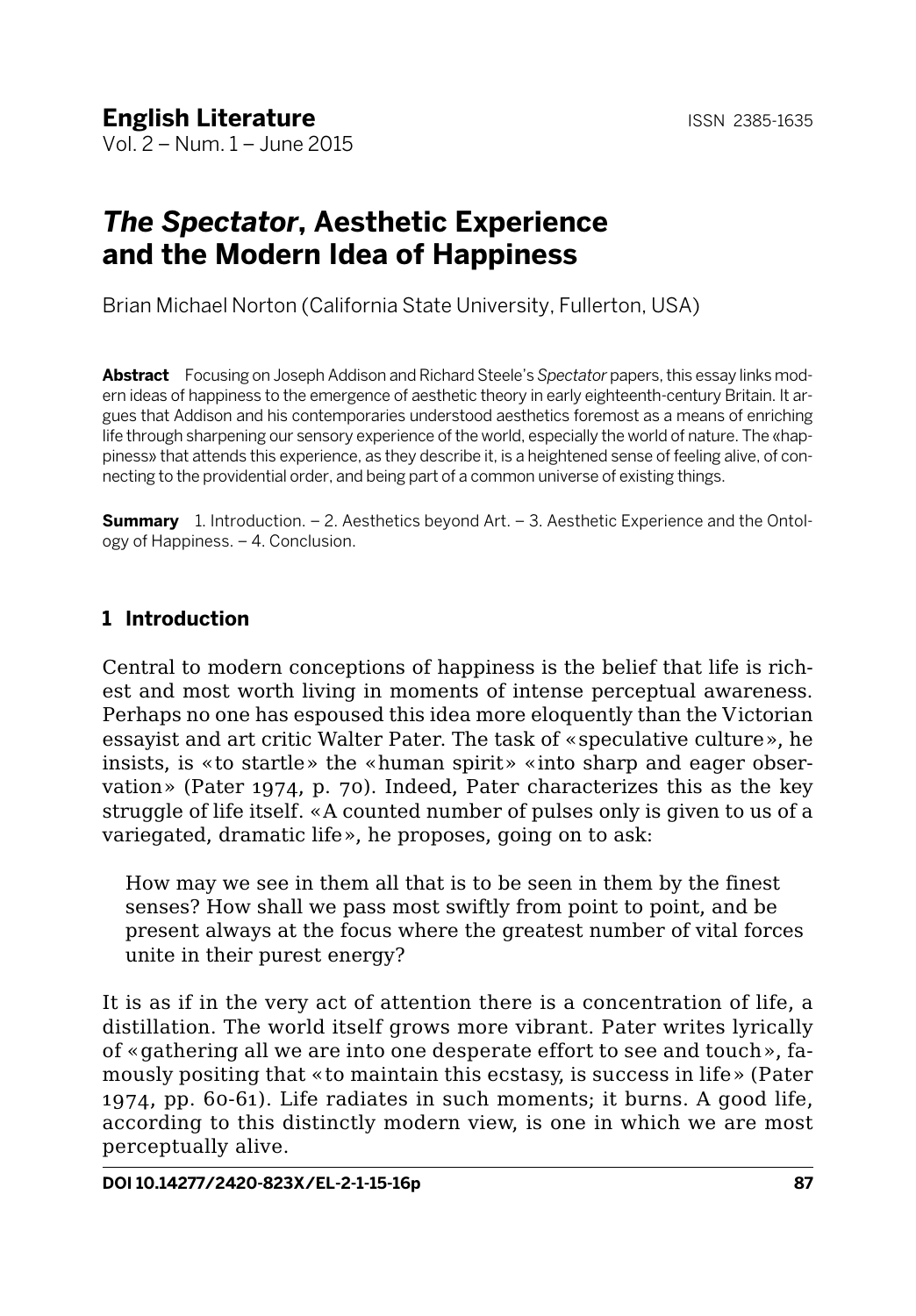The present essay traces this idea back to its origins, which coincide with the origins of modern aesthetics in early eighteenth-century Britain. This is perhaps not surprising. Etymologically, *aesthetics* comes from the Greek aesthesis, meaning sensation or sensory perception.<sup>1</sup> And from the beginning, aesthetics was identified with a particular form of 'pleasure' or 'satisfaction'. But the connections between modern aesthetics and modern happiness are in fact much deeper than this, and are woven into the very way we talk about happiness. Whereas classical *eudaimonia* refers to the objective quality of a life as a whole, and is perhaps best decided by a third party, modern happiness is a first-person, typically present-tense feeling or affect – as Darrin McMahon explains, it is «something we can savor, relish, and feel» (McMahon 2006, p. 181).<sup>2</sup> These are perceptual terms, borrowed especially from the language of taste, which of course provides the foundational metaphor of aesthetic theory from Addison to Kant (on «taste», see Gigante 2005). We have grown so accustomed to thinking about happiness in this way that we may no longer recognize it as metaphorical, and indeed it may no longer be metaphorical. In moments of happiness, we really do feel happy; there are times when we really do seem to savor life. Aesthetic-perceptual tropes lurk even in historical accounts of how this idea came into being. In his compendious *Happiness: A History*, McMahon charts the slow emergence of modern happiness over the course of the seventeenth and the eighteenth century, characterizing it as a «great reorientation of the human gaze – from the joys of heaven to the happiness of earth» (McMahon 2006, p. 190). While McMahon is ostensibly describing the rise of a secular idea of temporal felicity, his language denotes a happiness that attends the way we «gaze» upon the «earth». This essay seeks to unpack that happiness.

I will focus on Joseph Addison and Richard Steele's enormously successful *Spectator* papers. Of particular relevance to scholars of aesthetics is Addison's celebrated «Pleasures of the Imagination» series, appearing in June and July 1712 as numbers 411-421 of *The Spectator*. Along with Shaftesbury's *The Moralists, A Philosophical Rhapsody* and Francis Hutcheson's *Inquiry into the Original of our Ideas of Beauty and Virtue*, the «Pleasures of the Imagination» series is widely regarded to be one of the founding texts of modern aesthetic theory (cfr. Costelloe 2013; Guyer 2008; Stolnitz 1961). For the purposes of this essay, I will be concerned less with Addison's originality than with his exemplarity, analysing the «Imagination» papers – as well as his, and Richard Steele's, related essays throughout *The Spectator* – to make larger claims about the period's aesthetic philosophy. I will

2 For the third-person quality of *eudaimonia*, see Soni 2010 and Potkay 2010.

<sup>1</sup> Of course, the term 'aesthetics' did not enter modern languages until later in the century through the work of Alexander Baumgarten. For a concise overview, see Costelloe 2013, pp. 1-5.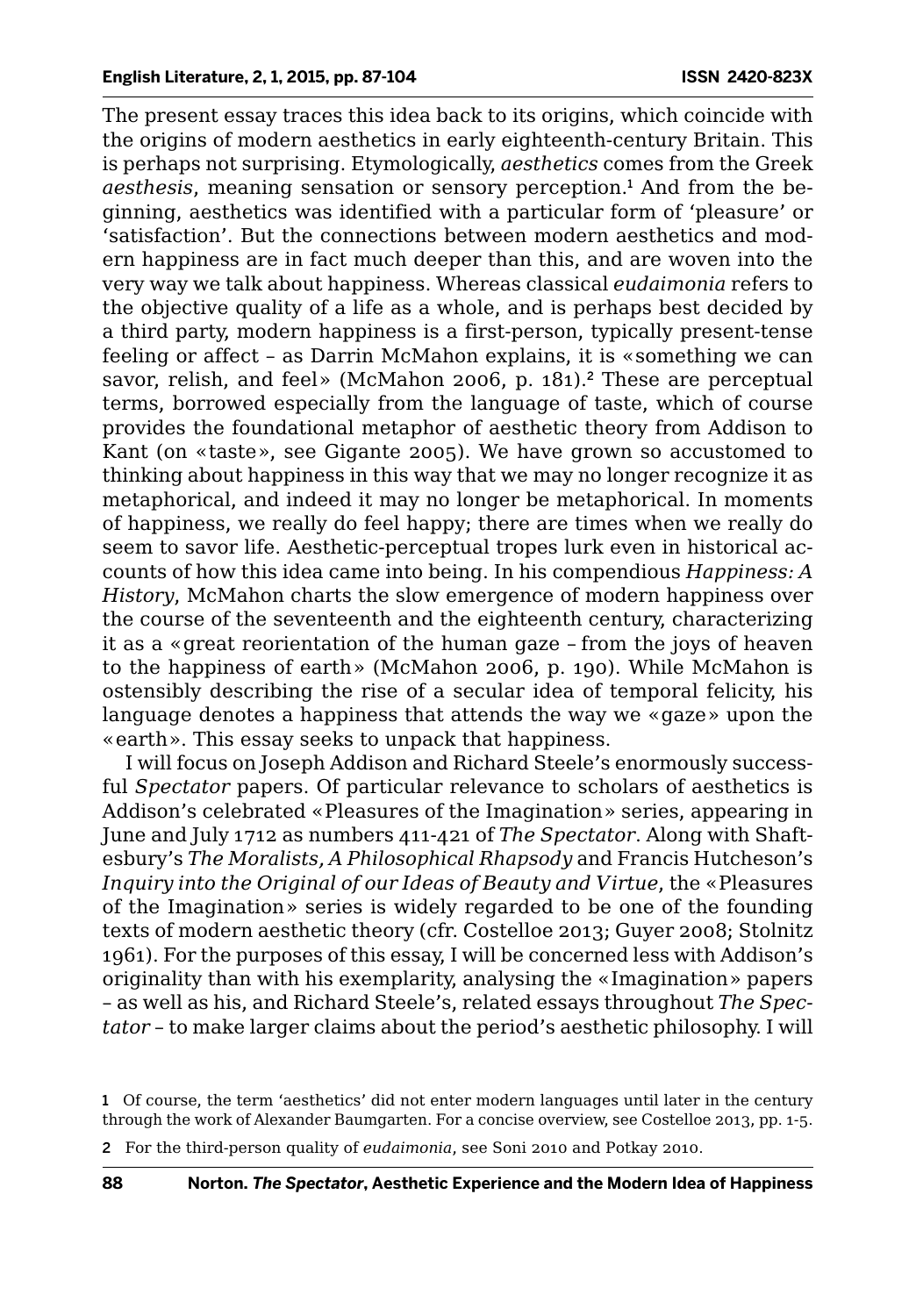also draw on the work of a number of eighteenth-century nature poets, who can be seen as extending and disseminating this particular way of looking at nature. My central argument is that early aesthetic theory is less an academic study of the principles of art than it is a kind of art of living, one that pursues affective well-being through intensifying and enlivening our experiences of the world. In developing these ideas and practices, aesthetic writers pioneered modes of experience that continue to inform the way we think about happiness.

## **2 Aesthetics beyond Art**

In recent decades, a wide range of philosophers and theorists – including Jacques Rancière, Arnold Berleant, Richard Shusterman, Hans Ulrich Gumbrecht, Yuriko Saito, and Alexander Nehamas – have challenged the art-centred nature of contemporary aesthetic theory and its sequestering of aesthetic experience from the concerns and projects of everyday life. Although we may have lost sight of the fact, early aesthetic theory was not constrained in this way. This is the case even with the «Imagination» essays, the most technical and focused treatment of the subject to be found in *The Spectator*. In the inaugural number, *Spectator* 411, Addison introduces his topic and offers what is now recognized to be a paradigmatic account of aesthetic experience. I quote the passage in full:

A Man of Polite Imagination, is let into a great many Pleasures that the Vulgar are not capable of receiving. He can converse with a Picture, and find an agreeable Companion in a Statue. He meets with a secret Refreshment in a Description, and often feels a greater Satisfaction in the Prospect of Fields and Meadows, than another does in the Possession. It gives him, indeed, a kind of Property in every thing he sees, and makes the most rude uncultivated Parts of Nature administer to his Pleasures: So that he looks upon the World, as it were, in another Light, and discovers in it a Multitude of Charms, that conceal themselves from the generality of Mankind (Bond 1965, vol. 3, p. 538).

As this passage indicates, Addison understands aesthetics to encompass more than just the newly grouped fine arts (see Kivy 2012). In addition to pictures, statues and descriptions, aesthetics is also a matter of how one «looks upon the World», including such things as fields, meadows, and even the «rude uncultivated Parts of Nature». Like Shaftesbury and Hutcheson, Addison holds a broad and inclusive view of the aesthetic; as he proposes in an earlier essay, the «Whole Universe» is an arena of aesthetic experience, «a kind of Theatre filled with Objects that either raise in us Pleasure, Amusement or Admiration» (Bond 1965, vol. 3, p. 453).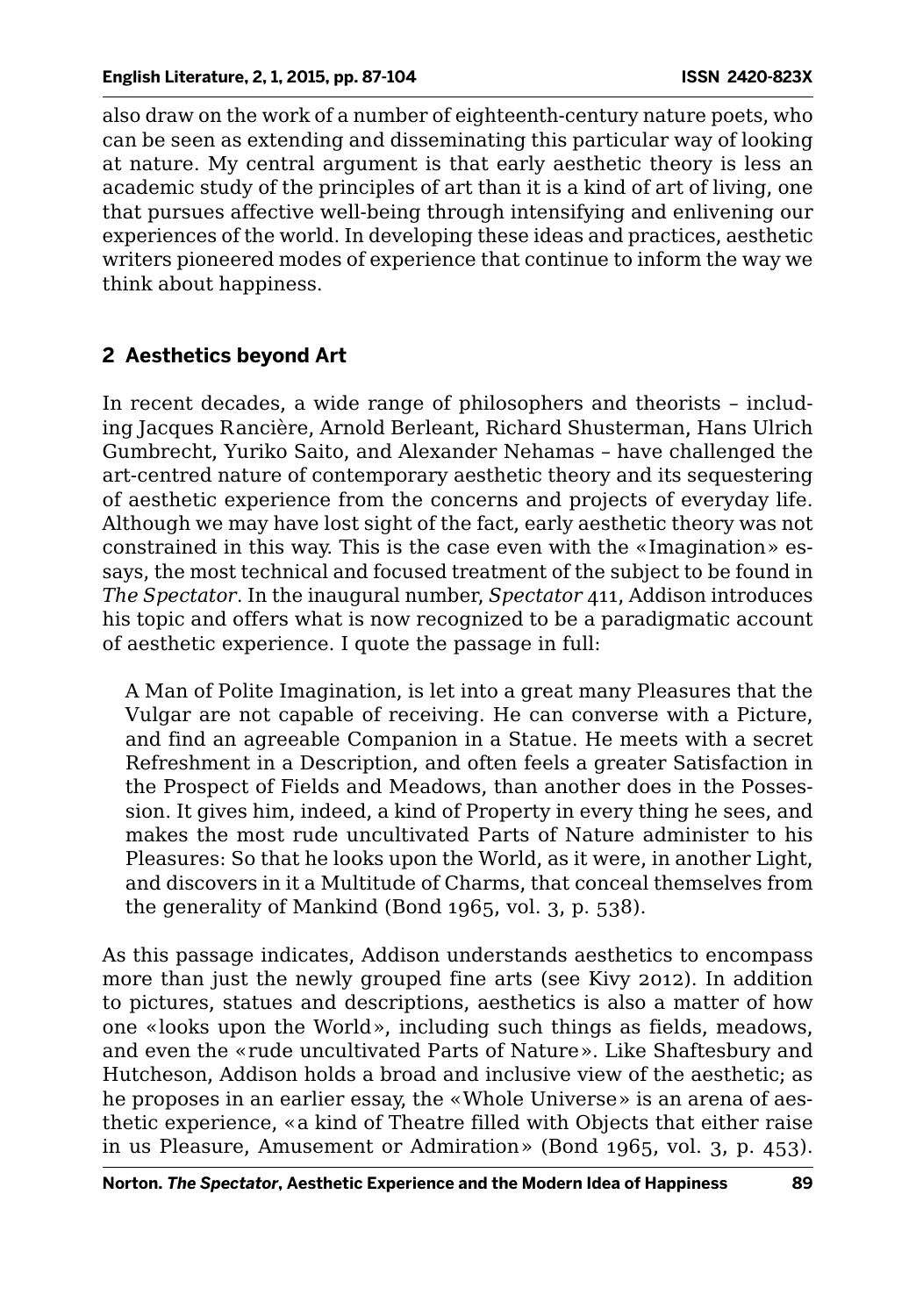In its earliest formulation, aesthetic theory attended to a special way of experiencing the world, one that included but was in no way limited to official artworks.

What defines the aesthetic, as Addison is describing it here, is not the status of the object, or even its perceptual properties, but the particular way the subject regards or contemplates that object. As Addison puts it, the aesthetic spectator «looks upon the World, as it were, in another Light». While this passage has become a *locus classicus* of modern aesthetic theory, it is worth noting that Addison's partner, Richard Steele, had formulated a very similar idea in a *Tatler* essay published almost three years earlier, proposing that a certain «Frame of Mind raises that sweet Enthusiasm which warms the Imagination at the Sight of every Work of Nature, and turns all around you into Picture and Landskip» (Bond 1987, vol. 2, pp. 59-60).<sup>3</sup> For Steele, too, aesthetic experience depends, at least in part, on how we look at things, the particular 'Frame of Mind' we bring to bear on the world. Analytic philosophers refer to this perspective as the «aesthetic attitude», a concept closely identified with Jerome Stolnitz, who defends the extreme position that «no object is admitted to or excluded from the realm of the aesthetic because of its inherent nature», concluding that «[i] t is the attitude of the percipient that is decisive» (Stolnitz 1961, p. 142). Addison and Steele do indeed suggest that the aesthetic field is potentially unlimited, Steele claiming that this 'Frame of Mind' shapes one's vision all around you, and Addison that this special 'Light' colors every thing one sees. But this does not mean that the objects themselves are «indifferent», as Kant would later suggest (Kant 1987, p. 46).<sup>4</sup> The kind of attentiveness Addison and Steele are describing does not supply value to valueless things – it 'discovers' value where it might otherwise remain hidden.

Closely bound up with the concept of the aesthetic attitude is the principle of disinterestedness. According to this line of thinking, what distinguishes aesthetic vision from other modes of looking is the fact that aesthetic vision is devoid of any practical or instrumental interest in the object, the spectator admiring it for its own sake alone. In eighteenthcentury British aesthetic theory, this idea is often formulated in terms of property ownership. By seeing the world as «in another Light», Addison explains, the spectator may feel «a greater Satisfaction in the Prospect of Fields and Meadows, than another does in the Possession». A similar passage can be found in Shaftesbury's *The Moralists*, where, contemplating a «delicious» tract of country, Shaftesbury juxtaposes the «enjoyment of the

4 For a critique of the Kantian view, see Shusterman 1992, p. 52, and Leddy 2012, p. 28.

<sup>3</sup> For more on eighteenth-century practices of viewing the world as if it were art, see Marshall 2005. As the present essay demonstrates, this is not the only way to experience the world aesthetically. For more on this distinction, see Norton 2015.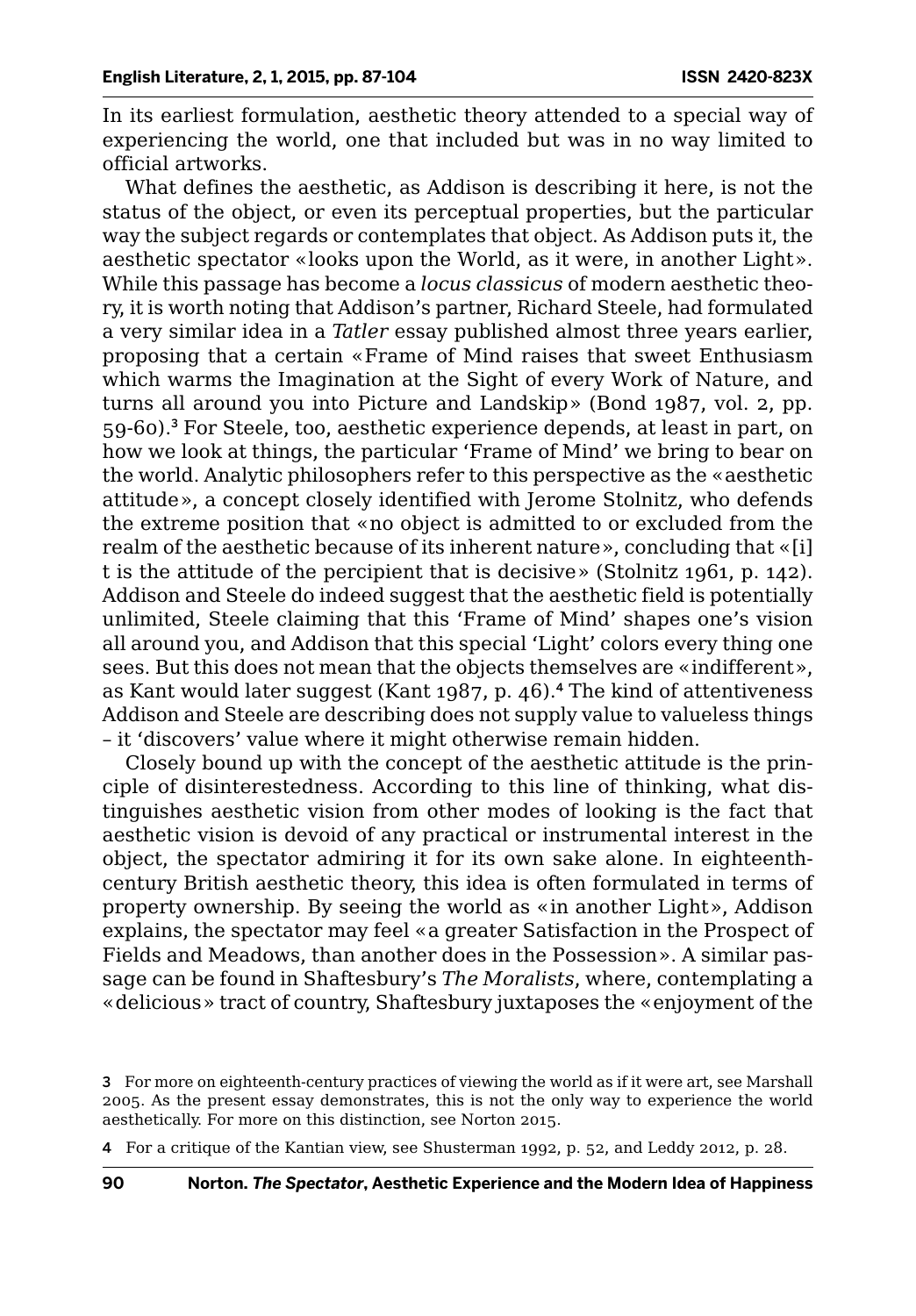prospect» with the «property or possession of the land» (Shaftesbury 1999, p. 319). An even earlier – and more vigorous – expression of this idea can be found in the writings of the theologian and philosopher John Norris, who is perhaps best remembered for his early critique of John Locke's *Essay Concerning Human Understanding* and for his published correspondence with Mary Astell. One of the poems included in Norris's *A Collection of Miscellanies*, archly titled «My Estate», reads:

Nay (what you'd think less likely to be true) I can enjoy what's yours much more than you. Your meadow's beauty I survey, Which you prise only for its hay […] What to you care, does to me pleasure bring, You own the cage, I in it sit and sing (Norris 1717, p. 58).

Even more pointedly than Shaftesbury and Addison, Norris maintains that there is more «pleasure» to be found in admiring a «meadow's beauty» than in owning the actual land. While we sometimes think of disinterestedness as a cool, almost indifferent detachment, this is not at all what we encounter in these passages. In developing what we have come to identify as the quintessentially modern aesthetic attitude, these thinkers expressly sought to articulate and promote a richer and more satisfying mode of being in the world.

To fully grasp these points, it is necessary to look beyond the «Imagination» papers to Addison and Steele's discussions of aesthetics in the wider *Spectator*. Especially illuminating here are Addison's «Chearfulness» essays, published on three consecutive Saturdays in May 1712 (the month preceding the «Imagination» papers). Although it may have fallen out of intellectual favour, cheerfulness was a vaunted character trait in the eighteenth and nineteenth centuries, a key term in the moral lexicons of writers from Addison and Steele to Austen, Wordsworth, and Dickens. According to David Hume, it «naturally conciliates the good-will of mankind» and no quality «more readily communicates itself to all around» (Hume 1966, p. 86). Addison analyses cheerfulness from a variety of angles, «with regard to our selves, to those we Converse with, and to the great Author of our Being», examining it in both its «moral» and «natural» dimensions (Bond 1965, vol. 3, pp. 430 and 451). Cheerfulness is not happiness itself, as Addison depicts it, but a dispositional outlook or attitude conducive to happiness. He counsels his reader to cultivate this «Habit of the Mind», an undertaking especially urgent for his «Countrymen», who, he acknowledges, have a notorious penchant for «Melancholy»:

Every one ought to fence against the Temper of his Climate or Constitution, and frequently to indulge in himself those Considerations which may give him a Serenity of Mind, and enable him to bear up chearfully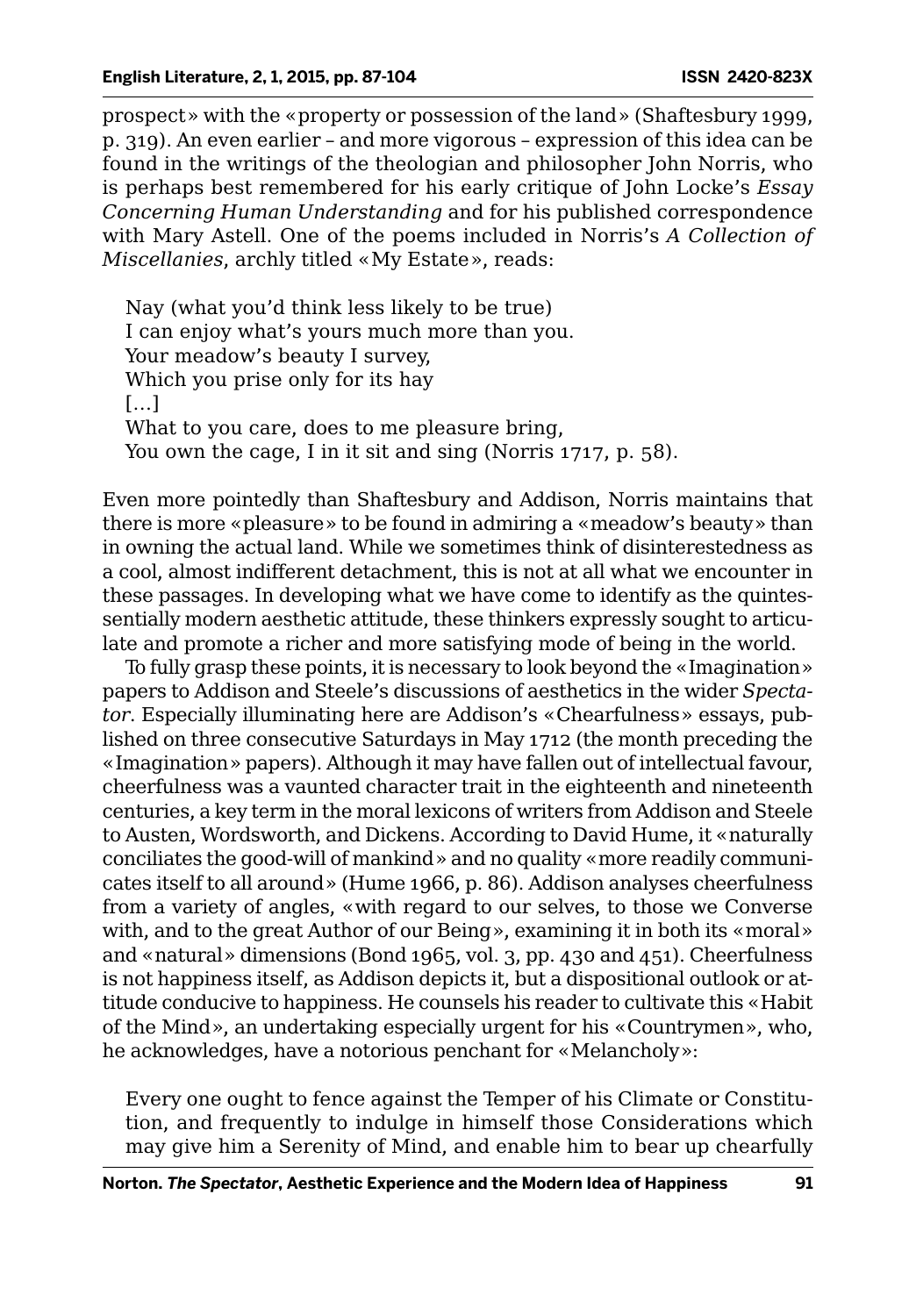against those little Evils and Misfortunes which are common to Humane Nature, and which by a right Improvement of them will produce a Satiety of Joy, and an uninterrupted Happiness (Bond 1965, vol. 3, pp. 453-454).

In this passage we find Addison unmistakably musing on the good life, its nature and its challenges, and he is doing so in a way that is largely consistent with classical ethics. One must cultivate the «Habits» necessary to withstand life's inevitable «Evils», thereby preserving the «Serenity of Mind» needed to keep working toward the venerable goal of «Happiness», or *eudaimonia*. <sup>5</sup> What is striking about Addison's formulation is the crucial role aesthetics plays in the project.

After considering cheerfulness as a «Moral Habit» in *Spectator* 381, Addison devotes the next two essays in the series to demonstrating how aesthetic experience itself can promote cheerfulness. *Spectator* 387 posits that the world is «filled with innumerable Objects that are proper to raise and keep alive this happy Temper of Mind»; it goes on to survey a wide range of natural phenomena to illustrate the point, including «Lakes» and «Rivers», the «Musick» of the «Woods», the color «Green», the «Vicissitude of Day and Night», the «Change of Seasons», and even such «grotesque Parts of Nature» as «Rocks and Desarts» (Bond 1965, vol. 3, p. 452). *Spectator* 393 focuses on «Spring», the season when the earth's «Beauty and Delightfulness» are at their freshest and «the Mind of the Beholder» is especially apt to experience «those secret Overflowings of Gladness» upon «surveying the gay Scenes of Nature». The affective resources of nature appear to be endless. «The Creation is a perpetual Feast to the Mind» that can appreciate it, Addison maintains, «every thing he sees chears and delights him» (Bond 1965, vol. 3, pp. 474-475).<sup>6</sup>

Particularly fascinating to Addison is the gratuitousness of all this beauty, or, more precisely, the lucky fit between our senses and the material world. For Addison, as for Hume later, beauty is not a «real» or objective quality in things themselves: it is a perception of the mind, not a property of objects. Technically speaking, things in themselves are colorless, drab and mute, something Addison reflects on both here in the «Chearfulness» essays and in the «Imagination» papers. Drawing on Locke's distinction between the primary and secondary qualities of objects, Addison suggests that it is largely the latter that please us aesthetically, speculating that «if

6 «Addison envisions an infinitely renewable dynamic of pleasure between a man and his world» (Lubey 2008, p. 415).

<sup>5</sup> Potkay 2010 makes a strong argument for the perseverance of *eudaimonism* in the eighteenth century; Norton 2012 argues that the subjective nature of modern happiness strained the *eudaimonistic* framework of traditional theories of the good life; see also Soni 2010, who sees a sharper break between modern happiness and classical *eudaimonia*.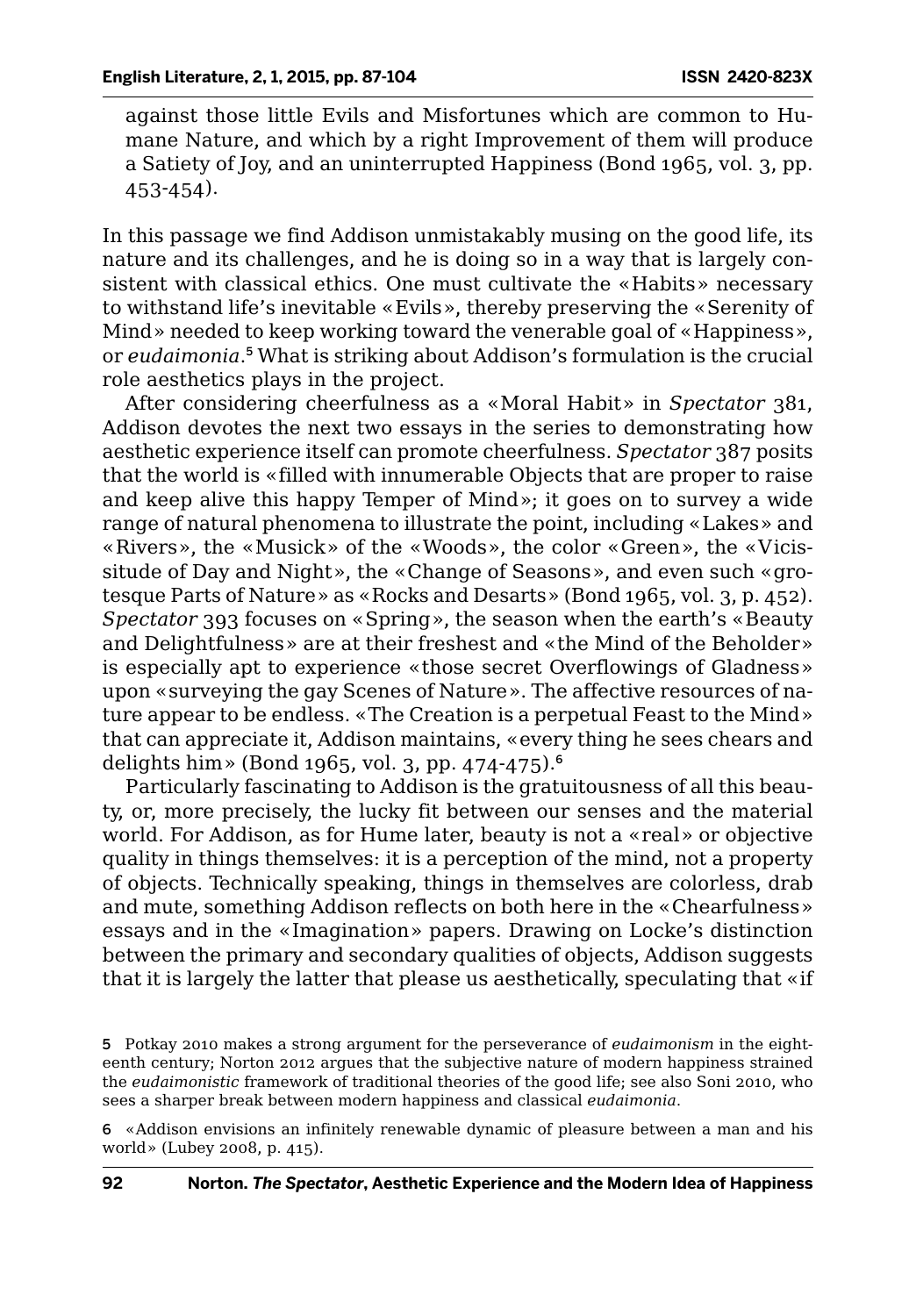Matter had appeared to us endowed only with those real Qualities which it actually possesses, it would have made but a very joyless and uncomfortable Figure». That things appear the way they do is a function of our perceptual systems, which bolsters Addison's conviction that the world was in fact made for our aesthetic pleasure: «and why has Providence given [matter] a Power of producing in us such imaginary Qualities, as Tastes and Colours, Sounds and Smells, Heat and Cold, but that Man […] might have his Mind cheared and delighted with agreeable Sensations?» (Bond 1965, vol. 3, p. 453). In a very material sense, there is no beauty without a spectator. And perception itself, as Addison understands it, is a ruse of providence to enrich the affective life of the perceiver.

Of course, we must meet the world halfway. If it is true that beauty promotes «Chearfulness», Addison insists just as strongly that the full appreciation of beauty requires «Chearfulness». This is, after all, the idea behind the claim that we need to view the world as «in another Light» if we are to discover its hidden «Charms». But the «Chearfulness» essays can help us flesh out our understanding of how this works. The aesthetic attitude, as Addison depicts it here, involves more than an attentiveness to the mere look of things, a focus on such formal properties as line, proportion and color. As the concept of «Chearfulness» makes clear, there is an affective component to the aesthetic attitude, a way of feeling toward the world, a kind of joyful openness toward it.<sup>7</sup> The individual «possessed of this excellent Frame of Mind», Addison writes, «comes with a Relish to all those Goods which Nature has provided for him» and «tastes all the Pleasures of the Creation which are poured about him» (Bond 1965, vol. 3, p. 430).

From this point of view, the primary function of aesthetics is to enlarge our capacity to enjoy the world. With the right 'Frame of Mind' the individual can find profound satisfaction even in life's ordinary things and experiences, what Wordsworth will call the «simple produce of the common day» (in the Preface to *The Excursion*, l. 55; see Halmi 2014, p. 445). This is precisely where Addison and Steele look for it. According to Steele, «The Air, the Season, a Sun-shine Day, or a fair Prospect, are Instances of Happiness»; the spectator requires nothing «extraordinary to administer Delight» (Bond 1965, vol. 2, p. 309). Addison concludes his «Chearfulness» essays on a similar note, declaring that this «habitual Disposition of Mind consecrates every Field and Wood, turns an ordinary Walk into a morning or evening Sacrifice» and consolidates «those transient Gleams of Joy» into «an inviolable and perpetual State of Bliss and Happiness» (Bond 1965, vol. 3, p. 476). The aesthetic thus does not transcend the everyday so much as

<sup>7</sup> Something like this can be found in *Tintern Abbey*, where Wordsworth speaks of «Our cheerful faith that all which we behold | Is full of blessings» (Schmidt 2006, p. 113).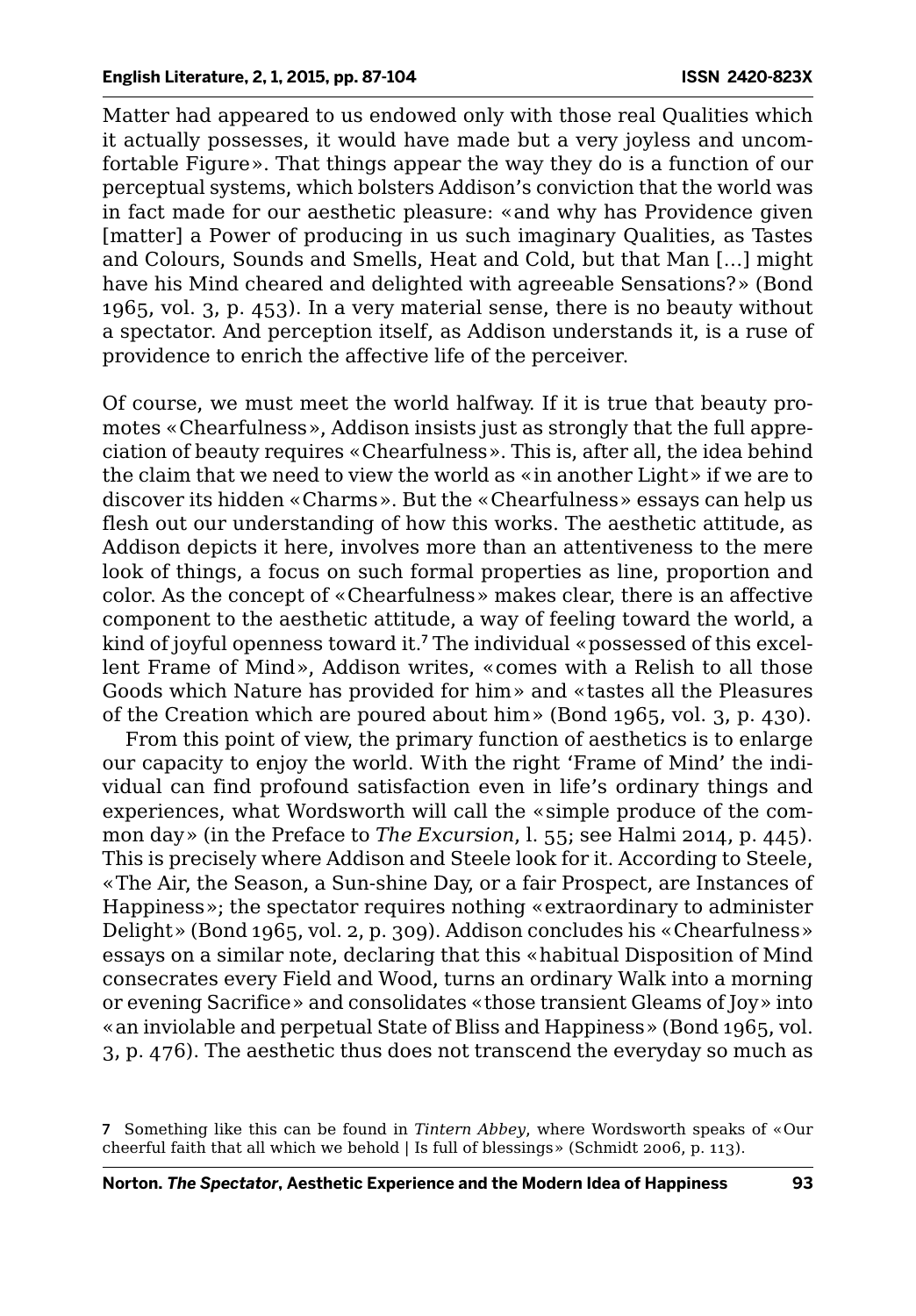it reveals its immanent value. As we have seen, this transfiguration of the commonplace (which scholars tend to identify with Wordsworth) was a key component of early aesthetic theory and perhaps its chief aspiration. From it derives our modern belief that we can enrich life by simply attending to the ordinary beauty around us.

## **3 Aesthetic Experience and the Ontology of Happiness**

Addison and his contemporaries refer to the affects that accompany aesthetic experience by a variety of names, including «Pleasure», «Refreshment», «Entertainment», «Amusement», «Enjoyment», «Delight», «Chear», «Gladness», «Satisfaction», «Joy», «Bliss», and «Happiness». The wide range of terms signifies a correspondingly wide range of feelings, from light «Pleasure» or «Refreshment» to profound «Bliss» or «Happiness». They are not all synonymous or interchangeable and may differ from each other as much in quality as in intensity. I have no interest in reducing this multiplicity to a single theoretical model. But, at the risk of generalizing, I do want to reflect on the sense of good feeling – indeed, the sense of well-being – that accompanies more profound aesthetic experiences of nature. What follows is necessarily speculative; I offer it as an invitation to further inquiry.

Let me begin by returning to Addison's «Chearfulness» essay on the powers of «Spring». After claiming that no season compares with spring «for Beauty and Delightfulness», Addison attempts to explain the effects of this beauty:

In the opening of the Spring, when all Nature begins to recover her self, the same animal Pleasure which makes the Birds sing, and the whole brute Creation rejoice, rises very sensibly in the Heart of Man. I know none of the Poets who have observed so well as *Milton* those secret Overflowings of Gladness which diffuse themselves thro' the Mind of the Beholder upon surveying the gay Scenes of Nature (Bond 1965, vol. 3, p. 474).

According to Addison, «Man» here feels a form of «Pleasure» that is also felt by other animals. For the latter, this appears to occur spontaneously, with the «opening of the Spring, when all Nature begins to recover her self». For humans, by contrast, this enjoyment is mediated by aesthetics, triggered by the very act of «surveying» the natural world. Aesthetic contemplation, in other words, is what enables humans to feel the «same animal Pleasure» enjoyed by the rest of «Creation». This has important implications for the ways we think about both aesthetics and happiness.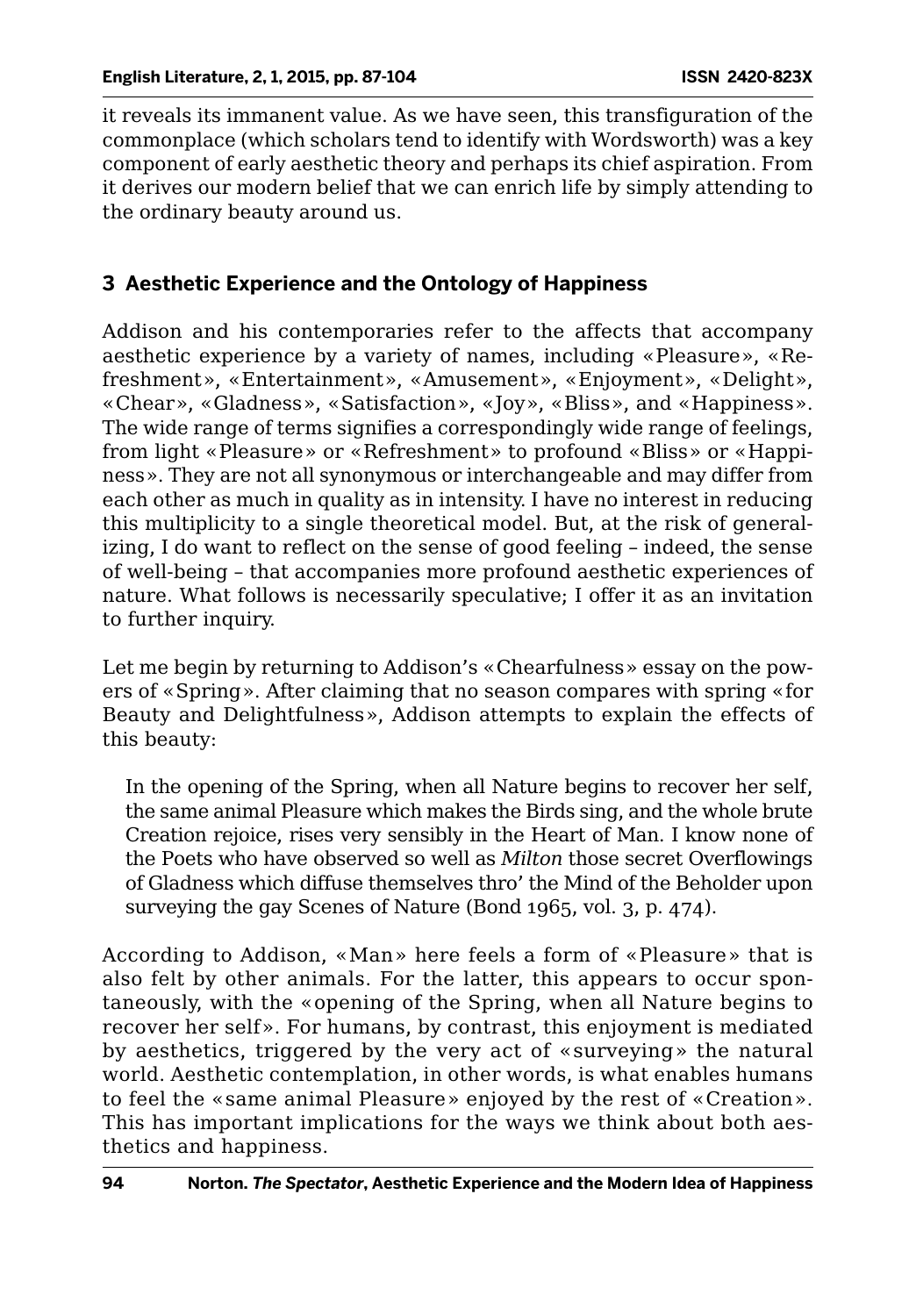That the good life is thought to have anything at all to do with «animal Pleasure» is historically significant. Indeed, it points to another important distinction between modern happiness and classical ideas of *eudaimonia*. Aristotle, for example, takes it for granted that the good life for humans must be distinctively human. The highest good, he maintains, cannot be mere «living» (which is «apparently shared with plants»), nor can it be a «life of sense-perception» (which is «apparently shared» with horses, oxen and «every animal»; Aristotle 1985, p. 16). It is on these grounds that Aristotle rejects «pleasure» as a candidate for *eudaimonia*, dismissing it as a «life for grazing animals» (Aristotle 1985, p. 7). Addison and his contemporaries not only have a more sanguine view of «pleasure» than Aristotle, they also have a more favorable view of animal enjoyment. This is especially evident in eighteenth-century nature poetry. The Scottishborn James Thomson, writing shortly after Addison, envisages «The whole mixed animal creation round / Alive and happy» (Sambrook 1984, p. 99), and the evangelical poet William Cowper, to cite a slightly later example, commends the «happiness» of animals, insisting that all creatures, even «the meanest things that are», have the right «to live and to enjoy that life» (Cowper 1785, p. 116). In contrast to Aristotle, who presupposes that animals are incapable of happiness, Thomson and Cowper see animal happiness not only as possible but in some ways as exemplary. Animals are able to find happiness in life itself: they are «alive and happy», they «live» and «enjoy that life». Even before Wordsworth, animal happiness exemplified the elemental joy of being alive, the felicity of sheer existence.<sup>8</sup>

Of course, it is not so easy for humans to hold onto this joy, a theme Addison and Steele return to again and again in their essays. In *Spectator* 93, Addison writes evocatively of how we «hurry» through life without really savoring it: we «travel through Time as through a Country filled with many wild and empty Wastes», he declares, wagering that «If we divide the Life of most Men into twenty Parts, we shall find that at least nineteen of them are meer Gaps and Chasms» (Bond 1965, vol. 1, p. 395). Steele picks up this theme in *Spectator* 100, published just over a week later. Employing language that anticipates Virginia Woolf's «cotton wool» of «non-being», Steele asserts that most of our lives are spent in «Instances of Inexistence» (Bond 1965, vol. 1, p. 421).<sup>9</sup> An individual «advanced in Years» who looks back on life, Steele proposes, and «calls that only Life which was passed with Satisfaction and Enjoyment», «will find himself very young, if not in his Infancy» (Bond 1965, vol. 1, p. 419). Addison avows that even «Religion», if it is without «Chearfulness», deadens all the pleasures of

8 For more on the 'joy of being', see Potkay 2006, pp. 121-138.

<sup>9</sup> Virginia Woolf says: «Every day includes much more non-being than being» (Schulkind 1985, p. 70).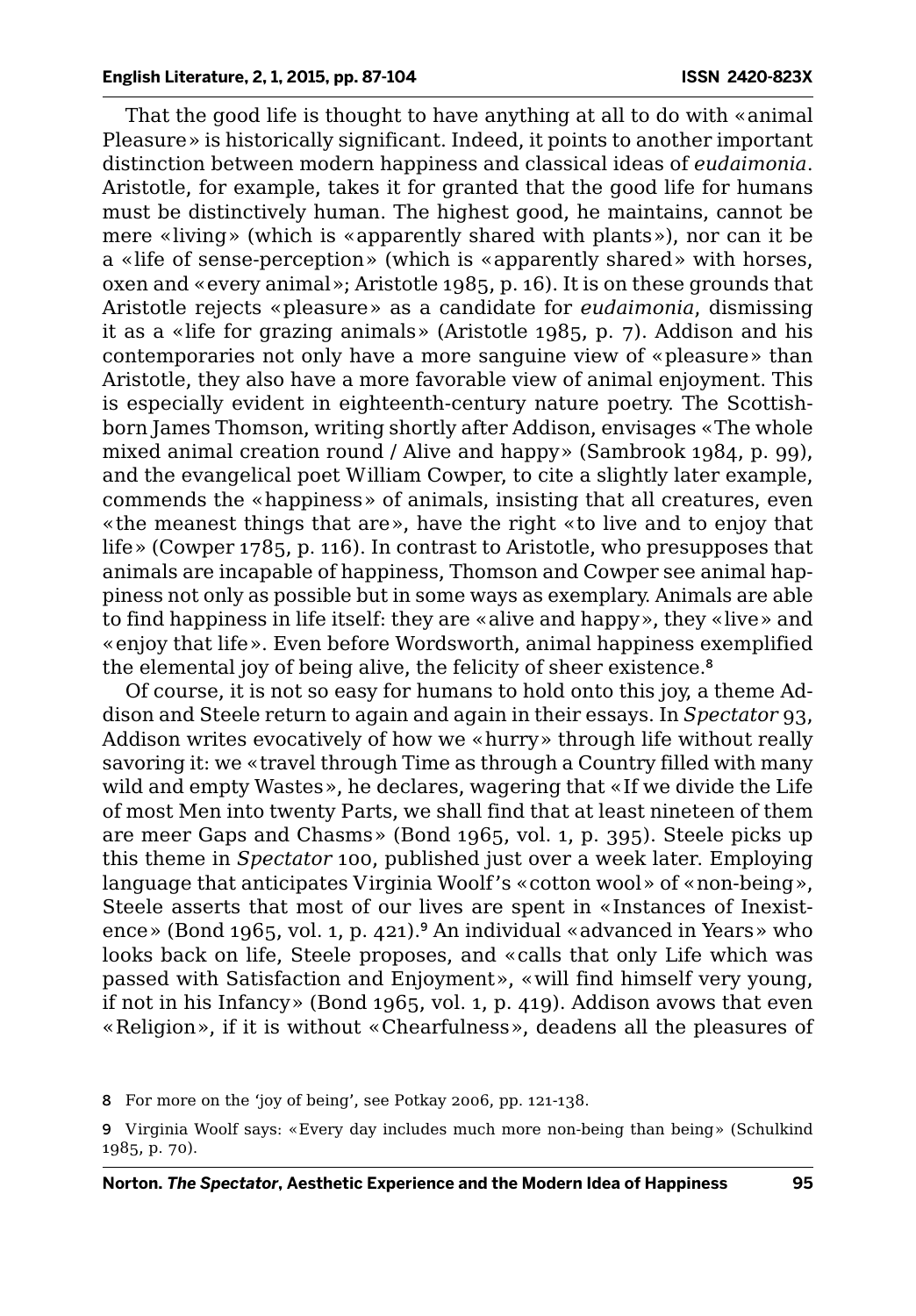existence: it «extinguishes all Joy and Gladness, darkens the Face of Nature, and destroys the Relish of Being it self» (Bond 1965, vol. 4, p. 253).

It is against this backdrop that Addison and Steele recommend aesthetics, offering it as a kind of therapeutic. In the first of his «Imagination» papers, Addison argues that «Delightful Scenes […] not only serve to clear and brighten the Imagination, but are able to disperse Grief and Melancholy, and to set the Animal Spirits in pleasing and agreeable Motions» (Bond 1965, vol. 3, p. 539). In the «Chearfulness» essays, he proposes that aesthetic contemplation stirs the «same animal Pleasure» that makes the «whole brute Creation rejoice» and stimulates our «Relish [for] all those Goods which Nature has provided». It may even restore the «Relish of Being it self». This is Steele's preferred way of thinking about aesthetic experience, which he casts in strikingly existential terms. In the same essay in which he diagnoses our chronic «Inexistence», Steele urges us to «Preserve a Disposition in our selves to receive a certain Delight in all we hear and see» (Bond 1965, vol. 1, p. 421). By becoming more responsive to our perceptual world, he suggests, we can intensify the feeling of living, enhancing the «Satisfactions of [our] Being» (Bond 1965, vol. 1, p. 420). With this «Disposition» to «receive a certain Delight in all we hear and see», we can live «in such a Manner, that there are no Moments lost» and the «heaviest of Loads (when it is a Load) that of Time, is never felt by us» (Bond 1965, vol. 1, p. 420). It is important to observe that Shaftesbury holds a similar view, claiming that without the experience of beauty, «the world would be but a dull circumstance, and life a sorry pastime. Scarce could we be said to live» (Klein 1999, p. 352). The earliest aesthetic theorists, like John Dewey more than two centuries later, explicitly argue that aesthetic experience makes us feel more «fully alive» (Dewey 2005, p. 17).

While in recent years literary scholars have become increasingly interested in questions of perceptual and affective experience, our understanding of this issue has not moved significantly beyond the ideas of Dewey and Pater.<sup>10</sup> For further insight, we might look to current developments in aesthetic theory, particularly to those theorists who have begun to reexamine aesthetic experiences outside of art.<sup>11</sup> I am thinking especially of Gumbrecht, who equates 'aesthetic experience' with 'moments of intensity', framing the latter in terms of a kind of 'presence' in the world (cfr. Gumbrecht 2004). Yet even Gumbrecht's ontology leans too heavily toward the subject to do justice to the objective or cosmological dimensions of early aesthetic theory. By so radically downgrading the object of aesthet-

10 For an influential collection of this work on affect, see Gregg and Seigworth 2010.

11 For everyday aesthetics, see Saito 2007 and Leddy 2012; for the aesthetics of engagement, see Berleant 1991 and 1997; for an updated pragmatist aesthetics, see Shusterman 1992; and for related approaches, see Gumbrecht 2004, 2006.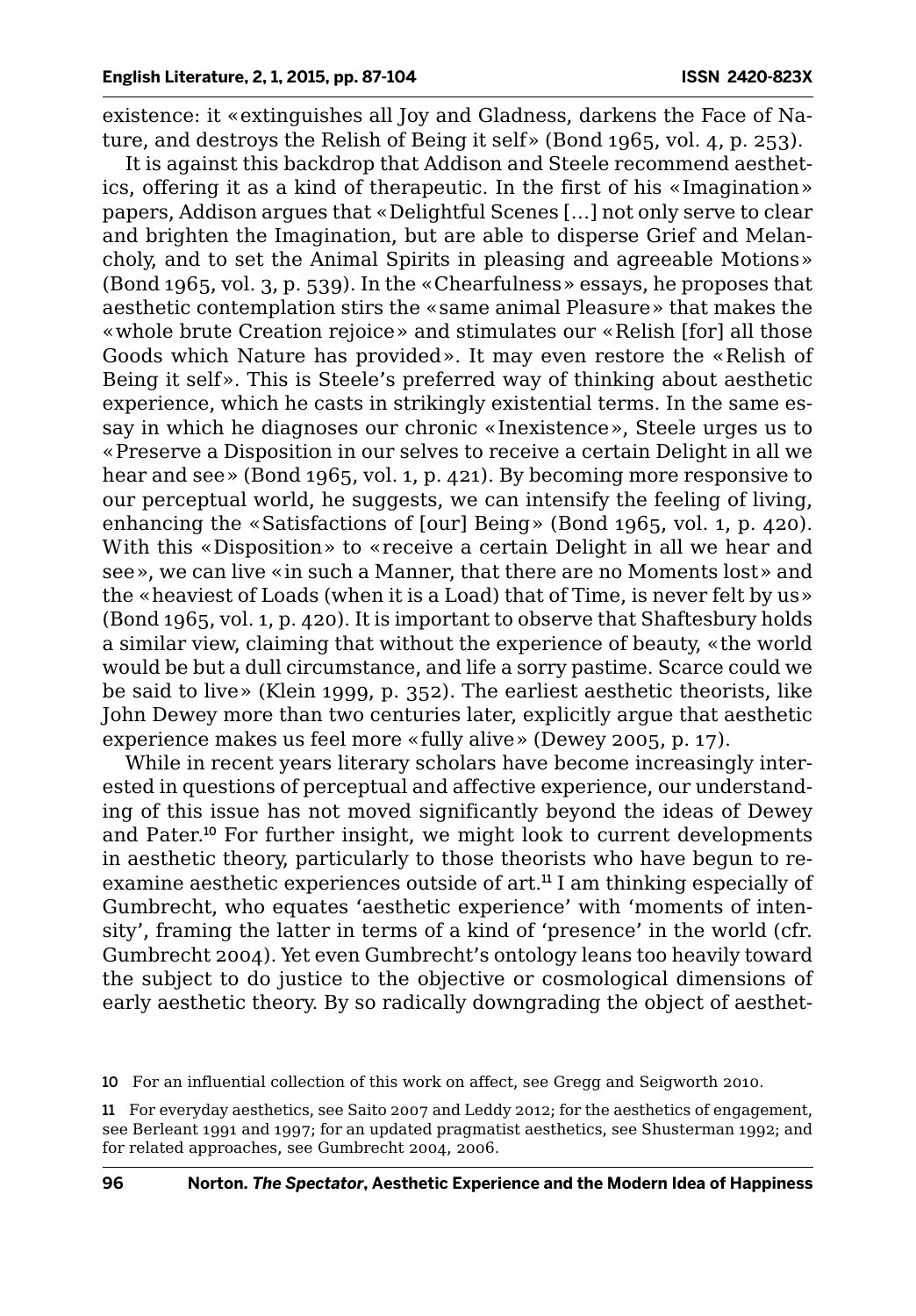ics, thinkers from Kant to Stolnitz have made it difficult for us to recover this aspect of eighteenth-century aesthetic experience. As we will see, for all his notable subjectivism, Addison ultimately understood aesthetics to be a way of connecting with the larger order of things.

The first point I would like to make in developing this idea is that the spectator's pleasure in beholding nature is in some complex way a condition of nature itself – not just other animals, but «all Nature», including inanimate beings. Throughout the «Chearfulness» essays, Addison speaks of the «gay Scenes of Nature», Nature's «Smiles», and the «Chearfulness in our Fields» (Bond 1965, vol. 3, pp. 474-475), a practice he associates with Milton and *Psalms*, and which would go on to form a key trope of subsequent nature poetry. Thomson, for example, surveys the «glad creation», and Cowper ponders «Scenes of accomplished bliss». The idea finds perhaps its definitive statement in Wordsworth's memorable line: «in all things / I saw one life, and felt that it was joy» (Maxwell 1986, p. 94). To dismiss this as pathetic fallacy is to underestimate the complexity of the ideas involved, much as Heather Keenleyside (2009) has argued of personification in *The Seasons*. Through a masterful reading of the poem, she explores how Thomson's canny use of the figure destabilizes the boundary not only between humans and animals but between persons and things. While the main thrust of her essay works to collapse the notional distance between the human and the nonhuman, Keenleyside also considers the matter in practical (or experiential) terms, attending to the ways humans and nonhumans move and are moved by each other. This is particularly useful for thinking about early aesthetic experience and its attendant affects.

Crucial to the aesthetic pleasure Addison describes, as we have seen, is that it is the 'same' pleasure animating the larger world of nature. Thomson makes this point even more directly, perhaps with Addison in mind, when he ruminates on the «infusive force of Spring on man», asking: «Can he forebear to join the general smile / Of Nature?» (Sambrook 1984, p. 26). Glossing this passage, Keenleyside notes that «Thomson imagines proper or social love not as an internal feeling but rather as an external force, which binds 'this complex stupendous Scheme of Things'» (Keenleyside 2009, p. 464). I would argue that this kind of affective logic is at work in Thomson's and Addison's understanding of nature aesthetics in general: to experience happiness in aesthetically contemplating nature is to «join» in the happiness of nature, to no longer stand apart. The feeling of connectedness is integral to the feeling itself, and a central part of its power and appeal.

For early aesthetic theorists and contemporary nature poets, there could be a decidedly numinous or sacred quality to such experience.<sup>12</sup> As noted

<sup>12</sup> According to a number of critics and philosophers, this is one of the key forms of transcendence to survive the so-called disenchantment of the world. «In a secular society art, like natural beauty, remains a last refuge for religious and noumenal truth and it retains something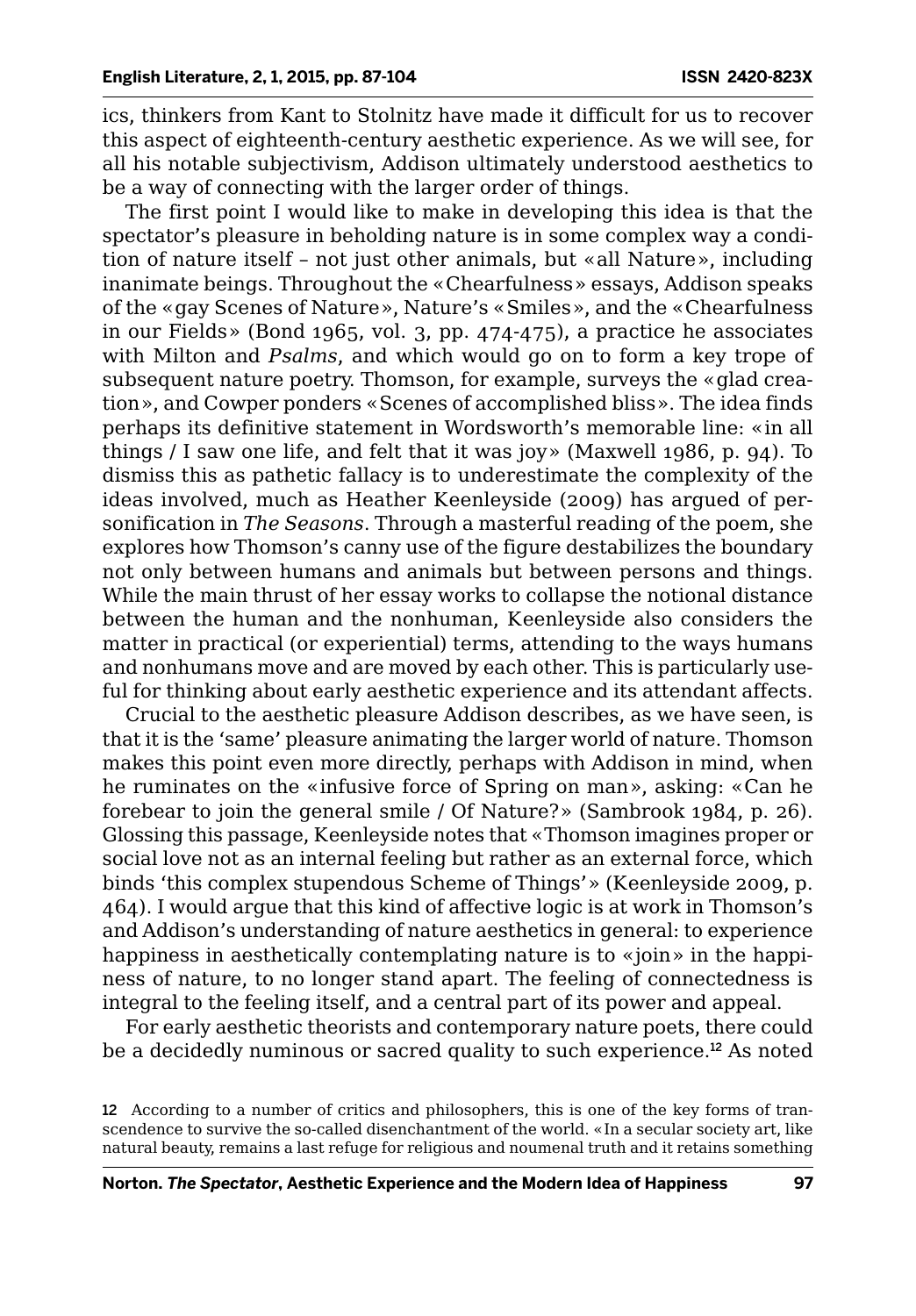earlier, Addison attributes the very possibility of aesthetic enjoyment to providence, for organizing our senses in such a way that we take pleasure in perceiving the natural world. He also puts forward a kind of aesthetic version of the argument from design, claiming that «Faith and Devotion naturally grow in the Mind of every reasonable Man, who sees the Impressions of Divine Power and Wisdom in every Object on which he casts his Eye» (Bond 1965, vol. 4, p. 144). Addison develops his ideas about the divinity within nature more fully in his «Essays upon Infinitude» (*Spectator*s 565, 571, 580, 590), writing in *Spectator* 565 that the «Maker» is in fact «Omnipresent» in «his Works»: «His Being passes through, actuates, and supports the whole Frame of Nature» (Bond 1965, vol. 4, p. 531). Shaftesbury apostrophizes the «Sole animating and inspiring power» of Nature on similar grounds: «Thy influence is universal, and in all things thou art inmost» (Klein 1999, p. 307). This picture of a spirit-infused world would become a staple of the period's nature poetry. Thomson (sounding again like Addison) writes of the «boundless spirit» that «pervades, / Adjusts, sustains, and agitates the whole» (Sambrook 1984, p. 26). Cowper maintains «that there lives and works / A soul in all things, and that soul is God» (1785, p. 107); and Wordsworth, in the same passage of *The Prelude* quoted above, explains how «with bliss ineffable / I felt the sentiment of Being spread / O'er all that moves and all that seemeth still» (Maxwell 1986, p. 94). Such ideas were widespread in the period, appealing to deists, Latitudinarians, and evangelicals, deriving from an eclectic body of intellectual sources, such as Stoic and Platonist cosmologies, the *Psalms*, Spinoza, Henry More, and even Isaac Newton.<sup>13</sup>

What is interesting about Addison's take on this is the way the individual again appears to hover on the margins of the universal system. Consider this passage from *Spectator* 571, one of the «Infinitude» essays, which I quote at some length:

Every particle of Matter is actuated by this Almighty Being which passes through it. The Heavens and the Earth, the Stars and Planets, move and gravitate by Vertue of this great Principle within them. All the dead Parts of Nature are invigorated by the Presence of their Creator, and made capable of exerting their respective Qualities. The several Instincts, in the brute Creation, do likewise operate and work towards the several Ends which are agreeable to them, by this Divine Energy. Man, who does not co-operate with this holy Spirit, and is

of this power even for the secularly and atheistically minded and not merely for those who remain religiously inclined» (Diffey 1996, p. 57).

13 Addison writes: «But the noblest and most exalted way of considering this infinite Space is that of *Sir Isaac Newton*, who calls it the *Sensorium* of the Godhead» (Bond 1965, vol. 4, p. 532).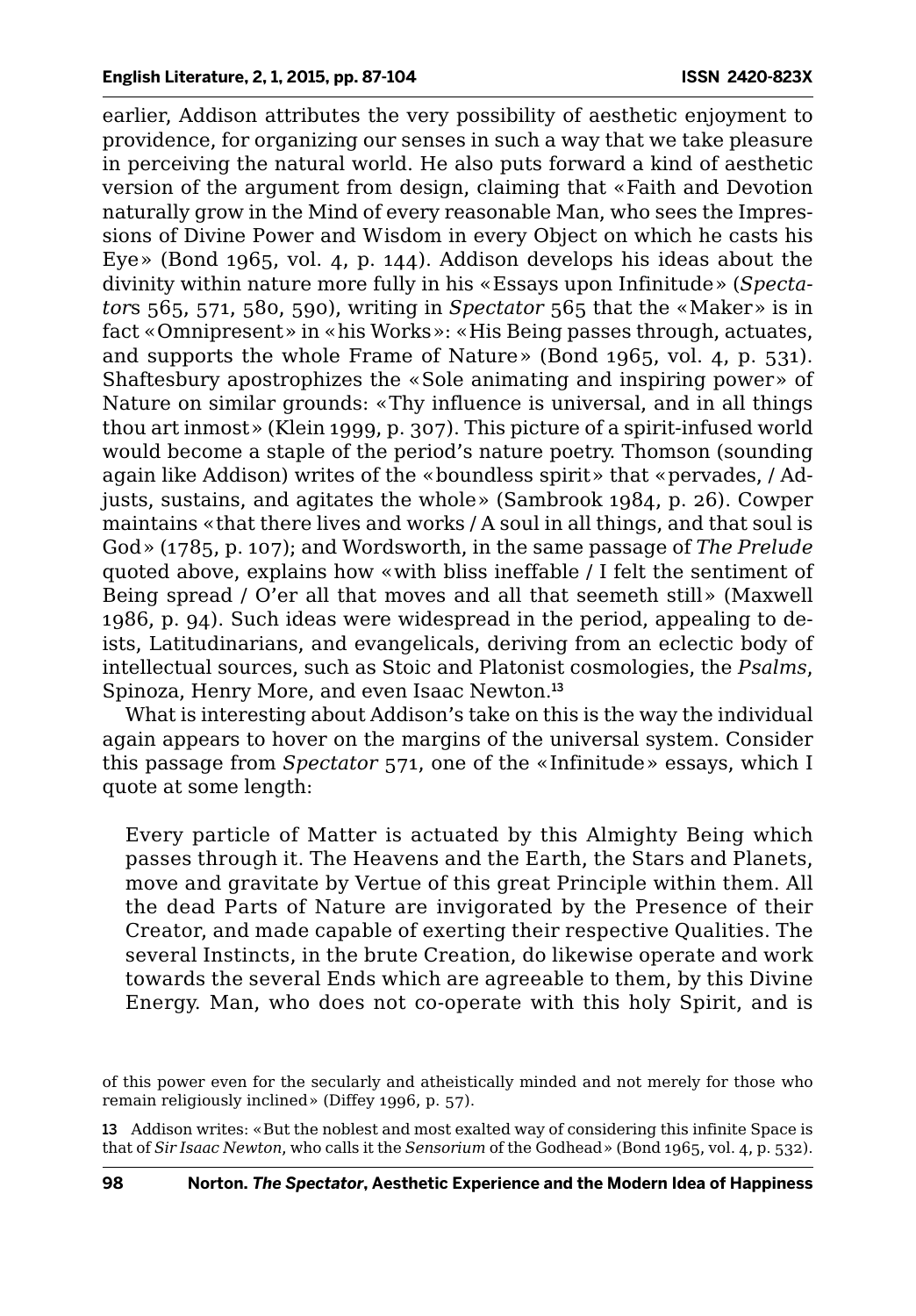unattentive to his Presence, receives none of those Advantages from it, which are perfective of his Nature, and necessary to his Well-being (Bond 1965, vol. 4, p. 548).

This «Divine Energy» is present everywhere in the «Creation», animating all the actions and forces of the universe, from the circling of planets to the commands of instinct; even the «dead Parts of Nature» are sustained and «invigorated» by this «great Principle». And yet, as with the «animal Pleasure» of spring – and perhaps with «Being» itself – what is inexorable in the rest of nature is not so certain with us. Of all creatures, «Man» alone is capable of standing outside the general system of providence, receiving «none of those Advantages» that are «perfective of his Nature, and necessary to his Well-being».

Seen from this perspective, aesthetic experience serves to draw us back into the cosmic order, allowing us to «co-operate» with the will of providence. Indeed, early aesthetic theorists held it to be one of the primary ways we fulfill our part of the divine plan. Henry Grove neatly captures this idea in the final *Spectator* paper, number 635, which can be read as a summation of the series as a whole: «the End for which [God] designed his reasonable Offspring is the Contemplation of his Works, the Enjoyment of himself, and in both to be happy» (Bond 1965, vol. 5, p. 170). Grove contends that humans were made to enjoy the world's beauty, not only in the sense that our «Faculties» are providentially fitted to the world, but also in the sense that this defines our very purpose or «End». Reprising Addison's famous metaphor, Grove submits that God fashioned this «immense Theatre» for our «Entertainment», speculating further that «he is well pleased in the Satisfaction» we derive from it (Bond 1965, vol. 5, pp. 170-171). Here we see the teleological underpinnings to the period's belief that aesthetics can profoundly enrich life. Not only does aesthetic experience make us feel more alive and more connected to what is outside of us: it may be our very reason for being. As Grove puts it – and Addison and Shaftesbury would certainly agree – we are «designed» to find our happiness in contemplating God's works. It is what we have been put here to do.

### **4 Conclusion**

As scholars, we have paid too little attention to the role aesthetics may have played in the Enlightenment's legitimization of earthly happiness, the «great reorientation of the human gaze» described by McMahon (2006). Aesthetic theorists like Addison were on the leading edge of the new cultural understanding of happiness. At a moment when religious traditionalists continued to oppose the growing focus on temporal felicity, and even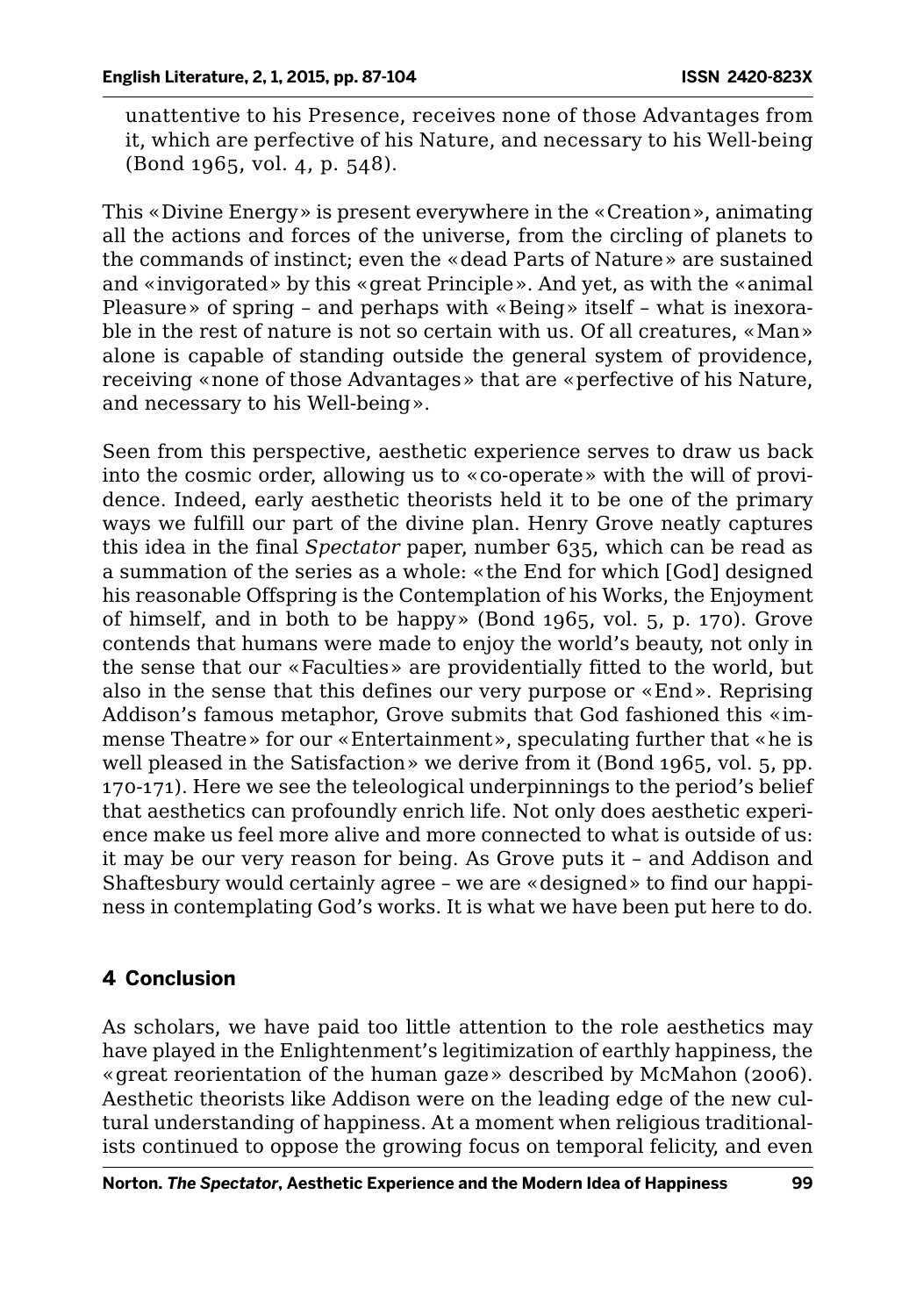its supporters fretted over the links between subjective well-being and the objective good or virtue,<sup>14</sup> Addison's aesthetic writings show a remarkable lack of defensiveness on this score: not only do they take it for granted that humans are supposed to be happy, they clearly identify that happiness with affective pleasure or enjoyment, with feeling good. Roger Scruton observes that the «experience of natural beauty […] contains a reassurance that this world is a right and fitting place to be – a home in which our human powers and prospects find confirmation» (Scruton 2011, p. 55). I submit that something like this took place on a cultural level: the fascination with natural beauty that defines the rise of aesthetics was inextricably bound up with the period's developing conviction that this is a «right and fitting place to be», that happiness need not wait until the next world. To recognize the earth's beauty is to recognize it as our proper «home».<sup>15</sup>

Of course, there are also important ways in which aesthetic ideas of the good life have long stood in tension with mainstream conceptions of happiness. I am thinking in particular of the view of happiness as a kind of pursuit, an unending cycle of desire-possession-desire that psychologists refer to as the «hedonic treadmill» (see Bok 2010, pp. 145-147). The disinterestedness of aesthetic experience seeks to suspend or interrupt that dialectic; it is a way of enjoying the meadow without owning the land.<sup>16</sup> This is not a happiness of wanting and acquiring, but of experiencing and being, of what Jean-Jacques Rousseau describes as «the simple feeling of existence» (Rousseau 2004, p. 88).<sup>17</sup> A recurring theme in early aesthetic theory, as we have seen, is that we already have what we need to be happy – the trick is to appreciate it.

Addison and Steele ultimately understand aesthetics to be a means of enriching life through sharpening our sensory experience of the world. The happiness that attends this experience, as they describe it, is a heightened sense of aliveness, of connecting to the cosmic order, and of being part of a common universe of existing things. What we find here, as with Rousseau later in the century, is an affective affirmation of being itself. After the art-centered and anesthetic tendencies of so much twentiethcentury aesthetics, this kind of thinking has in fact made a resurgence

14 For more on the period's anxieties about the moral implications of subjective happiness, see Norton 2012, 2014.

- 15 For changing aesthetic appreciations of nature, see Nicolson 1959.
- 16 «Aesthetic joy is, as joy always is, desire at rest» (Potkay 2007, p. 140).

17 Jacques Rancière summarizes this «happiness» as follows: «to enjoy the quality of sensible experience that one reaches when one stops calculating, wanting and waiting». While Rancière calls Rousseau «the first theoretician of this disinterested sensible state» (Rancière 2013, pp. 45-47), Addison and his contemporaries precede him by half a century.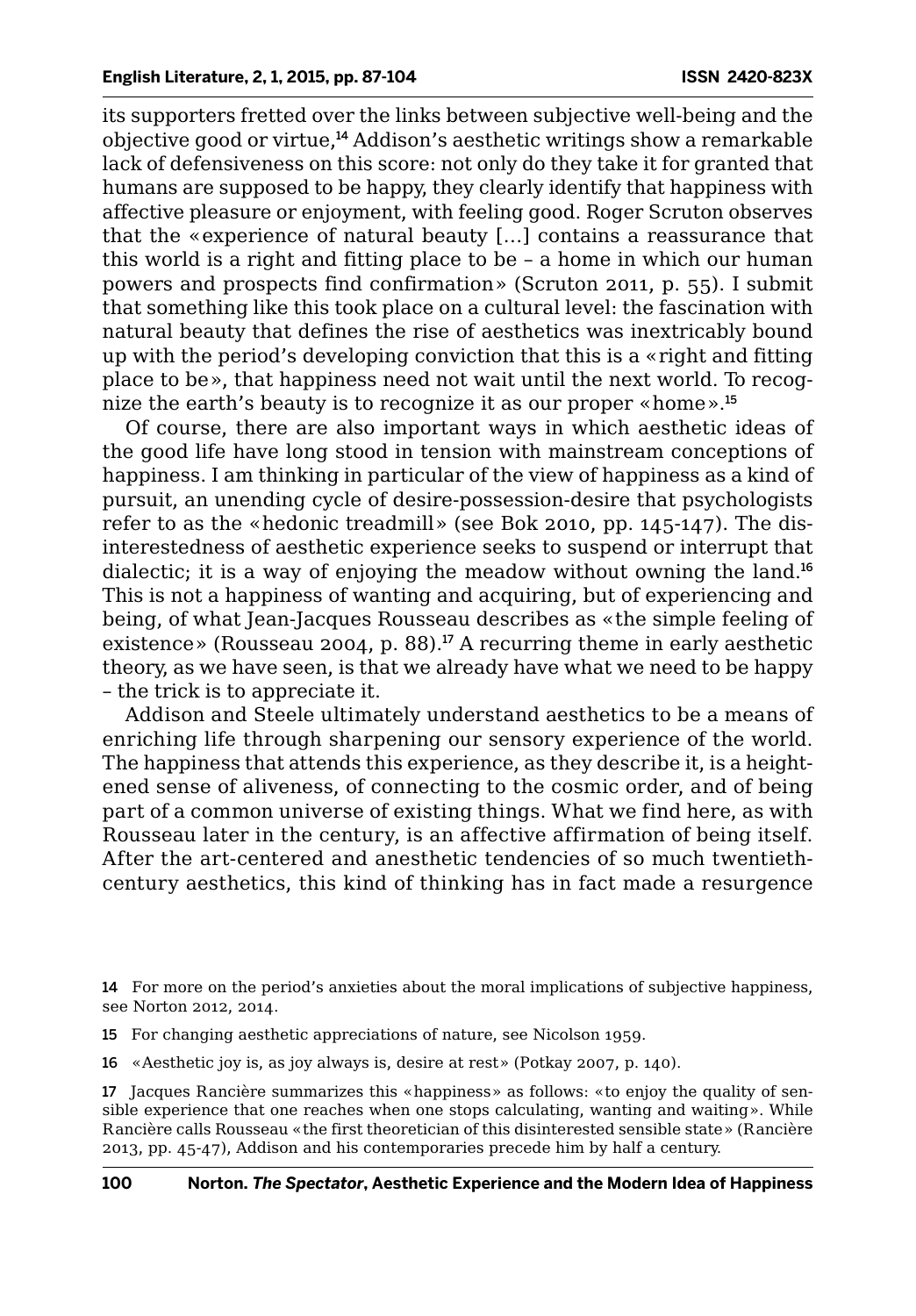in contemporary aesthetic theory.<sup>18</sup> Gumbrecht, for example, proposes that aesthetic experience «may help us recuperate the spatial and bodily dimension of our existence», and perhaps give us back «a feeling of our being-in-the-world» (2004, p. 116). Elaine Scarry maintains that beauty «quickens» and «adrenalizes»: «It makes life more vivid, animated, living, worth living» (Scarry 1999, pp. 24-25). And Arnold Berleant contends that the value of the aesthetic should be measured «by perceptual immediacy and intensity in enhancing the intimate bond of person and place» (Berleant 1997, p. 36). Theorists are beginning to reflect again on the enhancive powers of aesthetic experience, its capacity to enliven being and contribute to a full and happy life. Although *The Spectator* is rarely acknowledged as a precedent, they are carrying on the original project of modern aesthetic theory.

#### **Bibliography**

- Abrams, Meyer Howard (1971). *Natural Supernaturalism: Tradition and Revolution in Romantic Literature*. New York: Norton & Co.
- Ahmed, Sara (2010). *The Promise of Happiness*. Durham (NC); London: Duke University Press.
- Aristotle (1985). *Nicomachean Ethics*. Trans. by Terence Irwin. Indianapolis; Cambridge: Hackett Publishing.
- Berleant, Arnold (1991). *Art and Engagement*. Philadelphia: Temple University Press.
- Berleant, Arnold (1997). *Living in the Landscape: Towards an Aesthetics of Environment*. Lawrence: University Press of Kansas.
- Bok, Sissela (2010). *Exploring Happiness: From Aristotle to Brain Science*. New Haven; London: Yale University Press.
- Bond, Donald (ed.) (1965). *The Spectator*. 5 vols. Oxford: Clarendon Press. Bond, Donald (ed.) (1987). *The Tatler*. 3 vols. Oxford: Clarendon Press.
- Costelloe, Timothy M. (2013). *The British Aesthetic Tradition: From Shaftesbury to Wittgenstein*. Cambridge: Cambridge University Press.
- Cowper, William (1785). *The Task and Other Poems*. London: J. Johnson..
- Dewey, John (2005). *Art as Experience*. New York: Perigee.
- Dickie, George (1964). «The Myth of the Aesthetic Attitude». *American Philosophical Quarterly*, 1 (1), pp. 56-65.
- Diffey, T.J. (1996). «Natural Beauty without Metaphysics». In: Kemal,

18 Of course, present day theories shed the language of divine presence and providence. Elaine Scarry, however, suggests that this does not fundamentally change the experience itself: «What happens when there is no immortal realm behind the beautiful person or thing is just what happens when there is an immortal realm behind the beautiful person or thing: the perceiver is led to a more capacious regard for the world» (Scarry 1999, pp. 47-48).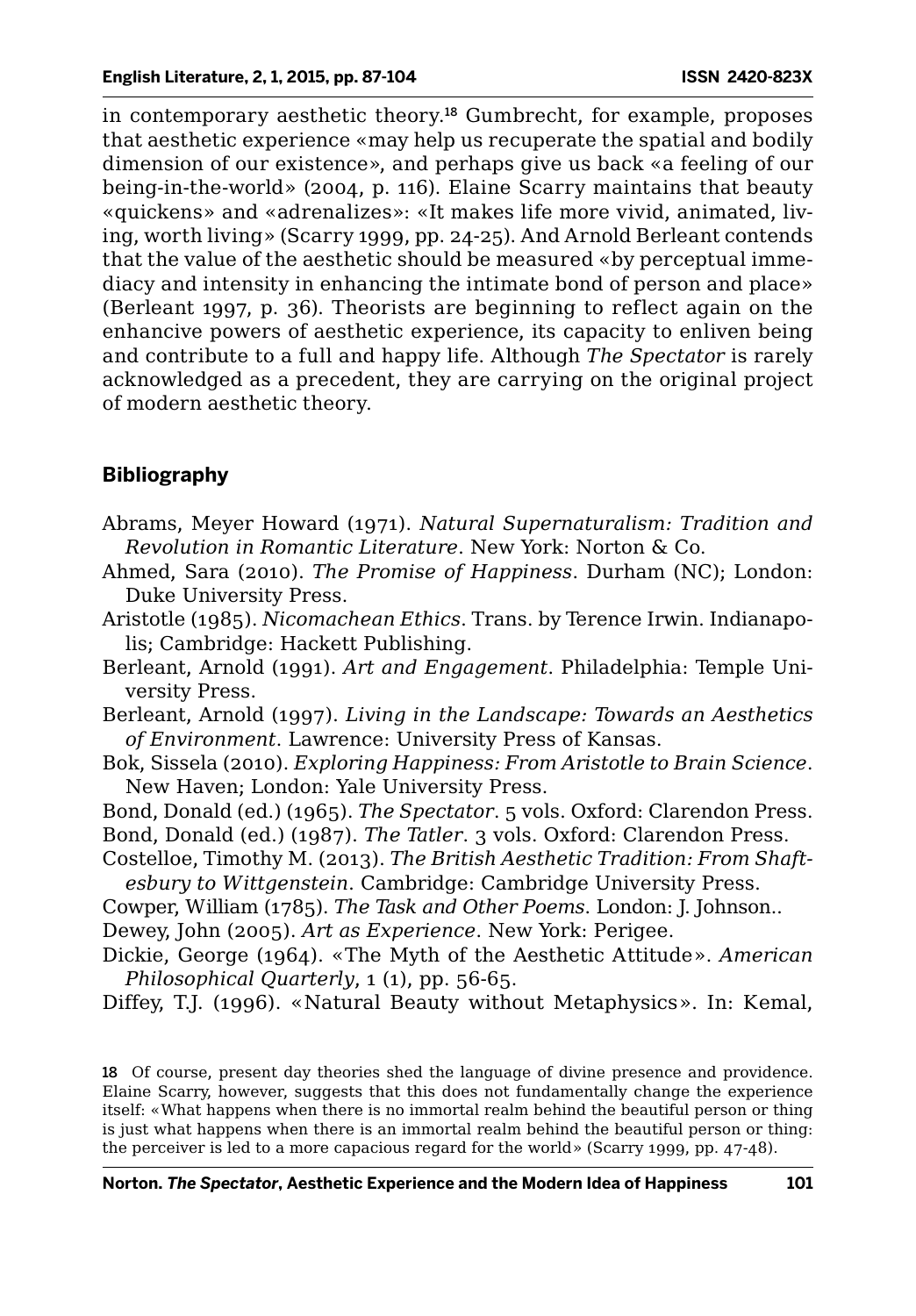Salim; Gaskell, Ivan (eds.), *Landscape, Natural Beauty and the Arts*. Cambridge: Cambridge University Press, pp. 43-64.

- Gigante, Denise (2005). *Taste: A Literary History*. New Haven: Yale University Press.
- Gregg, Melissa; Seigworth, Gregory J. (eds) (2010). *The Affect Theory Reader*. Durham: Duke University Press.
- Gumbrecht, Hans Ulrich (2004). *Production of Presence: What Meaning Cannot Convey*. Stanford: Stanford University Press.
- Gumbrecht, Hans Ulrich (2006). «Aesthetic Experience in Everyday Worlds: Reclaiming an Unredeemed Utopian Motif». *New Literary History*, 37 (2), pp. 299-318.
- Guyer, Paul (2008). «The Origins of Modern Aesthetics: 1711-35». In: Kivy, Peter (ed.), *The Blackwell Guide to Aesthetics*. Oxford: Blackwell Publishing, pp. 15-44.
- Halmi, Nicholas (ed.) (2014). *Wordsworth's Poetry and Prose*. New York: Norton.
- Hume, David (1966). *An Enquiry Concerning the Principles of Morals*. La Salle: Open Court Publishing.
- Leidhold, Wolfgang (ed.) (2008). *Francis Hutcheson: An Inquiry into the Original of Our Ideas of Beauty and Virtue*. Indianapolis: Liberty Fund.
- Kant, Immanuel (1987). *Critique of Judgment*. Translated by Werner S. Pluhar. Indianapolis and Cambridge: Hackett Publishing.
- Keenleyside, Heather (2009). «Personification for the People: On James Thomson's *The Seasons*». *English Literary History*, 76 (2), pp. 447-472.
- Ketcham, Michael (1985). *Transparent Designs: Reading, Performance, and Form in the Spectator Papers*. Athens (GA): University of Georgia Press.
- Kivy, Peter (2012). «What Really Happened in the Eighteenth Century: The 'Modern System' Re-examined (Again)». *British Journal of Aesthetics*, 52 (1), pp. 61-74.
- Klein, Lawrence E. (ed.) (1999). *Anthony Ashley Cooper, third Earl of Shaftesbury: Characteristics of Men, Manners, Opinions, Times*. Cambridge: Cambridge University Press.
- Kristeller, Paul Oscar (1951). «The Modern System of the Arts: A Study in the History of Aesthetics (I)». *Journal of the History of Ideas*, 12 (4), pp. 496-527.
- Kristeller, Paul Oscar (1952). «The Modern System of the Arts: A Study in the History of Aesthetics (II)». *Journal of the History of Ideas*, 13 (1), pp. 17-46.
- Leddy, Thomas (2012). *The Extraordinary in the Ordinary: The Aesthetics of Everyday Life*. Peterborough: Broadview Press.
- Lubey, Kathleen (2008). «Erotic Interiors in Joseph Addison's Imagination». *Eighteenth-century Fiction*, 20 (3), pp. 415-444.
- Marshall, David (2005). *The Frame of Art: Fictions of Aesthetic Experience, 1750-1815*. Baltimore: Johns Hopkins University Press.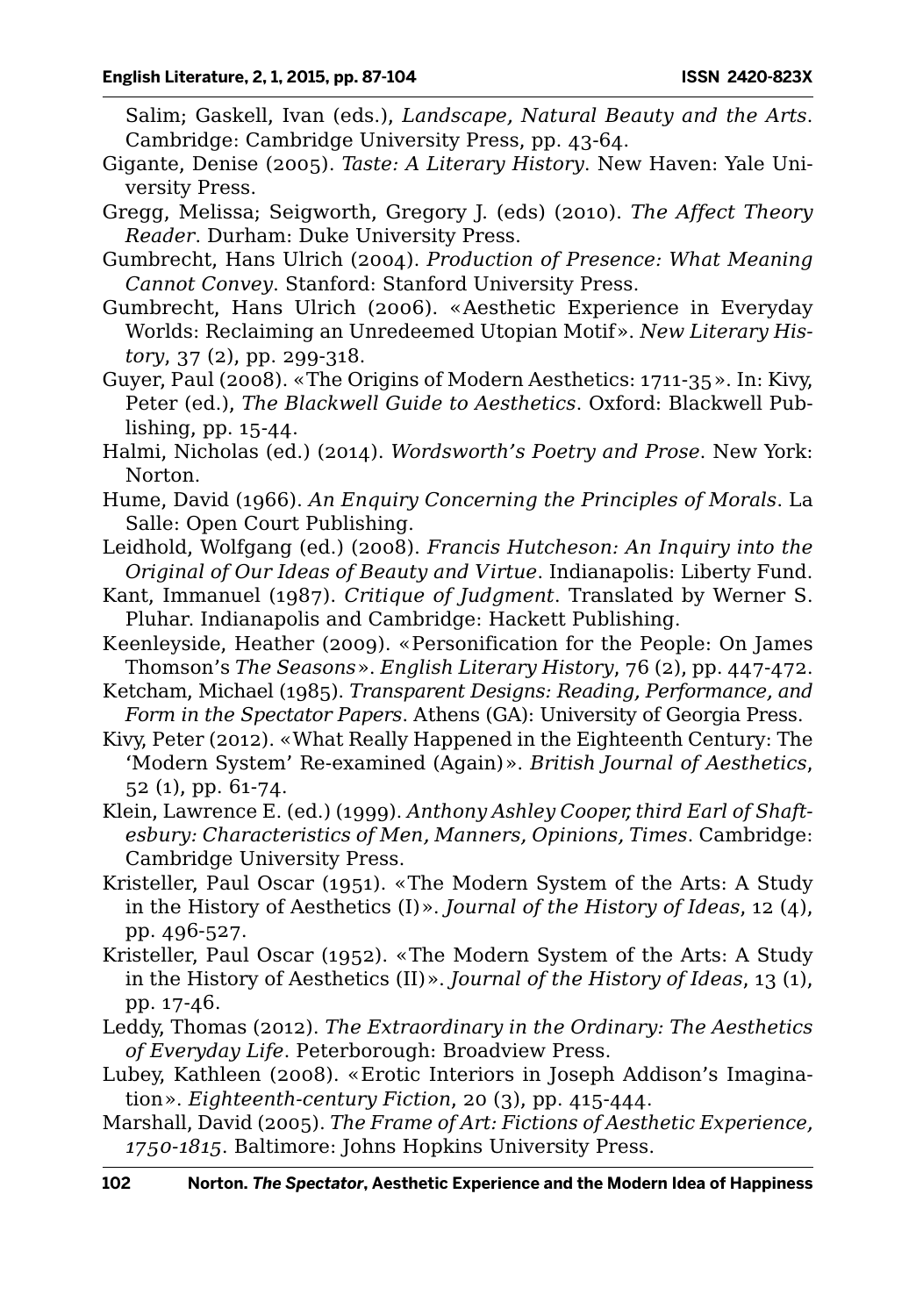Maxwell, James Clerk (ed.) (1986). *William Wordsworth: The Prelude*. London: Penguin Books.

McMahon, Darrin (2006). *Happiness: A History*. New York: Atlantic Monthly.

- Nehamas, Alexander (2007). *Only a Promise of Happiness: The Place of Beauty in a World of Art.* Princeton; Oxford: Princeton University Press.
- Nicolson, Marjorie Hope (1959). *Mountain Hope and Mountain Glory: The Development of the Aesthetics of the Infinite*. Ithaca (NY): Cornell University Press.
- Norris, John (1717). *A Collection of Miscellanies: Consisting of Poems, Essays, Discourses and Letters*. 6th edn. London: W. Bowyer for S. Manship.
- Norton, Brian Michael (2012). *Fiction and the Philosophy of Happiness: Ethical Inquiries in the Age of Enlightenment*. Lewisburg: Bucknell University Press.
- Norton, Brian Michael (2014). «Ancient Ethics and Modern Happiness: A Study of Three Treatises in Enlightenment Britain». *Eighteenth-century Life*, 38 (2), pp. 47-74.
- Norton, Brian Michael (2015). «*The Spectator* and Everyday Aesthetics». *Lumen* 34, pp. 123-136.
- Norton, Brian Michael (s.d.). «Laurence Sterne and the Aesthetics of Everyday Life». In: de Voogd, Peter; Hawley, J.; New, M. (eds.), *Sterne, Tristram, Yorick: Tercentenary Essays on Laurence Sterne*. Newark: University of Delaware Press. In preparation.
- Pater, Walter (1974). *The Renaissance: Studies in Art and Poetry*. In: Bloom, Harold (ed.), *Selected Writings of Walter Pater*. New York: Columbia University Press.
- Paulson, Ronald (1996). *The Beautiful, Novel, and Strange: Aesthetics and Heterodoxy*. Baltimore; London: The Johns Hopkins University Press.
- Pollock, Anthony (2009). *Gender and the Fictions of the Public Sphere, 1690-1755*. New York: Routledge Press.
- Potkay, Adam (2000). *The Passion for Happiness: Samuel Johnson and David Hume*. Ithaca: Cornell University Press.
- Potkay, Adam (2006). *The Story of Joy: From the Bible to Late Romanticism*. Cambridge: Cambridge University Press.
- Potkay, Adam (2010). «Narrative Possibilities of Happiness, Unhappiness, and Joy». *Social Research*, 77 (2), pp. 523-544.
- Powell, Manushag N. (2012). «See No Evil, Hear No Evil, Speak No Evil: Spectation and the Eighteenth-century Public Sphere». *Eighteenthcentury Studies*, 45 (2), pp. 255-276.
- Rancière, Jacques (2013). *Aisthesis: Scenes from the Aesthetic Regime of Art*. Trans. by Zakir Paul. London; New York: Verso Books.
- Rousseau, Jean-Jacques (2004). *Reveries of the Solitary Walker*. Trans. by Peter France. London: Penguin Books.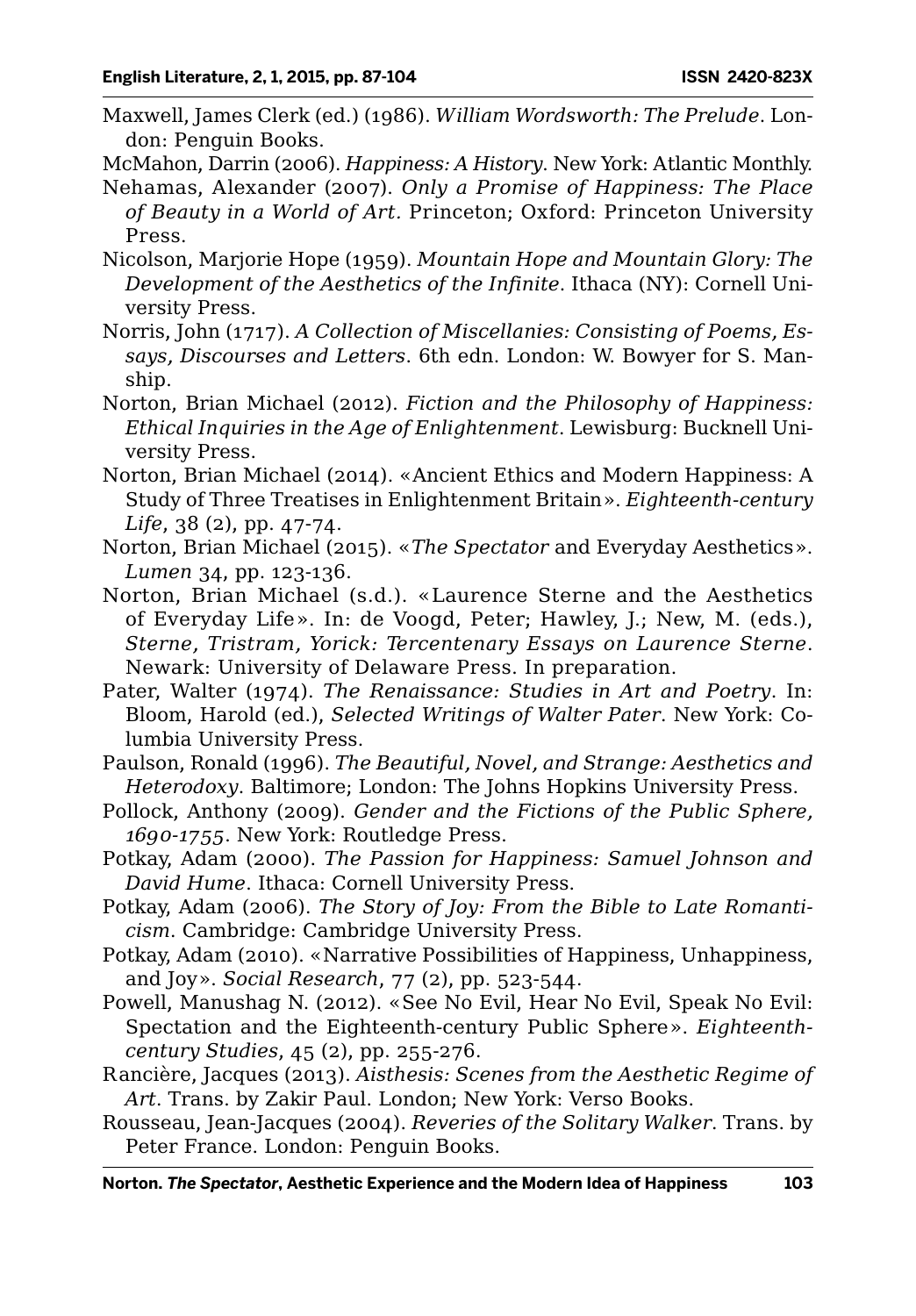Saito, Yuriko (2007). *Everyday Aesthetics*. Oxford: Oxford University Press.

- Sambrook, James (ed.) (1984). *James Thomson: The Seasons and the Castle of Indolence*. Oxford: Clarendon Press.
- Scarry, Elaine (1999). *On Beauty and Being Just*. Princeton; Oxford: Princeton University Press.
- Schmidt, Michael (ed.) (2006). *William Wordsworth and Samuel Taylor Coleridge: Lyrical Ballads*. London: Penguin Books.
- Schulkind, Jeanne (ed.) (1985). *Virginia Woolf: Moments of Being*. 2nd edn. San Diego: A Harvest Book.
- Scruton, Roger (2011). *Beauty: A Very Short Introduction*. Oxford: Oxford University Press.
- Shusterman, Richard (1992). *Pragmatist Aesthetics: Living Beauty, Rethinking Art*. Oxford: Blackwell Publishing.
- Shusterman, Richard (2008). «Aesthetic Experience: From Analysis to Eros». In: Shusterman, Richard; Tomlin, Adele (eds.), *Aesthetic Experience*. New York; London: Routledge Press, pp. 79-97.
- Soni, Vivasvan (2010). *Mourning Happiness: Narrative and the Politics of Modernity*. Ithaca (NY); London: Cornell University Press.
- Stewart, Kathleen (2007). *Ordinary Affects*. Durham (NC); London: Duke University Press.
- Stolnitz, Jerome (1960). *Aesthetics and Philosophy of Art Criticism: A Critical Introduction*. New York: Houghton Mifflin.
- Stolnitz, Jerome (1961). «On the Origins of 'Aesthetic Disinterestedness'». *The Journal of Aesthetics and Art Criticism*, 20 (2), pp. 131-143.
- Tuveson, Ernest Lee (1960). *The Imagination as a Means of Grace: Locke and the Aesthetics of Romanticism*. Berkeley; Los Angeles: University of California Press.
- Zeitz, Lisa M. (1992). «Addison's 'Imagination' Papers and the Design Argument». *English Studies: A Journal of English Language and Literature*, 73 (6), pp. 493-502.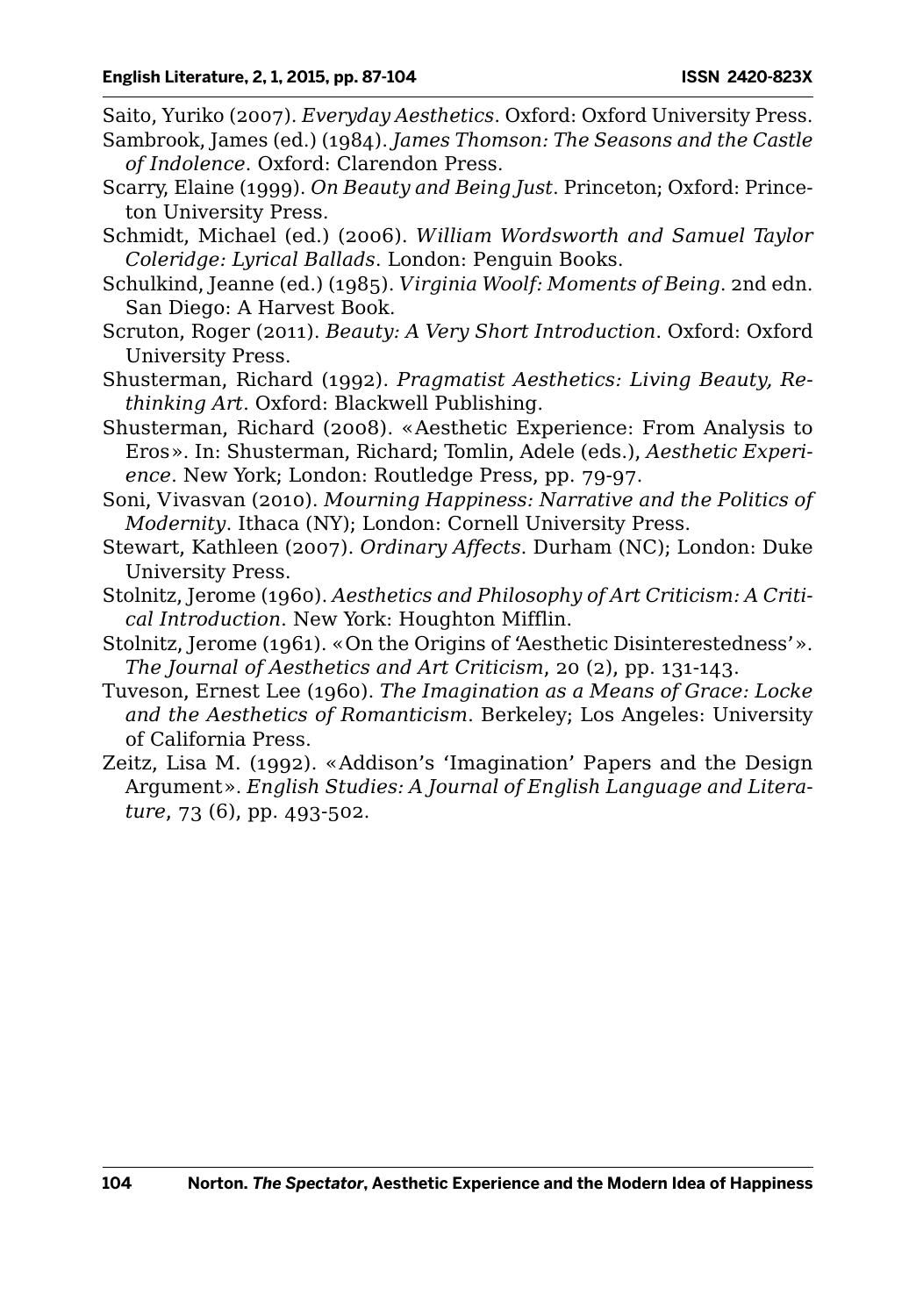## **English Literature ISSN 2385-1635**

Vol. 2 – Num. 1 – June 2015

## **Happy Face or Happy Space?**  Expansions of Happiness in Eighteenth-century Expository Verse

Kevin L. Cope (Louisiana State University, USA)

**Abstract** Between the now nearly archaic meaning of 'happiness' as fit, functional, or favourable and its modern meaning as a generalized mental state stands the Enlightenment, with its investigations not only of the nature of happiness but also of its pursuit and maintenance of happiness. This article analyses the expanding meaning and practice of happiness in the verse of the 'long' eighteenth century. The paper begins with what might be called the 'eruptive' approach to happiness in which assemblies of offbeat objects such as gemstones or of startling events such as those at the battle of Blenheim sum up to a more general idea of happiness. This amalgamative approach to happiness emphasizes not only the process but the spatiality of happiness: its emergence as an epiphenomenal *je ne sais quoi* and its tendency to expand beyond its origins. This essay explores the resulting eighteenth-century association between happiness and space through a probe of poets, such as James Thomson and Mark Akenside, who specialize in the description of vast panoramas. It uncovers the textures of spatial happiness through a look at sublime poets such as Thomas Warton and Christopher Smart, who link their vivid notions of happiness with visionary ideas of space, orientation, and bearing. The article concludes with an homage to astronomer William Herschel and other happy enthusiasts for vast distances.

### **Introduction**

«I have no name / I am but two days old. – / What shall I call thee? / I happy am», reports the unexpectedly loquacious babe-in-arms who headlines later eighteenth-century poet William Blake's short lyric, *Infant Joy* (Stevenson 2014, p. 60). The youngest in the cadre of under-age and under-informed speakers who populate Blake's verse suite, *Songs of Innocence*, Blake's forty-eight-hour-old commentator explores those not altogether innocent assumptions by which we not altogether innocently stumble through life. *Infant Joy* features two strangely disembodied voices: a rather mature infant who androgynously identifies himself or herself as 'happy' and another disembodied voice who responds with an intention to «sing the while» as «sweet joy befall[s]» the newborn. One voice is as particular as one set of swaddling clothes; the other voice reverberates indeterminately across the full range of human experience.

Despite his somewhat disingenuous suggestion that he sings about innocence, Blake's stereophonic vocalizing of joy cannily recapitulates the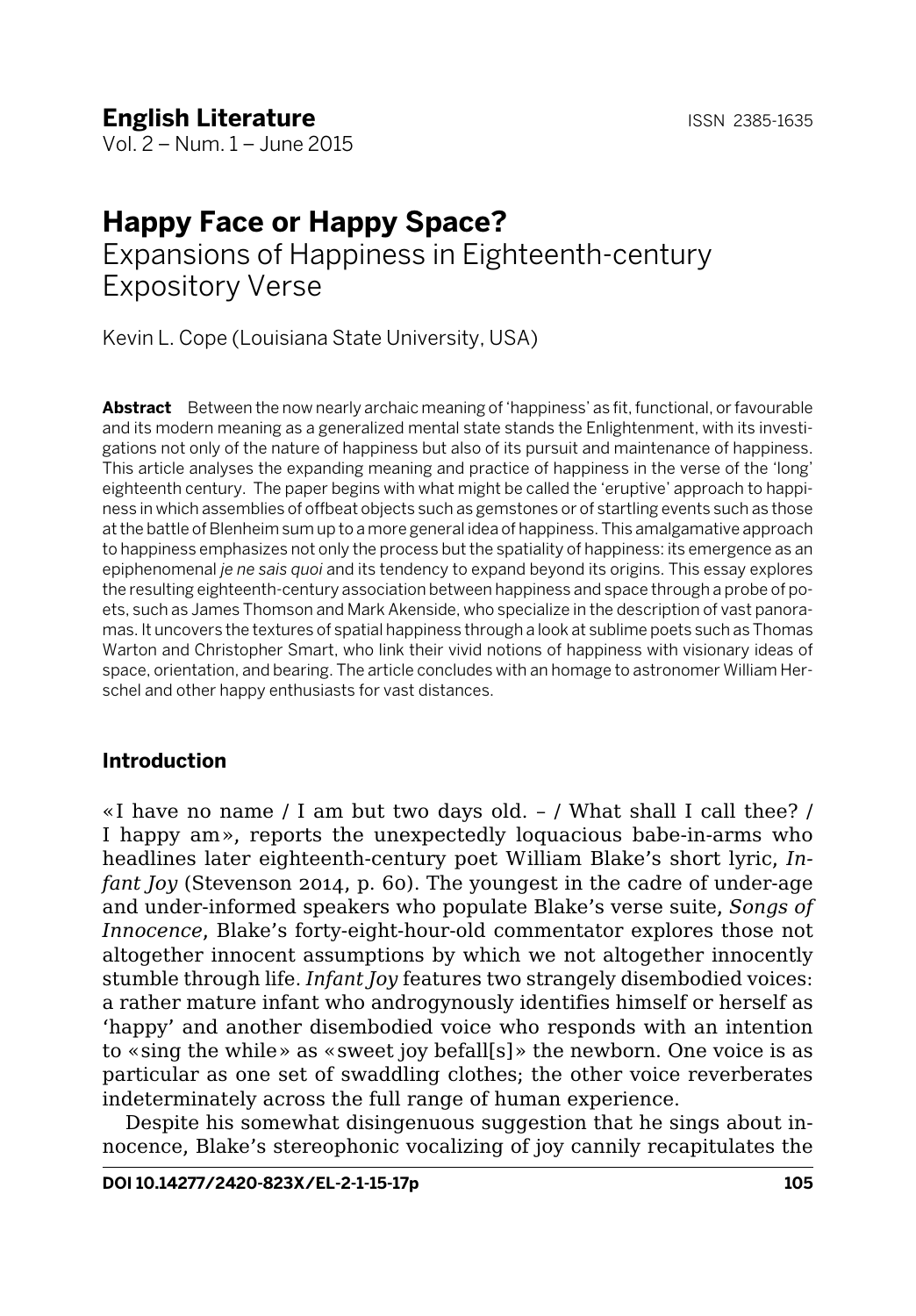long cultural history of happiness. In the same way that Blake's song conjugates within one poem both a babbling baby and an omniscient narrator, 'happiness' in the post-Enlightenment world mixes abstraction with individuality. The word denotes a generalized, somewhat indefinite but presumably pleasurable state of mind that seems equally accessible to everyone but that always manifests itself concretely, variously, and experientially in particular individuals. Phrases such as 'the happy life' or 'a happy society' that suggest an intermediate level of abstraction – that describe a condition affecting a large but not unlimited number of people and that reference communal achievements such as good public health or a happily functioning metropolitan sewer system – have faded into occasional or only artful use. It is common enough to say that particular persons such as 'Fred' or 'Agatha' are 'happy' and then, conversely, to posit that their personal happiness is the same good feeling that, universally, everyone feels now and then, but to declare that 'Sweden is a happy land owing to the high quality of its sanitation systems' would be unusual, even eccentric in our times. 'Happy' and 'happiness' today refer in a polarized fashion to the presumptively generalized mental states of particular persons. In and before Blake's time, however, 'happiness' covered a wider range of particularity and abstracton. Idiomatic speech included such options as 'the happiness of mankind is… [to do *X*, *Y*, or *Z*]' or 'it is a great happiness, to enjoy royal favor' or 'the happiness of Pope's style is… [*P*, *Q*, or *R*]' or 'the archer enjoyed the happiness of a stronger-than-expected bow'. Thomas Jefferson's and John Locke's memorable but murky references to 'the pursuit of happiness' seem less puzzling when readers remember that, throughout the Enlightenment, happiness was something of an all-purpose epiphenomenon. Happiness could be an attribute of a thing; an attribute of a society or similar group; a generalized condition; an object of abstract speculation; or just about anything in-between these alternatives.

Happiness, whether accessed through tangible objects or understood as a 'pursuit' or other process or relegated to an inventory of abstracted mental states, was only one of several possible ultimate goods considered by the long eighteenth century. Competing with happiness for primacy of purpose were salvation; prosperity; health; fame; renown; wealth; and 'place', whether understood as a lofty position at court or as localization in an amenable, soothing landscape. Happiness could emerge from, be correlated with, or jar against any of these candidate achievements. Earning, or at least receiving, divine grace and salvation might or might not have involved living a happy life. The story of secularization that runs through the eighteenth century is also the story of the colonization of these other top-level goods by happiness: of an intensifying expectation that any possible good either triggers happiness or is recognized as good owing to the happiness accruing to its possessor. This essay will examine a selection of verse compositions that epitomize this nervous relation between particular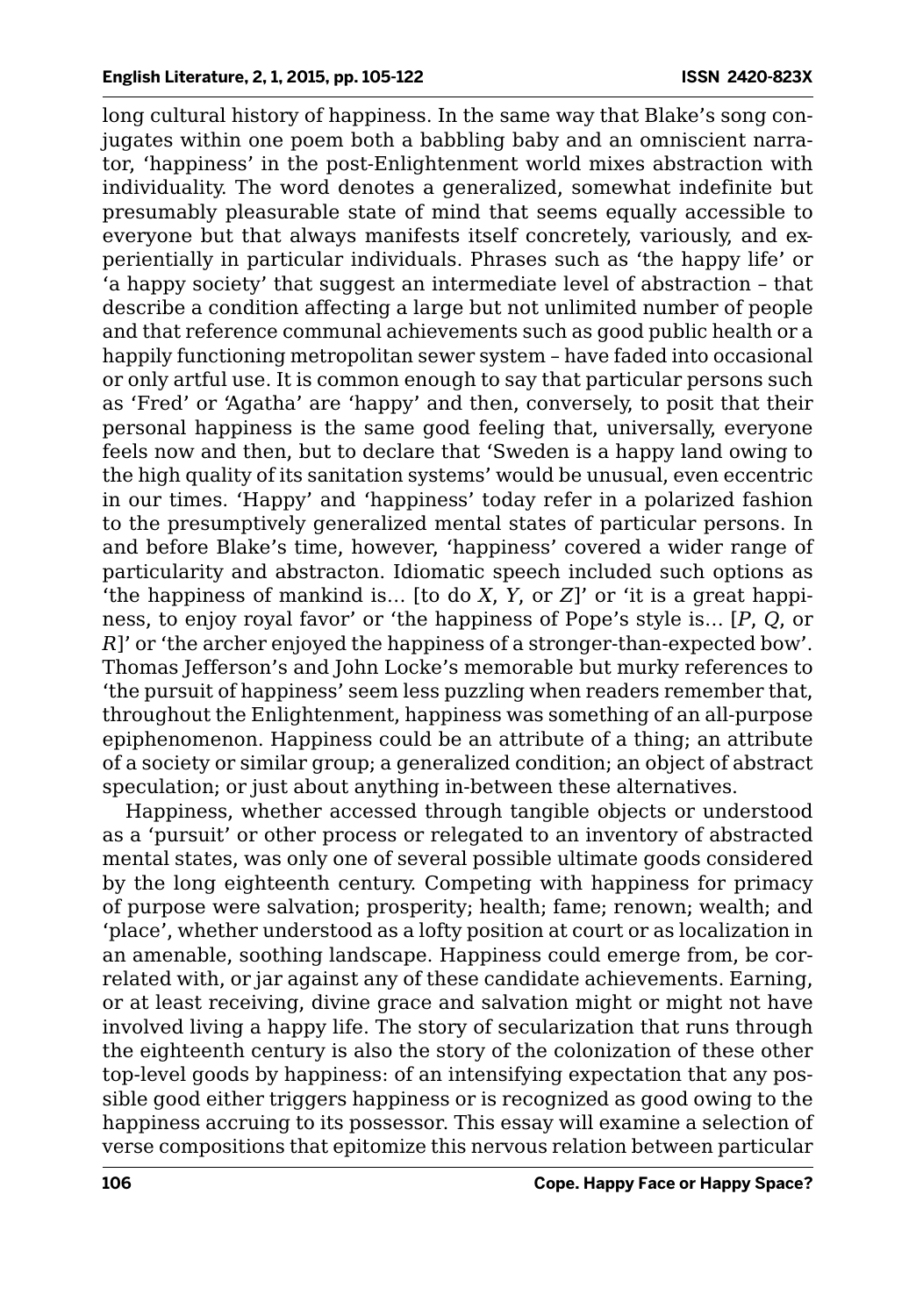experiences and the happiness with which they are associated. This, by way of opening a window on the long process by which happiness became both increasingly abstract and preeminent among human goals: by which happiness diverged from particular happy things and by which it metamorphosed into not only a general state of mind but also into an indicator of right, merit, and other, sometimes curious forms of success.

## **1**

As is known to anyone who has read an eighteenth-century novel and has thereby witnessed a hero or heroine arriving at a state of hard-earned felicity following multitudinous chapters full of vacillating fortunes, happiness is at its best when positioned at the *end*. To understand the revision of happiness during the long eighteenth century, it is helpful to open our study at the end of the period, if only to see what had survived of the older, more particular and substantive version of happiness. At the very far end of the Enlightenment and also down at its lower stylistic reaches, John Scafe, a member of a very small fraternity of mineralogical poets, produced a whimsically abbreviated epic, much in the vein of John Philips's *The Splendid Shilling*, in which the heroic tropes and conventions that ennoble Homer's and Virgil's sagas are deployed to describe an assembly of personified gems and stones gathered at the titular *King Coal's Levee* (Scafe 1819).<sup>1</sup> All but free of plot, Scafe's versified panorama reviews all the minerals, precious or otherwise, marching them one-by-one before their bituminous monarch while describing their properties, merits, behaviors, and occasional interactions. Among those in the queue is the omnipresent Sandstone, who might be described as England's one-man building block.

Next came the elder SANDSTONE, jolly fellow! In good society was ever mellow: Which spread – as oft it will in such a case – A rubicund diffusion o'er is face. He was a staid old toper; one who sat Firm on his chair, though blind as any bat (ll. 223–228).

On the brink of the age of caricature that gave us the all the amusing figures in Charles Dickens's novels, Scafe delivers, in the person of Sandstone, a standard jolly old English fellow who happens to be composed of crumbling crystals. Sandstone himself, like the happiness he enjoys, is an extended inventory: a list of specific properties, from rubicund complexion to suitability

<sup>1</sup> Subsequent quotations are cited by line number.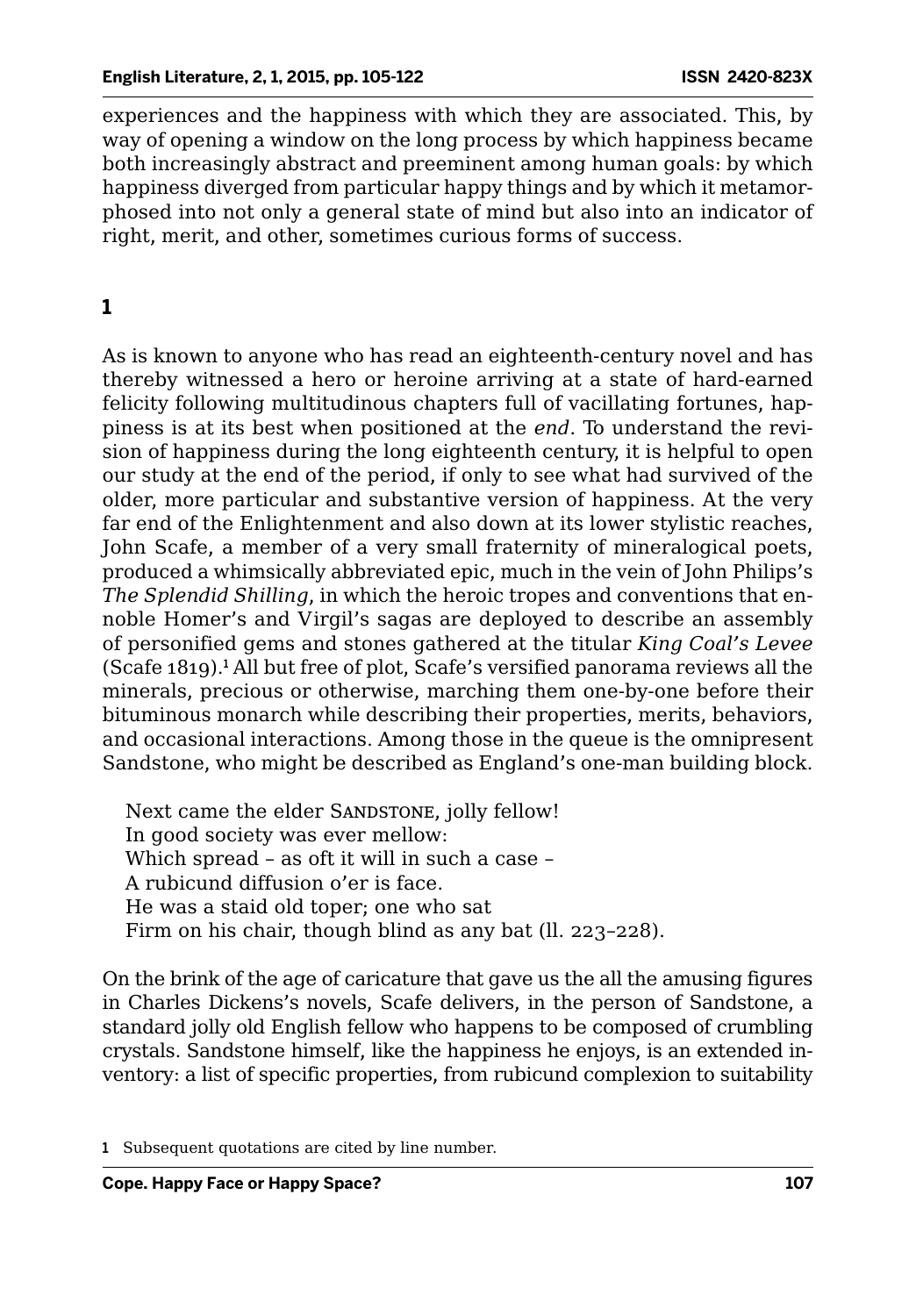for standing with stability in piles. The comic effect of Scafe's poem emerges in part from the ease with which something like stone can legitimately be declared happy as measured by Enlightenment-era standard operating procedures: by tallying up specific properties or attributes or behaviors until, at some point, they sum to happiness. More generally, Scafe reveals the happiness of the mineral kingdom by assembling a vast number of happy rocks, celebrating several dozen minerals one-by-one until the whole seems happy.

Scafe's whimsical review of the crystalline kingdom might seem an odd place to open the pursuit of happiness. Scafe's bagatelle might seem an even less likely place to commence a probe into a poem about, of all things, the Battle of Blenheim, the Duke of Marlborough's complicated, partly heroic and partly lucky attempt to diminish France by securing Austria against Francophilic Bavarians. Yet the War of the Spanish Succession, in which the Battle of Blenheim was the English highlight, provided an unlikely, peace-loving, feckless poet such as John Philips, who is remembered today primarily for his ingenious mock-heroic poem *The Splendid Shilling*, with an occasion to demonstrate not only that he could write seriously, straightforwardly, and without comic contrast in his uniquely mixed idiom – his blend of Homeric heroism, Miltonic grandeur, and local quaintness – but also that he understood the early eighteenth-century expectation that happiness, far from being a transcendent good, would emerge in a very direct way from clusters of specific favorable events. Like John Scafe in the early nineteenth century, John Philips celebrates the eruption of happiness from a few choice events. As opera composers such as Henry Purcell or George Friedrich Handel crowned their operas with vast concluding choruses in which felicity spreads through the land owing to victory in some or other battle or return of a hero or simple turn of good fortune, so Philips, in his poem *Blenheim*, studies the eruptive nature of happiness (or its opposite, unhappiness) by presenting the Battle of Blenheim as the one-stop shop for causes of elevated (or depressed) moods.

In *Blenheim* (see Philips s.d.),<sup>2</sup> one of Philips's signature short, microepics (with fewer than 500 lines), some form of the word 'happy' (or 'unhappy') occurs five times, in each of these cases setting the theme for the verse paragraph that follows it. Happiness thus plays an unusually prominent role in a poem putatively concerning a grave topic such as military leadership. Indeed, Philips allows the theme to distract him from his quest for epic gravity. Words from the lexicon of eighteenth-century moods and passions are uncommon among object-oriented ancients.<sup>3</sup> Even the

2 Subsequent quotations are cited by line number.

3 *Blenheim* is the least memorable and least cited of John Philips's handful of otherwise consistently famous and enduring, if sometimes trivial, compositions. As Dustin Griffin notes, its confusing effect, if not its failure, results from its emphatically literary character: its tendency to congregate in too small a space too many conflicting allusions and too many references to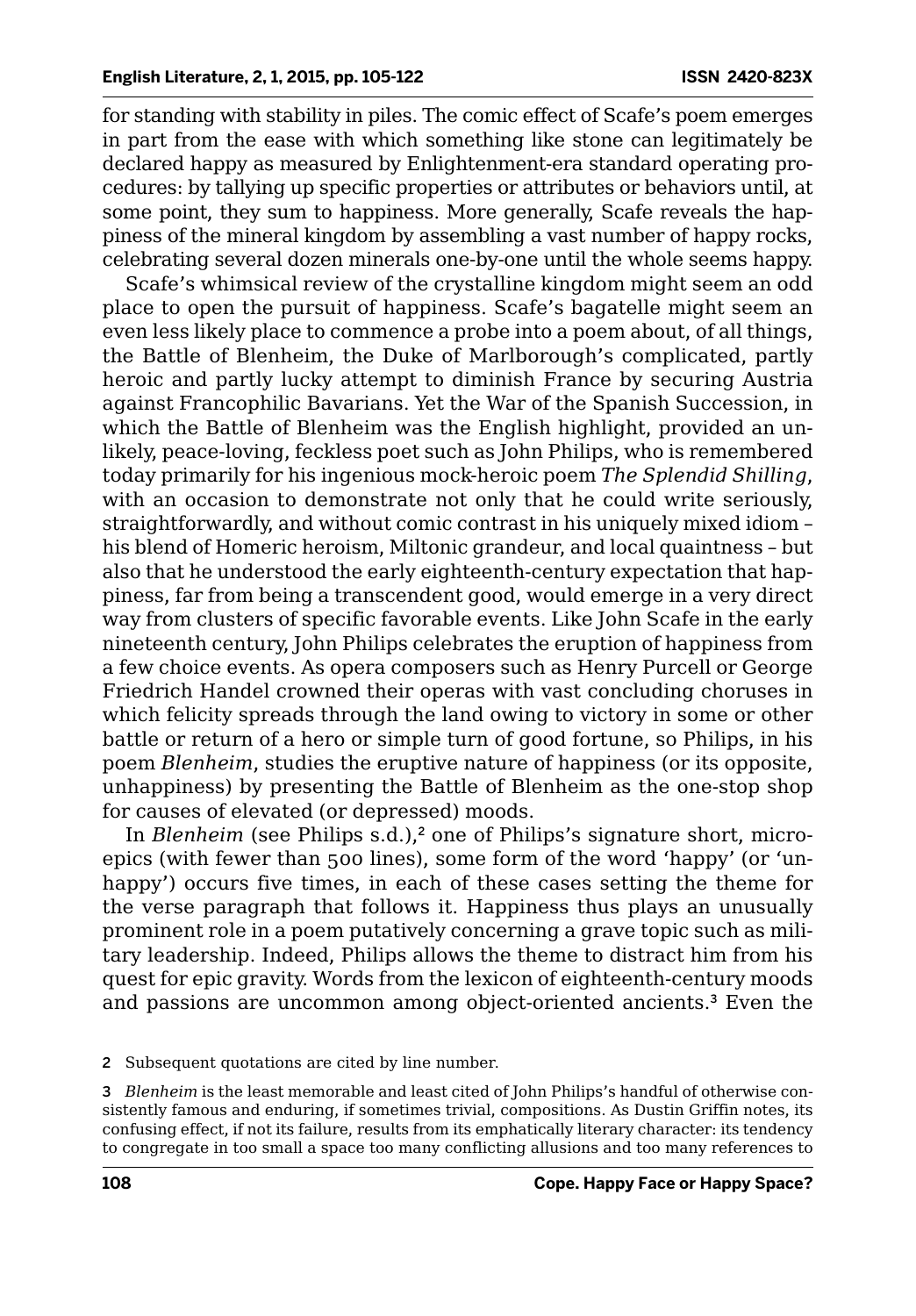surprisingly empirical John Milton, Philips's English role model, seldom mentions the passions or any other abstractions from the emotions. Three occurrences of the root-word 'happy' pertain to *un*happiness not so much as a mental state but rather as a function of a reversal of fortune or of a sudden injection into an undesirable situation. In the first of these (l. 321), Philips develops an elaborate, inside-out analogy or typological comparison in which the promise of succession felicitates the son of the Prussian king, who, by comparison, enjoys a better fate than that which ancient Evander gave to his son, Pallas, who perished in battle. The second instance, referencing an «unhappy prince» (l. 351), alludes to the post-Blenheim ejection of the defeated Bavarian potentate; and the third occurrence, referencing an «unhappy nation» (l. 451), alludes to a dispute over the Polish throne. In these instances, unhappiness emerges through a process comparable to the rhetorical device of synecdoche. One event occurs or one situation arises and, lo and behold, the whole of the nation falls into unhappiness. Whatever happiness might be, determining whether a nation is happy or unhappy involves formidable gap-spanning: making conceptual leaps in which the imagination quickly moves from a single incident to the mental state of a nation of millions. The remaining occurrences of 'happy' are likewise matters of enumeration. «Thrice happy Albion» (l. 375) expresses triplicate happiness over the «happy days» (l. 472) that have been restored by Queen Anne. As in so many other militarily inspired poems, the restoration of happiness is the central theme and main conception of *Blenheim*. Nevertheless, *Blenheim*, which belonged to a veritable legion of verse ovations written for the Duke of Marlborough, showcases one bloody scene after another. Even the aforementioned peaceful reign of a virtuous queen appears in a strangely brutal rendition:

Auspicious Queen, since in thy realms secure Of peace, thou reign'st, and victory attends Thy distant ensigns, with compassion view Europe embroil'd; still thou (for thou alone Sufficient art) the jarring kingdoms' ire, Reciprocally ruinous; say who Shall wield th' Hesperian, who the Polish sword, By thy decree; the trembling lands shall hear Thy voice, obedient, lest thy scourge should bruise Their stubborn necks, and Churchill in his wrath Make them remember Bleinheim with regret (ll. 451-461).

past idioms and styles. It is thus possible but not laudable for Philips to mix the eighteenthcentury vocabulary of passions and other mental states with the more austere lexicon of Homer, Virgil, and Milton (Griffin 1984, pp. 449-450; also Cope 1992).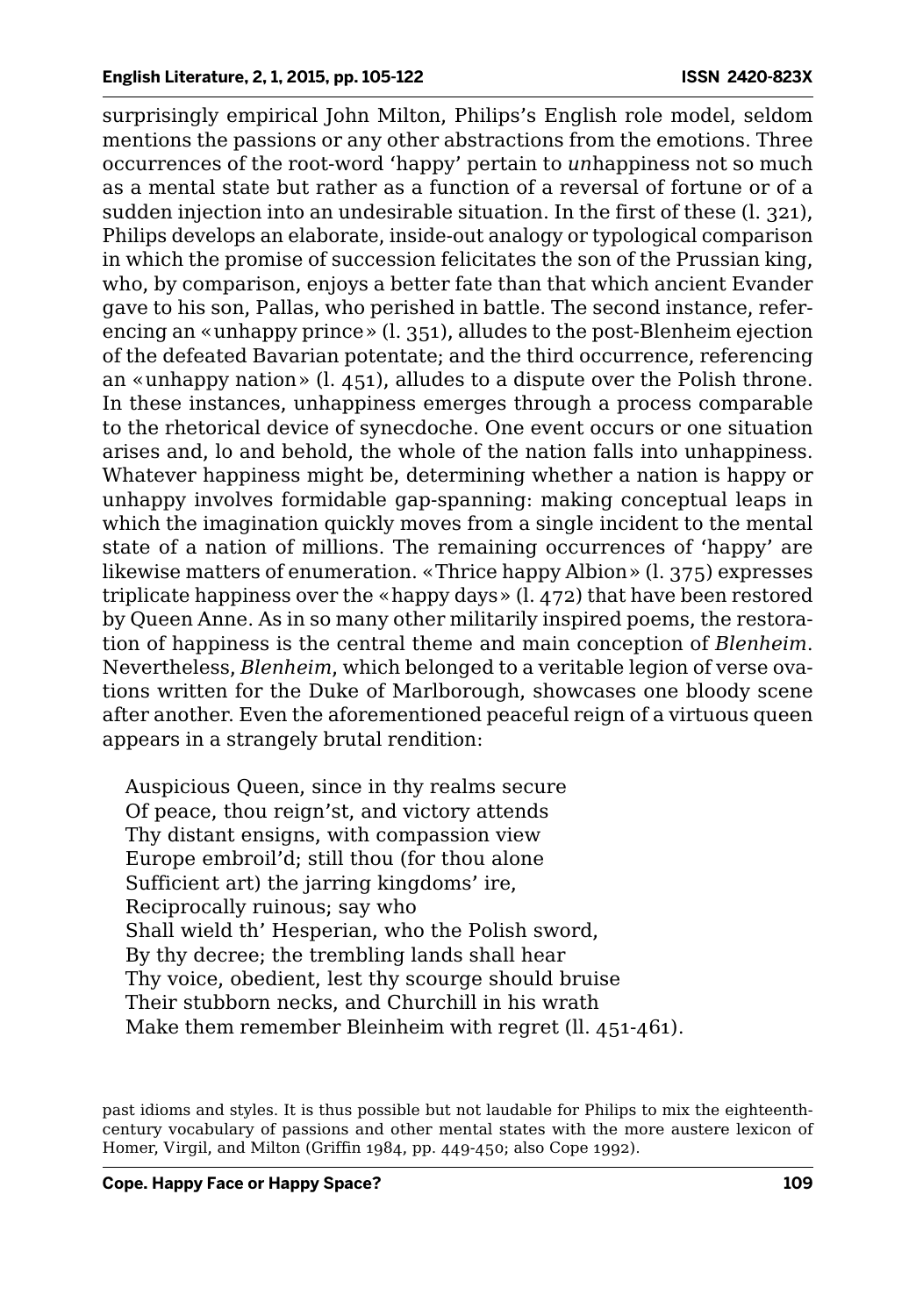That is hardly the kind of happiness that we encounter in a pastoral poem or in a verse description of a noble estate or virtuous realm. Philips's poem has remained in memory longer than those of his rivals precisely because of his astounding aptitude at drawing out happiness from *any* set of incidents, whether pleasing or repelling. Philips's remarkable talent, in poems such as *The Splendid Shilling* and *Cyder*, for extracting impressions of both heroism and comedy from the same set of experiences is part of an overall strategy of *conversion*, whether of the ridiculous to the grand, the comic to the epic, or the horrific to the happy.

#### **2**

The lesson to take away from Philips's tonally bewildering poem is that, in the ferociously as well as philosophically empiricist world of early eighteenth-century thought and poetry, happiness involved action. A thing, an experience, or a person could be happy in the old sense of being pleasing or handy, but happiness in the more extensive, more modern sense sprang up from either a panoply of happy things or from the interaction of persons, things, and events in an emergently happy way. A puckish philosopher such as Bernard Mandeville, for example, can speak of the 'national happiness' (Mandeville 1720) in the way that today we talk about the gross national product: as if we could, from an Olympian perspective, see prosperity emerging from the actions of the millions.

Not only this elevated perspective, but also the notion that happiness is a kind of energetic parcel – that happiness is a large-scale process that flows freely from the interplay of diverse phenomena – could characterize eighteenth-century conceptions of verse as readily as it could characterize the ethical philosophy of happiness enthusiasts such as the Third Earl of Shaftesbury, or the political science of prophets of economic happiness such as Adam Smith or Thomas Jefferson. Alexander Pope all but militarizes happiness, deploying occasional references to happiness as if invocations of felicity were warheads. The highly kinetic Pope, who has an even greater talent than John Philips when it comes to drawing action out of inertia,<sup>4</sup> uses happiness in a deflective way, to impart a charge to or to increase the emotional momentum of related phenomena.

Pope's *Essay on Criticism* probably qualifies as his happiest work insofar as it delivers affirmative precepts for the production of pleasing art rather than satirically condemning deviations from the ideal. Happiness plays a role in Pope's famous analysis of the *je ne sais quoi* that shimmers atop great verse:

<sup>4</sup> Think of his astounding ability to build an epic poem around 'Dulness', or of his renderings of all the hubbub surrounding the stupefying landscape revisions of Capability Brown and his employers.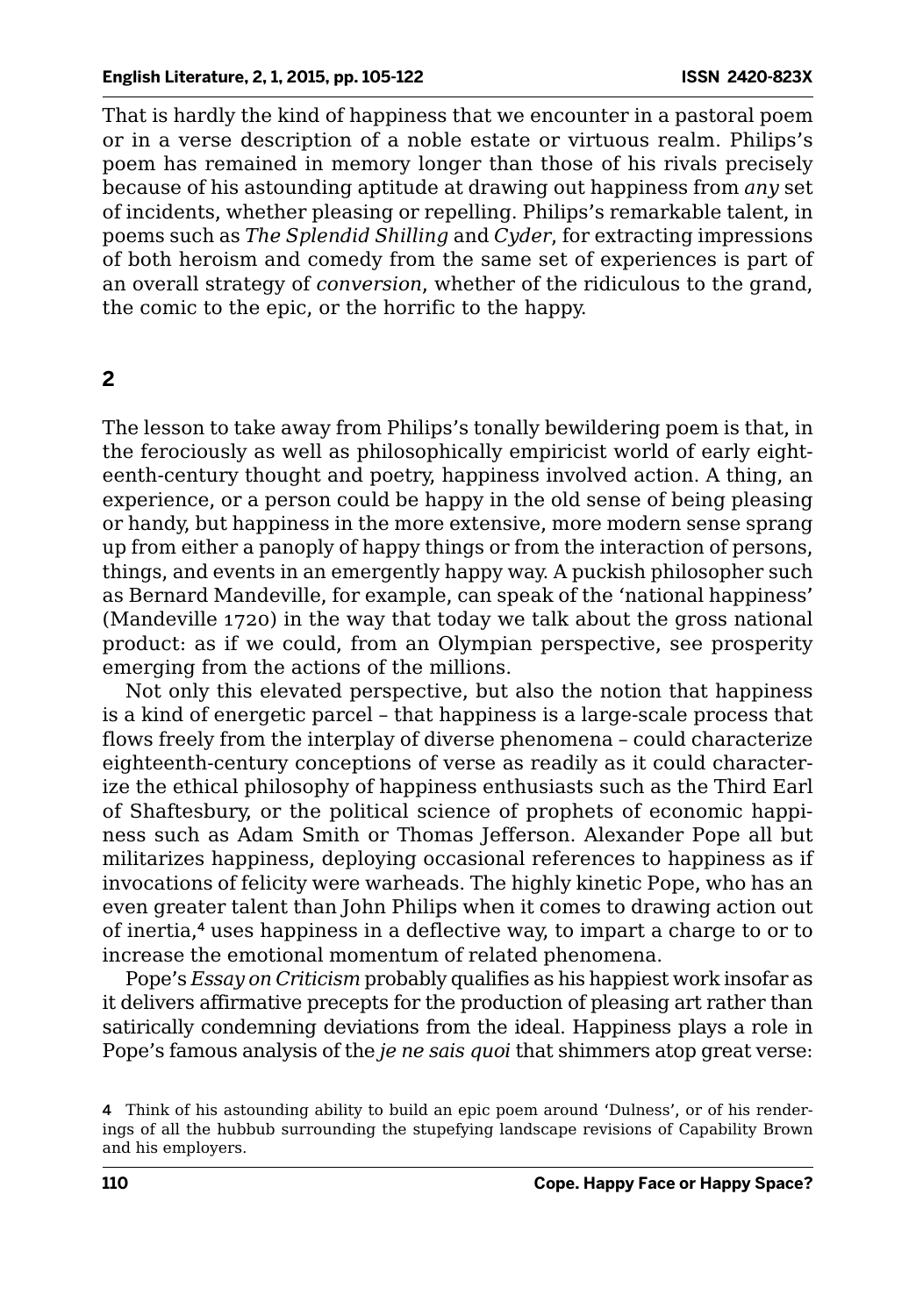Some beauties yet, no precepts can declare, For there's a happiness as well as care. Music resembles art, in each Are nameless graces which no methods teach, And which a master-hand alone can reach (ll. 141-144; Butt 1963, pp.  $148 - 149$ .

The formulation «happiness as well as care» turns on the motile character of happiness, which, through the 'as well as' phraseology, seems to push itself away from and to rise above the other diligences that a poet can exert. The passage as a whole gives the impression that this undefinable happiness is setting the pace for as well as outrunning the other virtues, that it is pushing away from particular happy excerpts on its way to becoming something more profound and more general. So it is that Pope lauds ancient authors who were «born in happier days» (l. 189, p. 150), whose felicity as writers pushes into the present even while they and their happier days push farther back in time and even as Pope's happy but intimidating idea of talent repels anyone other than those few writers who can conjure up visions of futuristic worlds where, despite their modernity, the residuum of the classical tradition animates artistic production.

In Pope's intensely polarized world, the introduction of 'happy' or any of its forms into a poem signals the imminent butting of a fool. Thus, in the *Essay on Criticism*, we find a 'happy' author who wishes to enlarge a stage so that the preposterous introduction of «Knights, squires, and steeds» (l. 282, p. 152) onto the crowded scene would not lead to a violation of the Aristotelian unity of place; we learn that otherwise lousy lines can qualify as 'happy' when they spill from the pen of a noble lord surrounded by sycophants (ll. 414-423, p. 156); and we discover that mediocre, unhappy wit can trigger envy but not atone for it (ll. 494-495, p. 159). Happiness is so volatile a chemical in Pope's poetical laboratory that its sheer presence triggers an explosive reaction driving happiness out of the field of vision and into some unattainable world. Thus the 'happy few' who belonged to the cadre of Greek and Roman critics (ll. 643-644, p. 164) observe Aristotle sailing away into a remote world of poets who will neither live up to his expectations nor reap praise for implementing an aesthetic manifesto, the realization of which remains permanently beyond their talents.

## **3**

Pope's rendering of happiness as an emergent but also deflective attribute of especially good artistic or social productions, although not altogether optimistic, marked the emergence of a productive restlessness in English verse. In Pope's satire-charged universe, the appearance of any laudable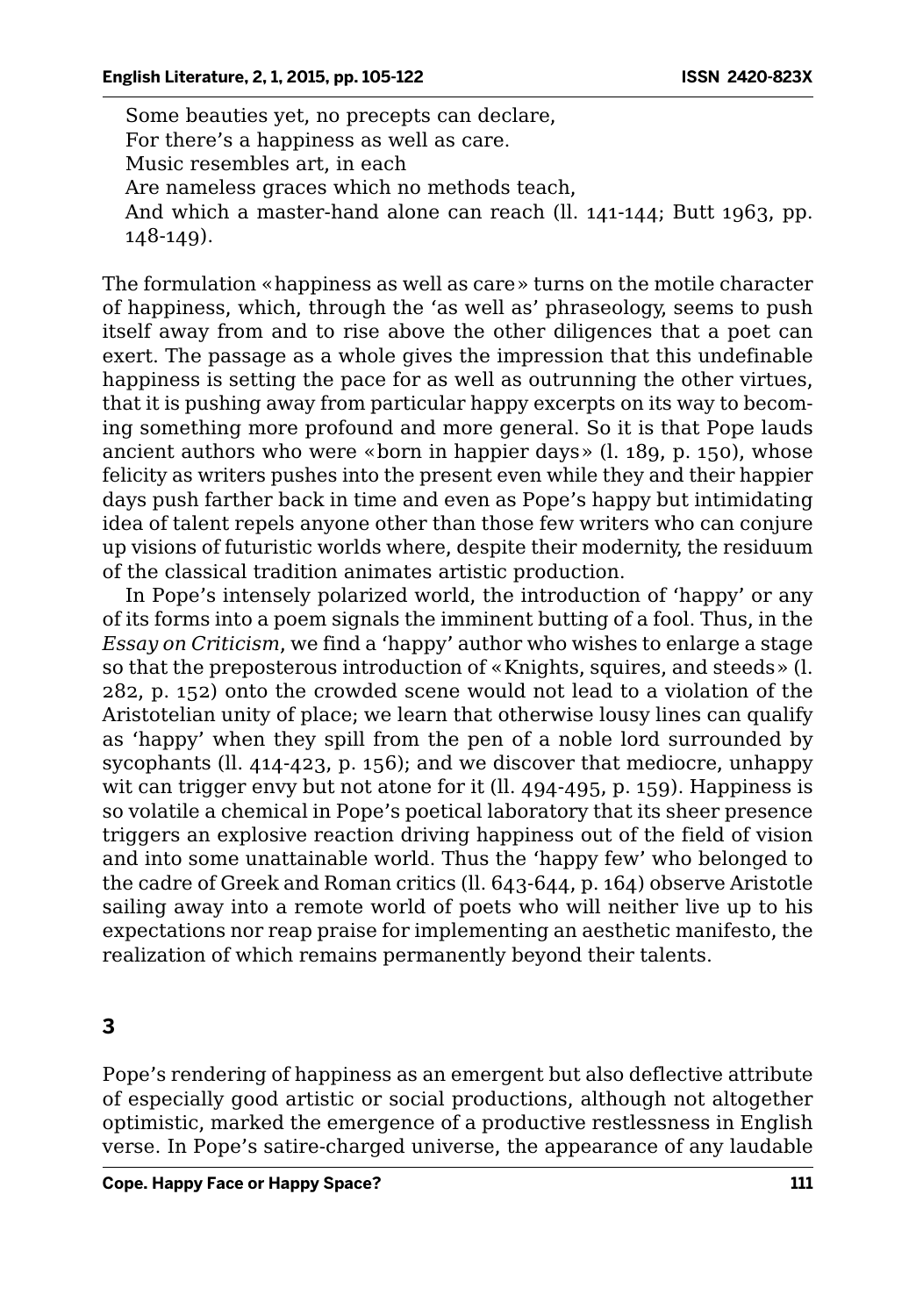performance, be it in art or science, immediately leads to polarization. The new talent and his or her works diverge from the everyday productions of less happy scribblers, who in turn wax envious. More happily, Pope's productively restless discontent – his notion that one performance is never enough to generate multifaceted happiness and his conviction that happiness always runs away from its manifestations – encourages the tradition of roving description that gave us poets such as Thomson, Goldsmith, and Cowper, who, in describing vast swaths of experience, found problems and unhappiness everywhere that they looked.

One of the most happiness-soaked poems in the English language is surely the first (1730) version of James Thomson's *The Seasons*, where some variation of 'happy' or 'happiness' occurs forty-two times in a 5400-line composition. While that is admittedly less than a one percent incidence, Thomson's sprawling, post-Miltonic verse paragraphing limits the total number of discrete topics that even a long poem may contain. When any topic absorbs a minimum of fifty to one-hundred lines, only so many discussions will fit into even a long composition. These forty-odd glances at and discussions of happiness thus rise to a high level of prominence and visibility. Thomson's poetry describes a double retrograde motion that begins with an initial retrospective reference to the post-Miltonic, mockheroic writings of John Philips, John Gay, and their many imitators but then quickly diverts from the comic habits of those burlesquing wits in order to glance back to Milton, there to recapture a secular, ideologically reduced version of the divine grandeur and the high seriousness of the great Puritan bard. For Thomson, poetry itself is about allusive process, about weaving between a variety of mentors, prototypes, and precedents that seem to contradict one another but that Thomson somehow reconciles in the verse equivalent of a very long retrospective view.

This 'long view' allows Thomson to correlate the contradictions in happiness and its poetry by recasting happiness itself as a shorthand term for descriptive processes. Happiness is salient in Thomson's verse because happiness, by oscillating between objects of attention and processes of evaluation, mimics verse, which oscillates between imitation and improvement. At any time and in any season, happiness is most easily discovered by those with a talent for scanning expansive landscapes and great scenes. Those who seek felicity should

With earnest eye anticipate those scenes Of happiness and wonder, where the mind, In endless growth and infinite ascent, Rises from state to state, and world to world. But, when with these the serious thought is foiled, We, shifting for relief, would play the shapes Of frolic fancy; and incessant form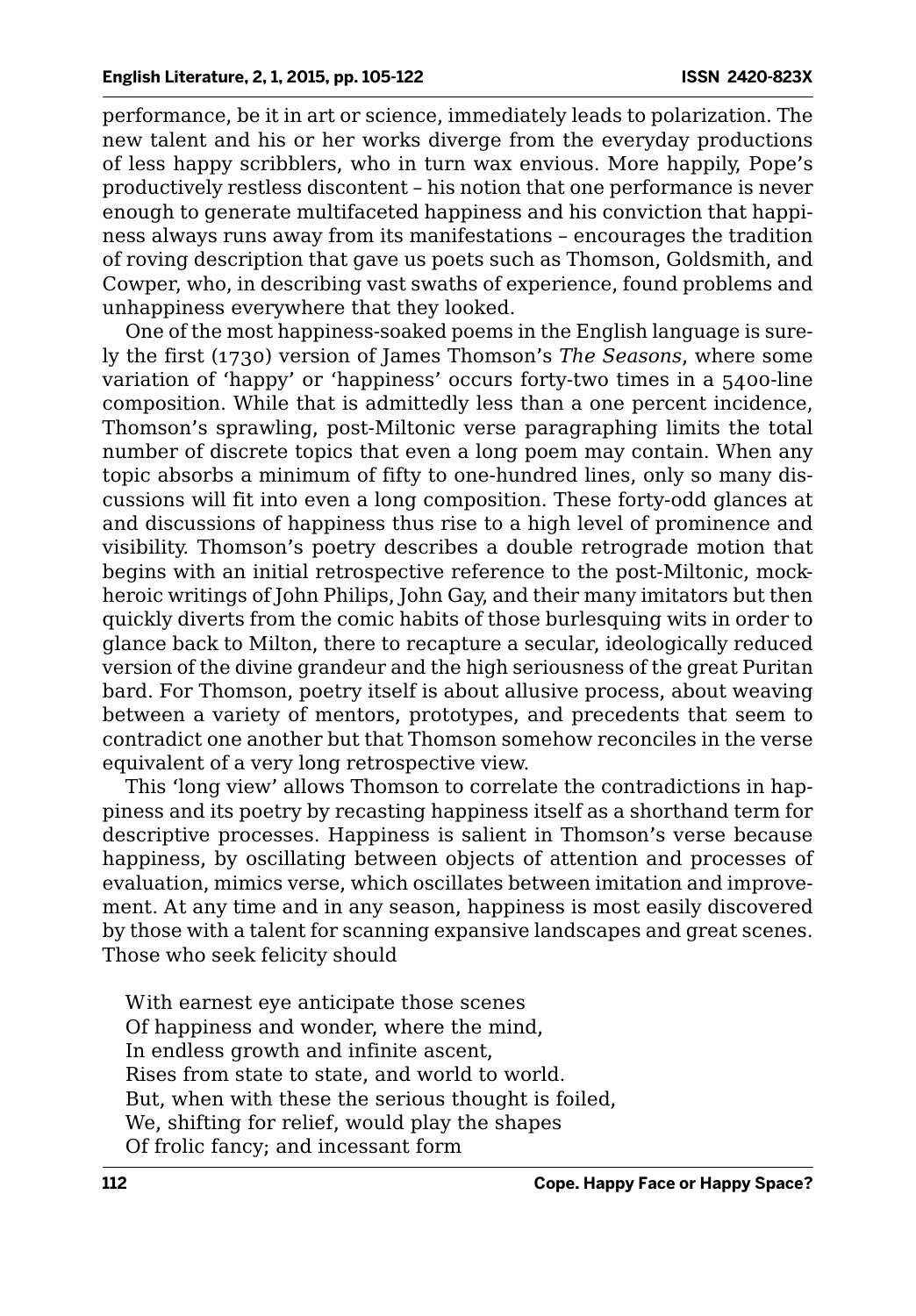Those rapid pictures, that assembled train Of fleet ideas, never joined before, Whence lively wit excites to gay surprise, Or folly-painting humour, grave himself, Calls laughter forth, deep-shaking every nerve (*Winter*, ll. 605-616; Sambrook 1972, p. 145).

Happiness for cheerfully retired poets arises from the continuous dissociation of somewhat abstracted 'shapes' from parochial reality and the assembly of fanciful trains of ideas that run on vertical rather than horizonhugging tracks.<sup>5</sup> In spring, for example, we fly all the way to the top of the universe, there to imagine «The joy of God to see a happy world» (*Spring*, l. 903, p. 27). That happy world, by Thomson's admission, derives its felicity partly from the abundance of prey available to god's hungry but not always merciful creatures. Thomson's emphasis falls less on the ease with which god overlooks the shortcomings in this best of all possible worlds than on god's active if only spectatorial effort to see happiness springing from the multiplicity of the creation.

The happy citizens of Thomson's world have a special knack for perceiving themselves as small components at the end of the long view of Thomson's cosmological landscape. A happily married rural couple, for example, abides in a small cottage that is seemingly at the end of a very long telescope. «The Seasons thus, / As ceaseless round a jarring world they roll, / Still find them happy» (*Spring*, ll. 1166-1168, p. 34): happiness arises when this rural couple experiences life at the steady focal point of a global, even astronomical drama, as the global tumbler of seasons, orbits, and related large-scale gyrations spins around them. The work of such happy pairs echoes across multiple social and geographical configurations that extend into an unending, unfurling series of far-away localities: «Heard from dale to dale, / Waking the breeze, resounds the blended voice / Of happy labour, love, and social glee» (*Summer*, ll. 368-370, p. 47). The individual voice here dissolves into a dispersed symphony of voices that, in the amalgam, create a perpetual, quasi-musical round of reiterating rustic settlements. Happiness for Thomson is a matter of geographical imagination and social process: of the ability to blend a highly artificial picture of one's place in the physical and the human environment, or at least to induce some cleverer person – a poet rather than a farmer – to undertake the assembly of that happy image. The eyes of the poet, after all, have a long focal length

<sup>5</sup> For Thomson, landscape description is not only a matter of identifying and verbally transcribing static scenes, but rather of *continuously* following a landscape that not only is itself dynamic but that varies with the influence of the sun, moon, wind, seasons, and a thousand other factors. Vacillating human moods contribute to the dynamism of landscape description (Kinsley 2005, p. 6).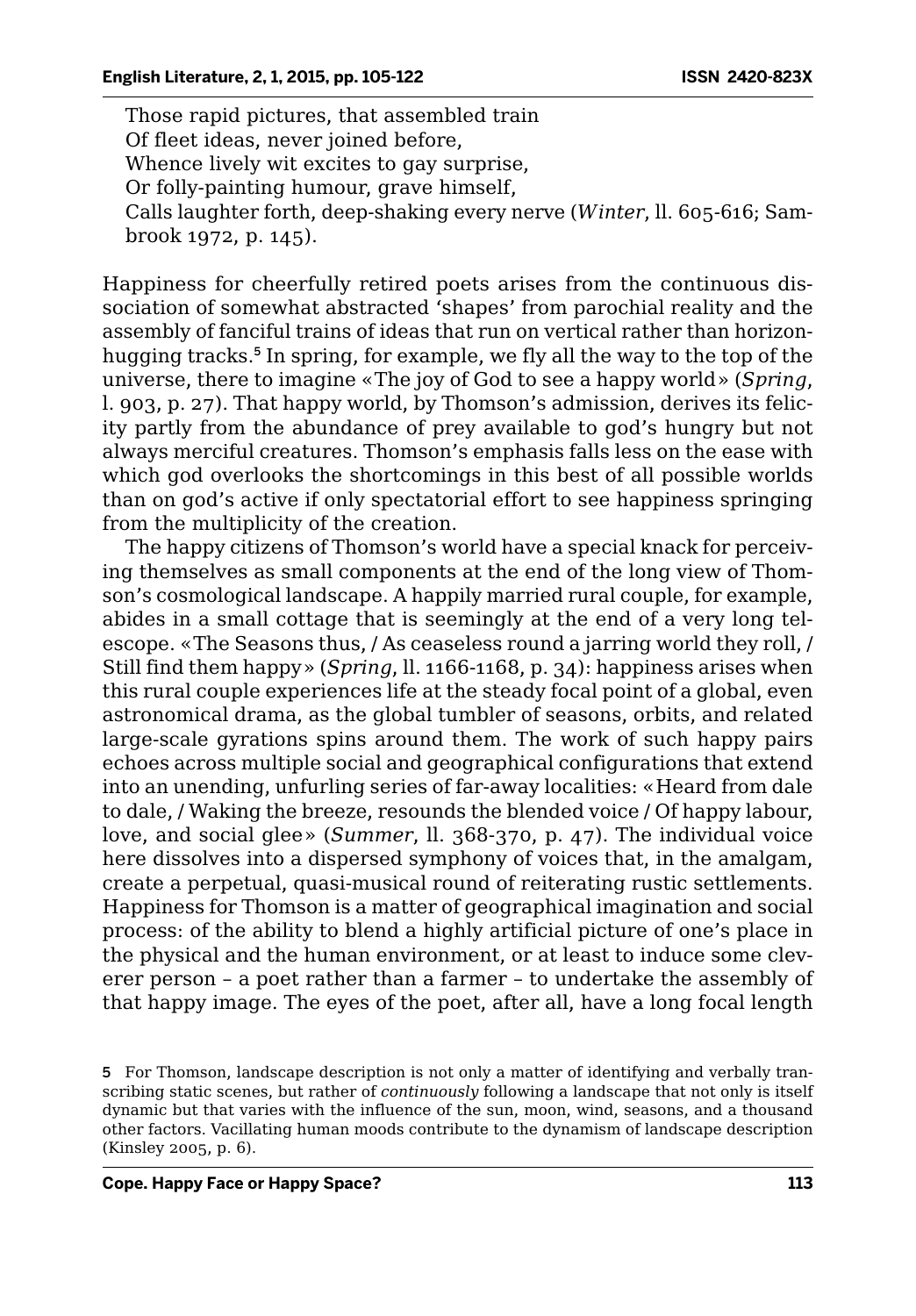and peer through a flexible periscope, as is demonstrated by a remarkable image in which Thomson zooms in and focuses his vast analysis of happiness on a single child enjoying a single plaything: «Happiest of all the train [of humanity]! the raptured boy / Lashes the whirling top» (*Winter*, ll. 764-765, p. 149). That spinning top may be a fun toy, but Thomson magnifies its value by treating it as a turning point in the representation if not understanding of human happiness as a whole.

In Thomson, then, happiness is procedurally paradoxical. On one hand, it is experienced primarily in the long view, from a position so detached that very little is happening; on the other hand, that long view must not only be of something but must also show that particular occasion of happiness interacting with Thomson's panoramic presentation of the seasons. Retirement, the quiet and seclusion of a particular party who enjoys the luxury of leisurely and remotely viewing the world, leads Thomson's list of happy conditions:

Oh! knew he but his happiness, of men The happiest he! who far from public rage Deep in the vale, with a choice few retired; Drinks the pure pleasures of the rural life (*Autumn*, ll. 1235-1238, p. 122)

Rural retirement falls far short of full seclusion and simple rest. It is defined rather more by the distance of its viewpoint and its provision of an assortment of non-intrusive 'pleasures' that allow for glancing engagement and for the counterpointing of social engagement with reposed philosophizing, «[f]or happiness and true philosophy/Are of the social still and smiling kind» (*Autumn*, ll. 1346-1347, p. 125). Happiness is a comparatively low-energy phenomenon. Too much action, too much engagement, undercuts the calm, reclining posture of the serene distant observer, yet action, if only a rural walk or an inquisitive scan of the horizon, is required in order to discover scenes of bliss, scenes in which strife is minimal and therefore demand for energy is low.

In the recipe for happiness, the mixing of activity with inactivity and of observation with engagement results in a keen interest in the animal kingdom. Although eighteenth-century authors almost universally believed that animals lacked reason and therefore experienced emotions imperfectly, it was that very deficiency that nominated them as perfect instances of Thomson's low-energy version of happiness. Thomson reports that his muse feels most cheerful «when she social sees / The whole mixed animal creation round / Alive and happy» (*Autumn*, ll. 381-382, p. 99): when the greatest number of unobtrusive scenes of easygoing animal action spread before the eye. From his outlook in England, far-seeing Thomson is able to view horrid avalanches tumbling down Alpine heights, yet can look through and past the havoc to perceive «the peaceful vales» where «happy Grisons dwell»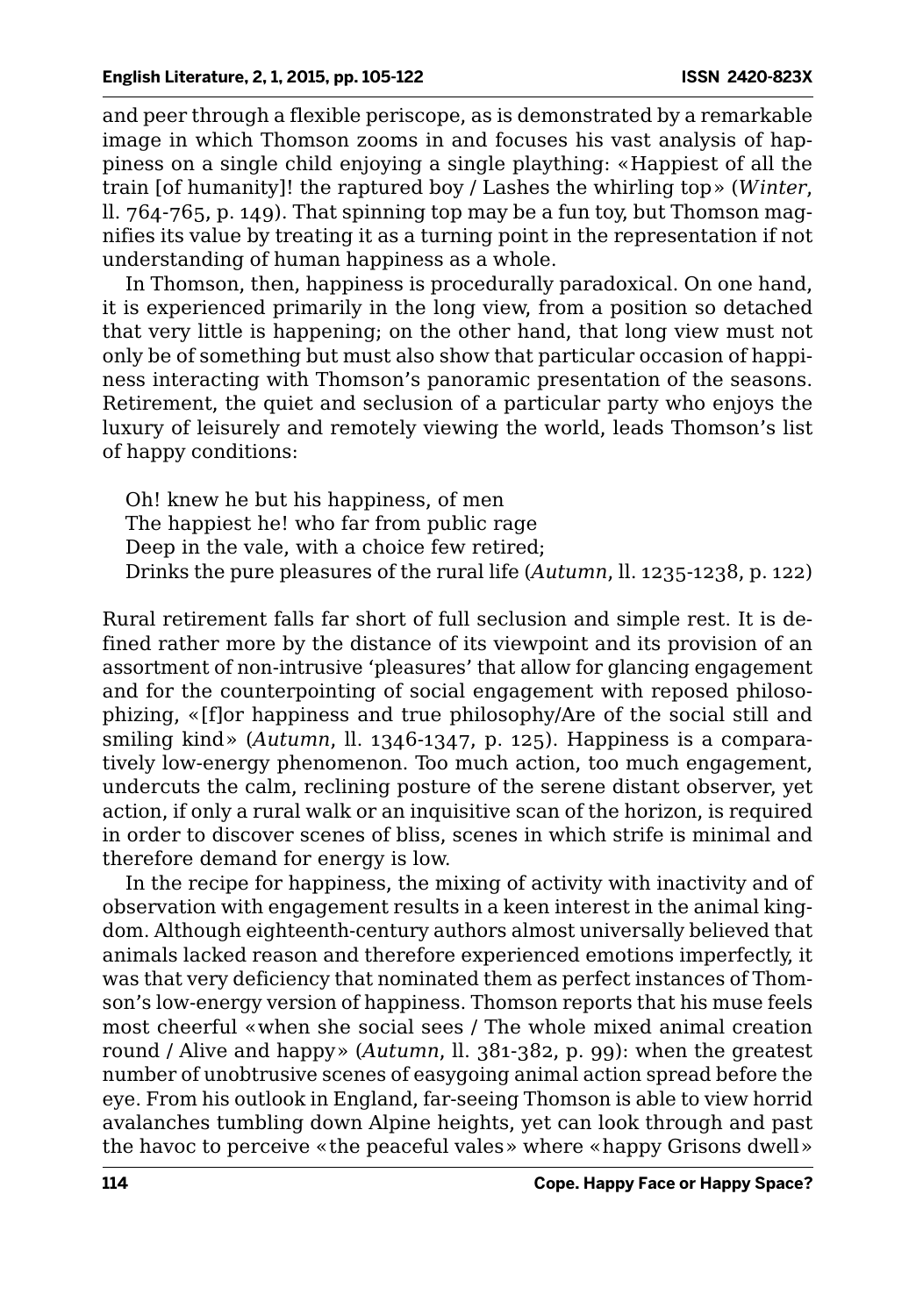(*Winter*, l. 415, p. 139), detecting the low life amidst the high terrain and linking happiness to a kind of Alpine entropy. In another, more gruesome scene, Thomson unveils a fallen stag surrounded by «blood-happy» (*Autumn*, l. 456, p. 101) hounds who have concluded their hunt, hounds who, although allegedly standing still, remain active in the otherwise bizarrely quiet scene by reveling, rejoicing, and roaring at their victory, albeit in a stationary manner. A view of a laboring elephant in the equatorial tropics likewise passively suggests the possibility of an eventual happy scene. Perhaps, Thomson speculates, this elephant may eventually escape the tasks and the scenes that ambitious mankind imposes (*Summer*, ll. 716-732, p. 56). Even busy bees enjoy a quietly blissful unawareness that correlates with a distant view of happy hives, at least until more active beekeepers smoke them out of their hives (*Autumn*, ll. 1172-1183, p. 121).

Thomson's *The Seasons* sets the standard for verse conjurations of happiness during the last two-thirds of the eighteenth century. William Cowper's *The Task*, for example, features almost exactly the same level of saturation with regard to the topic of happiness and addresses all the same issues, from the happiness of distant seclusion to the panoptical happiness of the all-seeing creator, to the comparative happiness of competing animal species, and to the happiness of the British nation. Oliver Goldsmith's somewhat darker *The Deserted Village* takes a meta-analytical approach to happiness by considering happiness not as a thing in itself but rather as seen from disparate perspectives or considered under miscellaneous headings. Among Enlightenment writers, dreamers, spectators, and wits as much happiness is discovered in the act of categorizing happiness as is found in happiness itself.

#### **4**

'The act of categorizing happiness' points up the processional nature of happiness: its status as a property or consequence *of* other conditions or experiences. Of all the prepositions, 'of', which signals ownership, affiliation, or even aristocratic grandeur (e.g. Otto *von* Bismarck), is not only the most emotionally powerful of prepositions, pointing up as it does the fundamental connections among persons, places, or things, but also the most ontological insofar as it suggests the contents of things (e.g. 'a glass of wine', 'glass is made of silicon'). 'Of' is also a slightly bewildering preposition, for it suggests connecting both a bond and a diverging proceeding. Diamonds are made 'of' carbon but have changed with respect to the usual intuition of that murky material; a piece 'of' the puzzle latches into but is also severed from the big picture. 'Happiness', in eighteenth-century usage, often occurred alongside this provocative preposition, whether, say, as the 'happiness of liberty' or the perdurable 'pursuit of happiness'. The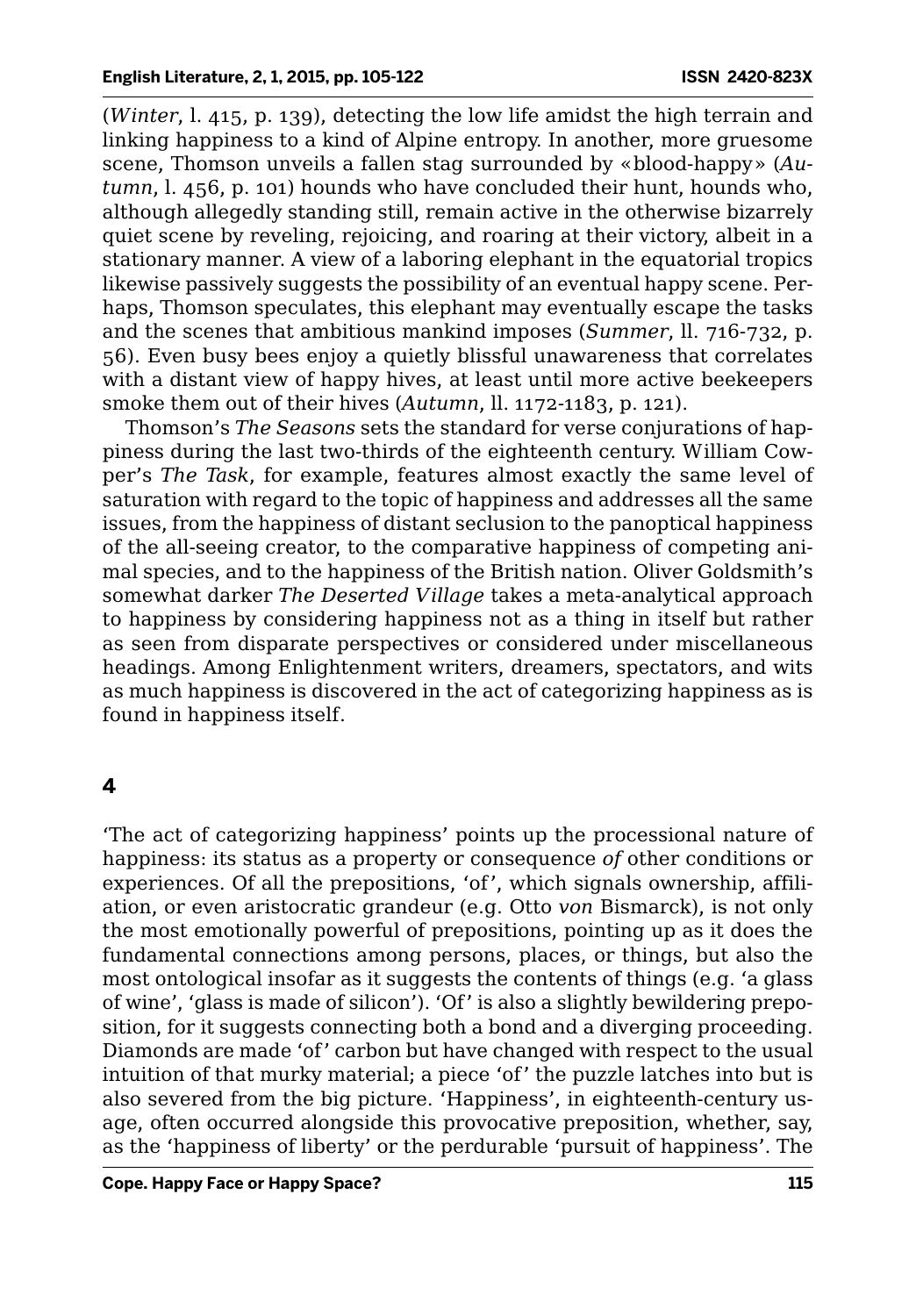eighteenth century hosted numerous 'of' poems pertaining to happiness, two of the most salient being Mark Akenside's *The Pleasures of Imagination* and Thomas Warton the Younger's *The Pleasures of Melancholy*. Although any occupant of an eighteenth-century sponging house or any beneficiary of an eighteenth-century mercury cure for socially transmitted diseases would surely question the linkage between immediate pleasure and long-term happiness, pleasure at least occasionally provides the groundwork of happiness.

Akenside's *The Pleasures of Imagination* associates an assortment of pleasures with the transforming process by which ordinary experience becomes into imaginative poetry (see Aldridge 1944). 'Pleasures of imagination' are not exactly particular pleasures grounded in particular things or events, but rather pleasures keyed to the coalescing of these phenomena into an artistic composition. These pleasures 'of' imagination relate to the transfiguring of experience, which inevitably involves the distancing of the tangible sources of pleasure. It is not altogether surprising that happiness is a frequent topic within Akenside's wide-ranging poem, for happiness as a generalized condition involves a balanced, cumulative, and somewhat distanced response to happy events. Throughought his poem, Akenside represents even modest happiness in the context of immense frameworks, some of them of astronomical dimensions. Dr. Samuel Johnson may have searched for happiness across the vast expanse between China and Peru, but Akenside asks the «high-born soul» to undertake more than a world cruise in order to find the happy valley:

#### The high-born soul

Disdains to rest her heaven-aspiring wing Beneath its native quarry. Tired of earth And this diurnal scene, she springs aloft Through fields of air; pursues the flying storm; Rides on the vollied lightning through the heavens; Or, yoked with whirlwinds and the northern blast, Sweeps the long tract of day. Then high she soars The blue profound, and hovering round the sun Beholds him pouring the redundant stream Of light; beholds his unrelenting sway Bend the reluctant planets to absolve The fated rounds of Time. Thence far effus'd She darts her swiftness up the long career Of devious comets; through its burning signs Exulting measures the perennial wheel Of Nature, and looks back on all the stars, Whose blended light, as with a milky zone, Invests the orient. Now amaz'd she views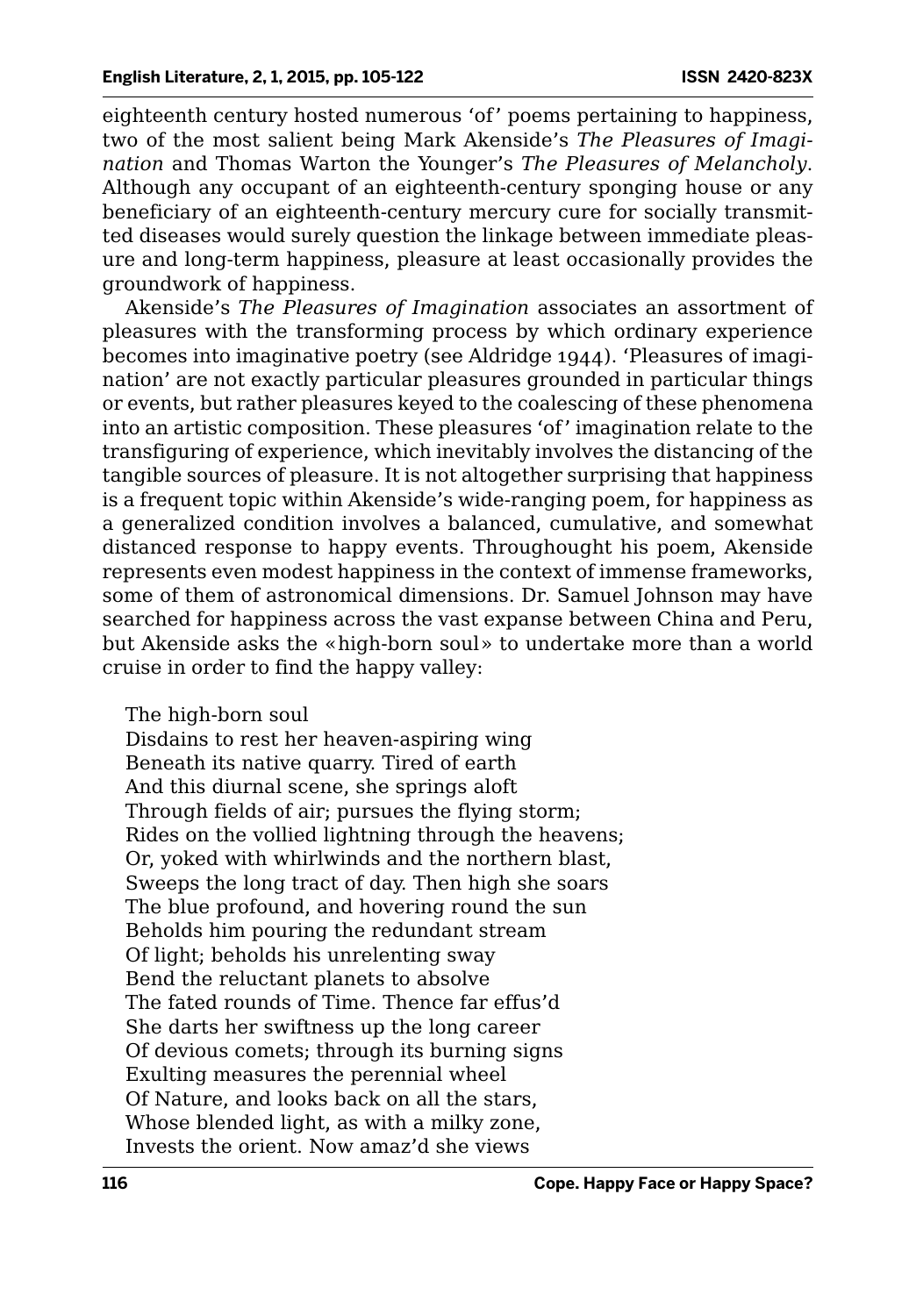The empyreal waste, where happy spirits hold, Beyond this concave heaven, their calm abode (book 1, ll. 183-203; Dyce 1835, p. 10).

A few lines later, Akenside estimates the distance to this happy zone as what we would now call six-thousand light-years, suggesting collaterally that distance and distancing are part and parcel of the kind of the high-flown happiness that this poet cultivates. More philosophically but no less metrically, we later learn that god has «adorn'd» «[t]he vast harmonious frame» with «happiness and virtue» (book 2, ll. 342-343, p. 33), and that happiness is a sort of colossal window-treatment draped over our the tiny but wide-angle lenses through which human beings behold the vastness of creation. The simple pleasures and artless happiness that we in post-Romantic culture prize is not for Akenside, who, again and again, stresses the effort required to monitor the emergence of overall happiness on a cosmological scale.<sup>6</sup> Even when he makes recourse to the familiar trope of the happy, simple, rustic life, Akenside hangs his advice on the immense scaffolding of his neo-Leibnizian vision of the best of all possible worlds. He tells average citizens to  $\langle g \rangle$  then, once more, and happy be thy toil» (book 2, l. 481, p. 37), i.e. to go about life in the expectation of happily productive labors; but he situates that advice at the conclusion of an allegorical vision of divine design that harkens back to the English religious epic writer, John Milton. Toil yields happiness not owing to its inherent goodness or its healthful pleasure but rather by juxtaposition against the backdrop of god's intergalactic architecture. Akenside now and then does associate happiness with intermediate levels of abstraction. He uses the term 'happy' to characterize the general state of affairs on Albion's shores (book 2, l. 44, p. 24), where liberty and good social institutions reign. Fundamentally, however, happiness is 'of' something. It interacts with the assorted (and restless) powers, passions, and proclivities of the human mind. It harmonizes especially well with such daring drives as ambition and curiosity. The happiness of Nature's care for us is evidenced in the human preference for joys that begin in the adventurous discovery of the unknown:

Nature's happy cares The obedient heart far otherwise incline. Witness the sprightly joy when aught unknown Strikes the quick sense, and wakes each active power To brisker measures (book 1, ll. 230-234, p. 11).

6 Akenside took it as an article of poetic faith that poetry should proceed from and move beyond the beauties of the world: that is mimetic functions served to represent phenomena in a far vaster framework that the imagination could see more readily than the eye. See Fabel 1997, p. 47, and Norton 1970, p. 368.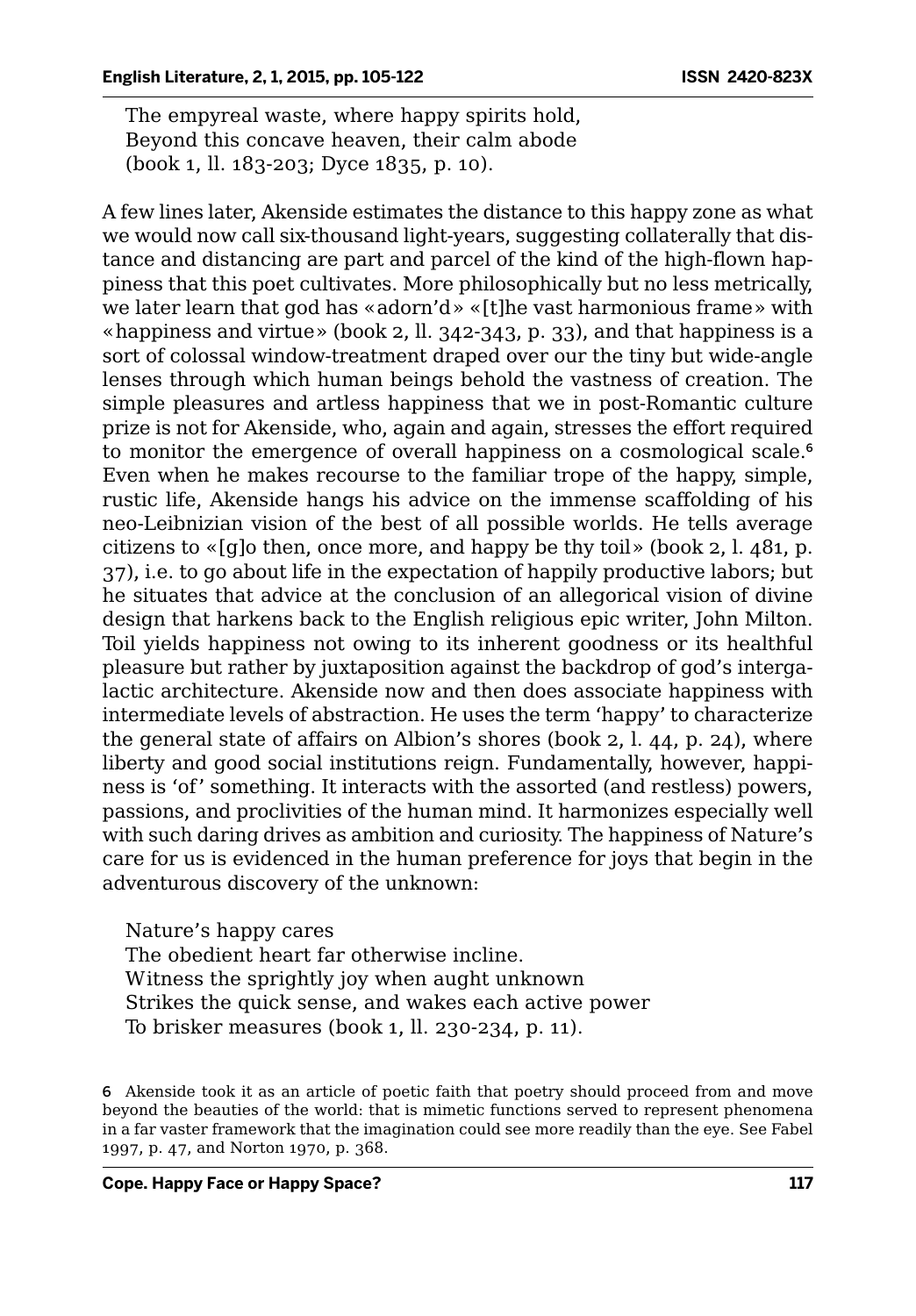Familiar joys are all well and good, but happiness is always moving on to greater reaches and out to vaster distances, eventually ending up almost as far as possible from its occasioning, happy causes. The best and most cheering perspective on happiness abides at an almost infinite focal length, in what amounts to the next, presumably as well as literally *super*natural world.

The association of happiness with escape from the slings and arrows hurtling through our secular world was a familiar theme even in the eighteenth century. The highly emotive and yet superficially philosophical enjoyment of the postponement of true joy to a post-mortem habitat enjoyed a certain cachet during the mid-eighteenth century, when Gothic novelists and 'graveyard' poets began experimenting with the pleasures conferred by the contemplation of the macabre. Another poem in the 'pleasures of' genre, Thomas Warton's *The Pleasures of Melancholy*, goes the extra mile that separates Akenside's contemplation of the happiness of the present configuration of the visible universe from the supernal happiness available in either the next life of in the contemplation of eternity from while living in the present. Warton, like Akenside, is fond of vast, bleak panoramas. He ascribes the greatest happiness not to the 'satrap' who lives riotously in Moscow or other entertainment capitals, but rather the exile who, bereft of his former life at court, can spend as much time as he pleases in contemplating the icy vastness:

To me far happier seems the banish'd Lord Amid Siberia's unrejoycing wilds Who pines all lonesome, in the chambers hoar Of some high castle shut, whose windows dim In distant ken discover trackless plains, Where Winter ever drives his icy car; While still repeated objects of his view, The gloomy battlements, and ivi'd tow'rs That crown the solitary dome, arise (ll. 228-236; Warton 1747, pp. 18-19)

For Warton's fantastically but enthusiastically melancholy exile, 'as good as it gets' translates to 'as far as it gets'.<sup>7</sup> Happiness, or at least its perception, reaches its highest intensity in Ultima Thule. The farther from the site at which joy originates, the greater the capacity to see it in some vaster, more compelling framework, even if that framework abounds in misery. In the wormhole of Warton's gothic imagination, melancholy, the feeling farthest from felicity, warps around emotional space and reconnects with happiness:

<sup>7</sup> Warton specializes in distant, exotic scenes, doubling the resulting effects by viewing them from even more remote venues such as ruined towers (Edgecombe 2004, p. 44).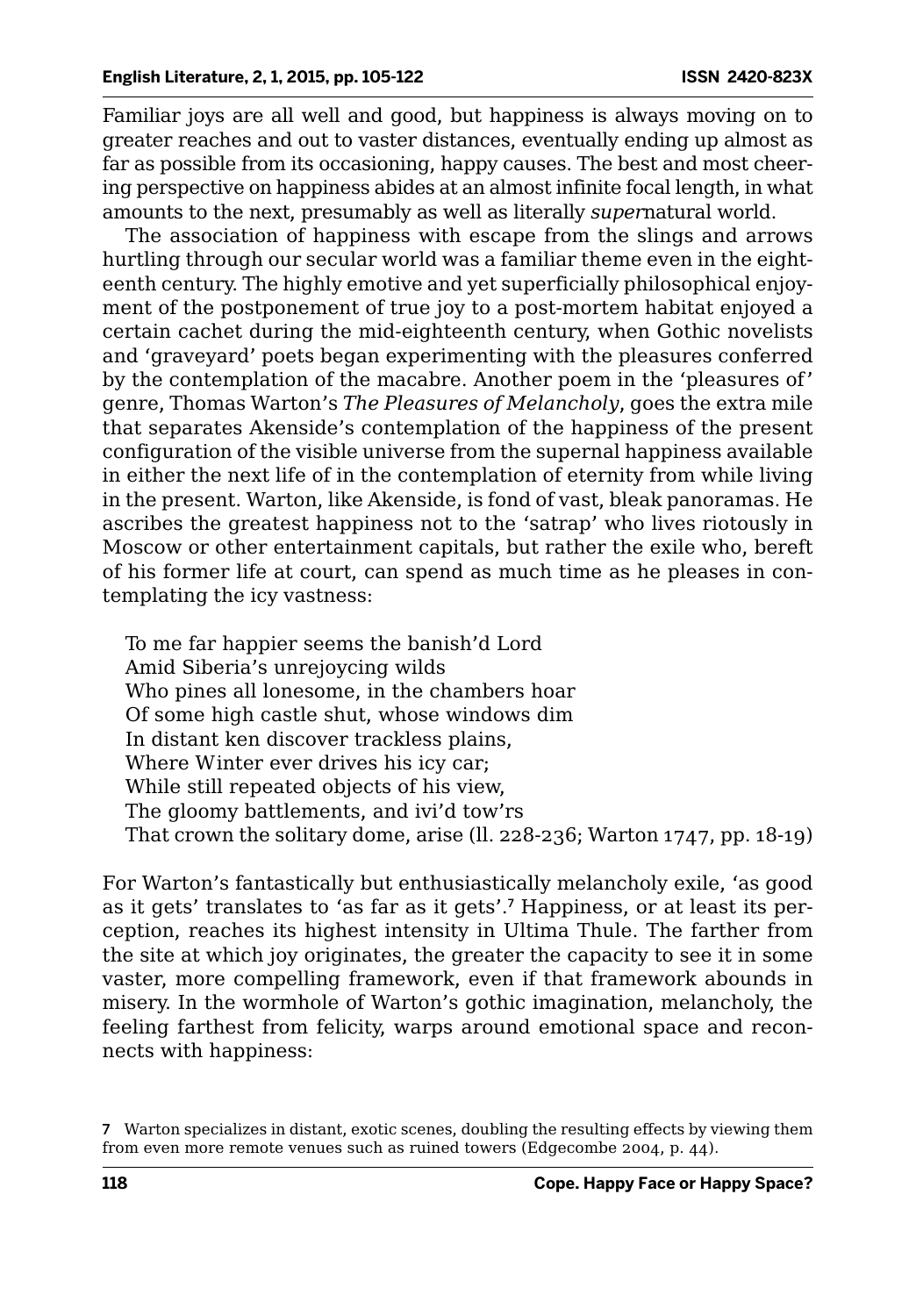Yet are these joys that Melancholy gives, By Contemplation taught, her sister sage, Than all her witless revels happier far (ll. 297-299, pp. 22-23).

Contemplation, the reflective process by which the happy occasion is drawn into the matrix of long-term happiness, is thus material to the construction of all that counts as happy'. Spontaneous happiness of the kind applauded by the Romantic writers and their successors fits at best awkwardly with the opinions of this purportedly 'pre-Romantic' writer, who applies the studied care and deliberation usually associated with neoclassicism to contrive a version of happiness that stretches beyond present time, into the future, possibly beyond the grave, and so far outside of colloquial notions of happiness that vernacular ideas of jollity are dismissed as 'witless'.

# **5**

Thomas Warton's pejorative comments regarding the happy trifles that make simpletons smile suggest that, by the latter days of the long eighteenth century, the particular, detectable happiness that marked out a line of Alexander Pope's verse as a 'happy' bit of wit, or that characterized the good fortune of a Duke of Marlborough as the 'happiness' of military genius, had evaporated not only into a generalized mental state but into a somewhat airy artifact: into a visionary, sometimes even gothic continuum of moods, aspirations, and esoteric contemplations, which left vernacular good feelings far behind and drew its energy from the exploration of offbeat topics, whether the means of securing happiness for Frankenstein's monster or the joy of imagining empyrean kingdoms while witnessing a Montgolfier balloon ascent. Like his fellow would-be prophet, William Blake, Christopher Smart associates happiness with a compass bearing: «For there be twelve cardinal virtues […] / For there be three to the North – Meditation, Happiness, Strength» ( *Jublitate Agno*; see Williamson, Belcher 1980, p. 65). For Smart, happiness is a pure if easily imagined motile process, a gravitation toward one of the points on the spiritual map. Thomas Jefferson's characterization of happiness as a 'pursuit' occurs within the context of this gradual disembodying of happiness during the Enlightenment, as does consideration of the extension of the state of happiness to other species, a possibility that is entertained in offbeat ways by entomologists such as Friedrich Christian Lesser or René Antoine Ferchault de Réaumur, and as does concern for the durability of happiness as evaluated by theorists of long-term and even geriatric health and happiness such as Richard Graves, John Armstrong, and Samuel Tissot. Understanding this commitment not only to a long but ever-lengthening view of an emotional state so central to and yet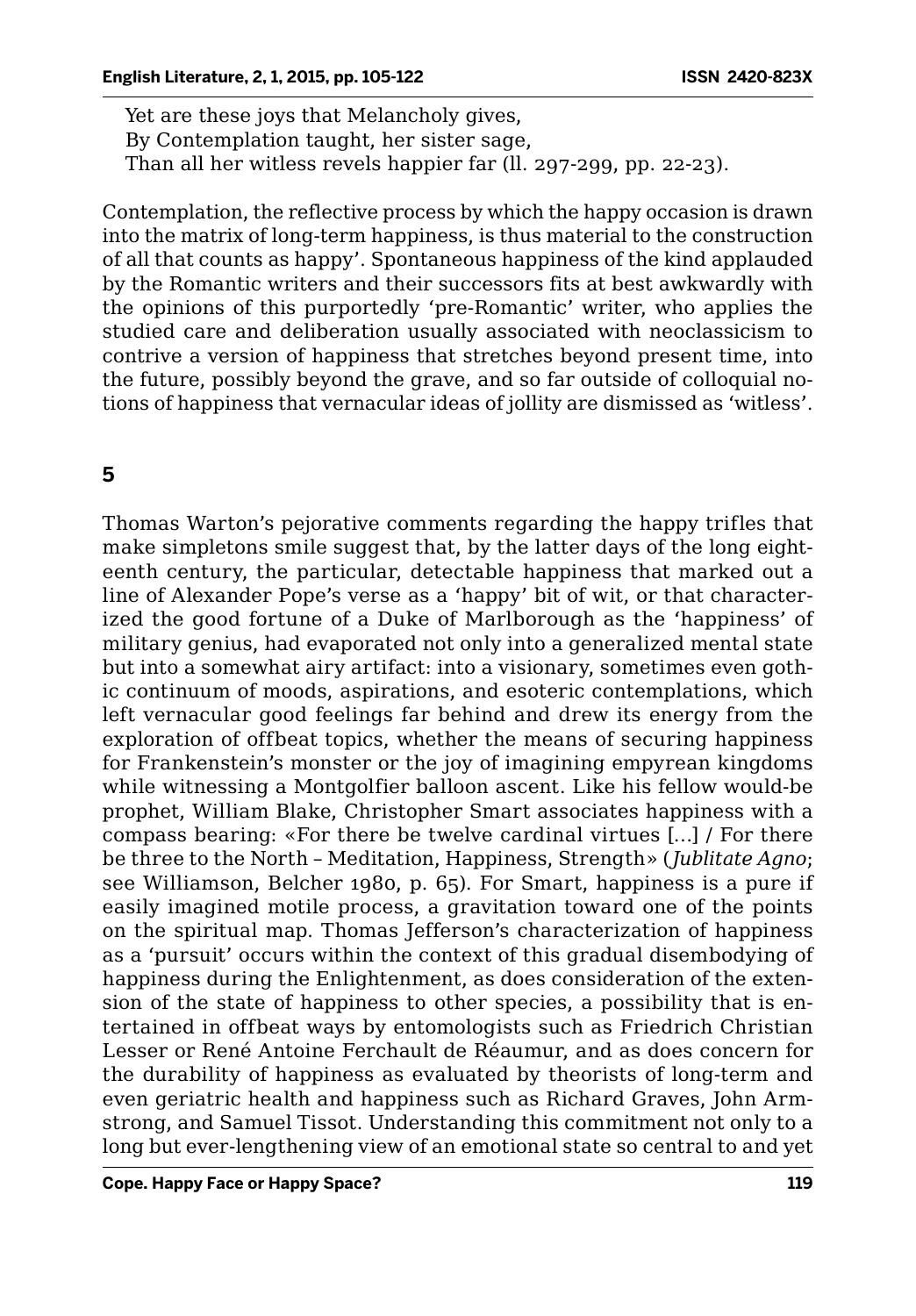also so elusive within human experience explains a variety of otherwise puzzling phenomena, whether the later eighteenth-century love of distant views and vast panoramas (or their smaller-scale follow-ons in the abstracted painting of J. M. W. Turner)<sup>8</sup> or the jotting of Wordsworthian and Coleridgean poems about spectacles beheld either at a literal or conceptual distance, whether glimpses of far-away bridges or quasi-telescopic encounters with leech-gatherers or glimpses of horizon-plying ships piloted by ancient mariners. Whatever happiness became by the end of the eighteenth century, it was required to be a long way away –which may be why distance-loving astronomers such as William Herschel expanded the size of telescopes nearly seven-hundred percent as the century drew to a close.<sup>9</sup> Perhaps happiness abided not at some point between China and Peru, but rather was moving to far-away Enceladus and beyond!

# **Bibliography**

- Aldridge, Alfred O. (1944). «The Eclecticism of Mark Akenside's *The Pleasures of Imagination*». *Journal of the History of Ideas*, 5, pp. 293-314.
- Butt, John (ed.) (1963). *The Poems of Alexander Pope: A One Volume Edition of the Twickenham Text with Selected Annotations*. London: Methuen.
- Cope, Kevin L. (1992). «When the Past Presses the Present: Shillings, Cyder, Malts, and Wine». In: Kropf, Carl R. (ed.), *Reader Entrapment in Eighteenth-century Literature*. New York: AMS Press, pp. 15-43.
- Dyce, Alexander (ed.) (1835). *The Poetical Works of Mark Akenside*. London: Pickering.
- Edgecombe, Rodney (2004). «Secular 'Religion' in Warton's *Pleasures of Melancholy*». *English Studies*, 85, pp. 33-46.
- Fabel, Kirk (1997). «The Location of the Aesthetic in Akenside's *Pleasures of Imagination*». *Philological Quarterly*, 76, pp. 47-68.
- Griffin, Dustin (1984). «The Bard of Cyder-Land: John Philips and Miltonic Imitation». *Studies in English Literature*, 24, pp. 441-460.
- «History of the Telescope» (2015). «History of the telescope» s.v. [online]. *Wikipedia*. Available at http://en.wikipedia.org/wiki/History\_of\_ the\_telescope (retrieved: 2015-07-02).
- Kinsley, Zoe (2005). «Landscapes 'Dynamically in Motion': Revisiting Issues of Structure and Agency in Thomson's *The Seasons*». *Papers on Language and Literature*, 41 (1), pp. 3-25.

8 Indeed, Turner read James Thomson's poetry (Tomlinson 1990).

9 During his long career as a telescope designer as well as astronomer, Herschel gradually increased the diameter of his mirrors (the primary light-collecting elements of a reflecting telescope) from six to forty-nine inches. See the Wikipedia article on the history of the telescope: http://en.wikipedia.org/wiki/History\_of\_the\_telescope.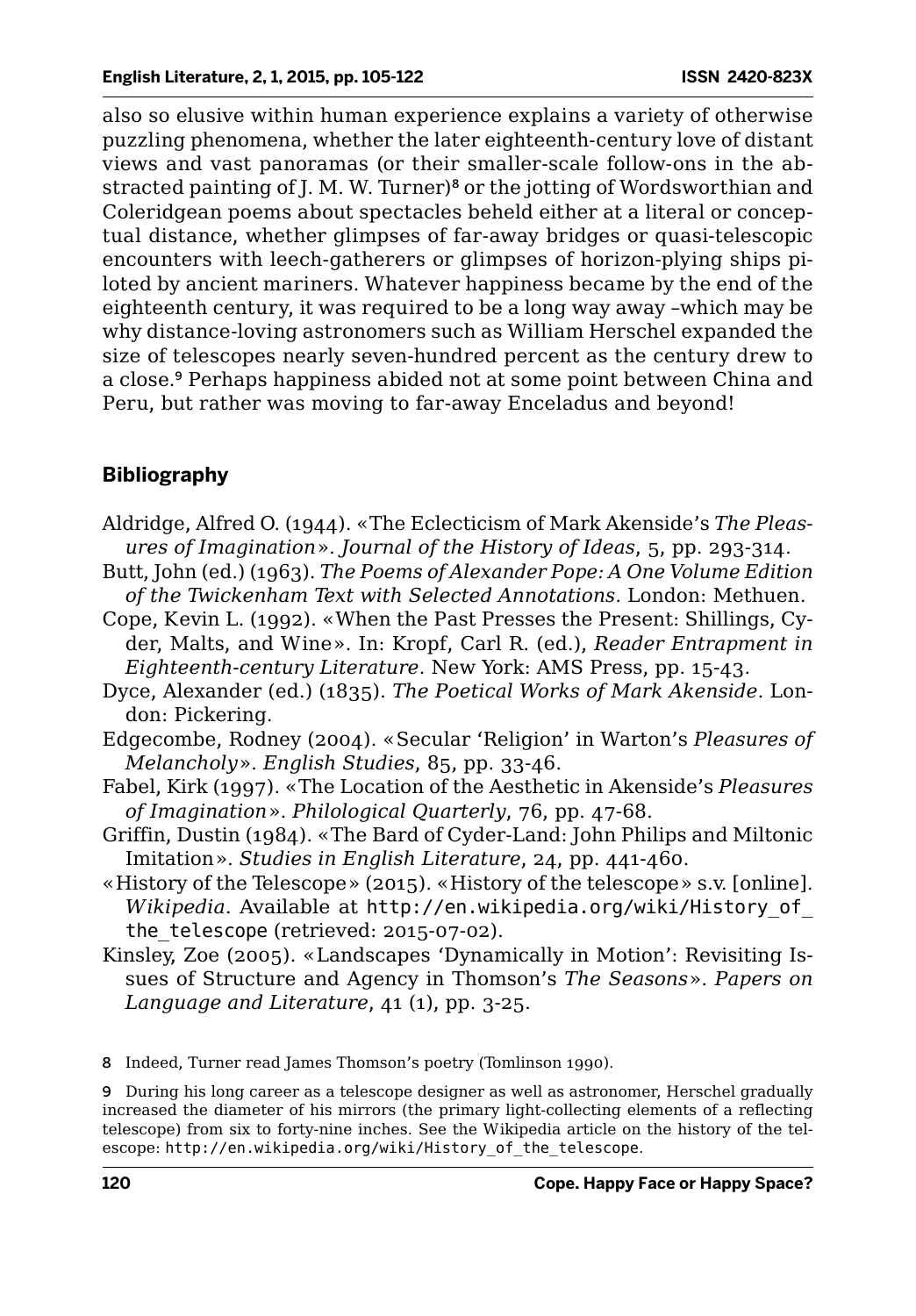- Mandeville, Barnard (1720). *Free Thoughts on Religion, the Church and National Happines*. London: T. Jauncy.
- Norton, John (1970). «Akenside's *The Pleasures of Imagination*: An Exercise in Poetics». *Eighteenth-century Studies*, 3, pp. 366-383.
- Philips, John (s.d.). *Blenheim*. In: *Representative Poetry Online* [online]. Available at http://rpo.library.utoronto.ca/poems/bleinheim-poem (retrieved: 2015-07-02).
- Sambrook, James (ed.) (1972). *Thomson, James: The Seasons and The Castle of Indolence*. Oxford: Clarendon Press.
- Scafe, John (1819). *King Coal's Levee, Or Geological Etiquette*. Alnwick (UK): J. Graham.
- Stevenson, William H. (ed.) [1971] (2014). *Blake, William: The Complete Poems*. London: Routledge.
- Tomlinson, Janis A. (1990). «Landscape into Allegory: J. M. W. Turner's *Frosty Morning* and James Thomson's *The Seasons*». *Studies in Romanticism*, 29, pp. 181-196.
- Warton, Thomas (1747). *The Pleasures of Melancholy: A Poem*. London: R. Dodsley.
- Williamson, Karina; Belcher, Anne (1980). *Jubilate Agno*. In: Williamson, K. (ed.), *The Poetical Works of Christopher Smart*, vol. 1. Oxford: Clarendon Press.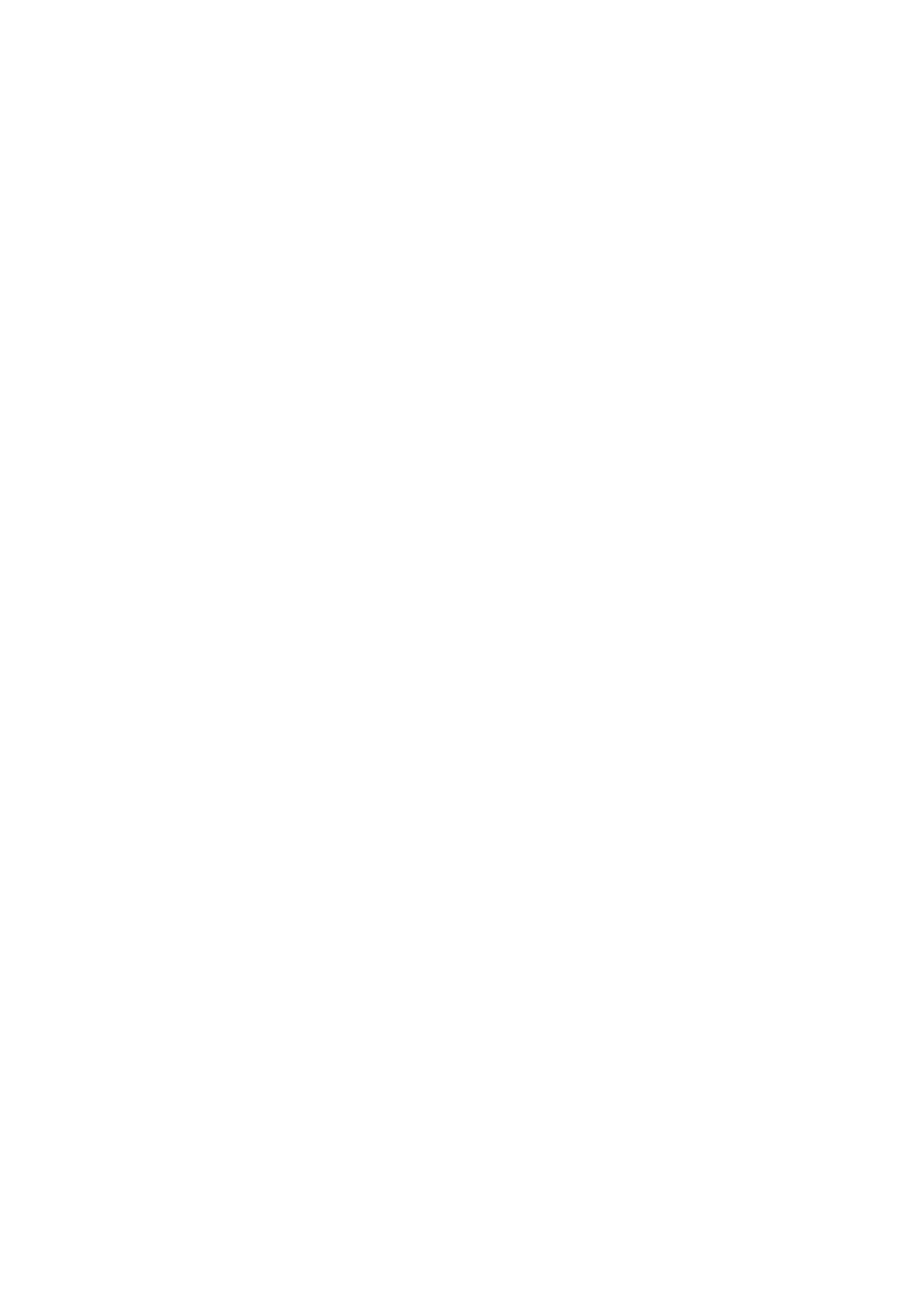# **«Nothing Better than Mirth and Hilarity»**

Happiness, Unhappiness, Jest and Sociability in the Eighteenth Century

Abigail Williams (University of Oxford, UK)

**Abstract** It has been claimed that the eighteenth century invented happiness – or at least, began to entertain the notion that secular happiness could be expected as part of virtuous Christian life. Studies of the notion of happiness in this period have tended to focus on the philosophical dimensions of the concept. This essay offers a different perspective, by considering jest book culture and the idea of mirth through reading. It had long been argued that melancholy could be driven away by sociable jollity, and the eighteenth century sees the development of this literary tradition, in a glut of publications designed to 'purge melancholy' and drive away care. Yet, as this article will demonstrate, the idea of becoming happy through laughing together was a complex one, necessitating a balance between laughing with and laughing at others. We can also see the way in which jovial sociability complicated ideas of contentment through retirement.

**Summary** 1. Happiness and Melancholy. – 2. Polite Laughter. – 3. Laughter, Cruelty and Unhappiness. – 4. Shared Laughter. – 5. Borrowed Fun.

It has been claimed that the eighteenth century invented happiness – or at least, began to entertain the notion that secular happiness could be expected as part of virtuous Christian life. In his history of philosophical ideas about happiness in Western Europe, Darrin McMahon describes a sixteenth and a seventeenth century in which it was widely assumed that happiness was really only found after death, and that to be a good Christian in this life was to embrace suffering. Texts such as *The Assurance of the Faithfull: or, The Glorious Estate of the Saints in Heaven, Described: and the Certainty of Their Future Happiness Manifested by Reason and Scripture* (1670) or *Heaven on Earth: Or A Serious Discourse Touching a Well-grounded Assurance of Mens Everlasting Happiness and Blessedness* (1654) stressed that true reward comes only in death (McMahon 2007, pp. 190-196). We can certainly see this perspective continuing into eighteenthcentury literature – Richardson's *Clarissa* being a prominent example of the reward in happiness of the afterlife. But McMahon argues that in the late seventeenth and eighteenth century we also see the emergence of a different viewpoint – the belief that earthly happiness might be a sign of grace; the idea that to delight in the world, to live happily, was to live as God intended. The world bore the imprint of its maker, and to delight in

**DOI 10.14277/2420-823X/El-2-1-15-18p 123**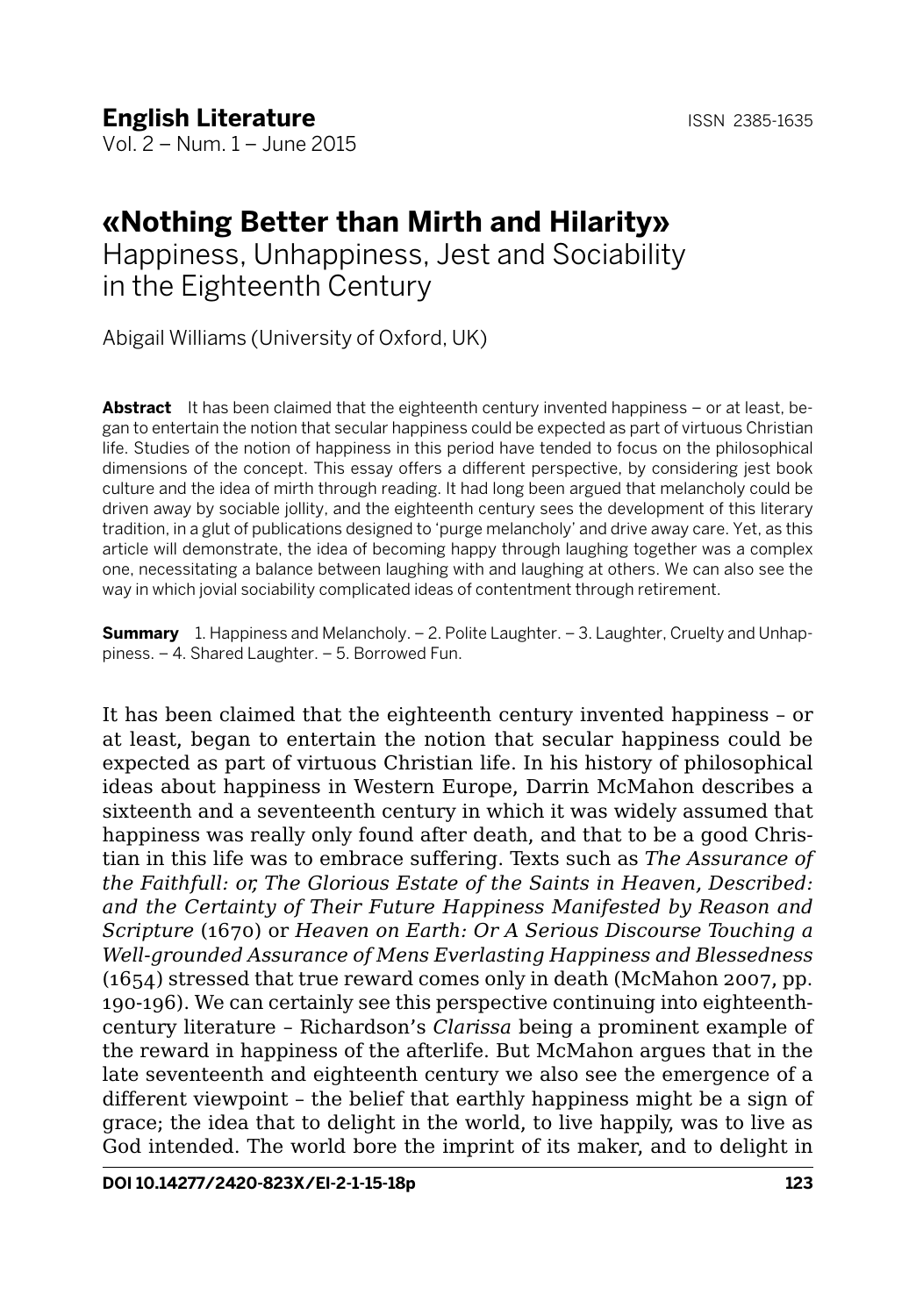that world, was to delight in God (pp. 199-200). Pope's lines from the *Essay on Man* could only have been written in an era which embraced contentment as evidence of divine grace and salvation:

Oh Happiness, our being's end and aim! Good, Pleasure, Ease, Content! whate'er thy name: That something still which prompts th' eternal sigh, For which we bear to live, or dare to die […] Say, in what mortal soil thou deign'st to grow? (Epistle IV, ll. 1-4, 8; Mack 1950, p. 128)

This newfound commitment to the idea of being happy in life in turn generated much questioning and discussion. It prompted philosophers and moralists to ask whether everyone had a right to happiness. How might they best achieve it? McMahon argues that «no previous age wrote so much on the subject or so often» (McMahon 2007, pp. 200-201). He notes that in considering the nature of earthly happiness, commentators often blurred the distinction between the pursuit of happiness, and the state of actually feeling happy. And in confusing the two, they complicated the answers to a number of fundamental questions, such as how to account for the continued existence of misery, or whether feeling good was the same as being good; whether happiness was a reward for simply living, or for living well (pp. 201-202). Being happy turned out to be much more complicated than it initially seemed.

In literary terms, the new perspective on earthly happiness manifested itself in frequent evocation of the *beatus vir* or happy man, who lived in secular and moral contentment (see Røstvig 1958 for a full study of this tradition in English verse). Pastoral visions derived from Horace and Virgil were loosely blended with Epicurean and Stoic themes to create new images of the modern *beatus vir* – the happy man in rural retirement. The early eighteenth-century rector John Pomfret evoked the key notes of this model in his hugely popular and much anthologized poem *The Choice*, first published in 1700. *The Choice* is loosely modelled on Horace's *Satire* II, i, and Pomfret follows Horace in advocating the virtues of frugality, honesty and moderation. The secret of happy life, according to *The Choice,* was the balanced enjoyment of rural leisure, reading books and drinking a little fine wine with a couple of well-chosen male friends, on a well kept estate «not little, nor too Great». Samuel Johnson remarked of *The Choice* that «[p]erhaps no composition in our language has been oftener perused» and declared that the poem «exhibits a system of life adapted to common notions and equal to common expectations; such a state as affords plenty and tranquillity, without exclusion of intellectual pleasures» (Lonsdale 2006, vol. 2, p. 60). As the eighteenth century progressed, the notion of virtuous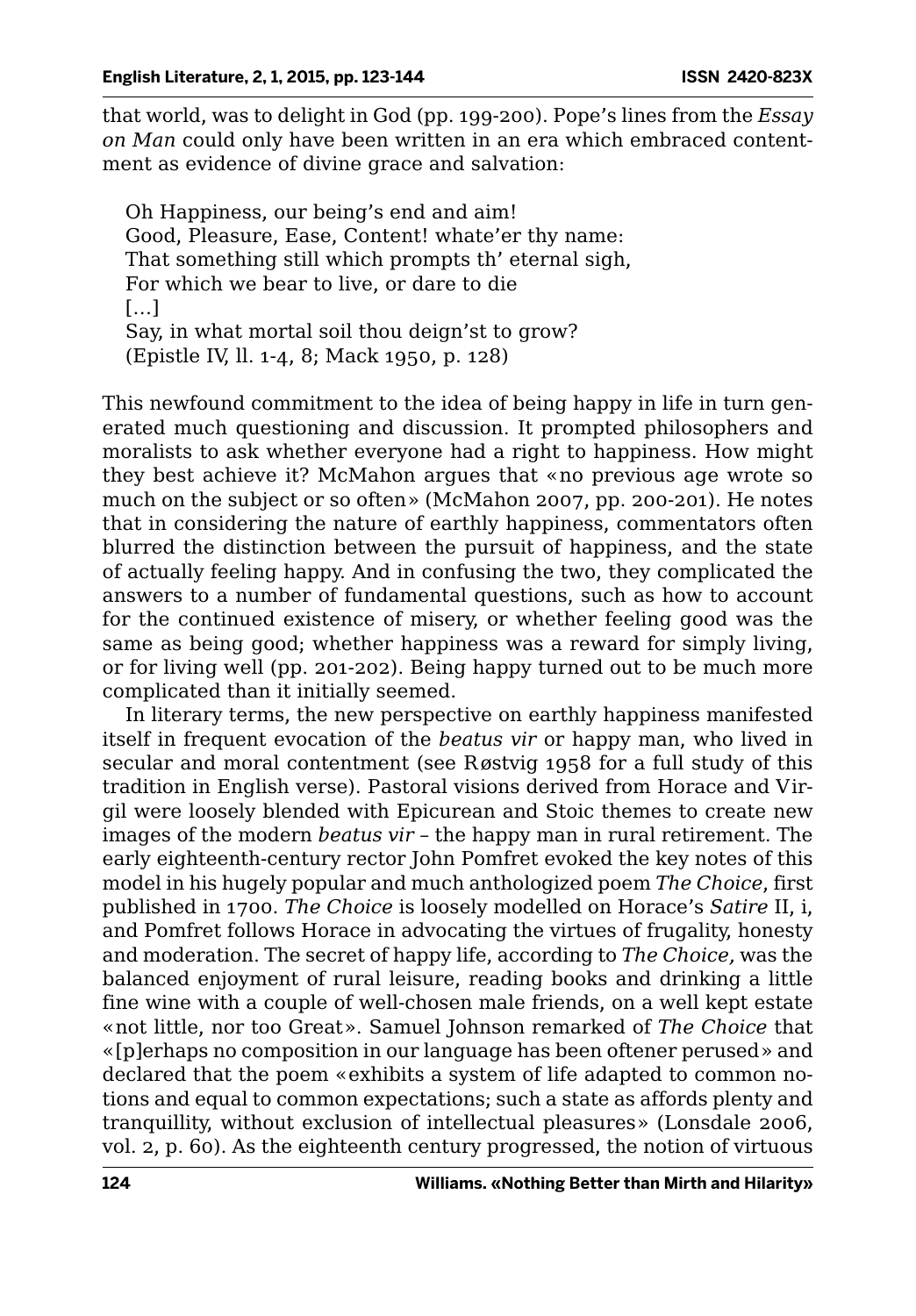happiness became a goal for enlightenment philosophers. «The Importance of any Truth is nothing else than its Moment, or Efficacy to make Men happy», wrote Francis Hutcheson (1725, p. 7). The poet and critic James Arbuckle observed that «Happiness, and the Search after it be the Business and Study of all Mankind, and nothing is of greater Importance to us in Life, than to be rightly inform'd wherein it consists» (Arbuckle 1734, vol. 1, p. 37).

McMahon's history of happiness is a compelling narrative – and one that provokes many questions. What was the relationship between theorizing about the societal importance of happiness, and actually being straightforwardly happy? It is also important to recognize that the visions of retired ease described by so many eighteenth-century writers often served polemical or political ends – the embrace of country contentment was frequently a way of critiquing the political status quo, as, for example, by dispossessed Royalist poets such as Vaughan and Cowley, or Pope opposing Walpole from his grotto at Twickenham. A vision of contentment outside of power was politically enabling, but was it really happiness? Was there room for straightforward mirth and jollity within these philosophically-driven versions of the happy man?

In this essay I will argue that although the study of happiness in the eighteenth century has tended to focus on the Enlightenment articulation of contentment in the works of Shaftesbury, Hutcheson or Hume, there are other literary sources that offer a different perspective. Alongside the emergent discourse of Christian happiness as contentment and benevolence, we also see a culture of mirth, of jestbooks and pamphlets designed to create well-being in alternative ways, and in particular, to drive away melancholy through communal joviality. Titles from to *The Merry Medley for Gay Gallants* (1755) to *Fisher's Cheerful Companion to Promote Laughter* (1800) represent a very different kind of literature, whose perceived value can be traced back to medieval physiology. Ideas about contentment were inextricably linked to theories about unhappiness, to the longstanding exploration of the causes and cures of melancholy, and humoral theory. The literature of mirth is generally predicated on the belief that unhappiness, in the form of melancholy, could only really be cured by a forceful injection of its opposite – hilarity or joviality. Throughout the sixteenth, seventeenth and eighteenth centuries there is a sizeable literature dedicated to the curative properties of sociable mirth, or as the great seventeenth-century theorist of melancholy, Robert Burton, puts it: «Nothing better than mirth and merry company in this malady [melancholy]. It begins with sorrow (saith *Montanus*) it must be expelled with hilarity» (Burton 1651, p. 305).

If we turn our attention to this popular tradition, and to the connections between contentment and unhappiness, we gain a different perspective on the relationship between reading and being happy. This was not happiness-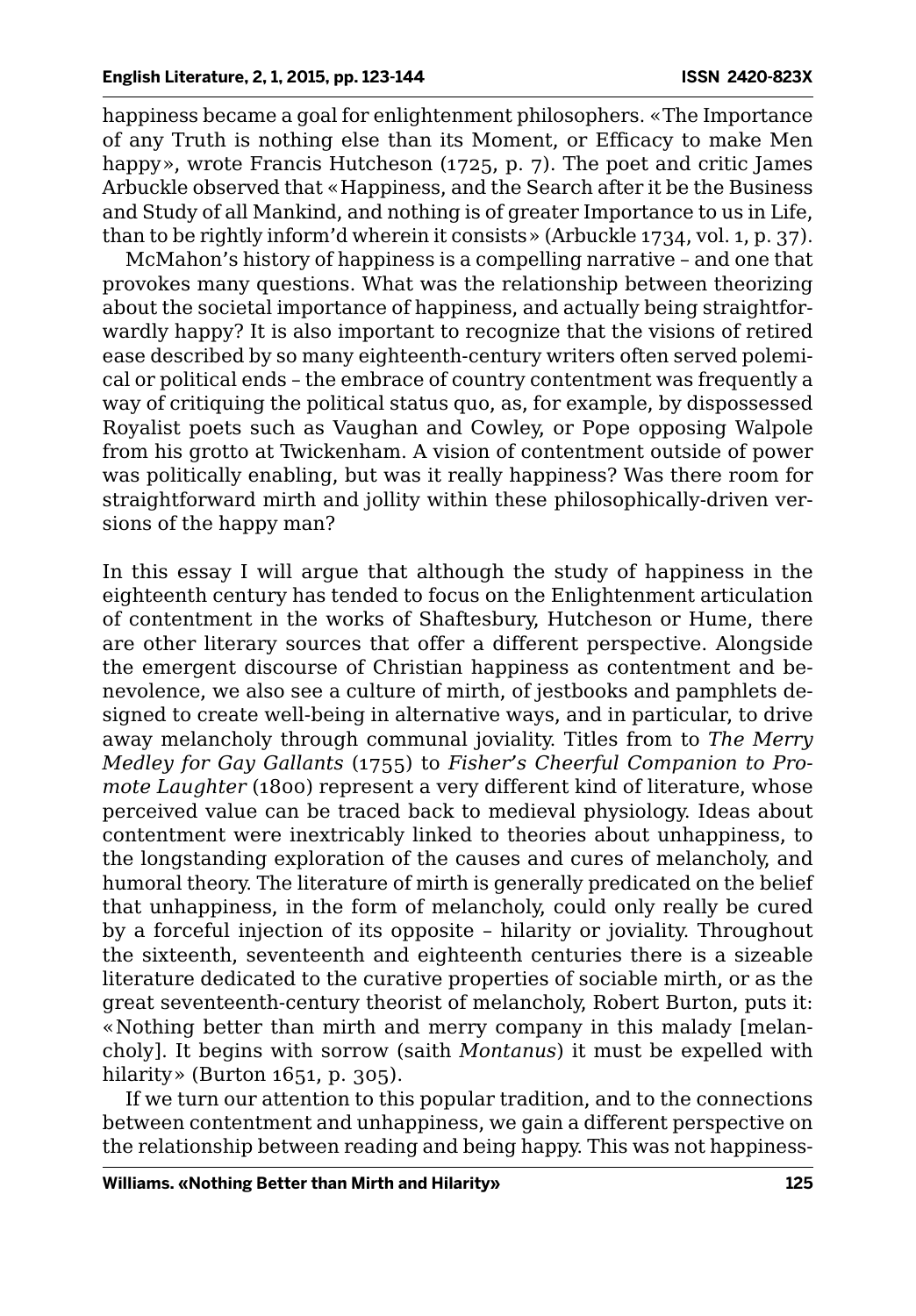as-contentment – this was well-being created and maintained through communal joviality, often raucous merrymaking. Belly laughter and practical jokes, riddles, comic songs and tall tales. And by focusing on this tradition, we can start to discern some interesting connections between happiness and literature, aspects not evident by exclusive reading of the philosophical and poetic evocations of the polite happy man. We can see the way in which a literature of laughter moves across class and gender boundaries. It is situated between oral and printed culture, constantly evoking the social exchanges that it mimics, and in turn, as jokes and jests and comic poems are copied into commonplace books and letters, it moves back into oral circulation. We also see some of the tensions implicit in ideas about how to be happy. There was a fine line between idealized contentment through retired leisure, and the melancholy induced by idleness and solitude; a tension between the well being induced by jests and jokes, and the sense of alienation that this could also engender.

# **1 Happiness and Melancholy**

Melancholy, defined by the eighteenth century physician Richard Blackmore as «continual Thoughtfulness upon the same Set of Objects always returning to the Mind, accompanied with the Passions of Sadness, Dejection, and Fear», was regarded in medieval physiology as stemming from a large amount of cold and dry black bile in the body (Blackmore 1725, p. 164). Only if the amount became disproportionately large in comparison to the others did it become a disease (Verberckmoes 1999, p. 60). According to the humoral doctrine, antidotal cures helped redress the balance of the four bodily liquids (pp. 60-61). In the case of too much black bile, a change in lifestyle guaranteed some success in chasing melancholy.<sup>1</sup> Blackmore recommended treatment through vomitory medicines, laxatives and other purges, alongside «riding on Horseback, new Company, Change of Place, and Variety of Objects» (Blackmore 1725, p. 174). Exercise and joyfulness were key to many cures, and could be promoted through communal eating, walks in the open air, travel, hunting parties, ball games, music, and jokes. Laughter was healing laughter, thought to make the heart swell and produce fresh blood (Verberckmoes 1999, pp. 62-63). It was considered especially good to relax after a meal: «The reading of joyful histories and pleasant conversation» lifted the spirits after dinner, according to a popular Dutch health booklet (p. 65). The recommendation of curative laughter became commonplace over the sixteenth and seventeenth centuries. It was

<sup>1</sup> Medical opinion in the eighteenth century continued to assert the role of the blood: Richard Blackmore explained that the disorder stemmed from «the want of rich and generous Qualities in the Blood» (Blackmore 1725, p. 155).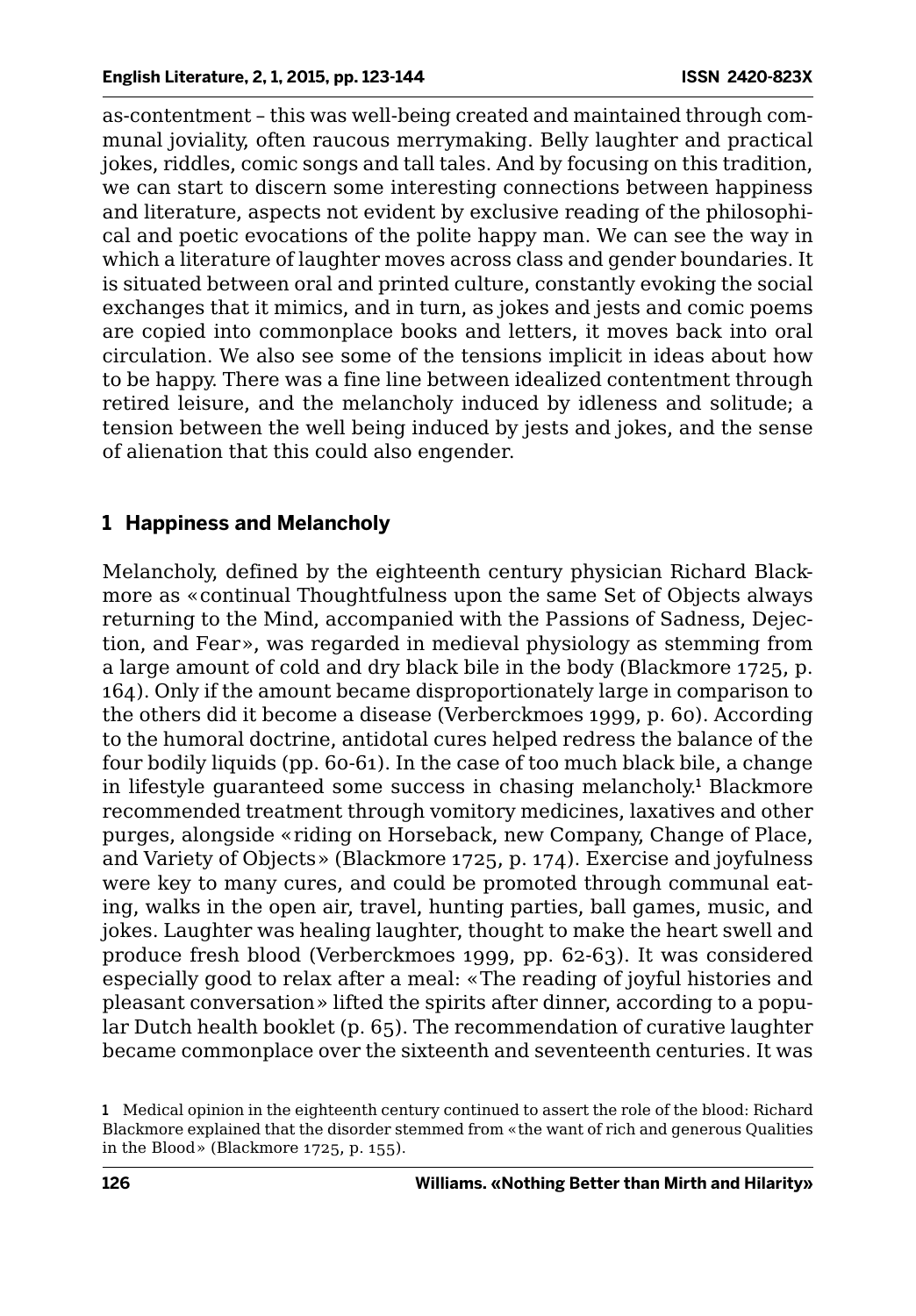an integral part of Robert Burton's systematic analysis of the causes and cures of melancholy in *The Anatomy of Melancholy*, a text whose concluding advice is «be not solitary, be not idle». Burton advocates various kinds of exercises of mind and body for the dispelling of melancholy, which range from hunting and fishing to writing acrostics and dancing. Jokes, jests and merriment were part of this recreational picture:

The ordinary recreations which we have in Winter, and in most solitary times busie our minds with, are *Cardes*, *Tables* and *Dice*, *Shovelboard*, *Chesse-play*, The Philosopher's game, small trunks, shuttle-cock, balliards, musick, masks, singing, dancing, ulegames, frolicks, jests, riddles, catches, purposes, questions and commands, merry tales of errant Knights, Queens, Lovers, Lords, Ladies, Giants, Dwarves, Theeves, Cheaters, Witches, Fayries, Goblins, Friers, etc., [..] which some delight to hear, some to tell; all are well pleased with (Burton 1651, p. 270).

To those who consider such light-hearted entertainment demeaning, he continued: «now and then (saith Plutarch) the most vertuous, honest, and gravest men will use feasts, jests, and toys, as we do sauce our meats» (p. 303). Burton sums up his advice on this matter:

what shall I say then, but to every melancholy man  $[...]$ Feast often, and use friends not still so sad, Whose jests and merriments may make thee glad. Use honest and chaste sports, scenical shews, playes, games (p. 305).

Burton was writing in the mid seventeenth century, but the notion that mirth and joviality could have a curative function is still evident in later thinking. The eighteenth-century physician Timothy Rogers recognised a spectrum of melancholy, and for the less severe forms suggests that «[Melancholy] which is not deeply rooted […] can be drowned in wine, or chased away with sociable divertisements» (Rogers 1749, p. 276). The poet Anne Finch drives away melancholy with mirth and music:

At last, my old inveterate foe, No opposition shalt thou know. Since I by struggling, can obtain Nothing, but increase of pain, I will att last, no more do soe, Tho' I confesse, I have apply'd Sweet mirth, and musick, and have try'd A thousand other arts beside, To drive thee from my darken'd breast (Reynolds 1903, p. 15).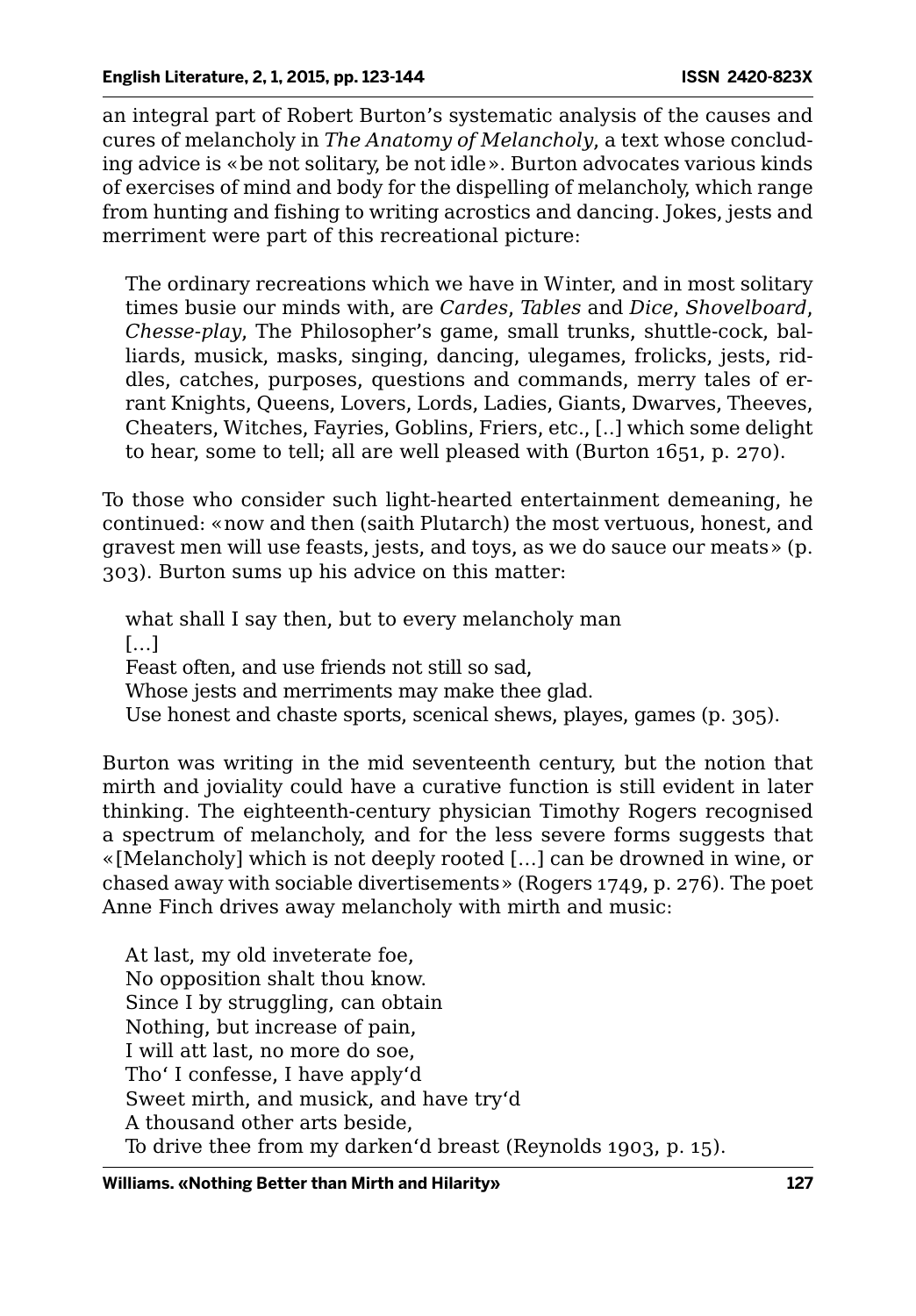Much of the popular jest book and miscellany literature of the eighteenth century was promoted as a cure for melancholy. Compilations drew together miscellaneous extracts in different comic genres, and typically included jests (short anecdotes involving some piquant reversal, incongruity or smart reply), riddles, word games and music. A typical title page lists the various kinds of entertainments on offer within: the subtitle of *Laugh and be Fat: Or the Merry Jester* offered «diverting jests, funny jokes, frolicsom stories, humourous sayings, entertaining tales, lively bonmots, pleasant adventures, keen repartees, merry waggeries, excellent puns, curious bulls, English, Irish, and Scotch, smart quibbles, agreeable humbugs, witty gibs, and other flashes of merriment. To which are added, the following humourous and agreeable articles, viz. new, merry, and ingenuous conundrums, rebuffes, riddles, epigrams, epitaphs, poems, acrosticks and other witticisms. Together with an entire new selection of toasts, sentiments, hobnobs. &c. at this time used in the best companies in London and Westminster. Calculated for both sexes, to kill care, to banish sorrow, and promote mirth, fun, jolity, and good humour» (*Laugh and Be Fat* 1797, title page). The conceit of a text which offered 'pills to purge melancholy' recurs again and again, most famously in *Thomas D'Urfey's Wit and Mirth: Or Pills to Purge Melancholy*, a large collection of songs published between 1698-1720.<sup>2</sup> Other compilations made more elaborate claims for both their contents, and their curative potential. The *Complete London Jester* promised to «expel Care, drown Grief, banish the Spleen, improve the Wit, create Mirth, entertain Company, and give the Reader a light Heart, and a chearful Countenance» (*The Complete London Jester* 1764, title page). *The Laughers Delight* claimed to offer «an Hour's Laugh at any Time, and design'd on Purpose to make the Heart Merry, and to prevent and expell Spleen and Melancholly, and drive the Evenings away with Mirth and Jollity. Usefull to all especially to those who take Physic» (*The Laughers Delight* 1765, title page). It is clear from the evidence of these collections that there was a whole range of material, from short comic anecdotes, to epigrams, acrosticks, riddles and songs, toasts – all materials based on social circulation – which was designed to drive away unhappiness, and promote good humour. Interestingly, the words happiness and happy rarely feature on these title pages. A typical example of this fare can be found in *Fun for the Parlour*:

Not all that can be sung or said, Will aught avail without my Aid (Answer: Hearing).

<sup>2</sup> Itself a possible reworking of a 1599 pamphlet *A Pil to Purge Melancholie*, which promised «health, with increase of mirth».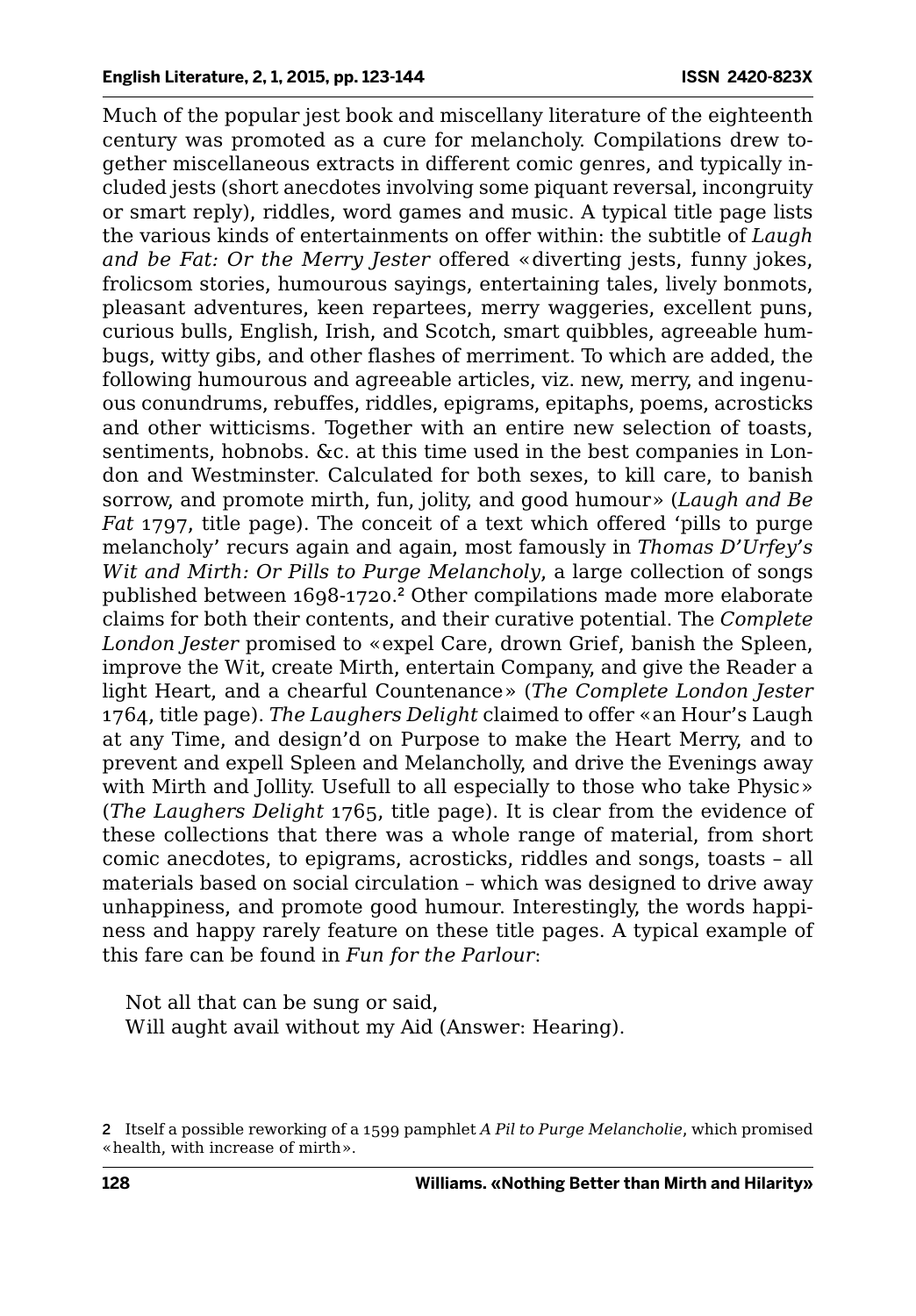Why is a Musick-Book like a Prison? Because it contains many Bars.

Why is a Corkscrew like good News? Because it relieves the oppressed Spirits (*Fun for the Parlour* 1771, pp. 81, 78).

The experience of positive well being is instead conjured through other synonyms – chearfulness, mirth, jollity.

Whether readers – or editors – actually believed that the contents could cure melancholy, or depression is hard to tell. But there is clear evidence of the social circulation of this kind of material amongst eighteenth-century readers, and an understanding of the pleasures it could bring. Riddle and jest collections were frequently prefaced with frontispieces depicting groups of men in taverns, supping punch, pipes out and chairs pushed back in jovial enjoyment of the comic world offered by the book in question.<sup>3</sup> If one is tempted to see the world of riddles and jokes as one largely rooted in popular culture, there is plenty of evidence, across England and Europe, of the enjoyment and collection of jokes amongst the elite (Bremmer; Roodenberg 1997, p. 5). At an average price of one shilling bound, jestbooks were far from the cheapest publications on the market – chapbooks typically sold for 1/2d to 1d. The price, the format and the terms on which such collections were described ('bon mots', 'smart repartees') all suggest that they were predominantly aimed at a middle and upper class readership. Historians of humour often note the changing social profile of joke tellers. After the Middle Ages, the collecting and telling of jokes spreads over the social spectrum, and it is clear that the telling of jokes even became part and parcel of the art of conversation among gentlemen (Brewer 1997, pp. 91-92). Derek Brewer has described the keen collecting of jokes and jest books by the great book collectors of the seventeenth and eighteenth centuries (pp. 98-105; see also Birrell 1991, pp. 113-131). So, for example, Jonathan Swift's letters to his friend Thomas Sheridan have sometimes been seen by critics as an anomaly in his otherwise sophisticated literary repertoire. Yet in writing letters composed entirely of puns on the word 'ling', or in cod Latin, Swift was no more than a man of his time, enjoying the kind of verbal play that was the subject of hundreds of jest books and commonplace books.

<sup>3</sup> On the use of such frontispieces in miscellanies, see Williams 2014, pp. 99-100.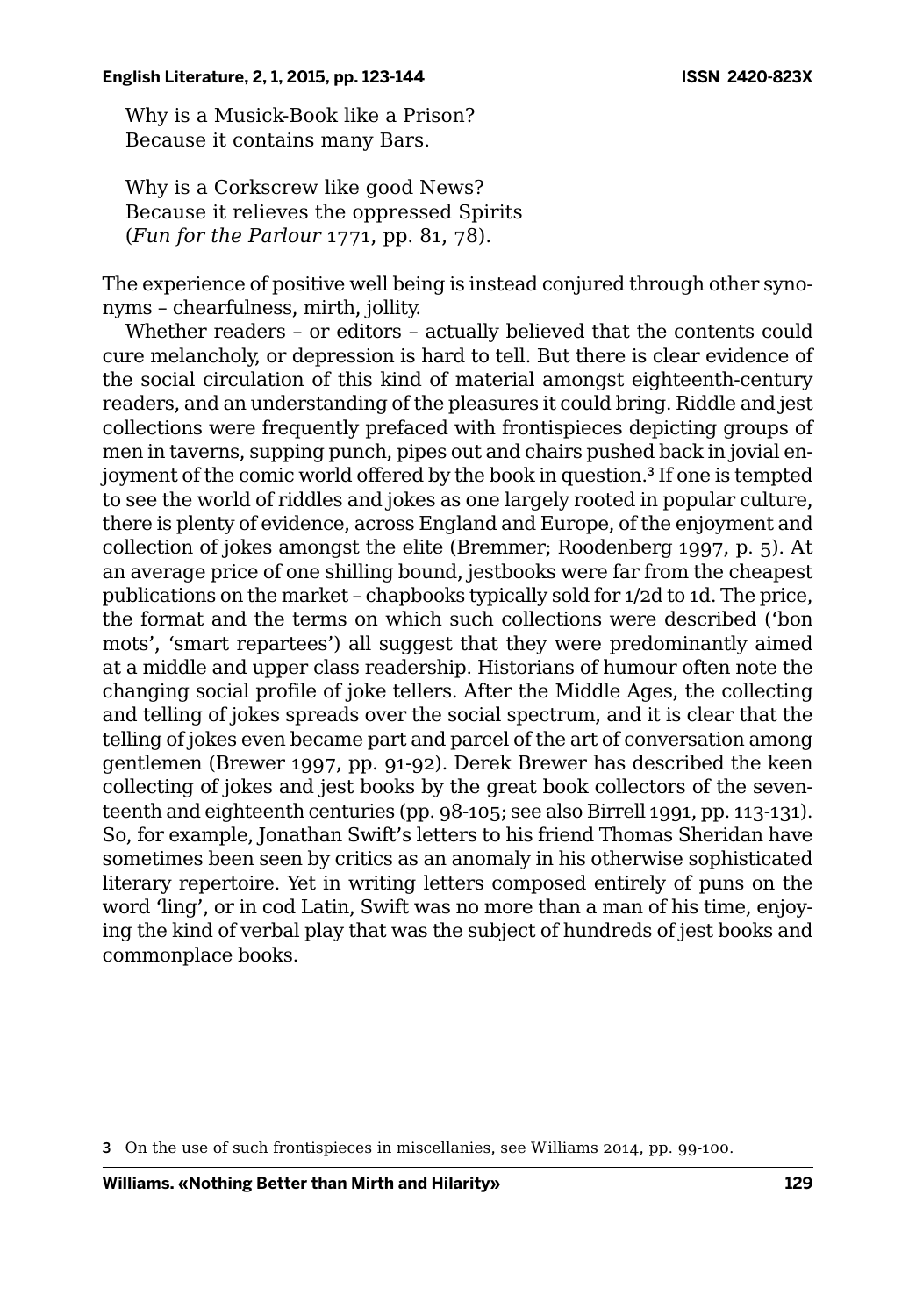#### **2 Polite Laughter**

One of the intriguing aspects of jestbook literature is the perspective it offers on the acceptable boundary between the polite and impolite. We might tend to assume that this distinction was gendered, that men drank punch and sang rude songs, and women sat and demurely sewed whilst they listened to a sentimental novel being read aloud. But these assumptions mask a more complicated story. Collections were marketed at a range of social groups – from *The Jovial Songster or Sailor's Delight* (1784) to *Fun for the Parlour: Or, All Merry Above Stairs* (1771), its frontispiece a group of well-dressed women sitting demurely around a table listening to a companion's reading from the book. The contents of *Fun for the Parlour* are not bawdy, but certainly not prim: there are jests about drunkenness, sexual reputation, shrewish wives, and unhappy marriages:

A Gentleman in the Country having the Misfortune to have his Wife hang herself on an Apple-Tree, a Neighbour of his came to him, and begged he would give him a Cyon of that Tree, that he might graft it upon one in his own Orchard; «For who knows», said he, «but it may bear the same Fruit» (*Fun for the Parlour* 1771, p. 13).

Elsewhere we find compilations which directly address the question of audience and appropriateness in their prefatory material. So, for example, a collection called *Sir John Fielding's Jests* (1781) is subtitled *New Fun for the Parlour and Kitchen*. This suggests that it has an appeal both above and below stairs, with and without company. What is also significant is that the collection is presented as being more or less decent: «Stale Jests, insipid Poems, and gross Indecencies, we have carefully avoided» (*Sir John Fielding's Jests* 1781, p. iii). So what was 'decent'? Within the first fifty pages we have comic tales about sex, defecation, prostitution, infidelity and smelly feet. It is certainly tamer than other collections of the period but not really polite fare (see Thomas 2010). Looking at riddle and jest book collections, we can see that *double entendres* seem to have been a key part of witty amusement in the eighteenth century. Readers and listeners delighted in riddles and conundrums, and performed dialogues, all often based on playing with rude and polite meanings of words and phrases. Diaries and letters show us that women enjoyed bawdy riddles, and that comic dialogues were performed by both men and women. A Kew housewife Elizabeth Tyrell, writing at the beginning of the nineteenth century describes enjoying an evening of comic performances and riddles:

George went to Tea to Mrs Fishers to hear a young Lady play and sing – Mrs Henshaw brought her books of Riddles and Charades &c which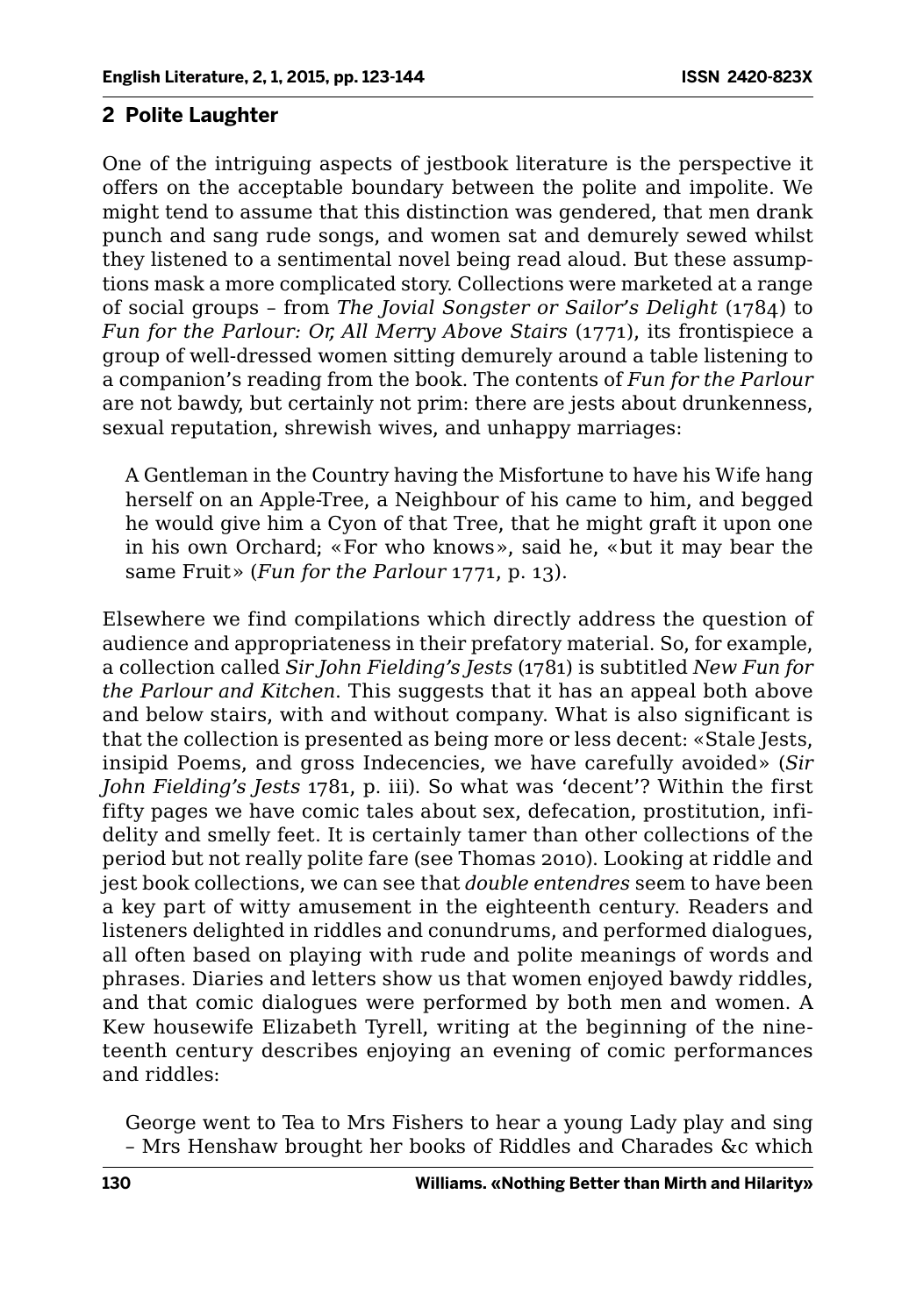amused us the whole Evening – George came home soon after eleven well pleased with his visit (Tyrell 1769-1835, 26 March 1809).

Yet there is also evidence of young men being shocked by female enjoyment of bawdy jokes. Dudley Ryder, a young lawyer writing in the early eighteenth century, is sometimes thrown by the things he hears. He writes in May 1716:

 «The worst of Mr. Powell's conversation is that he is apt now and then to make use of double entendres, which shocked me very much and I wonder Mrs Marshall seems so well pleased with them and so little shocked at them.' On a subsequent occasion, later that year, he notes that 'we passed away the evening in comical conversation enough. It chiefly turned upon bawdy and double entendres, than which I perceived nothing is more touching to Mrs. Marshall. I don't know that I ever talked so much to any woman in that way as I did at that time» (Matthews 1939, p. 332).

#### **3 Laughter, Cruelty and Unhappiness**

Such evidence of the enjoyment of – but also anxiety about – this kind of wit and innuendo complicates our expectations of what appropriate entertainment might consist of, for men and women. Dudley Ryder's unease at Mrs Marshall's bawdy jokes suggests that, for him, the world of jokey mirth is not a straightforward conduit to happiness. Although he is not the butt of the joke, her comic licence seems to exclude him. This question of inclusion and exclusion is central to the happiness of jest culture. One of the characteristics of jest books is that they offer many anecdotes based on stock types and situations – the cuckolded husband, the Welshman, the blind woman, the congenital idiot. These types by implication affirm a norm, a group of readers who are able to laugh, united, at the traits and misfortunes of those outside their group. Within *The Merry Medley* we find the following comic stories:

A Man that had but one Eye, met early in the Morning, one that had a crooked Back, and said to him, «Friend, you are loaded betimes». «It is early, indeed, (replied the other), for you have but one of your Windows open» (*The Merry Medley* 1758, p. 19).

*Epitaph on a talkative old Maid.*

Beneath this silent Stone is laid, A noisy antiquated old Maid,

**Williams. «Nothing Better than Mirth and Hilarity» 131**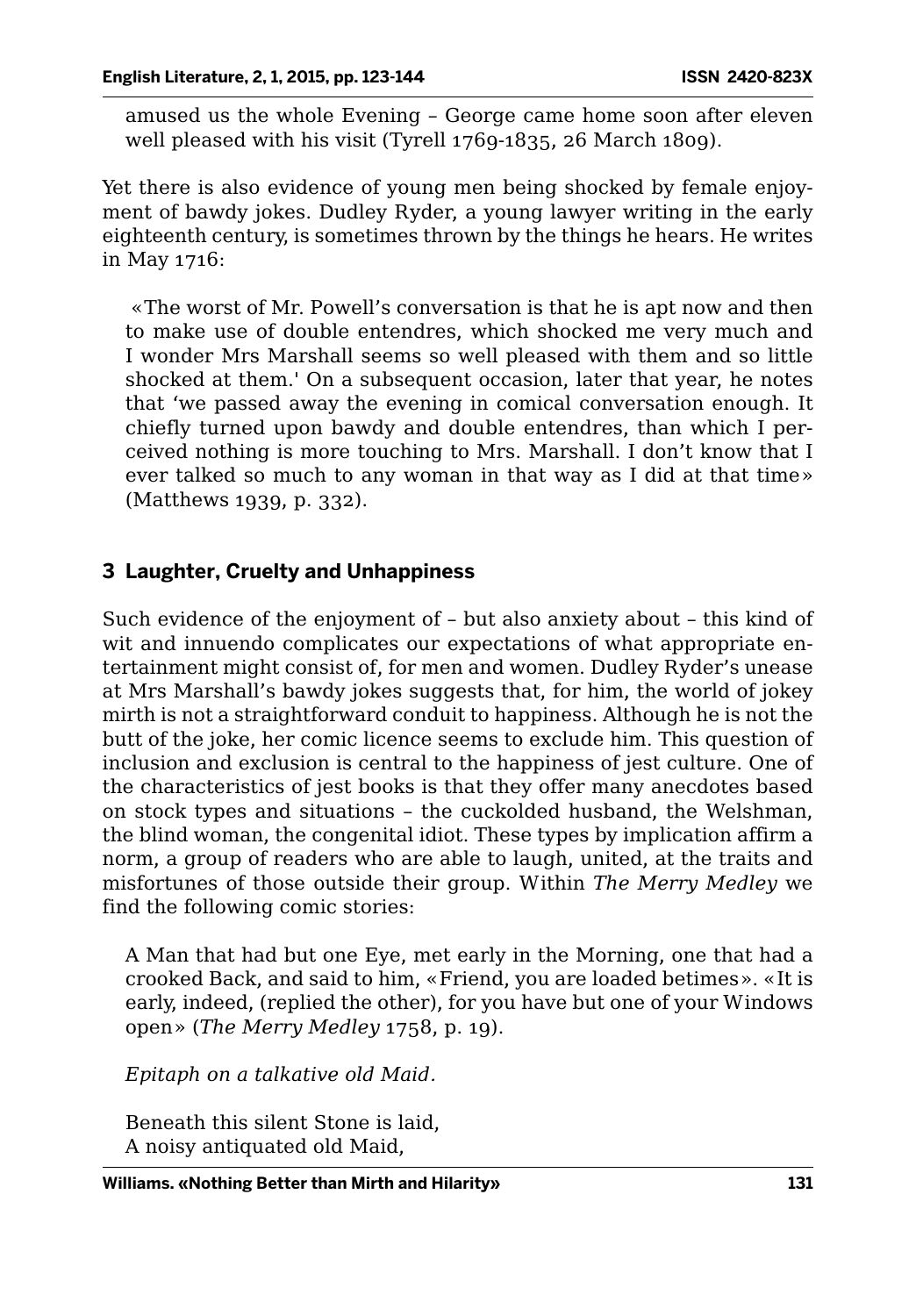Who, from her Cradle, talk'd till Death, And ne'er before was out of Breath; Whither she's gone we cannot tell, For if she talks not, she's in Hell; If she's in Heav'n, she's there unblest, Because she hates a Place of Rest (p. 26).

In an article on jest books and male youth culture, Tim Reinke-Williams discusses the role of misogyny in jest books of the seventeenth century. He argues that this misogyny created a sense of shared values amongst elite young single men, whose jokes were at the expense of the older married men who represented patriarchal authority. He concludes that «attacking women with 'revilings, taunts, and iests' thus enabled young men to fashion their own gendered identities and undermine married patriarchs, ridiculing what they had not yet, and might never, become» (Reinke-Williams 2009, p. 335). But here again our expectations of inclusion and exclusion sit alongside other forms of evidence. *Fun for the Parlour*, a collection expressly designed for a polite and female audience, is full of jokes about men who resent their shrewish wives, who celebrate their widowerhood, or who are generally unhappy in marriage. While there are jests about drunkenness, there are far fewer jokes about bad husbands. In this case, women laugh with and at men who are unhappy with other women, and the dynamics of exclusion are harder to pin down. But the prevalence of jokes at the expense of an outsider forces us to consider the link between laughter and unhappiness from a different angle. Much jest book mirth, promoted as driving away sorrow, is in fact predicated on laughing at others' misfortunes. Jesting affirmed shared values and fostered social bonds amongst those enjoying the joke, but also promoted social, religious and gender antagonisms and xenophobia by excluding victims of the jest (see Krahl 1966; Wilson 1969; Brewer 1997). As Simon Dickie has shown, jest books were only one manifestation of a strain of ridicule and cruelty in eighteenth-century literature that is hard to square with the notions of benevolence and sensibility that were so influential at the time. Dickie argues that recent emphasis on the sensibilities of polite culture in the eighteenth century, the commitment to humanitarian benevolence that we find in the works of Hume or Fielding, occludes the delight in slapstick cruelty that we find in the hundreds of jestbooks published in the period. «Too often, it would seem, our conclusions about mid-century 'polite' culture derive not from the actual pleasures or reading habits of this class but from its own idealized image of itself – from the self-conscious 'project' of 'politeness'» (Dickie 2003, p. 5). Dickie's study of cruelty in eighteenth-century literature amply illustrates the canon of jokes about disability, sexual violence, deformity, and poverty that runs throughout the comic literature of the period. As he affirms,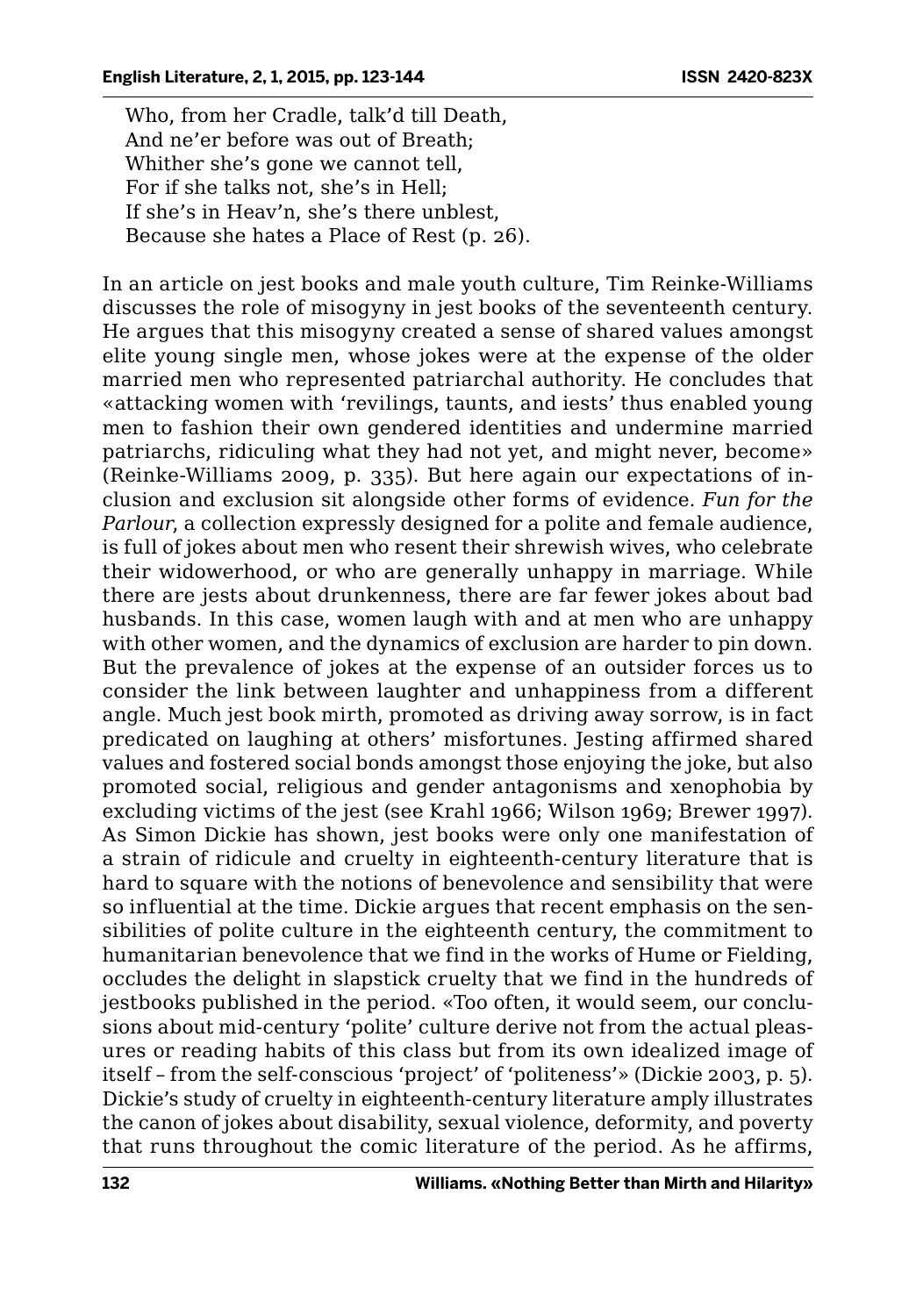these jests were read and enjoyed by men and women, and at prices ranging from 1 shilling to 3 shillings, they were affordable only to those with considerable disposable income. Thus happiness and unhappiness were linked together in more complex ways – pleasure and well being could be generated by jests and jokes, yet those jokes were often predicated on forms of social exclusion and stigmatization which contemporaries believed could induce melancholy. In this context, it is not surprising that Robert Burton's approach to jests is twofold: they are both conducive to happiness, and also, in the form of «Scoffs and Calumnies», dangerous to the individuals who are mocked.<sup>4</sup> Although as we have seen, mirth and jokes were seen as part of the cure for melancholy, Burton's fullest discussion of jests is in this section, in which he observes that «although they peradventure that so scoffe, do it alone in mirth and merriment […] an excellent thing to enjoy another mans madness; yet they must know that it is a mortal sin» (Burton 1651, p. 150). He concludes his discussion on this theme with the following advice:

Set not thy foot to make the blinde to fall, Nor wilfully offend thy weaker brother: Nor wound the dead with thy tongues bitter gall, Neither rejoice thou in the fall of other.

If these rules could be kept, we should have much more ease and quietness then we have, lesse melancholy: whereas on the contrary, we study to misuse each other, how to sting and gaul, like two fighting bores, bending all our force and wit, friends, fortunes, to crucifie one anothers souls; by means of which, there is little content and charity, much virulency, hatred, malice, and disquietnesse among us (p. 151).

# **4 Shared Laughter**

We can get some sense of the role that jests, jokes and riddles played in creating happiness in real social networks by looking at the evidence of individual readers. Warwickshire Record office holds a letter series from the 1730s, representing repeated exchanges between four well educated young women in their late teens: Catherine Collingwood, Mary Pendarves, her sister Anne Granvill, and Margaret Cavendish. Mary Pendarves would

4 As Mary Anne Lund has argued, this dual perspective is characteristic of Burton's approach to reading: «Tensions between therapeutic and dangerous reading are not continuously in evidence; occasional remarks about reading as potentially disquieting or unhealthy are not enough to destroy his presentation of reading as a healing activity, though they do present a challenge to it» (Lund 2010, p. 98).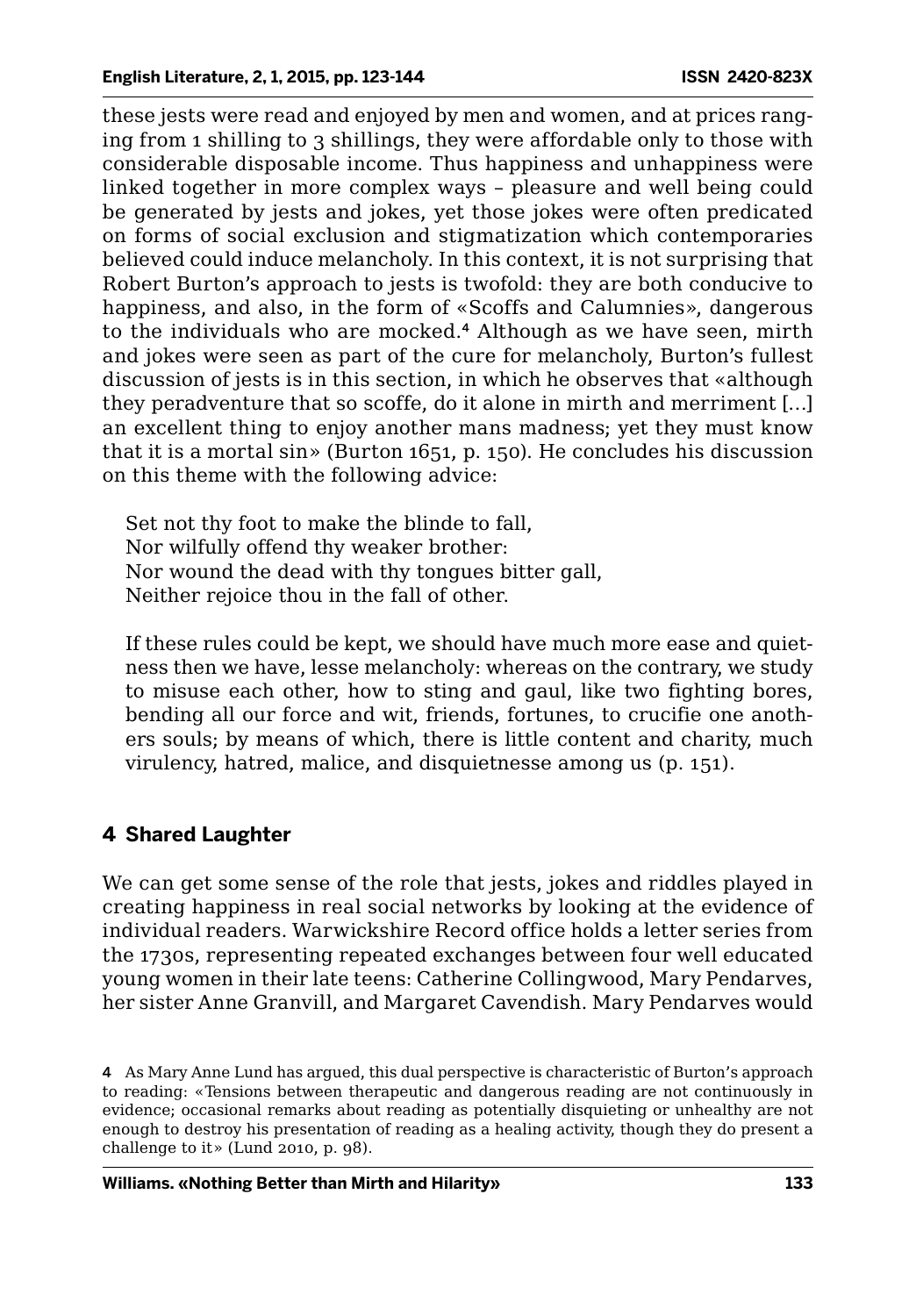become the blue stocking Mary Delany, Margaret Cavendish the Duchess of Portland, one of the greatest antiquaries and collectors of the century. Catherine Collingwood would become Lady Throckmorton of Throckmorton Hall, and Anne Granville another aristocratic hostess. At this stage in their lives, they were preoccupied with town gossip and social exchanges. Reading through the letters, it is soon clear that their epistles follow a formula: the addressee is praised, and then berated for not writing sooner. Mutual acquaintances are discussed. The final section of the letter discusses reading and usually offers an exchange of some sort of riddle, lighthearted jokes which affirm the friendship group. The games they circulate are similar to the word-based wit prescribed by Robert Burton as a preventative, or cure for melancholy:

If those other do not affect him [i.e. more serious studies], and his means be great, to imploy his purse and fill his head, he may go find the Philosophers stone; he may apply his mind I say to *Heraldry*, *Antiquity*, invent Impresses, Emblems; make *Epithalamiums*, *Epitaphs*, *Elegies*, *Epigrams*, *Palindroma Epigrammata*, *Anagrams*, *Chronograms*, *Acrosticks*, upon his friends names (Burton 1651, p. 285).

The jokes shared by the Pendarves/Cavendish/Collingwood circle are a form of wordy recreation, a social currency. They are recognized as an important source of happiness and pleasure in the domestic worlds inhabited by the group of women. Anne Granville writes to Catherine Collingwood on 27 August 1734:

I'm grown fatter then when I had the pleasure of seeing you last, hope you increase in it also, my receipt is laughing, for we have with us a good humoured merry man that Miss Harcourt has persecuted with tricks, if you know of any do send me word, or any pretty ridles or rebus's.<sup>5</sup>

Other letters give an insight into the wider circulation of the jokes: Margaret Portland writes to Catherine Collingwood on 16 September 1733:

I have likewise sent you a Dictionary of hard words which by the time I see you I shall expect that you will be able to Converse with a Certain Gentleman who I hear is going to be married to Miss Spencer. Don't put it in Fortunes Box for I must have it again adieu my dear Collyflower.<sup>6</sup>

6 Margaret Portland to Catherine Collingwood, 16 September, 1733, WRO, Throckmorton Papers, Tribune, CR 1998/CD/Folder 49.

<sup>5</sup> Anne Vernon to Catherine Collingwood, 27 August 1734. In: *Letters written to Catherine Collingwood*, Warwickshire County Record Office, Throckmorton papers, Tribune, CR 1998/ CD/Folder 49.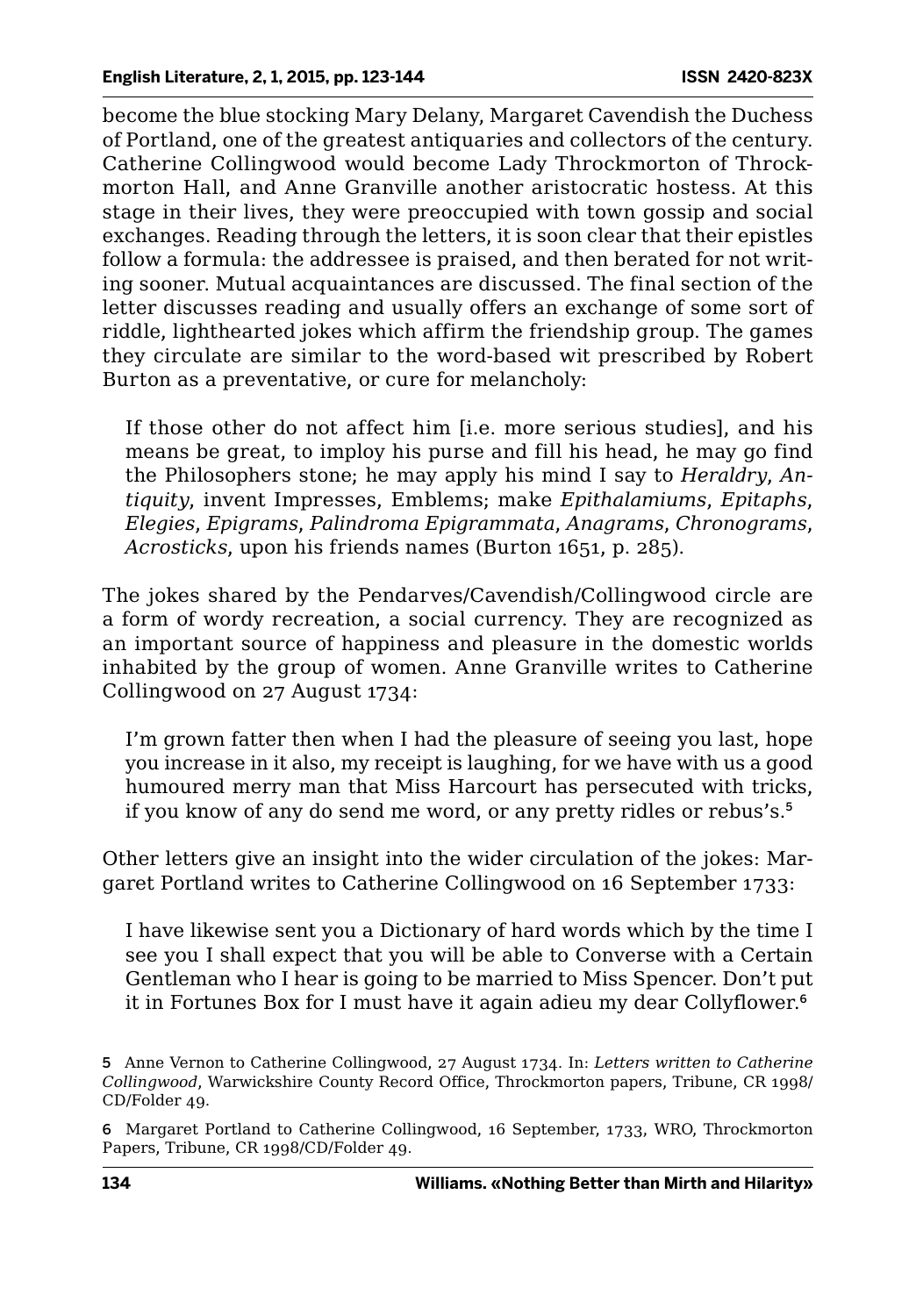Portland writes a year later, on 16 September 1734:

the Ode I sent you I thought extremely silly but when I see you I will show you the Verses I told you of which are very pretty & you may Copy 'em if you please, they are not by the Club but by the Poetical Footman. I found out your Riddle & have Dazzled a good many People with it, I have sent you one in return that you may send to the Wit.<sup>7</sup>

Portland's letters are often partly in code, her gossip about mutual friends represented as flowers, in which everyone is named: there is a nettle, a rose and a sweet William. A letter of 20 October 1734 ends:

I have had a Letter from the Wit who is very angry you don't write to her she sent me a Rebus which I desire you will send me the explanation of very soon.

If measure of Lace thats Less than a nail & Where travellers hope to meet with good ale The Shepherds retreat when the sun is at height is the name of a Lady we love at first sight.<sup>8</sup>

The letter collection reveals an avidity in the receipt and solving of these puzzles, and suggests that they will pass into further social circulation. The jokes entertain twice, once in the initial reading, and then again when deployed amongst other circles or friends or guests. The importance of such apparently slight pleasures should be seen in the context of the relative idleness and isolation of women such as these. Sarah Jordan, Diane Buie and others have emphasized contemporary concerns about the effects of female idleness and boredom in this period, related in part to the increasing leisure time of middling sort and gentry women during this period (Jordan 2003, pp. 84-122; Buie 2010, pp. 86-97). Buie states that «the link between women's idleness and the mental distress it caused becomes immediately apparent when we begin to read the letters, journals, poetry and prose written by eighteenthcentury women» (Buie 2010, p. 97). She cites Johnson's *Idler* No. 80 essay, in which, writing of fashionable women who long for town life, he observes that:

They who have already enjoyed the crouds and noise of the great city, know that their desire to return it is little more than the restlessness of

**Williams. «Nothing Better than Mirth and Hilarity» 135**

<sup>7</sup> Margaret Portland to Catherine Collingwood, 16 September 1734, WRO, Throckmorton Papers, Tribune, CR 1998/CD/Folder 49.

<sup>8</sup> Margaret Portland to Catherine Collingwood, 20 October 1734, WRO, Throckmorton Papers, Tribune, CR 1998/CD/Folder 49.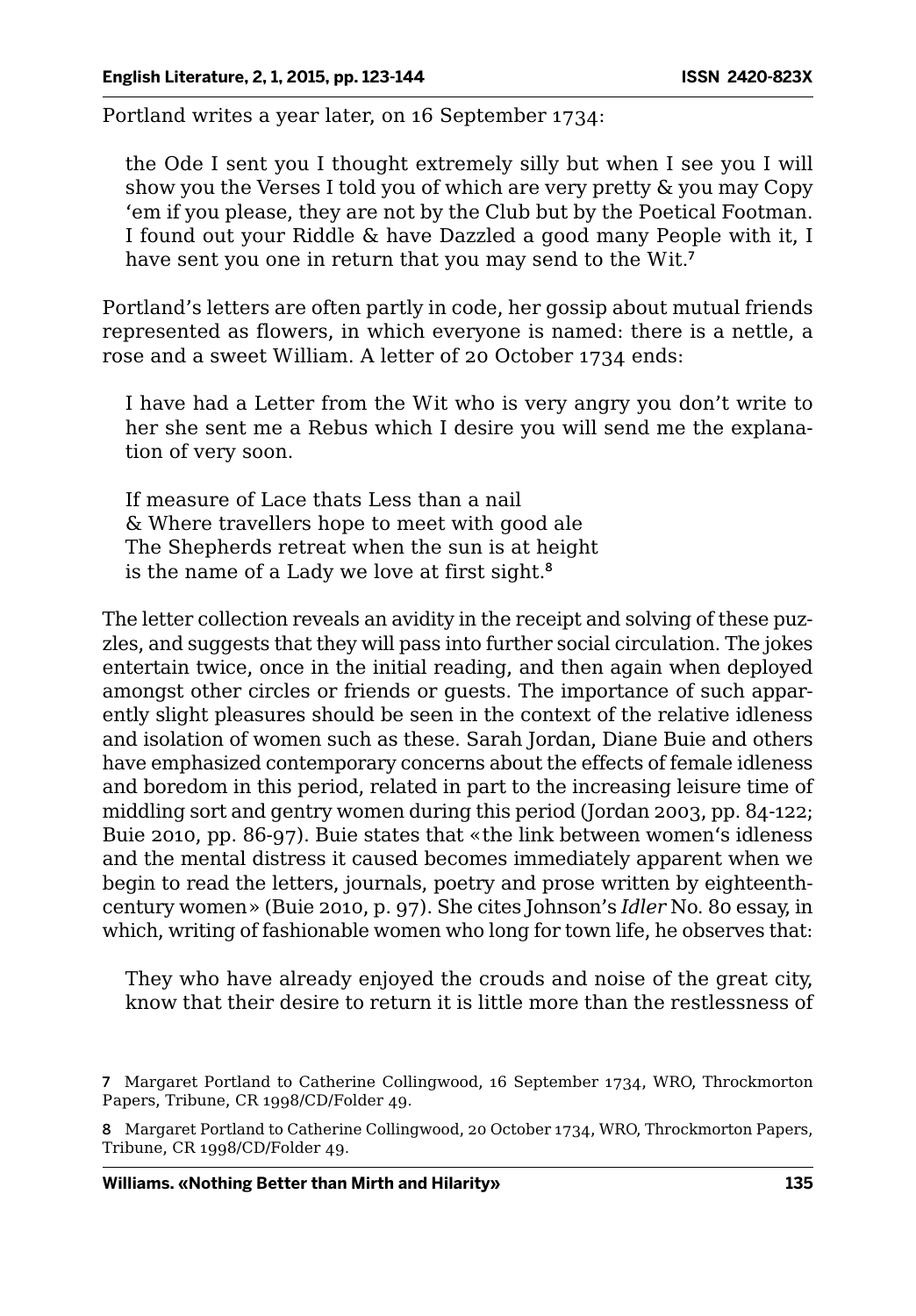a vacant mind, that they are not so much led by hope as driven by disgust, and wish rather to leave the country than to see the town (Bullitt, Bate, Powell 1969, p. 250).

We get an inkling of the boredom of rural retreat in the letters. Anne Granville writes from Oxfordshire to Catherine Collingwood on 24 May 1734: «I hope London is more agreable than Cockthrop, for tis here as cold as xmas, and as wet, so I have nothing to doe but work and read my Eyes out».<sup>9</sup> In a later letter, again sent from a country house, she complains:

Do not be so Cruel as to Imagine I don't feel very sensibly the leaving my agreable Friends in London, but I brag of the pleasures of my Solitude more to show my Philosophy than any great Joy they give me, for nothing alone can be very delightful; you Contribute to my entertainment many Ways.

Yet she also makes claims for the benefits of rural seclusion:

I had rather you injoy'd some rural retreat, and much rather it were in our neighbourhood, for all country pleasures give me so much pleasure that I pity all my Freinds who do not tast them or have no Opportunitys to learn, for I am persuayded it is like other inclinations, improved by seeing the reasonableness of it.<sup>10</sup>

Granville's letters, in particular, show an attitude towards country living which veers between bored disdain and philosophical encomium. The jokes and games she shares with her friends simulate a circle of wits – on paper – as a way of livening up her rural existence. Her dual response to her condition is suggestive of a wider ambivalence about the value of rural retirement, and its supposed pleasures. In much seventeenth and eighteenth century writing on melancholy, there was a perceived connection between idleness and melancholy – that too long left alone, without any sort of employment, was conducive to sadness and self absorption. The diaries of the depressive Nottinghamshire spinster Gertrude Savile are full of references to the melancholy state brought about by her under employment and solitary existence (cfr. Savile 1997). An idle, solitary lifestyle was considered detrimental in two ways: it had a depressing effect on one's mental health, and it was thought not to be the life God had intended for mankind. «It is

<sup>9</sup> Anna Granville to Margaret Portland, 24 May 1734, WRO, Throckmorton Papers, Tribune, CR 1998/CD/Folder 49.

<sup>10</sup> Anna Granville to Margaret Portland, 17 June 1736, 1 August 1737, WRO, Throckmorton Papers, Tribune, CR 1998/CD/Folder 49.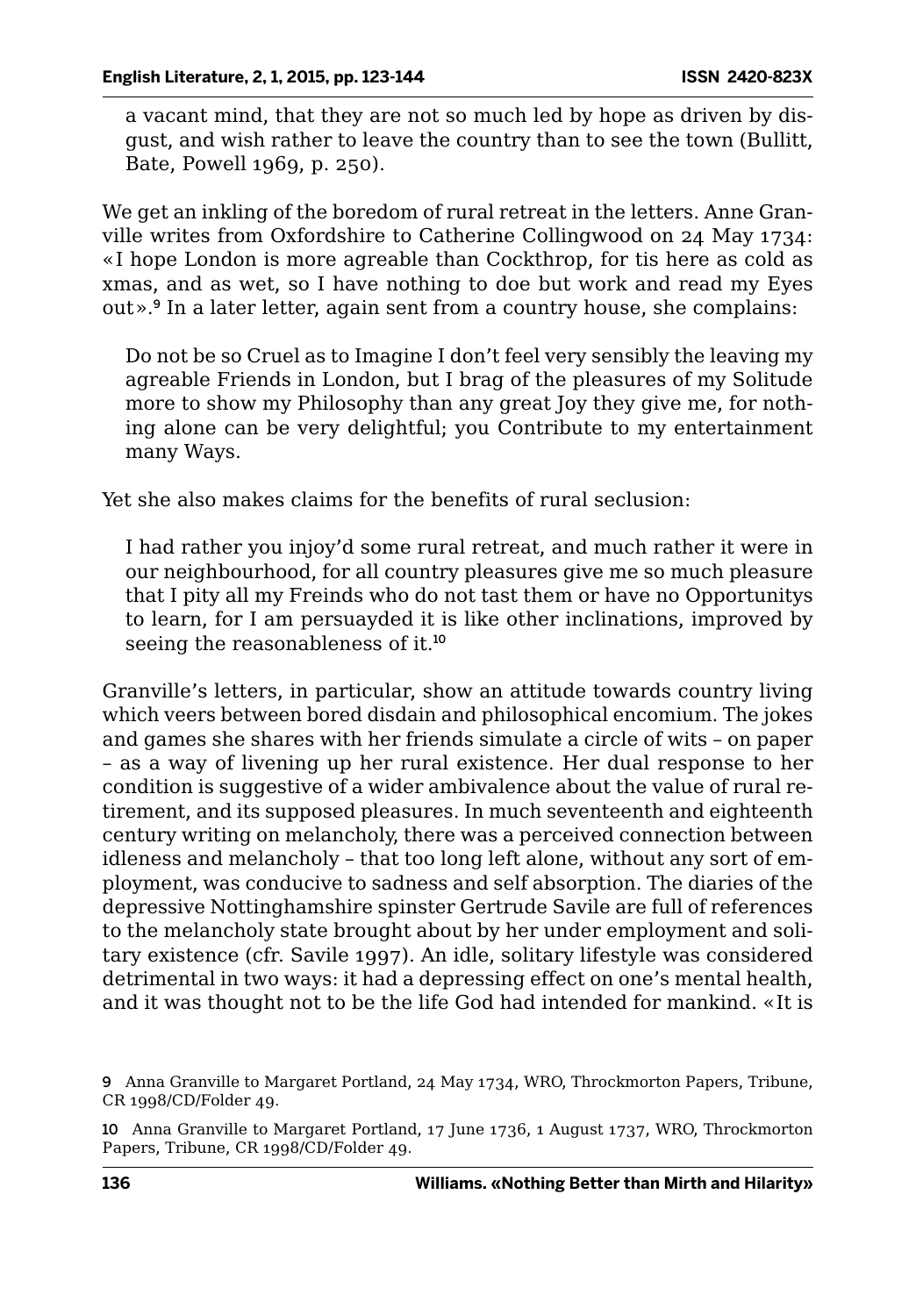[...] by no Means allowable to sequester ourselves from Society», Peter Du Moulin states, «because God has formed us for one another. They who do so, unless it is for the public Good, are but an useless Burden upon Earth» (Du Moulin 1769, p. 90). Here we find one of the paradoxes at the centre of eighteenth-century notions of happiness – on one hand, the much praised ideal of the *beatus vir* was predicated on a life of relative seclusion – retirement from public life, a rural retreat, with modest sociability. Pomfret's *The Choice* for example, does not specify very much actual activity beyond leisure – drinking, reading, talking to friends occasionally. And an endless cycle of busy sociability was seen to be enervating, and ultimately depressing: George Cheyne writes that «Assemblies, Musick, Meetings, Plays, Cards, and Dice, are the only Amusements, or perhaps Business follow'd by such Persons as live in the Manner mention'd, and are most subject to such Complaints, on which all their Thoughts and Attention, nay, their Zeal and Spirits, are spent» (Cheyne 1733, p. 52). But was the flipside of the idea of happiness in retired solitude actually a disengaged idleness, which in itself could lead to sadness and melancholy? Perhaps contentment and unhappiness were two sides of the same coin. In a robustly argued article from 1952, R. D. Havens wrote of the contradictions at the heart of neoclassical visions of solitude. He argued that what we find in the eighteenth century is a twin preoccupation with man's essential gregariousness, paradoxically coupled with, as McMahon, Røstvig and others have noted, a massive literature of rural retirement. Havens argues that the praise of rural seclusion found in so much eighteenth-century literature was no real embrace of the contentments of solitude but rather, «a never never land of idealized nature. […] the neoclassicists made clear that they regarded solitude, except as they disliked it, as an avenue of escape from reality, an excuse for day-dreaming» (Havens 1954, pp. 266, 269). It may be that the eighteenth century was a time for writing, endlessly, about the joys of rural seclusion – but not actually for feeling them.

# **5 Borrowed Fun**

For the circle of young women described above, the circulation of games and jests was one form of entertainment, which enabled them to feel connected to their friends, and to a wider network of sociable exchange. They write about the exchange of these items as a source of pleasure, an alleviation of otherwise potentially unhappy isolation. Jokes are constantly related back to their social origins – to a particular wit or friend. Derek Brewer has argued that the recorded form of the joke decontextualizes the jest, depriving it of much of its emotional power by stripping it of its social group and communal jollity (Brewer 1997, p. 91). But in this and other letter series, we get a glimpse of the way the transcribed jest is used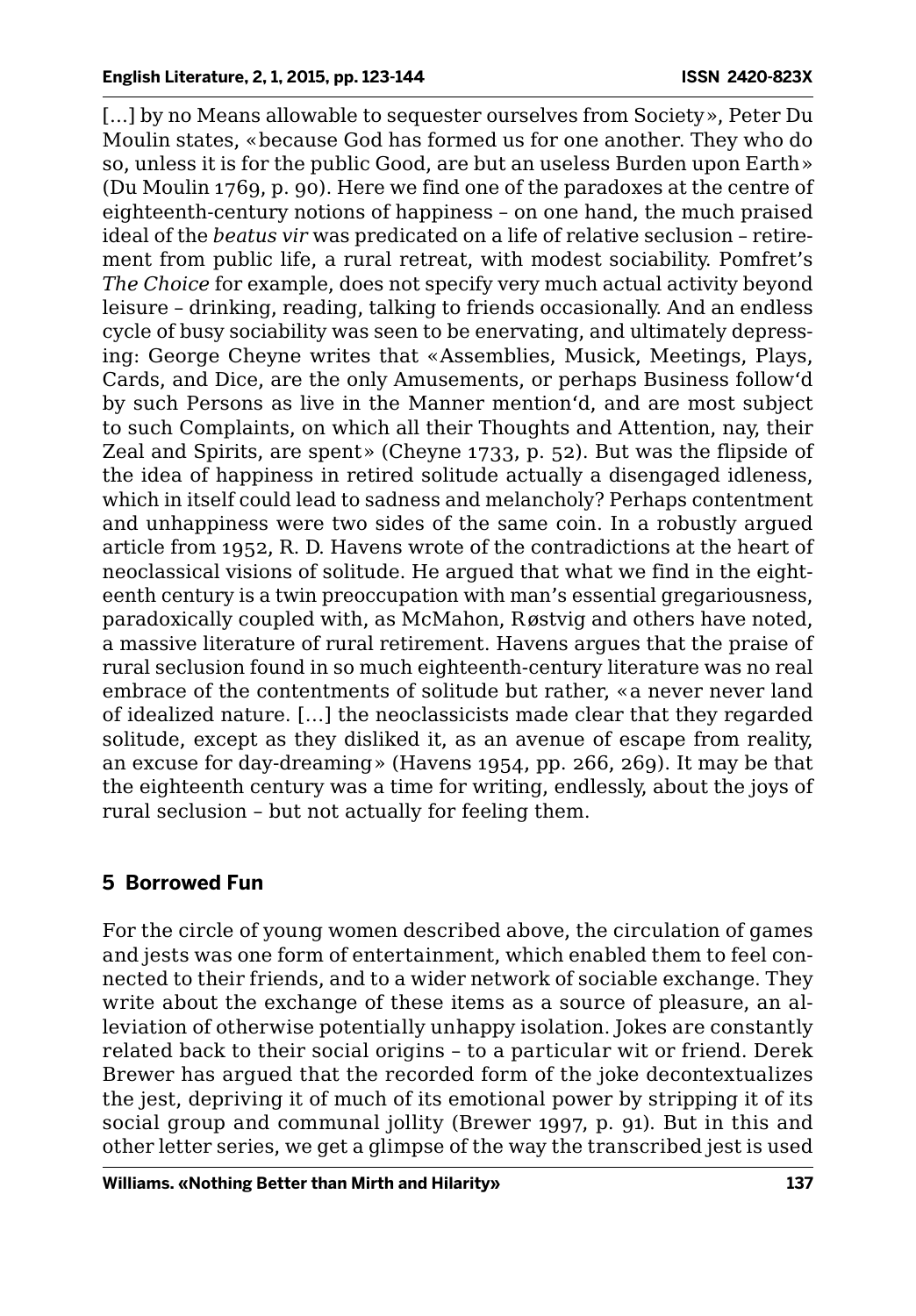to recreate the social group. The pleasures of jokes and games are not only about laughter, but also about the simulacrum of town wit that they afford. In this sense a manuscript exchange resembles the printed jest books of the era. Individual stories relating to particular figures become detached from their original author and circulate as part of a wider collection of witticisms. But in circulation, they continued to evoke the witty world which generated them. Most of the stories in jest books are based in towns, usually in London. Many were advertised by association with the haunts of town wits, and with their urbanity. There is much topical metropolitan humour in accounts of celebrated 'frolicks' and 'humbugs'; jokes about the London stage and high politics; about famous courtiers or men of fashion. This emphasis on the origin of the quip can be traced back to the first jest book proper, which is normally reckoned to be the *Facetiae*, the collection of jests written by Poggio Bracciolini, the great humanist scholar. His collection of scabrous, sometimes ancient, anecdotes was said to have arisen from the gossip of papal secretaries in Rome. Poggio Bracciolini claimed that the jests were written by named persons about others – witty, malicious gossip – but they had received literary polish. The jokes were written in Latin in 1450, circulated widely in Europe, and were printed in 1477. They were immensely popular, and others writers adopted individual items, and similar books began to be published in Europe.

Both manuscript and printed jests, riddles and jokes were a genre of recycling and updating – the scores of jest books published across the eighteenth century reworked and reused much of the same material, in slightly different formats and orders. Yet what is interesting about this phenomenon is that many of the jokes also retained a certain biographical specificity. As we have seen, a lot of stories centred around stock types: the shrewish wife, the Irishman, the cuckold. But other comic narratives were based on real life celebrity jokesters, Sir John Fielding, Baron Munchausen, The Earl of Rochester, Charles II or Beau Nash. *Joe Miller's Jests*, perhaps the most frequently reprinted collection of the era, purported to contain the witty jests of Joe Miller, the early eighteenth century actor. Returning to *Sir John Fielding's Jests,* which is subtitled *New Fun for the Parlour and Kitchen*, we glean from the title that its content has, supposedly, migrated from the public, and largely male, environments of the alehouse: the reader is told that the jokes and stories within are «carefully transcribed from original manuscript remarks, and notes made on such occasions, and at the Shakespeare, Bedford Arms, and Rose Taverns [...] where the above celebrated Genius and his Jovial Companions (the drollest Wits of the Present Age) usually met to Kill Care and promote the Practice of Mirth and Good Humour» (*Sir John Fielding's Jests* 1781, title page). It is an interesting concept, that readers can use a collection such as this one to recreate a sort of celebrity jokester's evening entertainment within their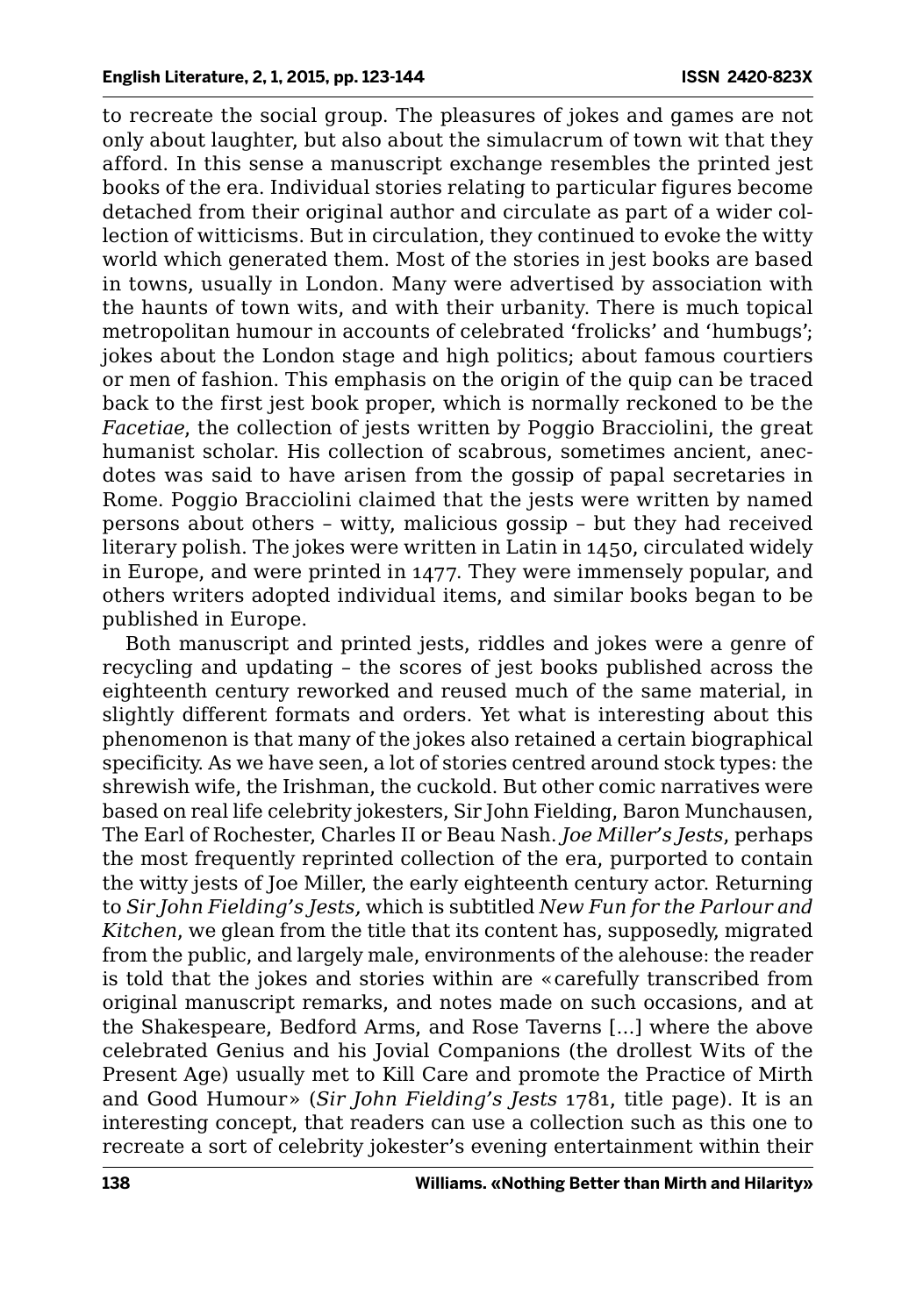own homes. The reality was that the content of this particular collection was material recycled from innumerable other jest books of the period, and highly unlikely to have come from manuscript jottings of the *bon mots* of John Fielding (Dickie, 2003, p.7). But it is premised on the idea that it is pleasurable to have joviality by proxy, a kind of borrowed fun. This is also the case in some of the longer narrative collections. One publication, *Baron Munchausen's Narrative of his Marvellous Travels and Campaigns in Russia* is described as «recommended to Country Gentlemen; and, if they please, to be repeated as their own, after a hunt, at horse races, in watering place, and other such polite assemblies; round the bottle and fire-side» (Raspe 1786, title page). The fictional collection of stories within, assembled by the German writer Rudolph Erich Raspe, was inspired by the historical figure of Hieronymus Karl Friedrich von Münchhausen, a German nobleman who had gained a reputation as an imaginative afterdinner storyteller, creating witty and highly exaggerated accounts of his adventures in Russia. Over the ensuing thirty years, his storytelling abilities gained such renown that he frequently received visits from travelling nobles wanting to hear his stories. Raspe took the reputation of the real von Munchhausen, and created a fictional character upon whom a whole assemblage of implausible anecdotes could be hung.<sup>11</sup> So what began as a real life collection of tall tales, was fictionalized as a vehicle for assorted travel anecdotes, which could then in turn be appropriated by their readers for rendition to be repeated as their own. We can start to glimpse here some of the ways in which jovial literature circulated throughout literary culture in this period – often attached to an individual through their reputation, stemming from a range of print and oral sources, and deployed orally in social situations. The literature of joviality thus sits on the boundary between print and oral forms, authored and anonymous works. W. Carew Hazlitt observed astutely in 1890:

we are not apt to ask ourselves the question, who delivered the joke, or ushered it into print? There are cases, of course, where the author of a sally or rejoinder, himself repeats it to a third party, possibly in its original shape, possibly with embellishments; but there must be, nay, there are numberless instances in which a funny thing is given to a person, not because he said it, but because he might or would have done so (Carew Hazlitt 1890, p. 17).

The Munchausen compilation also illuminates the way in which being jovial was a skill to be acquired. One of the big differences between the jestbook literature of the seventeenth and that of the eighteenth century was the

<sup>11</sup> The 1780s and 90s saw the publication of over 20 editions and reworkings of the Munchausen collection, many of them subtitled *Gulliver revived*.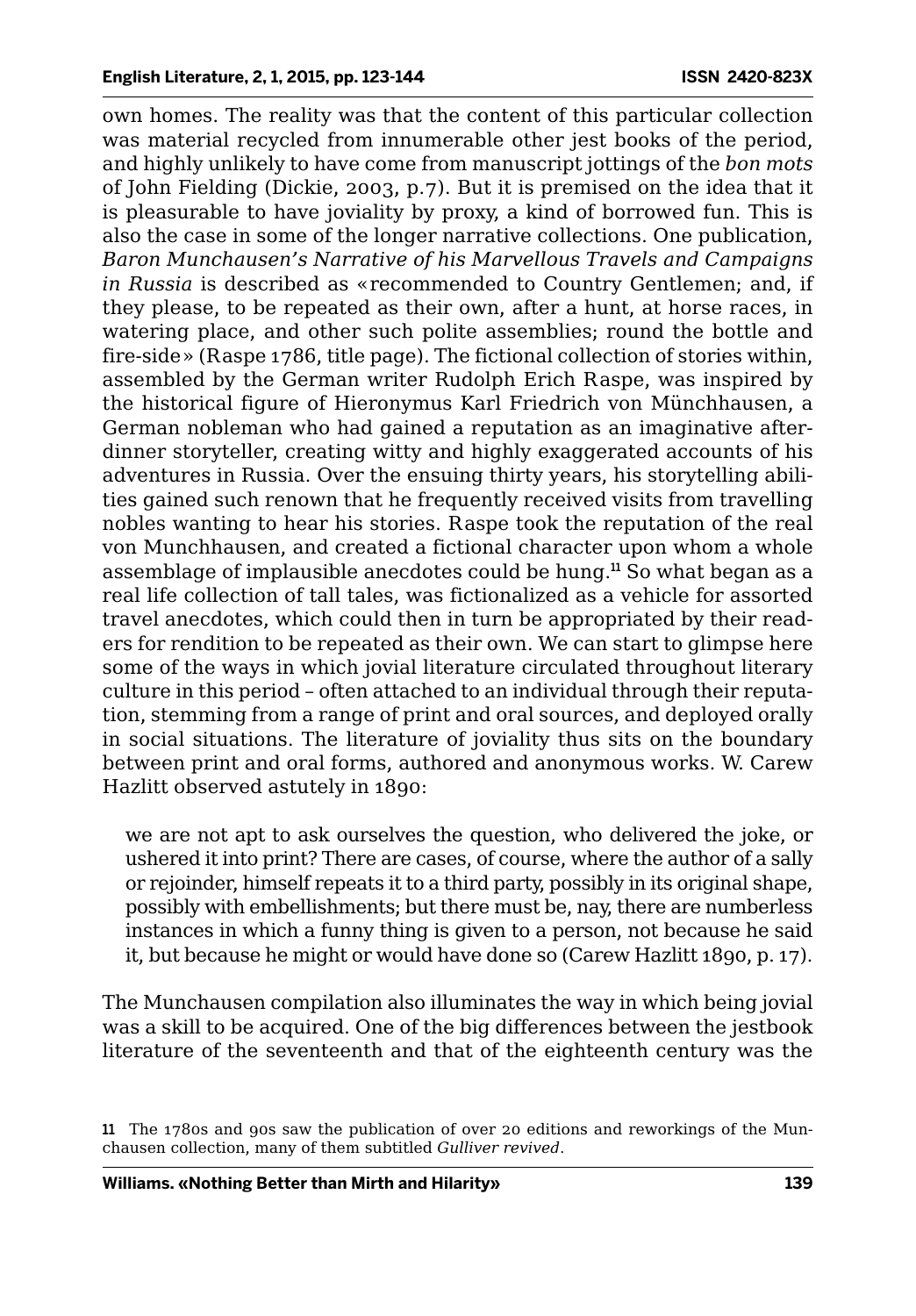shift towards the instructional nature of compilations. Simon Dickie claims that «many jestbooks were produced – in this age when dullness was the worst of social vices – as 'how-to' manuals for those wanting to shine in company» (Dickie 2003, p. 9). It is true that *The Art of Jesting* was the subtitle of many eighteenth-century texts, and prefaces introduced the contents of collections with basic instructions on how to delight assembled company. Rather than seeing eighteenth-century jestbooks merely as a continuation of a traditional genre of popular entertainment, we might also see them as part of a broader culture of eighteenth century of self improvement. Like the elocutionary manuals which taught aspiring middle class readers to read with assurance before their friends, jest books offered handholding for those keen to become the jovial and entertaining sociable man or woman at the centre of the group.<sup>12</sup> *Fun for the Parlour* was said to be «calculated to render Conversation agreeable, and to pass long Evenings with Wit and Merriment» (*Fun for the Parlour* 1771, title page). The intangible art of 'good conversation' was, of course, a cornerstone of eighteenth century polite sociability, and collections such as this one can be understood in part as a manifestation of this project. The «Preface to the Reader» in *Companion for Gay Gallants* begins with the declaration that «There is one Kind of Conversation which every one aims at, and every one almost fails in; it is that of Story-telling. I know not any Thing which engages our Attention with more Delight when a Person has a sufficient Stock of Talents necessary for it» (*Merry Medley* 1758, sig. a2). The editor goes on to distinguish between the five types of storytellers: the short, the long, the marvellous, the insipid and the delightful, with educative examples of each style. In the new landscape of self consciously acquired sociability, elements which might appear to us to be the basics of informal exchange – how to tell a good story, how to joke – were codified and taught in collections such as these. Baron Munchausen's tall tales are «recommended to Country Gentlemen; and, if they please, to be repeated as their own, after a hunt, at horse races, in watering place, and other such polite assemblies; round the bottle and fire-side» (Raspe 1786, title page). Presumably no longstanding member of the rural gentry needed to be told the basics of male sociability – but a newly gentrified tradesman might. Other collections offered similar advice – all of which attempted to reconcile the spontaneous and fluid nature of joking and merriment with formal advice.

This article began with a distinction between happiness in the form of enlightenment ideas about human contentment, and a simpler idea of wellbeing through sociable mirth, a long standing cure for unhappiness. But

<sup>12</sup> Some collections were prefaced with advertisements for other instructional works: *Sir John Fielding's Jests*, for example, included a puff for *The New Universal Story-Teller*, which consisted of «a greater Variety of valuable Matter calculated for the Pleasure and Improvement of Readers of every Class» (*The Universal Story-Teller* 1785, title page).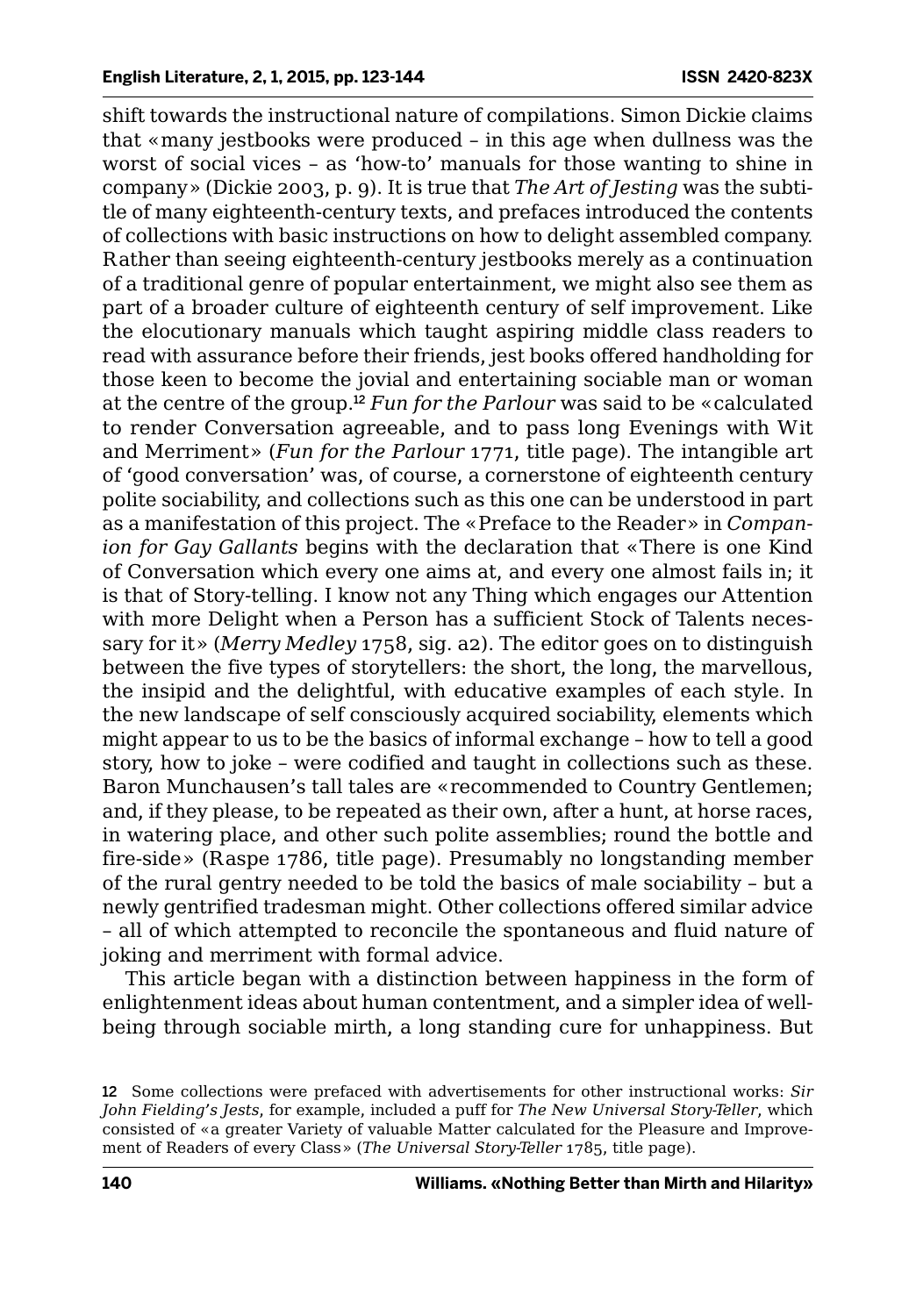as my discussion of the print culture of joviality suggests, the mirthful happiness of jests and jokes was not as straightforward as it seemed. Looking more closely at how people read and used the literature of jest reveals the faultlines between theories of happiness, and the lived reality. We can see the way in which jokes and games were sometimes seen as an embodiment of friendship groups, and were thus especially valuable for those living in relative isolation – often the same kind of rural seclusion that was elsewhere praised as a model of contented moderation. It also shows us the way sociable humour promoted inclusive ideas of general human well being, but that it was also frequently predicated on the exclusion of certain groups. Jestbook literature speaks to a blend of lived experience and printed representation, practical and theoretical fun – it offers a different way of looking at a literature of how to be happy. It was based on the idea that other people's joviality is infectious and curative. But printed jokes and games are of course, not the same as the company of real people, and in some ways, jestbook mirth is a culture of fun by proxy. If the eighteenth century was truly the age in which secular happiness was invented, it was also an age which discovered some of the limitations of a literature of happiness.

## **Bibliography**

- Arbuckle, James (1734). *Hibernicus's Letters: Or a Philosophical Miscellany*. London: Clark et al*.*
- Birrell, T.A. (1991). «Reading as Pastime: the Place of Light Literature in Some Gentlemen's Libraries of the Seventeenth Century». In: Myers, Robin; Harris, Michael (eds.), *Property of a Gentleman: the Formation, Organisation and Dispersal of the Private Library, 1620-1920*. Winchester: St Paul's Bibliographies, pp. 113-131.
- Blackmore, Sir Richard (1725). *A Treatise of the Spleen and Vapours: Or, Hypocondriacal and Hysterical Affections*. London: Penberton.
- Bremmer, Jan; Roodenburg, Herman (eds.) (1997). *A Cultural History of Humour: From Antiquity to the Present Day*. Cambridge: Polity Press.
- Brewer, Derek (1997). «Prose Jest-Books Mainly in the Sixteenth to Eighteenth Centuries in England». In: Bremmer; Roodenburg (eds.), *A Cultural History of Humour: From Antiquity to the Present Day*. Cambridge: Polity Press, pp. 90-111.
- Buie, Diane (2010). *Melancholy and the Idle Lifestyle in the Eighteenth Century*. Doctoral thesis. Northumbria University.
- Burton, Robert (1651). *The Anatomy of Melancholy, What it is, With all the Kinds, Causes, Symptomes, Prognosticks, and several Cures of it: By Democritus Junior*. 6th ed. Oxford: Cripps.
- Carew Hazlitt, William (1890). *Studies in Jocular Literature: A Popular Subject more Closely Considered*. London: Elliot Stock.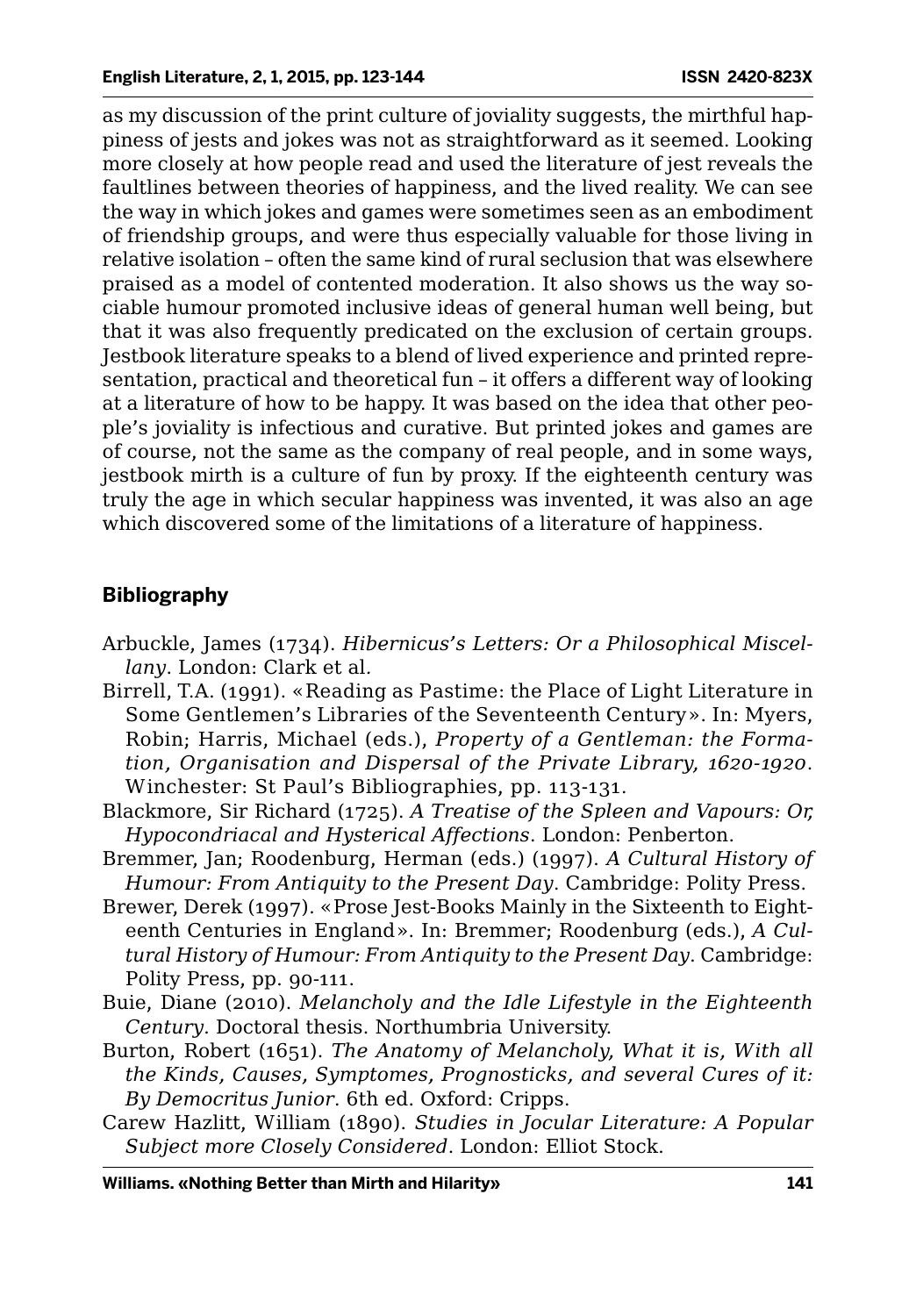- Cheyne, George (1733). *The English Malady: Or, a Treatise of Nervous Diseases of All Kinds*. London: Strahan.
- Collingwood, Catherine (s.d.). *Letters written to Catherine Collingwood*. Warwickshire County Record Office, Throckmorton papers, Tribune, CR 1998/CD/Folder 49.
- Dickie, Simon (2003). «Hilarity and Pitilessness in the Mid Eighteenth Century: English Jestbook Humor». *Eighteenth-century Studies*, 37, pp. 1-22.
- Du Moulin, Peter (1769). *An Abridgment of Mr. Dumoulin's Treatise on Peace of Soul and Content of Mind: By the Translator of the Larger Work*. Salisbury: Easton.
- Finch, Anne (1993). «Ardelia to Melancholy». In: Reynolds, Myra (ed.), *The Poems of Anne Finch, Countess of Winchilsea*. Chicago: University of Chicago Press.
- Havens, Raymond Dexter (1954). «Solitude and the Neoclassicists». *English Literary History*, 21, pp. 251-273.
- Hutcheson, Francis (1725). *An Inquiry into the Original of Our Ideas of Beauty and Virtue; in Two Treatises*. London: Darby et al.
- Jordan, Sarah (2003). *The Anxieties of Idleness: Idleness in Eighteenthcentury British Literature and Culture*. New Jersey: Associated University Presses.
- Krahl, Stephen J. (1966). «The Medieval Origins of the Sixteenth-century English Jest-Books». *Studies in the Renaissance*, 13, pp. 166-183.
- *Laugh and Be Fat: Or the Merry Jester* (1797). Manchester: A. Swindells.
- Lonsdale, Roger (ed.) (2006). *Samuel Johnson: The Lives of the Poets*. 4 vols. Oxford: Clarendon Press.
- Lund, Mary Ann (2010). *Melancholy, Medicine, and Religion in Early Modern England: Reading the Anatomy of Melancholy*. Cambridge: Cambridge University Press.
- Mack, Maynard (ed.) (1950). *The Twickenham Edition of the Poems of Alexander Pope*. vol. 3, *And Essay on Man*. New Haven; London: Yale University Press; Methuen.
- Matthews, William (ed.) (1939). *The Diary of Dudley Ryder, 1715-16*. London: Methuen.
- McMahon, Darrin (2007). *The Pursuit of Happiness: A History from the Greeks to the Present*. Harmondsworth: Penguin.
- Raspe, Rudolph Erich (1786). *Baron Munchausen's Narrative of His Marvellous Travels and Campaigns in Russia*. Oxford.
- Reinke-Williams, Tim (2009). «Misogyny, Jest-Books and Male Youth Culture in Seventeenth-century England». *Gender & History*, 21, pp. 324-339.

Rogers, Timothy (1749). «Advices to the Relations and Friends of these under Religious Melancholy». In: *Counsels and Comforts to Troubled Christians: In Eight Sermons by James Robe*. Glasgow: John Robertson and Mrs. M'Lean.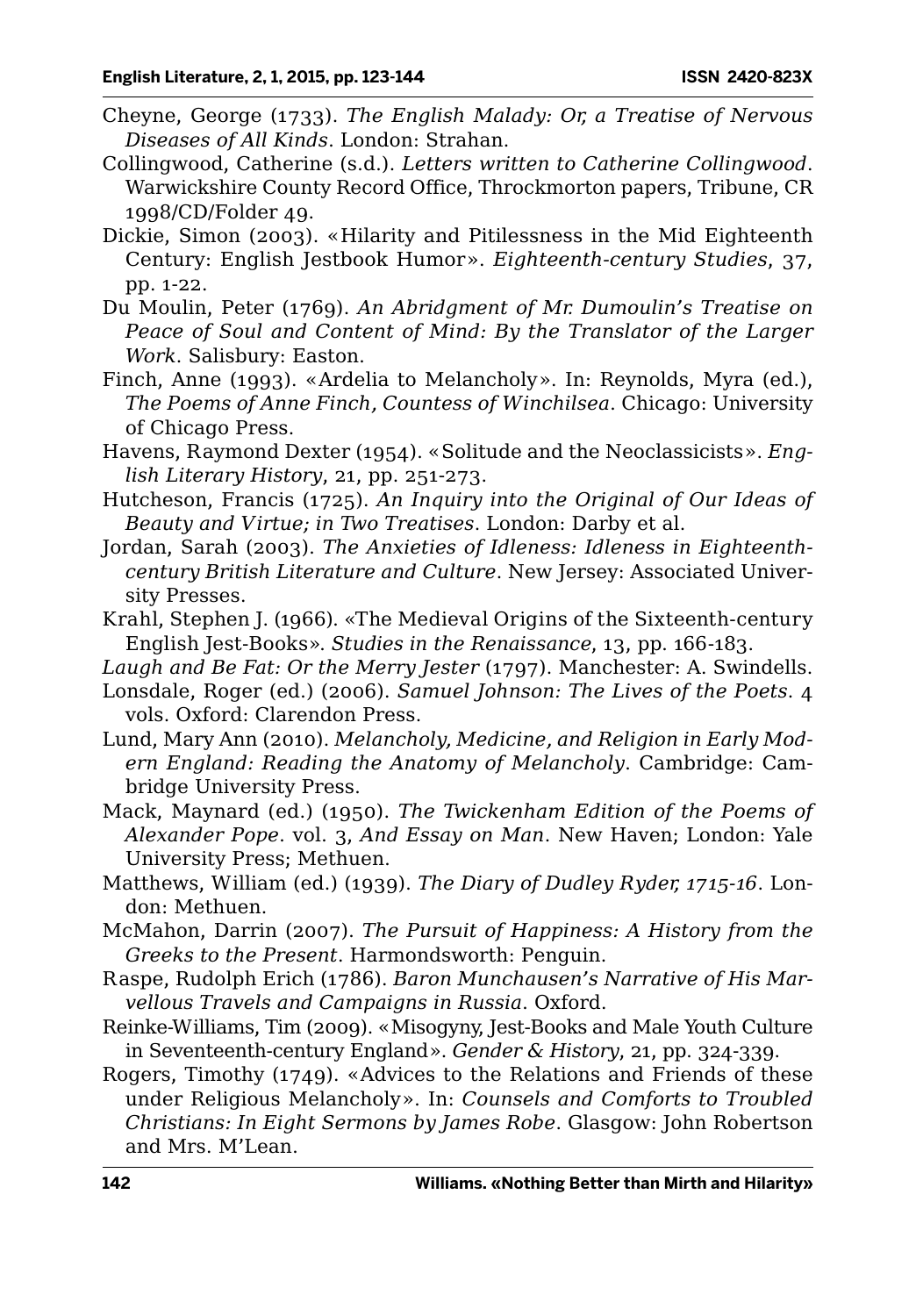- Røstvig, Maren-Sofie (1958). *The Happy Man: Studies in the Metamorphoses of a Classical Ideal 1700-1760*. Oslo: Oslo University Press.
- Savile, Alan (ed.) (1997). *Gertrude Savile*: *Secret Comment: The Diaries of Gertrude Savile, 1721-1757*. Devon: Kingsbridge History Society.
- *Sir John Fielding's Jests*: *New Fun for the Parlour and Kitchen* (1781). London: Printed for the Editor and sold by Alexander Hogg; T. Lewis.
- *The Complete London Jester Or Wit's Companion* (1764). London: T. Lownds.
- *The Laughers Delight: or the Alive-and-merry-fellow, Containing, the True Art of Jesting* (1765). London: Bailey's Printing Office.
- *The Merry Medley Companion for Gay Gallants and Good Companions*  (1758). Dublin: S. Powell.
- *The New Universal Story-teller; Or, A Modern Picture of Human Life* (1785). London.
- Thomas, Keith (2010). «Bodily Control and Social Unease: The Fart in Seventeenth-century England». In: Walker, Garthine; McShane, Angela (eds.), *The Extraordinary and the Everyday in Early Modern England*. London: Palgrave, pp. 9-30.
- Tyrrell, Elizabeth (1769-1835). *Diaries of Elizabeth Tyrrell 1769-1835 and Her Daughter Elizabeth*. London Metropolitan Archives, GB 0074 CLC/510.
- Verberckmoes, Johan (1999). *Laughter, Jestbooks and Society in the Spanish Netherlands*. London: Macmillan.
- Williams, Abigail (2014). «How to Read a Book: Eighteenth-century Frontispieces and Popular Collections». *Anglistik*, 25, pp. 91-102.
- Wilson, F. P. (1969). «The English Jest-Books of the Sixteenth and Early Seventeenth Centuries». In: Gardner, Howard (ed.), *Shakespearean and Other Studies*. Oxford: Oxford University Press, pp. 285-324.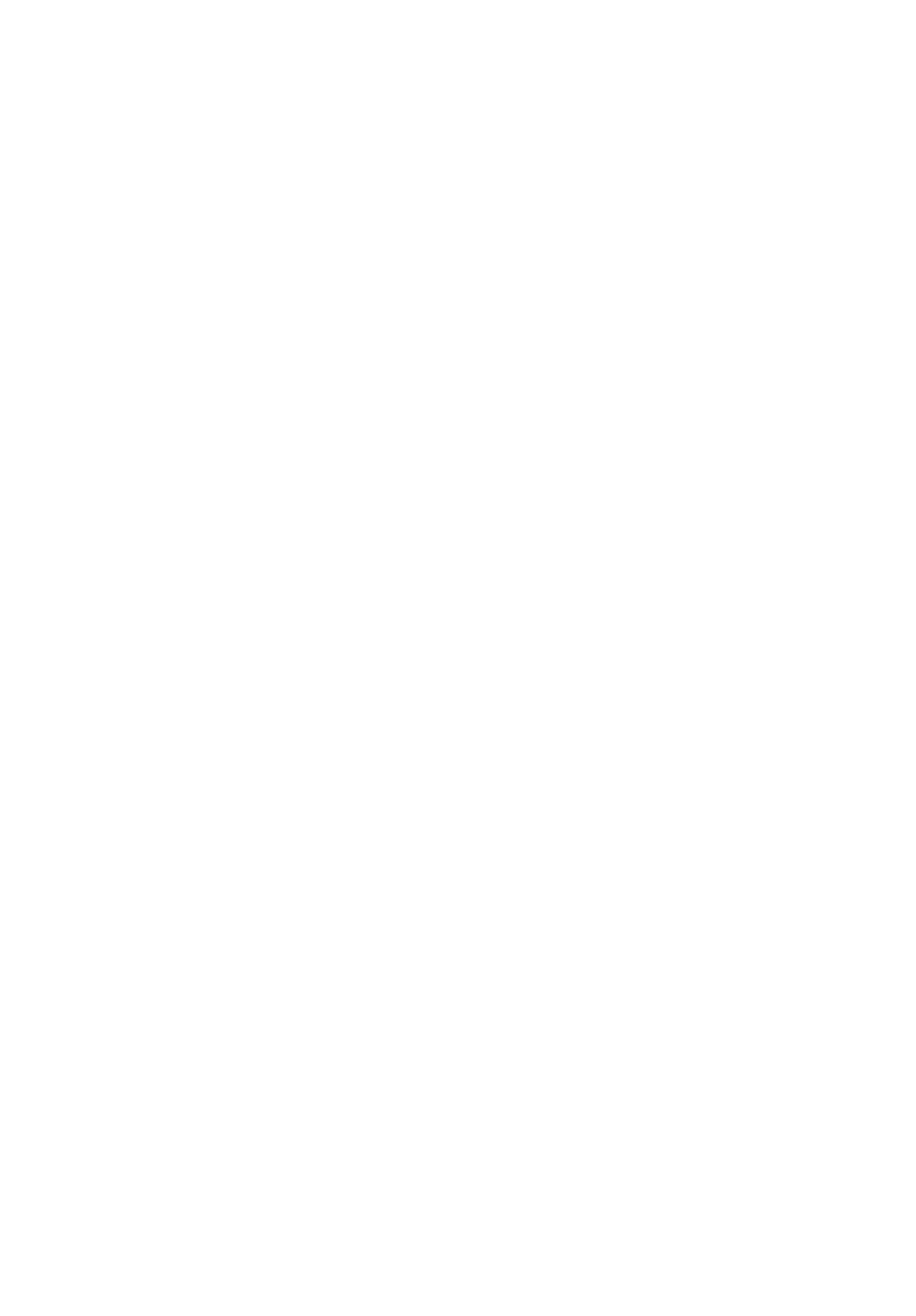## **Happiness and Ideological Reconfiguration in the Revolutionary Novels of Mary Wollstonecraft and Mary Hays (1788-1799)**

Isabelle Bour (Université de Paris III, Sorbonne Nouvelle, France)

**Abstract** In the writings of Mary Wollstonecraft and Mary Hays, the attack on patriarchy paradoxically does not leave much room for happiness, as it is combined with an inscription of femininity within the paradigm of sensibility. Sensibility, though reviled by Wollstonecraft in some of her works, functions as a plot matrix, which neutralizes the rational arguments of the female protagonist (in fiction) or the pamphleteer (in polemical essays). Furthermore, Wollstonecraft and Hays are more concerned with justice than with the search for happiness.

The Enlightenment was much concerned with happiness, already a major theme of ancient philosophy, which had established a connection between happiness and virtue. Although in the eighteenth century that connection was not broken, being in particular theorized by Shaftesbury at the beginning of the period,<sup>1</sup> the end or aim of human life was also seen from a different angle, with man's rights coming to the fore as an essential component, especially in the second half of the century.

Some English women writers, while they embraced Enlightenment ideas, and specifically the concern with human dignity and rights, also brought into the debate the question of the specific rights of *women*, as against those of human beings in general, outlining in what happiness might consist for them. This article studies the four revolutionary novels of two writers, Mary Wollstonecraft (1759-97) and Mary Hays (1760-1843), who were friends and moved in the same Radical circles. Some of their works were published by Joseph Johnson, who entertained them and other authors, such as Thomas Holcroft, Thomas Paine, and William Godwin. Indeed, Godwin was a close friend of Hays, and it is she who reintroduced him to Wollstonecraft in January 1796. Hays saw herself as a disciple of Wollstonecraft. Both writers

<sup>1</sup> In *The Victim of Prejudice*, Mr Raymond says to his adopted daughter: «The first and most earnest of my cares and precepts has been, by forming you to virtue, to secure your *happiness*»(Ty 1994, p. 28. See also what Mr Francis declares in *Memoirs of Emma Courtney*: «The growth of reason is slow, but not the less sure; the increase of knowledge must necessarily prepare the way for the increase of virtue and happiness» (Ty 1996, p. 48).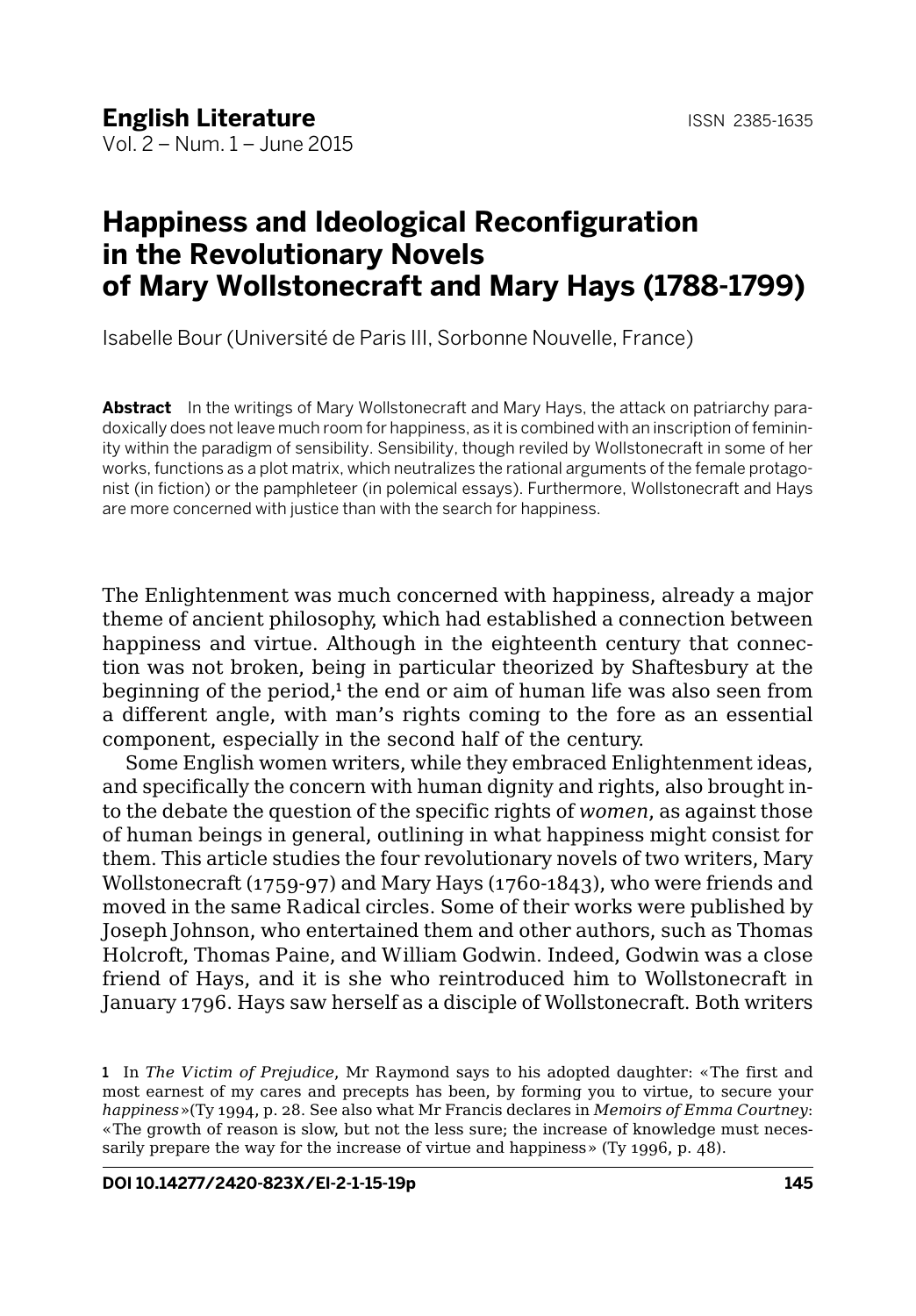wrote essays on the condition of woman; Wollstonecraft's *A Vindication of the Rights of Woman* came first, in 1792, and provided part of the impetus for Hays's own *Letters and Essays, Moral and Miscellaneous* (1793) and *Appeal to the Men of Great Britain in Behalf of Women* (1798).

Their novels were written over what might be called the revolutionary decade, 1788 to 1799, this latter year seeing the fall of the French Directory and the beginning of the Consulate, with the continuing rise of Napoléon Bonaparte. They are Wollstonecraft's *Mary, A Fiction* (1788), Hays's *Memoirs of Emma Courtney* (1796), then Wollstonecraft's unfinished *The Wrongs of Woman: or, Maria. A Fragment*, published by William Godwin in 1798 after her death in childbirth, and finally Hays's *The Victim of Prejudice* (1799).<sup>2</sup> While the essays criticize the upbringing and education of women and argue that more professional avocations should be open to them, the novels (which touch on those matters too) dramatize in detail the fraught and lop-sided relations between men one the one hand and, on the other, women of character who will not meekly fit the model of womanhood encapsulated in the conduct books aimed at young females. These novels show the complex interaction of many different factors bearing on females once they reach marriageable age: those factors include the traditional conception of female subjection (as against the new ideology of rights and progress), male predatoriness (which clashed with the strong injunction for chastity and propriety in women), hostility to unconventionality and assertiveness in females. In other words, these novels dramatize various subject positions, which turn out to be unbearable and destructive in the current state of society. That happiness is a goal is made explicit: Emma Courtney, for instance, writes to her mentor Mr Francis that «*happiness* is, surely, the only desirable *end* of existence!» (Ty 1996, p. 85); and again later, she reflects: «Individual happiness constitutes the general good: *happiness* is the only true *end* of existence» (p. 116). However, the protagonists of these novels, which are revolutionary in several respects, never achieve happiness.

I will discuss the way in which happiness is defined dialectically in relation to such key concepts and values as nature, reason, virtue, the passions and sensibility. I will also examine the parallel between the tensions generated by the rejection of simple binary oppositions (such as reason and the passions, for instance; Jones 1994, and Ty 1994, discuss this opposition) and change in the genre of the novel, which in our corpus becomes a mutant form where fiction and truthful autobiographical material are indistinguishable. I will not be primarily concerned with characterizing the demand for social change in the corpus, but with the intellectual and

<sup>2</sup> In parenthetical references, *Mary, A Fiction* will be abridged as *M, Memoirs of Emma Courtney* as *EC*, *The Wrongs of Woman: or, Maria* as *WW*, and *The Victim of Prejudice* as *VP*.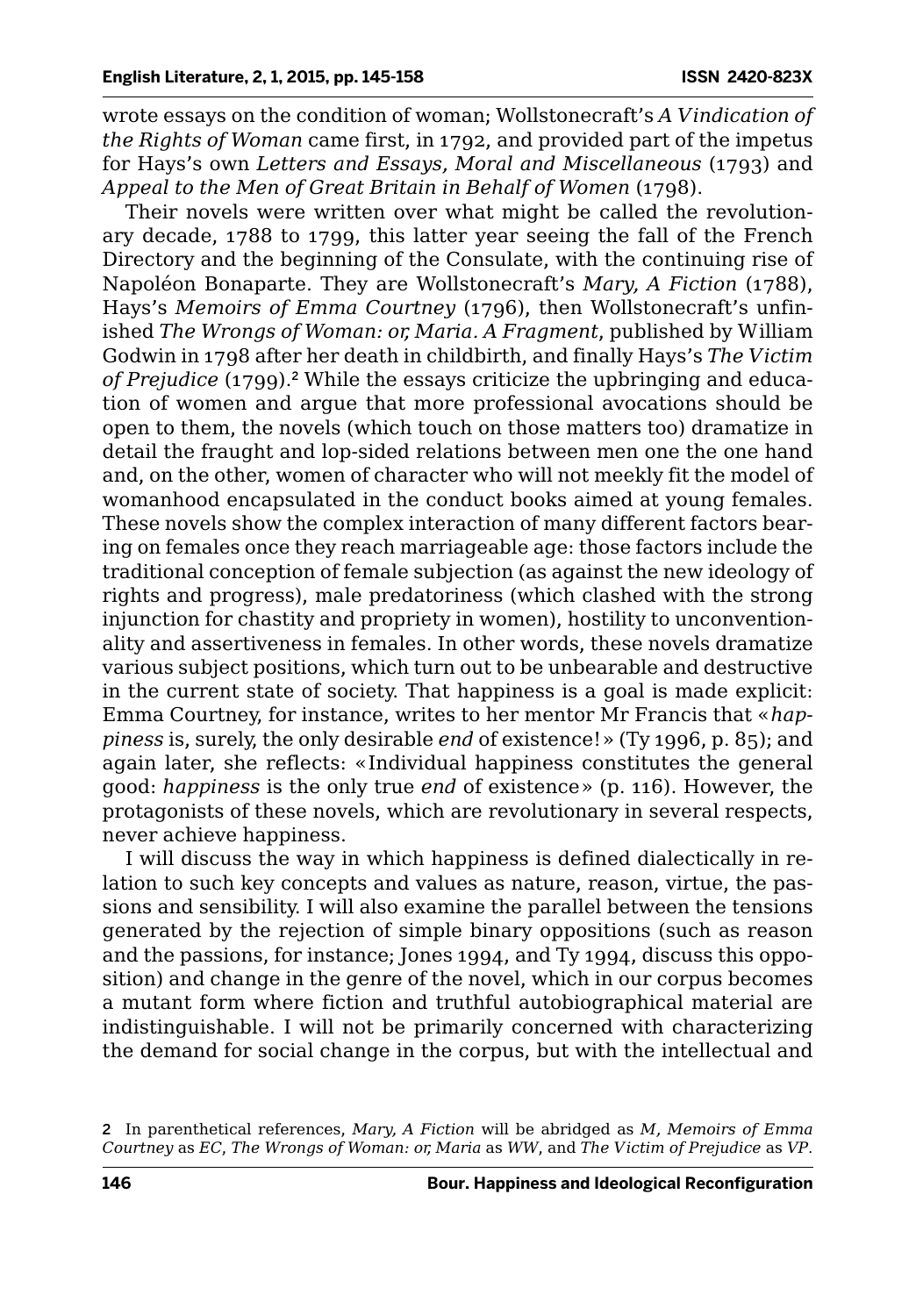ideological implications of that demand. As the concepts listed above are intricately connected with each other, and as the novels under study tend to question their separateness, my own discussion will involve some overlap.

The four novels by Wollstonecraft and Hays have never been analysed together, but I will use the insights of Mary Jacobus on *Emma Courtney* and Vivien Jones on that novel and *The Wrongs of Woman*, as well as my own article that discusses sensibility and repetition in Hays's fiction (Jacobus 1999, Jones 1994, Bour 1998). Gary Kelly, in his two monographs (Kelly 1976 and 1993), has particularly focused on the political content of those novels, seen as advocating a middle-class cultural revolution: his reading provides a background for the analysis which follows.

I will start with brief liminal remarks on a computer search of the number of occurrences of the words 'happiness' and 'happy' and their antonyms in Hays's and Wollstonecraft's novels as well as in their *Appeal to the Men of Great Britain in Behalf of Women* and *Vindication of the Rights of Woman*. Those words occur much more often in the essays, partly no doubt because they are longer works but also, I would suggest, because they are very much concerned with redefining happiness for females and emphasizing that it should be factored into the workings of society. The high frequency of those words in the novels is, in a way, more surprizing, as their protagonists are more often *un*happy than happy; this can probably be put down to the high theoretical content of novels that are all more or less didactic and demonstrative. The words 'unhappiness' and, especially, 'unhappy' are more frequent in Hays's fiction, whose protagonits express their emotions more emphatically than Wollstonecraft's.<sup>3</sup>

From what and whom did Wollstonecraft and Hays derive their ideas of happiness? First, from their own reading of fiction, where the dominant aesthetics and ethics had been for several decades those of sensibility, the corresponding generic model being the romance. But they set out to challenge that model rather than endorse it, as it was based on the centuries-old *doxa* about woman's intellectual inferiority and a construction of female nature as dominated by the passions; however, as will be seen, they could not break away completely from their conception of the female mind seen as partly structured and ennobled by sensibility. Further, both Wollstonecraft and Hays were well-read in the philosophy of their own day; both embraced Locke's epistemology, complemented, in Hays's case in particularly, by William Godwin's emphasis on the role of circumstances both past and present as a determinant of action, which role was sometimes seen in necessitarian

<sup>3</sup> In Wollstonecraft's *Vindication of the Rights of Woman* (1792), there are 36 occurrences of 'happiness', 12 of 'happy', one of 'unhappiness', and 5 of 'unhappy'. The word count in the same order for the other works is: *Appeal*: 29, 15, 0, 2; *Mary*: 6, 9, 0, 4; *The Wrongs of Woman*: 8, 9, 0, 2; *The Victim of Prejudice*: 9, 10, 0, 5; *Emma Courtney*: 29, 16, 0, 10.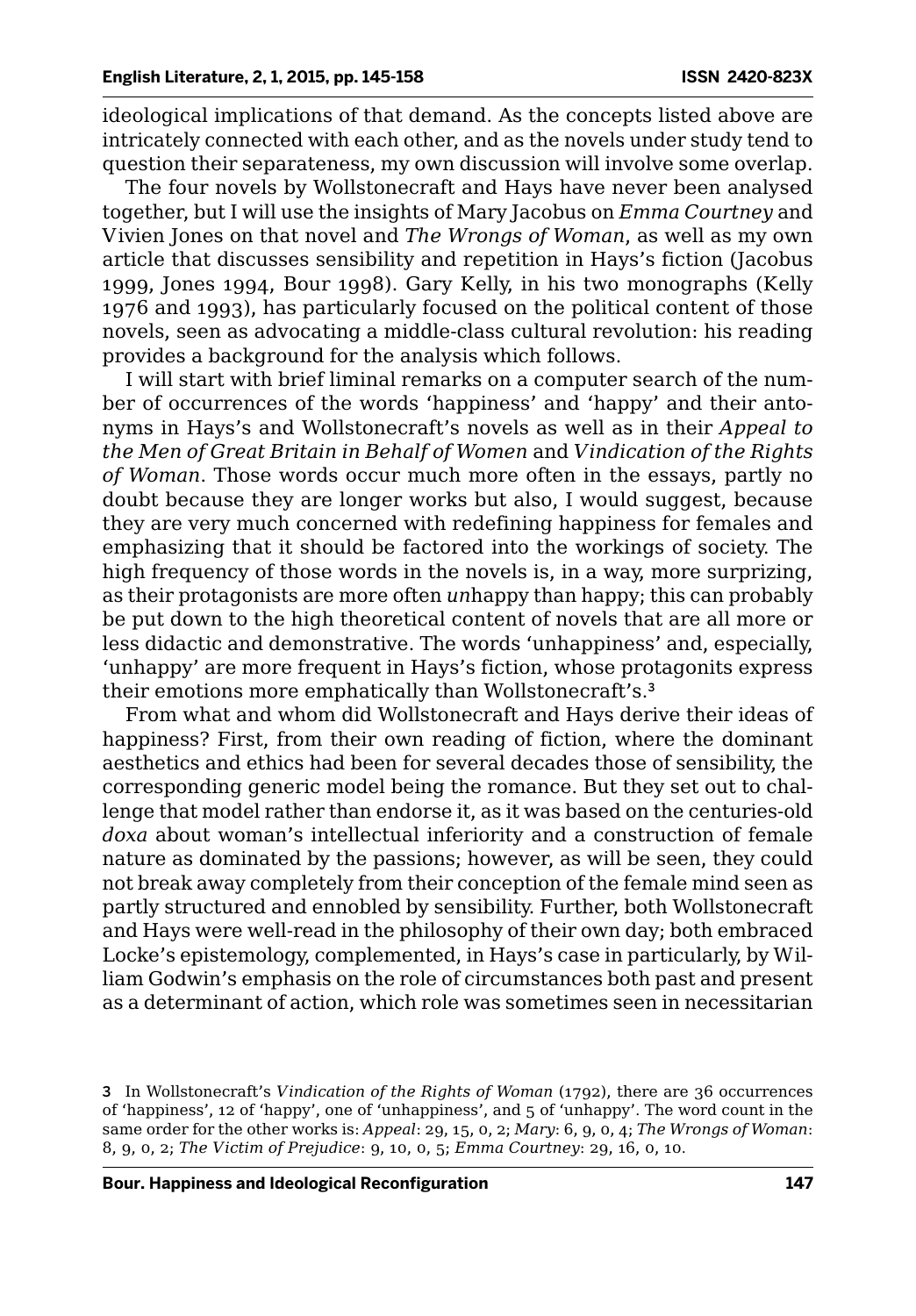terms.4 Empiricist philosophy, in which knowledge is grounded in the senses, states that human beings naturally seek pleasure and try to avoid pain. Pleasure thus becomes a component of happiness. Emma Courtney, in the eponymous novel, writes to Augustus Harley: «What is it we desire – *pleasure* – *happiness*? I allow, pleasure is the supreme good; but it may be analysed – it must have a stable foundation» (Ty 1996, p. 124). Hays frequently mentions Helvétius, whose materialism and sensationalism she endorses, with some inconsistency, as she occasionally (for instance at the very end of *Emma Courtney*) voices Godwin's belief in the overarching power of reason to prevail over prejudice and misguided passion.<sup>5</sup> She is also close to David Hume, when Emma Courtney says: «my reason was but an auxiliary to my passion» (p. 61). As for Wollstonecraft, Adam Smith's notion of sympathy, as expounded in the *Theory of Moral Sentiments* (1759), made a deep impression on her: there are many references to that work in the 1792 *Vindication*  and sympathy governs the behaviour of many characters in her fiction. Both women might also have been aware of Jeremy Bentham's *Introduction to the Principles of Morals and Legislation* (1789). All those theoretical references provide a backbone for the representation of the behaviour of women in their interaction with men and the negotiating of social life, but they also generate tensions and contradictions, as will be seen.

Let us first look at the relationship between happiness and sensibility. *Mary. A Fiction* stands apart, as it is – at least ostensibly – imbued with a deeply Christian conception of life and rules out happiness on earth. This is clearly stated on at least two occasions: «happiness only flourished in paradise – we cannot taste and live» (Todd, Butler 1989a, p. 22); and again a little later: "She [Mary] forgot that happiness was not to be found on earth, and built a terrestrial paradise liable to be destroyed by the first serious thought» (p. 42). Indeed, trying to grasp the nature of happiness is preposterous, as Mary writes at one point:

There are some subjects that are so enveloped in clouds, as you dissipate one, another overspreads it. Of this kind are our reasonings concerning

4 In the first chapter of *The Victim of Prejudice*, the autodiegetic narrator notes: «the graces, with which nature had so liberally endowed me, proved a material link in the chain of events, that led to the subsequent incidents of my life» (Ty 1994, p. 6); a little later on, she says she is «[e]ntangled in a series of unavoidable circumstances» (p. 41). In *Emma Courtney* the protagonist asks her mentor Mr Francis: «To what purpose did you read my confessions, but to trace in them a character formed, like every other human character, by the result of unavoidable impressions, and the chain of necessary events» (Ty 1996, p. 147).

5 Emma tells her husband Mr Montague: «I feel for you all the affection that a reasonable and virtuous mind ought to feel – that affection which is compatible with the fulfilling of other duties. We are guilty of vice and selfishness when we yield ourselves up to unbounded desires, and suffer our hearts to be wholly absorbed by one object, however meritorious that object may be» (Ty 1996, p. 170).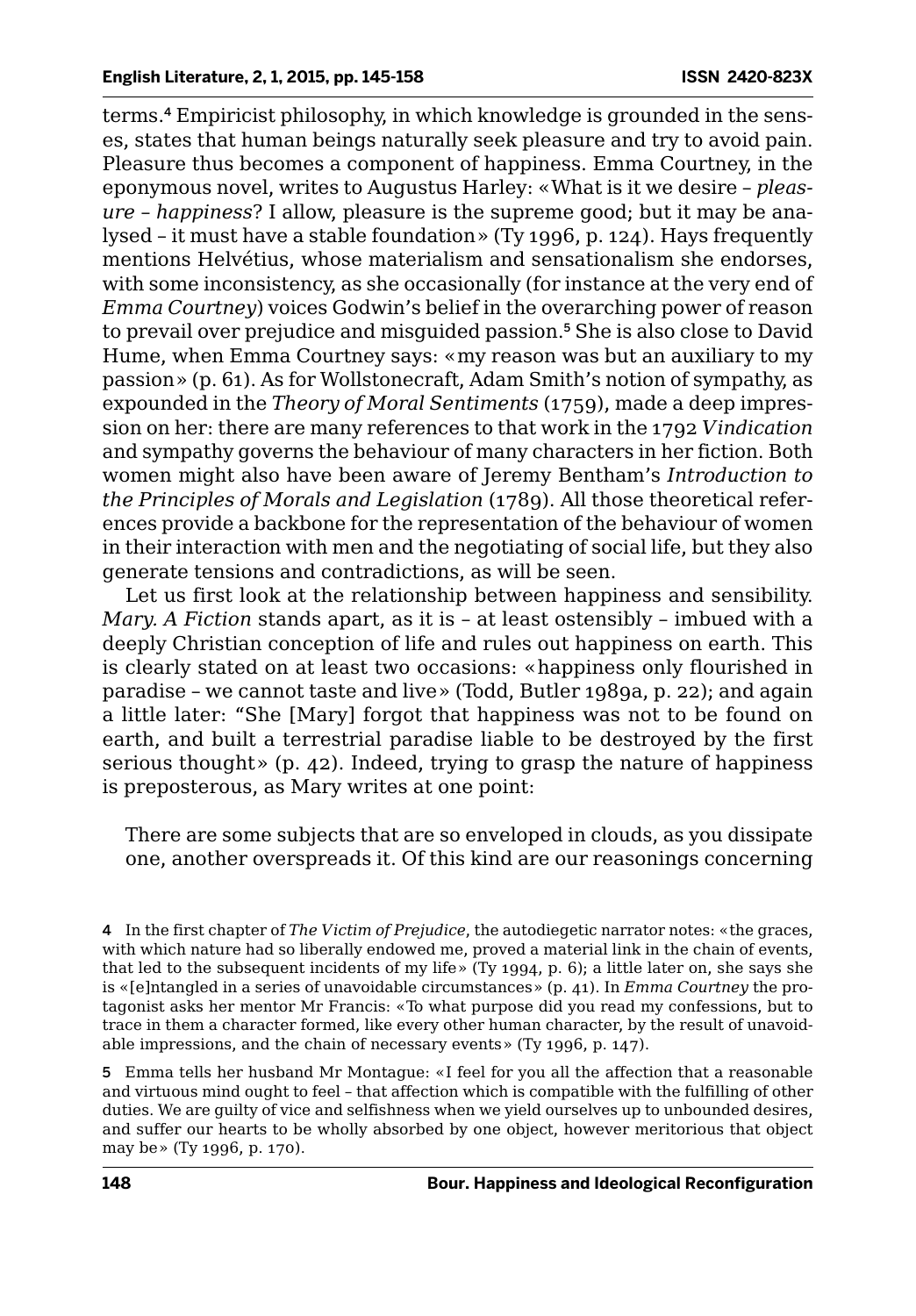happiness, till we are obliged to cry out with the Apostle [Paul], *That it has not entered into the heart of man to conceive in what it could consist*, or how satiety could be prevented (p. 60).

The pleasures on earth are delight (pp. 57, 65), rapture (pp. 26, 57), sympathy, the pleasures of sensibility, «the luxury of wretchedness» (p. 65; also p. 40). Now, it is very striking that what is ruled out in *Mary* is happy married life, marriage itself being rare in this novel: Mary's mother was a frivolous young woman who married fashionably – and married a fool; Henry's beloved betrayed him and died; Mary obeys her parents in marrying Charles, who sets off for the continent on the same day (p. 20), pointedly before the marriage has been consummated. Later, Mary and Henry fall in love, but their relationship remains a Platonic one. After Henry's death and Charles's return, she sees her husband, but without any physical intimacy developing; indeed, «when her husband would take her hand or mention any thing like love, she would instantly feel a sickness, a faintness at her heart, and wish, involuntarily, that the earth would open and swallow her» (p. 72). The very last sentence of the novel is: «She thought she was hastening to that world *where there is neither marrying*, nor giving in marriage» (p. 73). The reference to the Gospel of Matthew (22: 30) neatly concatenates the themes of happiness, marriage and sexuality. Of course, as has been pointed out by earlier scholars, Wollstonecraft intended to criticize the loveless, ill-assorted marriages, which were widespread in the eighteenth century, and to this extent *Mary* adumbrates Wollstonecraft's feminist critique of established social institutions (for the homoerotic overtones of this rejection of marriage see Johnson 1995). However, what seems to me more striking is that the strong heterosexual bond, which lies at the heart of this novel, is exclusive of sexual consummation, and that (true) sensibility and sensuality are exclusive of each other. This suggests that, while the depth of Wollstonecraft's religious faith is not in question, Heaven here is to some extent a signifier that serves the purpose of stating that happiness is out of reach on earth – because it cannot be embodied. In Heaven, existence *will* be purely spiritual and happy, Wollstonecraft seems to say, while on earth, it *cannot but* be 'disembodied' and unhappy: true interaction can be emotional, aesthetic and intellectual, but not sexual.

Social criticism in this novel remains implicit, and the social role Wollstonecraft carves out for women is still rooted in sensibility, a sensibility which is carefully characterized in two passages (pp. 46 and 59-60), the latter being described as a «rhapsody on sensibility» and providing a comprehensive definition of all aspects of sensibility – physiological, moral, aesthetic. At one point in the rhapsody, Mary states: «these raptures are unknown to the depraved sensualist, who is only moved by what strikes his gross senses» (pp. 59-60).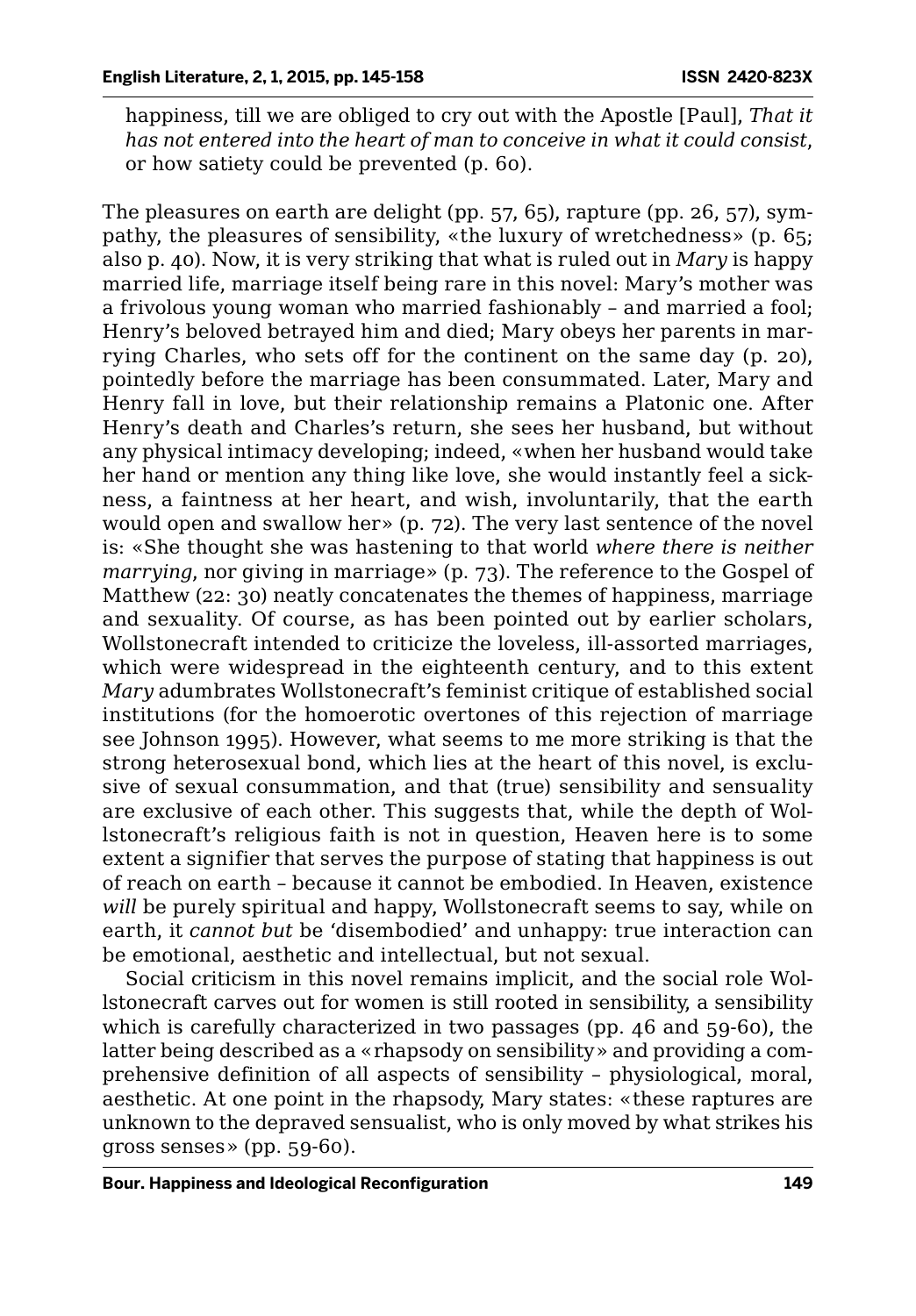By excluding sensuality from the purview of sensibility, Wollstonecraft was in line with the conception of femininity conveyed by the major conduct books, which claimed that women had no sexual feelings. This contrasts sharply with what she says in the *Author's Preface* to *The Wrongs of Woman* about «[t]he sentiments I have embodied» (p. 83). In this novel, which she wrote after her affair with Gilbert Imlay and while sharing William Godwin's life, she explicitly rejects this conception of women as feeling no sexual desire and she broadens the definition of true sensibility to include sensuality:

When novelists or moralists praise as a virtue, a woman's coldness of constitution, and want of passion; and make her yield to the ardour of her lover out of sheer compassion, or to promote a frigid plan of future comfort, I am disgusted. They may be good women, in the ordinary acceptation of the praise, and do no harm; but they appear to me not to have those 'finely fashioned nerves', which render the senses exquisite (p. 144).

This redefinition of sensibility involves a change in the configuring of mental faculties and in the conception of reason. In *A Vindication of the Rights of Woman* (in particular, in Chapter II), Wollstonecraft again and again stresses the need to develop woman's understanding and points out that when that has truly been allowed to happen, it will be possible to ascertain whether men's reason is indeed more developed than that of women. There, she still sees reason and the passions as distinct. Six years later, in *Wrongs of Woman*, the distinction disappears, but not because woman's supposedly overdeveloped sensibility has taken over her weak understanding. The narrator says of Maria:

Such was the sensibility which often mantled over it [her brow], that she frequently appeared, like a large proportion of her sex, only born to feel; and the activity of her well-proportioned, and even almost voluptuous figure, inspired the idea of strength of mind, rather than of body (Todd, Butler 1989b, p. 104).

The body/mind divide disappears as the opposition between the passions and reason does. It is no longer just fallen women who are 'sexed'; voluptuousness and intelligence can be combined. The same applies to the fiction of Mary Hays, as has been pointed out by Eleanor Ty (Ty 1996, pp. 19-20). When Emma Courtney says: «[a]re not passions and powers synonimous [*sic*] – or can the latter be produced without the lively interest that constitutes the former?» (p. 147), Hays is paraphrasing Helvétius, who believed that «the passions animate the moral world» (Ty 1996, p. 19).

Mary Hays goes further in this rejection of an exclusionary dichotomy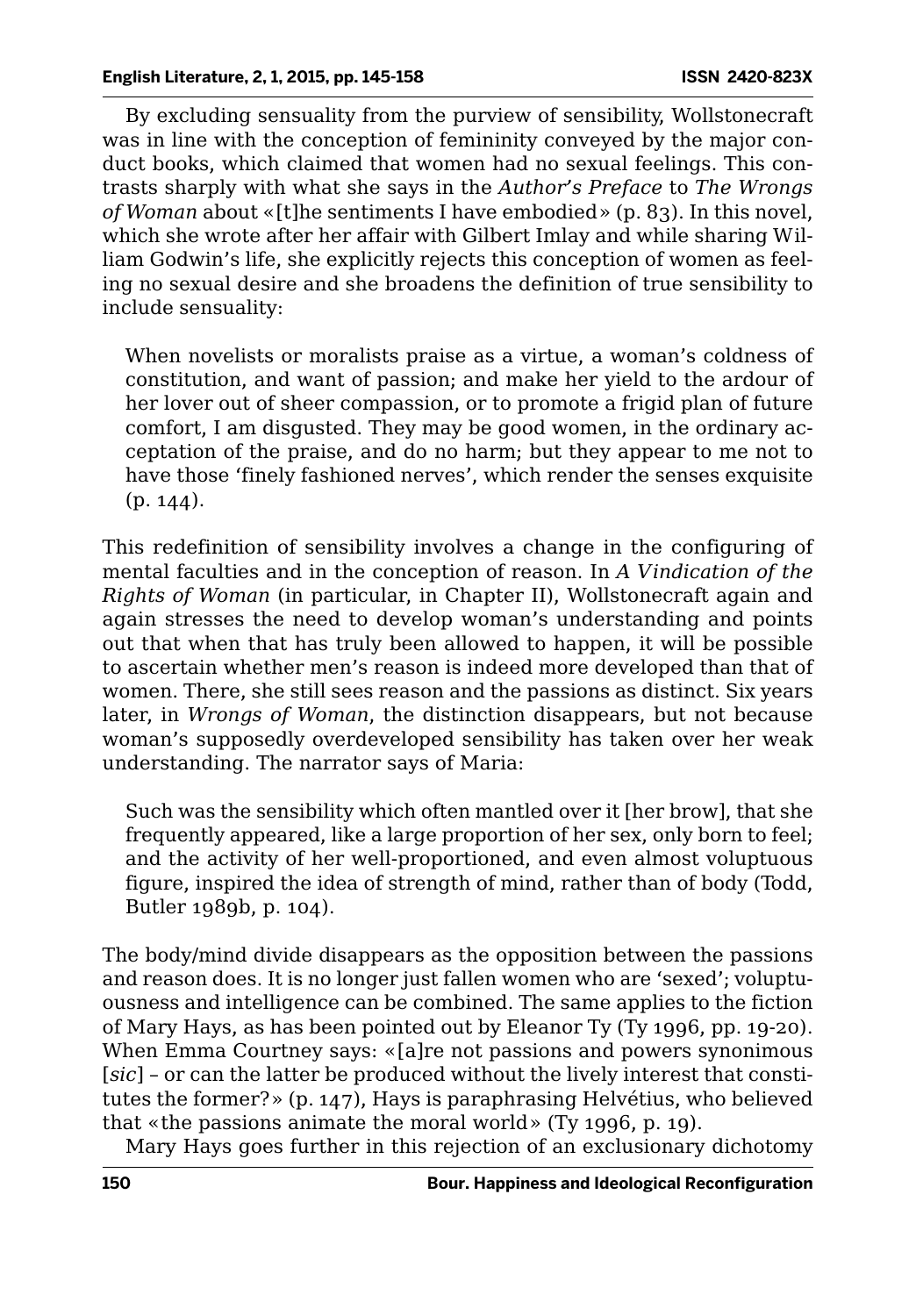between body and mind, by indicting chastity in both her novels. The very blunt Emma Courtney writes to Augustus Harley, the man she pursues:

From the miserable consequences of wretched moral distinctions, from chastity having been considered as a sexual virtue, all these calamities have flown. […] Half the sex, then, are the wretched, degraded, victims of brutal instinct; the remainder, if they sink not into mere frivolity and insipidity, are sublimed into a sort of – (what shall I call them) – refined, romantic, factitious, unfortunate, beings (p. 144).

The *Victim of Prejudice* emphatically points out the injustice of ostracizing and reducing to vice or destitution women who have been raped, as if they had allowed strong sexual feelings to get the better of them and discard established morality. Both the novel's main protagonist, Mary Raymond, and her mother, also called Mary, undergo this fate, but the younger Mary loudly proclaims that her integrity is intact. *Wrongs of Woman* makes the same point about the character of Jemima, a daughter whose life repeated that of the mother: as servants, both of them were seduced and then quickly cast off by their masters. Hays, however, goes further in rejecting asceticism and in identifying pleasure as a component of a happy virtue: «Ascetic virtues are equally barbarous as vain: – the only just morals, are those which have a tendency to increase the bulk of enjoyment» (Ty 1996, p. 116).

Hays devotes more time than Wollstonecraft to the re-mapping of mental faculties and moral values, pitting the ideas of Helvétius against those of Mr Francis/William Godwin, and pointing out that the rationalism of the latter comes up against the legitimate needs of human beings' passional make-up. To Mr Francis, who argues that the only real evil is dependence, and who states definitively: «had you worshipped at the altar of reason but half as assiduously as you have sacrificed at the shrine of illusion, your present happiness would have been as enviable, as your present distress is worthy of compassion» (p. 139), who claims that Emma wilfully caused her own unhappiness, Emma retorts, in writing: «What does it signify whether, abstractedly considered, a misfortune be worthy of the names real and substantial, if the consequences produced are the same?» (p. 141). This very advocacy of the importance of feelings is at the heart of Maria Venables's defence at her trial in *The Wrongs of Woman*; the judge, whose concern is less the prevalence of reason than that of 'the good old rules of conduct', exclaims: «What virtuous woman thought of her feelings?» (Todd, Butler 1989b, p. 181). It does not mean that Hays and Wollstonecraft renounce reason: in her letter to her ward, Augustus Harley junior, which comes before the narrative of her doomed love for his father, Emma advises: «be not the slave of your passions, neither dream of eradicating them» (Ty 1996, p. 8); this echoes what Hays had said in her *Preface*, describing her protagonist as «a human being, loving virtue while enslaved by passion» (p. 4). But she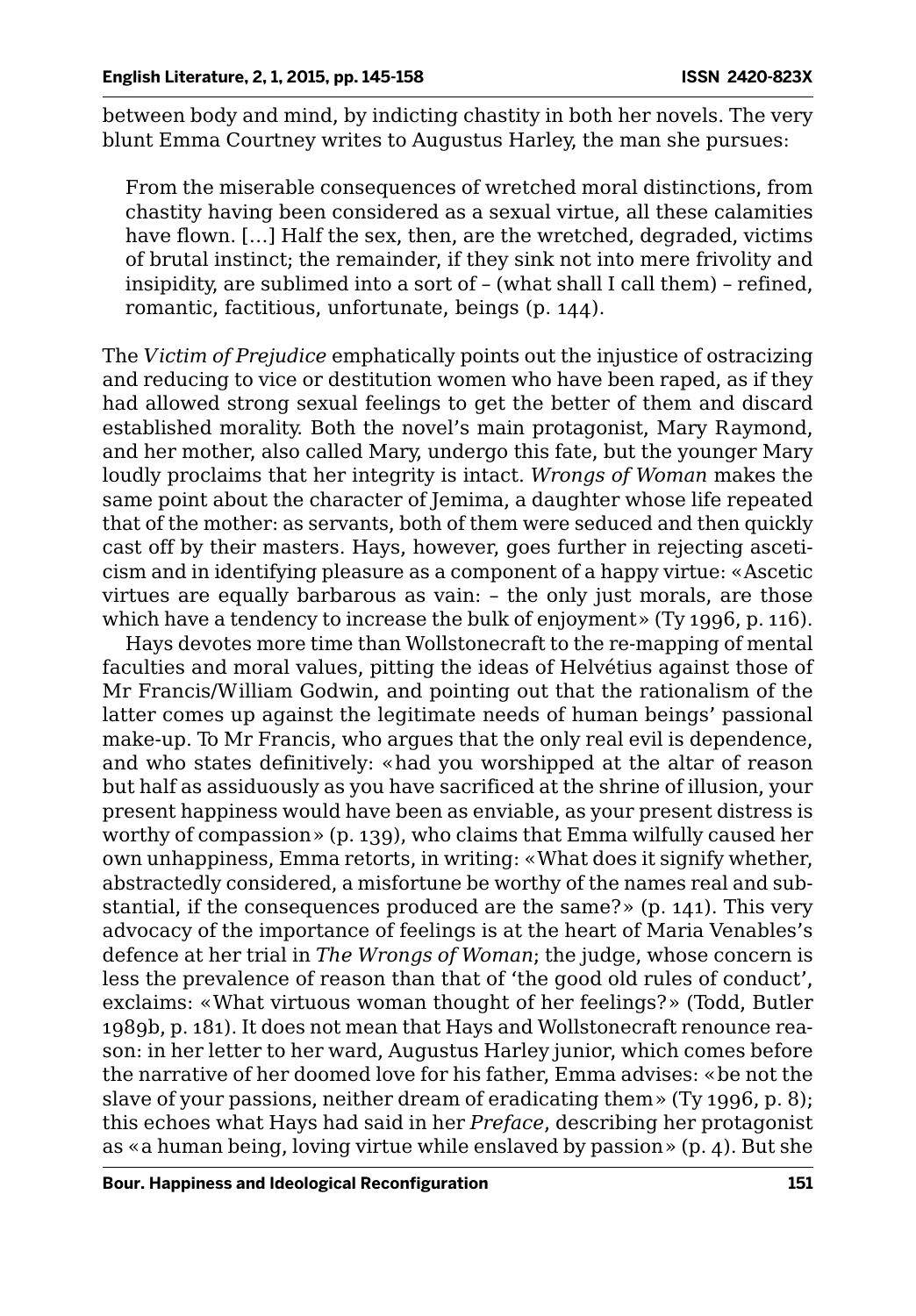objects to characters in fiction exemplifying «a sort of *ideal perfection*, in which nature and passion are melted away» (pp. 3-4).

This affirmation of the essential unity of mental faculties and of the dialectical enmeshing of reason and the passions, echoes, with regard to the condition of women, the questioning of the supremacy of reason, which is seen here as an instrumental rather than a normative reason – that is to say, it is seen as a reason put in the service of existing hierarchies rather than of a new 'gender-sensitive' conception of human rights. As Judith Hawley puts it, Mary Hays «refuses such masculine enlightenment [as comes from Mr Francis], presumably because it would reinforce the existing power structure» (Hawley 1996, p. 27).

It should now be clear that the problematisation of sensibility and, more broadly, of the reason-passion dyad leads to a redefinition of virtue, which may diverge from conventional values or indeed from what is regarded as legally permissible or right. Hays's character Mary Raymond, who has been raped by Sir Peter Osborne and then persecuted by him, states firmly:

My mind, unviolated, exults in its purity; my spirit, uncorrupted, experiences, in conscious rectitude, a sweet compensation for its unmerited sufferings. The noble mind, superior to accident, is serene amidst the wreck of fortune and of fame (Ty 1996, p. 156).

This conceptual work in turn leads to a scrutiny of the concept of nature. As was common at the time, the concept is highly polysemic, ranging from the natural environment to an ideal norm that everybody can find in his/ her heart and mind to guide their aesthetic and moral choices, manifesting the potential for man's perfectibility. Nature as the natural environment plays an important part in *Mary* and in *The Victim of Prejudice*, whose female protagonists have enjoyed the moral benefits of an upbringing in the country. There is some latent primitivism here, but the country is not presented as an alternative to the corruption of cities: Hays and Wollstonecraft know that cities are where the main battles between men and women are enacted, and where they may be won – in law courts or when gainful employment makes their female protagonists fitfully independent. They also show that vice can pursue virtue in the country. The Nevilles, who welcome Mary in *The Victim of Prejudice* when her guardian Mr Raymond wants to remove her well away from the lewdness of Sir Peter Osborne, live a simple but happy life. Mary exclaims:

*Happiness*, coy and fair fugitive, who shunnest the gaudy pageants of courts and cities, the crowded haunts of vanity, the restless cares of ambition, the insatiable pursuits of avarice, the revels of voluptuousness, and the riot of giddy mirth, who turneth alike from fastidious refinement and brutal ignorance, if, indeed, thou art not a phantom that mockest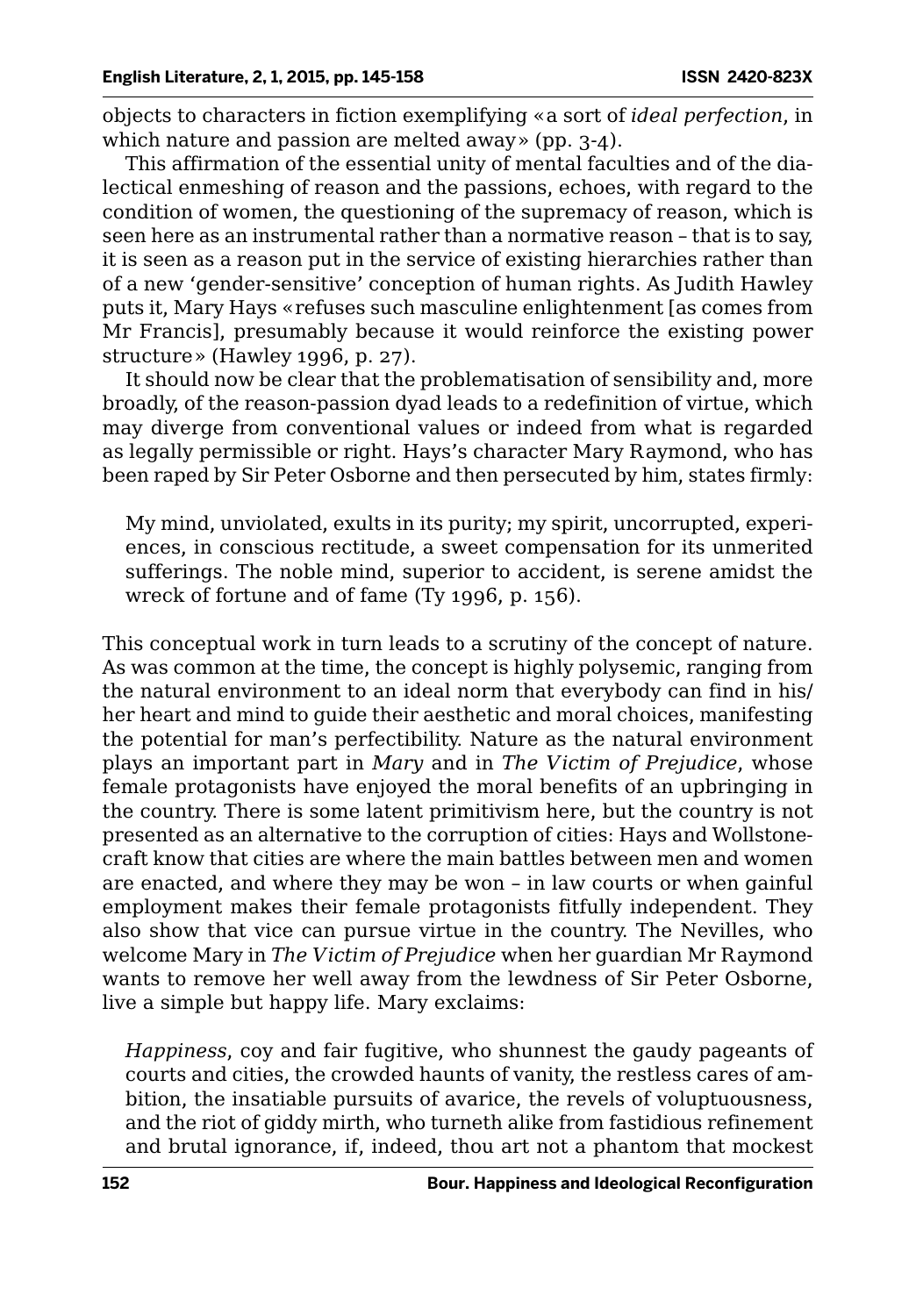our research, thou art only to be found in the real solid pleasures of nature and social affection (Ty 1994, p. 46).

The very rhetoric of the passage – the use of allegory, of the obsolescent second person singular – as well as the hypothesis that happiness may be a 'phantom' undermine the idyllic depiction of the frugal happiness of the Nevilles, soon to be annihilated by a revengeful Sir Peter.

Nature as guiding principle governs the aesthetic judgements of Henry in *Mary*: «His taste was just, as it had a standard – Nature, which he observed with a critical eye» (Todd, Butler 1989a, p. 33). The reason-virtuenature sequence appears repeatedly in Hays's fiction (see Ty 1994, pp. 35, 55, and 1996, p. 81), constituting a normative triad that underwrites emotions. The sequence suggests a reference to *jus naturale*, the law of nature that is the law of reason and directs one to virtuous behaviour. The extra element brought by Hays and Wollstonecraft is precisely the creation of a continuum between that conceptual triad and passion. In *The Victim of Prejudice*, Mary Raymond exclaims, when she understands that her illegitimate birth makes it impossible for her to marry William Pelham: «What tyranny is this? When reason, virtue, nature, sanctify its emotions, why should the heart be controlled?» (Ty 1994, p. 35) The traditional dualism of early-modern natural law, which distinguishes between the moral and the physical, is here rejected. Further, nature is clearly used as a way of criticizing established norms of social behaviour and institutions.

This shows how Hays and Wollstonecraft use key concepts of Enlightenment thought, trying to reshape them within the overarching framework of their feminist politics, with the added difficulty that they redefine sensibility: rejecting it when it is seen as a marker of inferiority and a means to perpetuate female subjection, upholding it when its sexual dimension becomes a sign of a whole human nature. The tensions and instability among those components are intellectually productive, although, on the level of the plot they often explain the protagonists' pain and the unhappy endings of the stories. The conceptual instability is an aspect of what Vivien Jones has called «the novels' refusal to compromise» (Jones 1994, p. 181).

The combination of concepts borrowed from natural law, empiricist philosophy, and Godwin's perfectibilist rationalism, but also from a sexualized conception of femininity underlain by recent developments in medicine (see Laqueur 1990), makes for a revolutionary representation of womanhood. The apologetic aims of Wollstonecraft's and Hays's fiction may explain why their depictions of men are extreme and somewhat schematic, as male characters become figments of fantasy, sometimes akin to the males of Gothic fiction. Henry in *Mary* is somewhat ectoplasmic, partly because of the consumption that is wearing him down, partly because he is a mirror image of Mary, whose sensibility excludes the embodiment of love. Augus-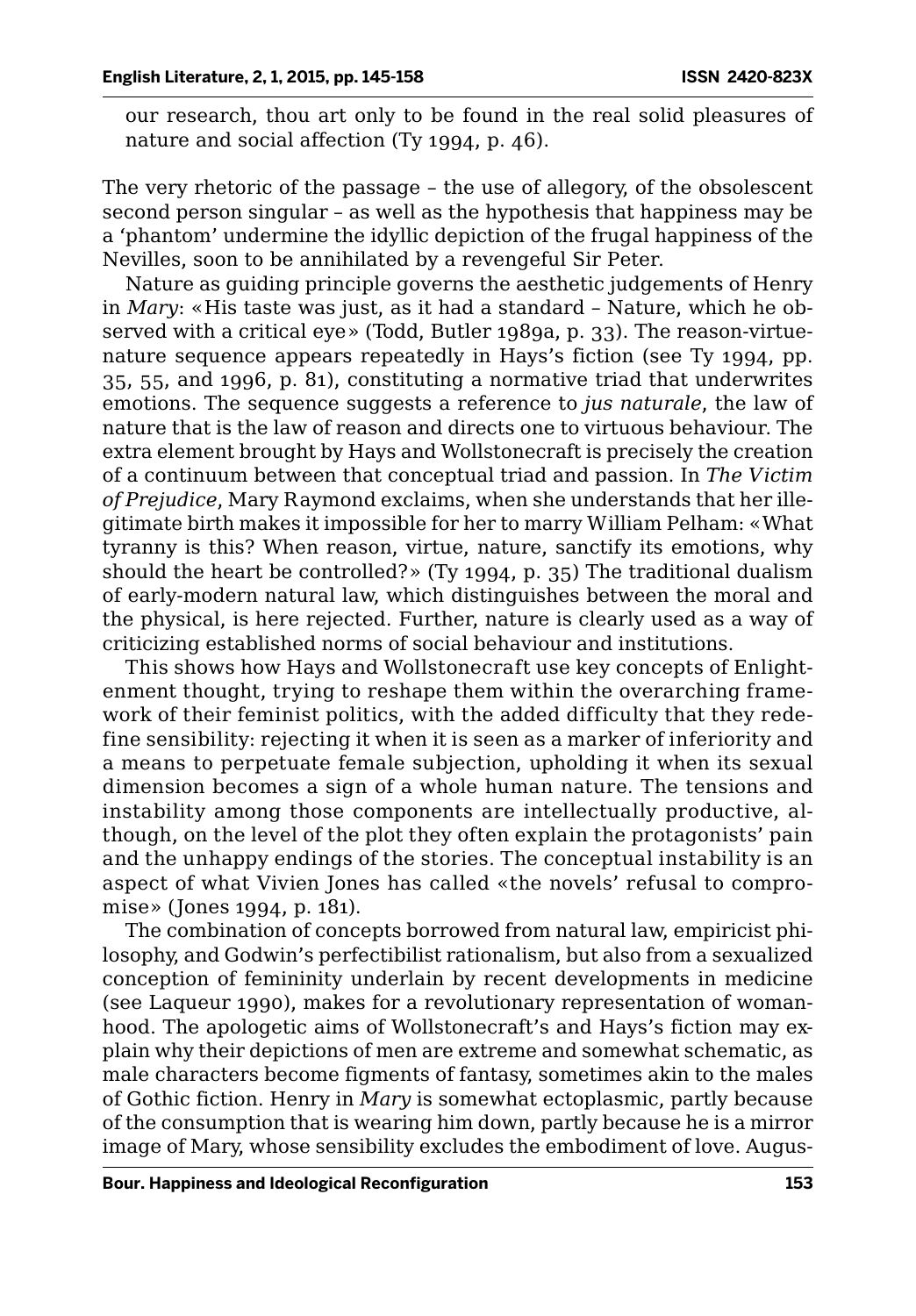tus Harley, in *Emma Courtney*, is known mostly through Emma's letters to him and through her projection onto him of her romantic desires; as a result of Augustus's mother's constant praise of her son, he became «the St Preux, the Emilius, of [her] sleeping and waking reveries» (Ty 1996, p. 59) even before she had met her. Augustus's answers to Emma's letters are few, often cryptic and cold, so they do not enable the reader to form an 'objective' idea of him. The same projection of an ideal image of masculinity applies to Darnford in *The Wrongs of Woman*; he is even seen at a further remove, as Maria first becomes acquainted with him through his annotations in Jean-Jacques Rousseau's *Heloisa* and then identifies him with Saint-Preux. George Venables, in Wollstonecraft's unfinished *Maria*, and Sir Peter Osborne, in *The Victim of Prejudice*, become villains worthy of Gothic fiction, expressions of libidinal disgust and repulsion more than fully accomplished (im)moral agents. The former is the vile husband who does not balk at offering his wife as payment for a much-needed loan; the latter the vile seducer who extends his hatred to his victim's friends. All these male figures are fantasies of one sort or another.

The projections of perfection and of literary archetypes onto the very imperfect men with whom Maria and Emma fall in love shows that only literary models are available and that a new model of masculinity cannot even be outlined: in *The Wrongs of Woman*, Darnford, the man of feeling, turns out to be as unreliable as George Venables, the traditional authoritarian and conceited husband. This excludes any plot focused on balanced relationships between male and female characters and ending in shared happiness.

The instability of the philosophical underpinnings of the novels under study, combined with the strong autobiographical dimension of the extreme affects of the female protagonists, explain why the structure of the sentimental novel explodes. Wollstonecraft's two novels were heavily autobiographical, as shown, emblematically, by the names of their protagonists. Mary's passionate friendship with Ann is based on Wollstonecraft's own romantic attachment to Fanny Blood, and the eponymous protagonist's parents are not unlike Wollstonecraft's own parents. In her second novel, Darnford is reminiscent of Gilbert Imlay, Wollstonecraft's first lover. In Hays's case, the autobiographical component is so strong that she used some of her letters to William Godwin and some of his answers, as well as, probably (probably only, as this correspondence is not extant), letters to and from William Frend, the man she pursued, perhaps from 1791 and, in any case, until 1796. The wording is sometimes altered, some passages are cut, but many are used *verbatim*. *Emma Courtney, The Victim of Prejudice*  and *The Wrongs of Woman* are patchworks of different kinds of discursive material: omniscient narration (the basic mode of *The Wrongs of Woman*), first-person narration (used in the main narrative of *Emma Courtney* and *The Victim of Prejudice*), memoirs, letters, inset stories included in the main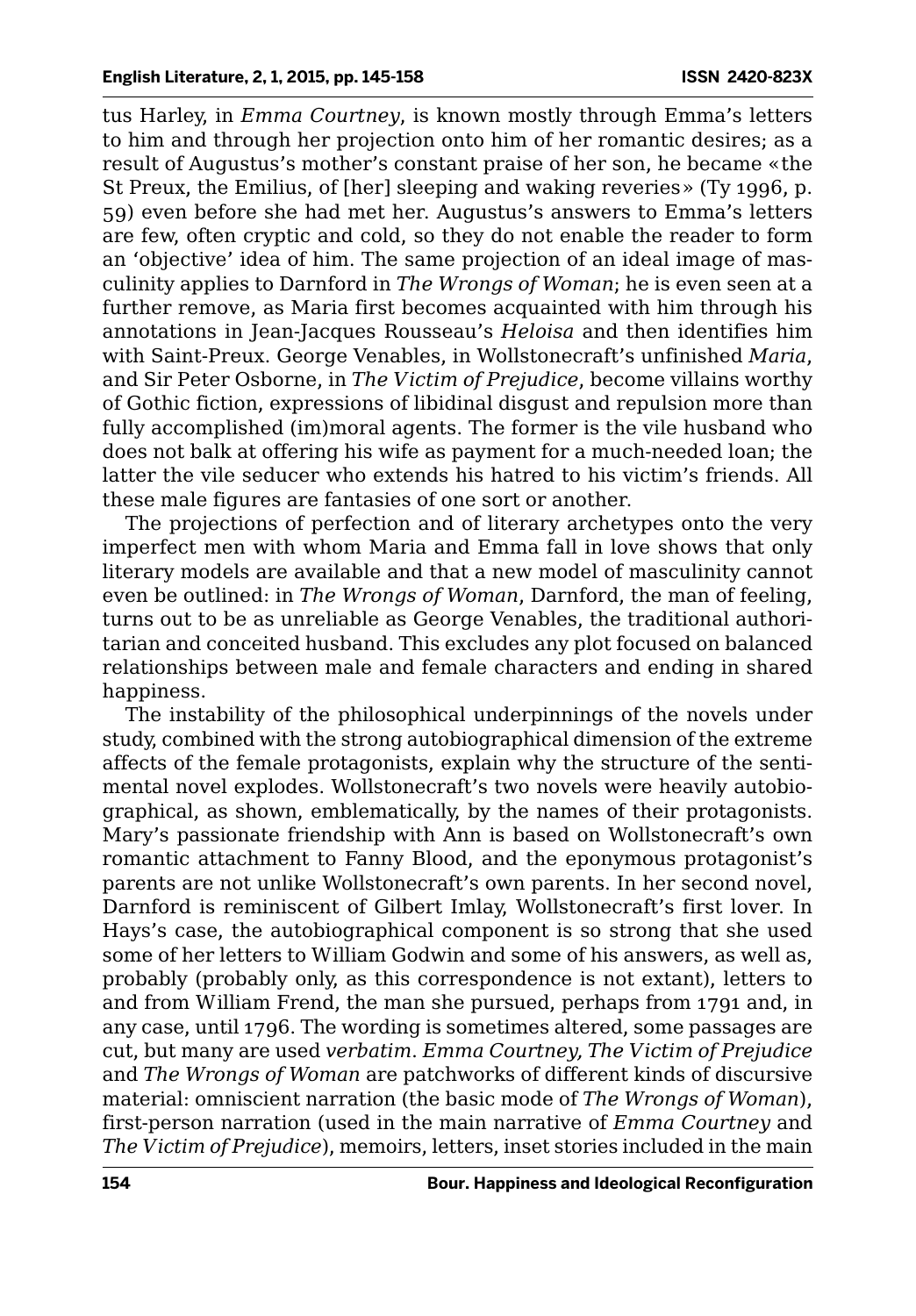narrative. Thus, the romance – whether epistolary, autodiegetic or endorsed by an extradiegetic narrator – dissolves into a series of related discursive units staging the unhappiness of women and stating their demands. Just as narrative is no longer continuous, the difference between fiction and autobiography disappears. I would say that this epistemological indistinction goes even further than what Tilottama Rajan has called «autonarration», a «specific form of self-writing, in which the author writes her life as a fictional narrative, and thus *consciously* raises the question of the relationship between experience and its narrativisation» (qtd in Ty 1996, p. xvii).

Mary Jacobus has argued that «Hays's letters to Godwin thus resemble the psychoanalytic encounter, in which the analyst's reticence and selfcontrol make possible the analysand's self-disclosure and potential selfrealisation» (Jacobus 1999, p. 212). The letters enabled Hays to understand, and free herself from, her largely phantasmatic passion, with Godwin challenging her and exacting her reflection in his uncompromisingly rationalist injunctions. The letter-writing and the letters created a sort of limbo from which Hays could emerge, having reconstructed the fiction of which she had been a prisoner. In the same way her character, Emma Courtney, voices her passion and her misery again and again, obsessively pestering Augustus Harley, who usually does not answer her correspondence, as has been noticed. Godwin had apparently advised Hays to turn her abortive affair into a novel (Ty 1996, p. 15). Though in 1796 few of Hays's readers would have known that Hays was writing about herself, reading her *Emma Courtney* and *Wrongs of Woman* would have placed them in a new narrative space', beyond linear romance and within a narrative hall of mirrors, where characters belonging to successive generations undergo the same experiences or where one character is repeatedly faced with the same occurrences – usually persecution by a man, though Emma Courtney rather assumes a male position in constantly writing argumentative and peremptory letters to Augustus. The thematic repetition becomes an equivalent and a manifestation of the generic dead-end, of the inadequacy of the romance.

Towards the end of *Emma Courtney* the eponymous protagonist acknowledges that she has behaved irrationally, but explains that the wider social context left her no choice:

If I wildly sought to oblige you to chuse happiness through a medium of my creation – yet, to have assured *yours*, was I not willing to risque all my own? I perceive my extravagance, my views were equally false and romantic – dare I to say – they were the ardent excesses of a generous mind? Yes! my wildest mistakes had in them a dignified mixture of virtue. While the institutions of society war against nature and happiness, the mind of energy, struggling to emancipate itself, will entangle itself in error (Ty 1996, pp. 158-159).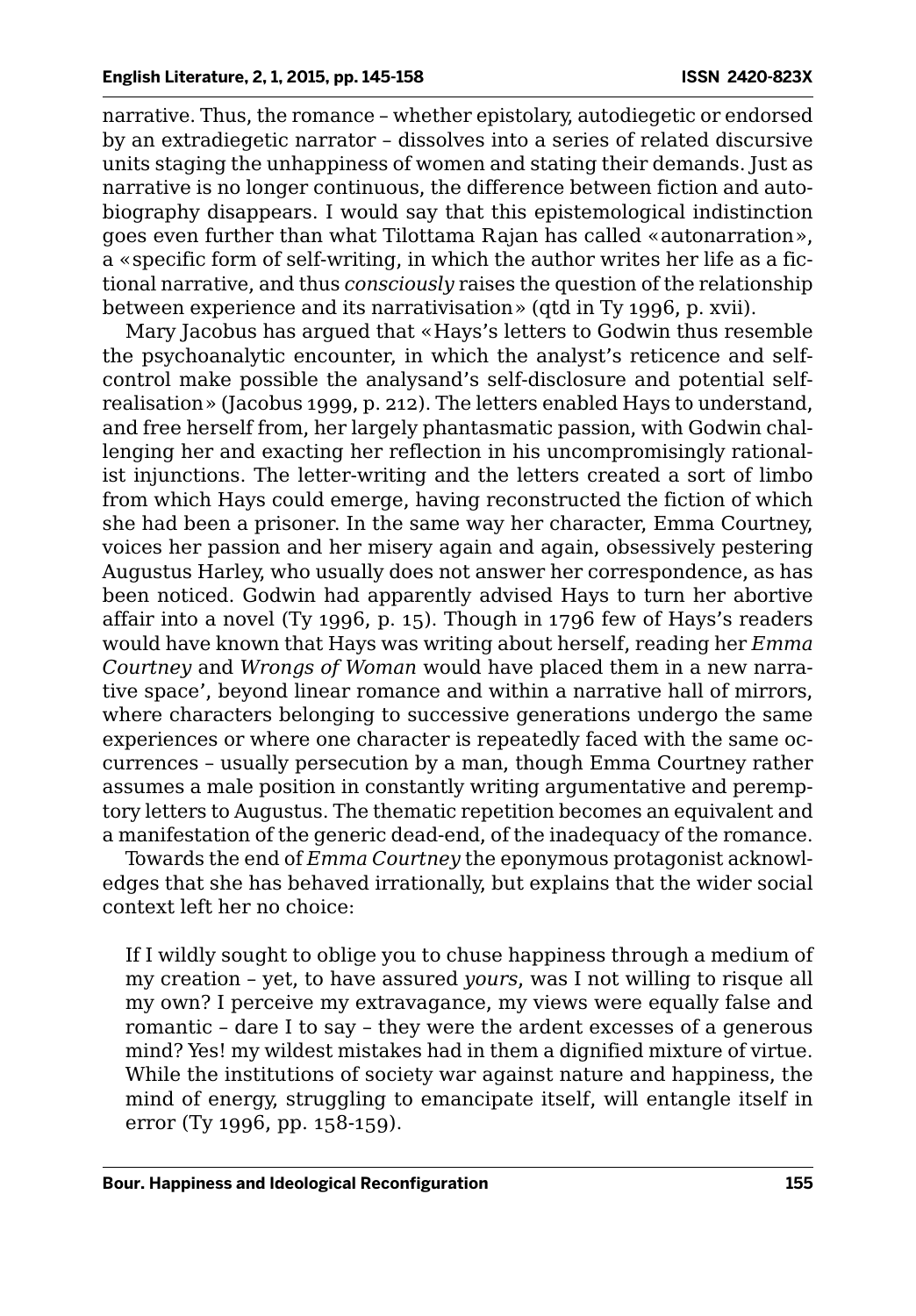This exculpation, the primary relevance of which is on an intradiegetic level, can also be read on a meta-narrative level as a sort of vindication by Hays of the repetitive patchwork she wrote, suggesting that fiction could no longer be fiction and that a love story could no longer have a happy ending.

The romance, which has become thoroughly dystopian, exposing as it does the many ways in which women are exploited by men, and formally dysfunctional, voices the misery of the protagonists in the hyperbolic style that may be associated with revenge tragedy or Gothic fiction, and the stories can only end in disaster or in renunciation. In *Mary* and *The Victim of Prejudice*, the only way out of the failure of heterosexual relationships is death, both protagonists, though in very different predicaments, wanting to avoid sex as that is the only way of preserving their integrity – the Mary of Wollstonecraft's fiction before the consummation of her marriage, and the Mary of *The Victim of Prejudice* after being raped. In the other two novels, the way out of romantic illusion is motherhood. After Augustus Harley has died in Emma's arms, she brings up his son, who was born of his secret marriage. As for Wollstonecraft's unfinished novel, various endings were very briefly sketched, the most developed one seeing Jemima bringing her daughter to Maria, the child not having died as she had been told, and Maria deciding to live for the sake of her child. *Emma Courtney* combines this shift from heterosexual love to motherhood with an apocalyptic ending which, seen on a meta-fictional level, again rehearses the contradictions and ambiguities of the traditional romance: Mr Montague, whom Emma had married once she had lost all means of maintaining a modest financial independence, kills the infant born from an affair with a servant, then commits suicide. The genre of the romance ends in a bloodbath, as it were. In both *Emma Courtney* and *The Wrongs of Woman*, motherhood is the alternative to death, which looms at the end of *Mary* and *The Victim of Prejudice*.

Both protagonists of *Emma Courtney* and *The Wrongs of Woman* have written their life-story to pass it on to their child – her adopted son in the case of Emma; her only child, a daughter, in the case of Maria. The transmission of those narratives is meant to interrupt the unconscious desire to repeat past behaviour – Augustus Harley junior «wildly persecuted» a young woman just as Emma pursued Augustus Harley senior – and to make happiness possible for the next generation, as Emma states explicitly (Ty 1996, p. 7). At the beginning of her memoir, Maria Venables also says that she wants «to provide for» the «happiness» of her daughter (Todd, Butler, 1989b, p. 123) and writes her memoir for that very reason. As for the «victim of prejudice«, she addresses a wider audience, with a more militant aim: «*I have lived in vain!* unless the story of my sorrows should kindle in the heart of man, in behalf of my oppressed sex, the sacred claims of humanity and justice» (Ty 1994, p. 174).

In their essays Wollstonecraft and Hays try to outline the educational,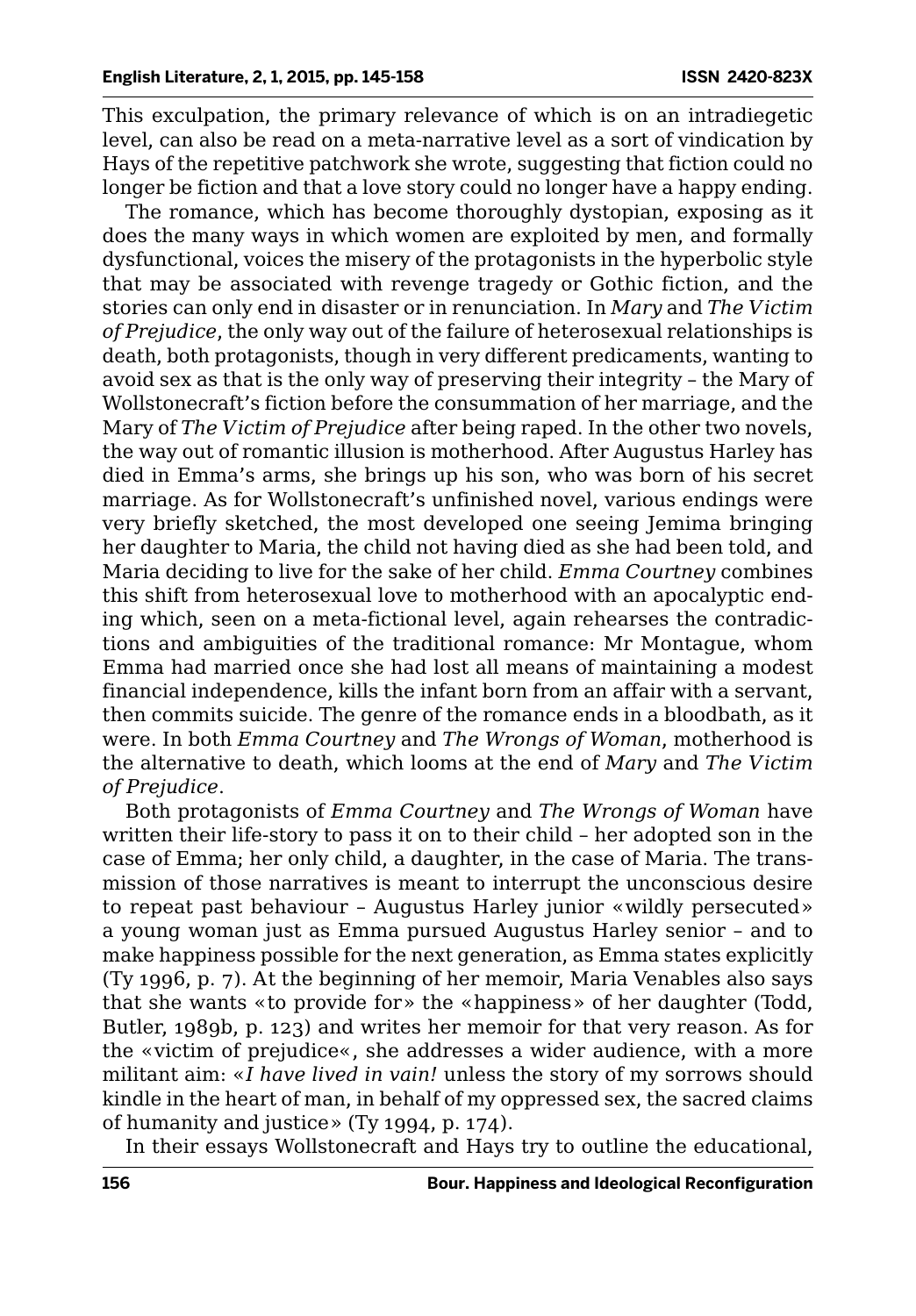social and legal changes necessary for women to be able to be beneficiaries of the 'improvement' advocated by many Enlighteners. In their fiction, they focus mainly on the interaction between individual men and women – although in *The Wrongs of Woman* Wollstonecraft specifically indicts the legal status of women. Fiction thus becomes an effective way of showing the multiple ideological and emotional traps in which women are caught, and the intellectual and moral work that must be done at individual level and will be the dialectical complement to institutional reform. What makes Wollstonecraft's and Hays's novels powerful, apart from the unabashed explicitness and occasional 'extravagance' of their protagonists (Emma Courtney uses the word repeatedly about her own behaviour; see for instance Ty 1996, pp. 145, 169) is that the repetition of situations over several generations or among characters creates a formal frame for the repeated outraged protests of the protagonists, protests which foreground raw emotion, so much so that, as Vivien Jones says about Emma's letters to Augustus, the expression of those affects remains «painful» even today (p. 182). The repetition of certain social patterns, or situations, appears correlated to a tendency to psychological repetition.

Thus, happiness is gendered, psychologized and historicized in the fiction we have discussed, and found to be graspable only through redefinition of other values and through a depiction of unhappiness. The ideological reconfiguration is combined with the demembering of the sentimental romance. This is no mean achievement on the part of Wollstonecraft and Hays.

## **Bibliography**

- Bour, Isabelle (1998). «Sensibilité et répétition dans les romans révolutionnaires de Mary Hays». *Études Anglaises*, 2, pp. 143-155.
- Brooks, Marilyn L. (ed.) (2004). *The Correspondence (1779-1843) of Mary Hays, British Novelist*. Lampeter: Edwin Mellen.
- Hawley, Judith (1996). «Review of Eleanor Ty's edition of *Memoirs of Emma Courtney*». *Times Literary Supplement*, 18 October, p. 27.
- Hays, Mary; Hays, Elizabeth [1798] (1974a). *Appeal to the Men of Great Britain in Behalf of Women*. Facsimile edition. New York: Garland.
- Hays, Mary; Hays, Elizabeth [1798] (1974b). *Letters and Essays, Moral and Miscellaneous*. Facsimile edition. New York: Garland.
- Jacobus, Mary (1999). *Psychoanalysis and the Scene of Reading*. Oxford: Oxford University Press.
- Johnson, Claudia (1995). *Equivocal Beings: Politics, Gender, and Sentimentality in the 1790s: Wollstonecraft, Radcliffe, Burney, Austen*. Chicago: Chicago University Press.
- Jones, Vivien (1994). «"The Tyranny of the Passions": Feminism and Heterosexuality in the Fiction of Wollstonecraft and Hays». In: Ledger, Sally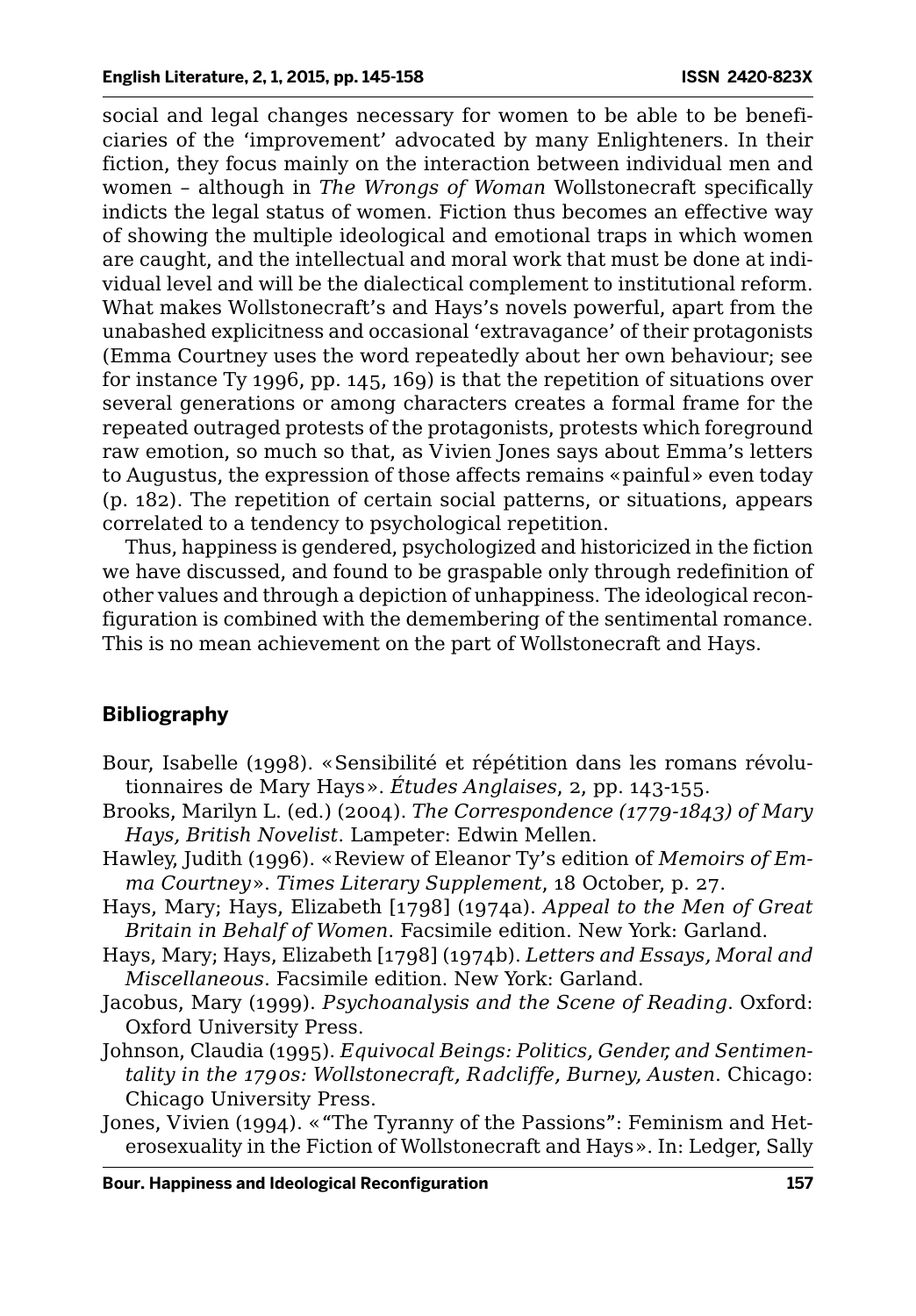et al. (eds.), *Political Gender: Texts and Contexts*. London: Harvester Wheatsheaf, pp. 173-188.

- Kelly, Gary (1976). *The English Jacobin Novel 1780-1805*. Oxford: Clarendon.
- Kelly, Gary (1993). *Women, Writing, and Revolution 1790-1827*. Oxford: Clarendon.
- Laqueur, Thomas (1990). *Making Sex: Body and Gender from the Greeks to Freud*. Cambridge (MA): Harvard University Press.
- Rajan, Tilottama (1993). «Autonarration and Genotext in Mary Hays's *Memoirs of Emma Courtney*». *Studies in Romanticism*, 31 (2), pp. 148- 176.
- Todd, Janet; Butler, Marilyn (eds.) (1989a). *Wollstonecraft, Mary: «Mary. A Fiction»*. In: *The Works of Mary Wollstonecraft*. 7 vols. London: Pickering, vol. 1.
- Todd, Janet; Butler, Marilyn (eds.) (1989b). *The Wrongs of Woman: Or, Maria*. In: *The Works of Mary Wollstonecraft*. 7 vols. London: Pickering, vol. 1.
- Todd, Janet; Butler, Marilyn (eds.) (1989c). *A Vindication of the Rights of Woman*. In: *The Works of Mary Wollstonecraft*. 7 vols. London: Pickering, vol. 5.
- Ty, Eleanor (ed.) (1994). *Hays, Mary: «The Victim of Prejudice»*. Peterborough: Broadview.
- Ty, Eleanor (ed.) (1996). *Hays*, *Mary: «Memoirs of Emma Courtney»*. Oxford: Oxford University Press.